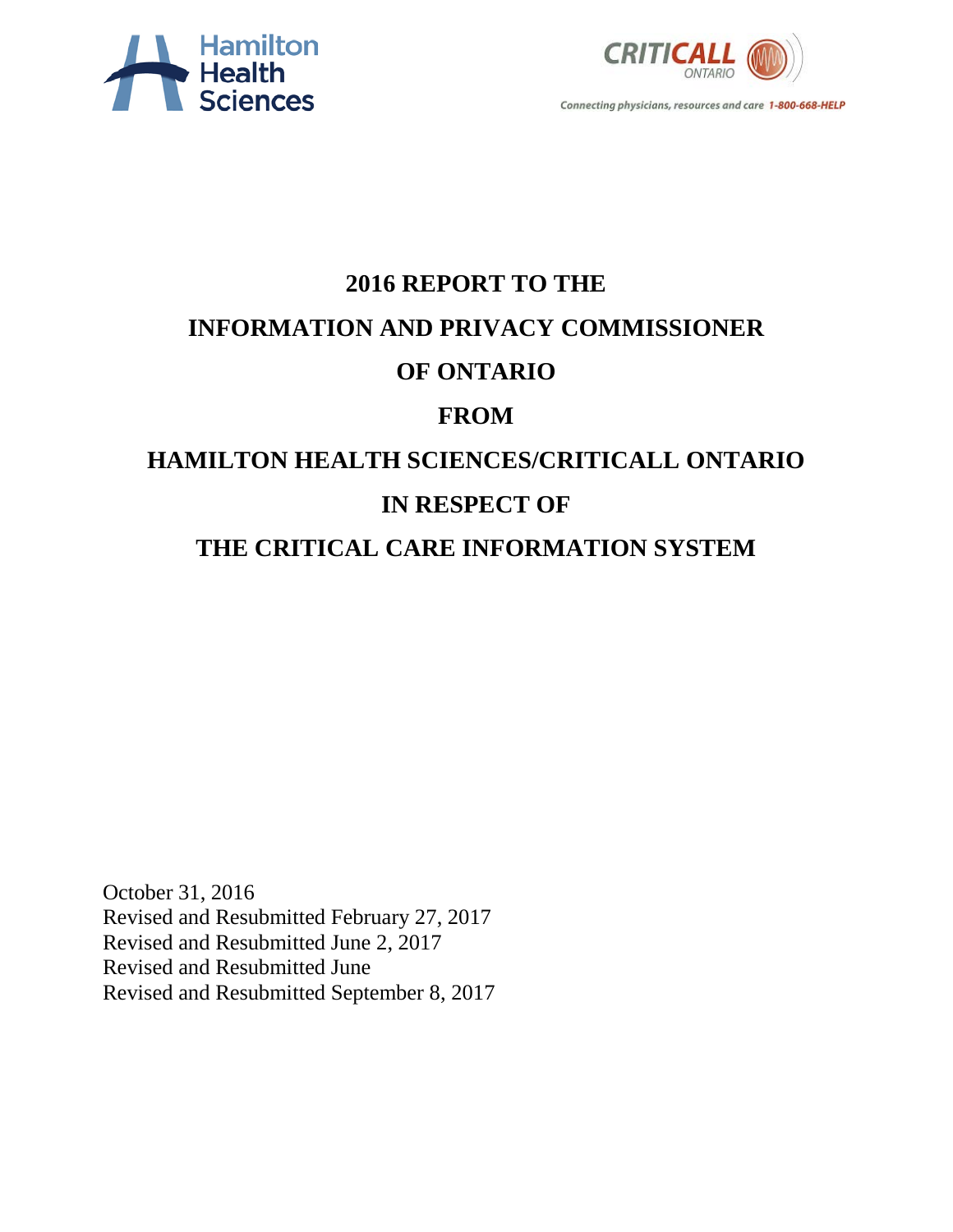

|                  | <b>Table of Contents</b>                                                              |  |
|------------------|---------------------------------------------------------------------------------------|--|
|                  |                                                                                       |  |
|                  |                                                                                       |  |
| <b>P1.</b>       | <b>PRIVACY POLICY IN RESPECT OF HHS AS A PRESCRIBED PERSON  8</b>                     |  |
|                  | Secure Retention, Transfer and Disposal of Records of Personal Health Information  11 |  |
|                  | Implementation of Administrative, Technical and Physical Safeguards  12               |  |
|                  | Inquiries, Concerns or Complaints Related to Information Practices 12                 |  |
|                  | Transparency of Practices in Respect of Personal Health Information  13               |  |
| P <sub>2</sub> . | POLICY AND PROCEDURES FOR ONGOING REVIEW OF PRIVACY                                   |  |
| P3.              | POLICY ON THE TRANSPARENCY OF PRIVACY POLICIES, PROCEDURES                            |  |
| P4.              | POLICY AND PROCEDURES FOR THE COLLECTION OF PERSONAL                                  |  |
|                  |                                                                                       |  |
|                  |                                                                                       |  |
|                  |                                                                                       |  |
|                  |                                                                                       |  |
| P <sub>5</sub> . | LIST OF DATA HOLDINGS CONTAINING PERSONAL HEALTH                                      |  |
| P6.              | POLICY AND PROCEDURES FOR STATEMENTS OF PURPOSE FOR DATA                              |  |
|                  |                                                                                       |  |
|                  |                                                                                       |  |
|                  |                                                                                       |  |
|                  |                                                                                       |  |
| <b>P7.</b>       | STATEMENTS OF PURPOSE FOR DATA HOLDINGS CONTAINING                                    |  |
| <b>P8.</b>       | POLICY AND PROCEDURES FOR LIMITING AGENT ACCESS TO AND USE                            |  |
|                  | Limiting Agent Access to and Use of Personal Health Information Policy 20             |  |
|                  |                                                                                       |  |
|                  |                                                                                       |  |
| 3.               |                                                                                       |  |
|                  |                                                                                       |  |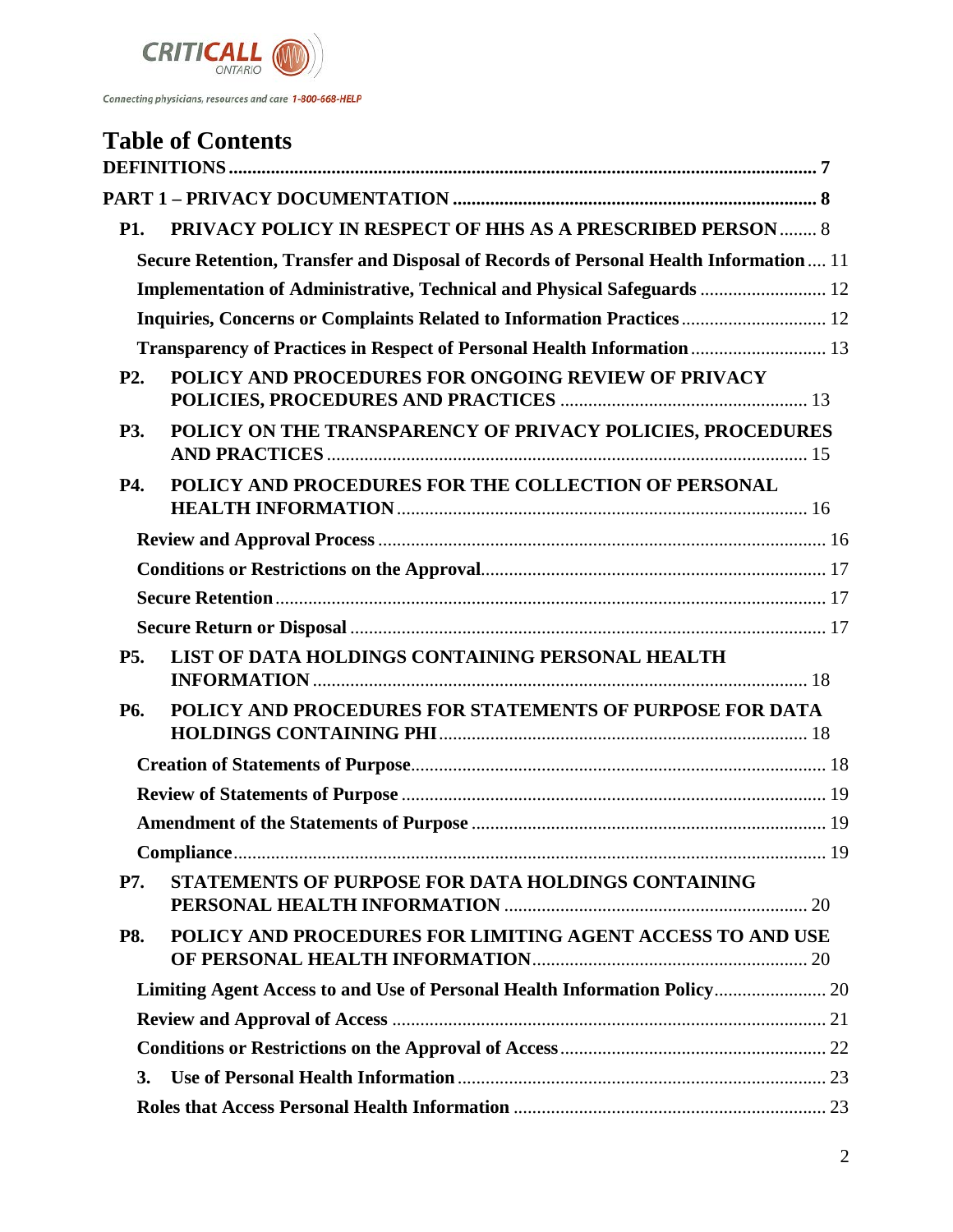

|                   | P10. POLICY AND PROCEDURES FOR THE USE OF PERSONAL HEALTH                                                          |    |
|-------------------|--------------------------------------------------------------------------------------------------------------------|----|
|                   |                                                                                                                    |    |
|                   |                                                                                                                    |    |
|                   |                                                                                                                    |    |
|                   |                                                                                                                    |    |
|                   |                                                                                                                    |    |
|                   | Documentation Related to Approved Disclosures of Personal Health Information  35                                   |    |
| <b>B.</b>         |                                                                                                                    |    |
|                   |                                                                                                                    |    |
|                   |                                                                                                                    |    |
| P <sub>14</sub> . |                                                                                                                    |    |
| P <sub>15</sub> . |                                                                                                                    |    |
| P <sub>16</sub> . | POLICY AND PROCEDURES FOR THE EXECUTION OF DATA SHARING                                                            |    |
| <b>P17.</b>       |                                                                                                                    |    |
| P18.              |                                                                                                                    |    |
| P <sub>19</sub> . | POLICY AND PROCEDURES FOR EXECUTING AGREEMENTS WITH THIRD<br>PARTY SERVICE PROVIDERS IN RESPECT OF PERSONAL HEALTH | 54 |
| <b>P20.</b>       | <b>TEMPLATE AGREEMENT FOR ALL THIRD PARTY SERVICE PROVIDERS55</b>                                                  |    |
| P <sub>21</sub> . | <b>LOG OF AGREEMENTS WITH THIRD PARTY SERVICE PROVIDERS  60</b>                                                    |    |
|                   | P22. POLICY AND PROCEDURES FOR THE LINKAGE OF RECORDS OF                                                           |    |
|                   | P23. LOG OF APPROVED LINKAGES OF RECORDS OF PERSONAL HEALTH                                                        |    |
|                   | P24. POLICY AND PROCEDURES WITH RESPECT TO DE-IDENTIFICATION AND                                                   |    |
|                   | P25. PRIVACY IMPACT ASSESSMENT POLICY AND PROCEDURES  66                                                           |    |
|                   |                                                                                                                    |    |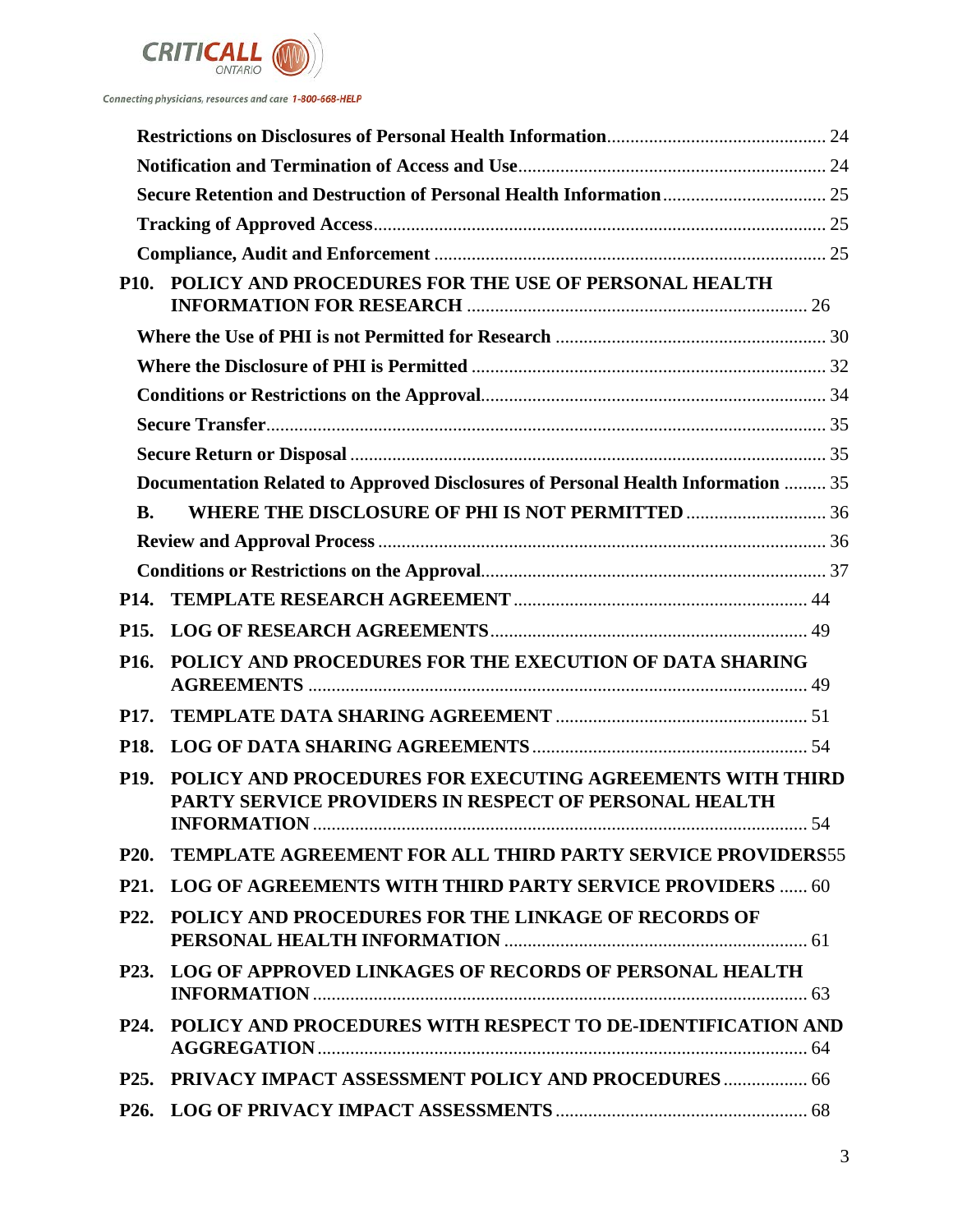

| P <sub>27</sub> . | POLICY AND PROCEDURES IN RESPECT OF PRIVACY AUDITS  68                                                        |  |
|-------------------|---------------------------------------------------------------------------------------------------------------|--|
| P <sub>28</sub> . |                                                                                                               |  |
| P <sub>29</sub> . | <b>POLICY AND PROCEDURES FOR PRIVACY BREACH MANAGEMENT 70</b>                                                 |  |
| <b>P30.</b>       |                                                                                                               |  |
| <b>P31.</b>       |                                                                                                               |  |
| <b>P32.</b>       |                                                                                                               |  |
| <b>P33.</b>       |                                                                                                               |  |
|                   |                                                                                                               |  |
| S1:               |                                                                                                               |  |
| S2:               | POLICY AND PROCEDURES FOR ONGOING REVIEW OF SECURITY                                                          |  |
| S3:               | POLICY AND PROCEDURES FOR ENSURING PHYSICAL SECURITY OF                                                       |  |
| S4:               | LOG OF AGENTS WITH ACCESS TO THE PREMISES OF THE PRESCRIBED                                                   |  |
| S5:               | POLICY AND PROCEDURES FOR SECURE RETENTION OF RECORDS OF                                                      |  |
| S6:               | POLICY AND PROCEDURES FOR SECURE RETENTION OF RECORDS OF<br>PERSONAL HEALTH INFORMATION ON MOBILE DEVICES  88 |  |
| S7:               | POLICY AND PROCEDURES FOR SECURE TRANSFER OF RECORDS OF                                                       |  |
| <b>S8:</b>        | POLICY AND PROCEDURES FOR SECURE DISPOSAL OF RECORDS OF                                                       |  |
| S9:               | <b>POLICY AND PROCEDURES RELATING TO PASSWORDS  95</b>                                                        |  |
| <b>S10:</b>       | POLICY AND PROCEDURES FOR MAINTAINING AND REVIEWING SYSTEM                                                    |  |
|                   |                                                                                                               |  |
|                   | S12: POLICY AND PROCEDURES RELATED TO CHANGE MANAGEMENT  101                                                  |  |
| <b>S13:</b>       | <b>POLICY AND PROCEDURES FOR BACK-UP AND RECOVERY OF RECORDS</b>                                              |  |
| <b>S14:</b>       | POLICY AND PROCEDURES ON THE ACCEPTABLE USE OF TECHNOLOGY<br>105                                              |  |
|                   | S15: POLICY AND PROCEDURES IN RESPECT OF SECURITY AUDITS 106                                                  |  |
| S <sub>16</sub> : |                                                                                                               |  |
|                   | S17: POLICY AND PROCEDURES FOR INFORMATION SECURITY BREACH                                                    |  |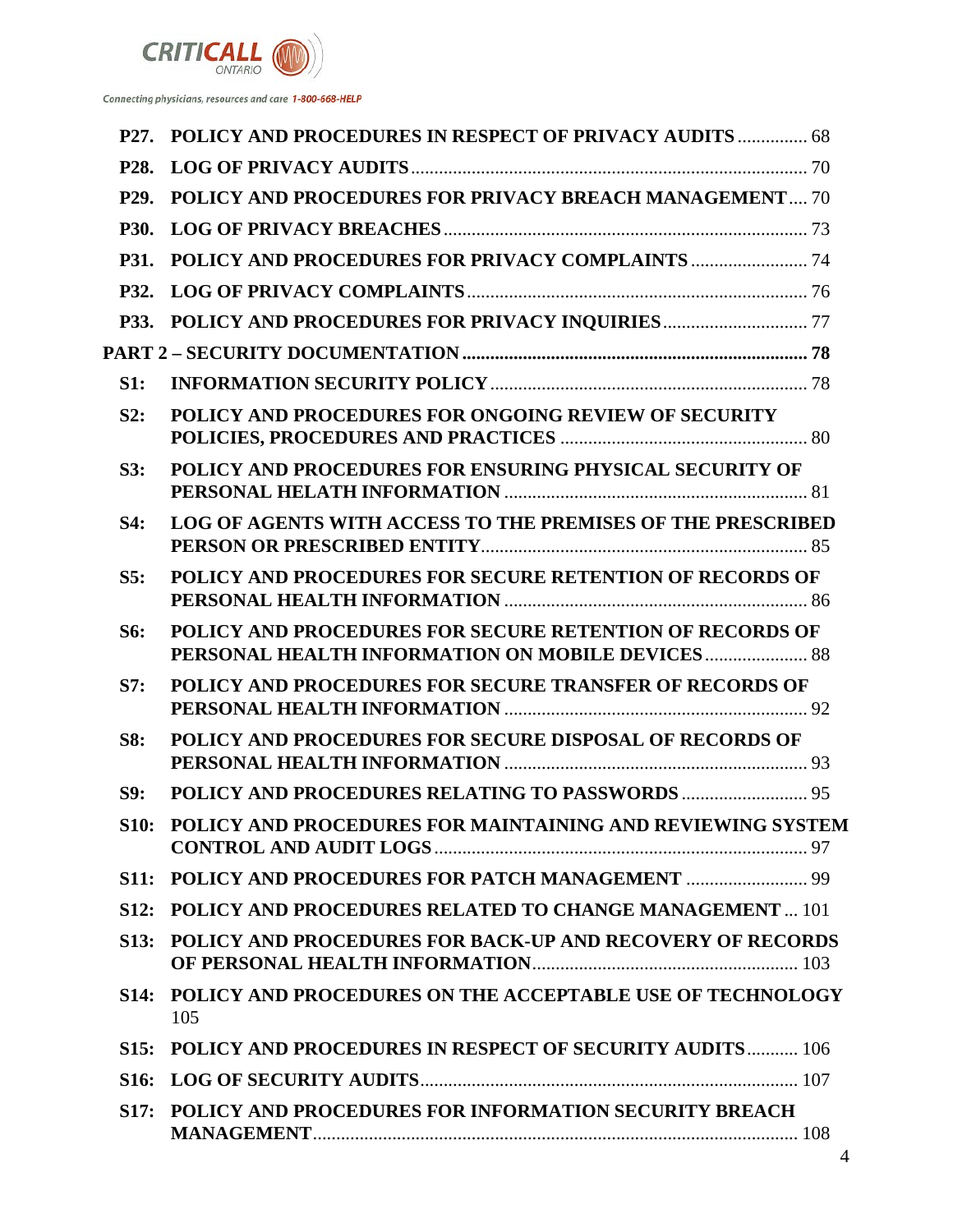

| S <sub>18</sub> : |                                                                                                                               |  |  |
|-------------------|-------------------------------------------------------------------------------------------------------------------------------|--|--|
| H1:               | POLICY AND PROCEDURES FOR PRIVACY TRAINING AND AWARENESS<br>111                                                               |  |  |
| H2:               | LOG OF ATTENDANCE AT INITIAL PRIVACY ORIENTATION AND                                                                          |  |  |
| H3:               | POLICY AND PROCEDURES FOR SECURITY TRAINING AND AWARENESS<br>114                                                              |  |  |
| H5:               |                                                                                                                               |  |  |
|                   | <b>EXECUTION OF CONFIDENTIALITY AGREEMENTS BY AGENTS  117</b>                                                                 |  |  |
| H <sub>6</sub> :  | <b>TEMPLATE CONFIDENTIALITY AGREEMENT WITH AGENTS  118</b>                                                                    |  |  |
| H7:               | <b>LOG OF EXECUTED CONFIDENTIALITY AGREEMENTS WITH AGENTS119</b>                                                              |  |  |
| <b>H8:</b>        | <b>JOB DESCRIPTION FOR THE POSITION(S) DELEGATED DAY-TO-DAY</b><br><b>AUTHORITY TO MANAGE THE PRIVACY PROGRAM  120</b>        |  |  |
| H9:               | <b>JOB DESCRIPTION FOR THE POSITION(S) DELEGATED DAY-TO-DAY</b><br><b>AUTHORITY TO MANAGE THE SECURITY PROGRAM  121</b>       |  |  |
|                   | <b>H10: POLICY AND PROCEDURES FOR TERMINATION OR CESSATION OF THE</b><br><b>EMPLOYMENT OR CONTRACTUAL RELATIONSHIP  121</b>   |  |  |
|                   | <b>H11: POLICY AND PROCEDURES FOR DISCIPLINE AND CORRECTIVE ACTION</b><br>123                                                 |  |  |
|                   |                                                                                                                               |  |  |
| <b>O1:</b>        | <b>PRIVACY GOVERNANCE AND ACCOUNTABILITY FRAMEWORK 125</b>                                                                    |  |  |
| O2:               | <b>SECURITY GOVERNANCE AND ACCOUNTABILITY FRAMEWORK 126</b>                                                                   |  |  |
| O3:               | <b>TERMS OF REFERENCE FOR COMMITTEES WITH ROLES WITH RESPECT</b><br><b>TO THE PRIVACY PROGRAM AND/OR SECURITY PROGRAM 127</b> |  |  |
| <b>O4:</b>        |                                                                                                                               |  |  |
| O5:               |                                                                                                                               |  |  |
| O6:               | POLICY AND PROCEDURES FOR MAINTAINING A CONSOLIDATED LOG                                                                      |  |  |
| O7:               |                                                                                                                               |  |  |
| <b>O8:</b>        | <b>BUSINESS CONTINUITY AND DISASTER RECOVERY PLAN  130</b>                                                                    |  |  |
|                   |                                                                                                                               |  |  |
|                   |                                                                                                                               |  |  |
|                   |                                                                                                                               |  |  |
|                   |                                                                                                                               |  |  |
|                   |                                                                                                                               |  |  |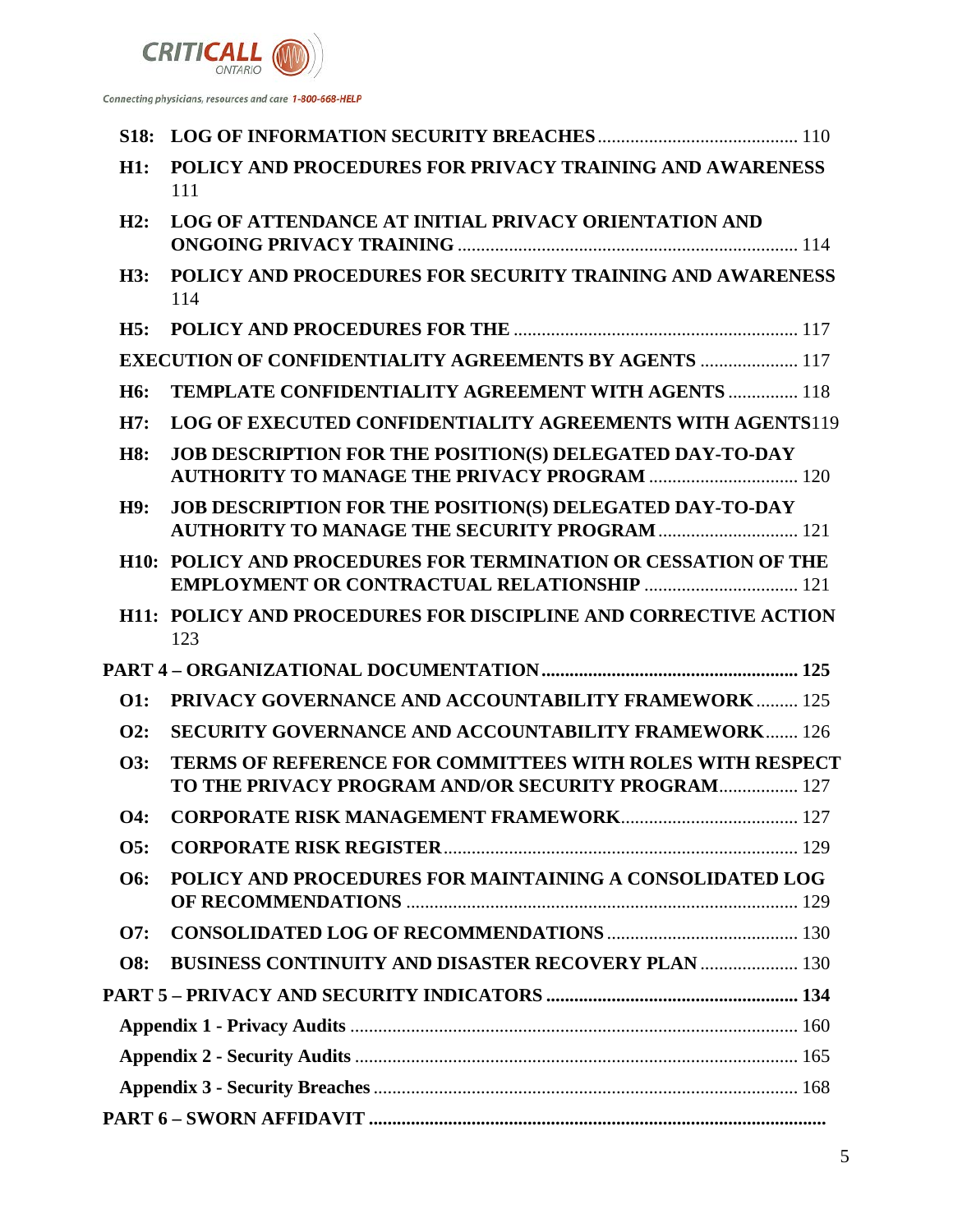

#### **Introduction**

The Critical Care Information System (CCIS) is a key component of Ontario's Critical Care Strategy. Developed in 2006/2007, the system was put in place in all critical care units in Ontario hospitals to ensure Ontario remains a global leader in providing critical care services while further improving access, quality and system integration in Ontario's healthcare system.

The purpose of the CCIS data holding is to enable analysis and statistical reporting of resource requirements, utilization and capacity in relation to patient acuity to enable evidenced based decision making to support system-wide capacity planning and targeted performance improvement initiatives.

The CCIS data set is comprised of personal health information (PHI) collected from critical care units. It includes patient demographic data, data relating to admission sources, services provided, the associated date and times, admitting diagnoses, discharge destinations, health card numbers, medical record numbers, Critical Care Response Team status, ventilator status, central venous and arterial line status, vasoactive/inotropic meds, intracranial pressure monitoring, pediatric logistic organ dysfunction, pediatric index of mortality, multiple organ dysfunction scores and continuous dialysis status. Data collected within the CCIS is limited to that which is necessary to fulfill the system's purpose.

Hamilton Health Sciences Corporation (HHS) is a prescribed person within the meaning of section 39(1)(c) of the Personal Health Information Protection Act (*PHIPA*) in respect of the CCIS. HHS operates the CCIS as part of its CritiCall Ontario ("CritiCall") program. Hospitals, or Health Information Custodians (HIC's) as defined in *PHIPA*, are permitted to disclose PHI to HHS through the CCIS without patient consent, provided HHS meets and continues to meet the requirements of the Information and Privacy Commissioner of Ontario (IPC) as they pertain to "Prescribed Persons."

HHS/CritiCall's privacy and security practices in relation to the CCIS were approved by the IPC on October 31, 2014. In order to continue to satisfy the PHIPA Regulations for "Prescribed Persons," HHS must provide a report to the IPC every three (3) years documenting the policies and procedures in place for protecting the privacy, confidentiality and security of patient information in the CCIS.

This report describes the privacy and security program in place at HHS, and more specifically at CritiCall, to support the requirements of the CCIS. This report is being submitted to satisfy the requirements of section 13(2)(b) of the Regulation so that HHS can continue to act as a prescribed person in relation to the CCIS for the period of November 1, 2017 to October 31, 2019.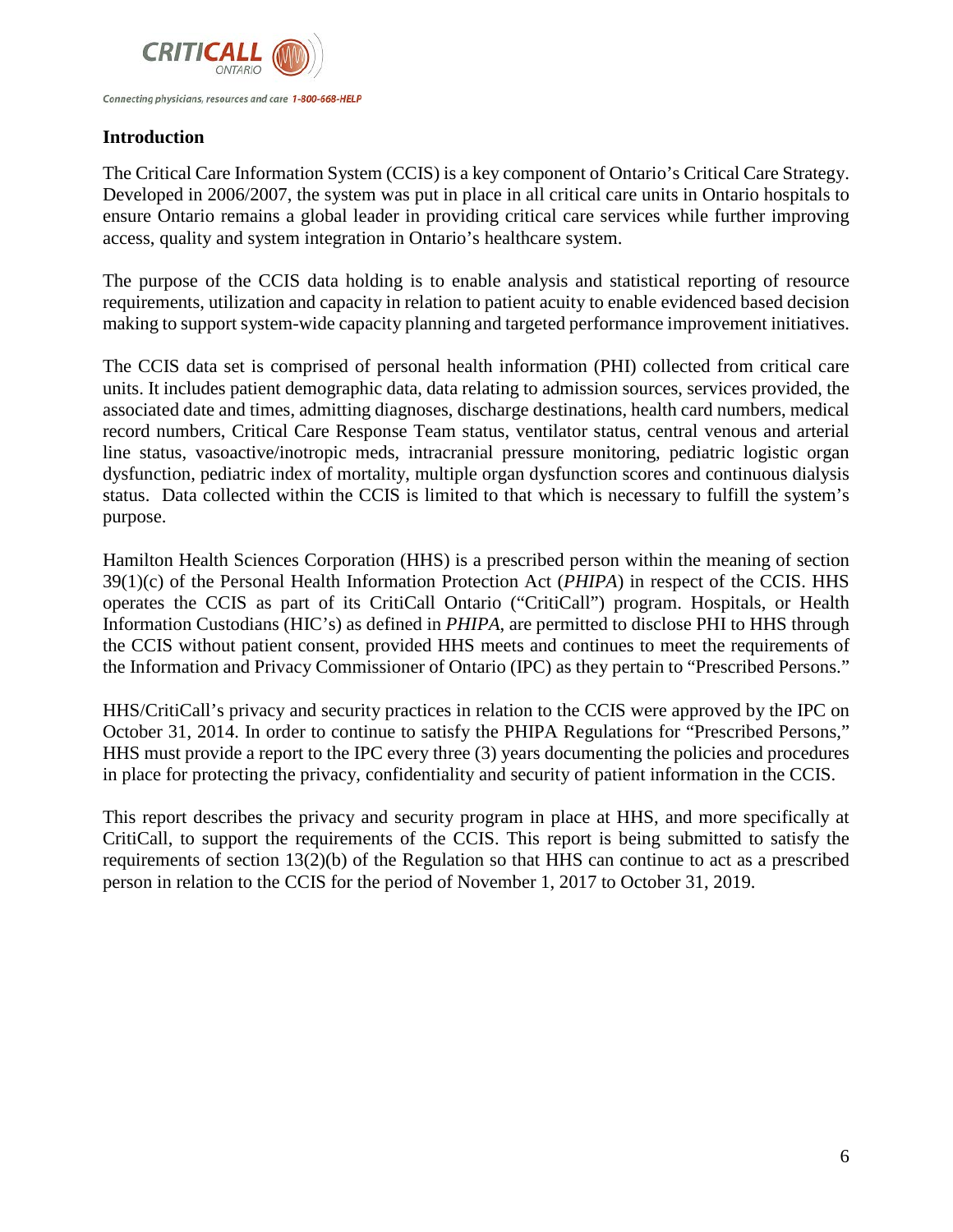

#### <span id="page-6-0"></span>**DEFINITIONS**

**"Authorized User"** means an agent of a Participating Hospital who has been granted access to the CCIS to effect the disclosure, through electronic means, by the Participating Hospital to HHS/CritiCall for the purposes of the CCIS;

**"Manual"** means the IPC's Manual for the Review and Approval of Prescribed Persons and Prescribed Entities;

**"Data Sharing Agreements"** means the agreement established between HHS/CritiCall and Hospitals that enter data into the CCIS to authorize the collection, use and disclosure of this data for the purposes of the CCIS;

**"Prescribed person",** "a**gent**", "**collect**", "**use**", "**disclose**", "**health care**" and "**information practices**" each has the meaning ascribed to it in *PHIPA*;

**"Third party service provider"** means an agent that has been contracted by HHS/CritiCall to provide services that supports the ongoing operation of the CCIS.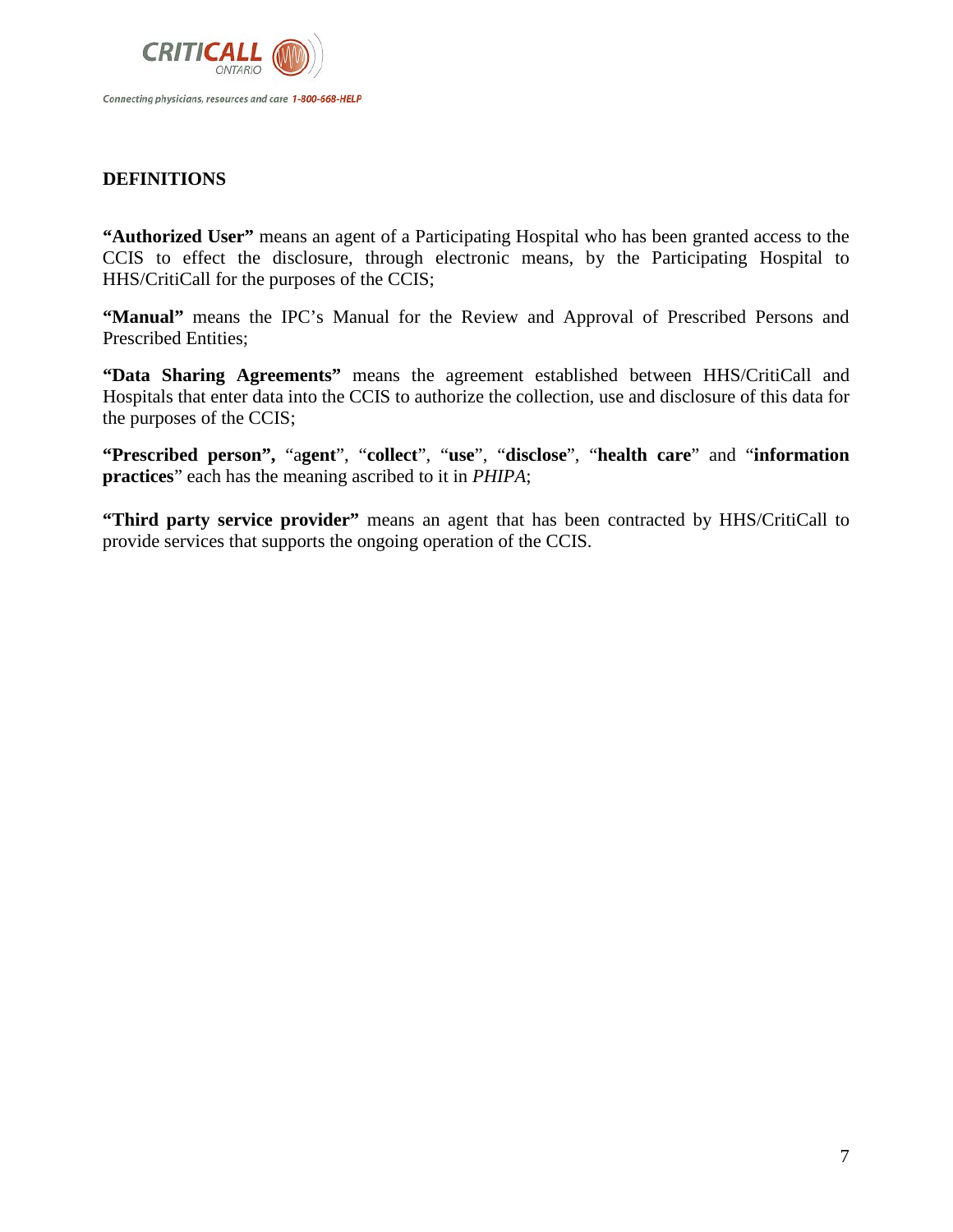

# <span id="page-7-0"></span>**PART 1 – PRIVACY DOCUMENTATION**

The following section focuses on HHS's privacy policies and procedures as they relate to the CCIS. As CritiCall operates the CCIS on behalf of HHS, the policies and procedures are, in some cases, specific to the environment and staff in place at CritiCall, where the day-to-day activities related to the system take place. Overarching accountability continues to rest with the Chief Executive Officer of HHS and all participating hospitals contributing data to the CCIS are required to enter into agreements with HHS/CritiCall for the collection of CCIS data.

# <span id="page-7-1"></span>**P1. PRIVACY POLICY IN RESPECT OF HHS AS A PRESCRIBED PERSON**

HHS/CritiCall has developed and implemented an overarching privacy policy to protect the PHI collected through the CCIS. The policy is structured in accordance with the 10 key privacy principals and outlines how HHS/CritiCall attends to the specific responsibilities for each. This policy is available on CritiCall's website [www.criticall.org](http://www.criticall.org/) which is linked to the HHS website [www.hamiltonhealthsciences.ca](http://www.hamiltonhealthsciences.ca/) and in the CCIS Document Library.

#### **Status under the Act**

This Privacy Policy describes the status of HHS/CritiCall as a prescribed person under *PHIPA* and the duties and responsibilities that arise as a result of this status. HHS has been prescribed by the Regulation that accompanies *PHIPA* as a person responsible for maintaining the CCIS for the purpose of facilitating and improving the provision of health care. *PHIPA* requires prescribed persons, who compile a health registry, to have privacy policies, procedures and practices in place and reviewed and approved by the IPC every three (3) years. For HHS, this is to protect the privacy and confidentiality of the PHI within the CCIS.

This overarching Privacy Policy indicates that HHS/CritiCall has implemented policies, procedures and practices to protect the privacy of individuals whose PHI it receives and to maintain the confidentiality of that information. This overarching Privacy Policy demonstrates HHS's commitment, as a prescribed person, to comply with the provisions of *PHIPA*, its Regulation and the ten (10) privacy principles found in the Canadian Standards Association (CSA) Model Code for the Protection of Personal Information.

#### **Privacy and Security Accountability Framework**

This Privacy Policy clearly indicates that the HHS CEO is ultimately accountable for ensuring compliance with PHIPA and all HHS obligations as a prescribed person in relation to the CCIS. This Privacy Policy indicates that the HHS Director of Privacy and Freedom of Information, jointly with the CritiCall Executive Director, have been delegated to oversee compliance with the Act, its Regulation, and ensuring compliance with the CCIS privacy and security policies, procedures and practices.

This Privacy Policy states that the CritiCall Executive Director has appointed a CritiCall Privacy Lead who is responsible for the day-to-day privacy operations, compliance and management and a CritiCall Security Lead who is responsible for ensuring PHI managed via CCIS hardware and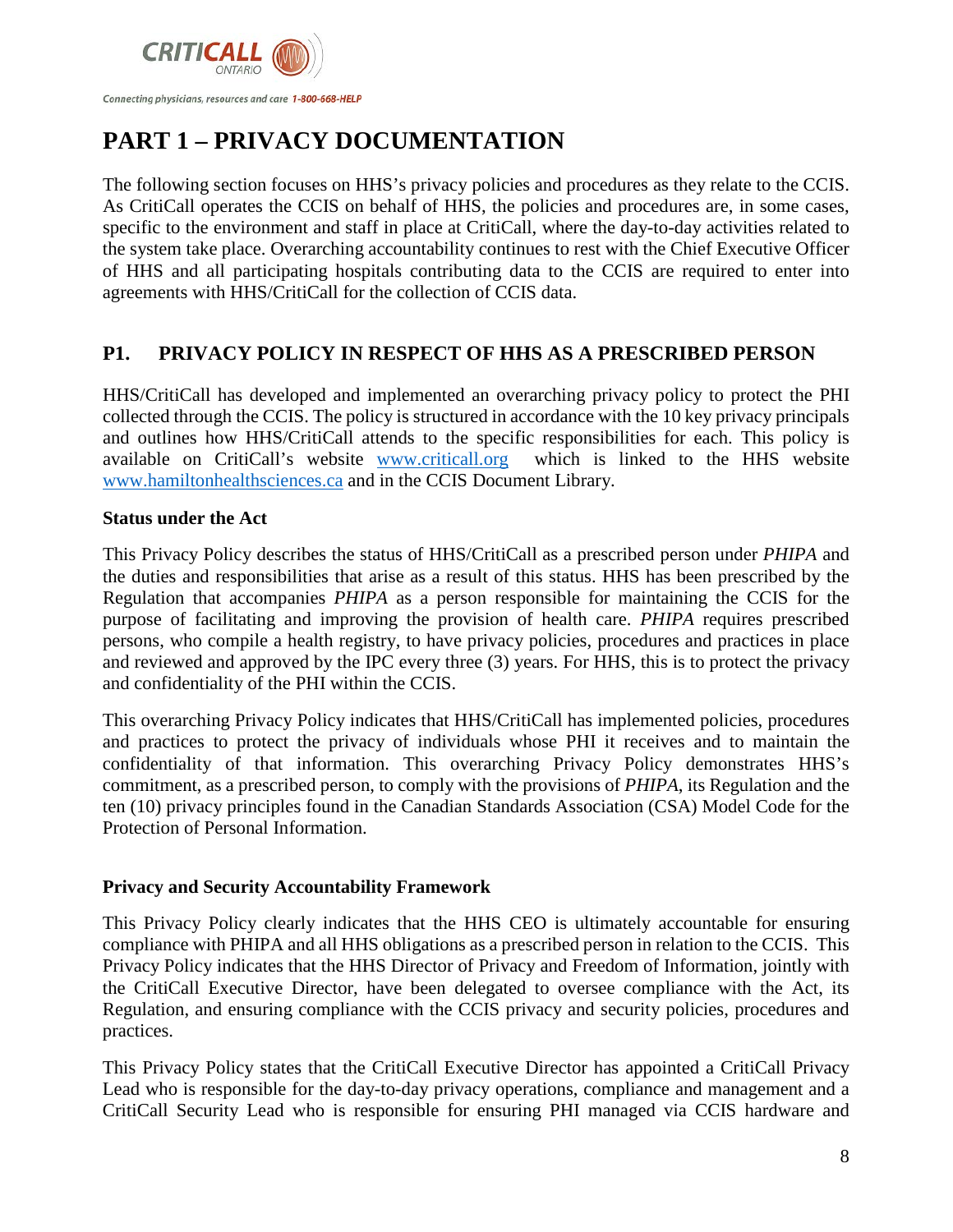

software is secure and maintained in compliance with the CCIS security policies. Both report directly to the CritiCall Executive Director.

This Privacy Policy identifies the CCIS Data Stewardship Committee as being responsible for overseeing the CCIS data holding and receives reports on all issues that impact the CCIS data holding and requests for CCIS data.

A formal HHS Committee oversees HHS's privacy practices. The Committee receives reporting on all issues that impact the CCIS data holding and provides a forum to ensure consistency in privacy practices across HHS.

#### **Collection of Personal Health Information**

This privacy policy states that HHS/CritiCall must ensure that each collection identified in this policy is consistent with the collections of PHI permitted by the Act and its Regulation. The policy states that HHS/CritiCall collects PHI (i.e. critical care data) from HICs through the CCIS for the purpose of supporting the generation of statistical reports to facilitate decision-making related to resource allocation and bed management for the benefit of health care institutions across Ontario. The collection of patient-specific health information is required to create decision support tools for assessing the effectiveness, efficacy and utilization of interventions on health outcomes for patients or assisting with individualized patient triage, transfer and discharge planning. This privacy policy requires that HHS/CritiCall collect only the PHI that is necessary to fulfill its mandate and consistent with the collections of PHI permitted by the Act and its regulation. This privacy policy includes procedures and practices that ensure that both the amount and type of PHI collected is limited to only what is necessary.

This privacy policy indicates that the benefits and the purpose for collection are to be communicated to all CCIS end users through the CCIS Data Collection Guide and the CCIS Instructional Guide distributed to participating CCIS hospitals. Participating hospital staff responsible for entering data into the CCIS also receive information about the purpose of collection through a mandatory privacy module within the CCIS. This module was added in March 2016 and is mandatory for all new CCIS users and must be completed annually by all CCIS users.

Additionally, data sharing agreements between each participating hospital and HHS/CritiCall, with respect to the CCIS clearly outline the purpose of data collection.

The purposes for which HHS/CritiCall collects PHI is explained to HHS/CritiCall employees who have access to CCIS PHI (i.e. CCIS Educators, Information Technology and Decision Support staff) during privacy training sessions provided by the CritiCall Privacy Lead.

HHS/CritiCall collects PHI pursuant to its statutory authority under section 39(4) of *PHIPA* which permits prescribed persons to collect PHI without patient consent for the purpose of section 39(1)(c) of *PHIPA* (i.e. to improve or facilitate healthcare). Given that all collection of PHI by HHS/CritiCall occurs without patient consent, patients do not have the right to "lock" or opt out of this collection.

The CCIS data set was vetted by an advisory group comprised of intensivists, critical care researchers and other key health stakeholders to determine the required CCIS data elements based on patient safety concerns and improved resource access considerations.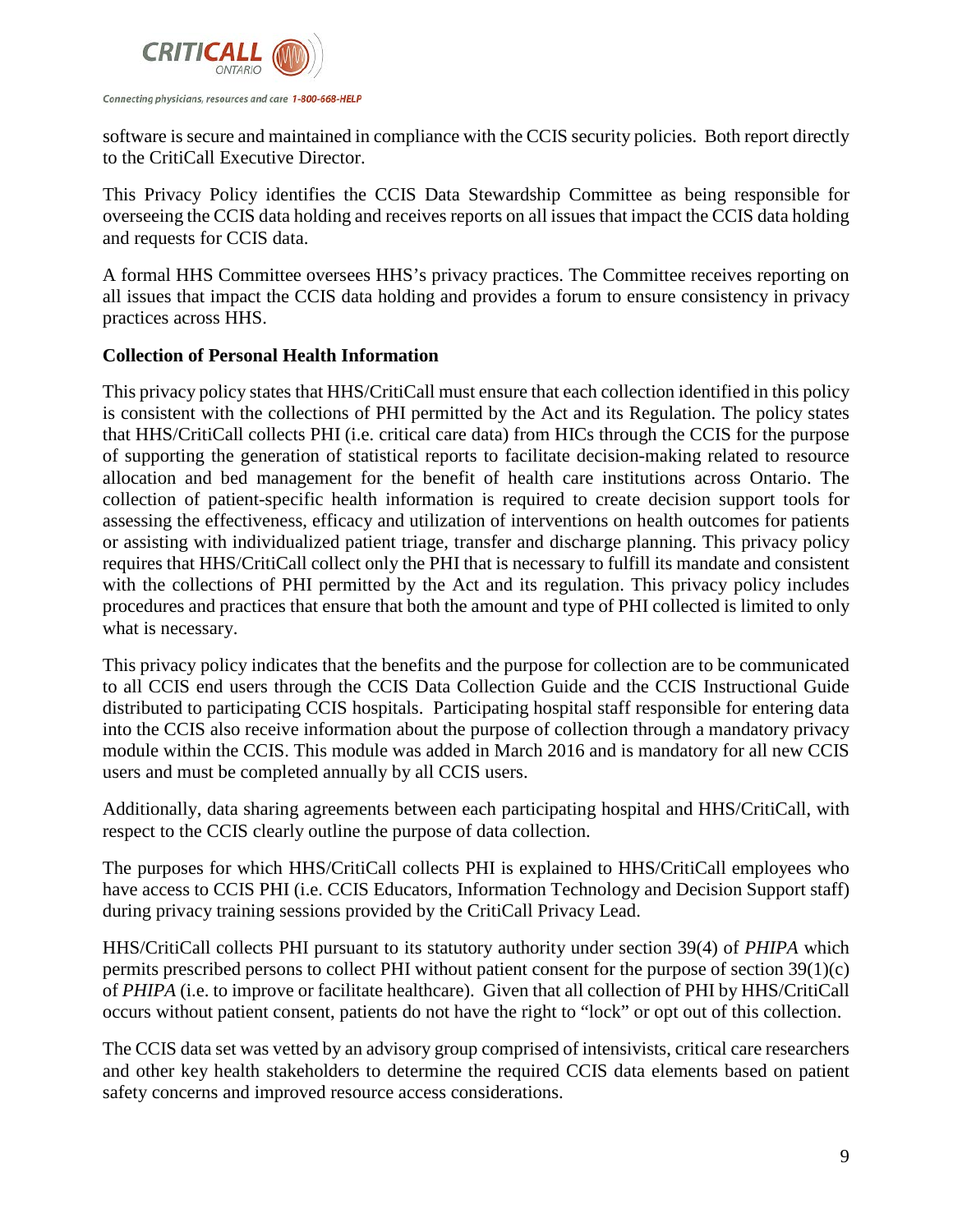

The CCIS is not a free-text system; radio buttons and drop down selections exist to limit the amount of data collected. The policy describes the type of data collected which includes data in the categories of patient demographics; patient data; Critical Care Response Team (CCRT) status; bed availability; and life support interventions.

This privacy policy includes a full listing of data holdings of PHI maintained by the HHS/CritiCall and directs individuals to the data elements/data sources for those data holdings found in *P5: List of Data Holdings Containing Personal Health Information* and *P7: Statements of Purpose for Data Holdings Containing Personal Health Information,* to obtain further information in relation to the purposes, data elements and data sources for each data holding of PHI.

#### **Use of Personal Health Information**

A robust set of policies, procedures and agreements has been developed and implemented to ensure that PHI collected and used by CCIS is done so in a manner consistent with *PHIPA* and its Regulation. This privacy policy identifies the purposes for which PHI is used and distinguishes that aggregate or de-identified information be used in place of PHI if it can serve the purpose. This privacy policy and procedures distinguishes between the use of PHI and the use of de-identified and/or aggregate information and between the use of PHI for purposes of subsection 39(1)(c) or section 45 of the Act, as the case may be, and the use of PHI for research purposes.

This privacy policy states that HHS/CritiCall uses the PHI to create aggregate level reports on bed availability, critical care services and patient outcomes. PHI from the CCIS may also be requested and used for research provided the conditions of section 44 of *PHIPA* are met. Release of PHI for research is considered a "disclosure" and policies and procedures are in place to facilitate the approval or denial of these requests as deemed appropriate by the CCIS Data Stewardship Committee based on the purpose of the data collection and compliance with *PHIPA*.

This privacy policy states that HHS/CritiCall will not use PHI if other information will serve the purpose and not use more PHI than is reasonably necessary to meet the purpose and that the use be consistent with PHIPA and its regulation.

For planning purposes, HHS/CritiCall uses PHI collected from Ontario hospitals through the CCIS to create aggregate level reporting on bed availability, critical care service utilization and patient outcomes. These reports do not contain any PHI and are provided to the MOHLTC, Local Health Integration Networks (LHINs) and hospitals to facilitate the allocation of resources and funds for improving critical care services in Ontario.

The privacy policy states that HHS/CritiCall has developed policies, procedures and agreements that limit the activities of agents and the collection, use, disclosure, retention and disposal of personal health information, in accordance with *PHIPA* and its regulation. HHS/CritiCall also uses role-based access controls that restrict the types of information that may be used by HHS/CritiCall employees and other agents to perform their duties in relation to the CCIS. Roles and access are assigned on a "need-to-know basis" in accordance with the duties to be performed by the agent.

#### **Disclosure of Personal Health Information**

The privacy policy states that HHS/CritiCall will not disclose any PHI if other information will serve the purpose and will not disclose more PHI than is reasonably necessary to meet the purpose for the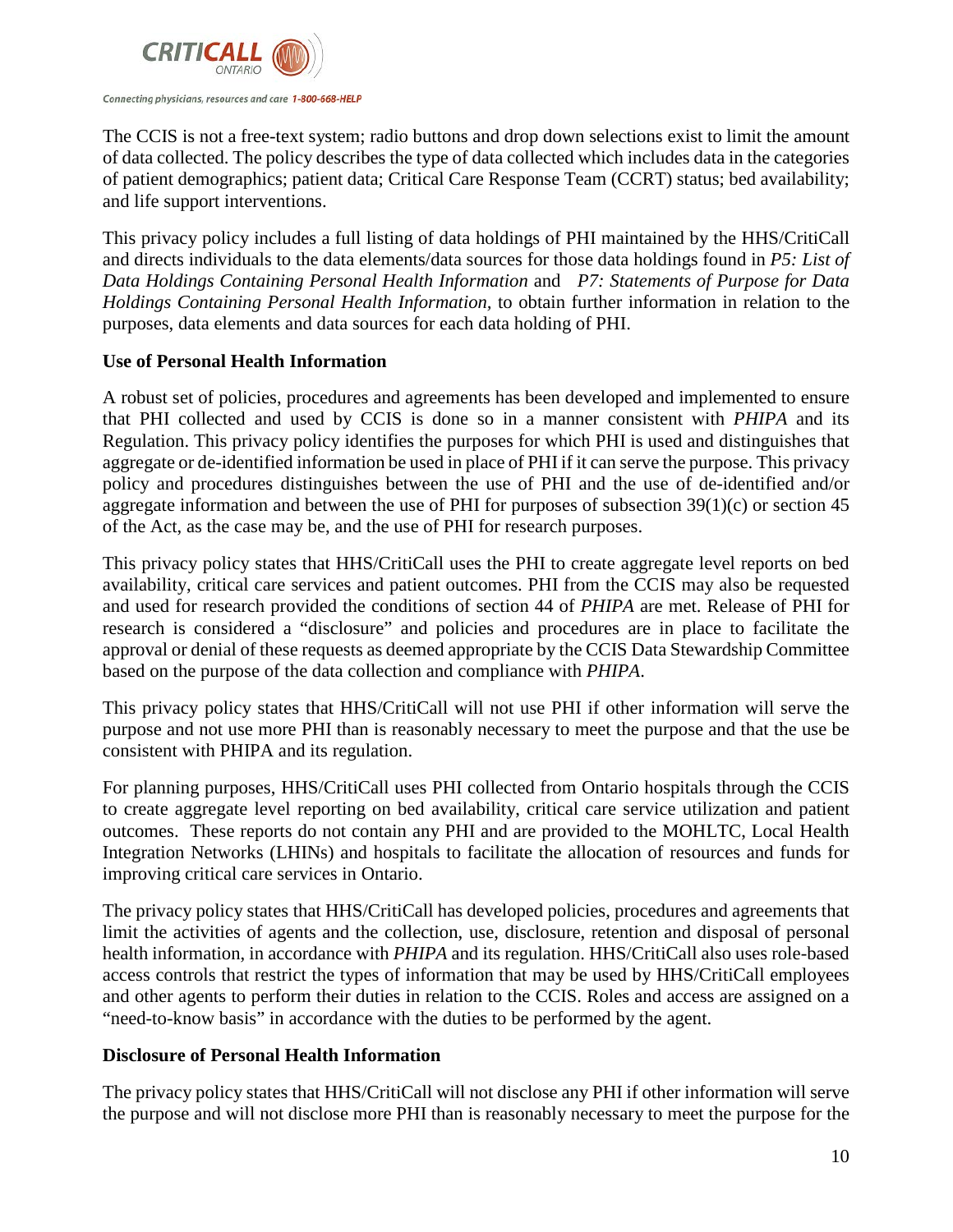

permitted disclosure. The privacy policy also distinguishes between the purposes for which and the circumstances in which PHI is disclosed.

The privacy policy indicates that the following are circumstances in which HHS/CritiCall discloses PHI:

- a) To researchers for research studies. Research studies that have been approved by a Research Ethics Board may submit a request to HHS/CritiCall in respect of the CCIS, in writing, for access to PHI. Each submission from a research study must meet the requirements outlined in section 44 of *PHIPA*. Submitted studies are reviewed by the CCIS Data Stewardship Committee. If a study is approved by the CCIS Data Stewardship Committee, the researcher must enter into an agreement with HHS/CritiCall stipulating the terms for the use, disclosure, security, return, or disposal of the PHI disclosed by HHS/CritiCall from the CCIS; the *P13: Policy and Procedures for the Disclosure of Personal Health Information for Research Purposes and Execution of Research Agreements* governs all disclosures of CCIS data to a research study;
- b) To another prescribed person or entity for purposes related to the duties of that prescribed person or entity, other than research; and
- c) If required by law (i.e. pursuant to a request by law enforcement).

The privacy policy requires that HHS/CritiCall ensures that any disclosure of PHI is permitted by PHIPA and its regulation and is done in a manner consistent with PHIPA and its regulation.

The privacy policy requires that HHS/CritiCall review all de-identified and/or aggregate information prior to its disclosure and ensure that it is not reasonably foreseeable in the circumstances that the information could be utilized, either alone or with other information, to identify an individual.

HHS/CritiCall discloses aggregate statistical reports and trended indicator reports for critical care planning purposes. Patient specific information is not included in these aggregate reports. Reports are available to the MOHLTC, LHINs, Critical Care Services Ontario (CCSO) and participating hospitals and provide vital decision making analysis to improve resource allocations for critical care patients. All aggregate reporting is reviewed prior to its disclosure to ensure no PHI is included and that it is not reasonably foreseeable in the circumstances that the information could be utilized, either alone or with other information, to identify an individual. Data is aggregated or de-identified in accordance with the *P24: CCIS Policy and Procedures with Respect to De-Identification and Aggregation.*

#### <span id="page-10-0"></span>**Secure Retention, Transfer and Disposal of Records of Personal Health Information**

This privacy policy includes the requirements for secure retention of records of PHI in both paper and electronic format, including how long records of PHI are retained, whether the records are retained in identifiable form and the secure manner in which they are retained. The policy also addresses the manner in which records of personal health information in both electronic and paper format will be securely transferred and disposed of.

The privacy policy states that PHI collected from the CCIS is currently retained for as long as is reasonably necessary to fulfill the purpose for which it was collected and in the least identifiable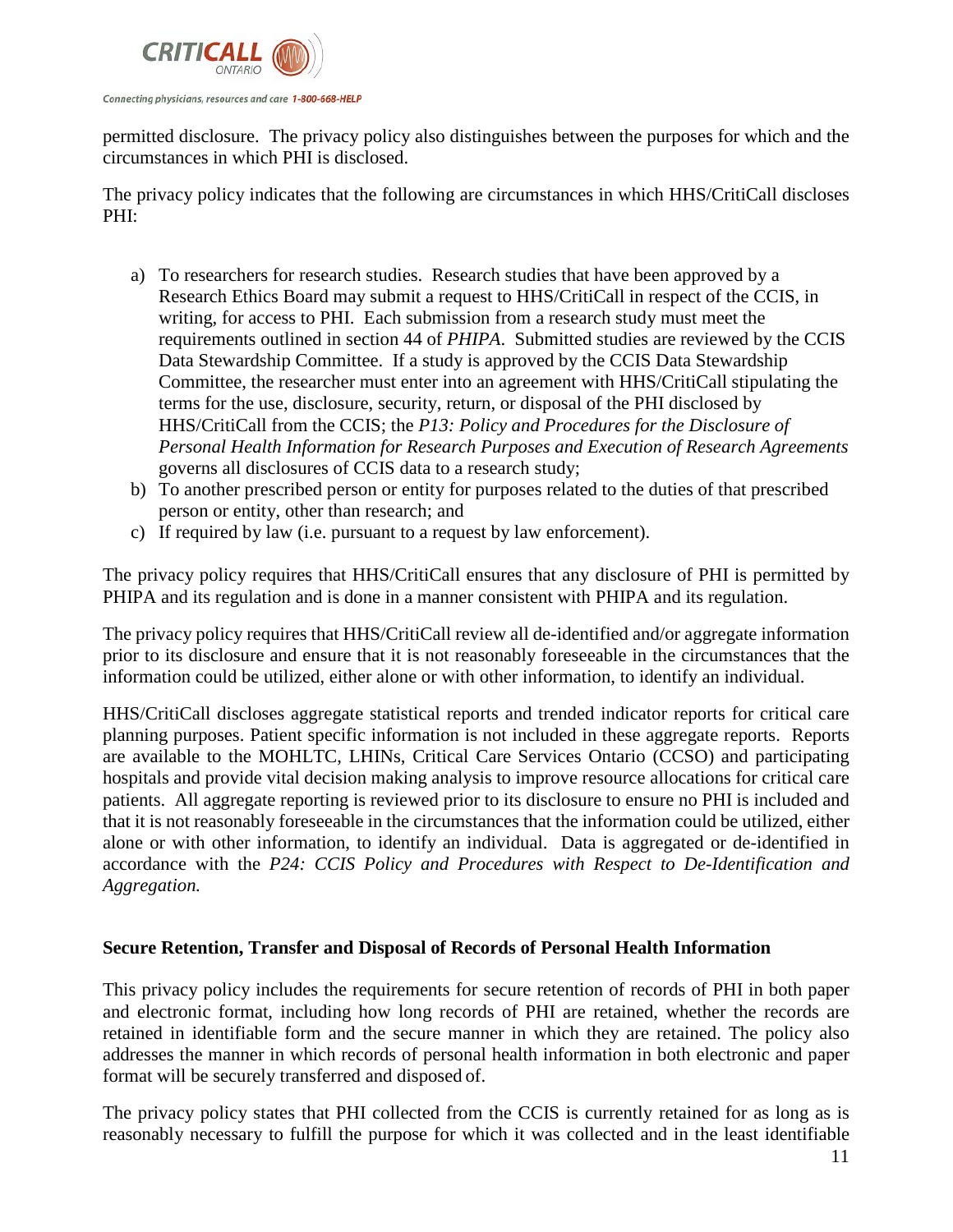

form possible. Critical care aggregate reports generated by HHS/CritiCall are retained indefinitely for historical analysis purposes.

This privacy policy requires that HHS/CritiCall only receives PHI in electronic format. This privacy policy requires electronic data to be transferred into the CCIS through a 256 bit secure VPN connection over the eHealth Ontario Network in a secure manner in accordance with industry best practices.

The PHI received from participating hospitals is retained in an electronic format within the CCIS and in accordance with the '*S5 -Policy and Procedures for the Secure Retention of Records of Personal Health Information'*. The policy states that any disposal of PHI retained within the CCIS must comply with the '*S8: CCIS Policy and Procedures for the Secure Disposal of Records of Personal Health Information*.' Additionally, the policy states that any CCIS equipment that is replaced or retired will be destroyed in accordance with *S8: CCIS Policy and Procedures for the Secure Disposal of Records of Personal Health Information*.

It is not the practice of HHS/CritiCall employees or agents assigned to support the CCIS to print or use paper copies of PHI from the CCIS, however; all agents are responsible for permanently destroying (e.g. through irreversible shredding) any PHI printed from the CCIS once the information is no longer required in accordance with '*S8: CCIS Policy and Procedures for the Secure Disposal of Records of Personal Health Information*.' PHI in paper form must also be secured at all times, as stated in *S3: Policy and Procedures for Ensuring Physical Security of Personal Health Information*.

#### <span id="page-11-0"></span>**Implementation of Administrative, Technical and Physical Safeguards**

This privacy policy requires that HHS/CritiCall has administrative, technical, and physical safeguards in place to protect PHI from the CCIS against loss or theft, unauthorized access, disclosure, copying, use, disposal or modification. These safeguards apply to PHI in paper or electronic form.

#### <span id="page-11-1"></span>**Inquiries, Concerns or Complaints Related to Information Practices**

This privacy policy states that patients wishing to access their own records of PHI, or to request amendments to their records of PHI in the CCIS, will be instructed to contact the CritiCall Privacy Lead, who in turn, will refer the patient to the physician or participating hospital that originally entered their PHI into the CCIS. These physicians or hospitals are responsible for providing patients with access to their PHI and for making corrections to a patient record. As HHS/CritiCall is also an 'institution' under the *Freedom of Information and Protection of Privacy Act*, Ontario, 1990 (*FIPPA*), access requests could also be made for Personal Information (PI) under *FIPPA*. If this is the case, HHS/CritiCall will transfer the request to the participating hospital which has collected the PI as that hospital may have the greater interest in the request and therefore would respond to the request.

This privacy policy identifies to whom and the manner in which individuals may direct inquiries, concerns or complaints related to HHS's/CritiCall's privacy policies, procedures and practices or about the compliance of HHS/CritiCall with *PHIPA* and the Regulation. This information is also available to the public on CritiCall's website.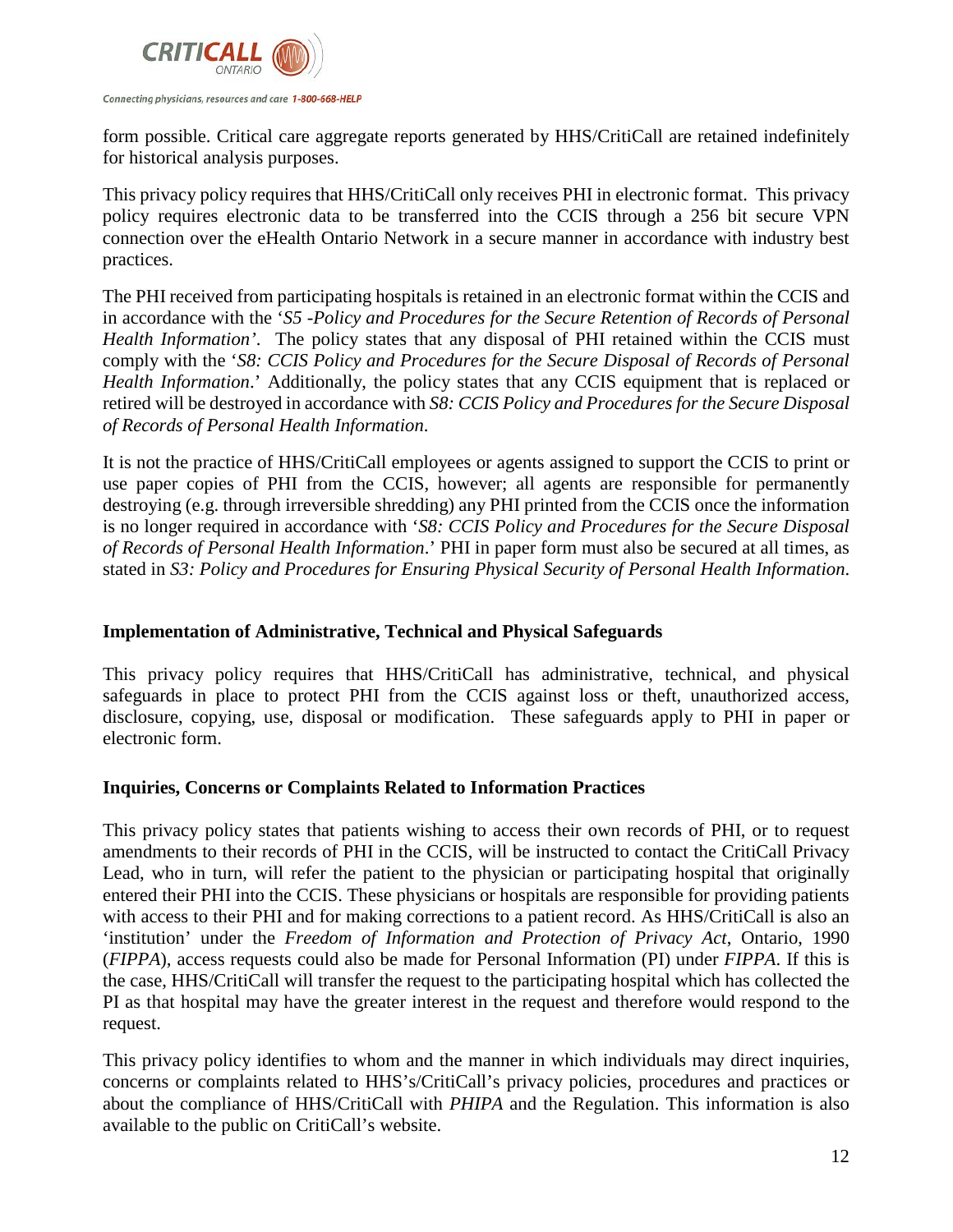

Individuals can submit their privacy concerns or complaints regarding the CCIS to the CritiCall Privacy Lead by telephone or in writing. Contact information for the CritiCall Privacy Lead including title, mailing address, email address is updated and maintained in the Privacy section of CritiCall Ontario's website. All privacy concerns and complaints related to the CCIS will be reviewed by the CritiCall Privacy Lead, and as warranted, the CritiCall Privacy Lead will conduct an investigation under the direction of the HHS Director of Privacy and FOI.

This privacy policy also indicates that individuals may also make a privacy complaint about the compliance of HHS/CritiCall, with the *Act* and its Regulation, directly to the IPC. Contact information, including mailing address, for the IPC is maintained on the CritiCall website and in the privacy policy.

#### <span id="page-12-0"></span>**Transparency of Practices in Respect of Personal Health Information**

This privacy policy indicates that HHS/CritiCall shall make information about its privacy policies, procedures and practices for the collection, use, and disclosure of PHI via the CCIS available to all employees, agents, the general public, and participating hospitals. All policies, procedures and related documents are available to participating hospitals and their CCIS users through the CCIS Document Library. The privacy policy further states that HHS ensures the following information about the CCIS is maintained and readily available on the CritiCall website:

- General information about HHS/CritiCall's information handling practices in respect of CCIS;
- A description of data HHS/CritiCall collects and retains;
- CCIS Frequently Asked Questions;
- CritiCall Ontario Statement of Information Practices; and
- Contact information on how to reach the CritiCall Privacy Lead and the IPC is available including: the name and title of the contact person, mailing address and contact information for the agent to whom inquiries, concerns or complaints may be directed to and the manner and format in which these inquires, concerns or complaints may be made.

In keeping with HHS's obligations as a Prescribed Person, CCIS privacy policies and practices are reviewed by the IPC every three (3) years. Additional information on HHS and its privacy practices, as reviewed by the IPC, can be found at [www.ipc.on.ca.](http://www.ipc.on.ca/)

# <span id="page-12-1"></span>**P2. POLICY AND PROCEDURES FOR ONGOING REVIEW OF PRIVACY POLICIES, PROCEDURES AND PRACTICES**

HHS/CritiCall has developed and implemented a policy and procedure for the ongoing review of the privacy policies, procedures and practices put in place. This privacy policy requires HHS/CritiCall to have ongoing review of privacy policies, procedures and practices. This privacy policy indicates that the CritiCall Privacy Lead is responsible for initiating, managing and documenting the completion of the annual policy and procedures review process. The purpose of the review is to determine whether amendments and/or new privacy policies, procedures and practices are necessary.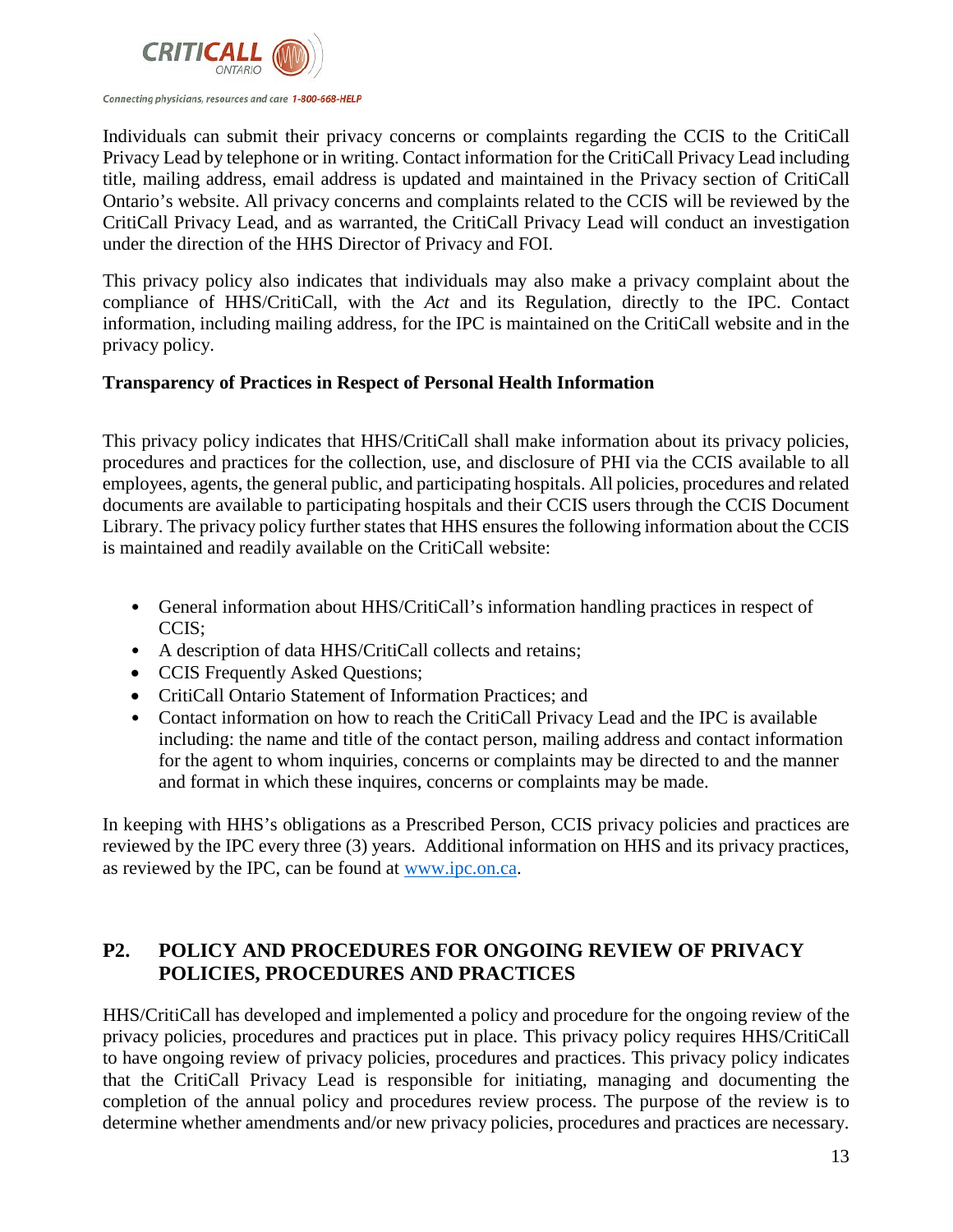

Consideration must be given a number of factors during the review including: any Orders, guidelines, fact sheets and best practices issued by the IPC under *PHIPA* and its Regulation; evolving industry privacy standards and best practices; amendments to *PHIPA* and its Regulation relevant to HHS/CritiCall; and recommendations arising from privacy audits, privacy impact assessments and investigations into privacy complaints, and privacy breaches.

This privacy policy requires that the review must also assess whether the privacy policies, procedures and practices of HHS/CritiCall continue to be consistent with actual practices and whether there is consistency between and among the privacy and security policies, procedures and practices implemented.

The annual review is conducted in the spring of each year with the CritiCall Privacy Lead providing a report to the CritiCall Executive Director and the HHS Director of Privacy and FOI advising of the findings and recommendations by June 30<sup>th</sup> of each year. The CritiCall Executive Director and the HHS Director, Privacy and FOI review the findings and provide direction for the revision of existing policies, procedures or practices or the development of new policies, procedures or practices by August 31 of each year. Details related to the review of privacy policies, procedures and practices related to the CCIS are included in Part 5 of this report.

The Privacy Lead is responsible for drafting any new privacy policies, procedures and practices if deemed necessary as a result of the review. Once drafted, the policies, procedures and practices will be sent first to the Executive Director, CritiCall Ontario, then to the HHS Director Privacy and FOI and lastly to the Information and Privacy Commissioner of Ontario for review. The policy states that approval authorities may request that any policy, procedure or practice be reviewed by an additional relevant individual or group prior to granting approval.

This privacy policy requires that any new or amended privacy policies, procedures or practices in relation to CCIS are communicated to all entities and individuals involved in the operational planning and day-to-day activities of CCIS by way of written correspondence and/or via electronic means such as email. The CritiCall Privacy Lead works in conjunction with the CritiCall Executive Director, the HHS Director of Privacy and FOI and the CCIS Education Team to coordinate communications. The CritiCall Privacy Lead is also responsible for updating any communication material in relation to the new or amended policies procedures or practices.

This privacy policy and procedures states CritiCall Executive Director is responsible for enforcing compliance and that all HHS/CritiCall employees and agents must comply with this policy and its procedures.

The CritiCall Privacy Lead is responsible for conducting an annual an audit of compliance with this policy and procedures in accordance with *Policy and Procedures in Respect of Privacy Audits* and/or HHS/CritiCall's *Policy and Procedures for Ongoing Review of Security Policies, Procedures and Practices.* Audit findings are reported to the CritiCall Executive Director and HHS Director of Privacy and FOI.

If a breach of this policy is found to have occurred, an investigation will be conducted by the CritiCall Privacy Lead. If a breach, a suspected breach or a privacy risk with regard to disclosure of PHI is identified by an employee or any other agent of HHS/CritiCall they must immediately contact the CCIS Help Desk. The CritiCall Executive Director will be notified and require the CritiCall Privacy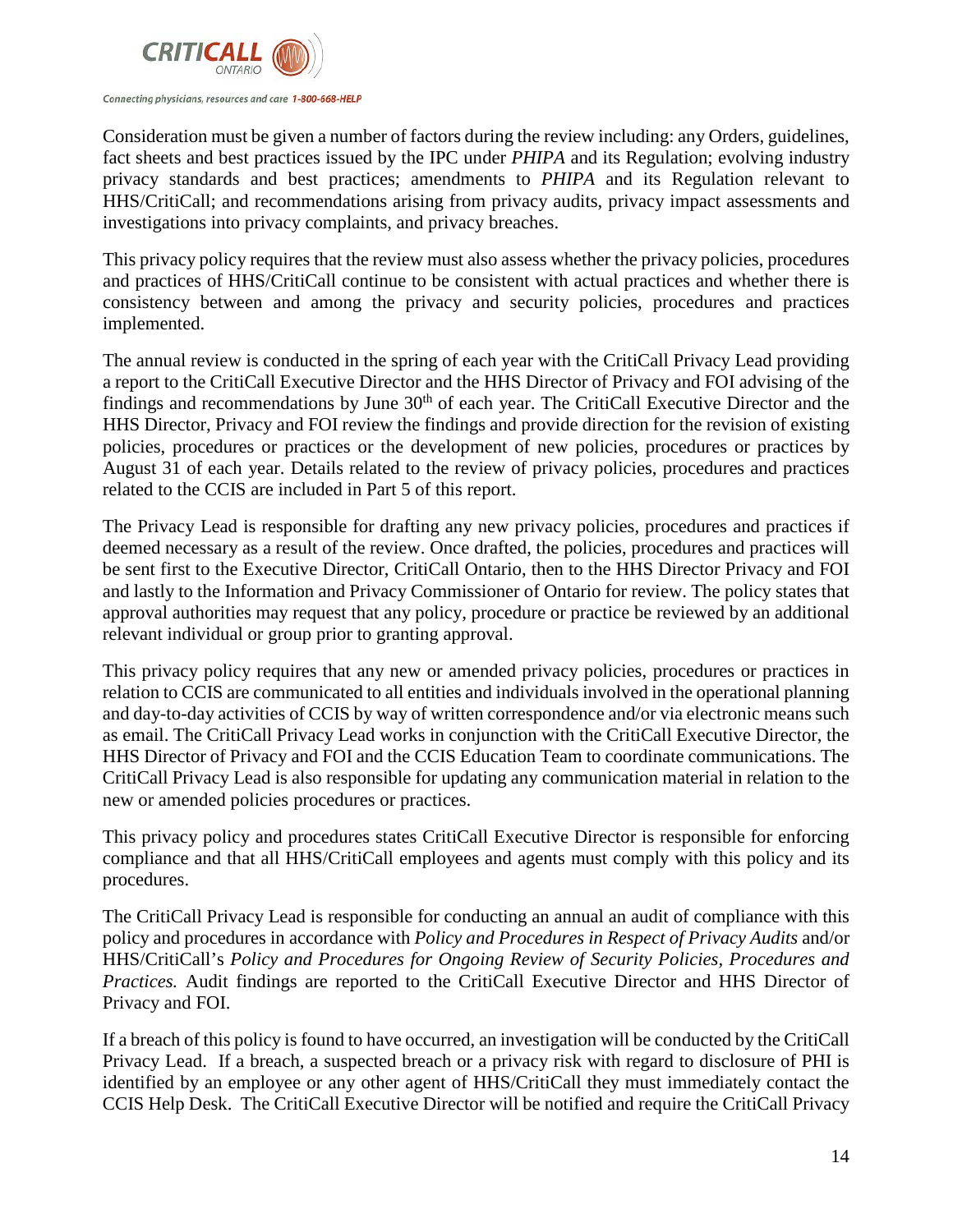

Lead to initiate a privacy investigation in accordance with *P29: Policy and Procedures for Privacy Breach Management*.

# <span id="page-14-0"></span>**P3. POLICY ON THE TRANSPARENCY OF PRIVACY POLICIES, PROCEDURES AND PRACTICES**

HHS/CritiCall has developed and implemented a policy and procedures on the transparency of privacy policies, procedures and practices. This policy and associated procedures states that HHS/CritiCall must make information about its privacy policies, procedures and practices, available to the public and other CCIS stakeholders. This policy requires that the following information is available to the public: HHS/CritiCall's privacy policies and procedures; brochures or frequently asked questions related to the privacy policies, procedures and practices implemented by HHS/CritiCall; documentation related to the three (3) year review by the IPC; a list of data holdings of PHI maintained by HHS/CritiCall; and the name and/or title, mailing address and contact information of the agent(s) to whom inquiries, concerns or complaints regarding compliance with the privacy policies, procedures and practices implemented and regarding compliance with the Act and its regulation may be directed.

This privacy policy outlines the minimum content of brochures or frequently asked questions including the status of HHS under *PHIPA*, the duties and responsibilities arising from this status, and the privacy policies, procedures and practices implemented in respect of PHI, including: the types of PHI collected and the persons or organizations from which this PHI is typically collected; the purpose for which it is typically collected; the purposes for which PHI is used, and if identifiable information is not routinely used, the nature of the information that is used; and the circumstances in which and the purposes for which PHI is disclosed and the persons or organizations to which it is typically disclosed.

This privacy policy and procedures also requires that brochures or frequently asked questions identify some of the administrative, technical, and physical safeguards implemented to protect the privacy of individuals whose PHI is received and to maintain the confidentiality of that information, including the steps taken to protect PHI against theft, loss, and unauthorized use of disclosure and to protect records of PHI against unauthorized copying, modification or disposal.

HHS/CritiCall provides open and transparent access to general outlines of existing policies, procedures and practices, as appropriate. An overview of the privacy practices related to the CCIS are posted on the privacy section of the CritiCall website. The following information in relation to the CCIS is also accessible on the CritiCall website: summaries of all Privacy Impact Assessments (PIAs), a list of Frequently Asked Questions (FAQ's) about the HHS/CritiCall privacy practices in relation to CCIS and the response to each question.

The CritiCall Privacy Lead is the contact for all inquiries, concerns or complaints related to compliance with privacy policies, procedures and practices and compliance with *PHIPA* and its Regulation. Full contact information for the CritiCall Privacy Lead and the IPC is available in the privacy section of CritiCall's website.

All privacy policies and procedures are available in the CCIS Document Library to participating hospital users and HHS/CritiCall employees and agents, as well as, upon request to the CritiCall Privacy Lead.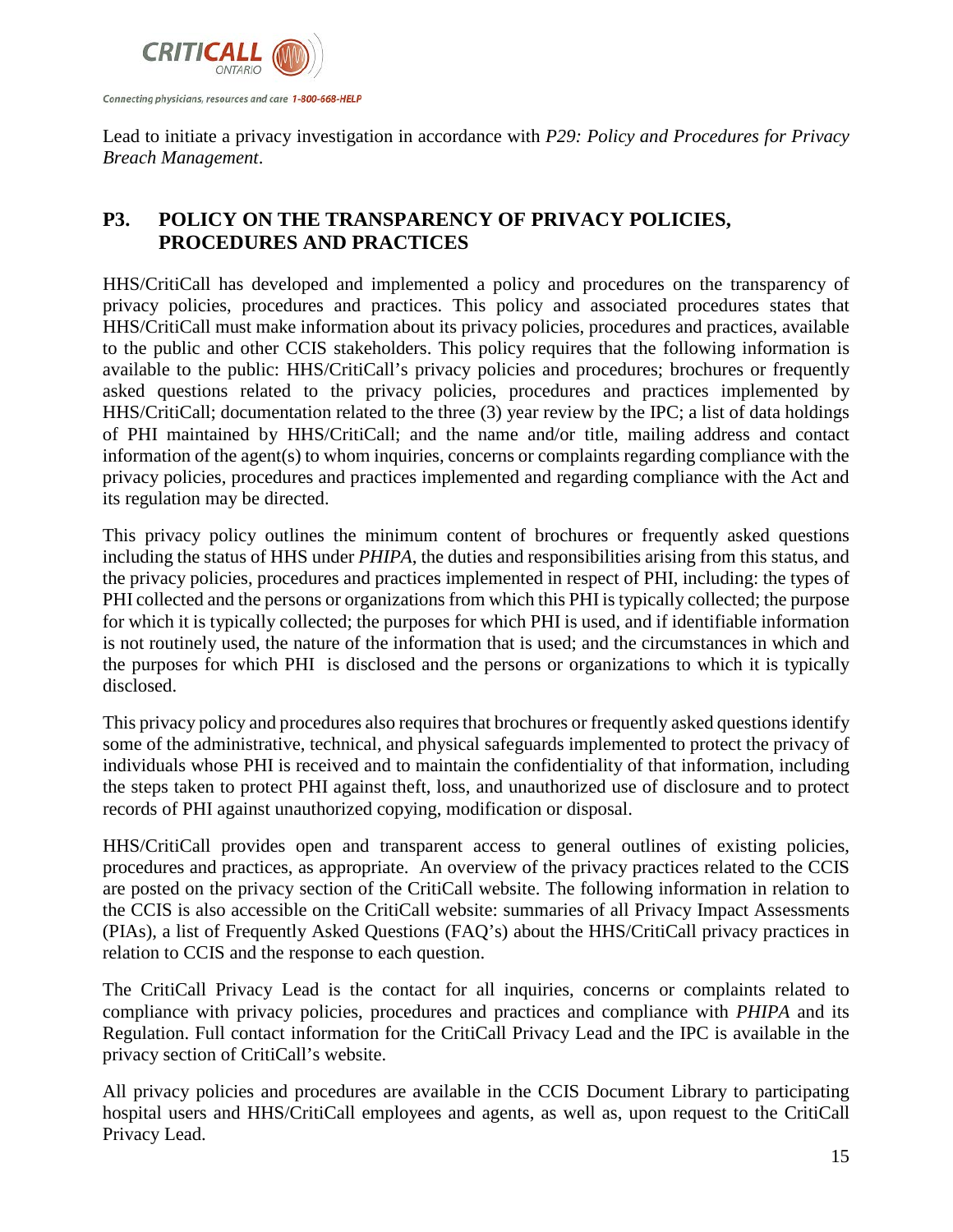

# <span id="page-15-0"></span>**P4. POLICY AND PROCEDURES FOR THE COLLECTION OF PERSONAL HEALTH INFORMATION**

HHS/CritiCall has developed and implemented this policy and procedures governing the collection of PHI.

This policy outlines how HHS/CritiCall identifies the purposes for which PHI will be collected, the data elements collected, from whom the PHI may be collected and the safeguards around the transfer of that PHI to the CCIS.

This privacy policy states that HHS/CritiCall collects a standard set of data elements, including PHI, from Ontario hospitals participating in the CCIS. The data elements and purpose of this collection are described in detail in *P5: List of Data Holding* and *P7: Statement of Purpose for Data Holdings Containing Personal Health Information*. This privacy policy requires that data collection is limited to that which is permitted by the *PHIPA* and reasonably necessary to meet the purpose for the collection. As indicated in this privacy policy, HHS/CritiCall is committed to not collecting PHI in respect of CCIS if other information will serve the same purpose and will limit the collection of PHI in respect of the CCIS to that which is reasonably necessary to meet the purpose.

The privacy policy requires that all HHS/CritiCall agents must comply with this policy and states that the Executive Director, CritiCall, is responsible for enforcing compliance. This privacy policy details that the HHS Director of Privacy and FOI, or delegate and the CritiCall Privacy Lead will conduct an annual audit of this policy and procedure. This privacy policy requires the audit to be conducted in accordance with the *Policy and Procedures in Respect of Privacy Audits*.

This policy and procedures further requires that agents notify HHS/CritiCall at the first reasonable opportunity, in accordance with the *Policy and Procedures for Privacy Breach Management*, if an agent breaches or believes there may have been a breach of this policy and procedures.

#### <span id="page-15-1"></span>**Review and Approval Process**

This privacy policy states that in advance of any new implementation of the CCIS within a hospital not yet participating in the CCIS, the CCIS Product Manager will notify the CritiCall Privacy Lead. The CritiCall Privacy Lead is responsible for reviewing requests and determining if the implementation is in line with all other implementations and shall consider whether other data, namely de-identified and/or aggregate information, will serve the identified purpose. This includes ensuring the data elements to be collected are the same as those currently being collected from other participating hospitals; the collection is permitted by *PHIPA* and its Regulation; the amount of PHI is limited to that which is necessary to meet the purpose identified; and there is no conflict with existing CCIS privacy or information security policies and procedures. All hospitals with critical care units contributing data to the CCIS must enter into an agreement with HHS/CritiCall prior to contributing data. As a condition of approval prior to participation in the CCIS, the CritiCall Privacy Lead will determine if agreements are in place or need to be executed prior to the implementation.

As outlined in this privacy policy, the CritiCall Privacy Lead is responsible for communicating the decision via electronic correspondence to the party requesting implementation of the CCIS.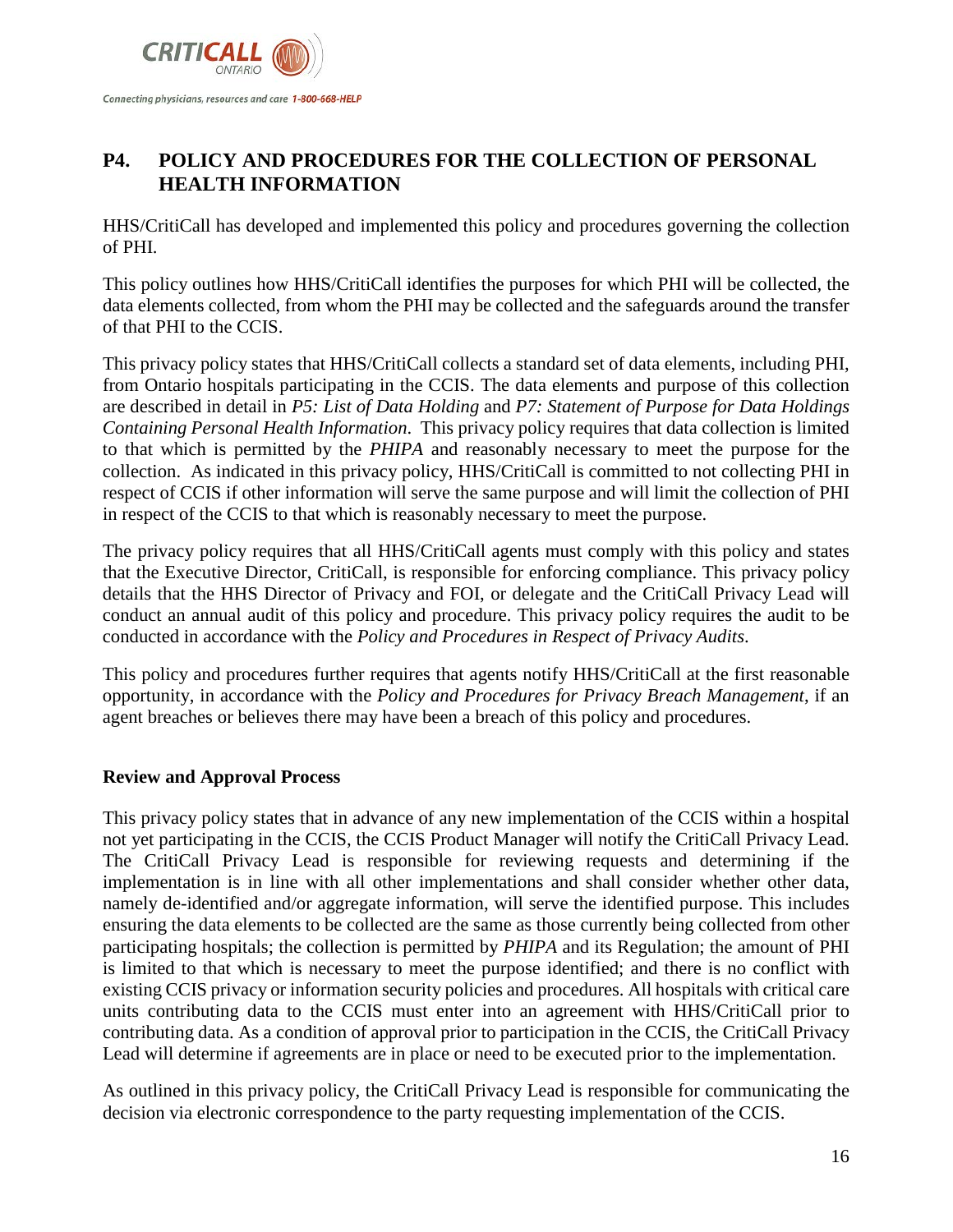

#### <span id="page-16-0"></span>**Conditions or Restrictions on the Approval**

This privacy policy identifies the conditions or restrictions that are required to be satisfied prior to the collection of PHI, including any documentation and/or agreements that must be completed, provided or executed and the agent(s) responsible for completing, providing or executing the documentation and/or agreements. The policy further requires that conditions or restrictions have regard to the requirements of the Act and its regulation.

The CritiCall Privacy Lead will document any conditions or restrictions for the collection. The CritiCall Privacy Lead will provide a reason for the decision, conditions and safeguards and forward the document to the CCIS Product Manager, the CritiCall Executive Director and, in the event that new data elements are being requested for collection, to the CCIS Data Stewardship Committee.

The CCIS Product Manager will provide the CritiCall Privacy Lead with the documents required to show compliance with all conditions and restrictions outlined in the decision document. The CritiCall Privacy Lead shall ensure all restrictions and conditions are satisfied prior to the collection of any new PHI.

#### <span id="page-16-1"></span>**Secure Retention**

This privacy policy requires that PHI collected through the CCIS is retained in a secure manner and in compliance with *S5: Policy and Procedures for Secure Retention of Records of Personal Health Information* and only for as long as necessary to fulfill the purpose for which it was collected and in the least identifiable form possible. All PHI shall be retained in compliance with

#### **Secure Transfer**

This privacy policy requires that if PHI is being collected by an agent of HHS/CritiCall, that the records be transferred in a secure manner in compliance with *S7: Policy and Procedures for Secure Transfer of Records of Personal Health Information.* Electronic data is securely transferred into the CCIS through a 256 bit secure VPN connection over the eHealth Ontario network.

#### <span id="page-16-2"></span>**Secure Return or Disposal**

This privacy policy states that if records of PHI are to be destroyed or returned following the retention period as set out in any documentation and/or agreements executed prior to the collection of the PHI, The policy states that the CritiCall Privacy Lead is responsible for ensuring that records of PHI are either securely returned or disposed of and that the destruction shall occur in compliance with *S8: Policy and Procedures for Secure Disposal of Records of Personal Health Information*.

This privacy policy outlines in what circumstances records are securely returned to the person or organization from which they were collected. This privacy policy requires these records to be transferred in a secure manner and in compliance with *S7: Policy and Procedures for Secure Transfer of Records of Personal Health Information.*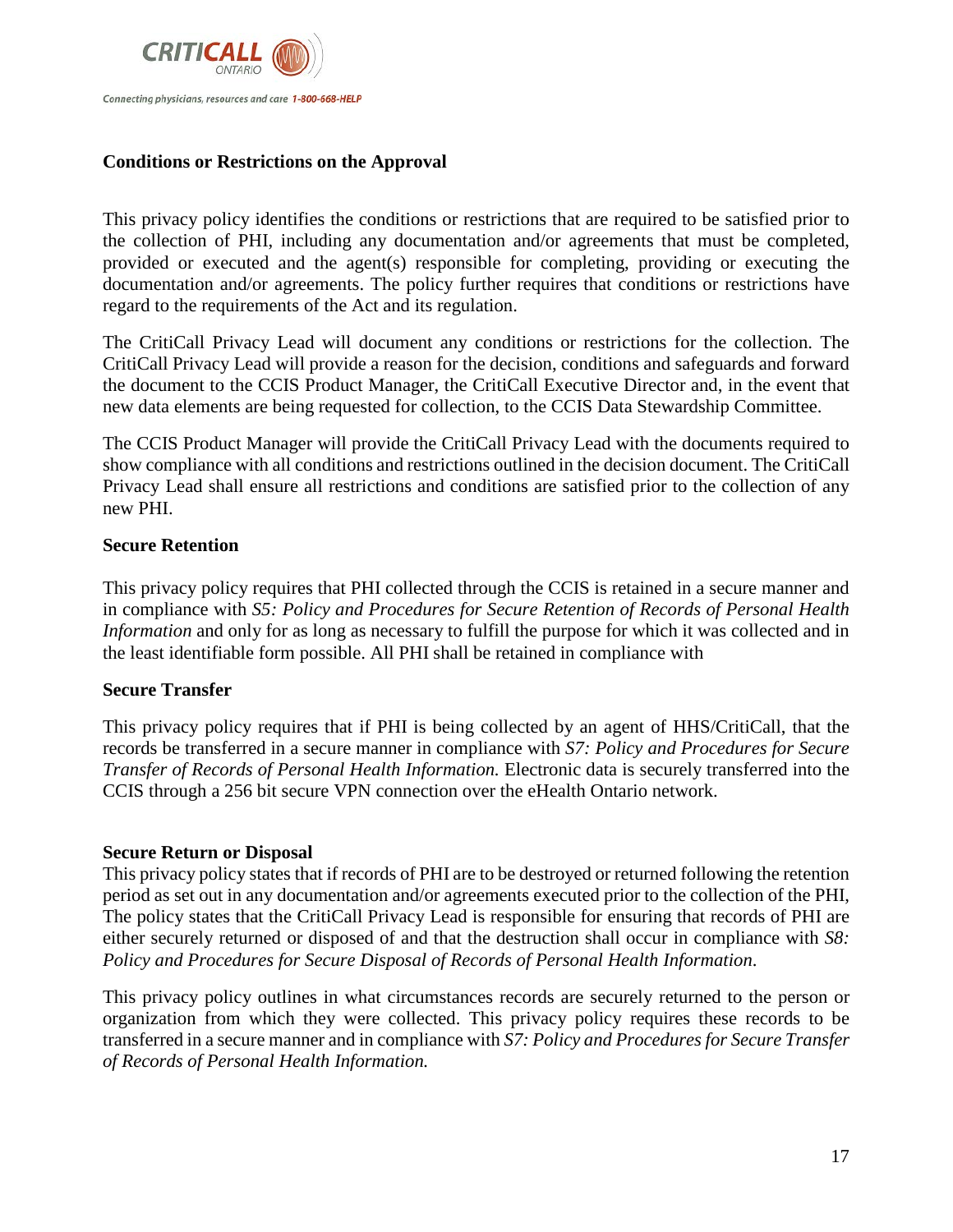

# <span id="page-17-0"></span>**P5. LIST OF DATA HOLDINGS CONTAINING PERSONAL HEALTH INFORMATION**

HHS/CritiCall has developed and maintains an up-to-date list of data holdings containing PHI. HHS/CritiCall maintains one data holding. The CCIS Data Holding is comprised of standard critical care data elements. The list of data elements included in the CCIS Data Holding and statement of purpose for the CCIS Data Holding are combined in a single document. The PHI collected includes: Medical Record Number (MRN); Name (first, middle, last); Year, Month of Birth and Date of Birth; Gender; Health Card Number; Health Card Type; Health Card Version Code; and Age.

The CCIS data holding is comprised of standard critical care data elements entered into the CCIS by authorized individuals employed by critical care units in participating Ontario hospitals. The purpose of the CCIS data holding is to enable analysis and statistical reporting of resource requirements, utilization and capacity in relation to patient acuity to further enable evidenced based decision making to support system-wide capacity planning and targeted performance improvement initiatives. Data collected within the CCIS is limited to that which is necessary to fulfill the above purpose.

HHS/CritiCall provides aggregate statistical reports and trended indicator reports to the MOHLTC, LHINS, Critical Care Services Ontario and hospitals for critical care planning purposes. These reports do not contain patient specific information. All aggregate reporting is reviewed prior to its disclosure in order to ensure that there is no PHI included and to ensure that it is not reasonably foreseeable in the circumstances that the information could be utilized, either alone or with other information, to identify an individual. Data is aggregated or de-identified in accordance with the *P24: CCIS Policy and Procedures with Respect to De-Identification and Aggregation.*

# <span id="page-17-1"></span>**P6. POLICY AND PROCEDURES FOR STATEMENTS OF PURPOSE FOR DATA HOLDINGS CONTAINING PHI**

HHS/CritiCall has developed and implemented a policy and procedures for statements of purpose for the data holdings containing PHI. This privacy policy requires that HHS/CritiCall maintains, reviews and updates as necessary, a statement of purpose document for the CCIS data holding which must include the purpose of the data holding; a list of all PHI data elements contained within the data holding and the statements of purpose set out the need for the PHI in relation to the purpose; and the source of the PHI data elements. This privacy policy and procedures identifies the CritiCall Privacy Lead as responsible for the day-to-day management of the privacy program.

This privacy policy identifies the people and organizations that will be provided the statements of purpose and, at a minimum, this privacy policy requires that the HICs and other persons or organization from whom the PHI in the data holding is collected be provided the statements of purpose.

#### <span id="page-17-2"></span>**Creation of Statements of Purpose**

This privacy policy provides that the CCIS Data Set is a comprehensive listing of all data elements found within the CCIS. An advisory group developed and approved the data set based on patient safety concerns and improved resource access considerations.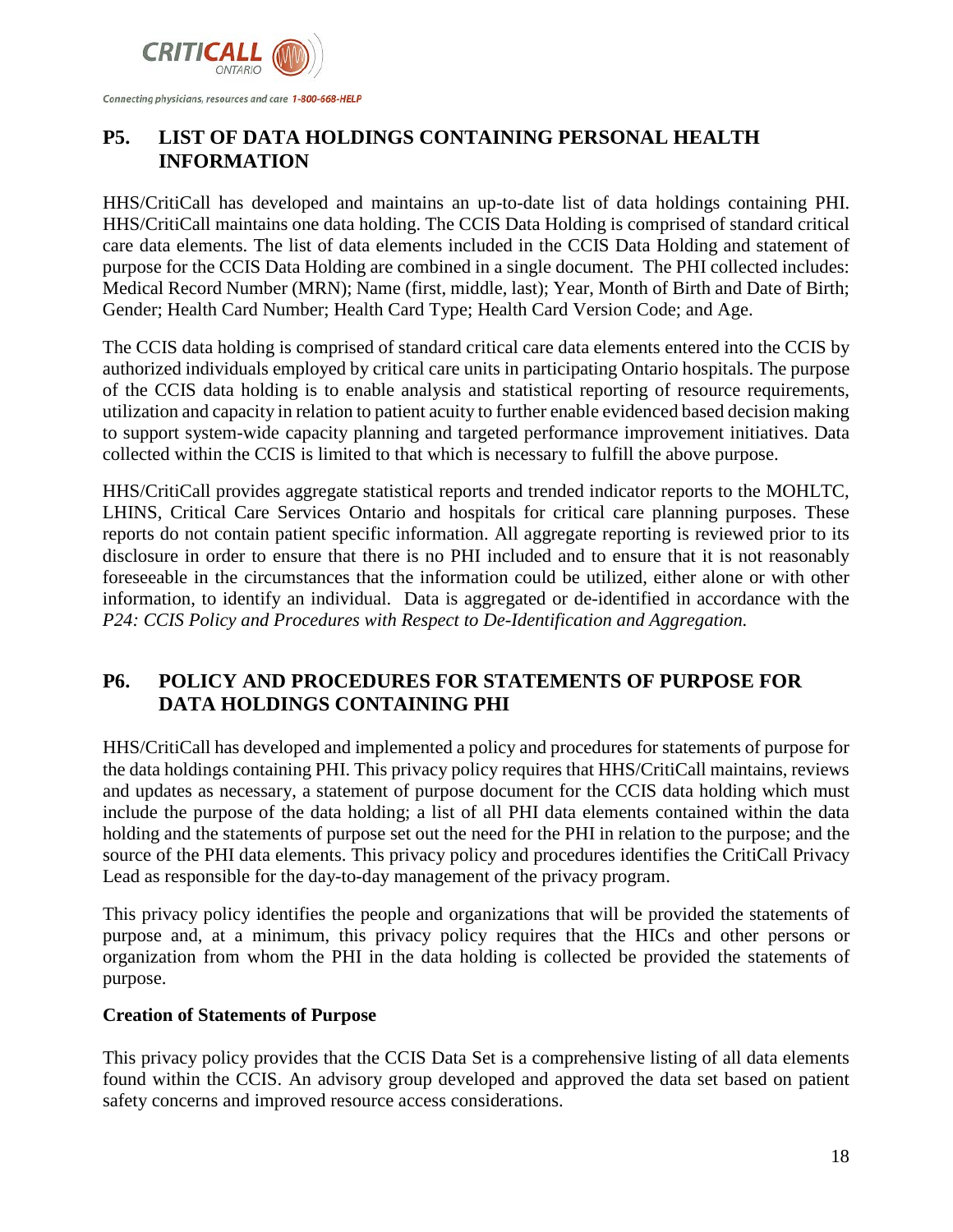

This privacy policy and procedure identifies the CCIS Product Manager, under the direction of the CritiCall Privacy Lead, as the responsible person for creating the statements of purpose. This statement is reviewed and approved by the CCIS Data Stewardship Committee to ensure the collection of PHI is consistent with the HHS/CritiCall mandate in relation to the CCIS. The process to be followed in completing the statements of purpose are included in this privacy policy and procedures.

#### <span id="page-18-0"></span>**Review of Statements of Purpose**

This privacy policy requires that the CritiCall Privacy Lead and the CCIS Product Manager review the statements of purpose whenever any new data elements are considered for collection. This policy also includes the process that must be followed when reviewing and amending the statements of purpose. However, if no changes in the data elements are made within a 12-month period, a review of the CCIS Data Set shall be conducted by the CritiCall Privacy Lead to ensure the data elements in the list are still accurate and the items listed are still required in order to fulfill the purpose.

The CCIS Data Set will be reviewed by the CCIS Data Stewardship Committee at least one time within every 12-month period. This privacy policy and procedures outlines the persons and organizations that will receive notice or copies of the amended statements of purpose including but not limited to health information custodians or other persons or organizations from whom the PHI data holding is collected.

#### <span id="page-18-1"></span>**Amendment of the Statements of Purpose**

This privacy policy states that in order to determine if the current data elements in the CCIS Data Set are accurate and necessary, the CritiCall Privacy Lead, the CCIS Product Manager and the CritiCall Manager Applications and Reporting shall confirm that each data element identified within the CCIS Data Set is still required in order to produce critical care reports. If any data elements within the CCIS Data Set are to be removed, a Recommendation Briefing Note will be created outlining the reason for the removal of the data element. The change must be reviewed by the CritiCall Manager, Information Technology to confirm its impact to the operation of the CCIS application. The final approval shall be given by the CritiCall Executive Director after review by the CCIS Data Stewardship Committee, the CCSO and their clinical experts and the CCIS Advisory Committee.

Amendments to the statement of purpose, as noted within the CCIS Data Set shall be posted on the CCIS section of the HHS/CritiCall website. Amendments that change the amount of PHI collected from a participating hospital will be reviewed with the hospitals and may result in an amendment to Data Sharing Agreements.

#### <span id="page-18-2"></span>**Compliance**

This privacy policy requires all HHS/CritiCall employees and agents to comply with this policy. This privacy policy and procedures provides that the CritiCall Privacy Lead is responsible for enforcing compliance and this privacy policy outlines the consequences of a breach. This privacy policy stipulates that compliance will be audited in accordance with *P27: Policy and Procedures In Respect of Privacy Audits*.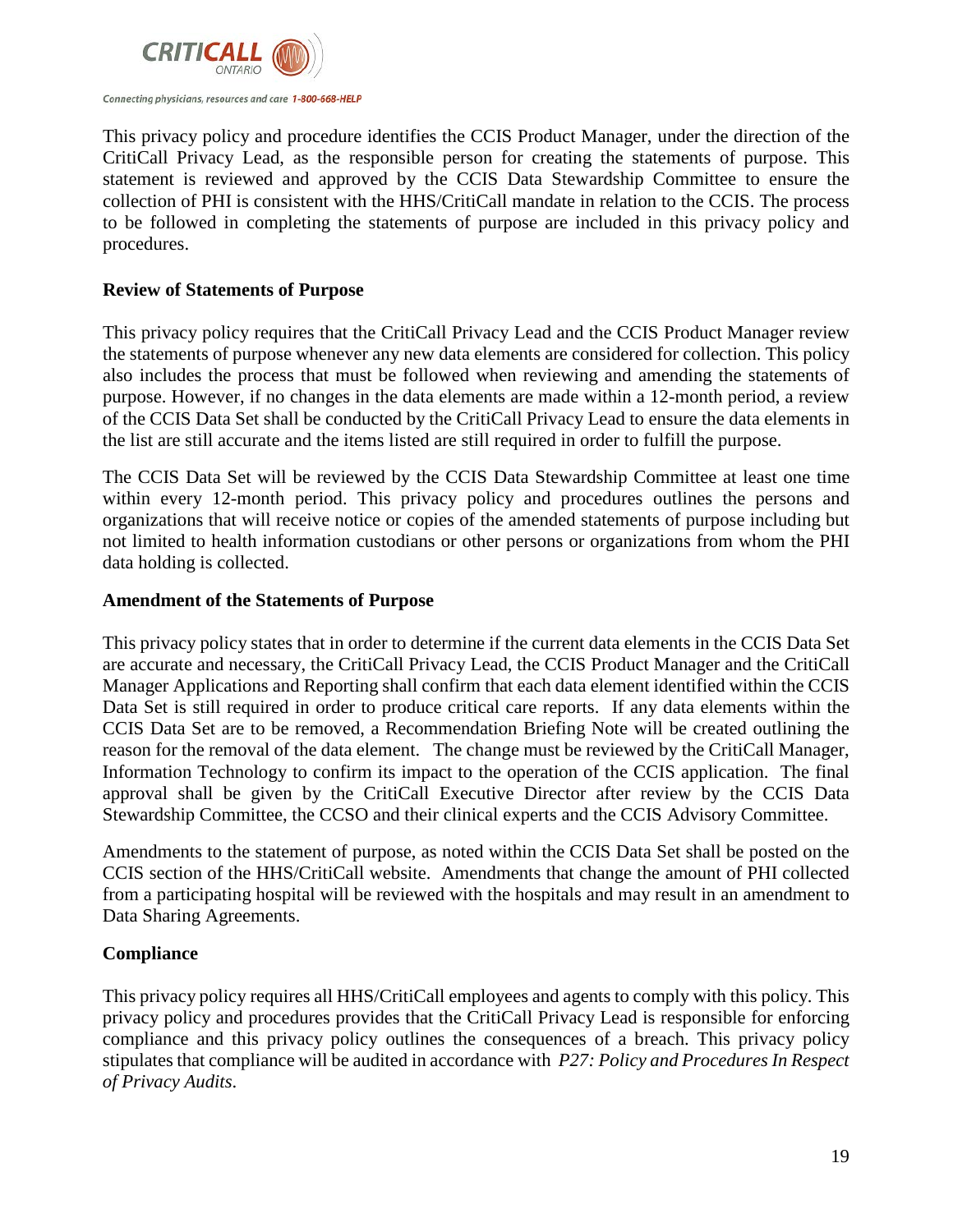

This privacy policy and procedures requires the HHS Director of Privacy and FOI, or delegate and the CritiCall Privacy Lead to conduct an annual audit for ensuring compliance with this privacy policy and procedures.

# <span id="page-19-0"></span>**P7. STATEMENTS OF PURPOSE FOR DATA HOLDINGS CONTAINING PERSONAL HEALTH INFORMATION**

HHS/CritiCall maintains a statement of purpose for the CCIS Data Holding. This statement of purpose explains the purpose and goals of the data holding; the PHI contained; the sources of the PHI; and the need for the PHI in relation to the identified purpose and is combined with *P5 – List of Data Holdings Containing PHI.*

## <span id="page-19-1"></span>**P8. POLICY AND PROCEDURES FOR LIMITING AGENT ACCESS TO AND USE OF PERSONAL HEALTH INFORMATION**

HHS/CritiCall has developed and implemented a policy and procedures for limiting agent access to and use of PHI.

#### <span id="page-19-2"></span>**Limiting Agent Access to and Use of Personal Health Information Policy**

This policy and procedures outlines how HHS/CritiCall employees and other agents, shall ensure that access and use of information is limited to the least identifiable information and only the information required for carrying out day-to-day employment, contractual or other CCIS related responsibilities. This privacy policy and procedures identifies the limited and narrowly defined purposes for which and circumstances in which agents are permitted to access and use PHI and the levels of access to PHI that may be granted.

This privacy policy indicates that HHS/CritiCall shall limit access to PHI by HHS/CritiCall employees and any other agents of HHS/CritiCall to ensure that PHI is only used on a "need-toknow basis" in order to perform their duties in relation to the CCIS.

This privacy policy and procedures explicitly prohibits access to and use of PHI if other information, such as de-identified and/or aggregate information, will serve the identified purpose and prohibits access to or use of more PHI than is reasonably necessary to meet the identified purpose. This privacy policy requires agents to access and use de-identified and/or aggregate information, as defined in HHS/CritiCall's *Policy and Procedures with Respect to De-Identification and Aggregation*, when agents are not permitted to access and use PHI.

This privacy policy and procedures requires that the duties of any agent with access to PHI are segregated in order to avoid a concentration of privileges that would enable a single agent to compromise PHI.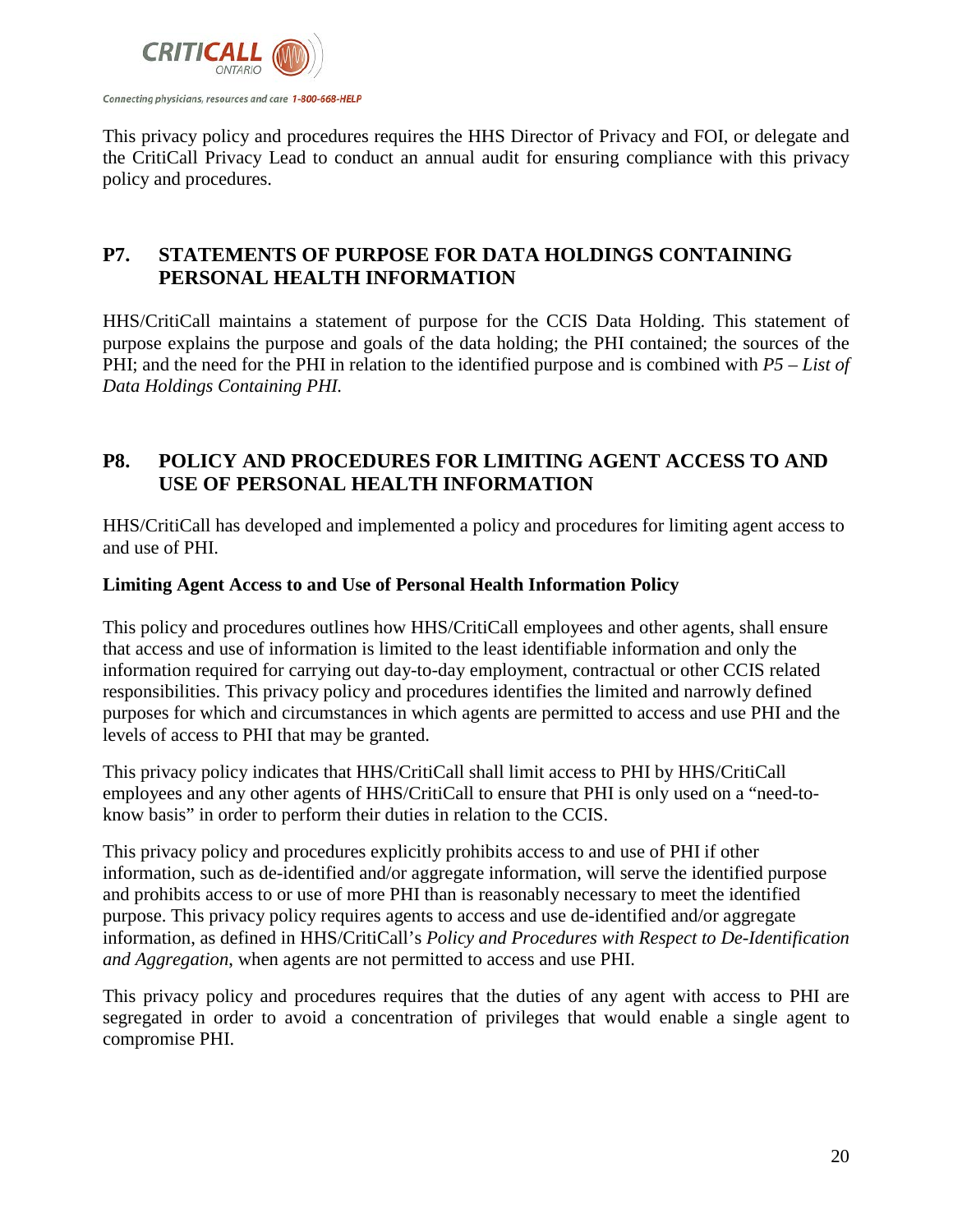

#### <span id="page-20-0"></span>**Review and Approval of Access**

This privacy policy outlines that access privileges are assigned across multiple business units on a "need-to-know" basis and only if other information such as de-identified and/or aggregate information will not be sufficient to meet the HHS/CritiCall CCIS mandate. In such cases, access is granted to the least amount of PHI necessary for the CCIS group or role. This privacy policy also indicates that there are different levels of access to the CCIS based on the agent's role. The policy outlines the procedure to be followed.

This privacy policy and procedures identifies the agent(s) responsible and the process to be followed in receiving, reviewing and determining whether to approve or deny a request by an agent for access to and use of PHI along with the various level(s) of access that may be granted by the prescribed person or prescribed entity. This privacy policy indicates that there are seven (7) levels of access to PHI based on the "need to know" principle. Each access level has corresponding restrictions and conditions with respect to accessing PHI. The process for determining the appropriate access level is also identified in this privacy policy and procedures.

This policy and procedures outlines the process to be followed and sets out the requirements to be satisfied in requesting, reviewing and determining whether to approve or deny a request by an agent for access to and use of PHI; the documentation that must be completed, provided and/or executed; the agent(s) responsible for completing, providing and/or executing the documentation; the agent(s) to whom the documentation must be provided; and the required content of the documentation.

When any person requires access permission to CCIS and requires access to the PHI within the CCIS, the Authorized User requesting access to PHI must meet with a supervisor/manager to discuss same. The supervisor/manager must be satisfied that the identified purpose for which the person requires access cannot be satisfied without the PHI. The person requesting access is required to complete a *CCIS Access to PHI Request Form*.

This policy and procedures indicates that once the request form is completed, the form must be approved by each of the following managers: CCIS Product Manager; CritiCall Privacy Lead; CritiCall Manager, Information Technology; and CritiCall Executive Director. In determining whether to approve or deny a request for access to a use of PHI and, if the request is approved, the criteria that must be considered in determining the appropriate level of access, the managers must use the following criteria:

- Does the employee, agent or vendor require and use PHI on an ongoing basis or for a specific period of time?
- Is the request linked to the fulfillment of employment or contractual obligations for the CCIS?
- Is the purpose for access and use, given by the requestor, in compliance with PHIPA and its Regulation?
- Can the same purpose be achieved with de-identified or aggregate information?
- Is access to and use of PHI the only way to accomplish the duties of the requestor, as they relate to the CCIS mandate?
- Is the Access Level requested appropriate so that no more PHI than is reasonably necessary will be accessed and used to meet the identified purpose?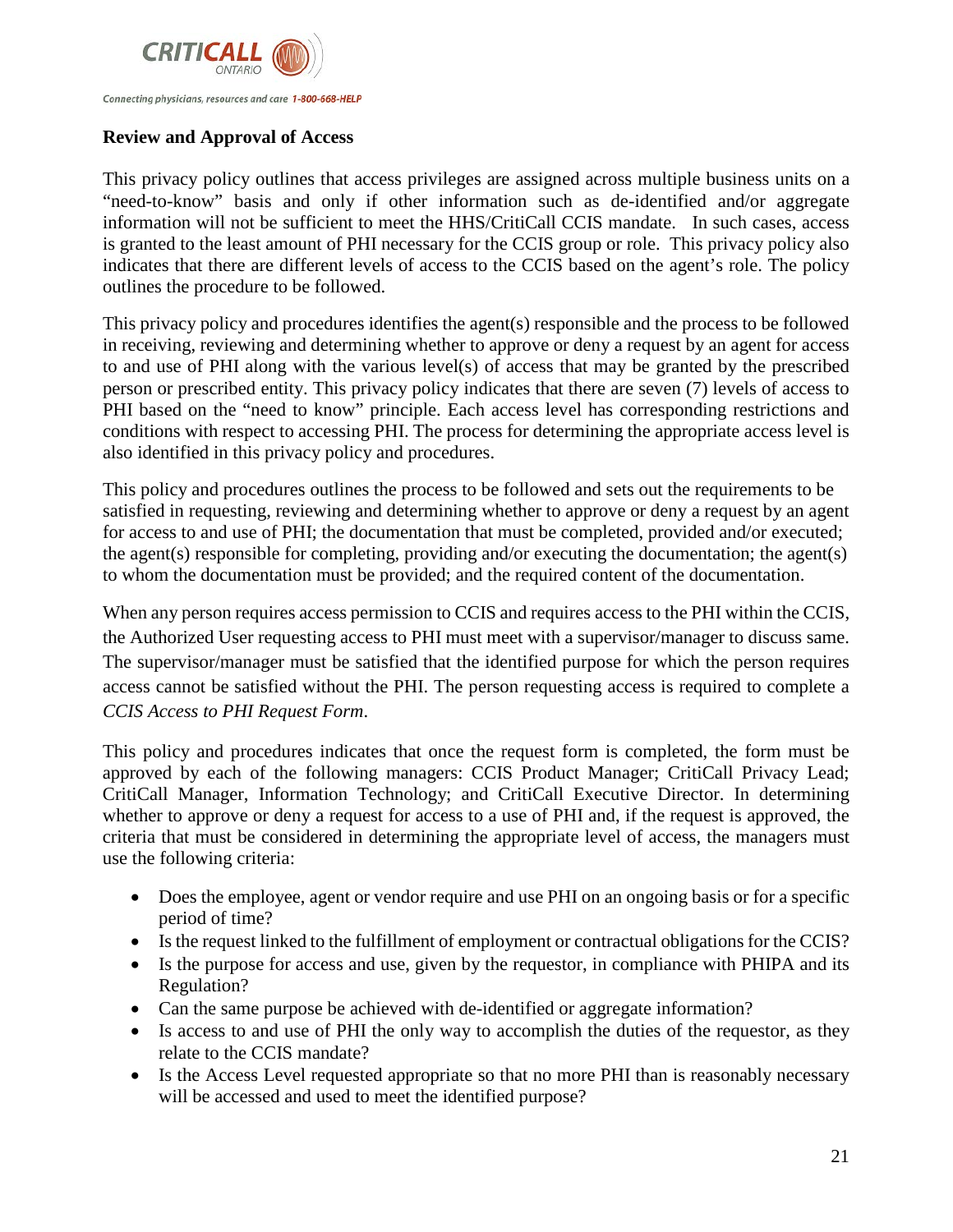

Each manager is required to record their comments and approval or denial of the request. They will also identify any conditions that must be met prior to granting access for the use of PHI. The form is then forwarded to the Manager, Information Technology to determine final approval. If approved, he/she will email the requestor and their supervisor/manager to advise that either:

- An approval has been granted; or
- The request has been denied, or a condition must be met, or documentation provided before access will be granted.

All signed forms shall be saved on the HHS/CritiCall document repository (SharePoint).

HHS/CritiCall employees, agents and vendors that are not granted access to the PHI in CCIS may use de-identified or aggregate information, as defined in *P24: CCIS Policy and Procedures with Respect to De-Identification and Aggregation.* De-identified or aggregate information is available for internal use only, unless formally approved for release by the Executive Director, CritiCall as defined in *P24: CCIS Policy and Procedures with Respect to De-Identification and Aggregation.*

This privacy policy states that HHS/CritiCall employees, agents and vendors are prohibited from using de-identified and/or aggregate information, either alone or with other information available to them, in order to identify an individual. This includes any attempt to purposefully:

- Decrypt information that is encrypted;
- Identify an individual based on unencrypted information; and
- Identify an individual based on prior knowledge.

#### <span id="page-21-0"></span>**Conditions or Restrictions on the Approval of Access**

This privacy policy and procedures identifies the conditions or restrictions imposed on an agent granted approval to access and use PHI, such as read, create, update or delete limitations, and the circumstances in which the conditions or restrictions will be imposed. The policy and procedures prohibits an agent granted approval to access and use PHI from accessing and using PHI except as necessary for his or her employment, contractual or other responsibilities; from accessing and using PHI if other information will serve the identified purpose; and from accessing and using more PHI than is reasonably necessary to meet the identified purpose. HHS/CritiCall ensures that all accesses to and uses of PHI are permitted by the Act and its regulation.

This privacy policy provides for the following conditions and restrictions, which may be applied to employee, agent and vendor accounts to ensure the appropriate access controls are in place for continuous monitoring and safeguarding of PHI within the CCIS.

#### **1. Access Level Restrictions**

These are imposed on CCIS users through the Access Level granted. The actions that various assigned levels can perform on PHI may include the ability to read, create, update or delete the PHI within CCIS.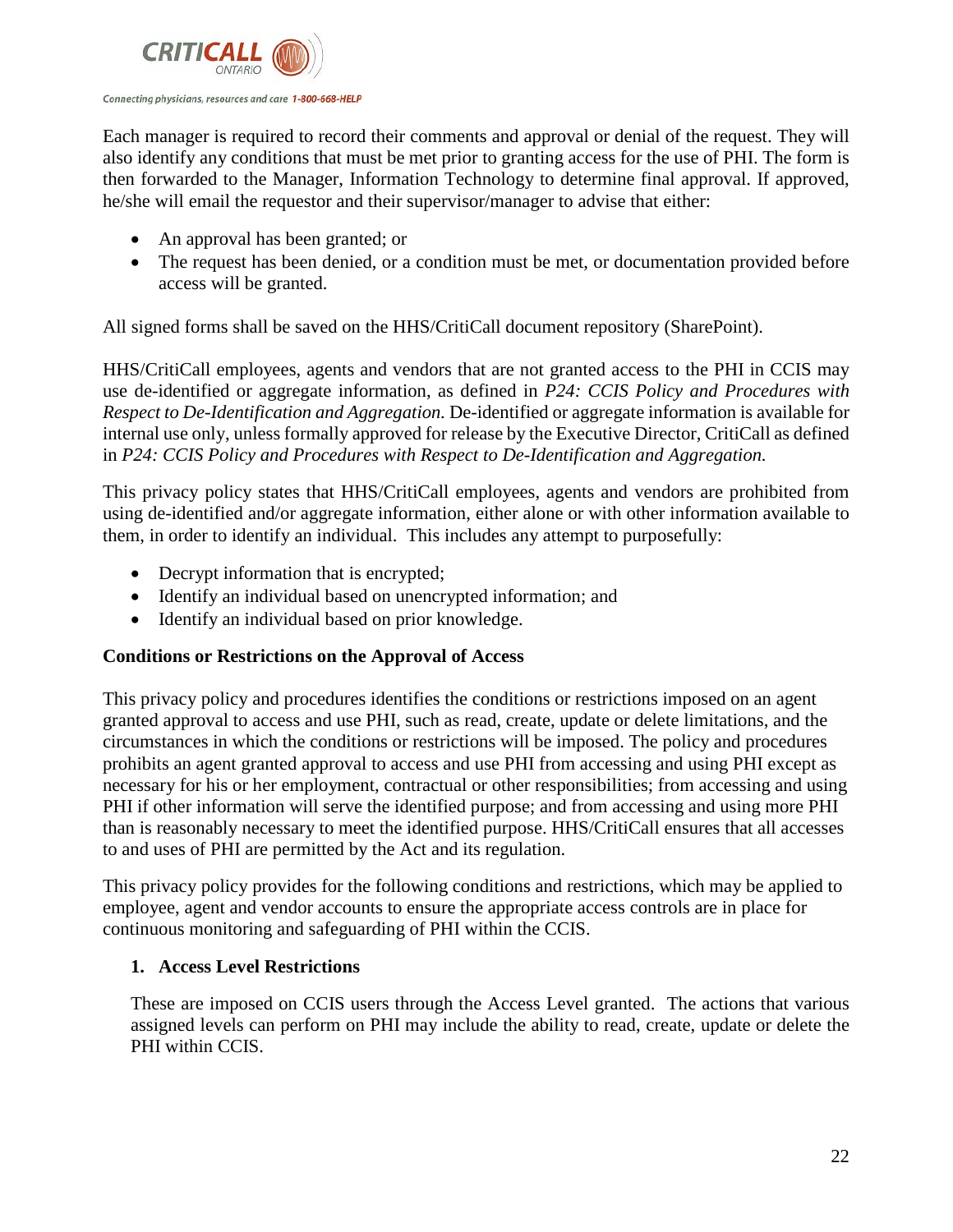

#### **2. Expiry of Access Privileges**

In accordance with this privacy policy, all Authorized Users will be subject to an expiry of access privileges to PHI for CCIS accounts. The expiry period will be assigned at the time of access initiation for the term of one (1) year maximum. If access to PHI is required for a shorter period of time, the date for the termination of the privileges will be set at the time of access initiation. This privacy policy and procedures identifies the process for ensuring that access to and use of PHI is permitted only for a specified time period. Access to and use of PHI are permitted only in accordance with *PHIPA* and its Regulation.

#### <span id="page-22-0"></span>**3. Use of Personal Health Information**

Authorized Users with access and use privileges must accept the terms of the CCIS Confidentiality Agreement which states that those authorized to access and use PHI are prohibited from accessing and using more PHI than is reasonably necessary to meet the purpose for which they have been given access; to only that which is permitted by *PHIPA* (as per the approved *CCIS Access to PHI Request Form*); and to that which is required by the user to fulfill their employment or contractual purpose. Prior to accessing PHI, all users will make every effort to use information that is either de-identified or aggregated, whenever possible.

#### <span id="page-22-1"></span>**Roles that Access Personal Health Information**

| <b>Group/Roles</b>                        | <b>Purpose for Access to Personal</b><br><b>Health Information from CCIS</b>                                                                                   | <b>Access Level</b>       |
|-------------------------------------------|----------------------------------------------------------------------------------------------------------------------------------------------------------------|---------------------------|
| <b>CCIS</b> Product Manager               | functionality<br>Requires<br>to<br>discharge<br>oversight<br>responsibilities including: CCIS<br>Help Desk Lead, Technical Lead,<br>Application Lead, HL7 Lead | 1 (Admin) and 2 (Support) |
| <b>CCIS Help Desk</b>                     | functionality<br>Requires<br>to<br>discharge<br>operational<br>support<br>duties.                                                                              | 1 (Admin) and 2 (Support) |
| <b>CCIS Audit Officer</b>                 | Requires functionality to perform<br>audits as set out in HHS/CritiCall<br>policy.                                                                             | 3 (Audit)                 |
| <b>CCIS</b><br>Training<br>Team/Educators | Requires functionality to provide<br>real-time on-site individual user<br>support on demand.                                                                   | 2 (Support)               |
| <b>Navantis Solution Architect</b>        | Requires functionality to provide<br>second level support and only if<br>directed.                                                                             | 2 (Support)               |

The following table identifies the groups/roles that support the CCIS mandate and require access to personal health information, the purpose for the access to PHI and their corresponding Access Level.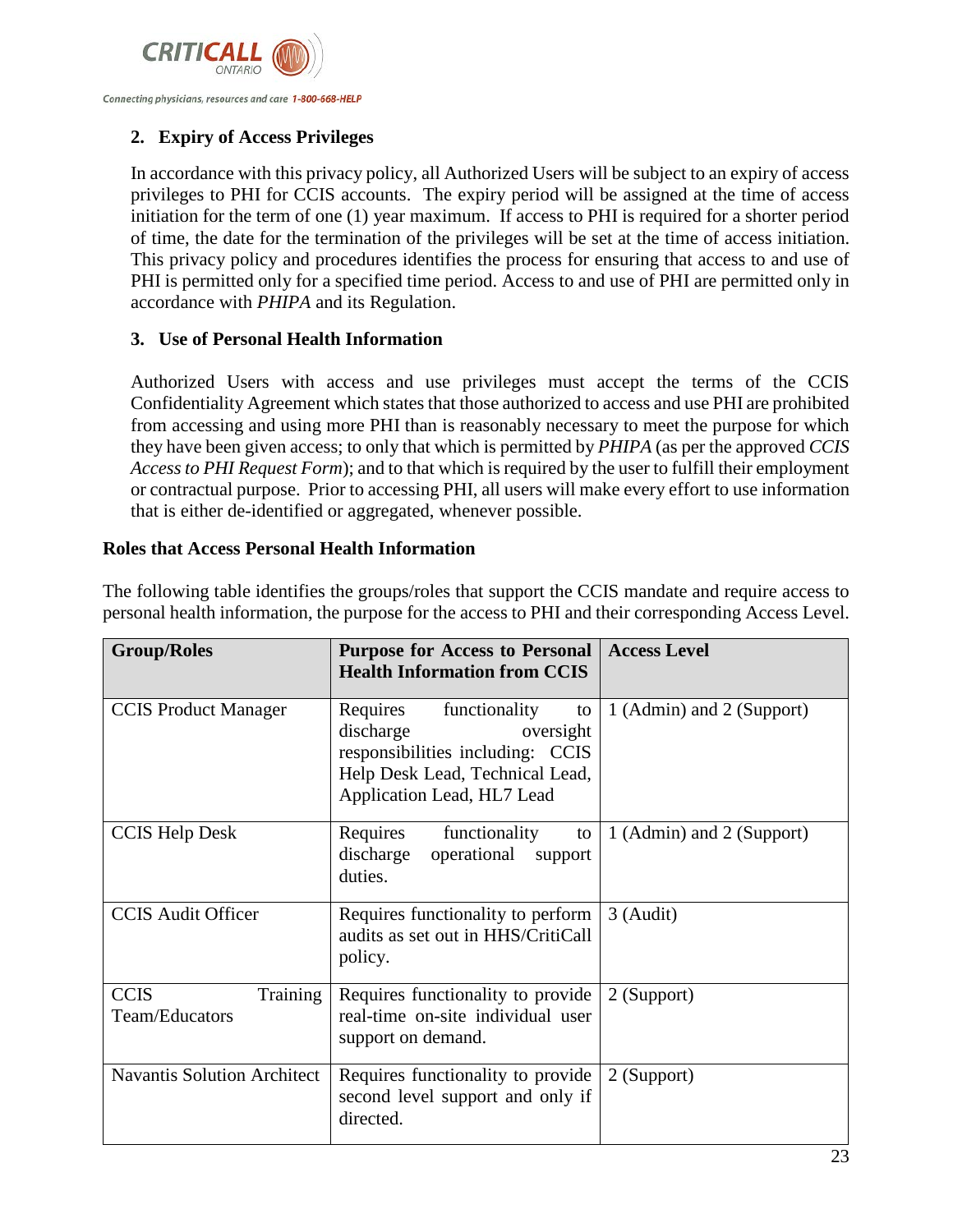

#### <span id="page-23-0"></span>**Restrictions on Disclosures of Personal Health Information**

This privacy policy indicates that HHS/CritiCall in its role as a prescribed person, does not routinely disclose PHI, unless permitted by *PHIPA* and its accompanying Regulation. This privacy policy and procedures imposes conditions and/or restrictions on the purposes for which and the circumstances in which an agent granted approval to access and use PHI is permitted to disclose that PHI. All employees, agents and vendors that are permitted to disclose PHI, may only do so under the direction of the CritiCall Privacy Lead, the CritiCall Executive Director and the Director of Privacy and Freedom of Information, HHS. All disclosures of PHI shall be in compliance with *PHIPA* and its Regulation, *P12: Policy and Procedures for Disclosure of Personal health Information for Purposes other than Research*; *P24: Policy and Procedures with Respect to De-Identification and Aggregation*; *P13: Policy and Procedures for Disclosures of Personal Health Information for Research and the Execution of Research Agreements.*

#### <span id="page-23-1"></span>**Notification and Termination of Access and Use**

This privacy policy states that HHS/CritiCall shall permit access to PHI to authorized employees, agents and vendor so that they may fulfill their job-related duties. All employees, agents or vendors authorized to access the PHI in the CCIS must notify their supervisor/manager or HHS/CritiCall CCIS related contact in order to terminate their access privileges, if:

- They are no longer under contract with HHS/CritiCall;
- No longer operate as employees of the HHS/CritiCall for the CCIS; or
- No longer require access to the PHI in the CCIS.

This privacy policy requires that all supervisor/managers of employees, agents and vendors that are advised of a contract or employee termination (voluntary or involuntary), or that an employee, agent or vendor no longer requires access to the PHI in the CCIS, must notify the HHS Human Resources Consultant of the termination of the employment of HHS/CritiCall staff with access to CCIS. This privacy policy requires that notification be provided in advance of termination so that the HHS Human Resources Consultant may advise on the course of action to be taken. This privacy policy outlines the following requirements, with regard to providing notification:

- The documentation that must be completed, provided or executed;
- The agents responsible for the documentation
- The agents to whom the documentation must be provided; and
- The required content of the documentation.

This privacy policy also outlines the agents responsible for terminating access to and use of PHI, the procedure to be followed, and the time frame within which access to and use of PHI must be terminated.

The above procedures are aligned with and further discussed in *H10: Policy and Procedures for Termination or Cessation of the Employment or Contractual Relationship.*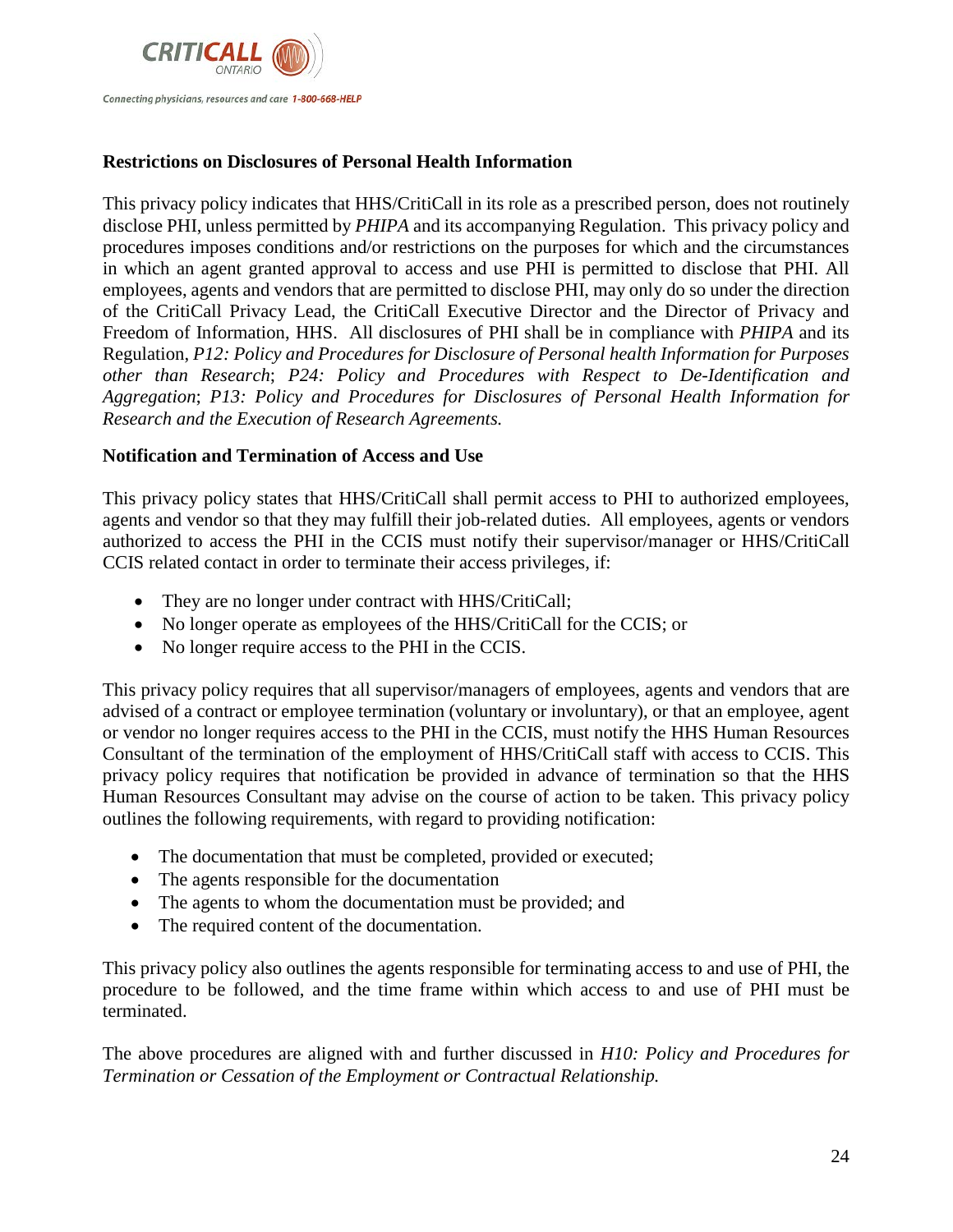

#### <span id="page-24-0"></span>**Secure Retention and Destruction of Personal Health Information**

This privacy policy indicates that all employees, agents and vendors granted access to use PHI within the CCIS must keep all PHI confidential and securely retain the information in compliance with *S5: Policy and Procedures for Secure Retention of Records of Personal Health Information*. In addition, all employees, agents and vendors granted access to use PHI within the CCIS shall, whenever required, securely dispose of all records of PHI in compliance with *S8: Policy and Procedures for Secure Disposal of Records of Personal Health Information.*

#### <span id="page-24-1"></span>**Tracking of Approved Access**

This privacy policy requires the Manager, Information Technology or delegate to maintain a log of all persons that have been granted access to use PHI to perform their CCIS job-related duties. All approved/denied *CCIS Access to PHI Request Forms* along with the *P9: Access to PHI Log* shall be stored on HHS/CritiCall document repository SharePoint.

#### <span id="page-24-2"></span>**Compliance, Audit and Enforcement**

This privacy policy requires that all HHS/CritiCall employees and agents that support CCIS must comply with this policy. The CritiCall Privacy Lead is responsible for conducting an annual audit of this privacy policy and procedures and for ensuring compliance with this privacy policy and procedures. The annual audit will be conducted in accordance with HHS/CritiCall's *Policy and Procedures in Respect of Privacy Audits.* 

If a breach of this policy is found to have occurred an investigation will be conducted by the CritiCall Privacy Lead. This privacy policy and procedures indicates that if a breach, a suspected breach or a privacy risk with regards to the access or use of PHI is identified by an HHS/CritiCall employee, agent or vendor they must contact the CritiCall Privacy Lead at the first reasonable opportunity. The CritiCall Privacy Lead will initiate a privacy investigation. Each investigation will follow the steps outlined within *P29: Policy and Procedures for Privacy Breach Management*.

# **P9. LOG OF AGENTS GRANTED APPROVAL TO ACCESS AND USE PERSONAL HEALTH INFORMATION**

HHS/CritiCall has implemented and maintains a log of agents who have been granted approval to access and use PHI, in accordance with *P8: Policy and Procedures for Limiting Agent Access to and Use of Personal Health Information*. The "Log of Agents Granted Approval to Access and Use PHI" is maintained by CCIS Project Manager under the direction of the CritiCall Privacy Lead. This privacy policy requires the following information to be included in the log:

- Name of the agent granted approval to access and use PHI;
- The data holdings of PHI to which the agent has been granted approval to access and use;
- The level or type of access and use granted;
- The date that access and use was granted; and
- The termination date or the date of the next audit of access to and use of PHI.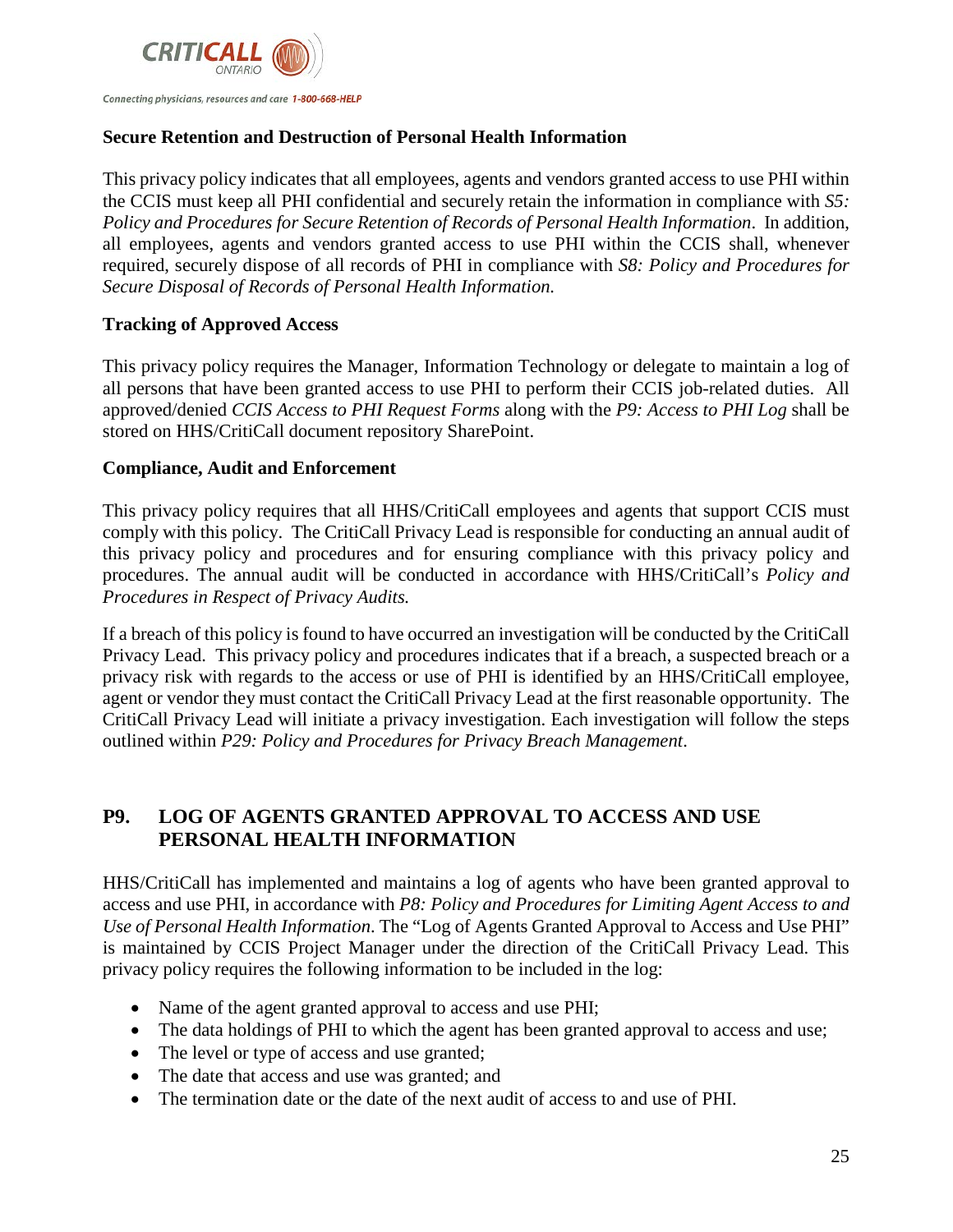

# <span id="page-25-0"></span>**P10. POLICY AND PROCEDURES FOR THE USE OF PERSONAL HEALTH INFORMATION FOR RESEARCH**

HHS/CritiCall has created and implemented a policy and procedures to identify the circumstances under which agents are permitted to use PHI for research.

This privacy policy prohibits the use of PHI for research if other information will serve the research purpose and states that no more PHI will be used than is reasonably necessary to meet the research purpose. This policy distinguishes between the use of PHI for research purposes and the use of PHI for purposes of section 39(1)(c) or section 45 of *PHIPA*, as the case may be.

The policy states that agents must comply with the policy and that compliance is audited on an ongoing basis by the Privacy Officer in accordance with policy *P27: Privacy Audits*. Where an agent is found to be non-compliance with the policy, HHS/CritiCall shall rely upon *H11: Discipline and Corrective Action.*

This policy requires agents to notify the CritiCall Privacy Lead at the first reasonable opportunity of a breach or suspect breach in accordance with policy *P29: Privacy Breach Management* and to notify the CritiCall Privacy Lead and the CritiCall Security Lead of a security breach or suspected breach as per policy *S17: Security Breach Management*.

#### **Where the Use of Personal Health Information is Permitted for Research**

This policy stipulates that HHS/CritiCall permits the use of PHI for research purposes as authorized under *PHIPA*, so long as:

- HHS/CritiCall agents meet the requirements for research as per *PHIPA* and the associated *Regulation*; and
- The purpose for the use of PHI is in accordance with the stated purpose for the Registry.

#### **Distinction between the Use of Personal Health Information for Research and Other Purposes**

This privacy policy indicates that while reviewing a request by an agent to use PHI, the CritiCall Privacy Lead shall confirm that the request constitutes a research use. This privacy policy and procedures clearly distinguishes between the use of PHI for research purposes and the use of PHI for purposes of section 39(1)(c) or section 45 of the Act, as the case may be. This policy outlines the procedure to be adhered to in completing the review. A request is not research if the request:

- Does not test a specified hypothesis;
- Is intended to provide data for quality improvement or resource allocation analysis for health care; or
- It relates to improving the care for a specific individual.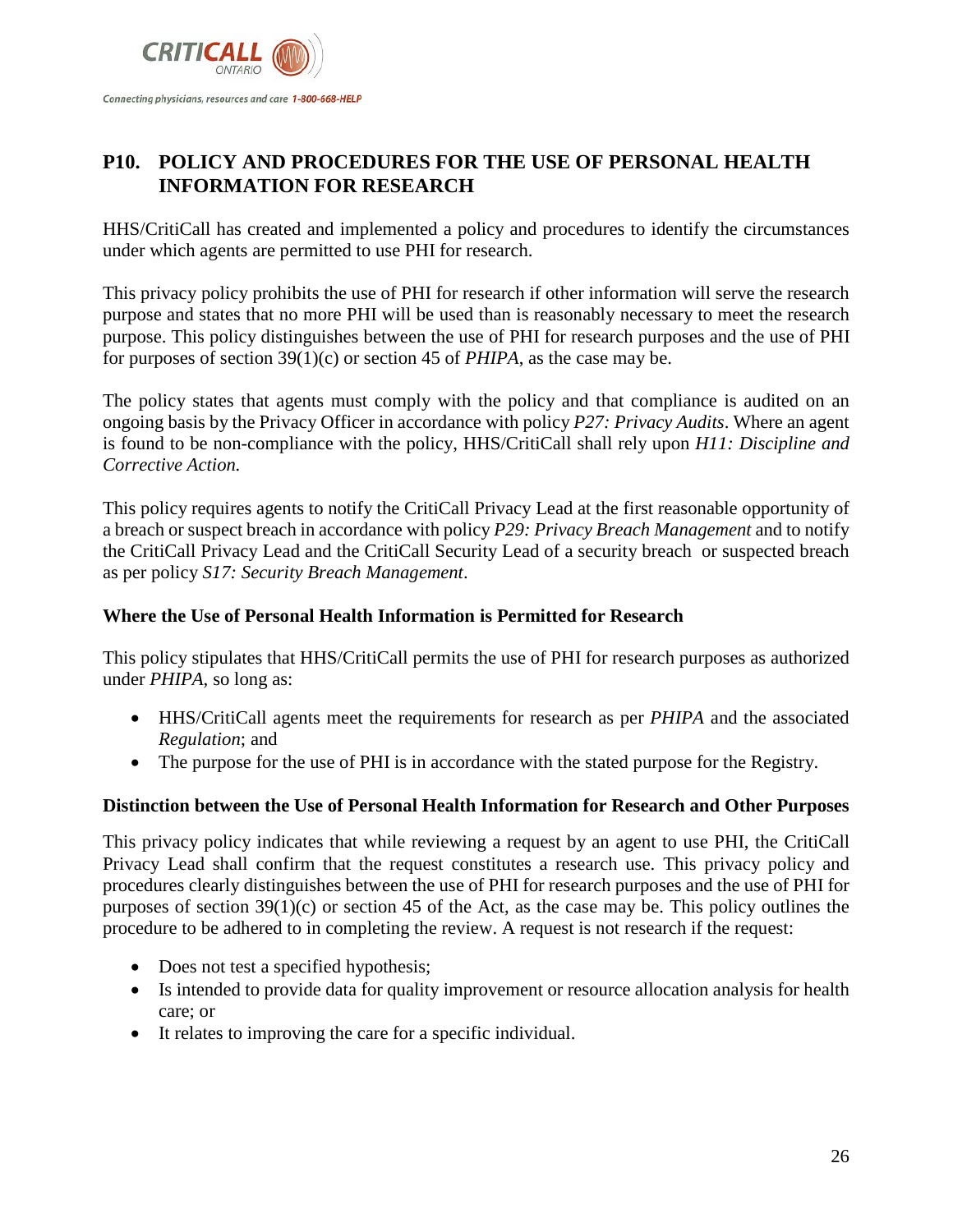

# **Review and Approval Process**

This privacy policy and procedures stipulates that agents may request the use of PHI or aggregated or de-identified data from CCIS for research by submitting a completed CCIS Data Request Form (For Research), a written research plan, and a copy of the decision of a research ethics board approving the research, to the CritiCall Privacy Lead. In addition, the policy requires the following particulars to be provided by the agent:

- a) Name of the requesting agent;
- b) Name and contact details of the Principal Investigator and their Role/Title within the organization;
- c) Name of any Co-Investigator and their Role/Title within their organization;
- d) Type of organization requesting the information;
- e) The title of the study;
- f) A description of the study;
- g) Do the investigators plan on contacting any patients?
- h) Research Ethics Board (REB) submission and status (approved/not approved/submitted);
- i) Name of REB(s) and Name and contact information of the Chair of the REB;
- j) Will the study be peer reviewed?
- k) A list of the PHI (data elements) being requested or a list of the de-identified or aggregate data elements being requested;
- l) If it is possible to conduct the research without the use of the PHI requested;
- m) List of all investigators that will have access to the PHI, their title and affiliation with the study; why they require access to the PHI;
- n) The safeguards that will be applied to the PHI (including physical, technical and administrative);
- o) If the PHI or de-identified or aggregate data will be linked to other data? PHI from other sources?
- p) The length of time the data is to be used by the organization;
- q) Agreement that data will be destroyed/returned at the end of the approved period of use, in a secure manner prescribed by HHS/CritiCall;
- r) Benefits/harms that could occur based on the study; and
- s) If the request is for an extension on the use of PHI or de-identified or aggregate data previously disclosed by HHS/CritiCall to the requestor.

This policy requires the CritiCall Privacy Lead to review the request to use PHI for research purposes and confirm the criteria is met prior to approving or denying the request to use PHI for research purposes. This includes requiring the CritiCall Privacy Lead to review the written research plan to ensure it complies with the requirements in the *Act* and its Regulation; to ensure that the written research plan has been approved by a research ethics board; and to ensure that HHS/CritiCall is in receipt of a copy of the decision of the research ethics board approving the written research plan. The policy considers *PHIPA* and the associated Regulation in determining the appropriate criteria. The CritiCall Privacy Lead shall also ensure that other information, namely de-identified and/or aggregate information, will not serve the research purpose and that no more PHI is being requested than is reasonably necessary to meet the research purpose.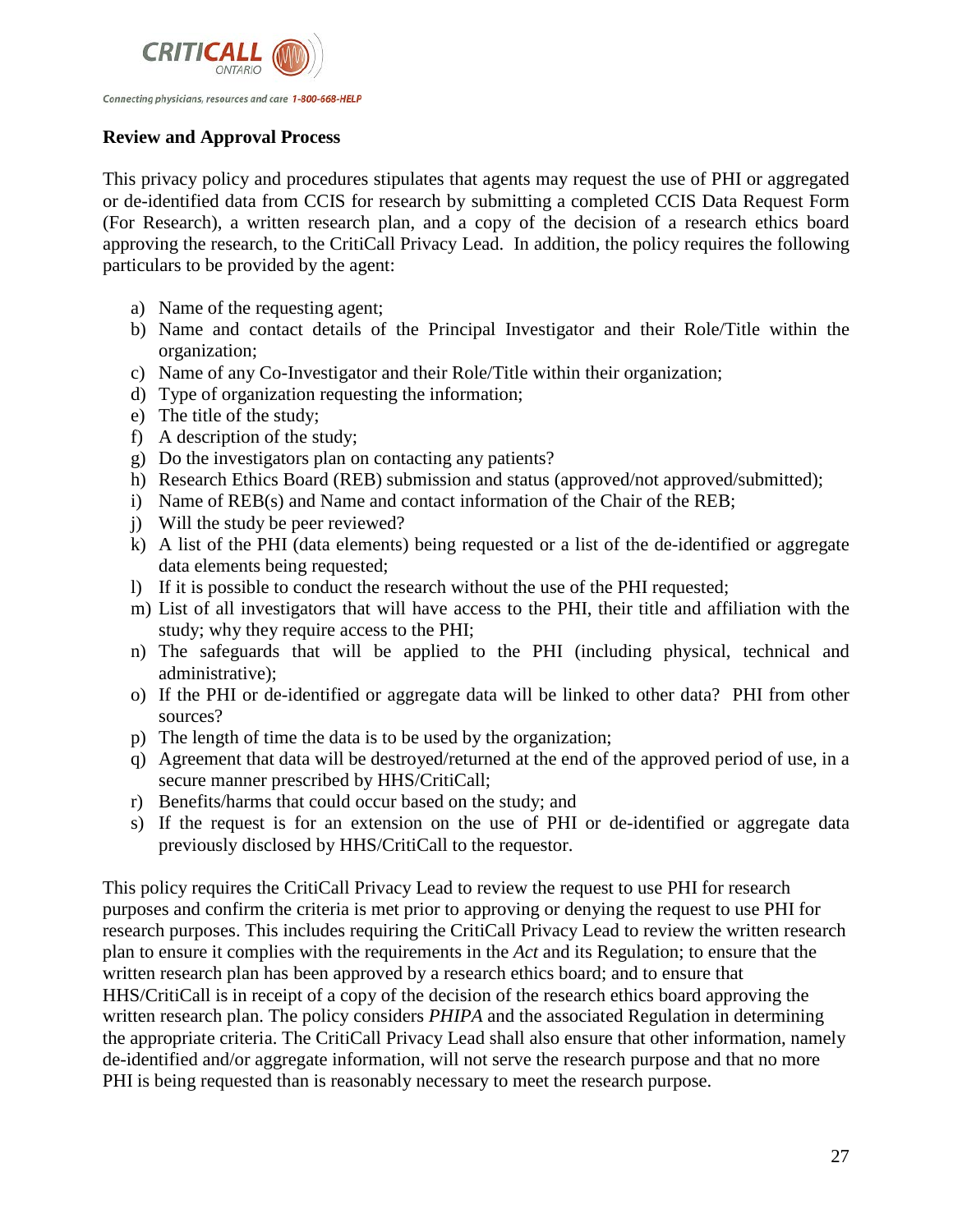

The CritiCall Privacy Lead is responsible for submitting the reviewed requests to the CCIS Data Stewardship Committee for ultimate approval. The CCIS Data Stewardship Committee, at a minimum, must consider the following criteria:

- a) Can the purpose of the requestor be satisfied with the release of aggregate or de-identified data?
- b) Does the PHI being requested appear to be an over collection of PHI (is the minimum data set being requested in order to meet the needs of the study)?
- c) Is the data being requested consistent with the data identified in the research plan?
- d) Does the CCIS data being requested exist within the data holding and if yes, what is the integrity of the data?
- e) Is the use aligned with the Critical Care Services Ontario and HHS/CritiCall mandates?
- f) Does PHIPA permit the use?
- g) What are the restrictions and conditions for the use, as noted in PHIPA and CCIS policy? and
- h) Has enough detail been provided by the study to allow for a decision to be made at the time of review, or are additional details required form the requestor. If additional details are required, the CCIS Data Stewardship Committee secretary shall contact the Principal Investigator for more details. The request, with additional details will be further reviewed at the next CCIS Data Stewardship Committee meeting.

The policy stipulates that where the CCIS Data Stewardship Committee approves a request, the CritiCall Privacy Lead prepares a letter of approval and communicates this electronically to the agent making the request. The content of the approval letter is outlined in the policy.

# **Conditions or Restrictions on the Approval**

As per this privacy policy and procedures, the following are conditions and restrictions that will be imposed on the approval to use PHI for research purposes, including any documentation that must be completed, provided or executed, which will be required of a requestor of PHI from HHS/CritiCall for the CCIS, prior to an approved use of PHI for research purposes. Pursuant to section 44(6) (a) to (g) of *PHIPA* a researcher who receives PHI about an individual from HHS/CritiCall shall,

- (a) Comply with the conditions, if any, as specified by the research ethics board in respect of the research plan;
- (b) Use the information only for the purposes set out in the research plan as approved by the research ethics board;
- (c) Not publish the information in a form that could reasonably enable a person to ascertain the identity of an individual;
- (d) Not disclose the information, except as required by law and subject to the exceptions and additional requirements, if any, that are prescribed;
- (e) Not make contact or attempt to make contact with the individual, directly or indirectly, unless the custodian first obtains the individual's consent to being contacted;
- (f) Notify the custodian immediately in writing if the researcher becomes aware of any breach of these conditions and restrictions; and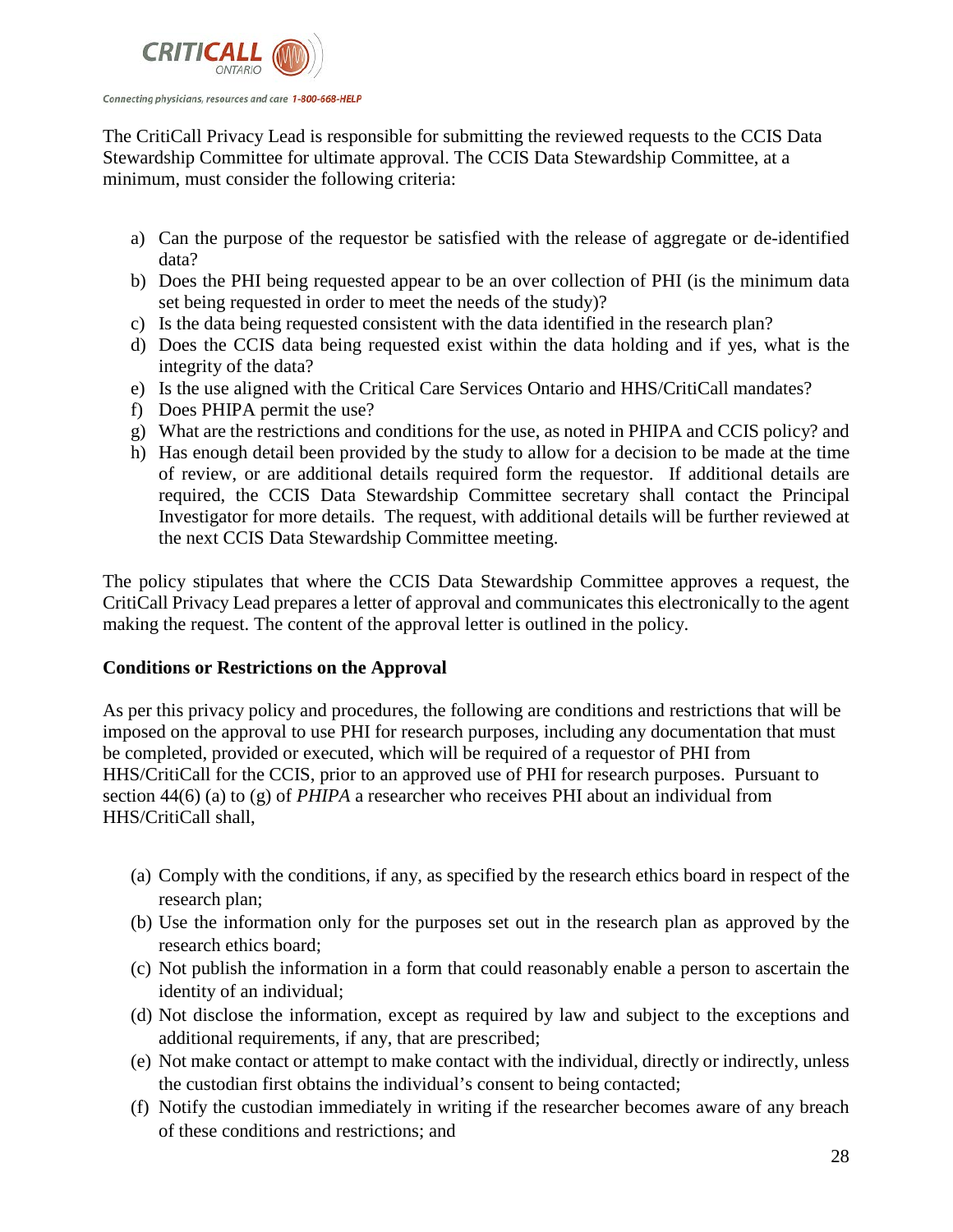

(g) Comply with the agreement described in subsection (5).

The CritiCall Privacy Lead is responsible for completing, providing or executing the documentation and for ensuring that any conditions or restrictions imposed on the use of PHI for research purposes are in fact satisfied.

#### **Secure Retention**

This privacy policy states that the agent, who is granted approval to use PHI for research purposes, shall retain the records of PHI in compliance with the written research plan approved by the research ethics board and in compliance with the *S5: Policy and Procedures for Secure Retention of Records of Personal Health Information.*

#### **Secure Return or Disposal**

This privacy policy requires that each approved use of PHI by the CCIS Data Stewardship Committee include a period, or term, for which the researchers may access and use the PHI from the CCIS. This privacy policy and procedures states that the written research plan must include the time frame following the retention period within which the records must be securely disposed of, requires a certificate of destruction be provided, and identifies the CritiCall Privacy Lead as being responsible for receiving the certificate of destruction and identifies the time frame following secure disposal within which the certificate of disposal must be provided. Once the term has elapsed, the CritiCall Privacy Lead shall contact the requesting agent, to arrange for the:

- a) The secure destruction of the PHI received from the CCIS which must be in compliance with *S8: CCIS Policy and Procedure for the Secure Disposal of Records of Personal Health Information*; or
- b) Submission of another CCIS Request for Data Form for extension of the term for access/use of PHI from the CCIS.

This privacy policy and procedures identifies the CritiCall Privacy Lead as the responsible person for ensuring records of PHI used for research purposes are securely returned, securely disposed of or de-identified within the stipulated time frame following the retention period set out in the written research plan and the process to be followed in the event that the records of PHI are not securely returned, a certificate of destruction is not received or the records of PHI are not de-identified within the time frame identified.

Where a certificate of destruction is not received within one month following the period or term where permission to access and use the PHI has elapsed, the CritiCall Privacy Lead will escalate the issue to the Executive Director, CritiCall. The Executive Director, CritiCall shall contact the agent who received the PHI from the CCIS to arrange for the secure destruction of the PHI. The Executive Director, CritiCall shall escalate this issue to General Counsel at HHS, as required.

As per this privacy policy, the certificate of destruction must identify the records of PHI securely disposed of and the date, time and method of secure disposal employed and that the certificate must bear the name and signature of the agent who performed the secure disposal.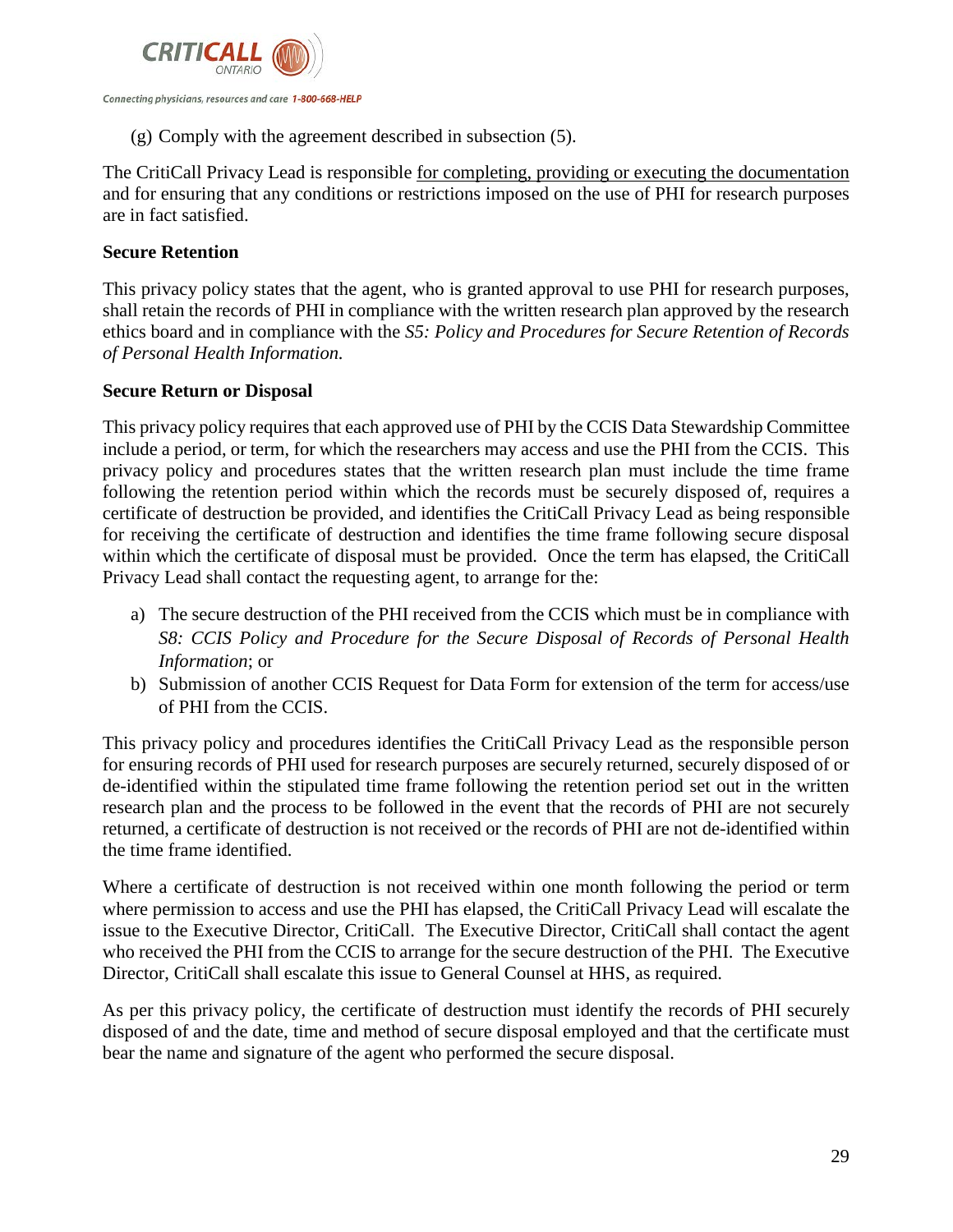

## **Tracking Approved Uses of Personal Health Information for Research**

This privacy policy and procedures requires that a log be maintained of the approved uses of personal health information for research purposes and must identify the agent(s) responsible for maintaining such a log. This privacy policy and procedures also addresses where written research plans, copies of the decisions of research ethics boards, certificates of destruction and other documentation related to the receipt, review, approval or denial of requests for the use of personal health information for research purposes will be retained and the agent(s) responsible for retaining this documentation.

#### <span id="page-29-0"></span>**Where the Use of PHI is not Permitted for Research**

If HHS/CritiCall determines that the request for PHI for research purposes is not approved, the CCIS Data Stewardship Committee may review the request for data and determine whether deidentified or aggregate data may be disclosed for research purposes.

# **Review and Approval Process**

This policy and procedures identifies the agent(s) responsible for receiving, reviewing and determining whether to approve or deny a request for the use of de- identified and/or aggregate information for research purposes and the process that must be followed in this regard. This policy and procedures includes a discussion of the documentation that must be completed, provided and/or executed; the agent(s) responsible for completing, providing and/or executing the documentation; the agent(s) to whom this documentation must be provided; and the required content of the documentation.

This policy and procedures also addresses the requirements that must be satisfied and the criteria that must be considered by the agent(s) responsible for determining whether to approve or deny the request to use de-identified and/or aggregate information for research purposes. This policy and procedures requires the de-identified and/or aggregate information to be reviewed prior to the approval and use of the de-identified and/or aggregate information in order to ensure that the information does not identify an individual and that it is not reasonably foreseeable in the circumstances that the information could be utilized, either alone or with other information, to identify an individual. The agent(s) responsible for undertaking this review is identified.

This policy and procedures also sets out the manner in which the decision approving or denying the request for the use of de-identified and/or aggregate information for research purposes and the reasons for the decision are documented; the method by which and the format in which the decision will be communicated; and to whom the decision will be communicated.

#### **Conditions or Restrictions on the Approval**

This policy and procedures identifies the conditions and/or restrictions that will be imposed on the approval to use de-identified and/or aggregate information for research purposes, including any documentation that must be completed, provided or executed and the agent(s) responsible for completing, providing or executing the documentation.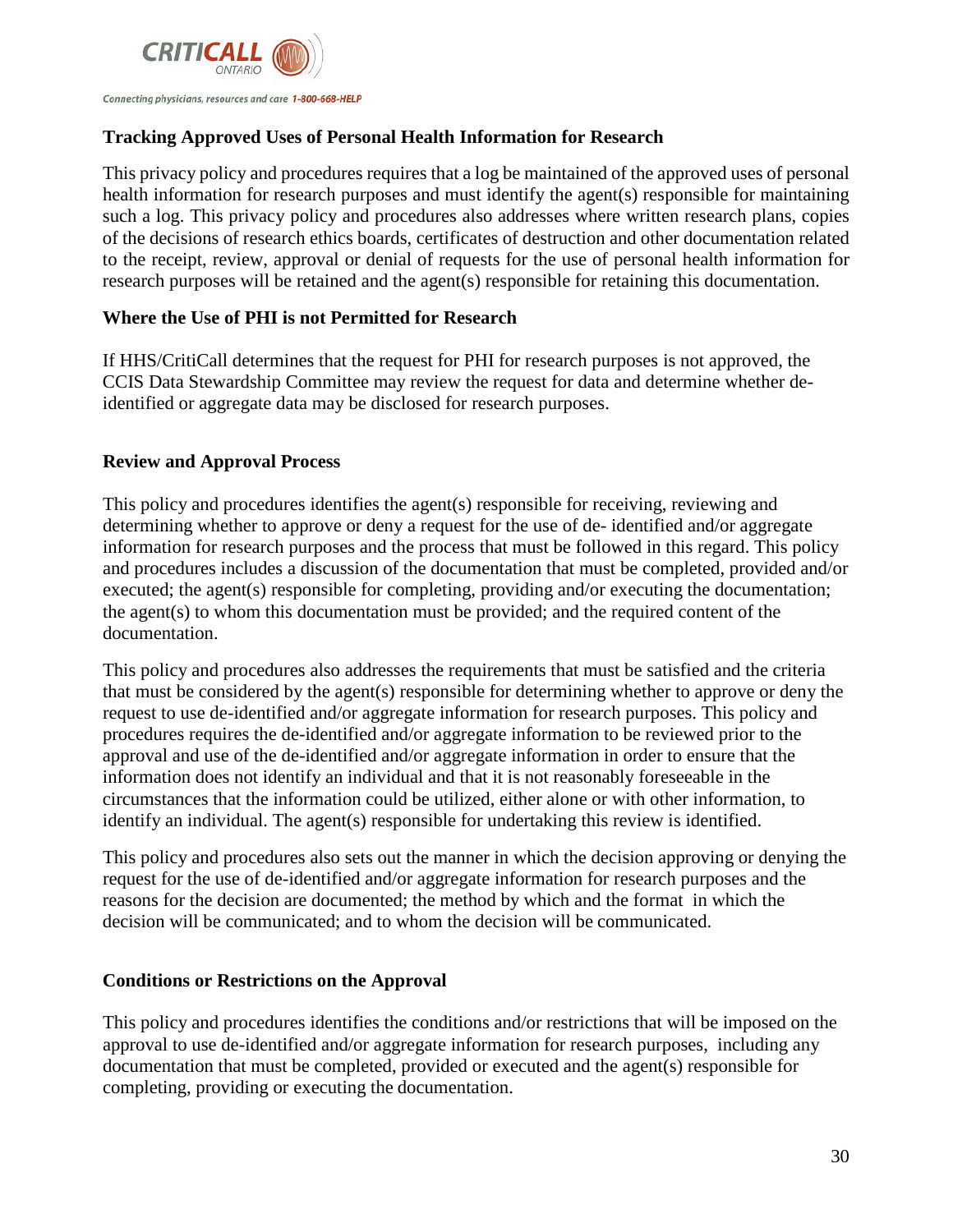

This policy and procedures prohibits an agent granted approval to use de- identified and/or aggregate information for research purposes from using that information, either alone or with other information, to identify an individual. This includes attempting to decrypt information that is encrypted, attempting to identify an individual based on unencrypted information and attempting to identify an individual based on prior knowledge.

This policy and procedures identifies the agent(s) responsible for ensuring that any conditions or restrictions imposed on the use of de-identified and/or aggregate information for research purposes are in fact being satisfied.

# **P11. LOG OF APPROVED USES OF PERSONAL HEALTH INFORMATION FOR RESEARCH**

HHS/CritiCall has implemented and maintains a log of approved uses of PHI for research. The log is maintained and updated by the CritiCall Privacy Lead. The log includes the following information:

- The name of the research study;
- The name of the agent(s) to whom the approval was granted;
- The date of the decision of the research ethics board approving the written research plan;
- The date that the approval to use PHI for research purposes was granted by the prescribed person or prescribed entity;
- The date that the PHI was provided to the agent(s);
- The nature of the PHI provided to the agent(s);
- The retention period for the records of PHI identified in the written research plan approved by the research ethics board;
- Whether the records of PHI will be securely returned, securely disposed of or de-identified and retained following the retention period; and
- The date the records of PHI were securely returned or a certificate of destruction was received or the date by which they must be returned or disposed of, if applicable.

# **P12. POLICY AND PROCEDURES FOR DISCLOSURE OF PERSONAL HEALTH INFORMATION FOR PURPOSES OTHER THAN RESEARCH**

HHS/CritiCall has developed and implemented a policy and procedures for the disclosure of PHI for purposes other than research. This policy and procedures outlines how HHS/CritiCall employees and other agents of HHS/CritiCall shall identify whether and under what circumstances PHI is permitted to be disclosed from the CCIS for any purpose other than research. This privacy policy requires that all HHS/CritiCall employees and agents comply with this policy and its procedures. The CritiCall Privacy Lead is responsible for ensuring compliance will be enforced and outlines the consequences of a breach of this policy. This privacy policy and procedures stipulates that compliance will be audited by the CritiCall Privacy Lead in accordance with HHS/CritiCall's *Policy and Procedures in Respect of Privacy Audits* on an annual basis and the CritiCall Privacy Lead is responsible for ensuring compliance with this privacy policy and procedures.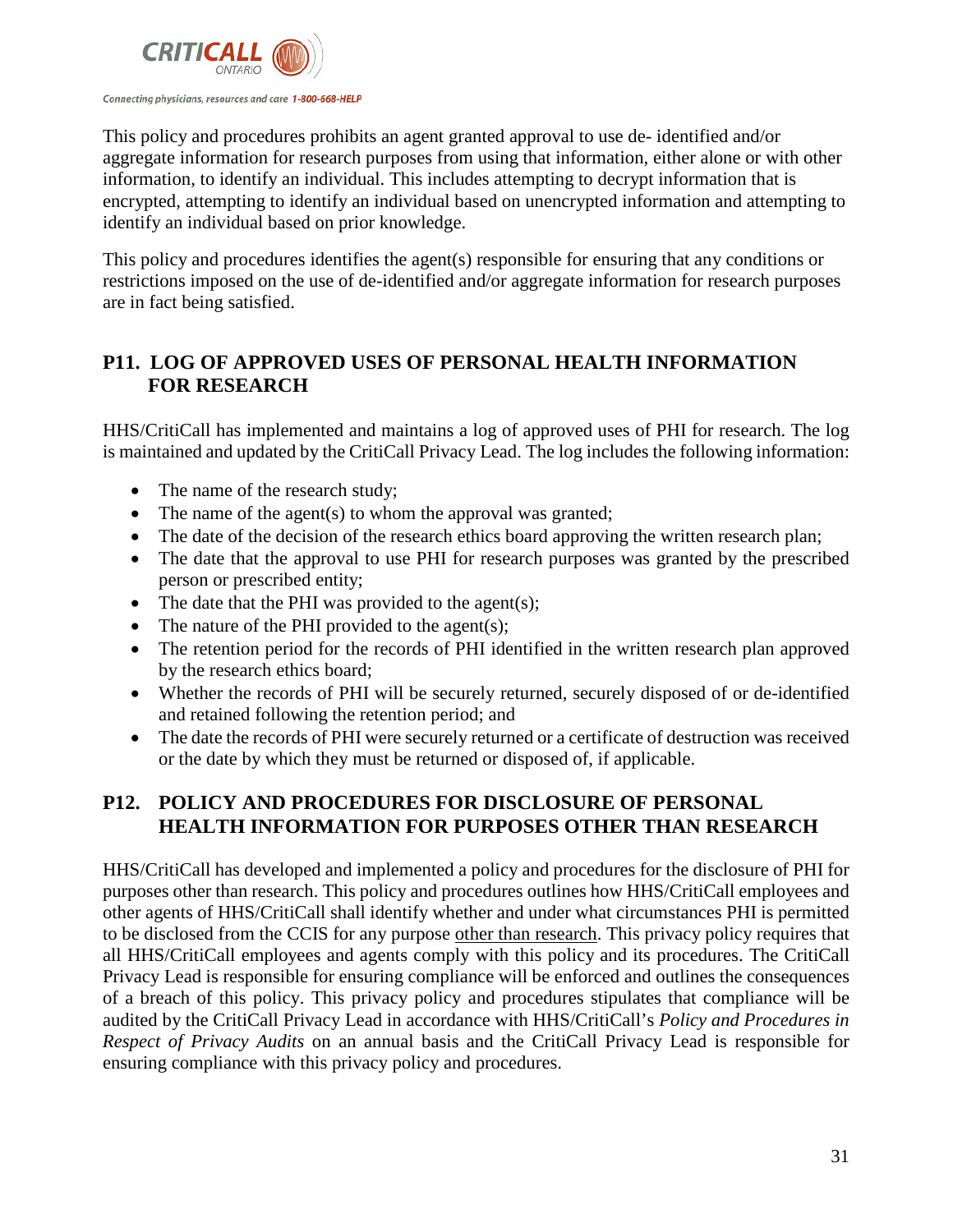

HHS/CritiCall's privacy policy includes a commitment by the organization to not disclose PHI if other information will serve the purposes and that HHS/CritiCall will not disclose more information than is reasonably necessary to meet the purpose.

This privacy policy and procedures requires agents to notify HHS/CritiCall at the first reasonable opportunity, in accordance with HHS/CritiCall's *Policy and Procedures for Privacy Breach Management*, if an agent breaches or believes there may have been a breach of this policy or its procedures.

#### <span id="page-31-0"></span>**Where the Disclosure of PHI is Permitted**

HHS/CritiCall is permitted to disclose PHI from the CCIS to another prescribed person, a prescribed entity, a Medical Officer of Health, or a health data institute. This privacy policy and procedures requires that all disclosures of PHI comply with the Act and its Regulation. In addition, this privacy policy and procedures sets out the purposes for which and the circumstances in which the disclosure PHI is permitted.

Any requests made to HHS/CritiCall with regards to PHI held in the CCIS which require a disclosure by law, fall outside of the scope of this procedures. Requests where disclosures are required by law (e.g. law enforcement request) shall be directed to and managed by the Executive Director, CritiCall, the Executive Vice President and Chief Operating Officer and if required, the HHS General Counsel.

#### **Review and Approval Process**

This privacy policy indicates that the CritiCall Privacy Lead is responsible for reviewing the collection and disclosure request. If the CritiCall Privacy Lead establishes that the disclosure/collection is permitted under *PHIPA*, the CritiCall Privacy Lead will document his/her comments/opinions on the *CCIS Data Request Form (Not for Research)* and add the new request to the agenda of the CCIS Data Stewardship Committee.

This privacy policy requires the requesting party to complete a *CCIS Data Request Form (Not for Research)* found on the HHS/CritiCall website (this is the only documentation required from the requestor). The form must be completed in full by the requestor and include the following information: name of the requesting organization; name and contact details of the requestor; their role/title within the organization; type of organization requesting the information; If the request is being made by an internal requestor at HHS/CritiCall; if PHI being requested; if yes, a list of the PHI being requested;; the purpose for the disclosure; if a PIA or privacy risk analysis has been completed on the request; the length of time the data is to be used by the organization; and if the request is for an extension on the use of PHI previously disclosed by HHS/CritiCall to the requestor. Once the form has been completed it must be signed by the requestor and forwarded to the CritiCall Privacy Lead.

This privacy policy indicates that the CCIS Data Stewardship Committee shall review all new requests at each meeting to determine if a disclosure of PHI will be approved. Among other considerations, the policy indicates that the Committee shall at a minimum consider the following criteria:

• The agent responsible for determining whether to approve or deny the request to ensure that other information, namely de-identified and/or aggregate information, will not service the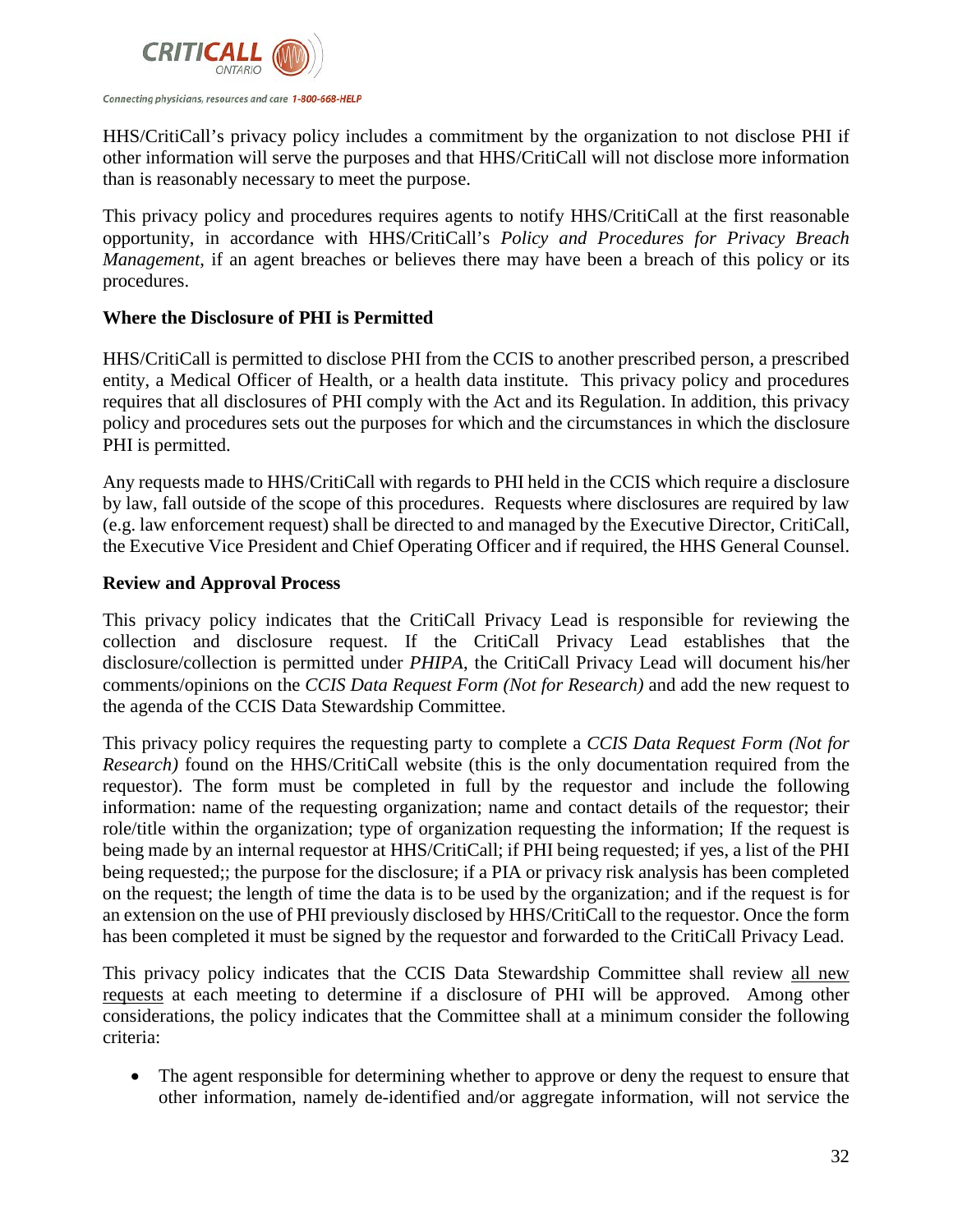

identified purpose of the disclosure and that no more PHI is being requested than is reasonably necessary to meet the identified purpose.

- Does the PHI being requested appear to be an over collection of PHI (is the minimum data set is being requested in order to meet the needs of the requestor)?
- Does the CCIS data being requested, exist within the data holding and if yes, what is the integrity of the data?
- Is the disclosure aligned with the CCSO and HHS/CritiCall mandate?
- Does PHIPA permit the disclosure?
- What are the restrictions and conditions for the disclosure, as noted in PHIPA and CCIS policy?
- Has enough detail been provided by the requestor to allow for a decision to be made at the time of review, or are additional details required from the requestor? If additional details are required, the CCIS Data Stewardship Committee secretary shall contact the requestor for more details. The request, with additional details will be further reviewed at the next CCIS Data Stewardship Committee meeting.

This privacy policy states that if sufficient details have been provided by the requestor and the request is approved by the CCIS Data Stewardship Committee, the CritiCall Privacy Lead shall log the approval, ascertain sign-off by the committee Chair(s) – on the *CCIS Data Request Form (Not for Research)* - and record any conditions that must be satisfied, before the disclosure is made.

This privacy policy indicates that if the CCIS Data Stewardship Committee determines that the request shall not be approved, the CritiCall Ontario Privacy shall log the not-approved status of the request and ascertain sign-off by the committee Chair(s) on the *CCIS Data Request Form (Not for Research)*.

This privacy policy states that a letter signed by the CCIS Data Stewardship Committee chairs will be sent by the Privacy Lead via email to the requestor advising them of the decision to release/not release the PHI to their organization. If the request has been approved, the letter will list the conditions which must be satisfied prior to the transfer of PHI. The CritiCall Privacy Lead will be noted as the primary contact for addressing and confirming that all conditions and restrictions are met.

This privacy policy states that the CritiCall Privacy Lead will forward a copy of the Research Plan, REB approval and the letter of decision from the CCIS Data Stewardship Committee to the HHS Office of Research Administration. The HHS Office of Research Administration will prepare draft Research Agreement for review by the Principal Investigator. The CritiCall Privacy Lead will be engaged as necessary by the HHS Office of Research Administration to assist with the final documentation and sign off.

This privacy policy states that the CritiCall Privacy Lead will advise the CCIS Product Manager once all conditions and restrictions have been satisfied. The PHI for disclosure may then be prepared for release.

This privacy policy requires the CritiCall Privacy Lead shall log the date when all conditions and restrictions were satisfied.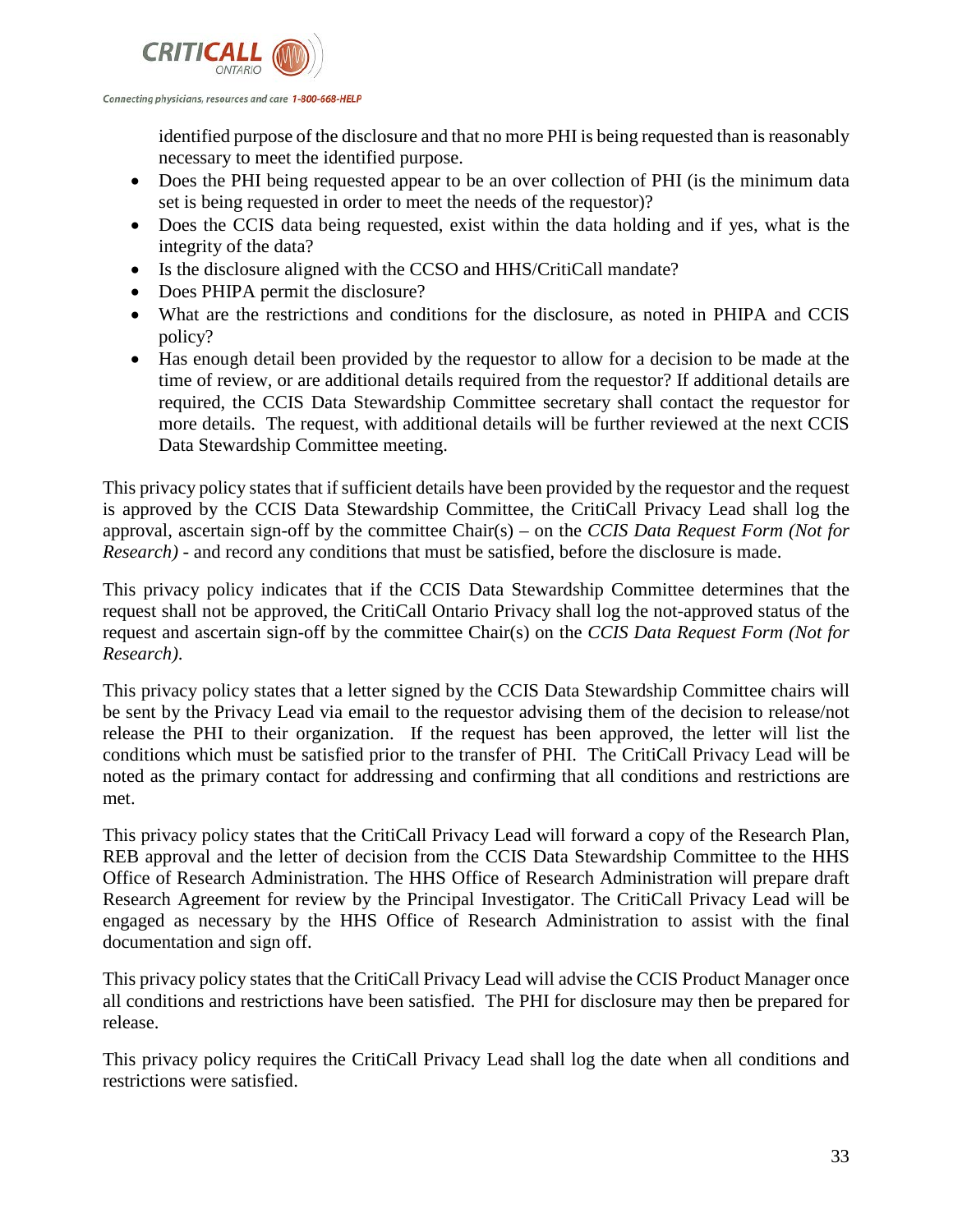

This privacy policy states that once all conditions and restrictions have been satisfied, the CCIS Product Manager shall arrange for the CCIS Decision Support Staff to retrieve the required data set for disclosure, in the format requested.

This privacy policy states that the CCIS Product Manager will review the data set prepared by CCIS Decision Support Staff to ensure that it is limited to only that PHI that has been requested/approved for release.

#### <span id="page-33-0"></span>**Conditions or Restrictions on the Approval**

This privacy policy outlines the following conditions and restrictions and indicates that the CritiCall Privacy Lead is responsible for ensuring that any conditions or restrictions are satisfied prior to the disclosure of the PHI for purposes other than research. This privacy policy and procedures states that if a disclosure of PHI is approved by the CCIS Data Stewardship Committee, the CritiCall Privacy Lead is responsible for completing, providing and/or executing the documentation and/or agreements that must be completed, provided or executed. This privacy policy and procedure outlines the documentation that is required. A data sharing agreement is executed with the requesting organization. The following are conditions and restrictions, as per this privacy policy, required of a requestor, prior to an approved disclosure of PHI for purposes other than research:

#### 1. PHIPA Restrictions:

The CritiCall Privacy Lead shall determine if there are any restrictions imposed by *PHIPA*  and its accompanying Regulation on the disclosure of PHI to the requesting party. If any restrictions or conditions exist under *PHIPA*, the CritiCall Privacy Lead shall identify these during preliminary review of the request and document the restrictions and conditions in the *CCIS Data Request Form (Not for Research)*. If the request for disclosure does not comply with any restrictions or conditions set out in PHIPA, a PHI disclosure to an approved requesting organization shall not be made.

2. Execution of Data Sharing Agreements (for PHI):

This privacy policy and procedure states that if a disclosure of PHI is approved by the CCIS Data Stewardship Committee, the CritiCall Privacy Lead is responsible for ensuring that a data sharing agreement is executed with the requesting organization. Each Data Sharing Agreement (for PHI) outlines the legal authority for the disclosure, the terms of the release and the minimum privacy/security standards which must be applied to the PHI received by the requesting organization. A data disclosure to an approved organization shall not be made without an executed Data Sharing Agreement (for PHI), as per *P17: Template Data Sharing Agreement*. Each Data Sharing Agreement (for PHI) will be processed in compliance with *P16: CCIS Policy and Procedures for the Execution of Data Sharing Agreement*.

3. Transfer of PHI:

HHS/CritiCall and the requesting organization, must agree to a secure means for the transport of PHI, which is in compliance with *S7: CCIS Policy and Procedures for Secure Transfer for Records of Personal Health Information.* The means of transfer shall be identified for both sending the PHI to the approved organization and the return of that PHI.

4. Period of Use for the PHI, Secure Return or Disposal: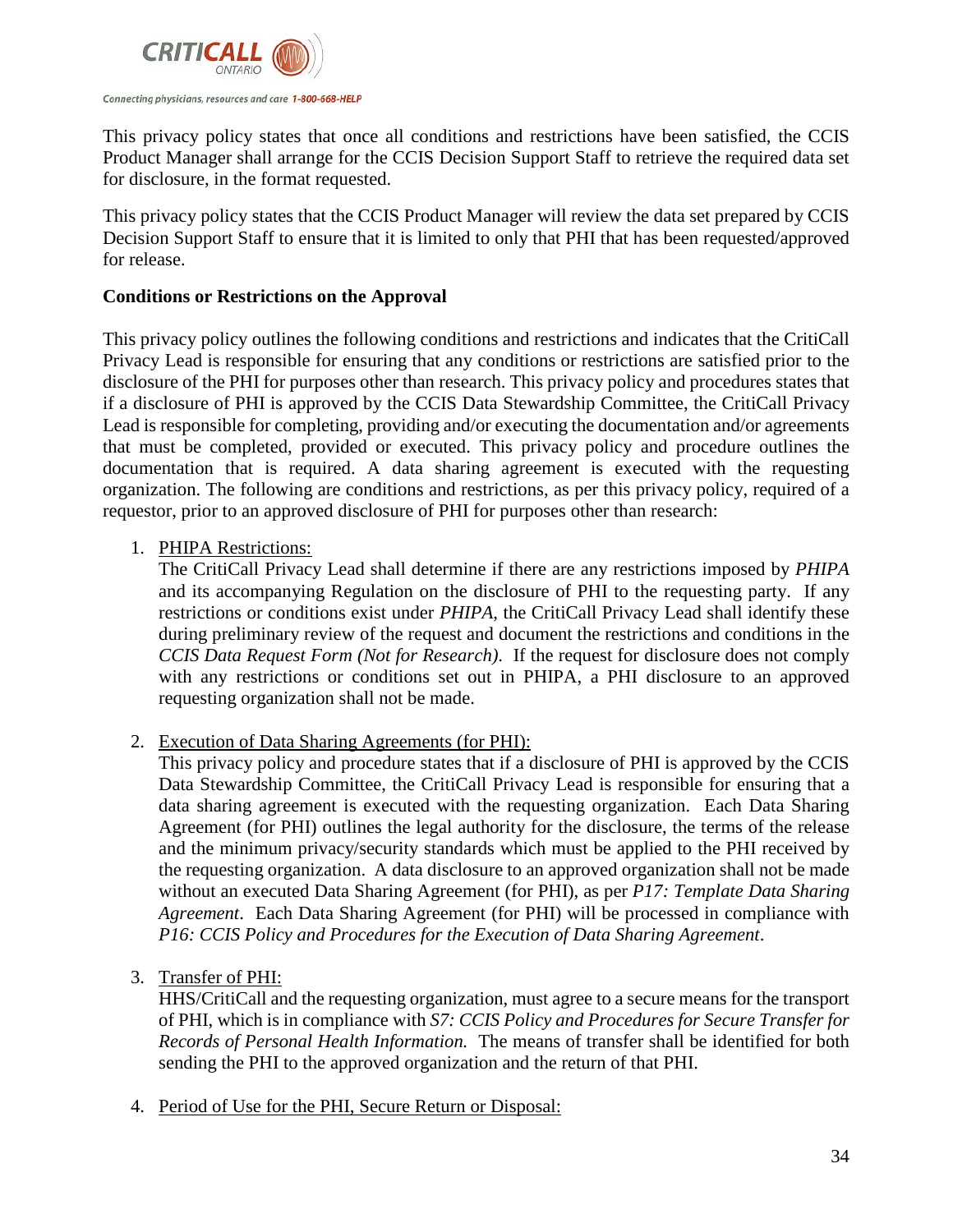

Each approved disclosure of PHI by the CCIS Data Stewardship Committee shall include a period, or term, for which the requesting organization may access and use the PHI from the CCIS. Once the term has elapsed, CritiCall Privacy Lead shall contact the requesting organization, to arrange for the secure return of the PHI, or secure destruction and a certificate of destruction.

#### <span id="page-34-0"></span>**Secure Transfer**

This privacy policy states that HHS/CritiCall and the requesting organization, must agree to a secure means for the transport of PHI which is in compliance with *S7: CCIS Policy and Procedures for Secure Transfer for Records of Personal Health Information*. The means of transfer shall be identified for both sending the PHI to the approved organization and the return of that PHI.

#### <span id="page-34-1"></span>**Secure Return or Disposal**

This privacy policy requires that each approved disclosure of PHI by the CCIS Data Stewardship Committee shall include a period, or term, for which the requesting organization may access and use the PHI from the CCIS, as set out in the Data Sharing Agreement. This privacy policy indicates that once the term has elapsed, CritiCall Privacy Lead shall contact the requesting organization, to arrange for the:

- Secure return of the PHI received from the CCIS which must be in compliance with *S7 – CCIS Policy and Procedures for Secure Transfer for Records of Personal Health Information;* or
- secure destruction and a certificate of destruction of the PHI received from the CCIS which must be in compliance with *S8: CCIS Policy and Procedures for the Secure Disposal of Records of Personal Health Information*; or
- Submission of another *CCIS Request for Data Form* for extension of the term for access/use of PHI from the CCIS.

This privacy policy states that where records of PHI are not securely returned or a certificate of destruction is not received within one month following the period or term where permission to access and use the PHI has elapsed, the CritiCall Privacy Lead will escalate the issue to the CritiCall Executive Director. The CritiCall, Executive Director shall contact the organization that received the PHI from the CCIS to arrange for return or destruction of the PHI. The Executive Director, CritiCall shall escalate this issue to General Counsel at HHS, as required.

#### <span id="page-34-2"></span>**Documentation Related to Approved Disclosures of Personal Health Information**

This privacy policy states that all documentation related to each PHI disclosure shall be maintained by the CritiCall Privacy Lead on a secure location within the HHS/CritiCall SharePoint. The documentation includes completed approved or not approved CCIS Data Request Forms; any CritiCall Privacy Lead comments/conditions/restriction; approval forms signed by the CCIS Data Stewardship Committee Chair; logs/Meeting Notes; logs and list of data elements released by the CCIS Product Manager.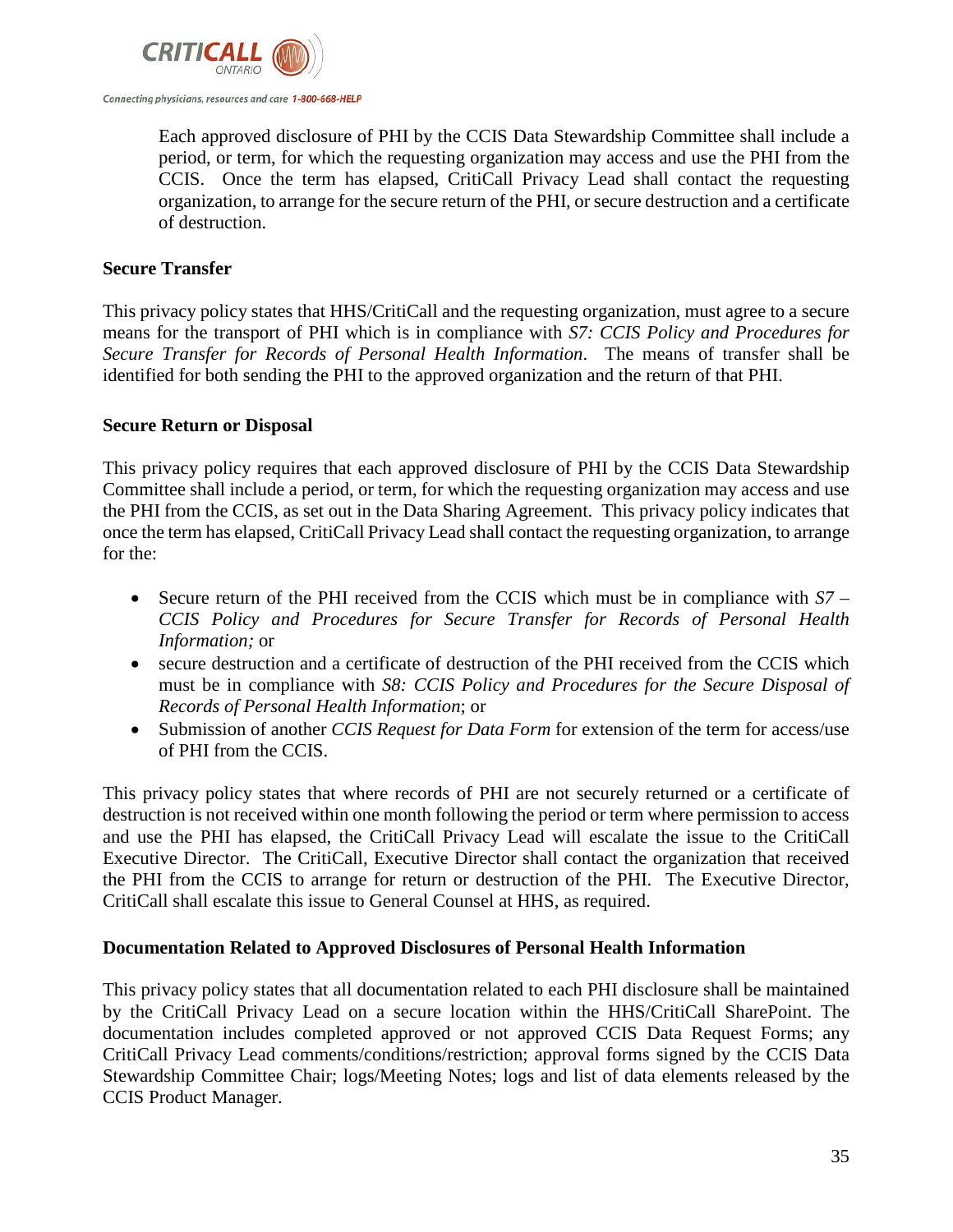

# <span id="page-35-0"></span>**B. WHERE THE DISCLOSURE OF PHI IS NOT PERMITTED**

This privacy policy and procedures requires that all aggregate reporting is reviewed prior to its disclosure in order to ensure that there is no PHI included and that data is aggregated or de-identified in accordance with the *P24: CCIS Policy and Procedures with Respect to De-Identification and Aggregation.*

#### <span id="page-35-1"></span>**Review and Approval Process**

This privacy policy states that the CritiCall Privacy Lead is responsible for receiving, reviewing and determining whether a request for disclosure of de-identified and/or aggregate data is approved or denied. When any person requests a disclosure of de-identified and/or aggregate data from the CCIS for non-research purposes, numerous steps are to be followed. The requesting party must complete a *CCIS Data Request Form (Not for Research)* found on the CritiCall website. The form requires the following information from the requestor:

- Name of the requesting organization;
- Name and contact details of the requestor;
- Their role/title within the organization;
- Type of organization requesting the information;
- If the request is being made by an internal requestor at HHS/CritiCall;
- The purpose for the disclosure;
- If a Privacy Impact Assessment (PIA) or privacy risk analysis has been completed on the request;
- The length of time the data is to be used by the organization; and
- If the request is for an extension on the use of PHI previously disclosed by HHS/CritiCall to the requestor.

This privacy policy requires that once the form has been completed it must be signed by the requestor and forwarded to the CritiCall Privacy Lead. The CritiCall Privacy Lead shall review the request to ensure the appropriate forms are completed; determine whether there are any conditions or restrictions applicable to accessing the de-identified and/or aggregate data; and determine a secure means of transferring the requested data. The CritiCall Privacy Lead will maintain a copy of all documentation related to the request which shall be maintained on a secure location within the HHS/CritiCall SharePoint including:

- Completed approved or not approved *CCIS Data Request Forms*; and
- CritiCall Privacy Lead comments and decision to transfer the request to the CCIS Data Stewardship Committee

The CCIS Data Stewardship Committee is responsible for reviewing all new requests and determine if a disclosure of de-identified or aggregate data will be approved. Among other considerations, the committee shall, at a minimum, consider the following criteria:

• Does the aggregate or de-identified data being requested exist within the data holding and if yes, what is the integrity of the data?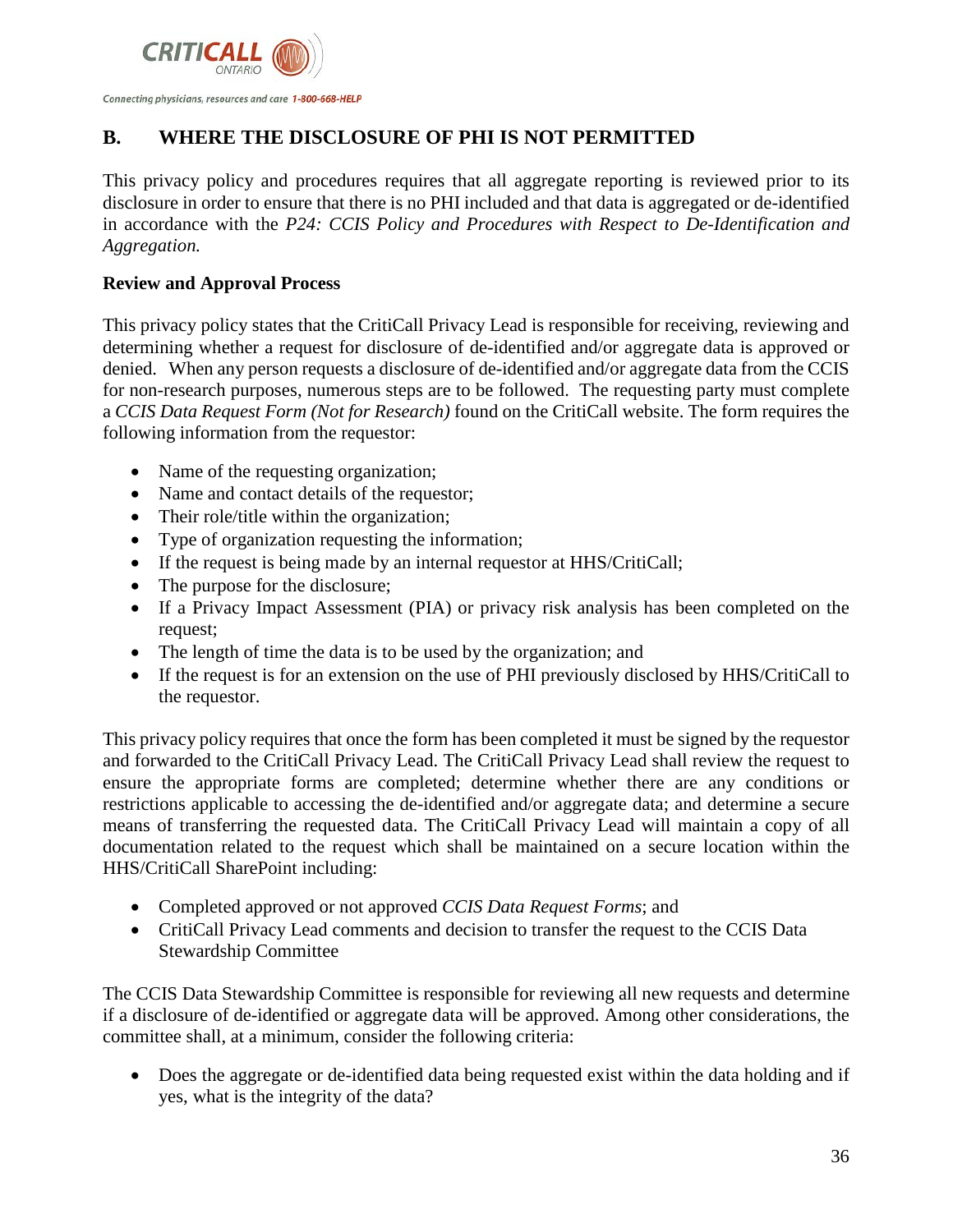

- Is the data aggregated or de-identified in compliance with *P24: CCIS Policy and Procedures with Respect to De-Identification and Aggregation*, so that it cannot be easily re-engineered to identify an individual?
- Is the release of aggregate or de-identified data aligned with the HHS/CritiCall mandate?
- What are the restrictions and conditions for the release of data, as noted by the CritiCall Privacy Lead?; and
- Has enough detail been provided by the requestor to allow for a decision to be made at the time of review, or are additional details required form the requestor? If additional details are required, the CCIS Data Stewardship Committee secretary shall contact the requestor for more details. The request, with additional details will be further reviewed at the next CCIS Data Stewardship Committee meeting.

This privacy policy indicates that if the request is approved by the CCIS Data Stewardship Committee, then the CCIS Data Stewardship Committee secretary shall log the approval, ascertain sign-off by the committee Chair(s) – on the *CCIS Data Request Form (Not for Research)* **-** and record any conditions that must be satisfied, before the data is released. If the CCIS Data Stewardship Committee determines that the request shall not be approved, the CCIS Data Stewardship Committee secretary shall log the not-approved status of the request and ascertain sign-off by the committee Chair(s) on the *CCIS Data Request Form (for Research)*.

This privacy policy indicates that the requestor will be notified of the CCIS Data Stewardship Committee's decision to release/not release the aggregate or de-identified data to their organization by way of letter. If the request was approved, the letter outlines any and all conditions which must first be satisfied prior to the transfer of de-identified and/or aggregate data. The CritiCall Privacy lead will be noted as the primary contact person. The CritiCall Privacy Lead shall log the date when all conditions and restrictions were satisfied. Once all conditions are satisfied, the CCIS Product Manager shall review the data set to ensure it is limited to only the approved aggregate or deidentified data.

This privacy policy indicates that the CCIS Product Manager will then transfer the de-identified and/or aggregate dataset to the requesting organization, in compliance with *S7: CCIS Policy and Procedures for Secure Transfer for Records of Personal Health Information*.

This privacy policy requires that the CCIS Product Manager must keep a log of the data release and the date of transmission. All documentation related to each de-identified and/or aggregate data disclosure shall be maintained on a secure location within the HHS/CritiCall SharePoint.

# **Conditions or Restrictions on the Approval**

The CritiCall Privacy Lead is responsible for ensuring that any conditions or restrictions that must be satisfied before the disclosure of de-identified and/or aggregate data are met. The following are conditions and restrictions that are required to be satisfied prior to the disclosure of de-identified and/or aggregate data will be required of a requestor of aggregate or de-identified data from HHS/CritiCall for the CCIS, prior to an approved release of data for purposes other than research.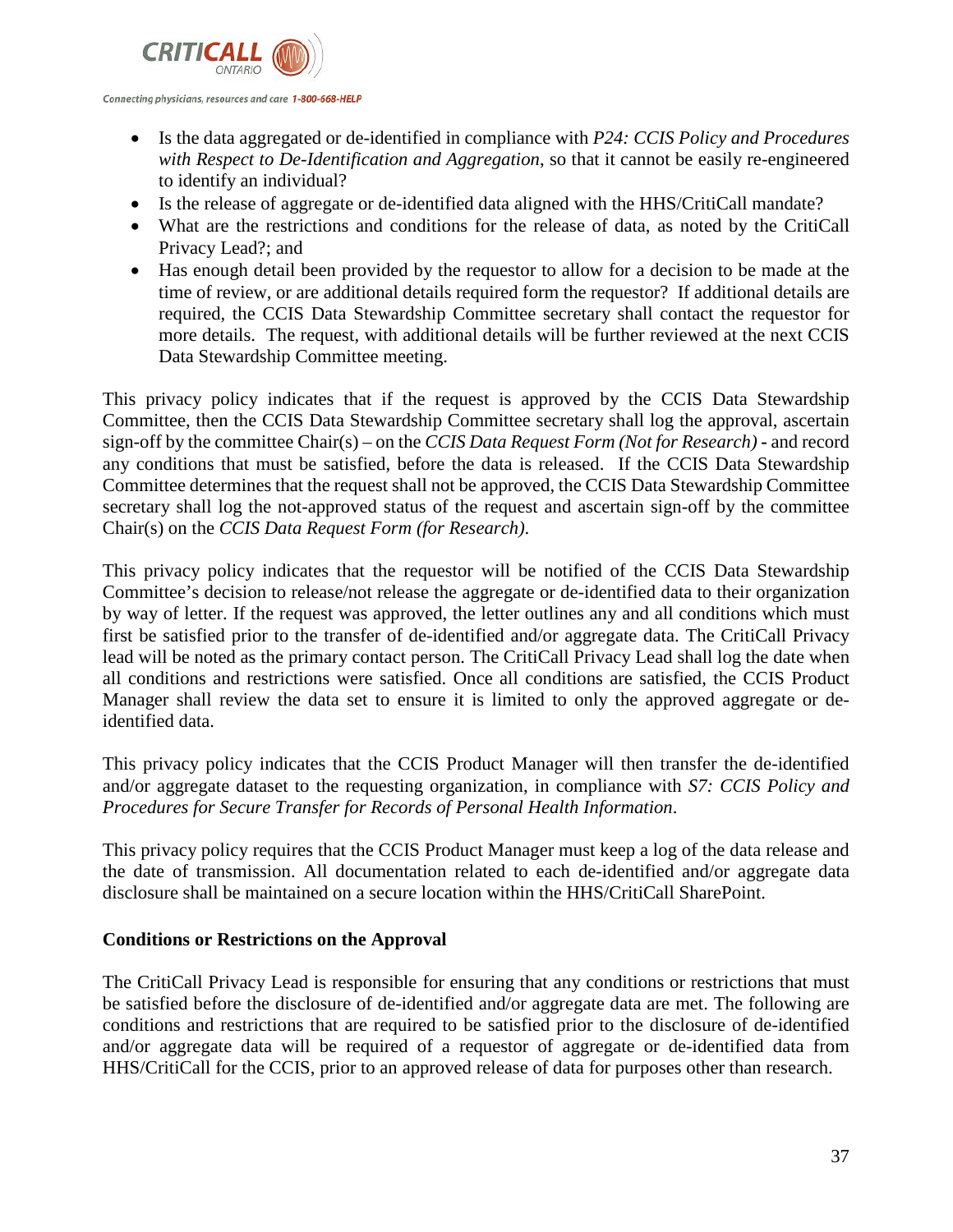

**1. Execution of Data Sharing Agreement (for the Release of Aggregate or De-identified Data):**

Each Data Sharing Agreement (for the Release of Aggregate or De-identified Data) outlines the terms for the release for the aggregate or de-identified data received by the requesting organization. Each Data Sharing Agreement (for the Release of Aggregate or De-identified Data) must stipulate that the person who received aggregate/de-identified data from the CCIS will not use that data either alone or with other information, to attempt to identify an individual. This includes attempting to decrypt information that is encrypted in an attempt to identify an individual based with prior knowledge of that individual.

A release of aggregate or de-identified data to an approved organization shall not be made without an executed Data Sharing Agreement (for the Release of Aggregate or De-identified Data).

**2. Transfer of** De-identified and/or Aggregate Data**:** HHS/CritiCall and the requesting organization, must agree to a secure means for the transport of any aggregate or de-identified data in compliance with *S7: CCIS Policy and Procedures for Secure Transfer for Records of Personal Health Information*.

The policy and procedures identifies that the CritiCall Privacy Lead is responsible for ensuring that any conditions or restrictions have been satisfied prior to the disclosure of the de-identified and/or aggregate information, including the execution of the written acknowledgement. The CritiCall Privacy Lead is also responsible for tracking the receipt of the executed written acknowledgments and documenting the information in the Log of Data Sharing Agreements.

# **P13. POLICY AND PROCEDURES FOR DISCLOSURE OF PERSONAL HEALTH INFORMATION FOR RESEARCH PURPOSES AND THE EXECUTION OF RESEARCH AGREEMENTS**

HHS/CritiCall has developed and implemented a policy and procedures for the disclosure of PHI for research purposes and the execution of research agreements. This privacy policy and procedures requires all HHS/CritiCall agents to comply with this policy and its procedures and addresses how and by whom compliance will be enforced and the consequences of a breach. Compliance will be audited in accordance with HHS/CritiCall's privacy *Policy and Procedures in Respect of Privacy Audits* on an annual basis at the direction of the CritiCall Privacy Lead, who is also responsible for ensuring compliance with this privacy policy and procedures.

This policy and procedures outlines how HHS/CritiCall employees and any other agents of HHS, with respect to its role as a prescribed person, shall identify whether and under what circumstances PHI in CCIS is permitted to be disclosed by HHS/CritiCall for research purposes. In identifying whether and under what circumstances PHI may be released for research purposes, HHS/CritiCall's policy and procedures articulates a commitment not to disclose PHI for research purposes if other information will serve the research purpose and not to disclose more PHI than is reasonably necessary to meet the research purpose.

This privacy policy and procedures requires agents to notify HHS/CritiCall at the first reasonable opportunity, in accordance with HHS/CritiCall's *Policy and Procedures for Privacy Breach*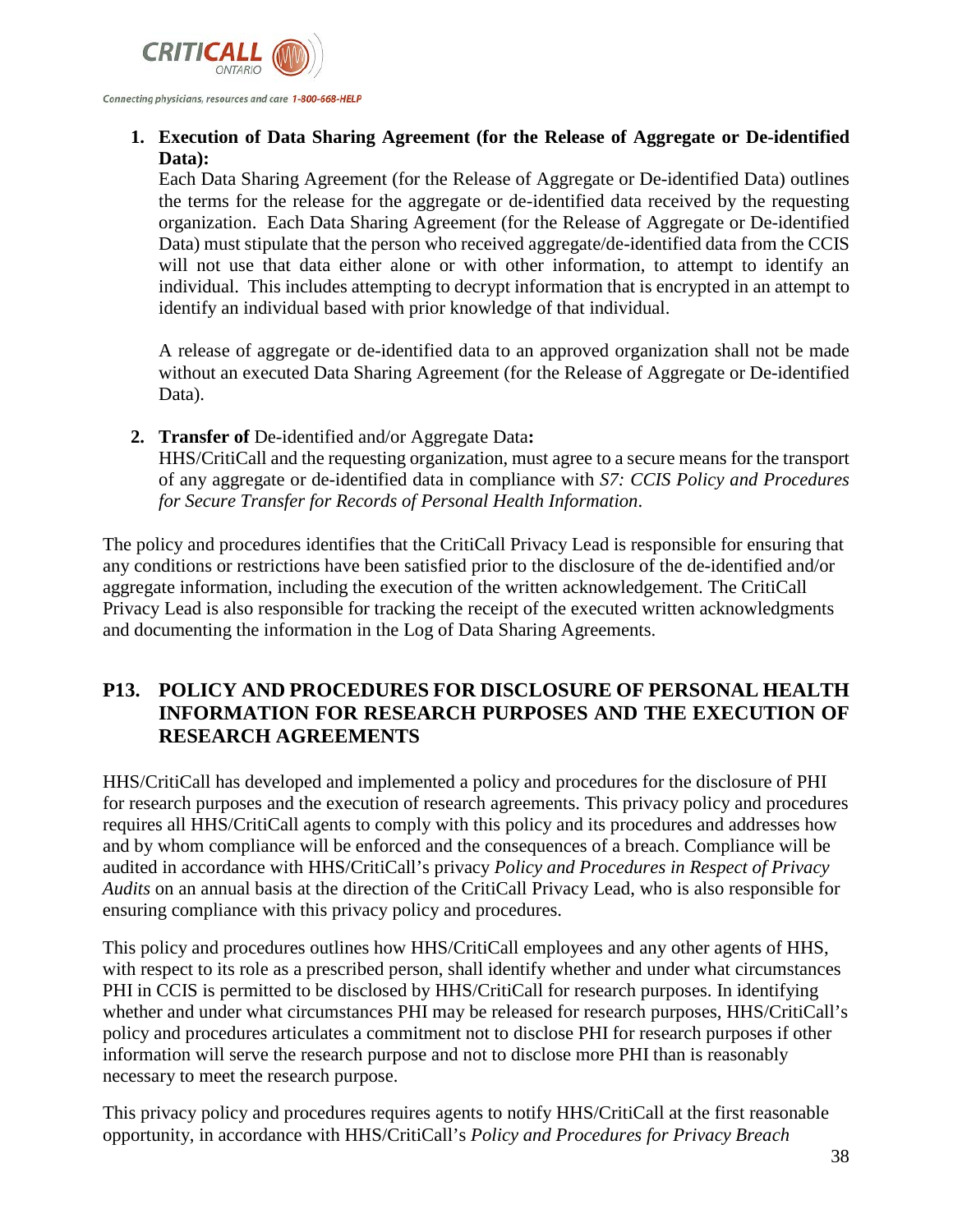

*Management*, if an agent breaches or believes there may have been a breach of this policy or its procedures.

# **Review and Approval Process**

This privacy policy states that HHS/CritiCall will disclose PHI from the CCIS to researchers that conduct research studies if the researchers have fulfilled their obligations under section 44 of *PHIPA* and are subsequently approved by the CCIS Data Stewardship Committee, as outlined in the procedures below.

This privacy policy and procedures requires the CritiCall Privacy Lead, who is responsible for determining whether to approve or deny the request, to ensure that HHS/CritiCall is in receipt of a written application, a written research plan, and a copy of the decision of the research ethics board approving the written research plan and that the written research plan complies with the requirements in the *Act* and its regulation.

This privacy policy indicates that the CritiCall Privacy Lead is responsible for receiving, reviewing and determining whether to approve or deny a request for the disclosure of PHI for research purposes. This privacy policy outlines the documentation that must be completed, provided and executed by the agents, to whom it must be provided, and the content of the required documentation. A requestor must complete a *CCIS Data Request Form (For Research)* and forward to the CritiCall Privacy Lead. The *CCIS Data Request Form (For Research)* is found on the CritiCall website. The form must be completed in full and include the following details:

- Name of the requesting organization;
- Name and contact details of the Principal Investigator and their Role/Title within the organization;
- Name of any Co-Investigator and their Role/Title within their organization;
- Type of organization requesting the information;
- The title of the study;
- A description of the study;
- Do the investigators plan on contacting any patients?
- Research Ethics Board (REB) submission and status (approved/not approved/submitted);
- Name of REB(s) and Name and contact information of the Chair of the REB;
- Will the study be peer reviewed?
- A list of the PHI (data elements) being requested or a list of the de-identified or aggregate data elements being requested;
- If it is possible to conduct the research without the use of the PHI requested;
- List of all investigators that will have access to the PHI, their title and affiliation with the study; why they require access to the PHI;
- The safeguards that will be applied to the PHI (including physical, technical and administrative);
- If the PHI or de-identified or aggregate data will be linked to other data? PHI from other sources?
- The length of time the data is to be used by the organization;
- Agreement that data will be destroyed/returned at the end of the approved period of use, in a secure manner prescribed by HHS/CritiCall;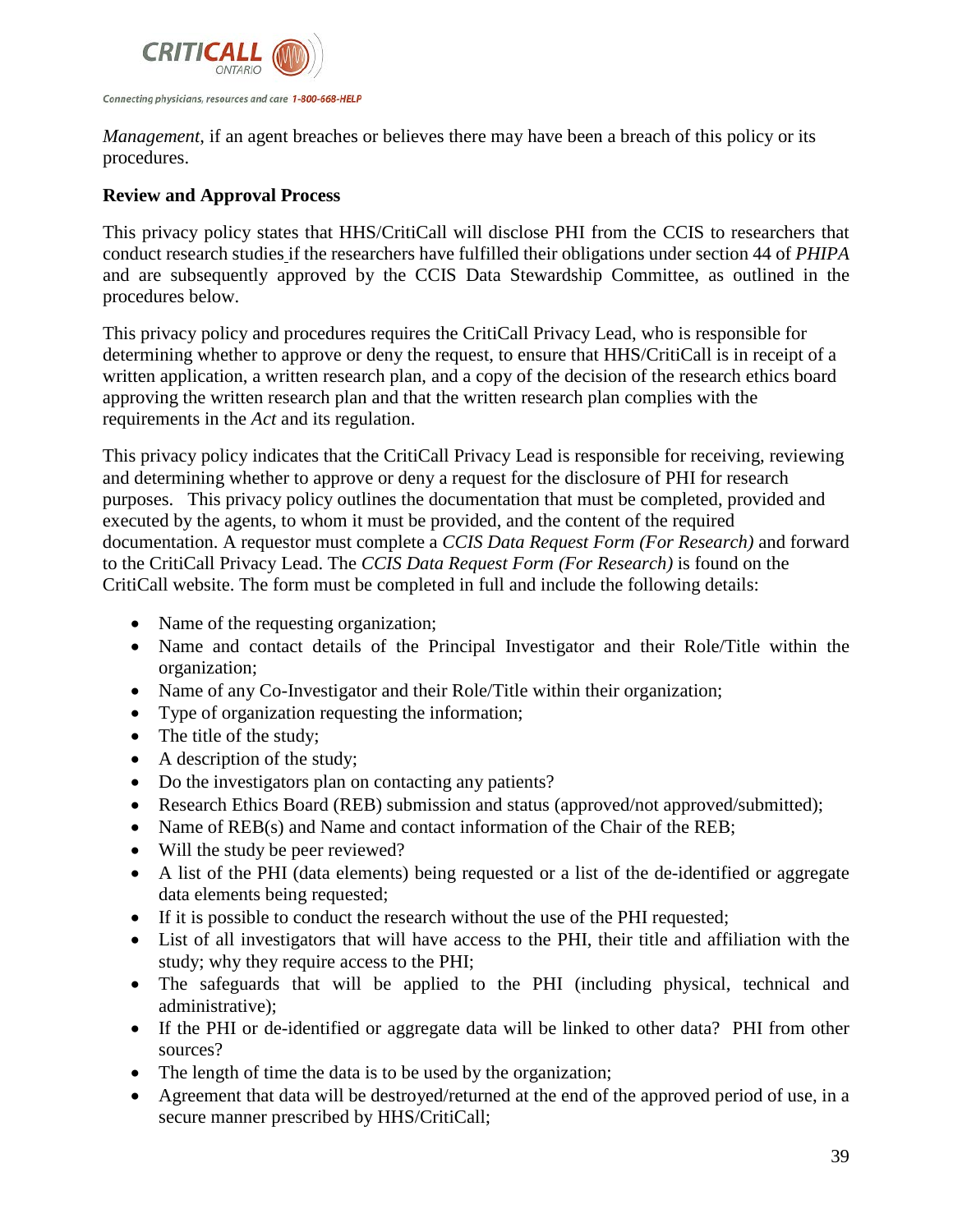

Connecting physicians, resources and care 1-800-668-HELP

- Benefits/harms that could occur based on the study; and
- If the request is for an extension on the use of PHI or de-identified or aggregate data previously disclosed by HHS/CritiCall to the requestor.

This privacy policy and procedures states that upon receipt of the *CCIS Data Request Form (For Research)*, the CritiCall Privacy Lead is responsible to review and confirm that the request meets the following requirements:

- If the study plans on directly contacting patients and any restrictions imposed by *PHIPA* on this matter;
- The existence of any scripts/communications to be sent to patients, as approved by the REB;
- If *PHIPA* permits the disclosure from HHS/CritiCall as a prescribed person, to the study;
- If any conditions or restriction are noted with *PHIPA* prior to the disclosure (i.e. are all of the terms of section 44 of *PHIPA* fulfilled?); or
- Secure means of transport and the format of PHI requested (i.e. paper, electronic).

If the CritiCall Privacy Lead establishes that the disclosure/collection is permitted under *PHIPA* the CritiCall Privacy Lead will document his/her comments/opinion on the *CCIS Data Request Form (for Research)* and add the new request to the agenda for the CCIS Data Stewardship Committee meeting. The CCIS Data Stewardship Committee must review all requests for PHI and de-identified or aggregate data from the CCIS and determine whether the request will be approved.

Among other considerations the committee shall at a minimum consider the following criteria:

- Can the purpose of the requestor be satisfied with the release of aggregate or de-identified data?
- Does the PHI being requested appear to be an over collection of PHI (is the minimum data set being requested in order to meet the needs of the study)?
- Is the data being requested consistent with the data identified in the research plan?
- Does the CCIS data being requested exist within the data holding and if yes, what is the integrity of the data?
- Is the disclosure aligned with the Critical Care Services Ontario and HHS/CritiCall mandates?
- Does PHIPA permit the disclosure?
- What are the restrictions and conditions for the disclosure, as noted in *PHIPA* and CCIS policy?
- Has enough detail been provided by the study to allow for a decision to be made at the time of review, or are additional details required from the requestor. If additional details are required, the Privacy Lead shall contact the Principal Investigator for more details. The request, with additional details will be further reviewed at the next CCIS Data Stewardship Committee meeting.

This privacy policy states that if sufficient details have been provided and the request is approved by the CCIS Data Stewardship Committee, the CritiCall Privacy Lead shall log the approval, ascertain sign-off by the committee Chair(s) – on the *CCIS Data Request Form (for Research)* and record any conditions that must be satisfied, before the disclosure is made.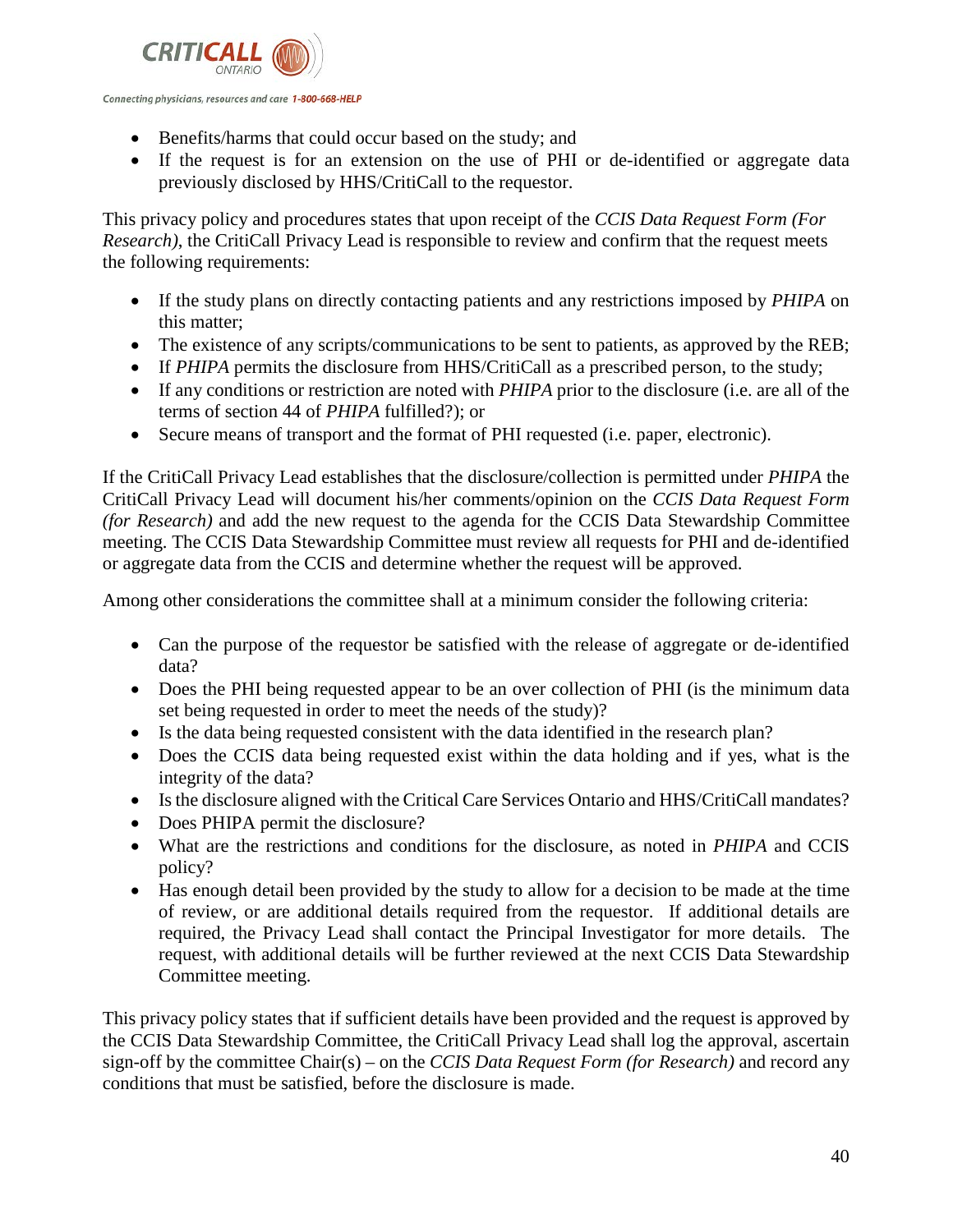

This privacy policy requires that if the CCIS Data Stewardship Committee determines that the study shall not be supported with PHI from the CCIS, the CritiCall Privacy Lead shall log the notapproved status of the request and ascertain sign-off by the committee Chair(s) on the *CCIS Data Request Form (for Research)*.

This privacy policy states that a letter will be sent to the Principal Investigator advising of the decision to release/not release the PHI or de-identified or aggregate data to their research study and the reason for the decision. If the study has been approved, the letter will list the conditions that must be satisfied prior to the transfer of PHI, including an agreement respecting disclosure as required by section 44(5) of *PHIPA*. The CritiCall Privacy Lead will be the primary contact for addressing and confirming that all conditions and restrictions are met.

This privacy policy states that the CritiCall Privacy Lead will forward a copy of the Research Plan, REB approval and the letter of decision from the CCIS Data Stewardship Committee to the HHS Office of Research Administration. The HHS Office of Research Administration will prepare a draft of the Research Agreement for review by the Principal Investigator.

This privacy policy requires that once the Research Agreement is finalized and signed by the Principal Investigator, the HHS Vice President of Research and the CritiCall Executive Director, the CritiCall Privacy Lead will advise the CCIS Product Manager that all conditions and restrictions have been satisfied and the disclosure may then proceed.

# **Conditions or Restrictions on the Approval of PHI Data for Research Purposes**

This privacy policy outlines the following conditions and restrictions, which must be satisfied by a requestor of PHI from the CCIS, prior to an approved disclosure of PHI for the purposes of research. This privacy policy identifies the CritiCall Privacy Lead as being the responsible party for ensuring that any conditions or restrictions that must be satisfied prior to the disclosure of PHI have been satisfied.

# 1. PHIPA Restrictions:

This privacy policy states that if any restrictions or conditions exist under *PHIPA*, the CritiCall Privacy Lead shall identify these during their preliminary review of the request and document the restrictions and conditions in the *CCIS Data Request Form*. If the request for disclosure does not comply with any restrictions or conditions set out in *PHIPA*, a PHI disclosure to an approved requesting organization shall not be made.

# 2. Execution of Research Agreements:

This privacy policy states that if a disclosure of PHI is approved by the CCIS Data Stewardship Committee, a Research Agreement shall be executed with the researcher. A PHI disclosure to an approved research study shall not be made without an executed Research Agreement. Each Research Agreement will carry the provisions outlined within *P14: CCIS Template Research Agreements.*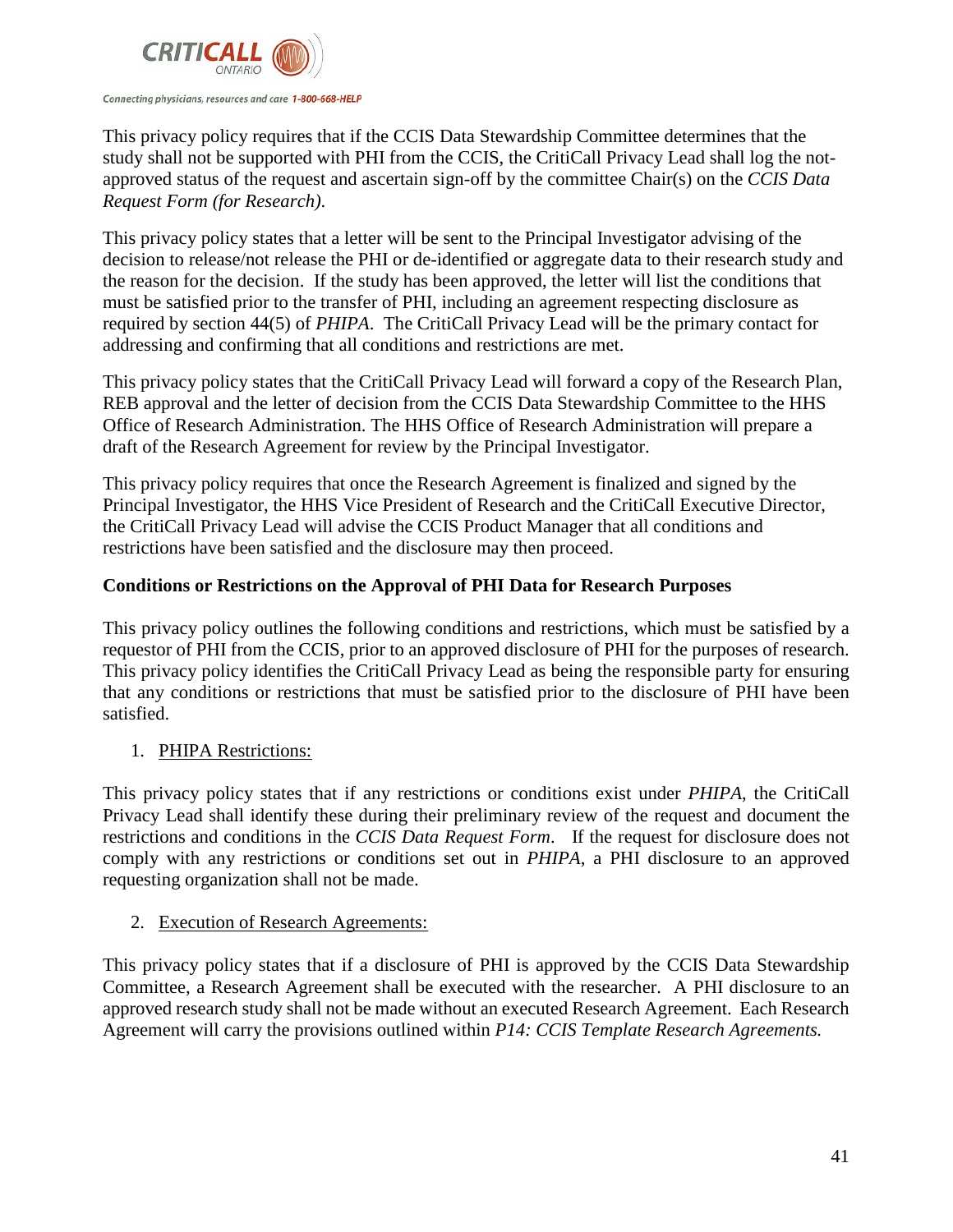

# 3. Transfer of PHI:

This privacy policy states that HHS/CritiCall and the Principal Investigator must agree to a secure means for the transport of PHI which is in compliance with *S7: CCIS Policy and Procedures for Secure Transfer for Records of Personal Health Information*.

### 4. Period of Use for the PHI, Secure Disposal:

This privacy policy states that each approved disclosure of PHI by the CCIS Data Stewardship Committee shall include a period, or term, for which the researchers may access and use the PHI from the CCIS. Once the term has elapsed, the CritiCall Privacy Lead shall contact the requesting organization, to arrange for the:

- Secure destruction of the PHI received from the CCIS which must be in compliance with *S8: CCIS Policy and Procedures for the Secure Disposal of Records of Personal Health Information*; or
- Submission of another *CCIS Request for Data Form* for extension of the term for access/use of PHI from the CCIS.

# **Secure Transfer**

This privacy policy and procedures requires the records of PHI which are disclosed for research purposes to be transferred in a secure manner in compliance with the *Policy and Procedures for Secure Transfer of Records of Personal Health Information.* 

#### **Secure Disposal**

This privacy policy and procedures identifies the agent(s) responsible for ensuring that records of PHI disclosed to a researcher for research purposes are securely disposed of or de-identified, as the case may be, following the retention period set out in the Research Agreement. This privacy policy and procedures further addresses the process to be followed by the responsible agent(s) where a certificate of destruction is not received or written confirmation of de- identification is not received for records of PHI within the time set out in the Research Agreement.

# **Where the Disclosure of Personal Health Information is not permitted for Research**

This privacy policy and procedures states that PHI may be disclosed for research purposes in certain circumstances. If the disclosure of PHI is not permitted for research purposes, this privacy policy may permit de-identified and aggregate information to be disclosed for research purposes. The circumstances in which de-identified and aggregate information may be disclosed for research purposes is outlined below

#### **Review and Approval Process**

This privacy policy identifies the agents responsible for receiving, reviewing and determining whether to approve or deny a request for the disclosure of de-identified and aggregate information for research purposes, as well as the process that must be followed in this regard. This privacy policy identifies the following particulars: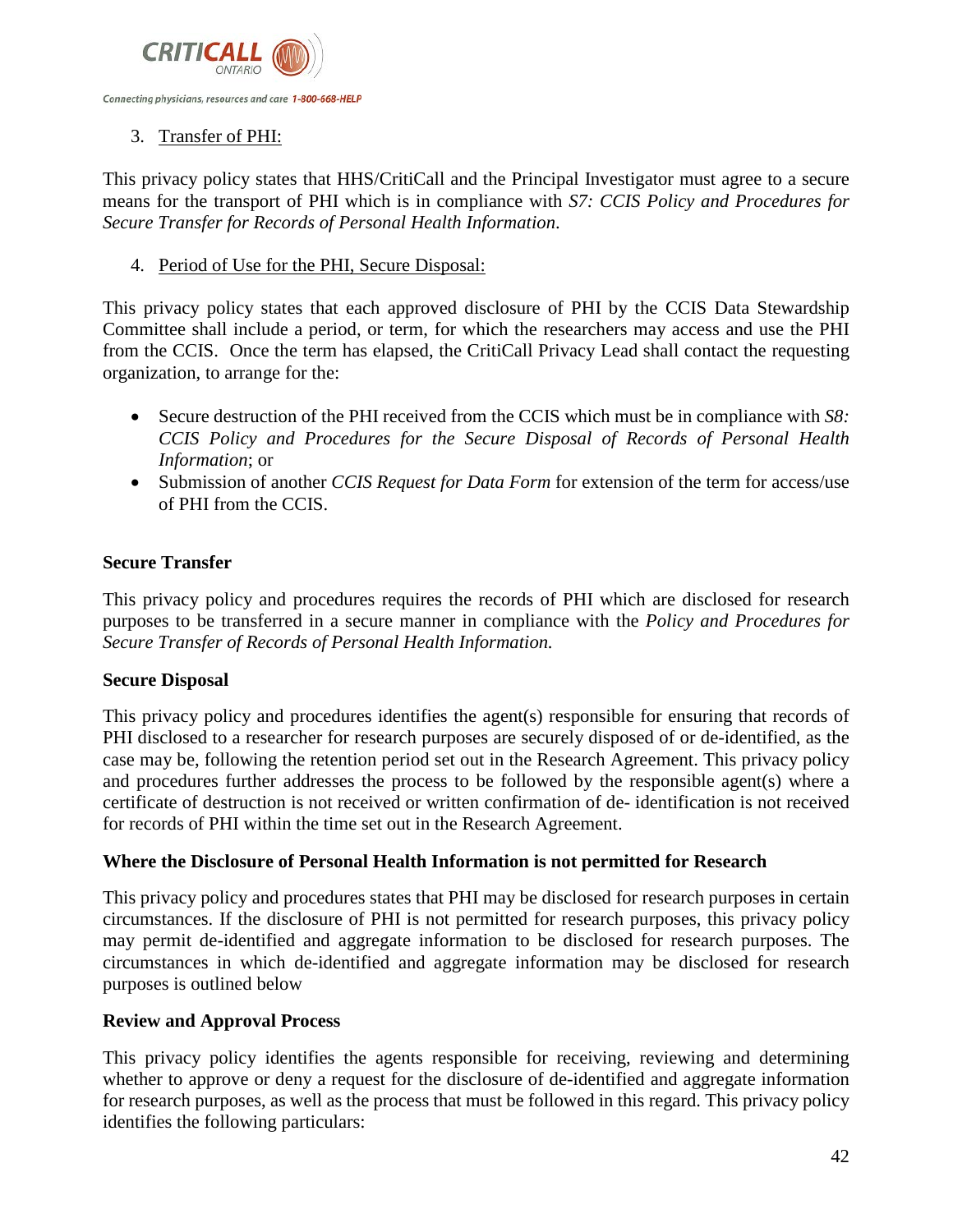

- The documentation that must be completed, provided and/or executed by agents of HHS/CritiCall;
- The agent to whom this documentation must be provided; and
- The required content of the documentation.

At a minimum, this privacy policy requires de-identified and/or aggregate information to be reviewed prior to the approval and disclosure of the de-identified and/or aggregate information in order to ensure that the information does not identify an individual and that it is not reasonably foreseeable in the circumstances that the information could be utilized, either alone or with other information, to identify an individual.

This privacy policy sets out the manner in which the decision approving or denying the request for the disclosure of de-identified and/or aggregate information for research purposes and the reasons for the decision are documented; the method by which and the format in which the decision will be communicated; and to whom the decision will be communicated.

### **Conditions or Restrictions on the Approval of Aggregate or De-Identified Information**

This privacy policy states that the following conditions and restrictions, which may be required of a requestor of aggregate or de-identified data from HHS/CritiCall for the CCIS, must be satisfied prior to an approved release of aggregate or de-identified information for research purposes. The CritiCall Privacy Lead is responsible for ensuring all conditions and/or restrictions have been satisfied prior to the disclosure of the de-identified and aggregate information.

This privacy policy requires the researcher to whom the de-identified and/or aggregate information will be disclosed to acknowledge and agree, in writing, that the researcher will not use the deidentified and/or aggregate information, either alone or with other information, to identify an individual. This includes attempting to decrypt information that is encrypted, attempting to identify an individual based on unencrypted information and attempting to identify an individual based on prior knowledge.

This policy also states that the CritiCall Privacy Lead is responsible for ensuring that any conditions or restrictions are satisfied prior to the disclosure of the de-identified and/or aggregate information have in fact been satisfied, including the execution of the written acknowledgement. Further, the policy and procedures requires the CritiCall Privacy Lead to track receipt of the executed written acknowledgments and sets out the procedure that must be followed and the documentation that must be maintained in this regard.

#### *Conditions and Restrictions*

1. Execution of Data Sharing Agreement (for the Release of Aggregate or De-identified Data):

If a release of aggregate or de-identified data is approved by the CCIS Data Stewardship Committee, a Data Sharing Acknowledgement shall be executed with the requesting organization. Each Data Sharing Agreement (for the Release of Aggregate or De-identified Data)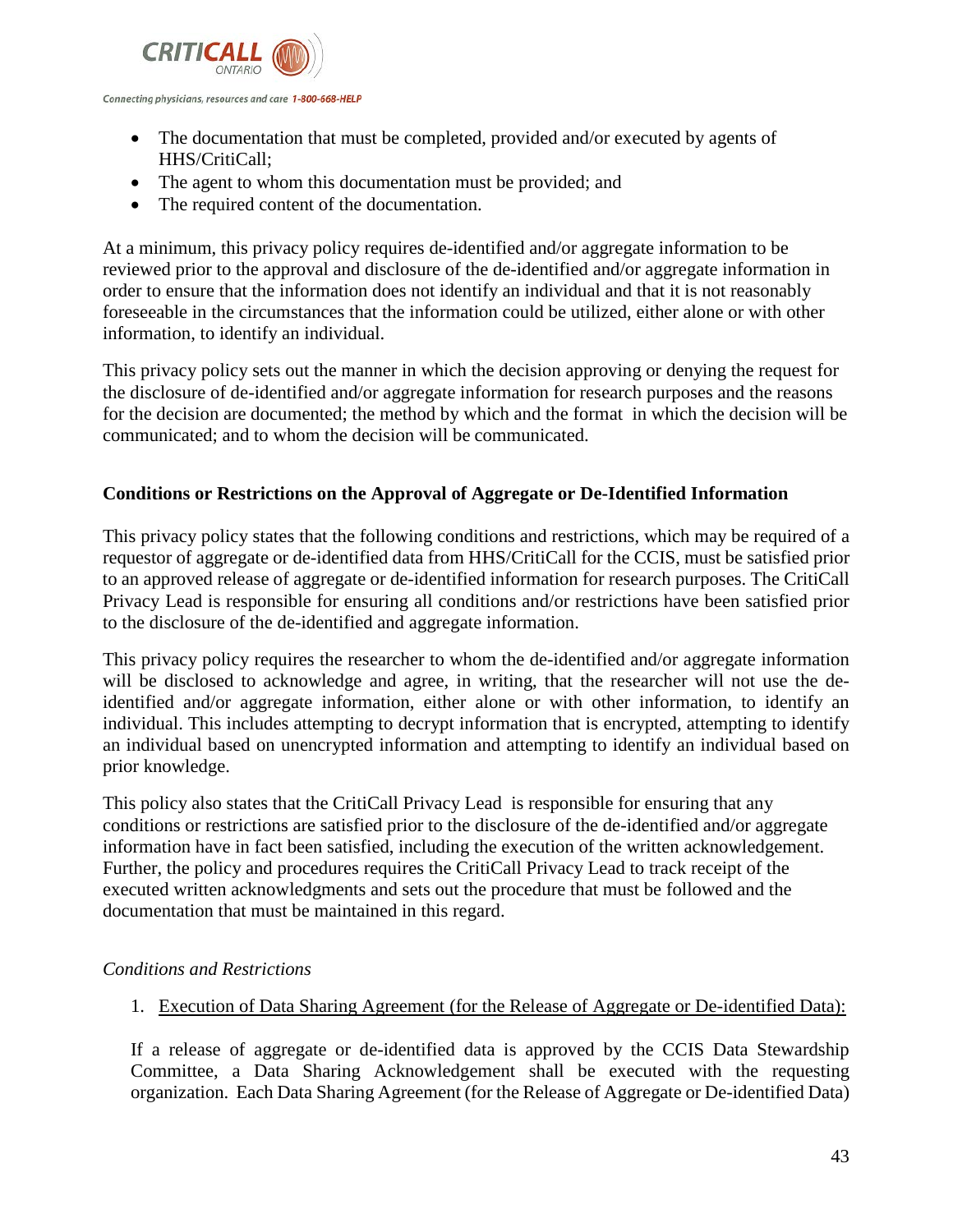

outlines the terms for the release of the aggregate or de-identified data received by the requesting organization.

### 2. Transfer of Aggregate or De-identified Data:

HHS/CritiCall and the requesting organization, must agree to a secure means for the transport of any aggregate or de-identified data in compliance with *S7: CCIS Policy and Procedures for Secure Transfer for Records of Personal Health Information* as if it were *PHI*.

# **Compliance**

This privacy policy requires that all HHS/CritiCall employees and agents comply with this policy and procedures. This policy and procedures shall be enforced by the CritiCall Privacy Lead to ensure that all requests for PHI from the CCIS that are related to research operate in compliance with the provisions of this policy.

This privacy policy indicates that the HHS Director of Privacy and FOI, or delegate and the CritiCall Privacy Lead will conduct an annual audit of this policy and procedure in compliance with *P27: Policy and Procedures In Respect of Privacy Audits*. The findings will be documented in the Log of Privacy Audits and presented to the CritiCall Executive Committee in an executive summary format. Identified mitigation tasks will be managed by the CritiCall Privacy Lead, documented in the Log of Privacy Audits and signed off by the HHS Director of Privacy and FOI. The HHS Director of Privacy and FOI or delegate may conduct additional random audits at any time. The audit criteria and reporting requirements are further outlined within the *P27: Policy and Procedures In Respect of Privacy Audits.*

This privacy policy states that if a breach of this policy is found to have occurred, an investigation will be conducted by the CritiCall Privacy Lead. If a breach, a suspected breach or a privacy risk with regards to disclosure of PHI, related to research is identified, agents must contact the CCIS Help Desk at the first reasonable opportunity in accordance with *P29: Policy and Procedures for Privacy Breach Management*. The Executive Director, CritiCall will be notified and require the CritiCall Privacy Lead to initiate a privacy investigation. Each investigation will follow the steps outlined within *P29: Policy and Procedures for Privacy Breach Management*.

# **P14. TEMPLATE RESEARCH AGREEMENT**

HHS/CritiCall has developed and implemented a template Research Agreement that is executed with researchers to whom PHI will be disclosed prior to the disclosure of PHI for research purposes. The Research Agreement addresses the criteria documented below.

# **General Provisions**

This privacy policy requires the Research Agreement to identify HHS/CritiCall as a "prescribed person" as defined in *PHIPA* and its regulation and the duties and responsibilities arising from this status. The Research Agreement outlines the legislative authority for the disclosure and the collection with respect to the *PHIPA* and its regulation along with the terms for the collection, use, disclosure, retention/destruction and safeguards applied to PHI. This includes the definition of PHI found in *PHIPA* and specifies the nature of the PHI that will be disclosed.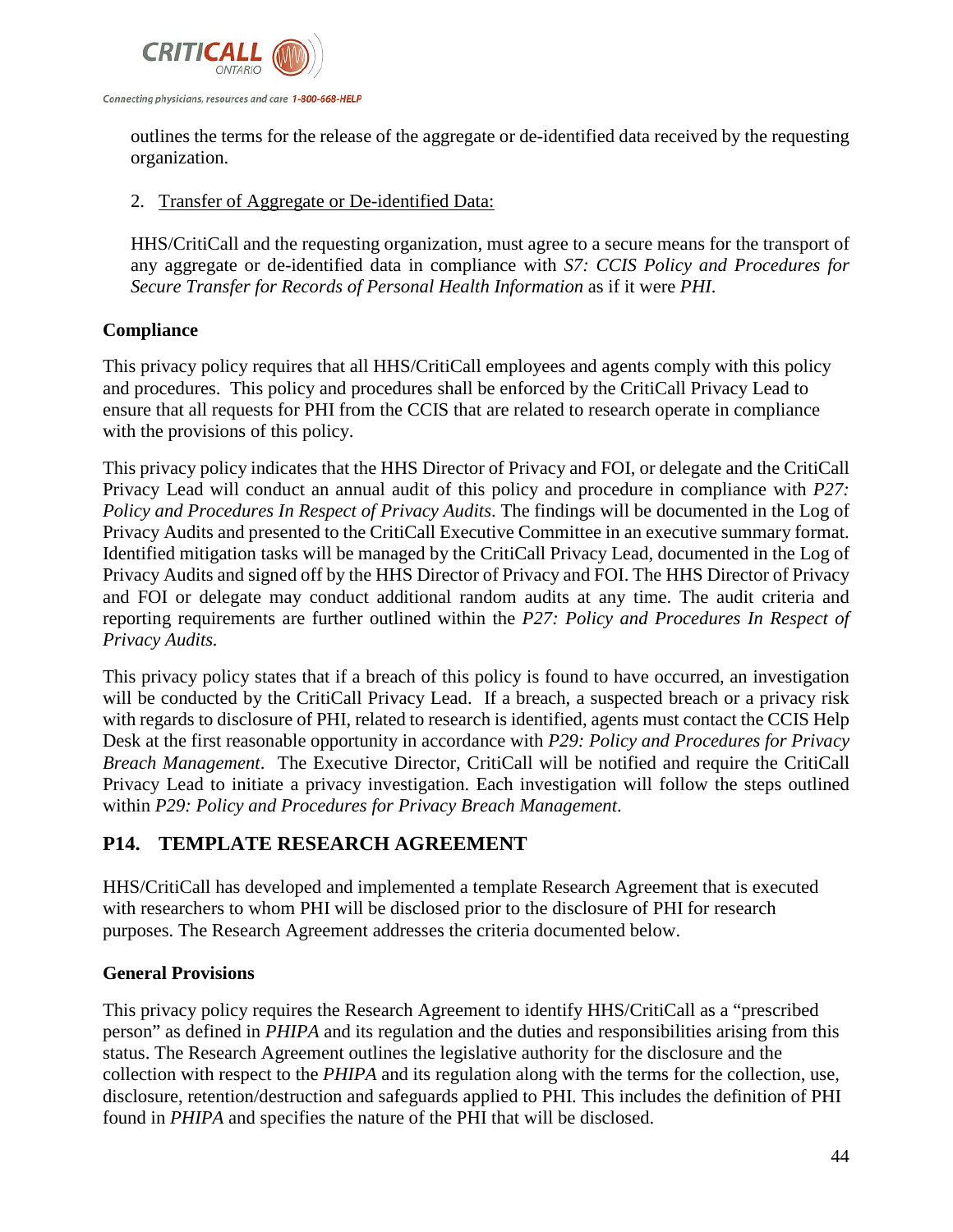

If a request for disclosure of PHI for research purposes is approved, the CritiCall Privacy Lead shall ensure that a Research Agreement is executed with the researchers to whom the PHI is to be disclosed.

### **Purposes of Collection, Use and Disclosure**

This privacy policy states that the research purpose for which the PHI is being disclosed by HHS/CritiCall and the purposes for which the PHI may be used or disclosed by the researcher must be identified in the Research Agreement in addition to the statutory authority for each collection, use and disclosure identified.

This privacy policy indicates that the Research Agreement permits the researcher to only use the PHI for purposes set out in the written research plan approved by the research ethics board and prohibits the use of the PHI for any other purpose. The Research Agreement prohibits the researcher from permitting persons to access and use the PHI except those persons described in the written research plan approved by the research ethics board.

The Research Agreement explicitly states whether or not the PHI may be linked to other information and prohibits the PHI from being linked except in accordance with the written research plan approved by the research ethics board.

This privacy policy states that the Research Agreement must include the following:

- The researcher must acknowledge that the PHI being disclosed pursuant to the Research Agreement is necessary for the identified research purposes and that other information such as de-identified and/or aggregate information, will not serve the research purposes;
- The researcher must acknowledge that no more PHI is being collected and will be used than is reasonably necessary to meet the research purpose;
- The researcher must acknowledge and agree not to disclose the PHI except as required by law and subject to the exceptions and addition requirements prescribed by *PHIPA*;
- The researcher must acknowledge and agree not to publish the PHI in a form that could reasonably enable a person to ascertain the identity of the individual;
- The researcher must acknowledge and agree not to make contact or attempt to make contact with the individual to whom the PHI relates, directly or indirectly, unless the consent of the individual to being contacted is first obtained in accordance with subsection 44(6) of *PHIPA.*

#### **Compliance with Statutory Requirements for the Disclosure for Research Purposes**

This privacy policy indicates that the Research Agreement must require the researcher and HHS/CritiCall to acknowledge and agree that the researcher has submitted an application in writing, a written research plan that meets the requirements of the *Act* and its regulation, and a copy of the decision of the research ethics board approving the written research plan.

This privacy policy requires that the researcher acknowledge and agree that the researcher will comply with the Research Agreement, with the written research plan approved by the research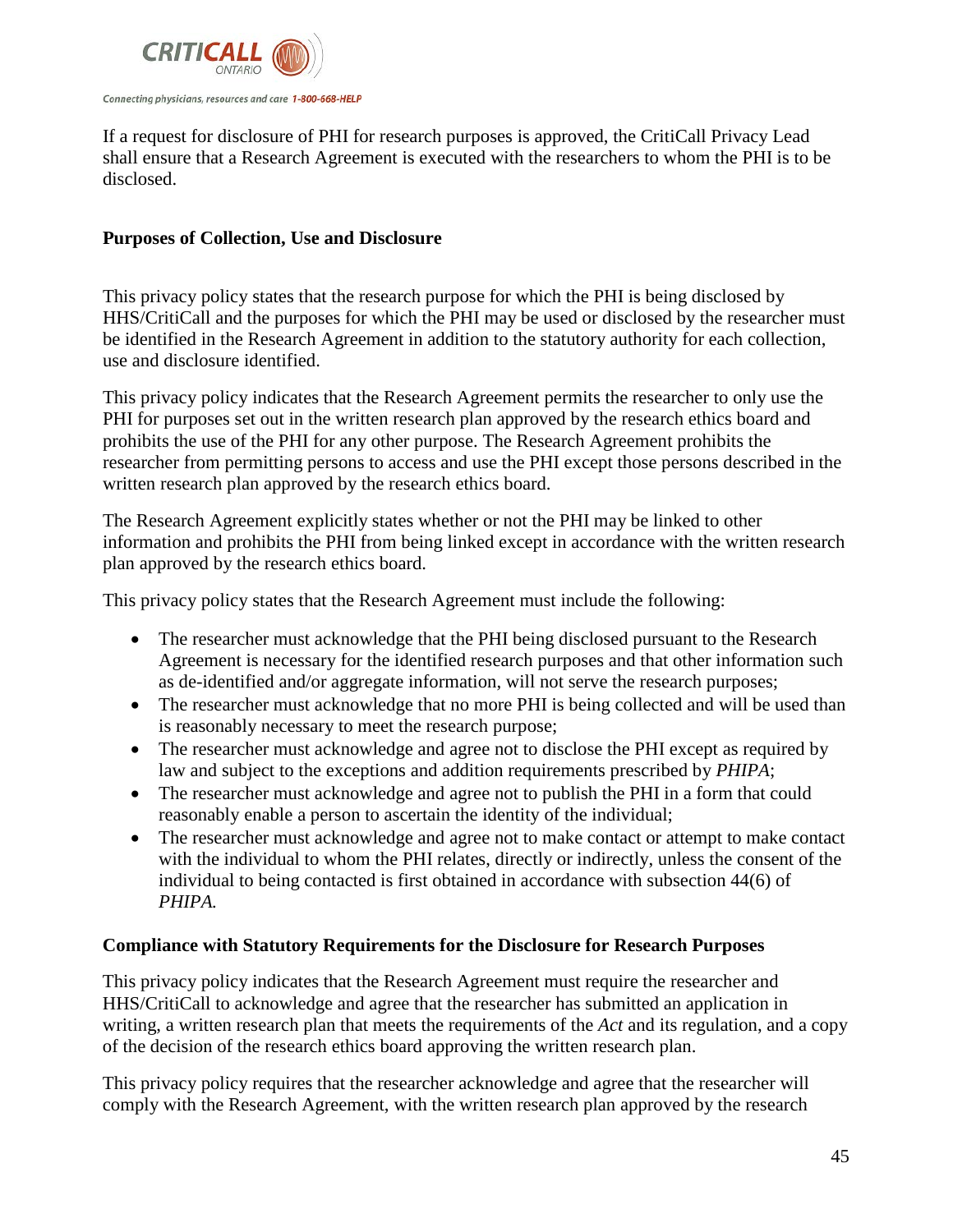

ethics board and with the conditions, if any, specified by the research ethics board in respect of the written research plan.

# **Secure Transfer of PHI**

This policy requires the Research Agreement to identify the manner in which records of PHI, which will be disclosed pursuant to the Research Agreement, are securely transferred. The policy also requires the Research Agreement to set out the secure manner in which records of PHI will be transferred, including under what conditions and to whom the records will be transferred, and the procedure that will be followed in ensuring that the records of PHI are transferred in a secure manner. In identifying the secure manner in which the records of PHI will be transferred, the Research Agreement must have regard to the *Policy and Procedures for Secure Transfer of Records of Personal Health Information* implemented by HHS/CritiCall.

This privacy policy requires that HHS/CritiCall and the researcher acknowledge and agree that:

- 1. Where it is necessary to transfer records of PHI to or from HHS/CritiCall the Recipient must comply with *S7: Policy and Procedures for the Secure Transfer of Personal Health Information* and must transfer the records in a secure manner in keeping with HHS/CritiCall policies and procedures as outlined in Appendix "A" Relevant Policies and Procedures which may be amended from time to time; and
- 2. An encrypted and password-protected compact disk or media shall be used for the secure transfer of any PHI from HHS/CritiCall to the Recipient or from the Recipient to HHS/CritiCall.

# **Secure Retention of PHI**

This privacy policy requires that the retention period for the records of PHI subject to the Research Agreement must be identified in the Research Agreement, including the length of time that the records of PHI will be retained in identifiable form. This policy requires the retention period identified in the Research Agreement to match the retention period set out in the written research plan, approved by the research ethics board.

This policy indicates that the Research Agreement shall require the researcher to ensure that the records of PHI are retained in a secure manner and shall identify the precise manner in which the records of PHI in paper and electronic format will be securely retained. In identifying the secure manner in which the records of PHI will be retained, the Research Agreement has regard to the P5: *Policy and Procedures for Secure Retention of Records of Personal Health Information* and must have regard to the written research plan approved by the research ethics board.

This policy requires the Research Agreement to indicate that the researcher must take steps that are reasonable in the circumstances to ensure that the PHI subject to the Research Agreement is protected against theft, loss and unauthorized use or disclosure and to ensure that the records of PHI subject to the Research Agreement are protected against unauthorized copying, modification or disposal. The reasonable steps that are required to be taken by the researcher must be detailed in the Research Agreement and, at a minimum, must include those set out in the written research plan approved by the research ethics boards.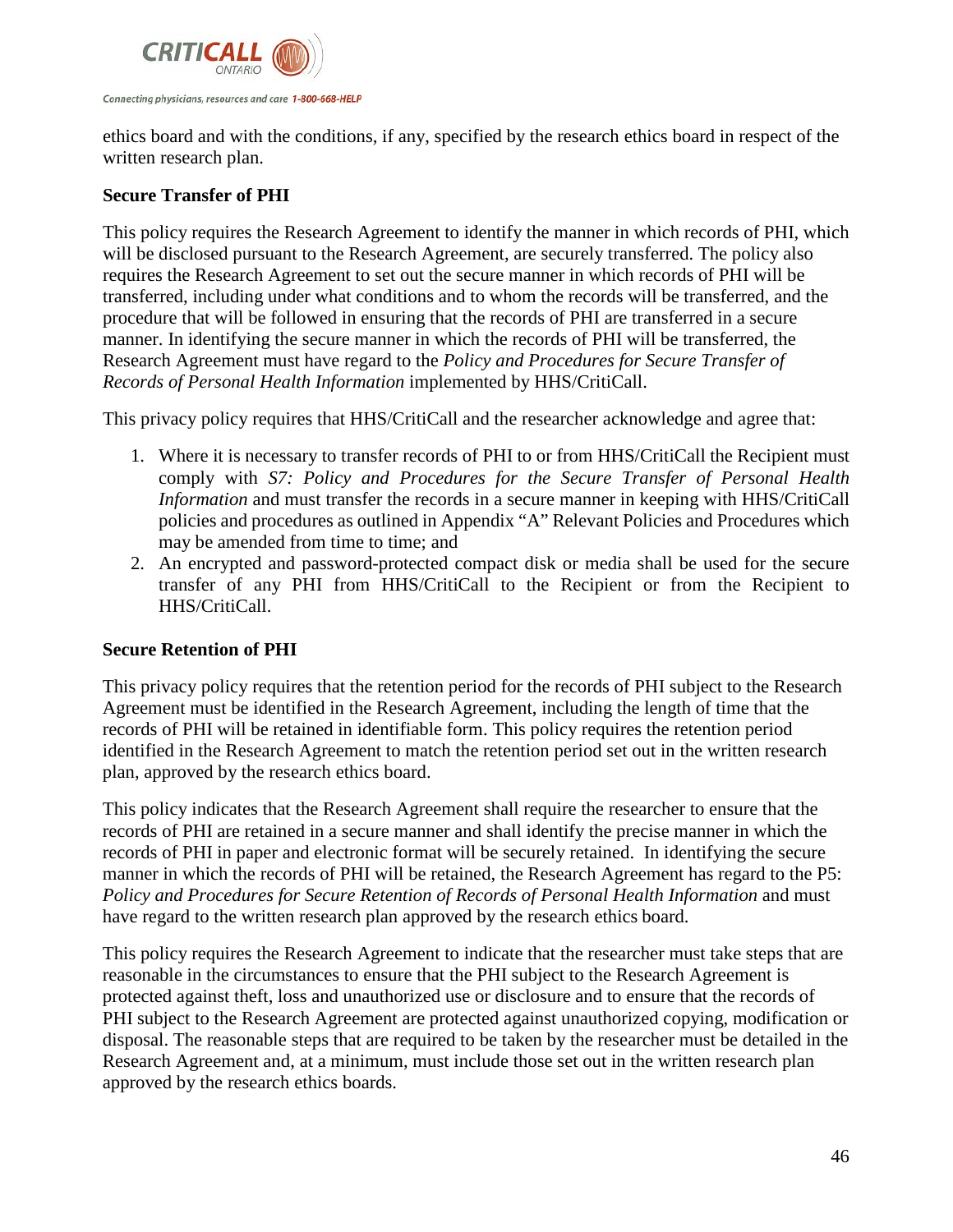

### **Secure Return or Disposal**

This privacy policy requires the Research Agreement to include the definition for "secure disposal" that is consistent with *PHIPA* and its regulation and identifies the precise manner in which the records of PHI must be securely disposed of.

This privacy policy states that the researcher shall, unless otherwise expressly authorized by HHS/CritiCall, in writing, undertake and ensure the secure destruction of PHI in the researcher's custody or control within five (5) days after the first of the following occur:

- The termination of the Research Agreement for any reason;
- The provision of a written request from HHS/CritiCall to the researcher to undertake the secure destruction of the PHI; or
- The date expressly specified for secure destruction of the PHI in the Research Agreement.

This privacy policy requires the researcher to provide the Executive Director, CritiCall with written confirmation in the form of a certificate of destruction of the secure destruction of the PHI within 30 days of destruction. The written confirmation shall:

- Identify the PHI that was destroyed;
- Specify the date, time, location, and method of secure destruction employed;
- Bear the name and signature of the person who performed the secure destruction and a witness; and
- Be provided to the CritiCall Executive Director, no later than 30 days after the secure destruction of the PHI.

This privacy policy requires the Research Agreement to indicate that when performing the secure destruction of PHI, the researcher will ensure the method of secure disposal employed is consistent with *PHIPA* and Regulation 329/04; with Orders issued by the IPC under *PHIPA* and its Regulation, including Order HO-001 and Order HO-006; with guidelines, fact sheets and best practices issued by the IPC pursuant to *PHIPA* and its Regulation, including Fact Sheet 10: Secure Destruction of Personal Information; and with the policies and procedures set out in Appendix "A" Relevant Policies and Procedures and specifically *S8: Policy and Procedures for Secure Disposal of Records of Personal Health Information* which may be amended from time to time. Additional guidelines and requirements for secure disposal are set out in "Appendix B".

As per this privacy policy, in the event that the researcher is unable to ensure the secure destruction of PHI the researcher shall promptly provide the Executive Director, CritiCall with a written explanation of the factors preventing the secure destruction of the PHI. HHS/CritiCall may, in its sole discretion, direct the researcher to transfer the PHI to HHS/CritiCall in a secure manner using the methods that HHS/CritiCall in its sole discretion may direct.

This privacy policy states that if the records of PHI are required to be de-identified and retained by the researcher rather than being securely returned or disposed of, the manner and process for deidentification must be set out in the Research Agreement. In identifying the manner and process for de-identification, regard may be had to the *Policy and Procedures with Respect to De-Identification and Aggregation* implemented by HHS/CritiCall. The Research Agreement must also require the researcher to submit written confirmation that the records were de-identified and shall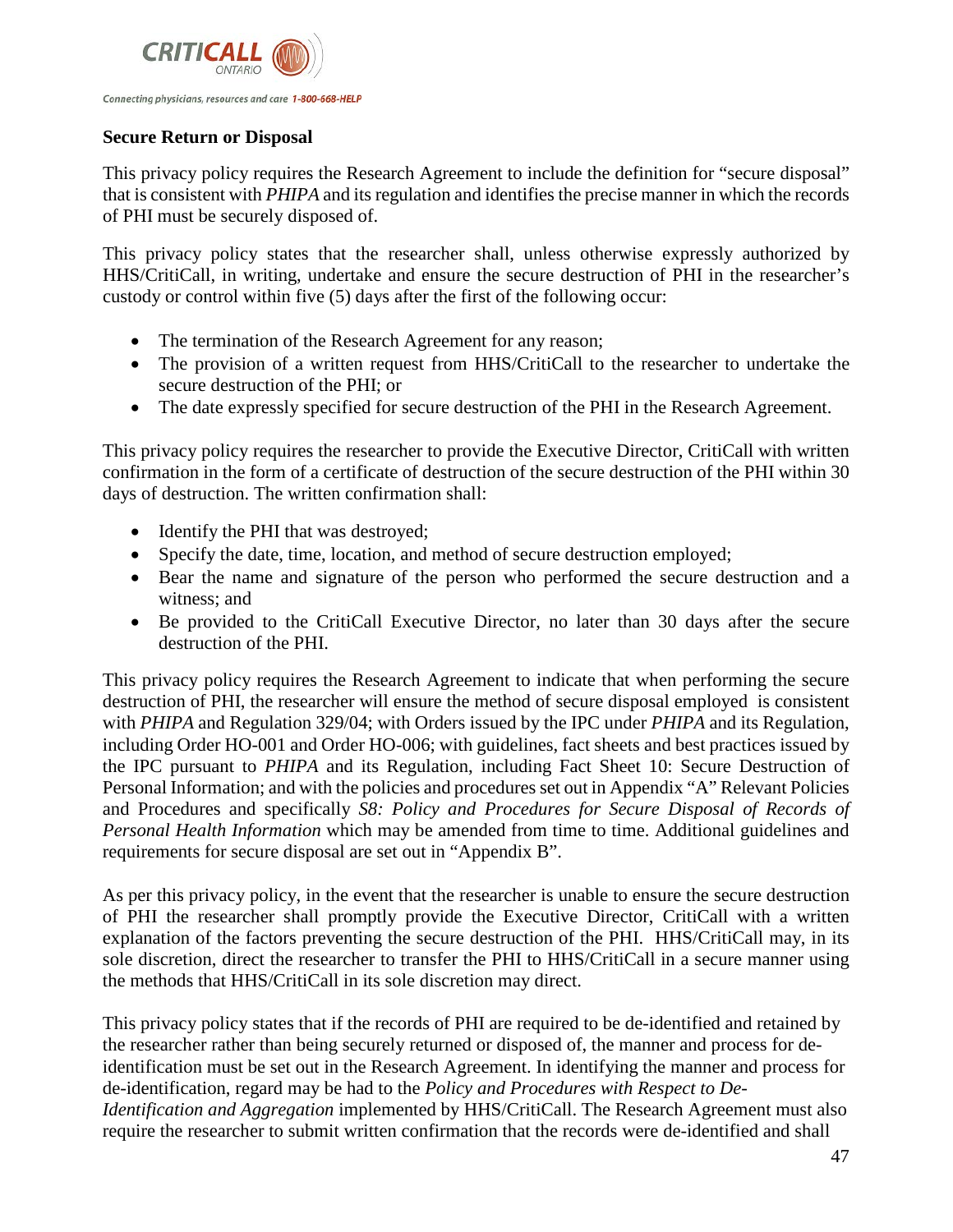

stipulate the timeframe following the retention period set out in the Research Agreement within which the written confirmation must be provided and the agent of the prescribed person or prescribed entity to whom the written confirmation must be provided.

# **Notification**

This policy states that the Research Agreement must indicate that if a breach occurs or there is a suspected breach, the researcher must provide the CritiCall Privacy Lead with all of the information within the researcher's knowledge about the breach or suspected breach in writing, immediately after the researcher becomes aware:

- That there has been any suspected breach of the researchers duties under *PHIPA*;
- Any breach or suspected breach of a term or condition of the Research Agreement which for greater clarity, includes all appendices to the Research Agreement; or
- There has been any breach or suspected breach of section 44(6) of *PHIPA*.

This privacy policy requires that the Research Agreement indicate that researchers comply with P29: Policy and Procedures for Privacy Breach Management or S17: Policy and Procedures for Security Breach Management and:

- Immediately notify HHS/CritiCall if the PHI subject to the Research Agreement is stolen, lost, or accessed by unauthorized persons or is believed to have been stolen, lost or accessed by unauthorized persons by contacting the CCIS Help Desk by telephoning: 1-866-740-3240 and reporting the actual or suspected breach;
- Take steps that are reasonable in the circumstances to contain the breach in addition to containing any theft, loss or unauthorized access;
- Cooperate with HHS/CritiCall in the investigation and report of any such incident which may include but not be limited to documenting the circumstances of the incident and providing such written report to HHS/CritiCall; and
- Take any action as required based on the outcome of the investigation.

# **Consequences of Breach and Monitoring Compliance**

This privacy policy requires the Research Agreement to outline the consequences of a breach of the agreement. This policy states that the Research Agreement must require the Researcher to provide reasonable assurances of compliance with the Agreement. This Research Agreement permits HHS/CritiCall, to, in its sole discretion and upon notice of not less than seven (7) days, conduct an audit to ensure the Researcher's compliance with the Agreement. Further, this Research Agreement outlines that an audit may include, but is not limited to, provision of Agreements and inspection of premises or computer databases to confirm that security and privacy controls are in place. HHS/CritiCall shall provide a copy of the audit report to the Researcher as well as a copy of the remediation plan developed by HHS/CritiCall to address any deficiencies identified in the audit report. The remediation plan will list the action items and timing proposed to address any identified deficiencies.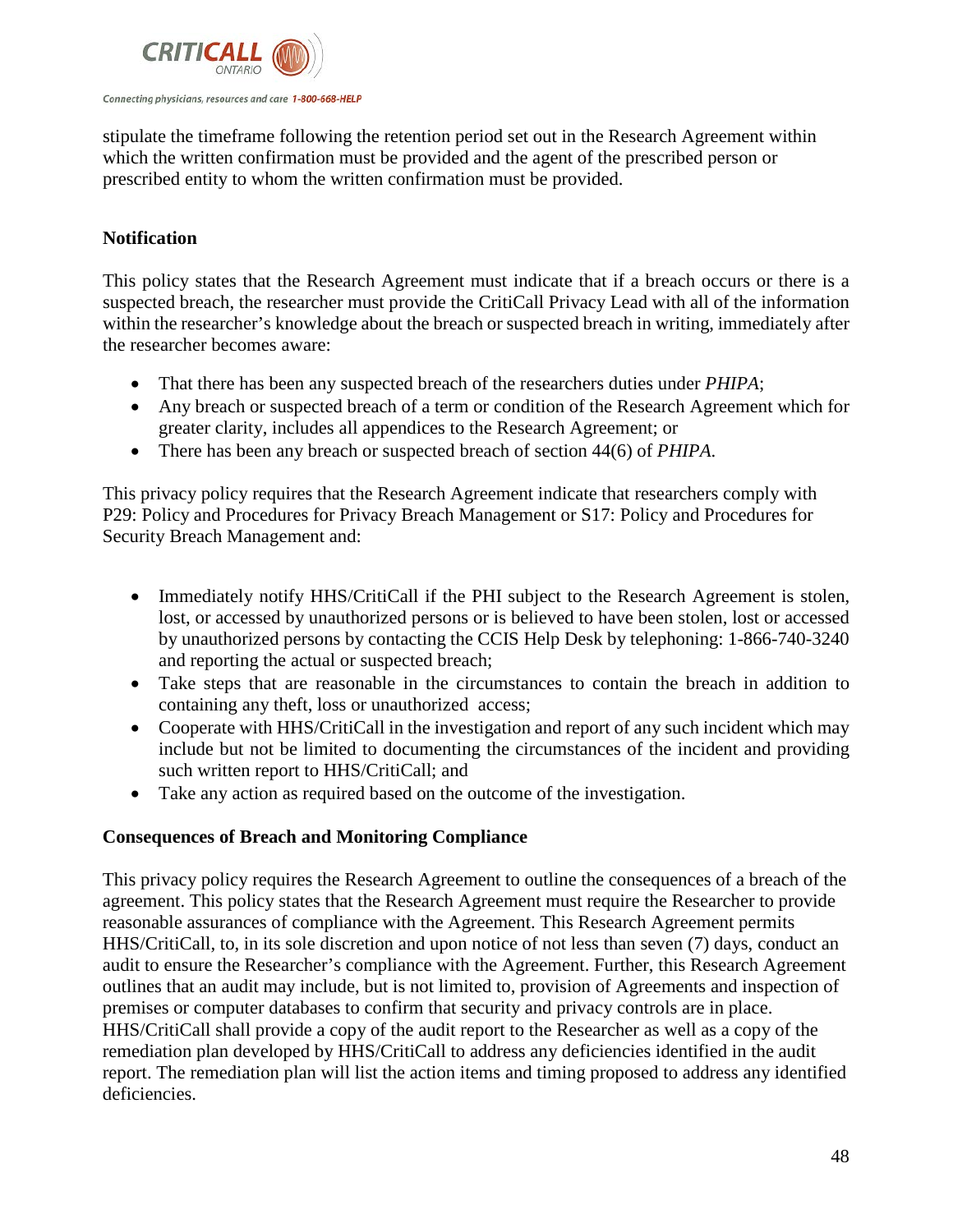

This policy states that the Research Agreement must also require the researcher to ensure that all persons who will have access to the PHI, as identified in the written research plan approved by the research ethics board, are aware of and agree to comply with the terms and conditions of the Research Agreement prior to being given access to the PHI. The Research Agreement must set out the method by which this will be ensured by the researcher, such as requiring the persons identified in the written research plan to sign an acknowledgement prior to being granted access, indicating that they are aware of and agree to comply with the terms and conditions of the Research Agreement.

# **P15. LOG OF RESEARCH AGREEMENTS**

HHS/CritiCall has implemented and maintains a log of executed Research Agreements. The log is maintained by the CritiCall Privacy Lead includes the following information:

- The name of the research study;
- The name of the principal researcher to whom the PHI was disclosed pursuant to the Research Agreement;
- The date(s) of receipt of the written application, the written research plan and the written decision of the research ethics board approving the research plan;
- The date that the approval to disclose the PHI for research purposes was granted by HHS/CritiCall;
- The date that the Research Agreement was executed;
- The date that the PHI was disclosed;
- The nature of the PHI disclosed:
- The retention period for the records of PHI as set out in the Research Agreement;
- Whether the records of PHI will be securely returned, securely disposed of or de-identified and retained by the researcher following the retention period set out in the Research Agreement; and
- The date that the records of PHI were securely returned, a certificate of destruction was received or written confirmation of de-identification was received or the date by which they must be returned, disposed of or de-identified.

# **P16. POLICY AND PROCEDURES FOR THE EXECUTION OF DATA SHARING AGREEMENTS**

HHS/CritiCall has developed and implemented a policy and procedures for the execution of data sharing agreements. This policy and procedures provides direction for the identification of the circumstances requiring the execution of a Data Sharing Agreement and sets out the process and requirements for the execution of a Data Sharing Agreement.

This privacy policy requires a Data Sharing Agreement to be executed in the following circumstances:

• Prior to the collection of PHI for purposes other than research when a hospital with one or more Critical Care Units chooses to participate in the CCIS; or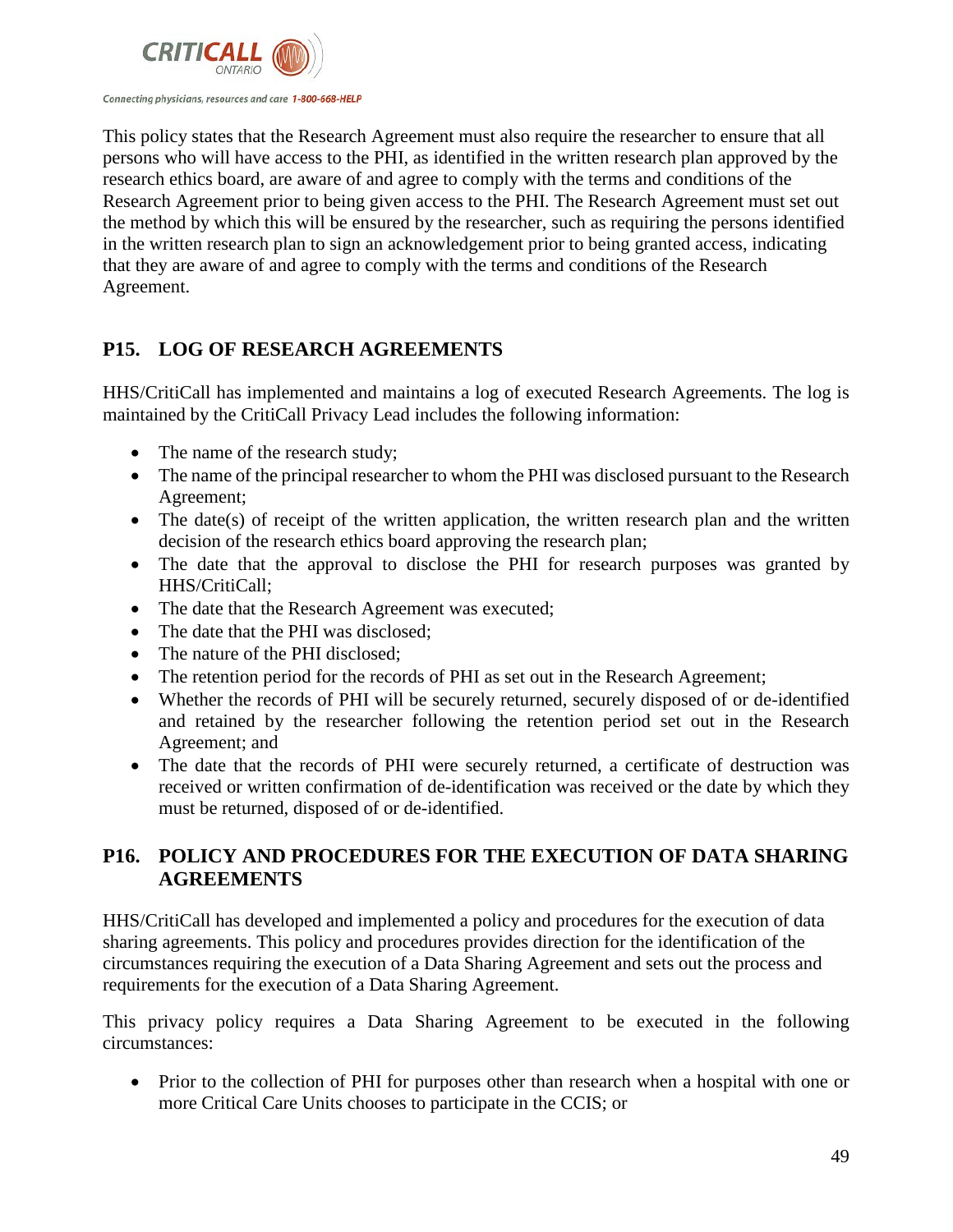

Connecting physicians, resources and care 1-800-668-HELP

• Prior to the disclosure of PHI for purposes other than research when an individual or organization has made a request for PHI which has been approved.

This privacy policy states that the Executive Director, CritiCall is responsible for ensuring that disclosure was approved in accordance with *P12*: *Policy and Procedures for Disclosure of Personal Health Information for Purposes Other Than Research;* collection of PHI was approved in accordance with the *Policy and Procedures for the Collection of Personal Health Information* for the execution of the Data Sharing Agreements; for maintaining the *P18: Log of Data Sharing Agreements;* and for retaining the signed original copy of the Data Sharing Agreements in a secure location.

This privacy policy identifies the CritiCall Privacy Lead as being responsible for ensuring that a Data Sharing Agreement is executed, as well as the process that must be followed and the requirements that must be satisfied in this regard. This policy outlines the documentation that must be completed, provided and/or executed; the agent(s) or other persons or organizations responsible for completing, providing and/or executing the documentation; the agent(s) to whom the documentation must be provided; and the required content of the documentation.

The privacy policy indicates that the CritiCall Privacy Lead is responsible for maintaining a Log of Data Sharing Agreements. The Executive Director, CritiCall shall review the *P18: Log of Data Sharing Agreements* annually identifying any Agreements set to expire for the year ahead. The Executive Director is responsible for following the 'End of Term' procedures for any agreements set to expire.

# **Compliance**

This privacy policy requires all HHS/CritiCall employees and agents to comply with this policy and procedure. The CritiCall Privacy Lead is responsible for the enforcement of this policy and procedure. This privacy policy and procedures addresses the consequence of a breach.

This privacy policy requires The HHS Director of Privacy and FOI, or delegate and the CritiCall Privacy Lead to conduct an annual audit of this policy and procedure in accordance with the *Policy and Procedures in Respect of Privacy Audits*. The findings will be documented in the Log of Privacy Audits and presented to the CritiCall Executive Committee in an executive summary format. Identified mitigation tasks will be managed by the CritiCall Privacy Lead, documented in the Log of Privacy Audits and signed off by the HHS Director of Privacy and FOI. The HHS Director of Privacy and FOI or delegate may conduct additional random audits at any time. The audit criteria and reporting requirements are further outlined within the *P27: Policy and Procedures In Respect of Privacy Audits*.

This privacy policy states that if a breach or suspected breach of this policy is found to have occurred an investigation will be conducted by the CritiCall Privacy Lead. If a breach, a suspected breach or a privacy risk with regard to collection or disclosure of PHI is identified by an employee, contracted worker, vendor, consultant, or any other agent of HHS/CritiCall, they must immediately contact the CCIS Help Desk in accordance with the *Policy and Procedures for Privacy Breach Management*. The Executive Director, CritiCall will be notified and require the CritiCall Privacy Lead to initiate a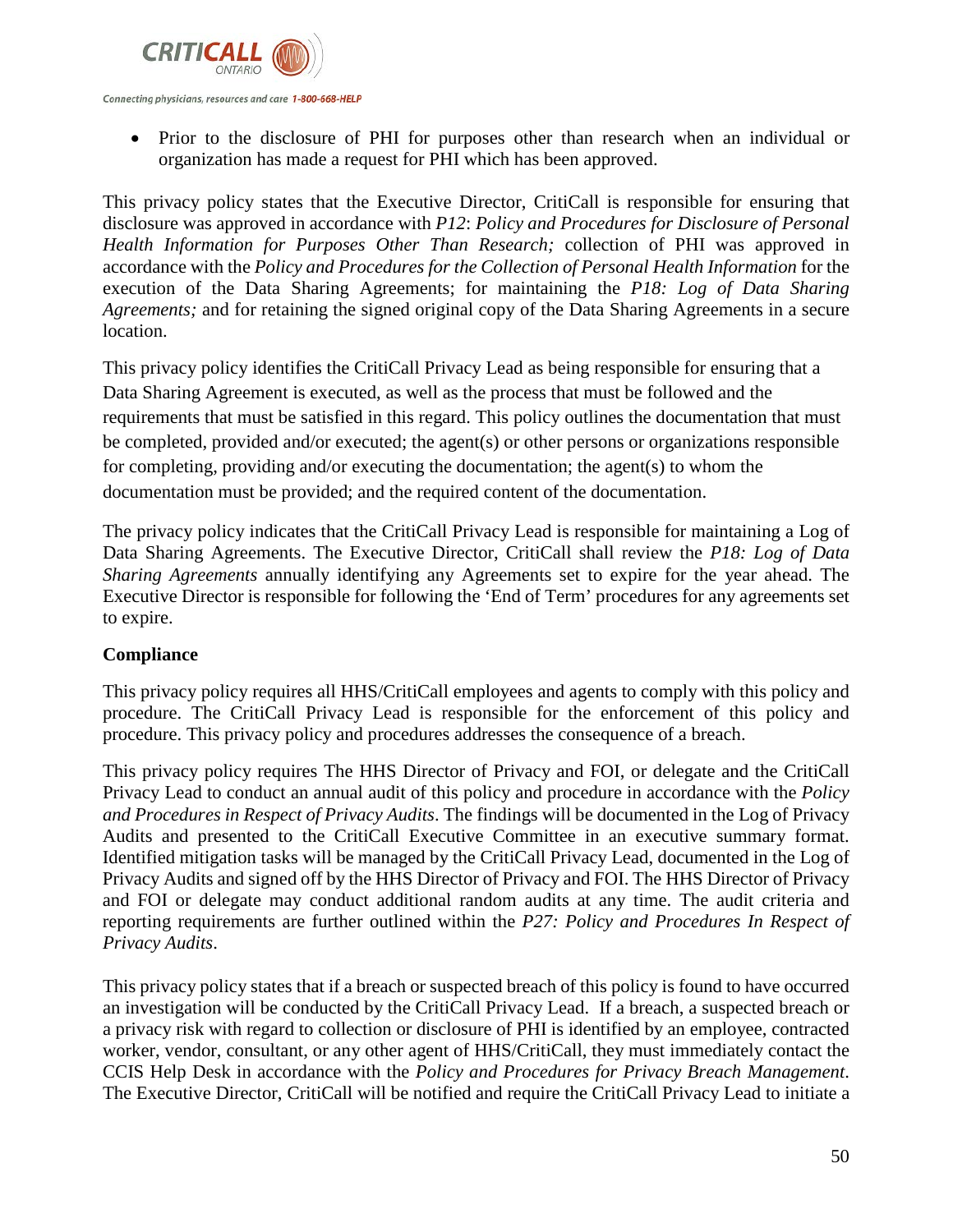

privacy investigation. Each investigation will follow the steps outlined within *P29: Policy and Procedures for Privacy Breach Management*.

# **P17. TEMPLATE DATA SHARING AGREEMENT**

HHS/CritiCall has developed and implemented a policy and procedures for the execution of data sharing agreements and a template Data Sharing Agreement that addresses the criteria below.

# **General Provisions**

The Template Data Sharing Agreement identifies HHS/CritiCall, as a *prescribed person* in respect of the CCIS as per section 13(1) of Ont. Reg. 329/04 enacted under *PHIPA*. This Template Data Sharing Agreement states that pursuant to section 39(1)(c) of *PHIPA* a prescribed person compiles or maintains a registry for the purposes of facilitating or improving the provision of health care and specifies the duties and responsibilities arising from this status.

This privacy policy indicates that HHS/CritiCall's requires that a Data Sharing Agreement is executed in the circumstances set out in the *Policy and Procedures for the Execution of Data Sharing Agreements* that address all components provided in the policy and procedures.

This Template Data Sharing Agreement requires that the precise nature of the PHI subject to the Data Sharing Agreement is specified and a definition of PHI is included which is consistent with *PHIPA* and its regulation. The Template Data Sharing Agreement requires that the Data Sharing Agreement identifies the person or organization that is collecting PHI and the person or organizing that is disclosing PHI pursuant to the Data Sharing Agreement.

# **Purposes of Collection, Use and Disclosure**

The Template Data Sharing Agreement requires that the Data Sharing Agreements identify the purpose for which the PHI subject to the Data Sharing Agreement is being collected and for which the PHI will be used. The Template Data Sharing Agreement also states that PHI disclosed and collected pursuant to the Data Sharing Agreement is necessary for the purpose for which it is disclosed and collected and other information, de-identified and/or aggregate information will not serve the purpose. The Template Data Sharing Agreement contains an acknowledgement that no more PHI is being collected or used than is reasonably necessary to meet the purpose.

The collection, use and disclosure of PHI subject to the Data Sharing Agreement will comply with the provisions of *PHIPA* and its Regulation. The Template Data Sharing Agreement requires all persons who will have access to the PHI to sign a Confidentiality Agreement and comply with the terms of the Data Sharing Agreement.

The Template Data Sharing Agreement requires that the Data Sharing Agreements explicitly state whether or not the PHI collected pursuant to the Data Sharing Agreement will be linked to other information. If the PHI will be linked to other information, the Template Data Sharing Agreement states that the Data Sharing Agreement must identify the nature of the information to which the PHI will be linked, the source of the information to which the PHI will be linked, how the linkage will be conducted and why the linkage is required for the identified purposes.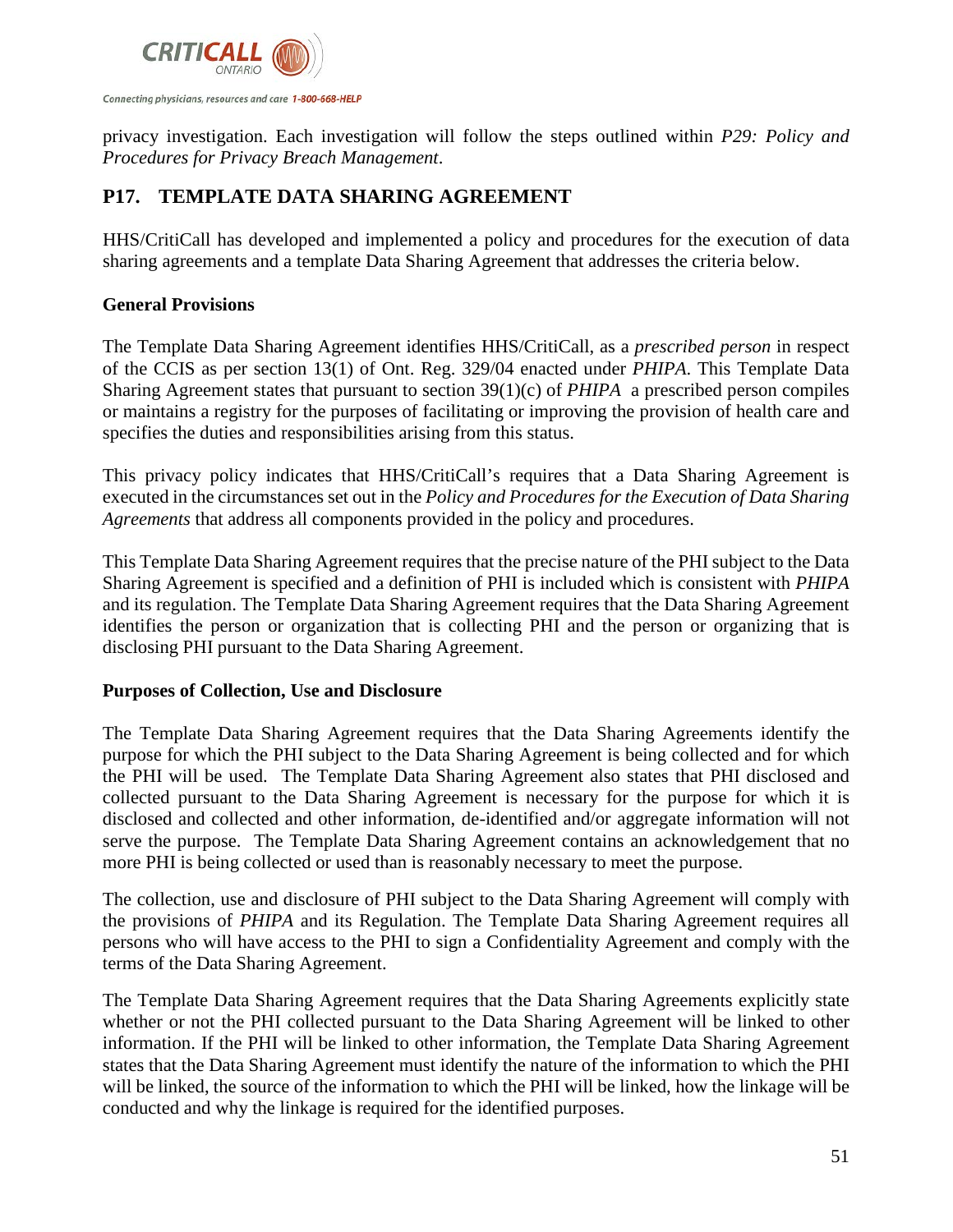

The Template Data Sharing Agreement requires that the Data Sharing Agreements also identify the purposes, if any, for which the PHI subject to the Data Sharing Agreement may be disclosed and any limitations, conditions or restrictions imposed thereon.

The Template Data Sharing Agreement requires the collection, use and disclosure of PHI subject to the Data Sharing Agreement to comply with the *Act* and its regulation and must set out the specific statutory authority for each collection, use and disclosure contemplated in the Data Sharing Agreement.

# **Secure Transfer**

This privacy policy requires the Data Sharing Agreement to state that the Parties will mutually determine the method, medium, frequency including under what conditions and to whom the records will be transferred, and the procedure that must be followed in ensuring that the records are transferred in a secure manner and timetable to be used with respect to the provision of information under the Data Sharing Agreement. The secure manner in which records of PHI are transferred must be agreed upon in the Data Sharing Agreement prior to the secure transfer of PHI. In identifying the secure manner in which the records of PHI will be transferred, regard may be had to the *Policy and*  Procedures for Secure Transfer of Records of Personal Health Information implemented by HHS/CritiCall.

This template Data Sharing Agreement indicates that the requestor of PHI is required to take reasonable steps to protect PHI during use, storage and transmission from theft, loss, unauthorized use or disclosure, unauthorized copying, modification, or disposal, by means of industry best practices, including encryption, audit trails, intrusion and alteration alert systems.

#### **Secure Retention**

The template Data Sharing Agreement requires that the requestor of PHI retain the PHI subject to the Data Sharing Agreement for a specified time and only for as long as is necessary to fulfill the purposes for which the records of PHI were collected. In addition, this privacy policy requires the Data Sharing Agreement to outline whether the PHI will be retained via electronic or paper and whether they will be in an identifiable form. The Data Sharing Agreement requires the PHI to be stored in a secure manner, in a physically secure location with restricted access. In identifying the secure manner in which the records of PHI will be retained, the Data Sharing Agreement has regard to the *S5- Policy and Procedures for Secure Retention of Records of PHI.*

The Data Sharing Agreement requires that the requestor take reasonable steps to ensure that the PHI subject to the Data Sharing Agreement is protected against theft, loss and unauthorized use or disclosure and to ensure that the records of PHI are protected against unauthorized copying, modification or disposal by means of industry best practices, including encryption, audit trails, intrusion and alteration alert systems. The reasonable steps to be taken are detailed in the Data Sharing Agreement and include physical and administrative controls including locked premises, employee training requirements and the execution of confidentiality agreements for all agents prior to being granted access to PHI.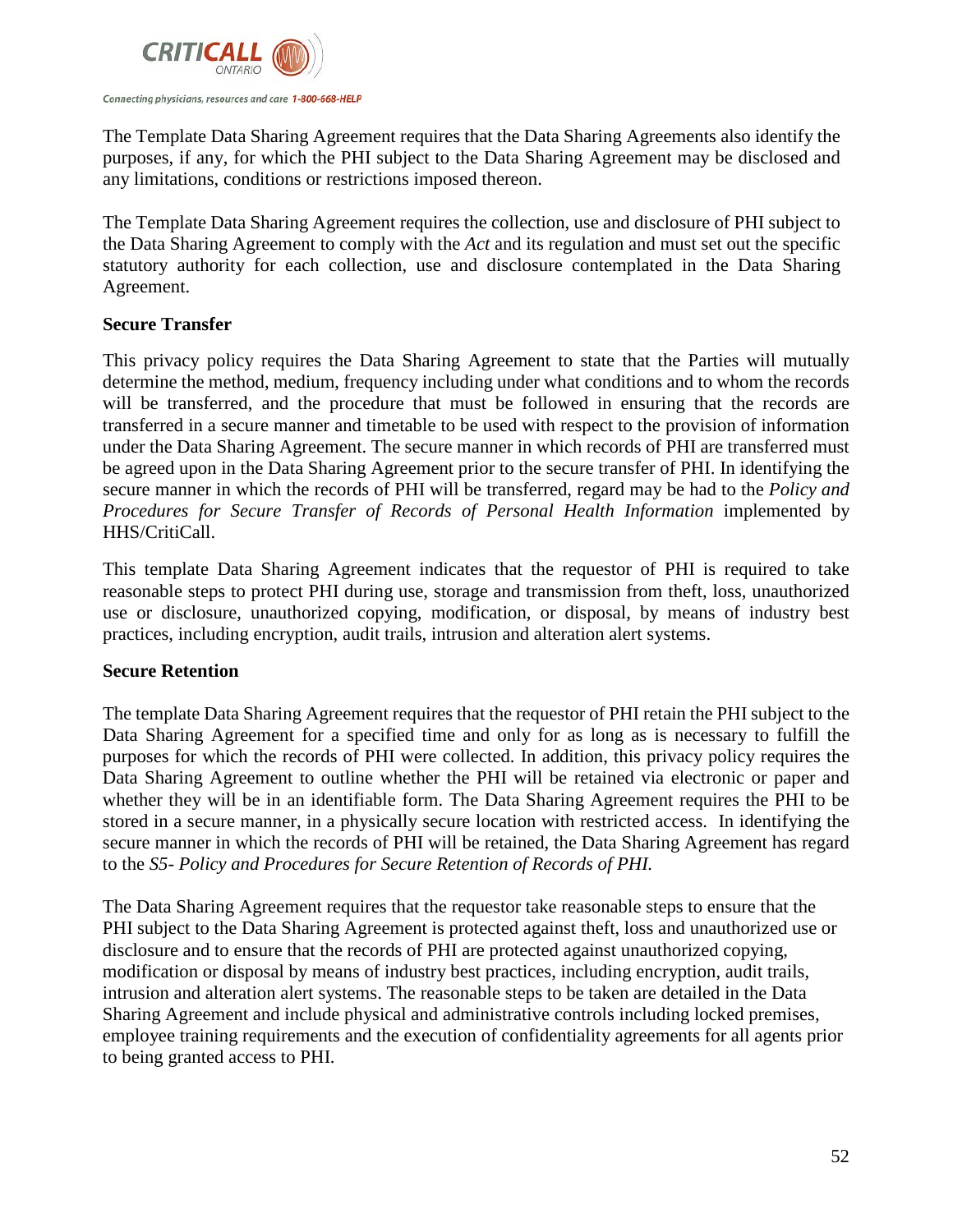

Connecting physicians, resources and care 1-800-668-HELP

# **Secure Return or Disposal**

The Data Sharing Agreement addresses whether the records of PHI subject to the Data Sharing Agreement will be returned in a secure manner or will be disposed of in a secure manner following the retention period set out in the Data Sharing Agreement or following the date of termination of the Data Sharing Agreement, as the case may be.

If the records of PHI are required to be returned in a secure manner, the Data Sharing Agreement must stipulate the time frame following the retention period or following the date of termination of the Data Sharing Agreement within which the records of PHI must be securely returned, the secure manner in which the records must be returned and the person to whom the records must be securely returned. In identifying the secure manner in which the records of PHI will be returned, regard may be had to the *Policy and Procedures for Secure Transfer of Records of Personal Health Information* implemented by HHS/CritiCall.

This privacy policy states that if the records of PHI are required to be disposed of in a secure manner, the Data Sharing Agreement must provide a definition of secure disposal that is consistent with the *Act* and its regulation and must identify the precise manner in which the records of PHI subject to the Data Sharing Agreement must be securely disposed of. The Data Sharing Agreement must also stipulate the time frame following the retention period or following the date of termination of the Data Sharing Agreement within which the records of PHI must be securely disposed of and within which a certificate of destruction must be provided.

In identifying the secure manner in which the records of PHI will be disposed of, it must be ensured that the method of secure disposal identified is consistent with the *Act* and its regulation; with orders issued by the Information and Privacy Commissioner of Ontario under the *Act* and its regulation, including Order HO-001 and Order HO-006; and with guidelines, fact sheets and best practices issued by the IPC pursuant to the *Act* and its regulation, including *Fact Sheet 10: Secure Destruction of Personal Information*. In addition, regard may be had to the *Policy and Procedures for Secure Disposal of Records of Personal Health Information* implemented by HHS/CritiCall.

Further, the Data Sharing Agreement identifies the Executive Director, CritiCall as being the person to whom the certificate of destruction must be provided, the time frame following secure disposal within which the certificate of destruction must be provided and the required content of the certificate of destruction. At a minimum, the certificate of destruction must identify the records of PHI securely disposed of; to stipulate the date, time, location and method of secure disposal employed; and to bear the name and signature of the person who performed the secure disposal.

# **Notification**

This privacy policy requires the Data Sharing Agreement to include a clause which requires notification be provided at the first reasonable opportunity if the Data Sharing Agreement has been breached or is suspected to have been breached or if the PHI subject to the Data Sharing Agreement is stolen, lost or accessed by unauthorized persons or is believed to have been stolen, lost or accessed by unauthorized persons. It also identifies whether the notification must be verbal and/or in writing and to whom the notification must be provided. The Data Sharing Agreement also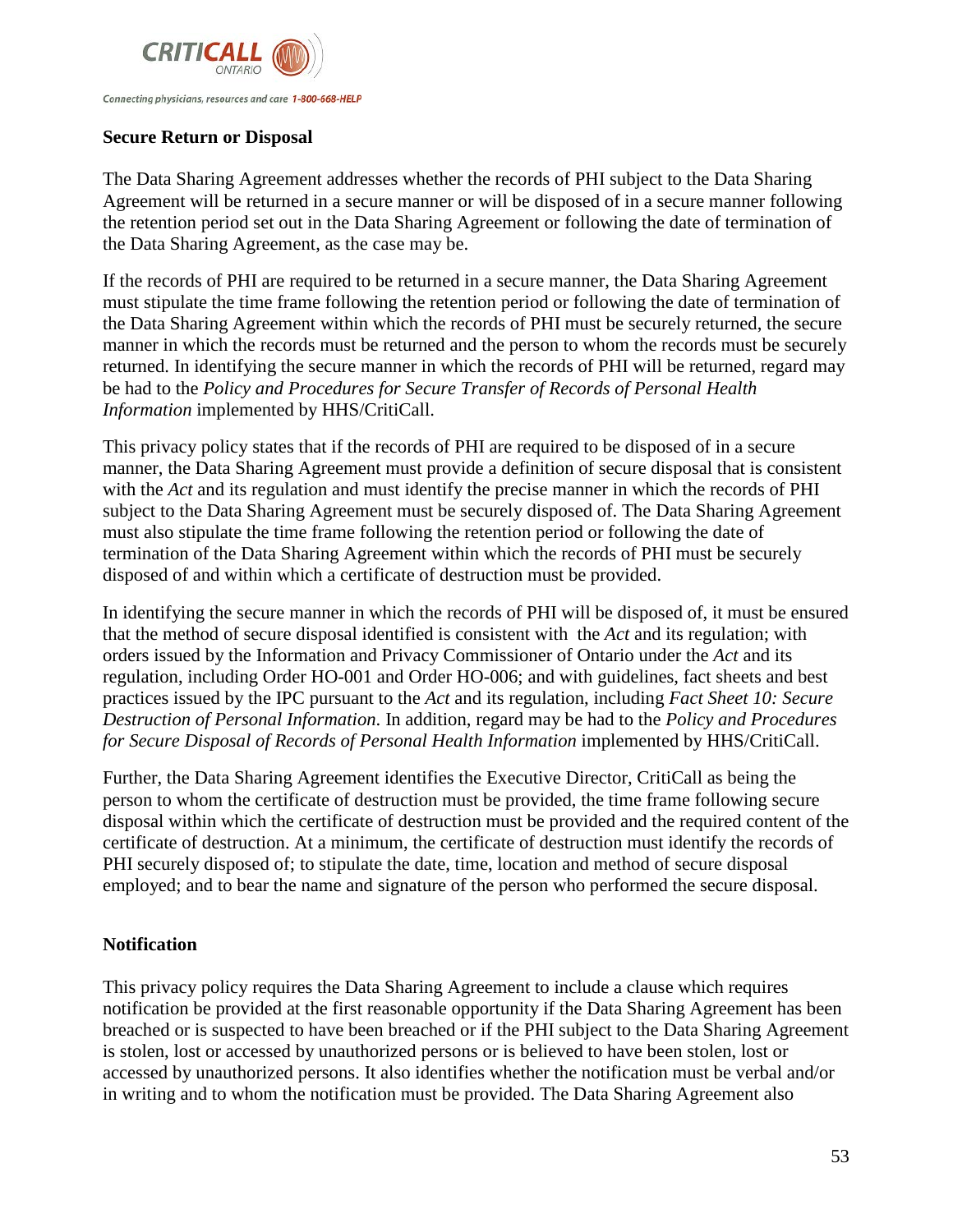

requires that reasonable steps be taken to contain the breach of the Data Sharing Agreement and to contain the theft, loss or access by unauthorized persons.

# **Consequences of Breach and Monitoring Compliance**

This privacy policy requires the Data Sharing Agreement to outline the consequences of a breach of the agreement and must indicate whether compliance with the Data Sharing Agreement will be audited and, if so, the manner in which compliance will be audited and the notice, if any, that will be provided of the audit.

This Data Sharing Agreement requires that all persons who will have access to the PHI are aware of and agree to comply with the terms and conditions of the Data Sharing Agreement prior to being given access to the PHI. As per this privacy policy this Data Sharing Agreement must set out the method by which this will be ensured. This may include requiring the persons that will have access to the PHI to sign an acknowledgement, prior to being granted access, indicating that they are aware of and agree to comply with the terms and conditions of the Data Sharing Agreement.

# **P18. LOG OF DATA SHARING AGREEMENTS**

HHS/CritiCall has implemented and maintains a log of executed Data Sharing Agreements. The log is maintained by the Executive Director, CritiCall, or delegate and includes:

- The name of the person or organization from whom the PHI was collected or to whom the PHI was disclosed;
- The date that the collection or disclosure of PHI was approved;
- The date that the Data Sharing Agreement was executed;
- The date the PHI was collected or disclosed;
- The nature of the PHI subject to this Data Sharing Agreement;
- The retention period for the records of PHI set out in the Data Sharing Agreement or the date of termination of the Data Sharing Agreement;
- Whether the records of PHI will be securely returned or securely disposed of following the retention period set out in the Data Sharing Agreement, or the date of termination of the Data Sharing Agreements; and
- The date the records of PHI were securely returned or a certificate of destruction was provided or the date by which they must be returned or disposed of.

# **P19. POLICY AND PROCEDURES FOR EXECUTING AGREEMENTS WITH THIRD PARTY SERVICE PROVIDERS IN RESPECT OF PERSONAL HEALTH INFORMATION**

HHS/CritiCall has developed and implemented a policy and procedures for executing agreements with third party service providers in respect of PHI. This privacy policy requires HHS/CritiCall to enter into written agreements with third party service providers prior to permitting third party service providers to access and use the PHI of HHS/CritiCall. This privacy policy and procedures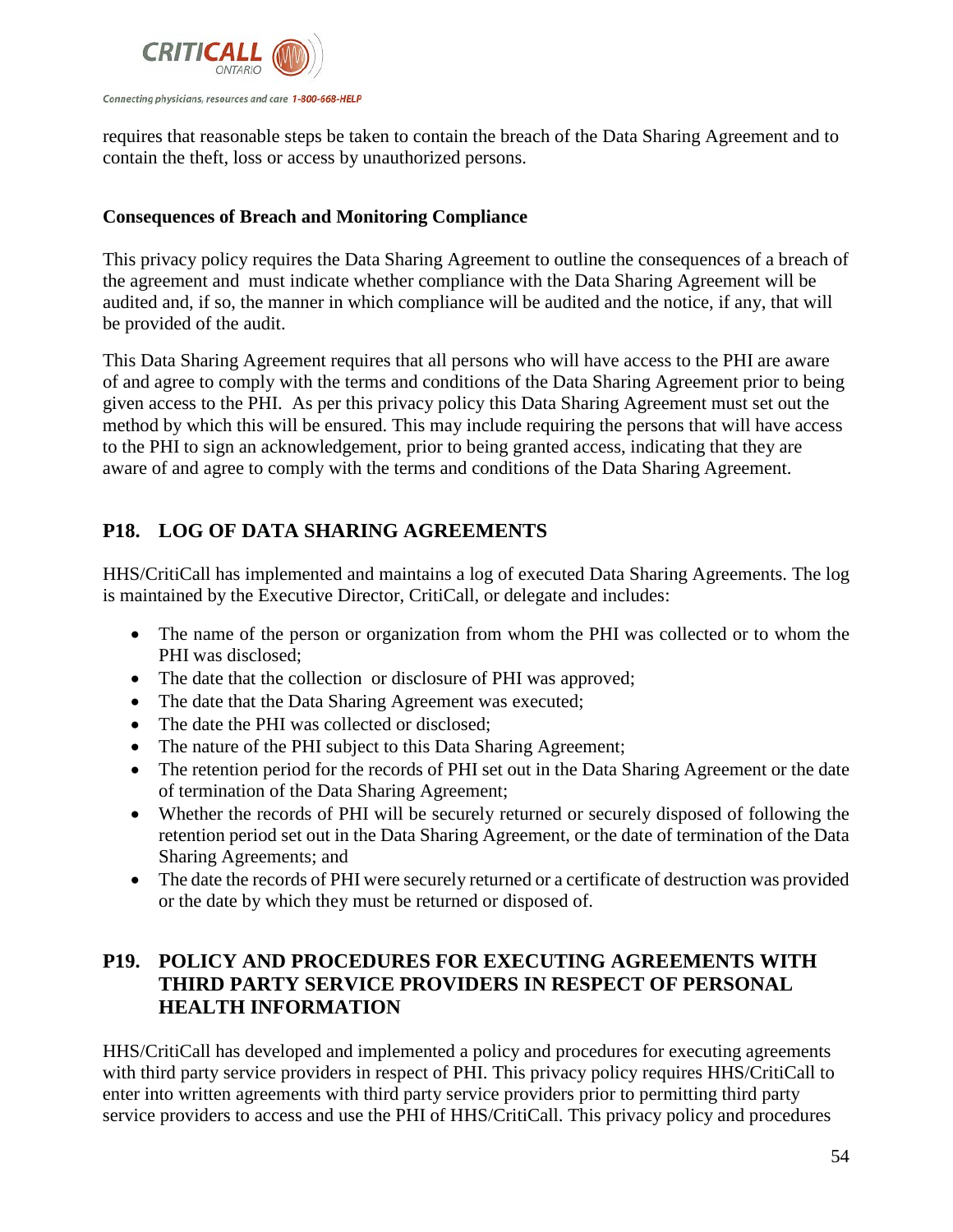

#### Connecting physicians, resources and care 1-800-668-HELP

includes the process that must be followed and the requirements that must be satisfied prior to the execution of written agreements. This privacy policy requires written agreements with third party service providers to access and use the PHI in CCIS to include the standard *P20: Template Agreement for All Third Party Service Providers* language.

This privacy policy and procedures requires the Executive Director, CritiCall to ensure that HHS/CritiCall will not provide PHI to a third party service provider if other information, namely de-identified and/or aggregate information, will serve the purpose and will ensure that when PHI is provided, HHS/CritiCall does not provide more PHI than is reasonably necessary to meet the purpose. The Executive Director, CritiCall is responsible for the execution of the Third Party Service Provider Agreements, for maintaining the *P21: Log of Agreements with Third Party Service Providers* and for retaining the signed original copy of the Third Party Service Provider Agreements in a secure location.

This privacy policy and procedures identifies the CritiCall Privacy Lead as being responsible for ensuring that records of PHI provided to a third party service provider are either securely returned to HHS/CritiCall or are securely disposed of, as the case may be, following the termination of the agreement. This privacy policy further addresses the process to be followed where records of PHI are not securely returned or a certificate of destruction is not received following the termination of the agreement, including the agent(s) responsible for implementing this process and the time frame following termination within which this process must be implemented.

This privacy policy and procedures requires that a log be maintained of all agreements executed with third party service providers and identifies the agent(s) responsible for maintaining such a log. In addition, this privacy policy and procedures addresses where documentation related to the execution of agreements with third party service providers will be retained and the agent(s) responsible for retaining this documentation.

This privacy policy and procedures requires HHS/CritiCall agents to comply with this policy and its procedures and addressed how and by whom compliance will be enforced and the consequences of breach. This policy and procedures stipulates that compliance will be audited in accordance with the *Policy and Procedures In Respect of Privacy Audits*, indicates that an annual audit will be conducted and identifies the CritiCall Privacy Lead as being responsible for conducting the audit and for ensuring compliance with this policy and its procedures.

This policy and procedures also requires agents to notify the CCIS HelpDesk at the first reasonable opportunity, in accordance with the *Policy and Procedures for Privacy Breach Management*, if an agent breaches or believes there may have been a breach of this policy or its procedures.

# **P20. TEMPLATE AGREEMENT FOR ALL THIRD PARTY SERVICE PROVIDERS**

HHS/CritiCall has created a template for agreements with third party service providers that are permitted to access and use PHI including those that are contracted to retain, transfer or dispose of records of PHI and those that are contracted to provide services for the purpose of enabling HHS/CritiCall to use electronic means to collect, use, modify, disclose, retain or dispose of PHI.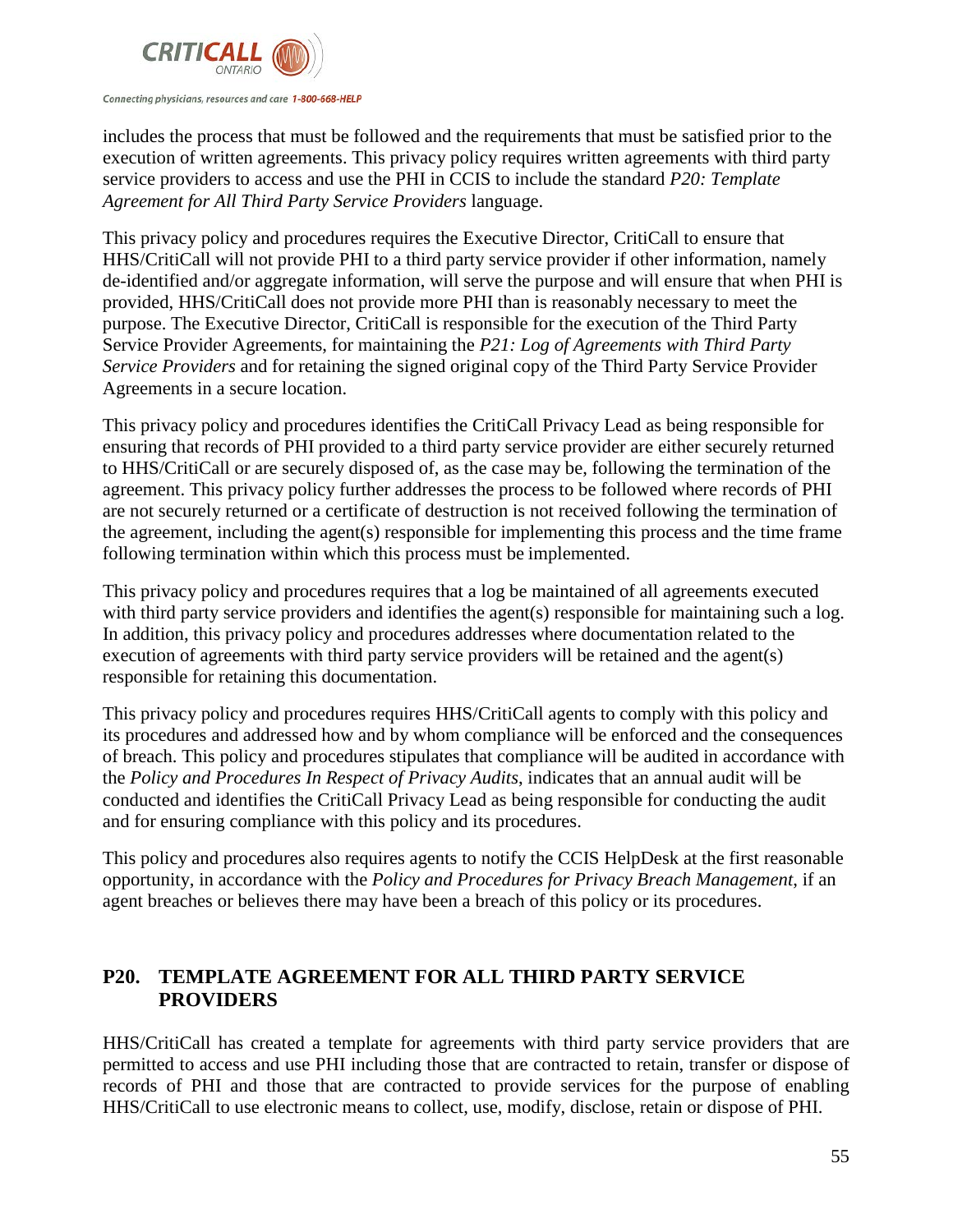

### **General Provisions**

This privacy policy and procedures describes the status of HHS/CritiCall as a prescribed person under *PHIPA* and outlines the duties and responsibilities arising from this status.

This privacy policy and procedures provides that all third party service providers that are permitted to access and use PHI in the course of providing services to HHS/CritiCall shall be considered agents of HHS/CritiCall, with the possible exception of electronic service providers. Agreements with electronic service providers shall explicitly state whether or not the third party service provider is an agent of HHS/CritiCall in providing services pursuant to the agreement. The third party agrees in all its dealings with PHI and CCIS data in general, to comply with the provisions of *PHIPA* and its Regulation, and with HHS/CritiCall's privacy and security policies and procedures.

This privacy policy and procedures requires that the agreement provide a definition of PHI and that the definition provided be consistent with the *Act* and its regulation. Where appropriate, the agreement must also specify the precise nature of the PHI that the third party service provider will be permitted to access and use in the course of providing services pursuant to the agreement.

The agreement must also require that the services provided by the third party service provider pursuant to the agreement be performed in a professional manner, in accordance with industry standards and practices, and by properly trained agents of the third party service provider.

### **Obligations with Respect to Access and Use**

This privacy policy and procedures requires the agreement to identify the purposes for which the third party service provider is permitted to access and use the PHI of HHS/CritiCall and any limitations, conditions or restrictions imposed thereon. The template agreement also includes the following information:

- The authority under *PHIPA* and its Regulation for each permitted access to and use of *PHI*;
- A stipulation that the third party may not access or use PHI for any other purpose than those set out in the agreement;
- If the agreement is with an electronic service provider that is not an agent of HHS/CritiCall, the agreement must explicitly prohibit the electronic service provider from using PHI except as necessary in the course of providing services pursuant to the agreement. As such the third party acknowledges that it is not an agent of HHS/CritiCall and will adhere to the requirement prescribed in section 6 of the Regulation enacted under *PHIPA*;
- A statement prohibiting the third party from accessing or using PHI if other information will suffice; and
- A statement prohibiting the third party from using more PHI than if other information will serve the purpose and from using more PHI than is reasonably necessary to meet the purpose.

#### **Obligations with Respect to Disclosure**

This privacy policy and procedures requires the agreement to identify the purposes, if any, for which the third party service provider is permitted to disclose the PHI of HHS/CritiCall and any limitations, conditions or restrictions imposed thereon.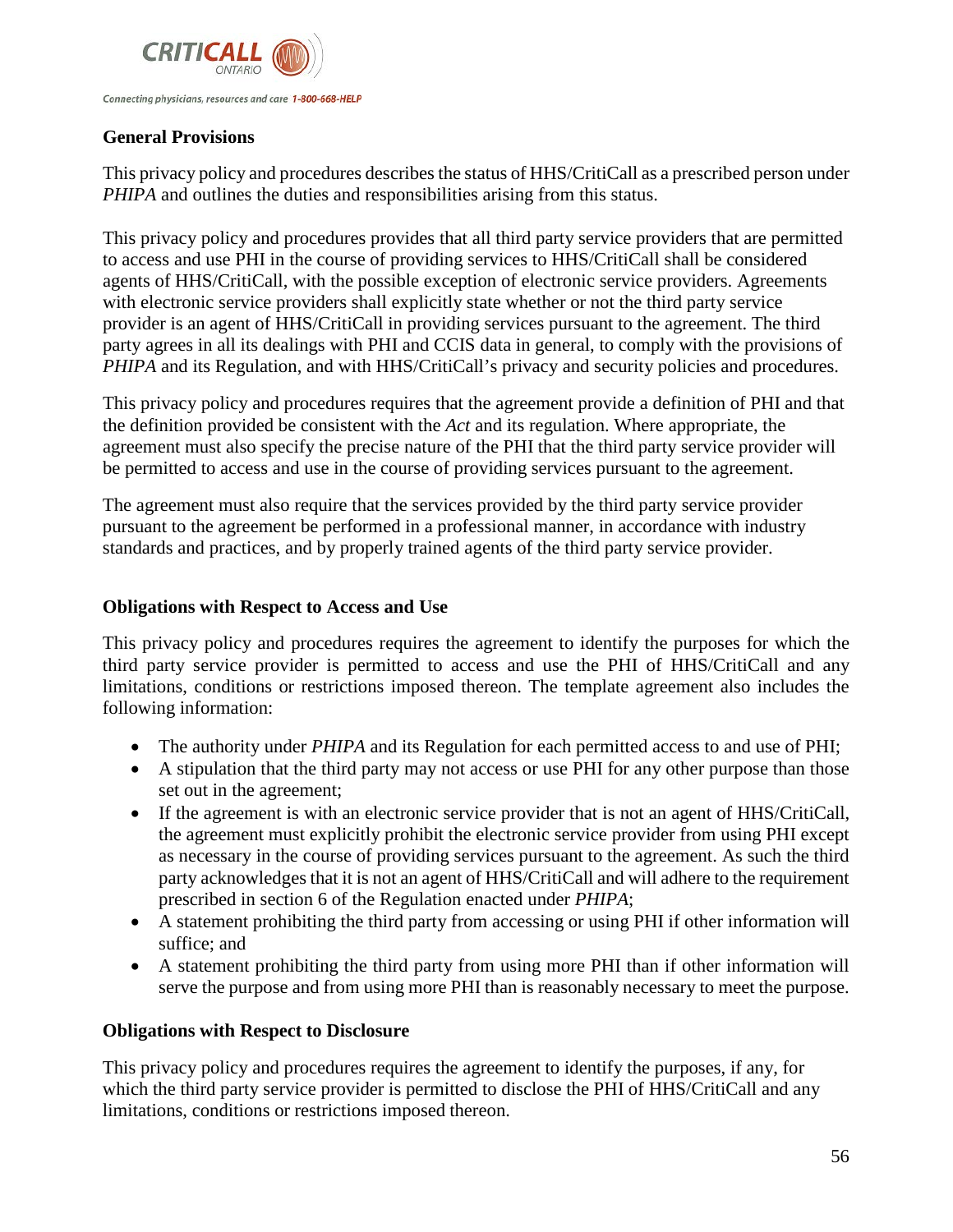

In identifying the purposes for which the third party service provider is permitted to disclose PHI, HHS/CritiCall must ensure that, each disclosure identified in the agreement is consistent with the disclosures of PHI permitted by the *Act* and its regulation. In this regard, the agreement prohibits the third party service provider from disclosing PHI except as permitted in the agreement or as required by law, from disclosing PHI if other information will serve the purpose and from disclosing more PHI than is reasonably necessary to meet the purpose.

This privacy policy and procedures indicates that in the case of an electronic service provider that is not an agent of HHS/CritiCall, the agreement must prohibit the electronic service provider from disclosing PHI to which it has access in the course of providing services except as required by law.

# **Secure Transfer**

This privacy policy and procedures states that to transfer records of PHI to or from HHS/CritiCall, the agreement must require the third party service provider to securely transfer the records of PHI and must set out the responsibilities of the third party service provider in this regard. The template includes the following information:

- A stipulation that PHI must be transferred by the third party in a secure manner where it is necessary to transfer PHI;
- A stipulation that no records of PHI that have been accessed and used by the third party shall be retained if other records will serve the purpose;
- A description of the manner in which PHI is permitted to be transferred by the third party and the procedures for this manner of transfer with reference to *S7: Policy and Procedures for the Secure Transfer of Personal Health Information* implemented by HHS/CritiCall;
- A list of conditions under which PHI is permitted to be transferred by the third party;
- Indications of to whom PHI is permitted to be transferred by the third party;
- A stipulation that third parties whose primary service is the storage or disposal of PHI must provide HHS/CritiCall with documentation stating the date, time and mode of transfer of PHI and confirming receipt of PHI by third party; and
- A stipulation that the third party must maintain an inventory of documentation relating to the transfer of PHI.

# **Secure Retention**

The agreement shall require the third party service provider to retain the records of PHI, where applicable, in a secure manner and shall identify the precise methods by which records of PHI in paper and electronic format will be securely retained by the third party service provider, including records of PHI retained on various media.

The agreement outlines the responsibilities of the third party service provider in securely retaining the records of PHI. In identifying the secure manner in which the records of PHI will be retained, and the methods by which the records of PHI will be securely retained, the agreement shall have regard to the *Policy and Procedures for Secure Retention of Records of Personal Health Information* implemented by HHS/CritiCall.

The template includes the following information: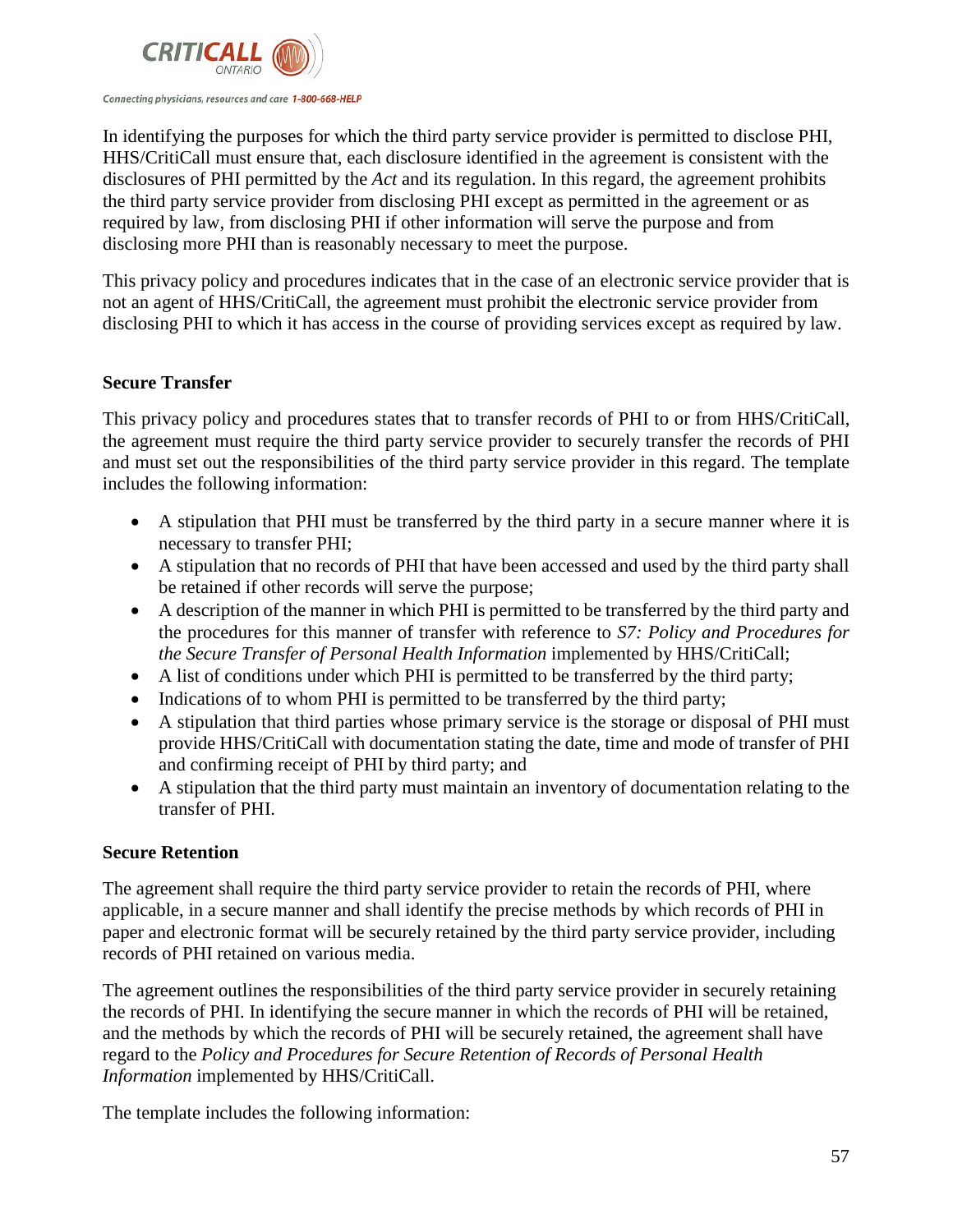

• A stipulation that PHI must be retained by the third party in a secure manner where it is necessary to retain PHI;

- The third party must comply with *S5: Policy and Procedures for the Secure Retention of Personal Health Information* and retain records of PHI in a secure manner that includes encryption, audit trails and physical security systems; and
- Where the retention of records of PHI is the primary service provided to HHS/CritiCall by the third party service provider, the agreement must also obligate the third party service provider to maintain a detailed inventory of the records of PHI being retained on behalf of HHS/CritiCall as well as a method to track the records being retained which shall be made available to HHS/CritiCall on request.

# **Secure Return or Disposal Following Termination of the Agreement**

This agreement addresses, where applicable, whether records of PHI will be securely returned to HHS/CritiCall or will be disposed of in a secure manner following the termination of the agreement. The agreement template includes the following information:

- An indication of whether records of PHI will be returned to HHS/CritiCall or disposed of in a secure manner by the third party following the termination of the agreement;
- If the PHI is required to be returned to HHS/CritiCall in a secure manner, the agreement must set out the time frame, 30 days, and manner in which the PHI must be returned and the HHS/CritiCall agent to whom the PHI must be returned. In identifying the secure manner in which the records of PHI will be returned, the agreement shall have regard to the *Policy and Procedures for Secure Transfer of Records of Personal Health Information*;
- If the PHI is to be disposed of by the third party in a secure manner, the agreement must provide a definition of "secure disposal" that is consistent with the Act and its regulation and must identify the precise manner in which records of PHI are to be securely disposed of;
- A stipulation that in identifying the secure manner in which the records of PHI will be disposed of, it must be ensured that the method of secure disposal identified is consistent with the Act and its regulation; with orders issued by the IPC under the Act and its regulation, including Order HO-001 and Order HO-006; with guidelines, fact sheets and best practices issued by the IPC pursuant to the Act and its regulation, including *Fact Sheet 10: Secure Destruction of Personal Health Information*; and with the *Policy and Procedures for Secure Disposal of Records of Personal Health Information* implemented by HHS/CritiCall.
- A statement setting out the time frame following termination of the agreement within which the records of PHI must be securely disposed of and within which a certificate of destruction must be provided to HHS/CritiCall by the third party;
- The agreement requires a certificate of destruction (at a minimum, the certificate must identify the records of PHI securely disposed of; the date, time and method of secure disposal employed; the name and signature of the person who performed the secure disposal), and the particular HHS/CritiCall agent to whom a certificate must be provided.

# **Secure Disposal as a Contracted Service**

This privacy policy requires that where the disposal of records of PHI is the primary service provided to HHS/CritiCall by the third party service provider, in addition to the requirements set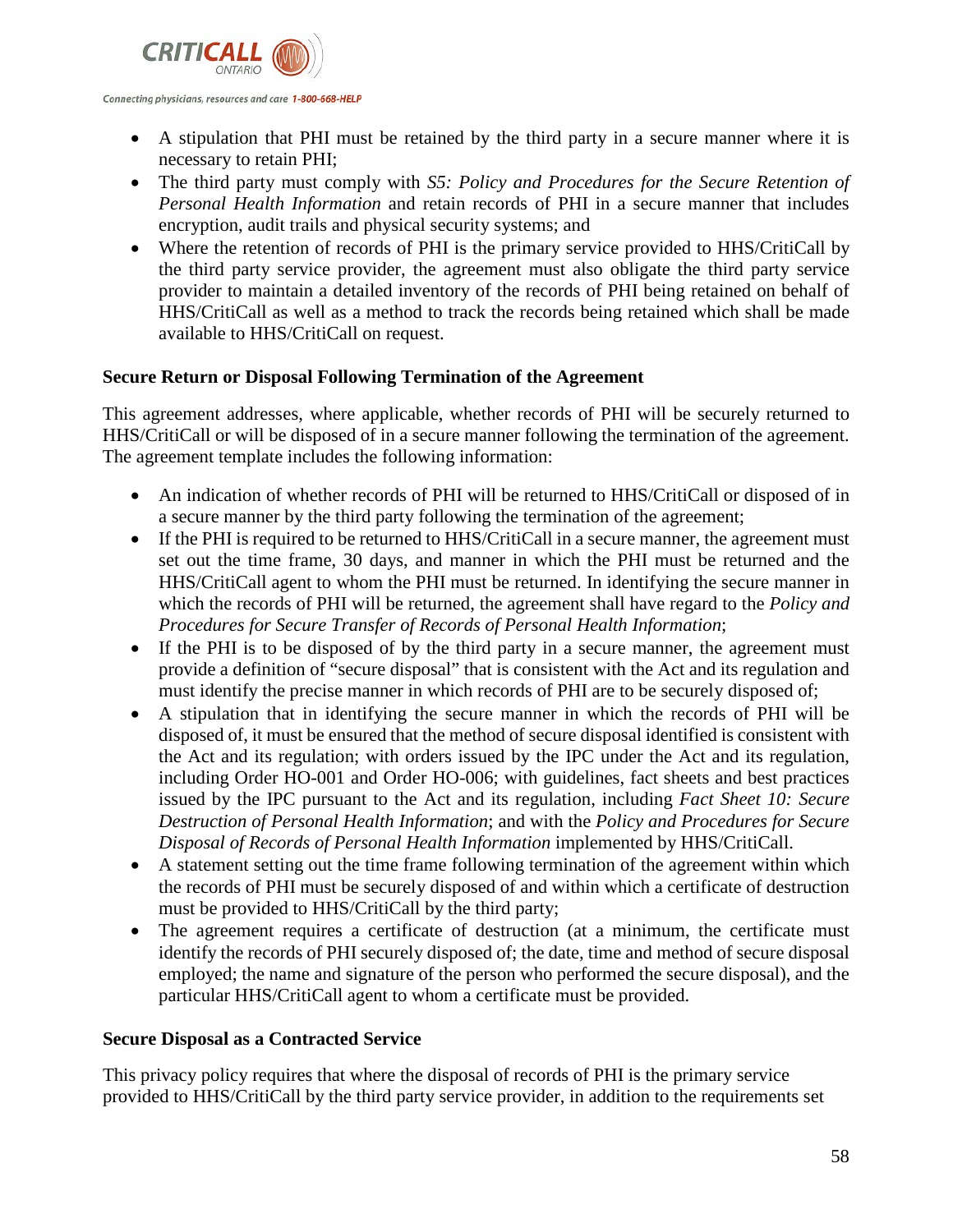

out above in relation to secure disposal, the agreement sets out the responsibilities of the third party service provider in securely disposing of the records of PHI, including:

- The time frame within which the records are required to be securely disposed of;
- The precise method by which records in paper and/or electronic format must be securely disposed of, including records retained on various media;
- The conditions pursuant to which the records will be securely disposed of; and
- $\blacksquare$  The person(s) responsible for ensuring the secure disposal of the records.

The agreement also enables HHS/CritiCall, at its discretion, to witness the secure disposal of the records of PHI subject to such reasonable terms or conditions as may be required in the circumstances.

# **Implementation of Safeguards**

The agreement requires the third party service provider to take steps that are reasonable in the circumstances to ensure PHI accessed and used in the course of providing services set out in the agreement against theft, loss, unauthorized use or disclosure, and unauthorized copying modification and disposal. The reasonable steps that are required to be implemented by the third party are also detailed in the agreement.

# **Training of Agents of the Third Party Service Provider**

There is a stipulation in the agreement that the third party must provide training to its agents on the importance of protecting the privacy of individuals whose PHI is accessed and used in the course of providing services pursuant to the agreement and on the consequences that may arise in the event of a breach of these obligations. In addition, a stipulation is included in the agreement that requires the third party service provider to ensure its agents who will have access to PHI are aware of and agree to comply with the terms and conditions of the agreement prior to being given access.

The method in which the third party service provider ensures its agents are aware of and agree to comply with the terms and conditions of the agreement prior to being given access to the personal information, is also included in the agreement.

# **Subcontracting of the Services**

This privacy policy and procedures stipulates in the event that the agreement permits the third party service provider to subcontract the services provided under the agreement, the third party service provider must be required to acknowledge and agree that it will provide HHS/CritiCall with advance notice of its intention to do so, that the third party service provider will enter into a written agreement with the subcontractor on terms consistent with its obligations to HHS/CritiCall and that a copy of the written agreement will be provided to HHS/CritiCall.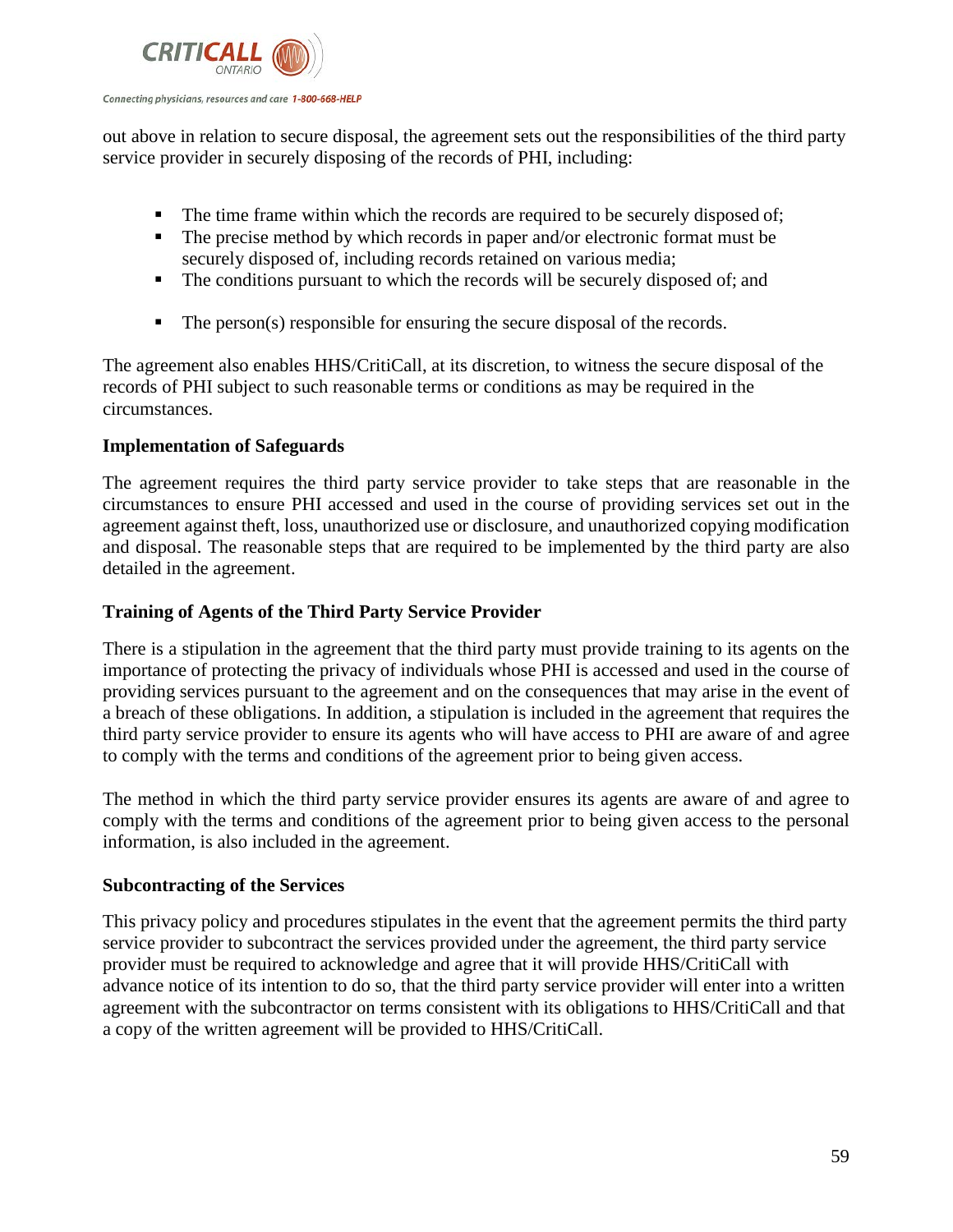

# **Notification**

The agreement requires that the third party notify the CritiCall Privacy Lead in writing at first reasonable opportunity if there has been a breach or suspected breach of the agreement or if the PHI to which it has permission to access and/or use has been stolen, lost or accessed by unauthorized persons and shall comply with *P29: Policy and Procedures for Privacy Breach Management* or *S17: Policy and Procedures for Security Breach Management.* In addition, the third party agrees to cooperate with HHS/CritiCall in the investigation and report of any such incidences including but not limited to documenting the circumstances of the incident and providing such written report to HHS/CritiCall. In such an event, the third party must take all reasonable steps to contain and mitigate the breach of contract or of PHI.

# **Consequences of Breach and Monitoring Compliance**

This privacy policy and procedures requires that the third party acknowledge and agree that HHS/CritiCall reserves the right to conduct an on-site audit of the services provided by the third parting including compliance with the agreement and relevant policies and procedures provided that HHS/CritiCall gives five (5) days' notice of the intention to conduct an audit; and that HHS/CritiCall may take action in the event that it determines that there has been a breach of the agreement. This action is up to and including termination of the agreement.

# **P21. LOG OF AGREEMENTS WITH THIRD PARTY SERVICE PROVIDERS**

HHS/CritiCall has implemented and maintains a log of agreements with third party service providers. The CritiCall Privacy Lead is responsible for maintaining a log of executed agreements with third party service providers. This log is maintained in an access-restricted location on the CritiCall shared operations drive and includes the following information:

- The name of the third party service provider;
- The nature of the services provided by the third party service provider that require access to and use of PHI;
- The date that the agreement with the third party service provider was executed;
- The date that the records of PHI or access to the records of PHI, if any, was provided;
- The nature of the PHI provided or to which access was provided;
- The date of termination of the agreement with the third party service provider;
- Whether the records of PHI, if any, will be securely returned or will be securely disposed of following the date of termination of the agreement; and
- The date records of PHI were securely returned or a certificate of destruction was provided or the date that access to the PHI was terminated or the date by which the records of PHI must be returned or disposed of or access terminated.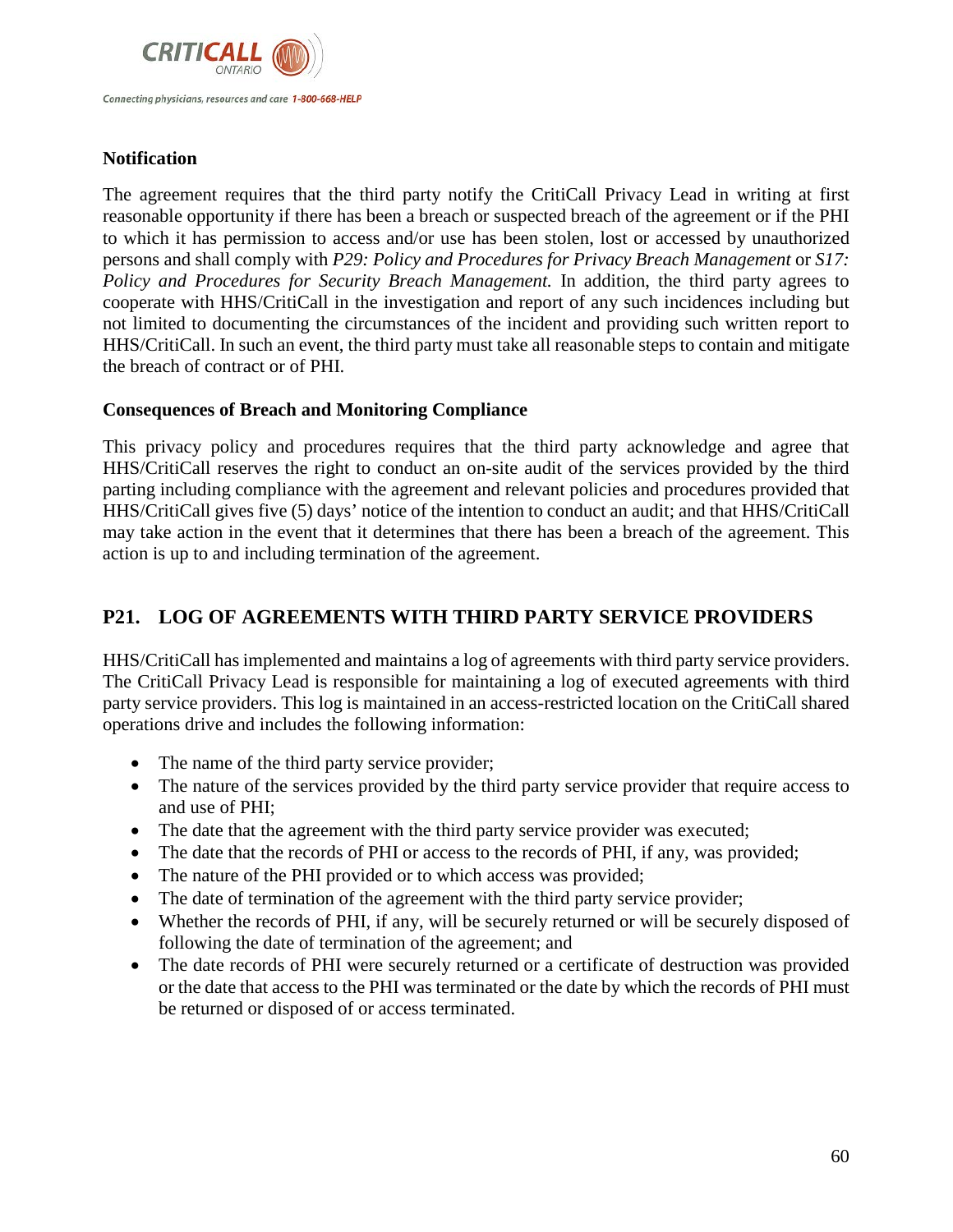

# **P22. POLICY AND PROCEDURES FOR THE LINKAGE OF RECORDS OF PERSONAL HEALTH INFORMATION**

HHS/CritiCall has developed and implemented a privacy policy and procedures for the linkage of records of PHI. This policy and procedures states that HHS/CritiCall permits the linkage of records of PHI from the CCIS only in accordance with the purposes and circumstances detailed in this policy. Any linkage of data that is not in accordance with the terms and conditions of this policy and related procedures is expressly prohibited.

This privacy policy and procedures states that the linkage of records of PHI is permitted for the purpose of supporting research and projects that have been reviewed and approved by the CCIS Data Stewardship Committee and deemed to be in alignment with the purpose of the CCIS as stated in *P7: Statement of Purpose for Data Holdings Containing Personal Health Information.*

This privacy policy and procedures states that in identifying the purposes for which and the circumstances in which the linkage of records of PHI is permitted, regard must be had to the sources of the records of PHI that are requested to be linked and the identity of the person or organization that will ultimately make use of the linked records of PHI, including:

- The linkage of records of PHI solely in the custody of HHS/CritiCall for the exclusive use of the linked records of PHI by HHS/CritiCall;
- The linkage of records of PHI in the custody of HHS/CritiCall with records of PHI to be collected from another person or organization for the exclusive use of the linked records of PHI by HHS/CritiCall;
- The linkage of records of PHI solely in the custody of the prescribed person or prescribed entity for purposes of disclosure of the linked records of personal health information to another person or organization; and
- The linkage of records of PHI in the custody of HHS/CritiCall with records of PHI to be collected from another person or organization for purposes of disclosure of the linked records of PHI to that other person or organization.

# **Review and Approval Process**

This privacy policy and procedures identifies the CritiCall Privacy Lead and the Data Stewardship Committee as being responsible for receiving, reviewing and determining whether to approve or deny the request to link records of PHI and the process that must be followed in this regard. This shall include a discussion of the documentation that must be completed, provided and/or executed; the agent(s) or other persons or organizations responsible for completing, providing and/or executing the documentation; the agent(s) to whom the documentation must be provided; and the required content of the documentation.

This privacy policy and procedures addresses the requirements that must be satisfied and the criteria that must be considered by the agent(s) responsible for determining whether to approve or deny the request to link records of PHI.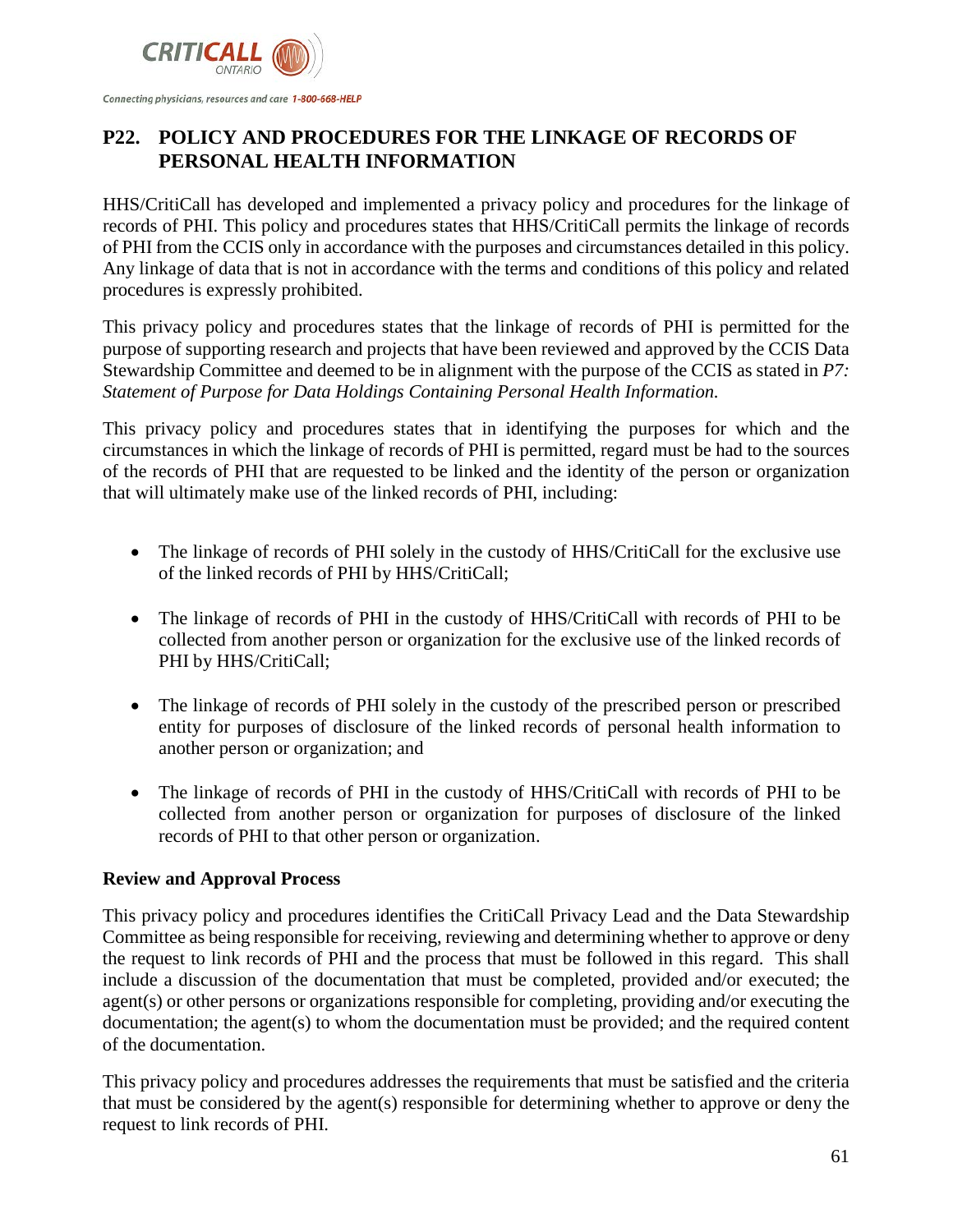

This privacy policy and procedures should also set out the manner in which the decision approving or denying the request to link records of PHI and the reasons for the decision are documented; the method by which and the format in which the decision will be communicated; and to whom the decision will be communicated.

### **Conditions or Restrictions on the Approval**

This privacy policy and procedures states that where the linked records of PHI will be disclosed by HHS/CritiCall to another person or organization, the policy and procedures must require that the disclosure be approved pursuant to the *Policy and Procedures for Disclosure of Personal Health Information for Research Purposes and the Execution of Research Agreements* or the *Policy and Procedures for Disclosure of Personal Health Information For Purposes Other Than Research*, as may be applicable.

Where the linked records of PHI will be used by HHS/CritiCall, the policy and procedures must require that the use be approved pursuant to the *Policy and Procedures for the Use of Personal Health Information for Research* or the *Policy and Procedures for Limiting Agent Access to and Use of Personal Health Information*, as may be applicable. The policy and procedures further requires that the linked records of PHI be de-identified and/or aggregated as soon as practicable pursuant to the *Policy and Procedures with Respect to De-Identification and Aggregation* and that, to the extent possible, only de-identified and/or aggregate information be used by agents of HHS/CritiCall.

#### **Process for the Linkage of Records of Personal Health Information**

This privacy policy and procedures states researchers who receive approval to receive and link records of PHI from the CCIS are responsible for ensuring that the data linkage is performed in a manner and by an individual with the required knowledge and skill that meets the approval of the CCIS Data Stewardship Committee. This privacy policy and procedures outlines the manner in which the linkage of records of PHI must be conducted.

The requestor must provide the following information for review and approval by the CCIS Data Stewardship Committee:

- A description of the process for the linkage of data of PHI from the CCIS;
- The credentials of the individual(s) who will be performing the linkage;
- Any agent of HHS/CritiCall who performs data linkage must be appointed by the Executive Director CritiCall to perform this function and have the required knowledge and skills; and
- Prior to release of any kind, all linked records of PHI from the CCIS must be de-identified or aggregated in accordance with *P24: Policy and Procedures with Respect to De-Identification and Aggregation.*

# **Retention**

This privacy policy and procedures requires any retention of PHI data from the CCIS to comply with *S5: Policy and Procedures for Secure Retention of Records of PHI* until they are de-identified and/or aggregated pursuant to the *Policy and Procedures with Respect to De-Identification and Aggregation.*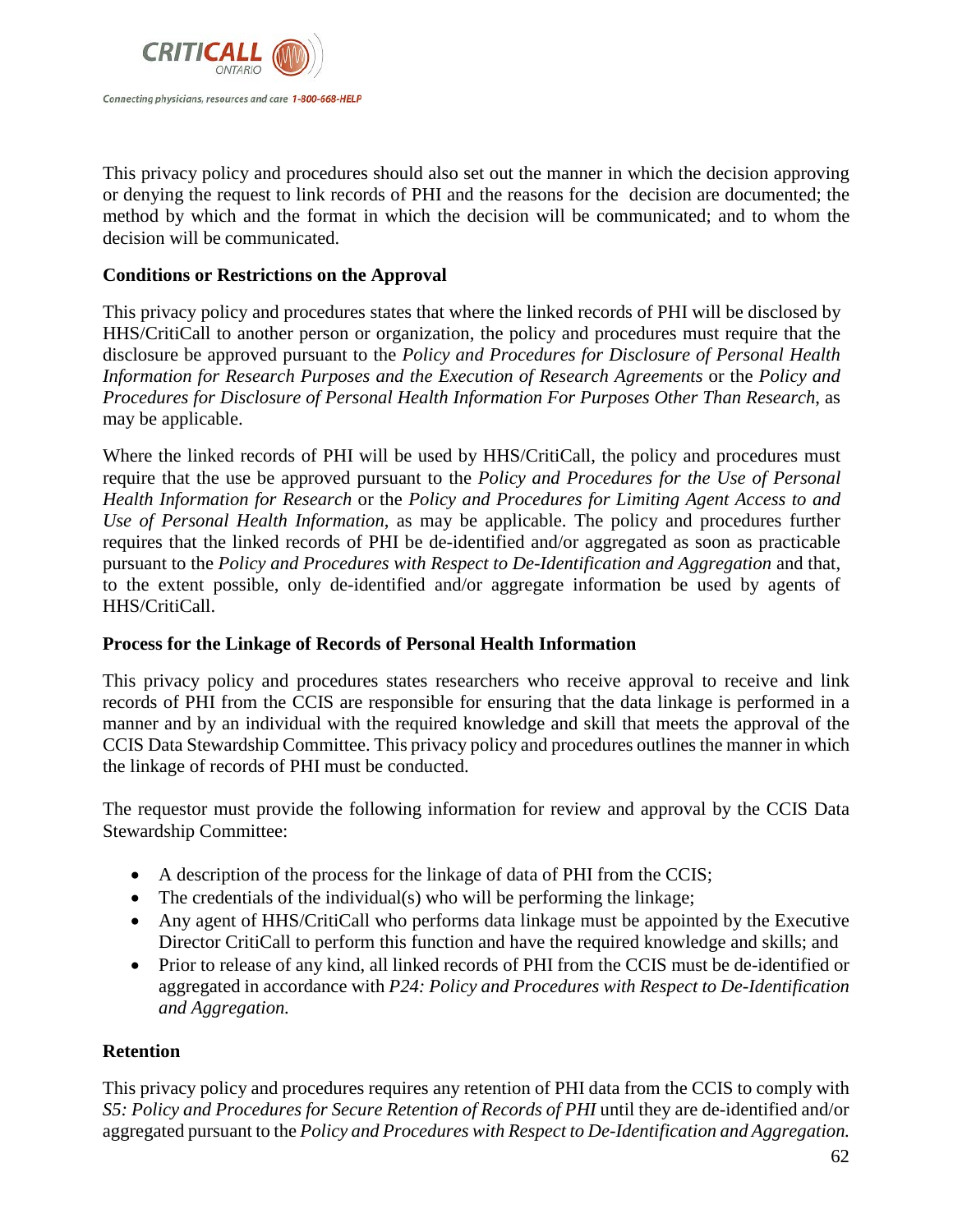

#### **Secure Disposal**

This privacy policy and procedures addresses the secure disposal of records of PHI linked by the HHS/CritiCall and, in particular, requires that the records of PHI be securely disposed of in compliance with the *Policy and Procedures for Secure Disposal of Records of Personal Health Information*.

#### **Compliance, Audit and Enforcement**

This policy and procedures states that all HHS/CritiCall agents must comply with the policy and its procedures and addresses how and by whom compliance will be enforced and the consequences of a breach.

This policy and procedures stipulates that the HHS Director of Privacy and FOI, or delegate and the CritiCall Privacy Lead will conduct an annual audit of this policy and procedure in accordance with *P27: CCIS Policy and Procedures In Respect of Privacy Audits*. The findings will be documented in the Log of Privacy Audits and presented to the CritiCall Executive Committee in an executive summary format. Identified mitigation tasks will be managed by the CritiCall Privacy Lead, documented in the Log of Privacy Audits and signed off by the HHS Director of Privacy and FOI. The HHS Director of Privacy and FOI or delegate may conduct additional random audits at any time.

This privacy policy and procedures requires agents to notify HHS/CritiCall at the first reasonable opportunity, in accordance with the *Policy and Procedures for Privacy Breach Management*, if an agent breaches or suspects there may have been a breach of this policy or its procedures.

#### **Tracking Approved Linkages of Records of Personal Health Information**

This privacy policy and procedures requires that a log be maintained of the linkages of records of PHI approved by HHS/CritiCall, which is the responsibility of the CritiCall Privacy Lead to maintain. This policy and procedures also addresses where documentation related to the receipt, review, approval or denial of requests to link records of PHI will be retained and the agent(s) responsible for retaining this documentation.

# **P23. LOG OF APPROVED LINKAGES OF RECORDS OF PERSONAL HEALTH INFORMATION**

HHS/CritiCall has implemented and maintains a log of approved linkages of records of PHI. The CritiCall Privacy Lead is responsible for maintaining and updating the log. The log includes the following information:

- Name of the agent, person or organization who requested the linkage;
- The date that the linkage of records of PHI was approved; and
- The nature of the records of PHI linked.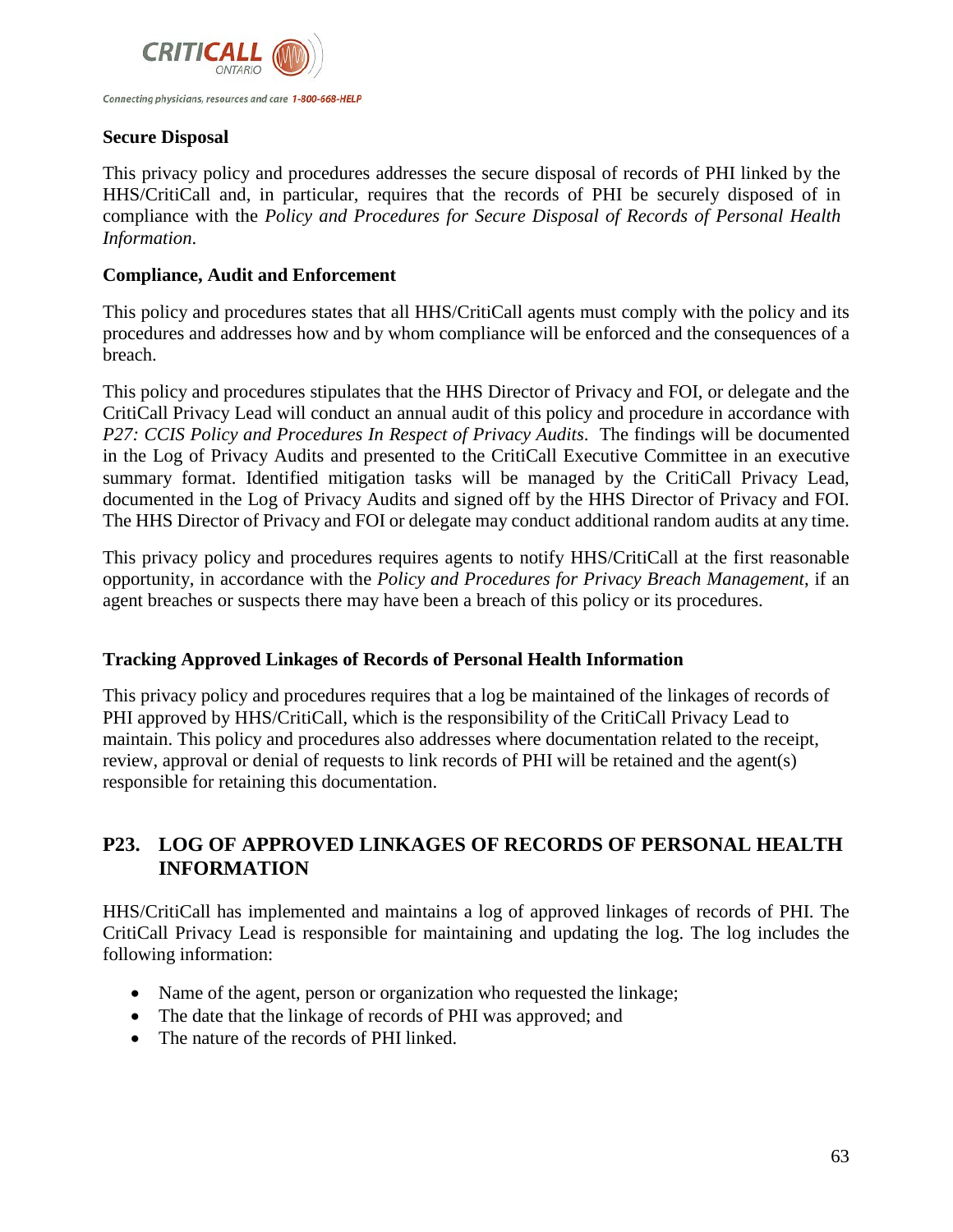

# **P24. POLICY AND PROCEDURES WITH RESPECT TO DE-IDENTIFICATION AND AGGREGATION**

This privacy policy and procedures has been developed and implemented by HHS/CritiCall with respect to de-identification and aggregation. This policy prohibits HHS/CritiCall from using or disclosing PHI if other, de-identified and/or aggregate information, will serve the identified purpose.

This privacy policy and procedures requires that cell-sizes of less than five and the exceptions thereto must be articulated. In articulating the policy with respect to cell- sizes of less than five, regard is had to the restrictions related to cell-sizes of less than five contained in Data Sharing Agreements, Research Agreements and written research plans pursuant to which the PHI was collected by HHS/CritiCall.

This privacy policy defines *de-identified information* as identifiable information that has been modified, removed or substituted in such a manner so that the identity of an individual cannot be determined by using a method that is reasonably foreseeable in the circumstances to re-identify the data; and *aggregate data* is defined as data that has been grouped together and which does not contain identifying information. The definitions adopted and the policy of HHS/CritiCall with respect to cell-sizes of less than five shall have regard to, and must be consistent with, the meaning of "identifying information" in subsection 4(2) of the *Act*.

This policy states that HHS/CritiCall shall not provide CCIS data of a cell-size less than five (5) unless there has been a formal external assessment of the risk of re-identification and the risk of reidentification is below the acceptable threshold as approved by the CCIS Data Stewardship Committee. In conducting its review and approval of the disclosure of such data, the CCIS Stewardship Committee must consider the terms and conditions specified in any relevant agreements and research plans to ensure adequate protection of this data.

Any de-identified and/or aggregated information, including information of cell sizes less than five, must be reviewed by the Executive Director, CritiCall or delegate prior to use or disclosure in order to ensure that the information does not identify an individual and that it is not reasonably foreseeable in the circumstances that the information could be utilized, either alone or with other information, to identify an individual.

This privacy policy and procedures requires the following information, at minimum, be removed, encrypted and/or truncated in order to constitute de-identified information:

- Full Name;
- Address (including postal code);
- Health Card Number:
- Medical Record Number;
- Date of Birth; and
- Gender.

The information must be grouped, collapsed or averaged in the following manner to constitute aggregate information:

• Date of birth to month and year only or to age or age group; and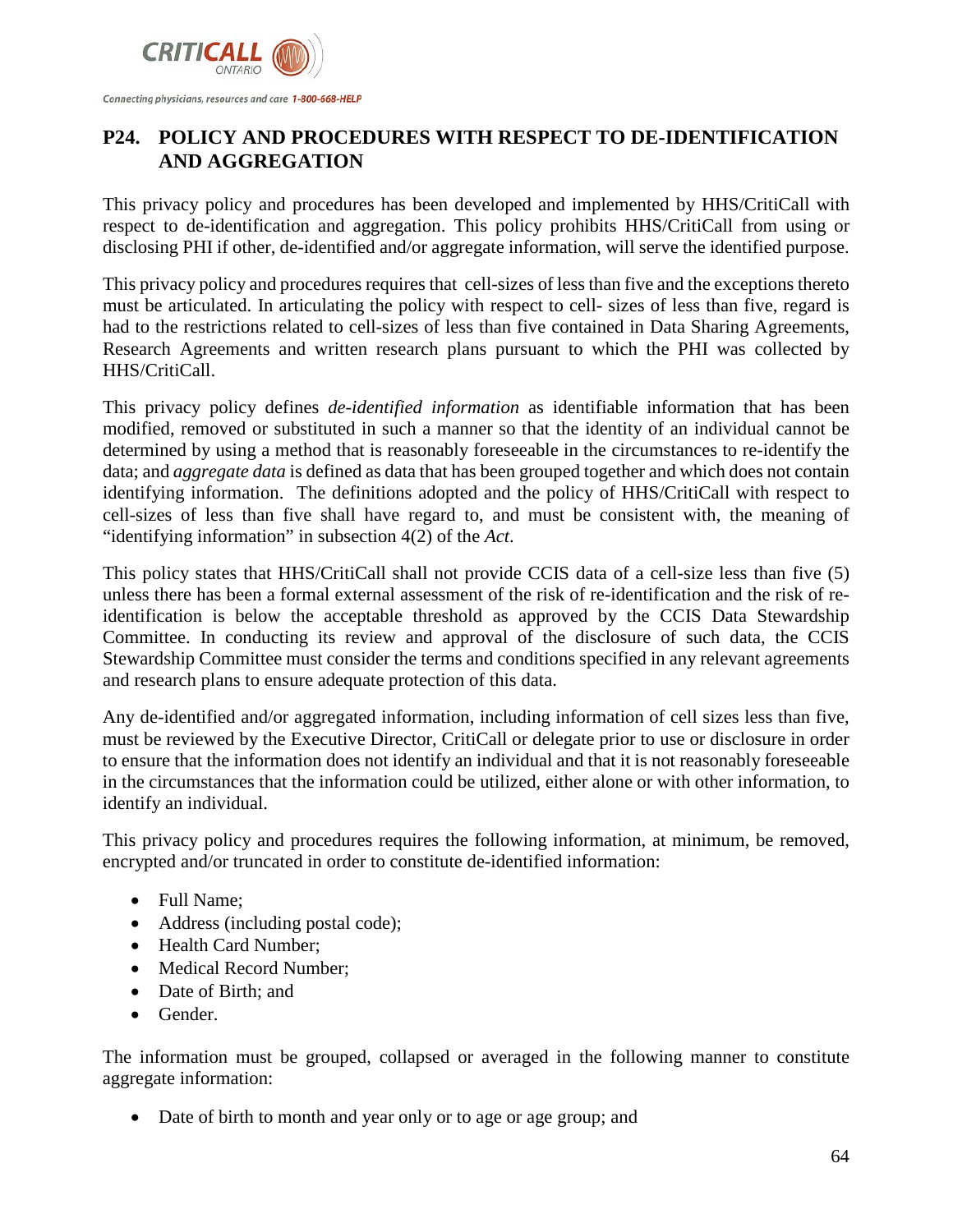

• Admission date and date of discharge to month and year only.

As per the terms and conditions of agreements which must be signed prior to disclosure of deidentified or aggregate data, agents and those in receipt of de-identified or aggregate data are prohibited from using de-identified and/or aggregate information, including information in cell-sizes of less than five, to identify an individual. Further, this policy and procedures identifies the mechanisms implemented to ensure that the persons or organizations to whom de-identified and/or aggregate information is disclosed will not use the de-identified and/or aggregate information, either alone or with other information, to identify and individual.

The requesting party must complete the appropriate CCIS Data Request Form (either For Research or Not for Research) found on the CritiCall Ontario website. The form must be completed in full and shall provide sufficient detail to allow the CCIS Data Stewardship Committee to determine if the request should be approved or denied. The following details must be provided by the requestor:

- A description of the request including but not limited to the required data elements and the time frame for the data;
- The rationale for the request;
- The format for receipt of the data (hard copy or electronic);
- How the requestor intends to receive the data;
- A description of how the data will be used;
- Confirmation that the requestor is willing to sign an agreement that will set out the terms and conditions of the receipt of the data including that the requestor will not undertake an attempt to re-identify the data and will prohibit agents from doing the same; and
- If the request is for a cell size less than 5, confirmation that the requestor will undertake an external assessment for risk of re-identification of the data.

On receipt of the request, the CritiCall Privacy Lead shall review the request with the Executive Director, CritiCall. The Executive Director shall schedule a meeting of the CCIS Data Stewardship Committee or add the request to an agenda of a previously scheduled CCIS Data Stewardship Committee for review.

The CCIS Data Stewardship Committee shall review all requests against the established criteria as follows:

- The rationale for access to the de-identified data is sound;
- The individual or organization requesting the data has committed to signing an agreement which will require the individual and any agent to refrain from undertaking an attempt to reidentify the data.
- The data elements requested are included in the CCIS data set
- The list of data elements requested does not include:
	- Full Name;
	- Address (including postal code);
	- Health Card Number;
	- Medical Record Number;
	- Date of Birth; and
	- $\blacksquare$  Gender.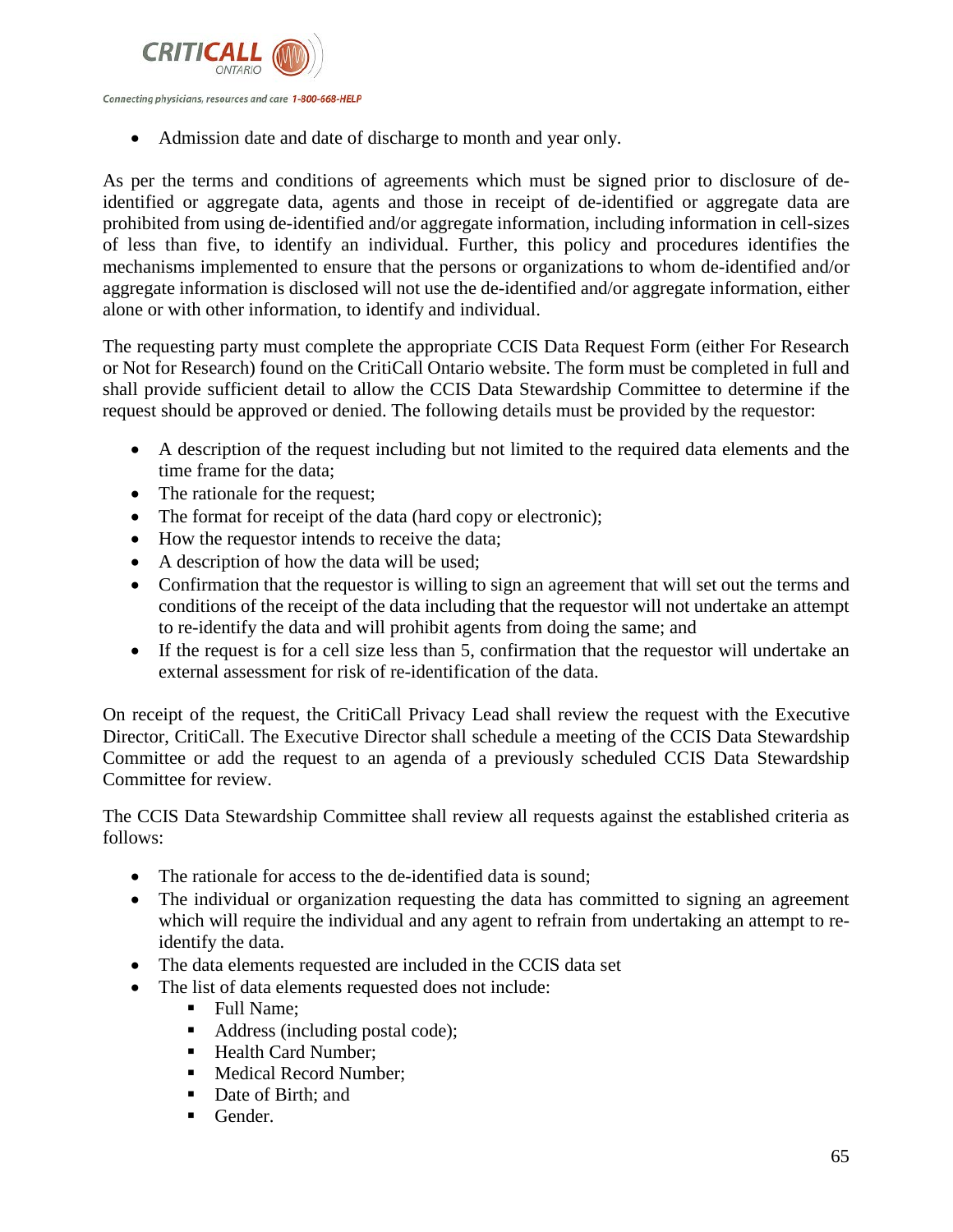

Connecting physicians, resources and care 1-800-668-HELP

• If the cell size is anticipated to be less than five (5), the requestor has confirmed the requirement for undertaking an external assessment of the risk of re-identification.

The request will be approved only if all criteria are answered 'yes'. If the request is denied, the CCIS Data Stewardship Committee shall confirm the rationale for the denial. If the request is for a cell size less than five (5), the CCIS Data Stewardship Committee shall advise that an external review must be undertaken.

The CritiCall Privacy Lead shall communicate the decision of the CCIS Data Stewardship Committee to the requestor including the rationale for denial, if any, and if cell size is less than 5, communicate the requirement to proceed to an external review of the risk of re-identification.

On approval of the request, the Executive Director, CritiCall shall notify the CCIS Product Manager. The CCIS Product Manager shall make arrangements to have the de-identified data prepared, consulting with a third party service provider as required. The Privacy Lead shall execute the required agreement prior to the release of data.

This policy and procedures stipulates that HHS/CritiCall requires agents to comply with the policy and its procedures and addresses how and by whom compliance will be enforced and the consequences of a breach. The policy and procedures also stipulates that compliance will be audited on an annual basis in accordance with the *Policy and Procedures In Respect of Privacy Audits*, and identifies the CritiCall Privacy Lead as being responsible for conducting the audit and for ensuring compliance with the policy and its procedures.

The policy and procedures requires agents to notify HHS/CritiCall at the first reasonable opportunity, in accordance with the *Policy and Procedures for Privacy Breach Management*, if an agent breaches or suspects there may have been a breach of this policy or its procedures.

# **P25. PRIVACY IMPACT ASSESSMENT POLICY AND PROCEDURES**

This privacy policy and procedures identifies the circumstances in which privacy impact assessments (PIA) are required to be conducted. In identifying the circumstances in which PIAs are required to be conducted, HHS/CritiCall must conduct PIAs on existing and proposed data holdings involving PHI and whenever a new or a change to an existing information system, technology or program involving PHI is contemplated.

This privacy policy and procedures stipulates the limited and specific circumstances in which PIAs are not required to be conducted on existing and proposed data holdings involving PHI and whenever a new or a change to an existing information system, technology or program involving PHI is contemplated, along with a rationale for why PIAs are not required. The policy and procedures also identifies the agent(s) responsible for making this determination and requires the determination and the reasons for the determination to be documented.

This privacy policy and procedures addresses the timing of PIAs. With respect to proposed data holdings involving PHI and new or changes to existing information systems, technologies or programs involving PHI, this policy and procedures requires that PIAs be conducted at the conceptual design stage and that they be reviewed and amended, if necessary, during the detailed design and implementation stage. With respect to existing data holdings involving PHI, the policy and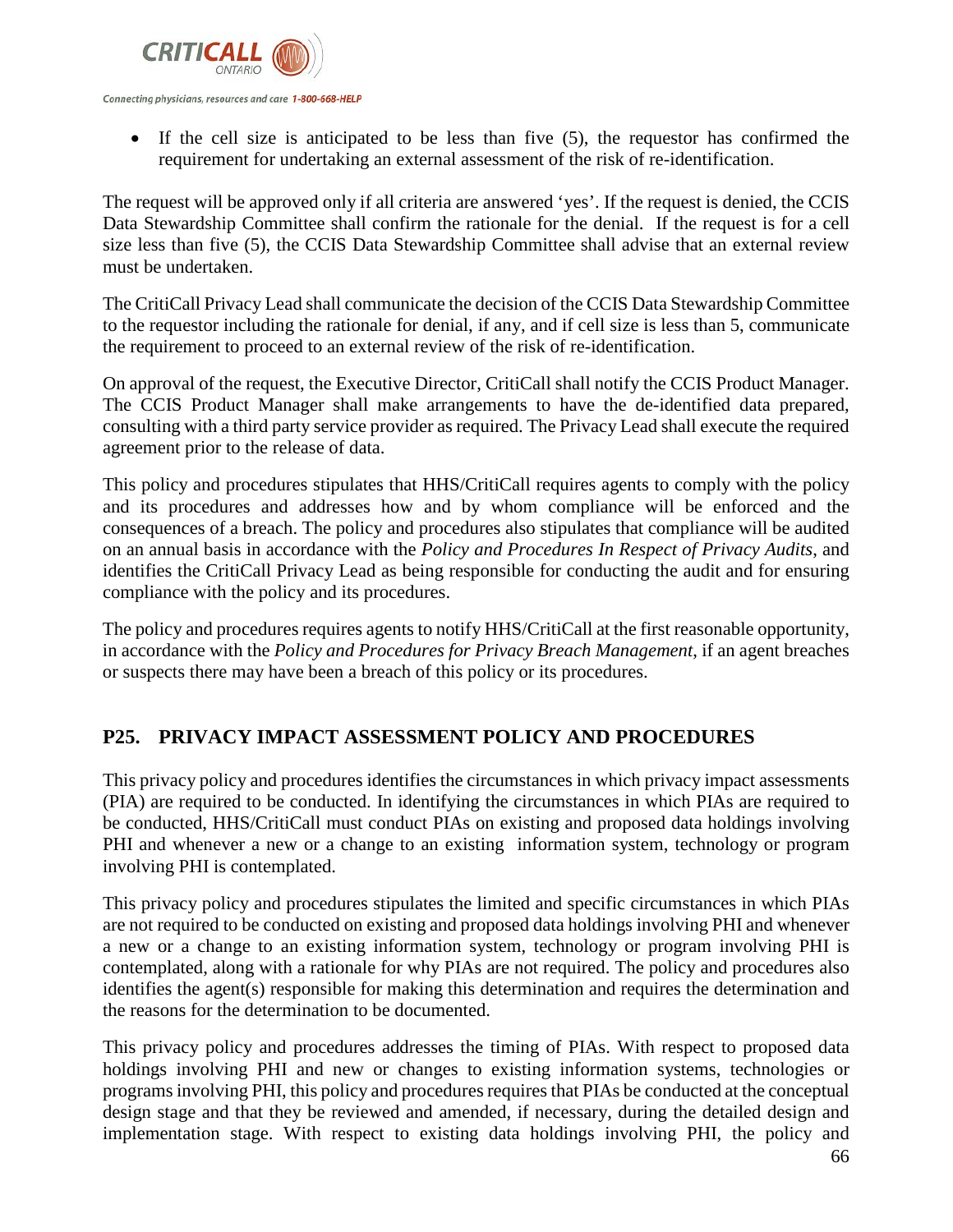

procedures requires that a timetable be developed by the CritiCall Privacy Lead to ensure PIAs are conducted.

This privacy policy and procedures stipulates that once PIAs have been completed, they must be reviewed on an ongoing basis in order to ensure that they continue to be accurate and continue to be consistent with the information practices of HHS/CritiCall. This privacy policy and procedures identifies the circumstances in which and the frequency with which PIAs are required to be reviewed.

This privacy policy and procedures identifies the CritiCall Privacy Lead as being responsible for, and the process that must be followed in identifying when PIAs are required; in identifying when PIAs are required to be reviewed in accordance with the policy and procedures; in ensuring that PIAs are conducted and completed; and in ensuring that PIAs are reviewed and amended, if necessary. The role of agent(s) that have been delegated day-to-day authority to manage the privacy program and the security program are also identified in respect of PIAs.

This policy and procedures also stipulates the required content of PIAs. At a minimum, the PIA must be required to describe:

- The data holding, information system, technology or program at issue;
- The nature and type of PHI collected, used or disclosed or that is proposed to be collected, used or disclosed;
- The sources of the PHI:
- The purposes for which the PHI is collected, used or disclosed or is proposed to be collected, used or disclosed;
- The reason that the PHI is required for the purposes identified;
- The flows of the PHI;
- The statutory authority for each collection, use and disclosure of PHI identified;
- The limitations imposed on the collection, use and disclosure of the PHI;
- Whether or not the PHI is or will be linked to other information;
- The retention period for the records of PHI;
- The secure manner in which the records of PHI are or will be retained, transferred and disposed of;
- The functionality for logging access, use, modification and disclosure of the PHI and the functionality to audit logs for unauthorized use or disclosure;
- The risks to the privacy of individuals whose PHI is or will be part of the data holding, information system, technology or program and an assessment of the risks;
- Recommendations to address and eliminate or reduce the privacy risks identified; and
- The administrative, technical and physical safeguards implemented or proposed to be implemented to protect the PHI.

The process for addressing the recommendations arising from PIAs, including the agent(s) responsible for assigning other agent(s) to address the recommendations, for establishing timelines to address the recommendations, for addressing the recommendations and for monitoring and ensuring the implementation of the recommendations, is outlined in this privacy policy and procedures.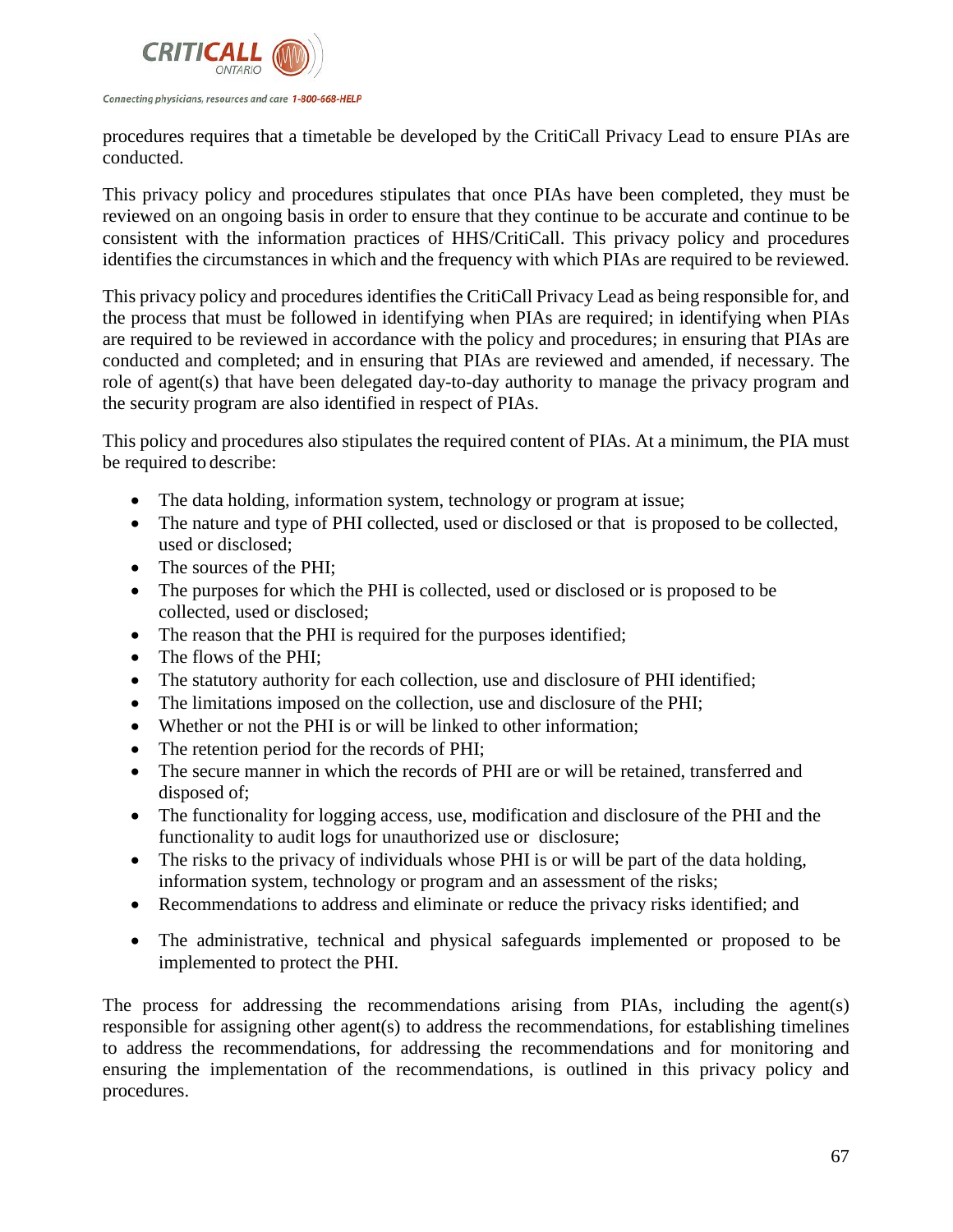

This privacy policy and procedures requires that a log be maintained of PIAs that have been completed; that have been undertaken but that have not been completed; and that have not been undertaken. This privacy policy and procedures also identifies the agent(s) responsible for maintaining such a log.

This privacy policy and procedures requires that all HHS/CritiCall agents must comply with the policy and its procedures and addresses how and by whom compliance will be enforced and the consequences of a breach. The policy and procedures also stipulates that compliance will be audited in accordance with the *Policy and Procedures In Respect of Privacy Audits*, sets out the frequency with which the policy and procedures will be audited and identifies the CritiCall Privacy Lead as being responsible for conducting the audit and for ensuring compliance with the policy and its procedures.

This privacy policy and procedures requires agents to notify HHS/CritiCall at the first reasonable opportunity, in accordance with the *Policy and Procedures for Privacy Breach Management*, if an agent breaches or suspects there may have been a breach of this policy or its procedures.

In developing this privacy policy and procedures, regard was given to the *Privacy Impact Assessment Guidelines for the Ontario Personal Health Information Protection Act*, published by the IPC.

# **P26. LOG OF PRIVACY IMPACT ASSESSMENTS**

HHS/CritiCall has implemented and maintains a log of all PIAs that have been completed as well as PIAs that have been undertaken but that have not been completed. The CritiCall Privacy Lead is responsible for maintaining and updating the log. The log includes the following information: a description of the data holding; information system, technology, or program involving PHI that is at issue; the date that the PIA was completed or is expected to be completed; the agents responsible for completing or ensuring the completion of the PIA; the recommendations arising from the PIA; the agents responsible for addressing each recommendation, the date that each recommendation was or is expected to be addressed; and the manner in which each recommendation was or is expected to be addressed.

HHS/CritiCall maintains a log of data holdings involving PHI and of new or changes to existing information systems, technologies or programs involving PHI for which PIAs have not been undertaken. For each data holding, information system, technology or program, the log either sets out the reason that a PIA will not be undertaken and the agents responsible for making this determination or sets out the date that the PIA is expected to be completed and the agents responsible for completing or ensuring the completion of the PIA.

# **P27. POLICY AND PROCEDURES IN RESPECT OF PRIVACY AUDITS**

This privacy policy and procedures sets out the types, nature and frequency of privacy audits that are required to be conducted as well as the process for conducting and reporting audits in respect of CCIS. This privacy policy and procedures sets out the purposes of each type of privacy audit. This privacy policy and procedures requires HHS/CritiCall to conduct audits to assess compliance with the privacy policies, procedures and practices implemented by HHS/CritiCall and audits of the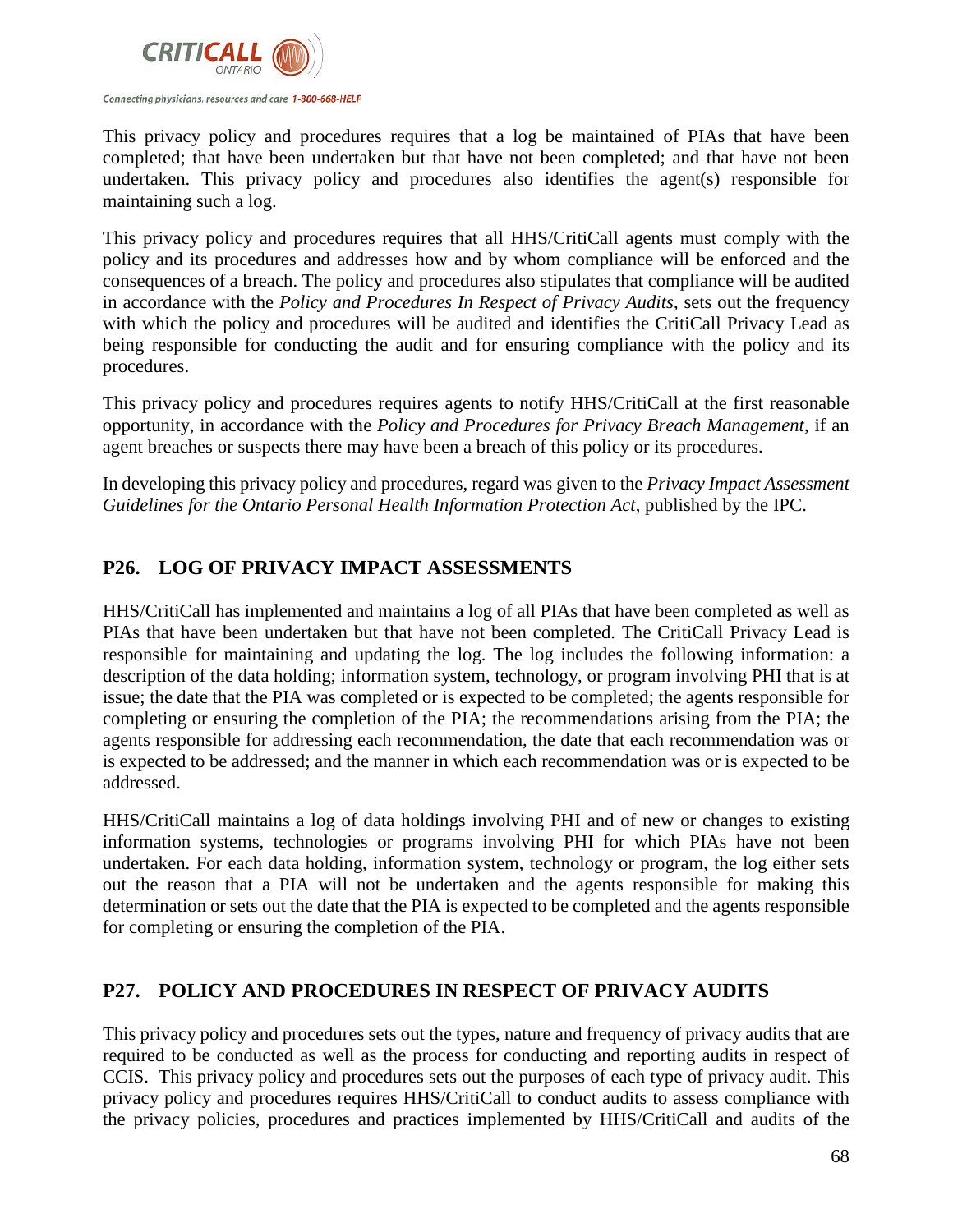

Connecting physicians, resources and care 1-800-668-HELP

# agent(s) permitted to access and use PHI pursuant to *P8: Policy and Procedures for Limiting Agent Access to and Use of Personal Health Information*.

With respect to each privacy audit that is required to be conducted, this privacy policy and procedures sets out the following particulars: the nature and scope of the privacy audit; that the CritiCall Privacy Lead is responsible for conducting the privacy audit; the frequency with which and the circumstances in which each privacy audit is required to be conducted. In this regard, the policy and procedures requires a privacy audit schedule to be developed and identifies the agent(s) responsible for developing the privacy audit schedule. Further, for each type of privacy audit that is required to be conducted, this privacy policy and procedures sets out the process to be followed in conducting the audit, which includes the criteria that must be considered in selecting the subject matter of the audit.

This privacy policy and procedures must be considered in selecting the subject matter of the audit and whether or not notification will be provided of the audit, and if so, the nature and content of the notification and to whom the notification must be provided. This policy and procedures further discusses the documentation that must be completed, provided and/or executed in undertaking each privacy audit; that the CritiCall Privacy Lead is responsible for completing, providing and/or executing the documentation; the agent(s) to whom this documentation must be provided; and the required content of the documentation.

This privacy policy and procedures sets out that the day-to-day management of the privacy program rests with the CritiCall Privacy Lead in consultation with the Executive Director, CritiCall and the HHS Director, Privacy and FOI. Day-to-day management of the security program rests with the CritiCall Security Lead in consultation with the Executive Director, CritiCall and the HHS Chief Security Office (HHS CSO). Together the CritiCall Privacy and Security Leads are responsible for ensuring that the privacy and security audits are completed.

This privacy policy and procedures sets out the process that must be followed in addressing the recommendations arising from privacy audits, including that the CritiCall Privacy Lead is responsible for assigning other agent(s) to address the recommendations, for establishing timelines to address the recommendations, for addressing the recommendations and for monitoring and ensuring the implementation of the recommendations.

This privacy policy and procedures also sets out the nature of the documentation that must be completed, provided and/or executed at the conclusion of the privacy audit, including the agent(s) responsible for completing, providing and/or executing the documentation, the agent(s) to whom the documentation must be provided and the required content of the documentation.

This privacy policy and procedures also sets out the manner and format in which the findings of privacy audits, including the recommendations arising from the privacy audits and the status of addressing the recommendations, are communicated. This includes a discussion of the agent(s) responsible for communicating the findings of the privacy audit; the mechanism and format for communicating the findings of the privacy audit; the time frame within which the findings of the privacy audit must be communicated; and to whom the findings of the privacy audit will be communicated, including the Chief Executive Officer or the Executive Director.

This privacy policy and procedures further requires that a log be maintained of privacy audits and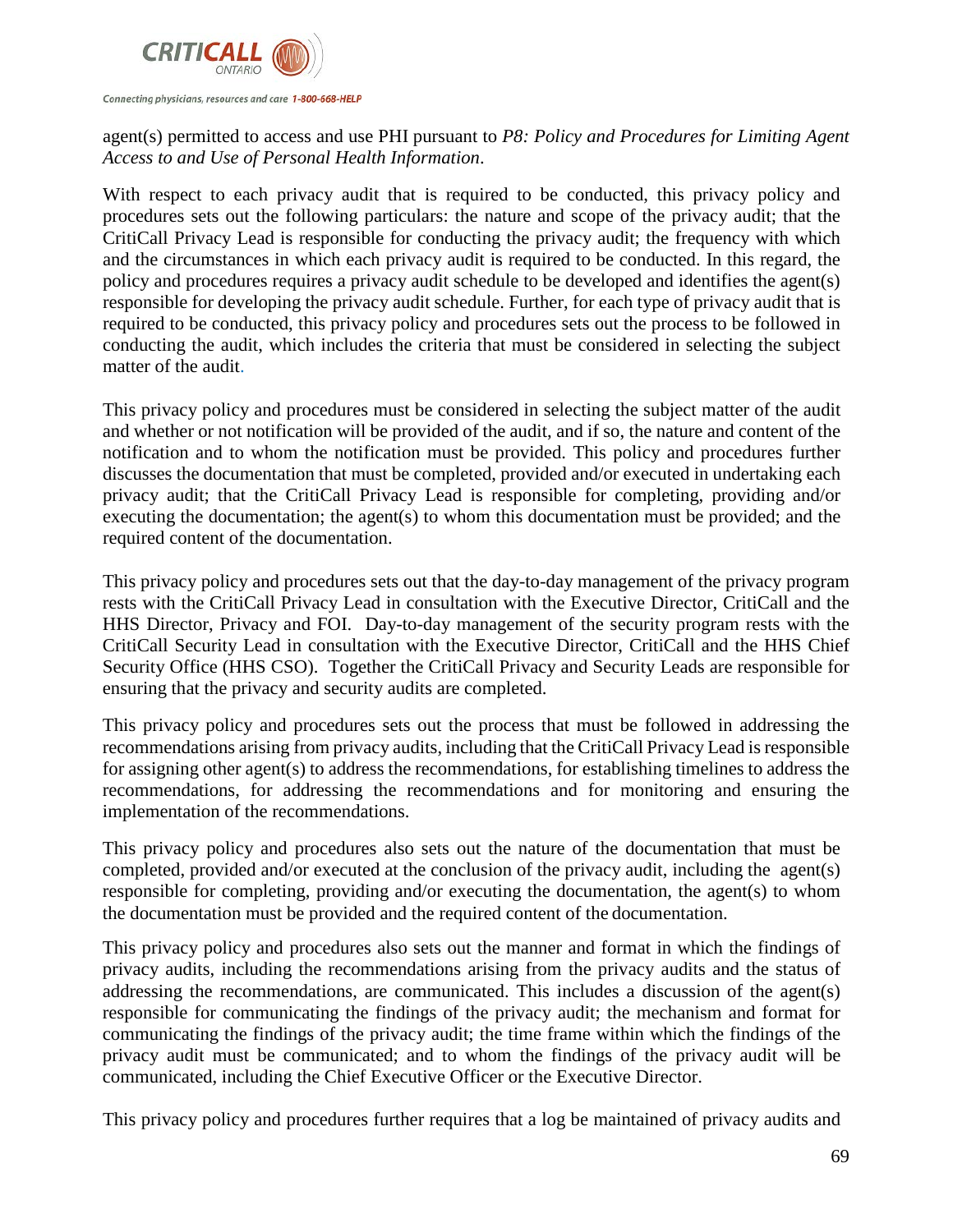

identifies the CritiCall Privacy Lead as being responsible for maintaining the log and for tracking that the recommendations arising from the privacy audits are addressed within the identified time frame. This policy and procedures further addresses where documentation related to privacy audits will be retained and the agent(s) responsible for retaining this documentation.

This privacy policy and procedures requires the agent responsible for conducting the privacy audit, to notify HHS/CritiCall at the first reasonable opportunity, of a privacy breach or suspected privacy breach in accordance with the *Policy and Procedures for Privacy Breach Management* and of an information security breach or suspected information security breach in accordance with the *Policy and Procedures for Information Security Breach Management.*

# **P28. LOG OF PRIVACY AUDITS**

HHS/CritiCall has implemented and maintains a log of Privacy Audits. The CritiCall Privacy Lead is responsible for maintaining and updating the log. The log includes the following information:

- Nature and type of privacy audit conducted;
- The date the privacy audit was completed;
- The agent(s) responsible for completing the privacy audit;
- The recommendations arising from the privacy audit;
- The agent(s) responsible for addressing each recommendation;
- The date that each recommendation was or is expected to be addressed; and
- The manner in which each recommendation was or is expected to be addressed.

# **P29. POLICY AND PROCEDURES FOR PRIVACY BREACH MANAGEMENT**

This privacy policy and procedures has been developed and implemented to address the identification, reporting, containment, notification, investigation and remediation of privacy breaches.

This policy and procedures provides a definition of the term "privacy breach" which includes the following:

- The collection, use and disclosure of PHI that is not in compliance with the *Act* or its regulation;
- A contravention of the privacy policies, procedures or practices implemented by HHS/CritiCall;
- The contravention of Data Sharing Agreements, Research Agreements, Confidentiality Agreements and Agreements with Third Party Service Providers retained by HHS/CritiCall; and
- Circumstances where PHI is stolen, lost or subject to unauthorized use or disclosure or where records of PHI are subject to unauthorized copying, modification or disposal.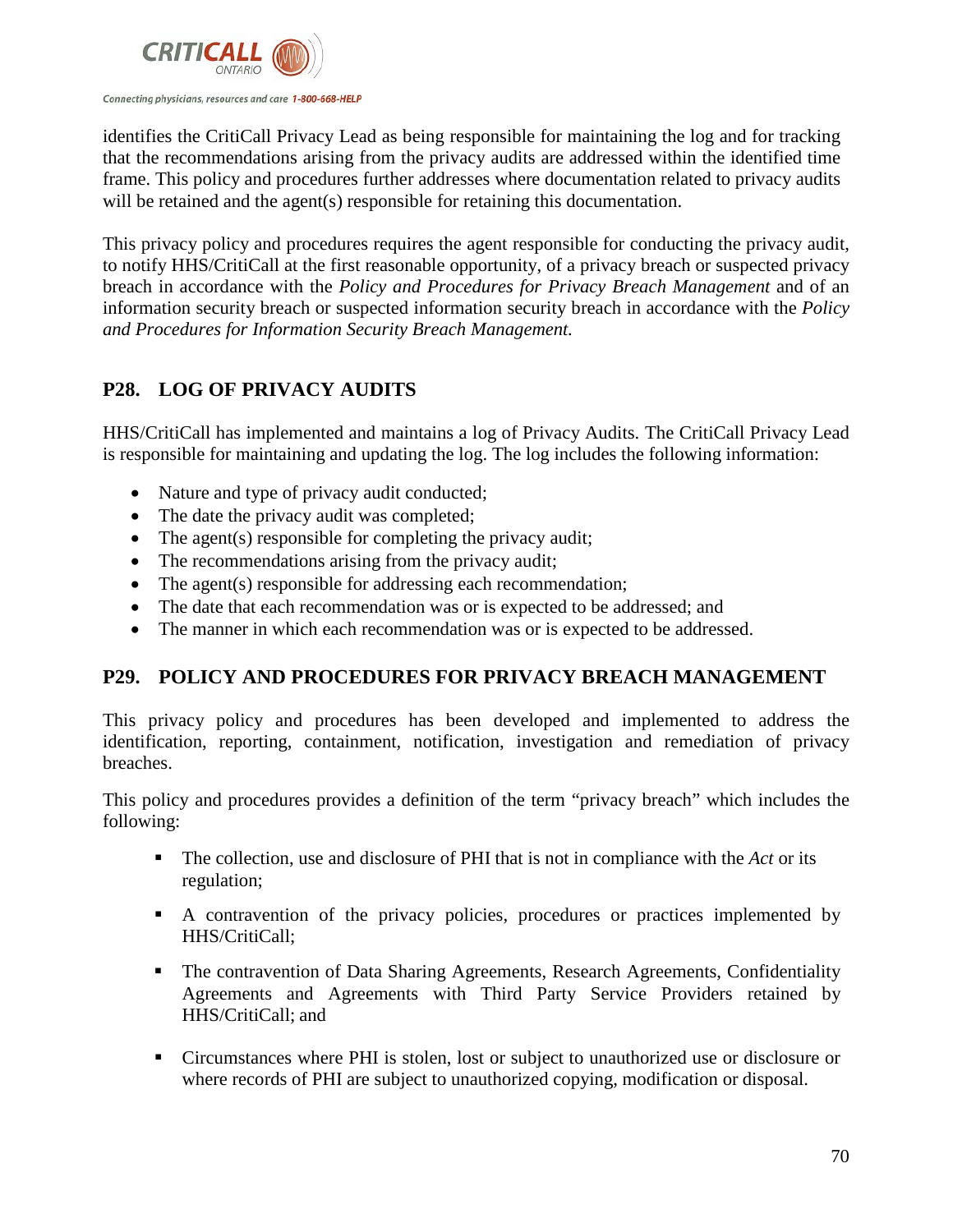

This privacy policy and procedures includes a mandatory requirement for agents to notify HHS/CritiCall of a privacy breach or suspected privacy breach.

In this regard, this policy and procedures identifies the CCIS HelpDesk as the agent to be notified of a privacy breach or suspected privacy breach and includes contact information for the CCIS HelpDesk. This policy and procedures stipulates that the agent notifying the CCIS HelpDesk of a privacy breach or suspected breach must do so at the first reasonable opportunity, which must be relayed either verbally and/or in writing and the nature of the information that must be provided upon notification. This policy and procedures also addresses the documentation that must be completed, provided and/or executed with respect to notification; the agent(s) responsible for completing, providing and/or executing the documentation; the agent(s) to whom this documentation must be provided; and the required content of the documentation.

Upon notification, this privacy policy and procedures requires a determination to be made of whether a privacy breach has in fact occurred and if so, what, if any, PHI has been breached. The CritiCall Privacy Lead is responsible for making this determination.

This privacy policy and procedures further addresses when senior management, including the HHS Chief Executive Officer or the Executive Director, CritiCall, will be notified. This includes a discussion of CritiCall's Privacy Lead's responsibility for notifying senior management; the time frame within which notification must be provided; the manner in which this notification must be provided; and the nature of the information that must be provided to senior management upon notification.

This privacy policy and procedures also requires that containment be initiated immediately and identifies the Executive Director, CritiCall or delegate as being responsible for containment and the procedure that must be followed in this regard, including any documentation that must be completed, provided and/or executed by the agent(s) responsible for containing the breach and the required content of the documentation.

In undertaking containment, this privacy policy and procedures requires that reasonable steps are taken in the circumstances to protect PHI from further theft, loss or unauthorized use or disclosure and to protect records of PHI from further unauthorized copying, modification or disposal. This includes ensuring that no copies of the records of PHI have been made and ensuring that the records of PHI are either retrieved or disposed of in a secure manner. Where the records of PHI are securely disposed of, written confirmation should be obtained related to the date, time and method of secure disposal. These steps also include ensuring that additional privacy breaches cannot occur through the same means and determining whether the privacy breach would allow unauthorized access to any other information and, if necessary, taking further action to prevent additional privacy breaches.

This privacy policy and procedures states that the Executive Director, CritiCall or delegate is responsible and outlines the process to be followed in reviewing the containment measures implemented and determining whether the privacy breach has been effectively contained or whether further containment measures are necessary. This privacy policy and procedures also addresses the documentation that must be completed, provided and/or executed by the agent(s) responsible for reviewing the containment measures; the agent(s) to whom this documentation must be provided; and the required content of the documentation.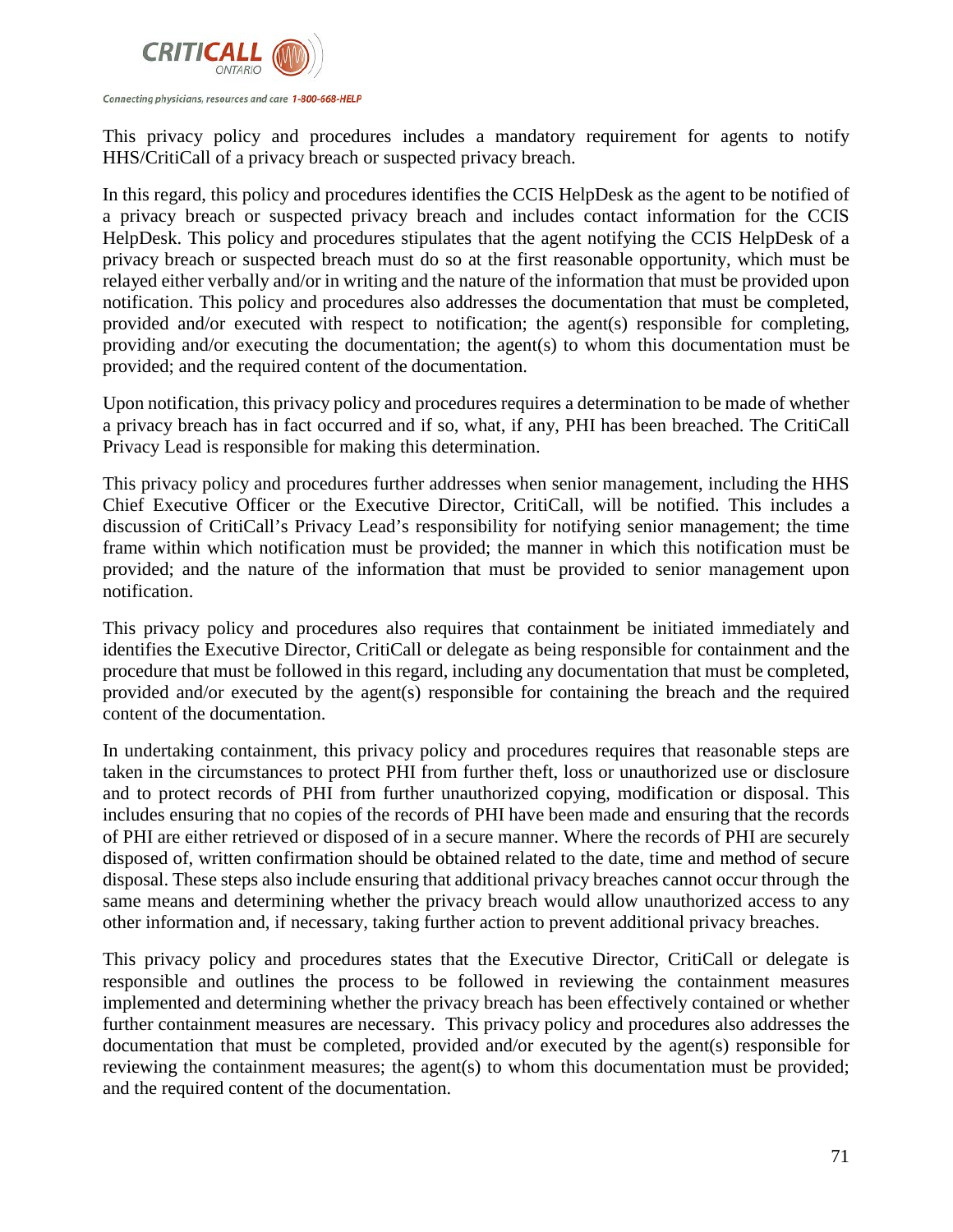

This privacy policy and procedures requires the health information custodian or other organization that disclosed the PHI to HHS/CritiCall to be notified at the first reasonable opportunity whenever PHI is or is believed to be stolen, lost or accessed by unauthorized persons and whenever required pursuant to the agreement with the health information custodian or other organization.

In particular, this privacy policy and procedures sets out the agent(s) responsible for notifying the health information custodian or other organization, the format of the notification and the nature of the information that must be provided upon notification. This privacy policy and procedures requires the health information custodian or other organization to be advised of the extent of the privacy breach, the nature of the PHI at issue, the measures implemented to contain the privacy breach and further actions that will be undertaken with respect to the privacy breach, including investigation and remediation. As a secondary collector of PHI, HHS/CritiCall does not directly notify the individual to whom the PHI relates of a privacy breach. This privacy policy and procedures requires notification to be provided by the health information custodian.

This privacy policy and procedures also sets out whether any other persons or organizations must be notified of the privacy breach and provides that the CritiCall Privacy Lead is responsible for notifying these other persons or organizations, the format of the notification, the nature of the information that must be provided upon notification and the time frame for notification.

This privacy policy and procedures identifies the CritiCall Privacy Lead as being responsible for investigating the privacy breach, the nature and scope of the investigation (i.e. document reviews, interviews, site visits, inspections) and the process that must be followed in investigating the privacy breach. This includes a discussion of the documentation that must be completed, provided and/or executed in undertaking the investigation; the agent(s) responsible for completing, providing and/or executing the documentation; the agent(s) to whom this documentation must be provided; and the required content of the documentation. The role of agent(s) that have been delegated day- to-day authority to manage the privacy program and the security program are also identified in this privacy policy and procedures.

The policy and procedures also identifies the CritiCall Privacy Lead as being responsible for assigning other agent(s) to address the recommendations; for establishing timelines to address the recommendations; for addressing the recommendations; and for monitoring and ensuring that the recommendations are implemented within the stated timelines. The policy and procedures shall also set out the nature of the documentation that must be completed, provided and/or executed at the conclusion of the investigation of the privacy breach, including the agent(s) responsible for completing, providing and/or executing the documentation; the agent(s) to whom the documentation must be provided; and the required content of the documentation.

This privacy policy and procedures also addresses the manner and format in which the findings of the investigation of the privacy breach, including the recommendations arising from the investigation and the status of implementation of the recommendations, are communicated. This includes a discussion of the agent(s) responsible for communicating the findings of the investigation; the mechanism and format for communicating the findings of the investigation; the time frame within which the findings of the investigation must be communicated; and to whom the findings of the investigation must be communicated, including the Chief Executive Officer, HHS the Executive Director, CritiCall.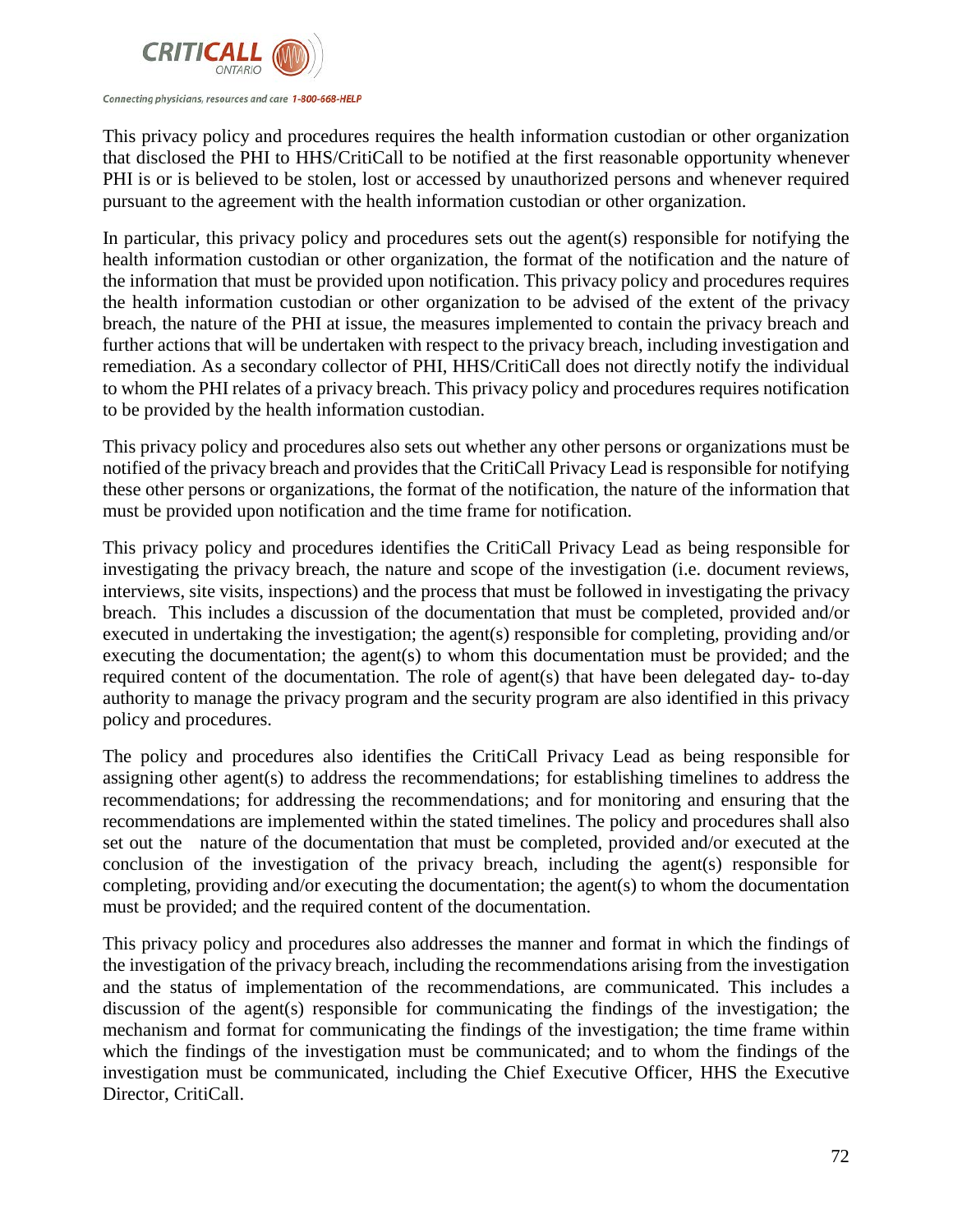

In addition, this privacy policy and procedures addresses whether the process to be followed in identifying, reporting, containing, notifying, investigating and remediating a privacy breach is different where the breach is both a privacy breach or suspected privacy breach, as well as an information security breach or suspected information security breach.

This privacy policy and procedures requires that the CritiCall Privacy Lead must maintain a log of privacy breaches and the CritiCall Privacy Lead is responsible for tracking that the recommendations arising from the investigation of privacy breaches are addressed within the identified timelines. This privacy policy and procedures also sets out where documentation related to the identification, reporting, containment, notification, investigation and remediation of privacy breaches will be retained and the agent(s) responsible for retaining this documentation.

HHS/CritiCall requires all agents to comply with this privacy policy and its procedures and addresses how and by whom compliance will be enforced and the consequences of breach. This privacy policy and procedures also stipulates that compliance will be audited in accordance with the *Policy and Procedures In Respect of Privacy Audits*, must set out the frequency with which the policy and procedures will be audited and identifies the CritiCall Privacy Lead as responsible for conducting the audit and for ensuring compliance with the policy and its procedures.

In developing this privacy policy and procedures, HHS/CritiCall had regard to the guidelines produced by the IPC entitled *What to do When Faced With a Privacy Breach: Guidelines for the Health Sector*.

# **P30. LOG OF PRIVACY BREACHES**

HHS/CritiCall has implemented and maintains a log of all Privacy Breaches. The CritiCall Privacy Lead is responsible for maintaining and updating the log. This privacy policy and procedures requires the log to include the following information:

- Date of privacy breach;
- Date of privacy breached identified;
- Identify whether internal or external privacy breach;
- Nature of the subject PHI;
- Nature and extent of breach:
- Date the privacy breach was contained;
- Nature of containment measures;
- Date of notification to HIC or Organization;
- Date investigation completed;
- Agent responsible for investigation;
- Recommendations;
- Agent responsible for addressing recommendations;
- Date each recommendation was or is expected to be addressed; and
- How recommendation was or is expected to be addressed.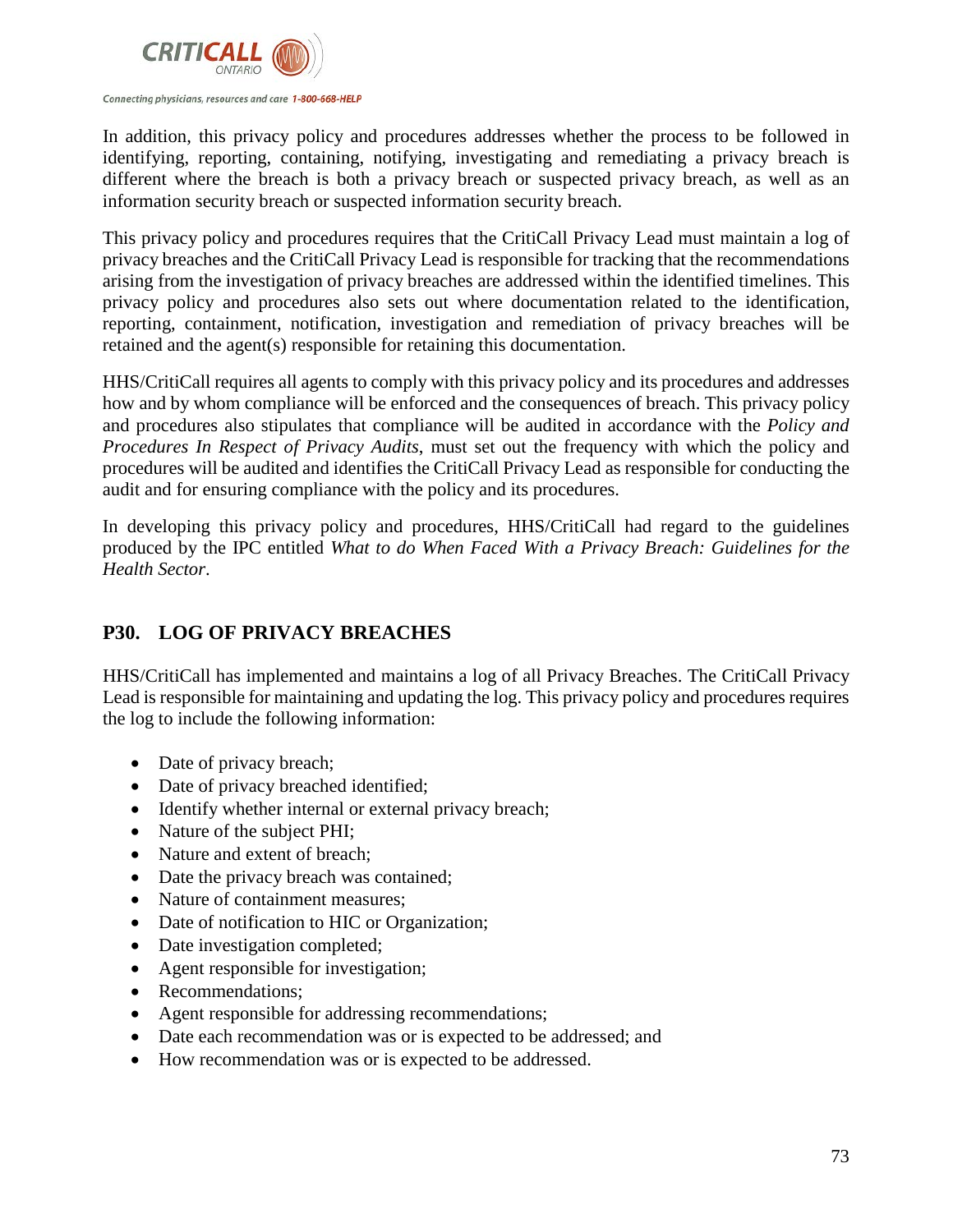

# **P31. POLICY AND PROCEDURES FOR PRIVACY COMPLAINTS**

This privacy policy and procedures has been developed and implemented to address the process to be followed in receiving, documenting, tracking, investigating, remediating and responding to privacy complaints. A definition of the term "privacy complaint" as 'a concern or complaint relating to the privacy policies, procedures and practices implemented by HHS/CritiCall related to the compliance of HHS/CritiCall with *Personal Health Information Protection Act (PHIPA), 2004* and its regulation is included in this privacy policy and procedures.

This privacy policy and procedures outlines how information is communicated to the public relating to the manner in which, to whom and where individuals may direct privacy concerns or complaints. This information is publically available on CritiCall Ontario's website. This privacy policy and procedures states that the CritiCall Privacy Lead is the contact person to whom concerns or complaints may be directed and provides her name and/or title, mailing address and contact information. This privacy policy and procedures also outlines the manner in which and the format, either in writing or by telephone, in which privacy concerns or complaints may be directed to HHS/CritiCall. This privacy policy also indicates that individuals may make a complaint regarding compliance with the *Act* and its regulation to the IPC and details the mailing address and contact information for the IPC. As per this privacy policy and procedures, this information is made publicly available on CritiCall Ontario's website.

This privacy policy and procedures outlines the process to be followed in receiving privacy complaints. This includes any documentation that must be completed, provided and/or executed by the individual making the privacy complaint; the agent(s) responsible for receiving the privacy complaint; the required content of the documentation, if any; and the nature of the information to be requested from the individual making the privacy complaint.

Upon receipt of a privacy complaint, the policy and procedures requires that a determination be made of whether or not the privacy complaint will be investigated. This privacy policy and procedures identifies the CritiCall Privacy Lead as being responsible for making this determination, the time frame within which this determination must be made and the process that must be followed and the criteria that must be used in making the determination, including any documentation that must be completed, provided and/or executed and the required content of the documentation.

In the event that it is determined that an investigation will not be undertaken, this privacy policy and procedures requires that a letter be provided to the individual making the privacy complaint acknowledging receipt of the privacy complaint; providing a response to the privacy complaint; advising that an investigation of the privacy complaint will not be undertaken; advising the individual that he or she may make a complaint to the IPC if there are reasonable grounds to believe that HHS/CritiCall has contravened or is about to contravene the *Act* or its regulation; and providing contact information for the IPC.

In the event that it is determined that an investigation will be undertaken, this privacy policy and procedures requires that a letter be provided to the individual making the privacy complaint acknowledging receipt of the privacy complaint within two (2) business days of receipt; advising that an investigation of the privacy complaint will be undertaken; explaining the privacy complaint investigation procedure; indicating whether the individual will be contacted for further information concerning the privacy complaint; setting out the projected time frame for completion of the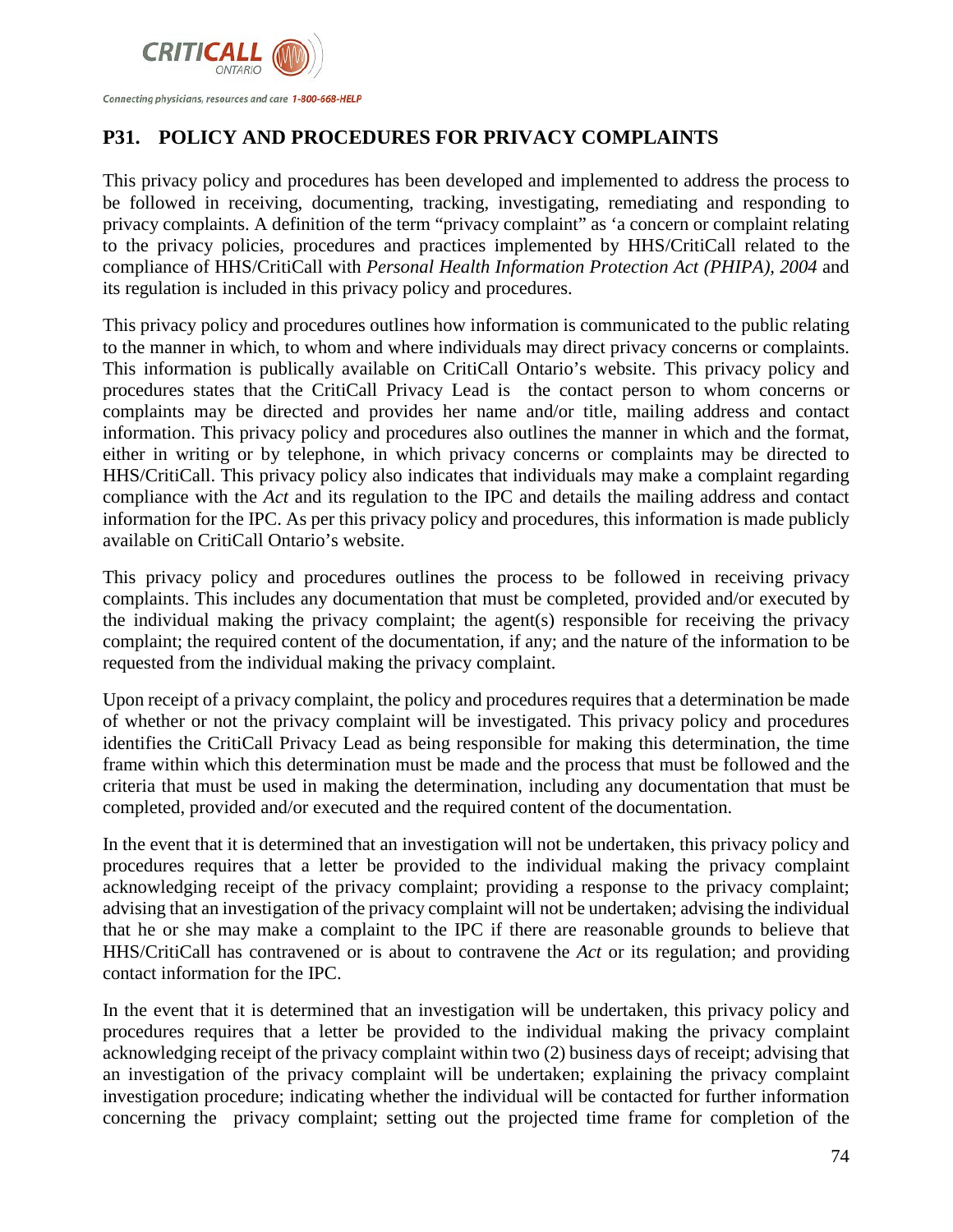

investigation; and identifying the nature of the documentation that will be provided to the individual following the investigation.

This privacy policy and procedures identifies the CritiCall Privacy Lead as being responsible for sending the above noted letters to the individuals making privacy complaints and requires that the letter be sent within two (2) days of receipt.

Where an investigation of a privacy complaint will be undertaken, this privacy policy and procedures identifies the CritiCall Privacy Lead as being responsible for investigating the privacy complaint, the nature and scope of the investigation (i.e. document reviews, interviews, site visits, inspections) and the process that must be followed in investigating the privacy complaint. This includes a discussion of the documentation that must be completed, provided and/or executed in undertaking the investigation; the agent(s) responsible for completing, providing and/or executing the documentation; the agent(s) to whom this documentation must be provided; and the required content of the documentation.

This privacy policy and procedures provides that the CritiCall Privacy Lead and the CritiCall Security Lead have been delegated day-to-day authority to manage the privacy program and the security program.

The process for addressing the recommendations arising from the investigation of privacy complaints and the agent(s) responsible for assigning other agent(s) to address the recommendations, for establishing timelines to address the recommendations and for monitoring and ensuring the implementation of the recommendations is also addressed in this privacy policy and procedures. This privacy policy and procedures also sets out the nature of the documentation that will be completed, provided and/or executed at the conclusion of the investigation of the privacy complaint, including the agent(s) responsible for completing, preparing and/or executing the documentation; the agent(s) to whom the documentation must be provided; and the required content of the documentation.

This privacy policy and procedures addresses the manner and format in which the findings of the investigation of the privacy complaint, including recommendations arising from the investigation and the status of implementation of the recommendations, are communicated. This privacy policy and procedures indicates that the CritiCall Privacy Lead is responsible for communicating the findings of the investigation; the mechanism and format for communicating the findings of the investigation; the time frame within which the findings of the investigation must be communicated; and to whom the findings must be communicated, including the Chief Executive Officer or the Executive Director.

This privacy policy and procedures requires the individual making the privacy complaint to be notified, in writing, of the nature and findings of the investigation and of the measures taken, if any, in response to the privacy complaint. This privacy policy requires that the individual making the privacy complaint be advised that he or she may make a complaint to the IPC if there are reasonable grounds to believe that the *Act* or its regulation has been or is about to be contravened. The contact information for the IPC must also be provided to the individual making a complaint. The CritiCall Privacy Lead is responsible for providing the written notification to the individual making the privacy complaint and the time frame within which the written notification must be provided.

This privacy policy and procedures also outlines whether any other person or organization must be notified of privacy complaints and the results of the investigation of privacy complaints, and if so,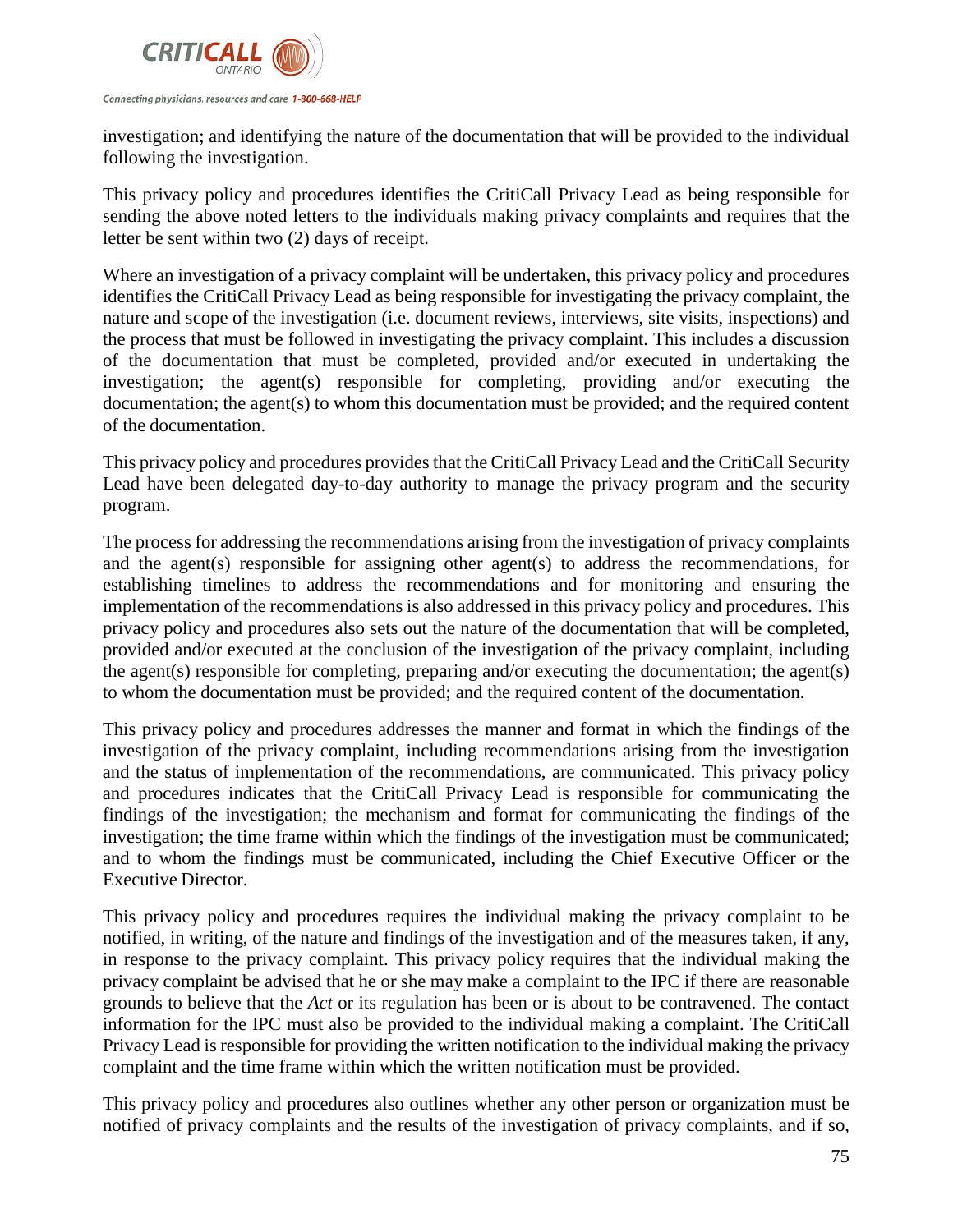

the manner by which, the format in which and the time frame within which the notification must be provided and the agent(s) responsible for providing the notification.

Further, this privacy policy and procedures requires that a log be maintained of privacy complaints and identifies the CritiCall Privacy Lead as being responsible for maintaining the log and for tracking whether the recommendations arising from the investigation of privacy complaints are addressed within the identified timelines. It further addresses where documentation related to the receipt, investigation, notification and remediation of privacy complaints will be retained and the agent(s) responsible for retaining this documentation.

This privacy policy and procedures requires that all HHS/CritiCall agents comply with this policy and its procedures and addresses how and by whom compliance will be enforced and the consequences of breach. This policy also stipulates that compliance will be audited in accordance with the *Policy and Procedures In Respect of Privacy Audits*, sets out the frequency with which the policy and procedures will be audited and identifies the agent(s) responsible for conducting the audit and for ensuring compliance with the policy and its procedures. The relationship between this policy and its procedures and the *Policy and Procedures for Privacy Breach Management* is also addressed.

# **P32. LOG OF PRIVACY COMPLAINTS**

HHS/CritiCall has implemented and maintains a log of all Privacy Complaints. The CritiCall Privacy Lead is responsible for maintaining and updating the log. This privacy policy and procedure requires the following particulars to be included in the log:

- The date that the privacy complaint or concern was received and the nature of the privacy complaint or concern;
- The determination as to whether or not the privacy complaint or concern will be investigated and the date that the determination was made;
- The date that the individual making the complaint was advised:
	- That the complaint will not be investigated and was provided a response to the complaint; or
	- That the complaint will be investigated;
- The agent(s) responsible for conducting the investigation;
- The dates that the investigation was commenced and completed;
- The recommendations arising from the investigation;
- The agent(s) responsible for addressing each recommendation;
- The date each recommendation was or is expected to be addressed;
- The manner in which each recommendation was or is expected to be addressed; and
- The date that the individual making the privacy complaint was advised of the findings of the investigation and the measures taken, if any, in response to the privacy complaint.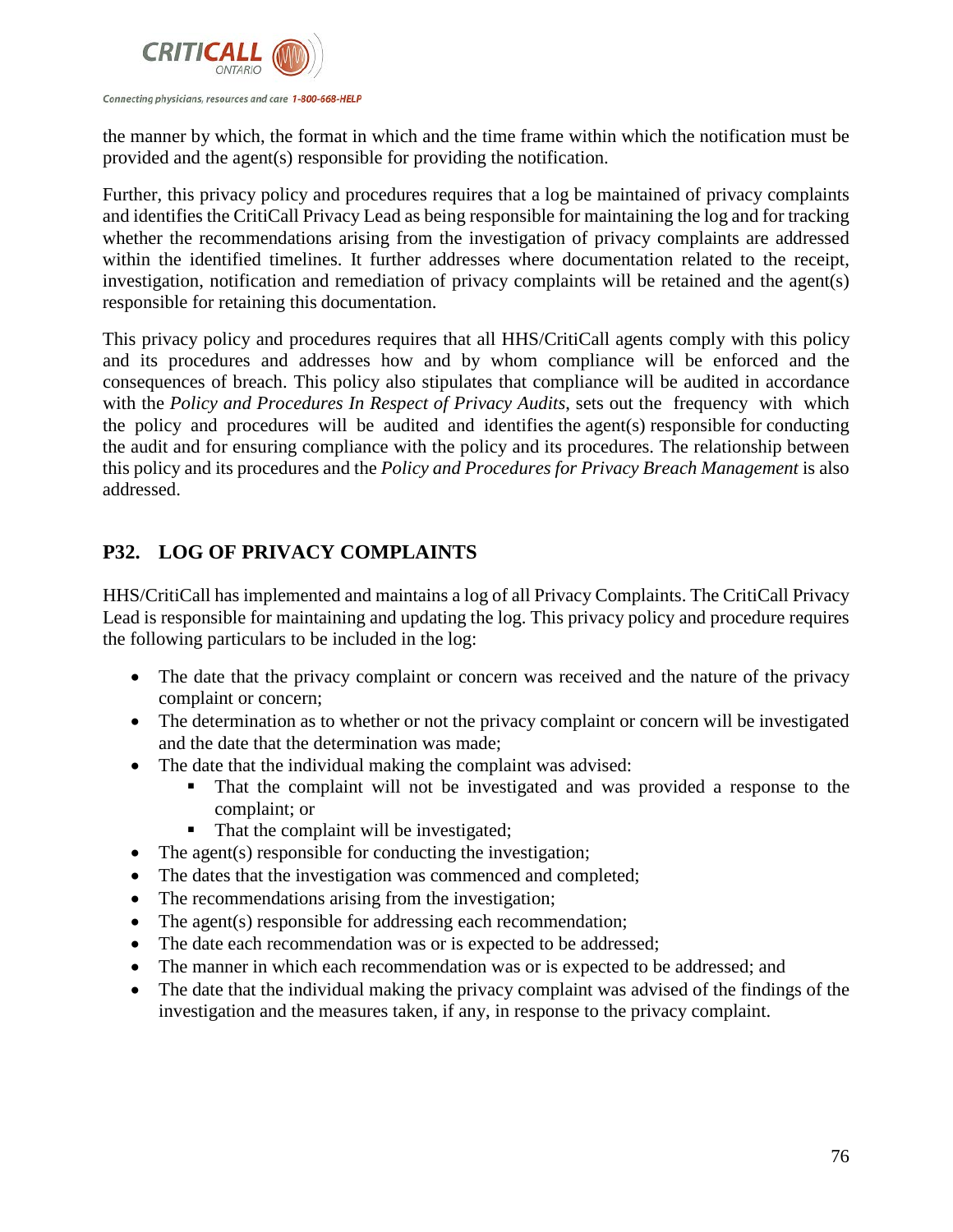

# **P33. POLICY AND PROCEDURES FOR PRIVACY INQUIRIES**

This privacy policy and procedures has been developed and implemented to address the process to be followed when receiving, documenting, tracking and responding to privacy inquiries. The definition of the term "privacy inquiry" is included in this policy and includes inquiries relating to the privacy policies, procedures and practices implemented by HHS/CritiCall and related to the compliance of HHS/CritiCall with the *Act* and its regulation.

This privacy policy outlines the information that must be communicated to the public relating to the manner in which, to whom and where individuals may direct privacy inquiries. This privacy policy and procedures requires the following information to be communicated to the public: the name and/or title, mailing address and contact information of the CritiCall Privacy Lead to whom privacy inquiries may be directed; information relating to the manner in which privacy inquiries may be directed to HHS/CritiCall, in writing or by telephone; and information as to where individuals may obtain further information about the privacy policies, procedures and practices implemented by HHS/CritiCall.

This policy and procedures further outlines the process to be followed in receiving and responding to privacy inquiries. This policy states that the CritiCall Privacy Lead is responsible for receiving and responding to privacy inquiries; outlines the documentation that must be completed, provided and/or executed; the required content of the documentation; and the format (in writing) and content of the response to the privacy inquiry. The CritiCall Privacy Lead and CritiCall Security Lead have been delegated day-to-day authority to manage the privacy program and the security program, respectively.

This privacy policy and procedures requires all HHS/CritiCall agents to comply with the policy and its procedures and addresses how and by whom compliance will be enforced and the consequences of a breach. This privacy policy and procedures also stipulates that compliance will be audited in accordance with the *Policy and Procedures In Respect of Privacy Audits*, sets out that this policy and procedures shall be audited on an annual basis and identifies the CritiCall Privacy Lead as being responsible for conducting the audit and for ensuring compliance with the policy and its procedures. The relationship between this policy and its procedures and the *Policy and Procedures for Privacy Complaints* and the *Policy and Procedures for Privacy Breach Management* is also addressed.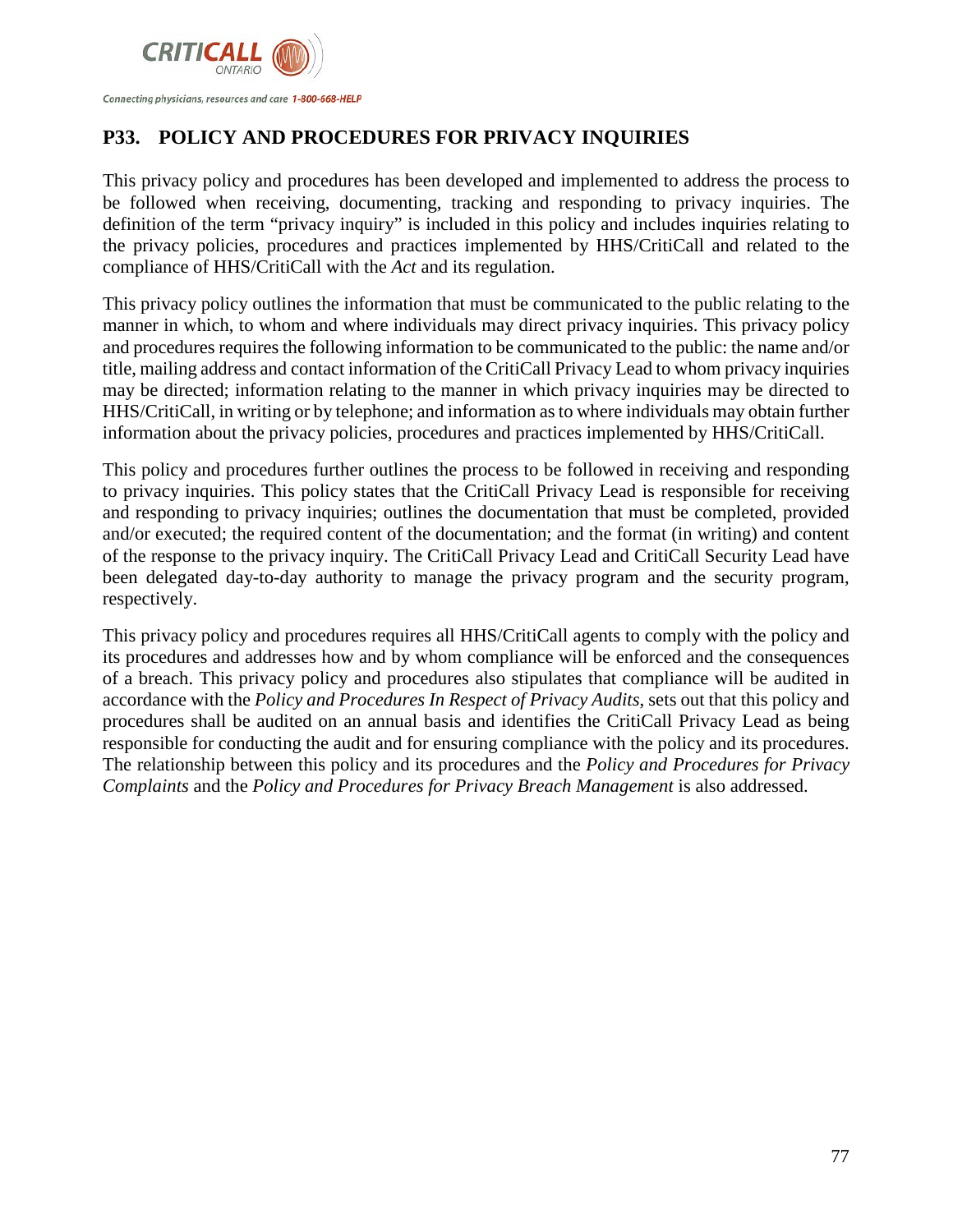

# **PART 2 – SECURITY DOCUMENTATION**

The following section focuses on HHS/CritiCall's security policies and procedures as they relate to the CCIS. As CritiCall operates the CCIS on behalf of HHS, the policies and procedures are, in some cases, specific to the environment and staff in place at CritiCall, where the day-to-day activities related to the system take place. Overarching accountability continues to rest with the Chief Executive Officer of HHS and all hospitals contributing data to the CCIS are required to enter into agreements with HHS/CritiCall for the collection of CCIS data.

# **S1: INFORMATION SECURITY POLICY**

HHS/CritiCall has developed and implemented this information security policy and procedures in relation to PHI received by HHS/CritiCall. This policy requires a comprehensive information security program to be developed and implemented consisting of administrative, technical, and physical safeguards that are consistent with established industry standards and practices. The information security program must effectively address any threats and risks identified, must be amenable to independent verification and must be consistent with established security frameworks and control objectives. This security policy and procedures outlines the duties and responsibilities of agents in respect of the information security program and in respect of implementation of the administrative, technical, physical safeguards are also addressed.

This security policy and procedures requires HHS/CritiCall to undertake comprehensive and organization-wide threat and risk assessments of all information security assets, including PHI, as well as appropriate project specific threat and risk assessments. It also establishes and documents a methodology for identifying, assessing and remediating threats and risks and for prioritizing all threats and risks identified for remedial action.

This security policy and procedures requires that all HHS/CritiCall agents and hospital-based users using the services and/or information assets provided or managed by HHS/CritiCall must take steps that are reasonable in the circumstances to ensure that confidential information including PI and PHI is protected against theft, loss and unauthorized use or disclosure, and to ensure that the confidential records including PI and PHI are protected against unauthorized copying, modification or disposal.

This security policy and procedures outlines specific accountabilities and responsibilities for protection of confidential information in respect of the information security program are detailed in position descriptions of employees and are included in all agreements entered into by HHS/CritiCall.

This security policy states that the information security program shall:

- Engage and include the participation of stakeholders when appropriate;
- Guide and promote security strategy and security architecture, aligned with business objectives, strategy, and requirements;
- Develop appropriate organizational and individual awareness, motivation, and capability; and
- Report and make recommendations for action or improvement to the CritiCall Executive Council, the Executive Director, CritiCall, and the HHS Board of Directors on security posture, security incidents, the status and effectiveness of the information security program.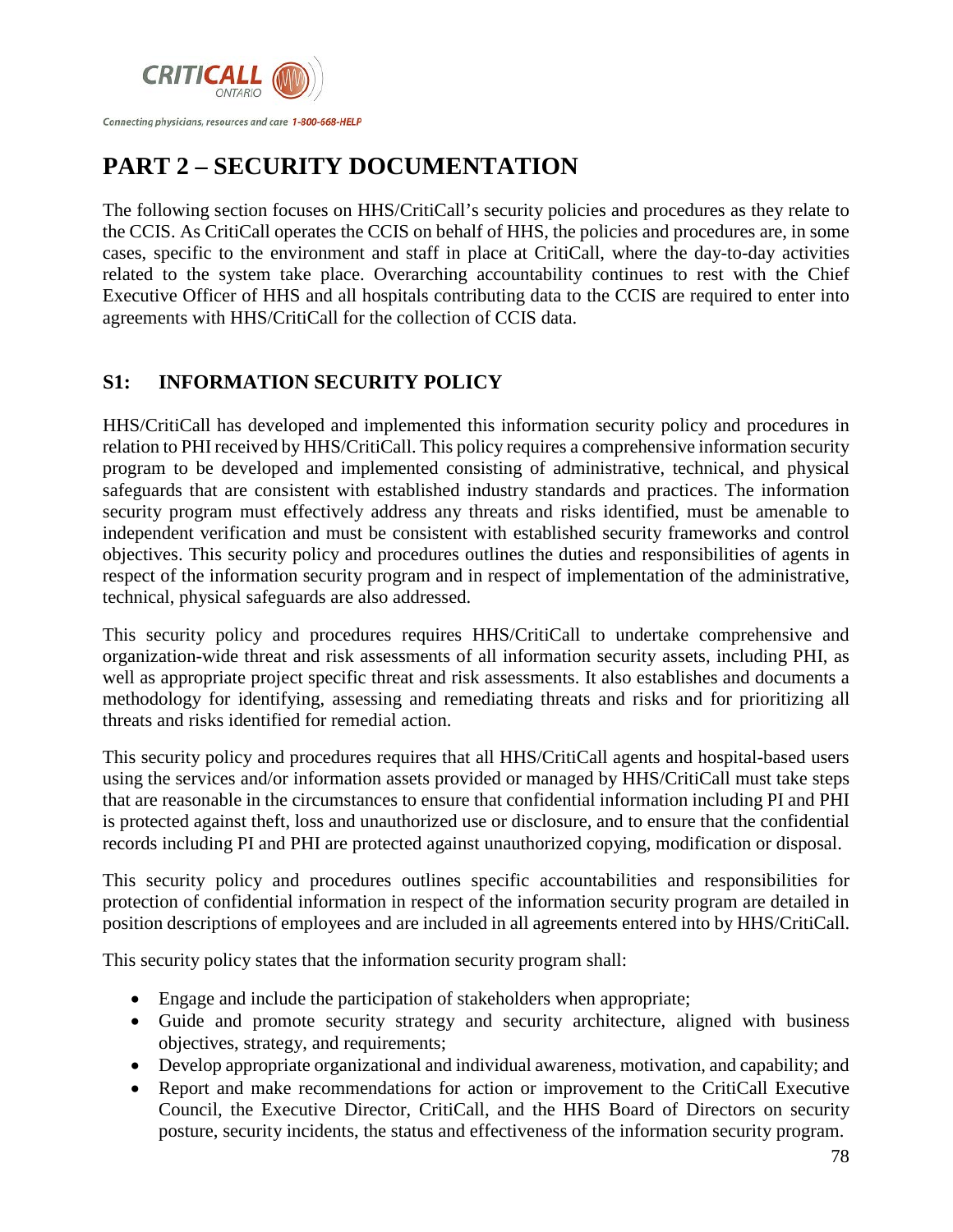

This information security policy requires the security program to consist of the following objectives and security policies, procedures and practices:

- A security governance framework for the implementation of the information security program, including security training and awareness;
- The ongoing review of the security policies, procedures and practices implemented;
- Ensuring the physical security of the premises;
- The secure retention, transfer and disposal of records of personal health information, including policies and procedures related to mobile devices, remote access and security of data at rest;
- Establishing access control and authorization including business requirements, user access management, user responsibilities, network access control, operating system access control and application and information access control;
- Information systems acquisition, development and maintenance including the security requirements of information systems, correct processing in applications, cryptographic controls, security of system files, security in development and support procedures and technical vulnerability management;
- Monitoring, including policies and procedures, for maintaining and reviewing system control and audit logs and security audits;
- Network security management, including patch management and change management;
- The acceptable use of information technology;
- Back-up and recovery;
- Information security breach management; and
- Establishing protection against malicious and mobile code.

The information security policies and procedures are established by the CritiCall Security Lead in consultation with key stakeholders and other business units/parties as appropriate. The policies shall be reviewed and approved by the Executive Director, CritiCall. Subsequent to the review and approval by the Executive Director, CritiCall, policies shall be reviewed by the HHS Chief Security Officer or delegate and approved by the Chief Security Officer.

This information security policy outlines the information security infrastructure implemented by HHS/CritiCall including the transmission of PHI over authenticated, encrypted and secure connections; the establishment of hardened servers, firewalls, demilitarized zones and other perimeter defences; anti-virus, anti- spam and anti-spyware measures; intrusion detection and prevention systems; privacy and security enhancing technologies; and mandatory system-wide password-protected screen savers after a defined period of inactivity.

In addition, this information security policy requires a credible program to be implemented for continuous assessment and verification of the effectiveness of the security program in order to deal with threats and risks to data holdings containing PHI.

HHS/CritiCall requires all agents to comply with this policy and with all other security policies, procedures and practices implemented by HHS/CritiCall and addresses how and by whom compliance will be enforced and the consequences of a breach. In this regard, the information security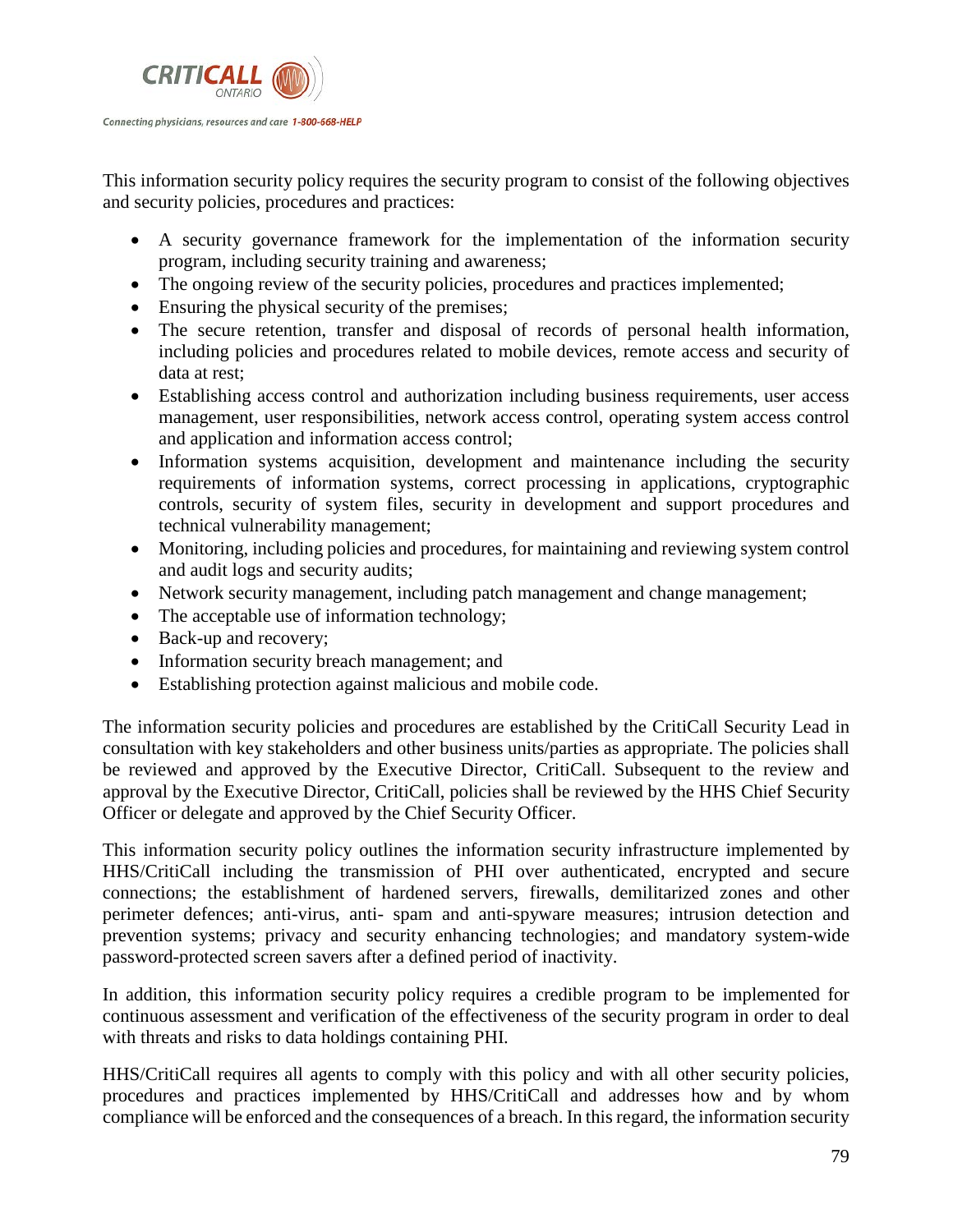

policy stipulates that compliance will be audited in accordance with the *Policy and Procedures In Respect of Security Audits*, on an annual basis by the CritiCall Security Lead or delegate. The CritiCall Security Lead is also responsible for ensuring compliance with this policy.

This security policy requires all agents to notify HHS/CritiCall by way of the HelpDesk at the first reasonable opportunity, in accordance with the *Policy and Procedures for Information Security Breach Management*, if an agent breaches or suspects there may have been a breach of this policy or any of the security policies, procedures and practices implemented.

# **S2: POLICY AND PROCEDURES FOR ONGOING REVIEW OF SECURITY POLICIES, PROCEDURES AND PRACTICES**

This security policy and associated procedures has been developed and implemented for the ongoing annual review of the security policies, procedures and practices. This security policy and procedures identifies the procedure to be followed in amending and/or drafting new security policies, procedures and practices if deemed necessary as a result of the annual review. The CritiCall Security Lead with support from the CritiCall Manager, Information Technology are responsible for developing CCIS Information Security policies, procedures and practices. These policies are reviewed on an annual basis, the purpose of which is to ensure all policies, procedures and practices are accurate and up-todate, and if not, amendments will be made. The CritiCall Security with support from the CritiCall Manager, Information Technology and Decision Support, is responsible for initiating, managing and documenting the completion of the annual review process. This security policy and procedures identifies the CritiCall Security Lead as being responsible for the procedure that must be followed in obtaining approval of any amended or newly developed security policies, procedures and practices.

This security policy and procedures states that in undertaking the review and determining whether amendments and/or new security policies, procedures and practices are necessary, HHS/CritiCall has regard to any orders, guidelines, fact sheets and best practices issued by the IPC under the *Act* and its regulation; evolving industry security standards and best practices; technological advancements; amendments to the *Act* and its regulation relevant to HHS/CritiCall; and recommendations arising from privacy and security audits, privacy impact assessments and investigations into privacy complaints, privacy breaches and information security breaches. This security policy also takes into account whether the security policies, procedures and practices of HHS/CritiCall continue to be consistent with its actual practices and whether there is consistency between and among the security and privacy policies, procedures and practices implemented.

This security policy and procedures provides that the CritiCall Security Lead, in collaboration with the CritiCall Privacy lead are responsible for amending any communication material in relation to the new or amended policies and procedures. This security policy and procedures outlines the method and nature of the communication. All entities and individuals involved in the operational planning and day-to-day activities of CCIS must be notified of all amendments made to the security policies, procedures and practices.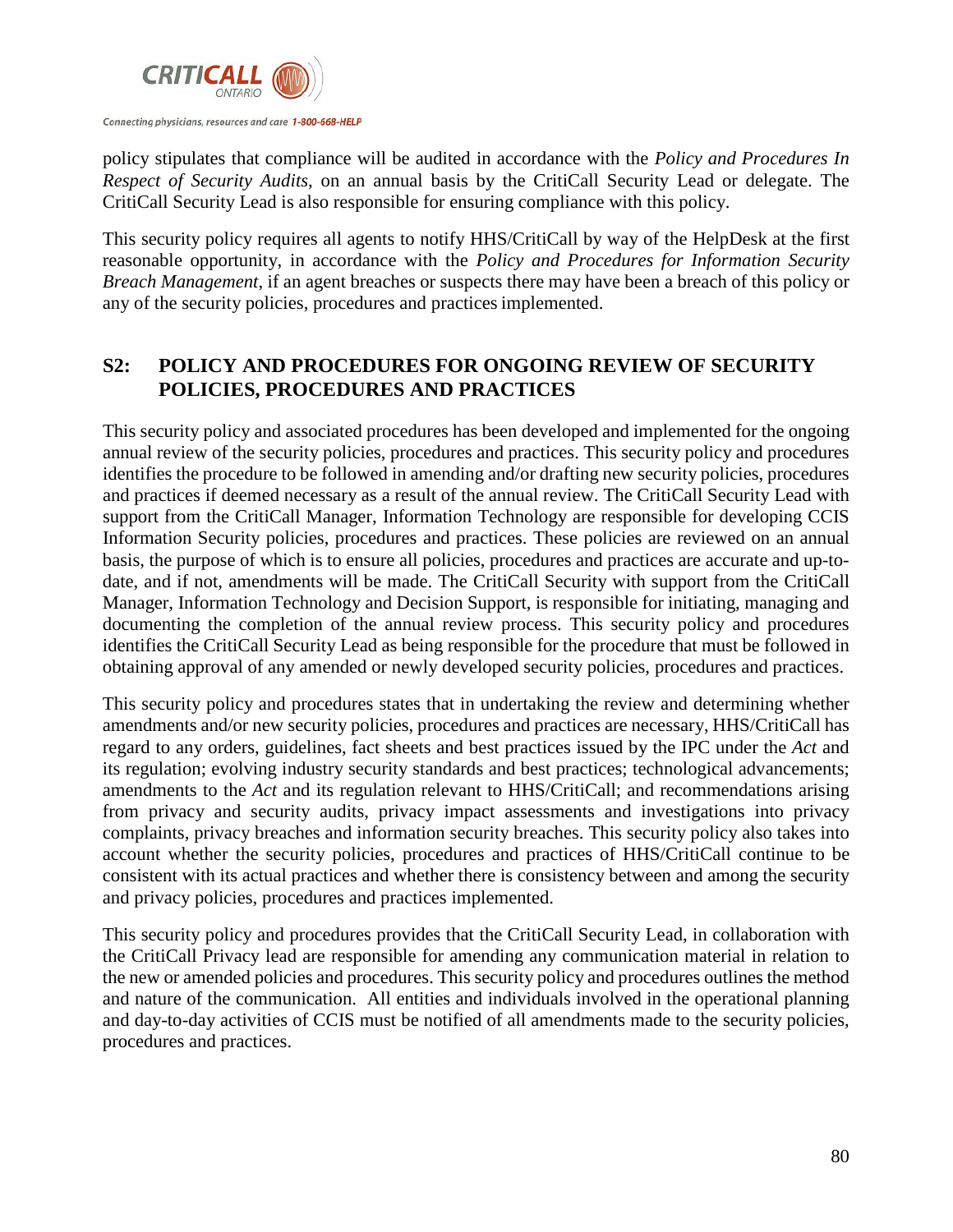

This security policy and procedures requires that all HHS/CritiCall agents comply with the policy and its procedures and identifies the CritiCall Security Lead as being responsible for compliance and enforcement of this policy and procedures, in addition to, addressing the consequences of a breach. This policy and procedures also stipulates that compliance will be audited in accordance with the *Policy and Procedures In Respect of Security Audits*, on an annual basis by the CritiCall Security Lead. The CritiCall Security Lead is also responsible for ensuring compliance with this policy and its procedures.

# **S3: POLICY AND PROCEDURES FOR ENSURING PHYSICAL SECURITY OF PERSONAL HELATH INFORMATION**

This policy and procedures has been developed and implemented by HHS/CritiCall to ensure physical safeguards are implemented by CritiCall, third party vendors and other agents involved with the CCIS to: prevent unauthorized access to PHI; prevent accidental or intentional disclosure of PHI to unauthorized individuals; protect PHI against theft, loss and unauthorized use or disclosure of sensitive information residing on the hardware that is housed at CritiCall offices and the HP data centre; and protect records of PHI against unauthorized copying, modification or disposal.

This policy and associated procedures addresses the physical safeguards implemented by HHS/CritiCall to protect PHI against theft, loss and unauthorized use or disclosure and to protect records of PHI against unauthorized copying, modification or disposal.

The physical safeguards implemented include controlled access to the premises and to locations within the premises where records of PHI are retained such as locked, alarmed, restricted and/or monitored access.

This security policy and procedures states that CritiCall Ontario's office be divided into varying levels of security with each successive level being more secure and restricted to fewer individuals. In order to access locations within the premises where records of PHI are retained, individuals are required to pass through multiple levels of security.

HHS/CritiCall requires all agents to comply with this policy and its procedures and identifies how the responsible party, the CritiCall Security Lead, will ensure compliance will be enforced and the consequences of a breach. This policy and procedures also stipulates that compliance will be audited in accordance with the *Policy and Procedures In Respect of Security Audits*. The CritiCall Security Lead is responsible for conducting an audit and for ensuring compliance with this policy and procedures on an annual basis.

This policy and procedures requires agents to notify HHS/CritiCall at the first reasonable opportunity, in accordance with the *Policy and Procedures for Information Security Breach Management*, if an agent breaches or suspects that there may have been a breach of this policy or its associated procedures.

### **Policy, Procedures and Practices with Respect to Access by Agents**

This security policy and procedures details the various levels of access that may be granted to the premises and to locations within the premises where records of PHI are retained.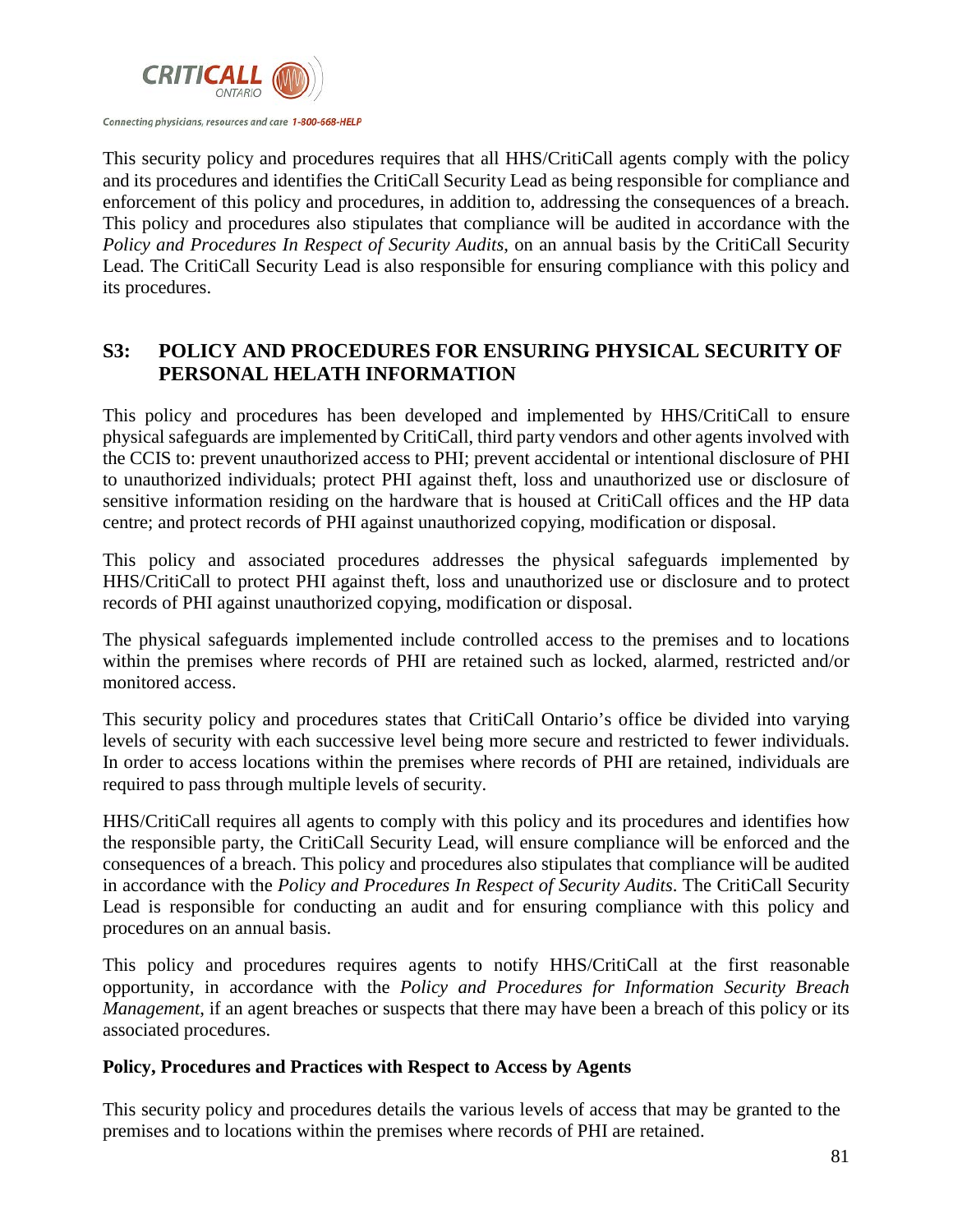

This security policy and procedures states that the CritiCall Security Lead is responsible for receiving, reviewing, granting and terminating access by agents to the premises and to locations within the premises where records of PHI are retained, including the levels of access that may be granted. The process to be followed and the requirements that must be satisfied are also identified, including any documentation that must be completed, provided and/or executed; the agent(s) responsible for completing, providing and/or executing the documentation; the agent(s) to whom the documentation must be provided; and the required content of the documentation.

This security policy and procedures addresses the criteria that must be considered by the CritiCall Security Lead for approving and determining the appropriate level of access. The criteria is based on the "need to know" principle and ensures that access is only provided to agents who routinely require such access for their employment, contractual or other responsibilities. In the event that an agent only requires such access for a specified period, this policy and procedures has established a process for ensuring that access is permitted only for that specified period.

This security policy and procedures also sets out the manner in which the determination relating to access and the level of access is documented; to whom this determination will be communicated; any documentation that must be completed, provided and/or executed by the agent(s) responsible for making the determination; and the required content of the documentation.

This security policy and procedures identifies the CritiCall Security Lead as the responsible party and the process to be followed in providing identification cards, access cards and/or keys to the premises and to locations within the premises. This includes a discussion of any documentation that must be completed, provided and/or executed; the agent(s) responsible for completing, providing and/or executing the documentation; and the required content of the documentation.

### **Theft, Loss and Misplacement of Identification Cards, Access Cards and Keys**

This security policy and procedures requires agents to notify HHS/CritiCall at the first reasonable opportunity of the theft, loss or misplacement of identification cards, access cards and/or keys and sets out the process that must be followed in this regard. This security policy and procedures states that notification must be provided to the CCIS Help Desk; the nature and format of the notification, in writing or via telephone; the documentation that must be completed, provided and/or executed; the agent(s) responsible for completing, providing and/or executing the documentation; the agent to whom the documentation must be provided; and the required content of the documentation.

The CCIS Help Desk is responsible for all deactivation of identification and access cards and for the retrieval of keys. The following process must be followed upon theft, loss and misplacement of ID cards, access cards and keys of an agent in accordance with the *S17* - *Policy and Procedures for Information Security Breach Management*:

- The loss (or theft) of identification cards, access cards and/or keys must be reported to the CCIS Help Desk by telephone as soon as the loss or theft is discovered or suspected. The CCIS Help Desk shall follow the procedures *17 - Policy and Procedures for Information Security Breach Management;*
- The CCIS Help Desk shall de-activate the access card/and or keys as soon as possible;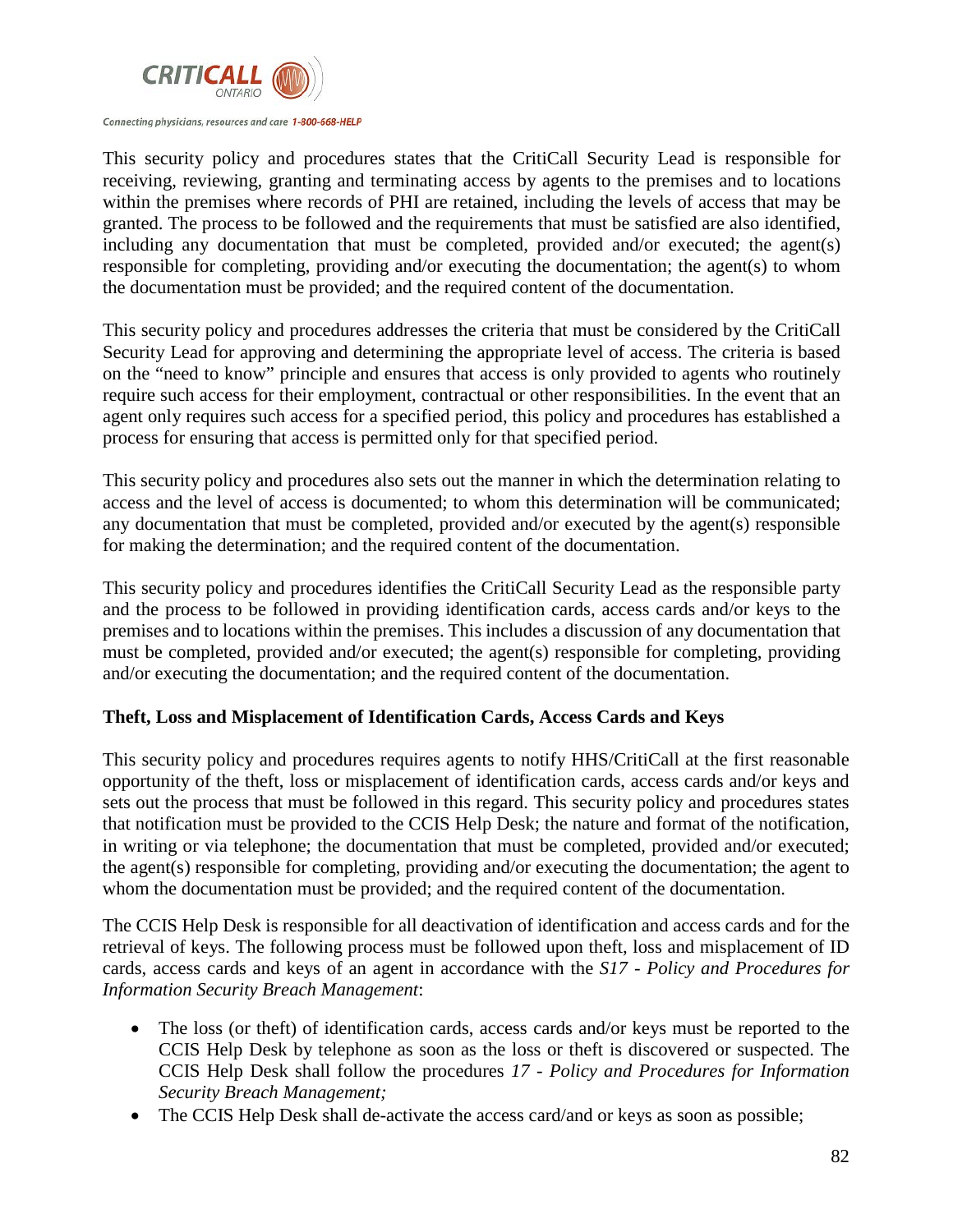

- The CCIS Help Desk shall notify the Executive Director, CritiCall and the CritiCall Security Lead, and record the loss or theft of identification cards, access cards and keys in the Security Breach Log to maintain a record of all reported lost or stolen keys and pass cards; and
- The manager of the individual who has had the key stolen, misplaced or lost must also be notified.

The safeguards that are required to be implemented as a result of the theft, loss or misplacement of identification cards, access cards and/or keys are outlined in this security policy and procedures and identifies the CritiCall Security Lead as being responsible for implementing the safeguards.

This security policy and procedures also addresses the circumstances in which and the procedure that must be followed in issuing temporary or replacement identification cards, access cards and/or keys and the agent(s) responsible for their issuance. This includes a discussion of any documentation that must be completed, provided and/or executed; the agent(s) responsible for completing, providing and/or executing the documentation; the agent to whom the documentation must be provided; the required content of the documentation; the agent(s) to whom temporary identification cards, access cards and/or keys shall be returned; and the time frame for return.

This security policy and procedures outlines the process that must be followed by the CritiCall Security Lead in the event that temporary identification cards, access cards and/or keys are not returned. This policy and procedures also outlines the time-frame within which the process must be implemented.

### **Termination of the Employment, Contractual or Other Relationship**

This policy and procedures requires agents, as well as their supervisors, to notify the hiring manager of the termination of their employment, contractual or other relationship with HHS/CritiCall and to return their identification cards, access cards and/or keys to the hiring manager on or before the date of termination of their employment, contractual or other relationship in accordance with *H10: Policy and Procedures for Termination or Cessation of the Employment or Contractual Relationship*.

This policy and procedures requires access to the premises be terminated upon the cessation of the employment, contractual or other relationship in accordance with the *Policy and Procedures for Termination or Cessation of the Employment or Contractual Relationship.*

### **Notification When Access is No Longer Required**

This security policy and procedures identifies the process that must be followed in providing notification, the method by which access will be terminated, and the time frame within which access must be terminated. This policy requires an agent, and their supervisor, who no longer requires access to the physical premises or to the area of the premises where records of PHI are retained, to notify the CritiCall Security Lead, in writing, in advance of the date that the access is no longer required or on the day that access is no longer required.

This security policy and procedures states that notification must include whether the individual no longer needs access to the area of the premises where records of PHI are retained or whether access to all premises is no longer required and the date after which access is no longer required. The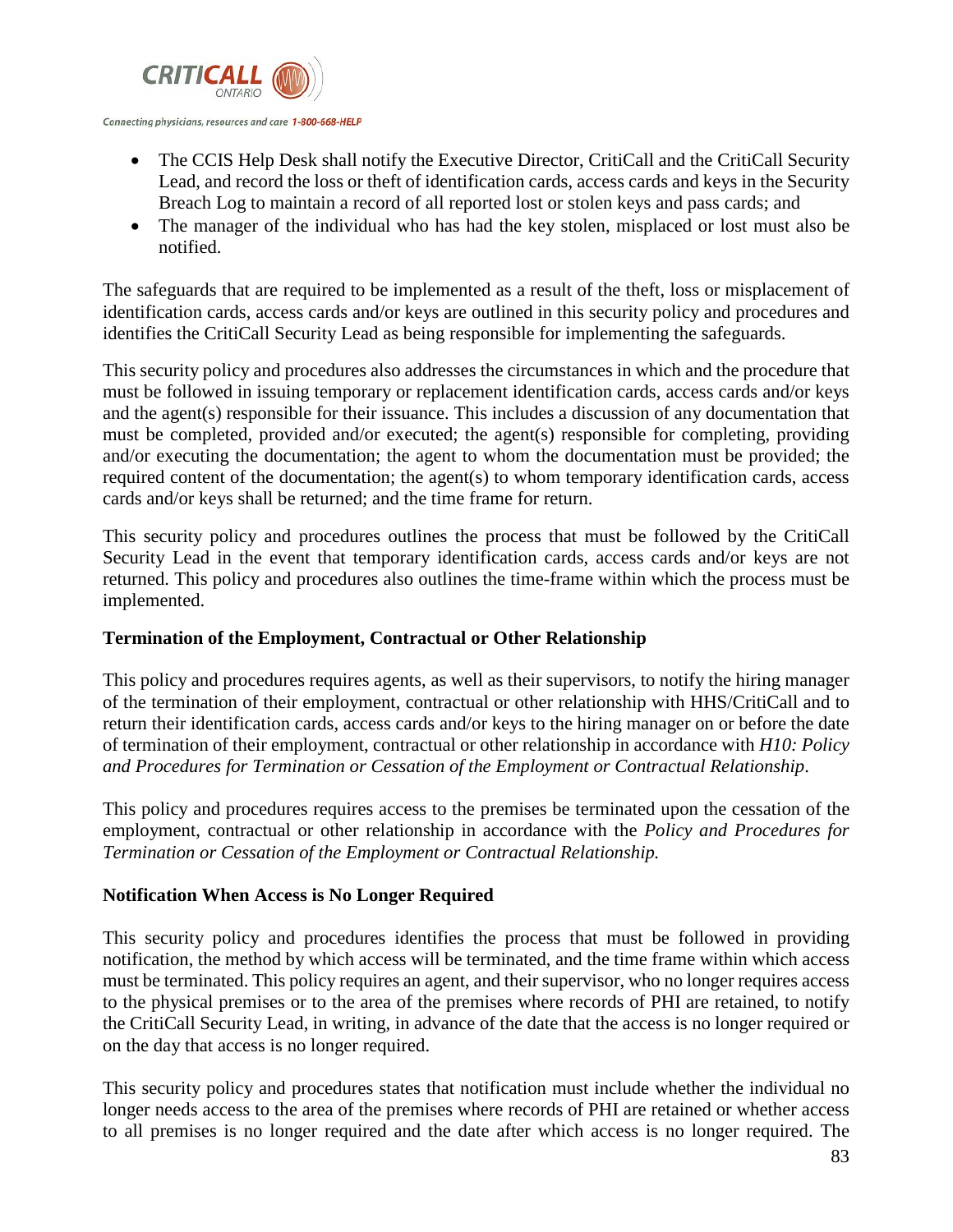

CritiCall Security Lead shall take the necessary steps to ensure that deactivation of electronic pass cards is arranged for the date when access is no longer required and shall document that the individual no longer has access to the secure premises once this is the case.

### **Audits of Agents with Access to the Premises**

This security policy and procedures states that all agents must comply with this policy. The responsibility and accountability for compliance with this policy and procedures rests with the Executive Director of CritiCall. Compliance with this policy will be audited in accordance with the *S15: Policy and Procedures In Respect of Security Audits.* The purpose of the audit is to ensure that agents granted access to the premises and to locations within the premises where records of PHI are retained continue to have an employment, contractual or other relationship with HHS/CritiCall and continue to require the same level of access.

A physical security audit of HHS/CritiCall's physical facility is conducted at least annually. The Executive Director, CritiCall shall ensure that any third party provider of facilities processing PHI conduct a quarterly audit of access to premises as per the agreement with the third party. The third party must provide a report, in writing, to the Executive Director, CritiCall on completion of the audit.

A report of the physical security audit must be prepared for review by the Executive Director, CritiCall and Chief Security Officer following each security audit. The physical security audit report must describe each activity undertaken, when the activity was performed, by whom, the result of the audit (findings), and recommendations to correct any deficiencies identified. The findings of security audits shall be included in reports to the Enterprise Risk Management Committee and to the Board of Directors in the annual report to the Board.

### **Tracking and Retention of Documentation Related to Access to the Premises**

This security policy and procedures requires that a log be maintained of agents granted approval to access the premises of HHS/CritiCall and to locations within the premises where records of PHI are retained and identifies the CritiCall Security Lead as being responsible for maintaining such a log. This policy and procedures also includes details related to where documentation related to the receipt, review, approval and termination of access to the premises and to locations within the premises where PHI is retained will be maintained and that the CritiCall Security Lead is responsible for maintaining this documentation.

### **Policy, Procedures and Practices with Respect to Access by Visitors**

This security policy and procedures must address the agent(s) responsible and the process to be followed in identifying, screening and supervising visitors to the premises of HHS/CritiCall. This security policy and procedures sets out the identification that is required to be worn by visitors; any documentation that must be completed, provided and/or executed by agent(s) responsible for identifying, screening and supervising visitors; and the documentation that must be completed, provided and/or executed by visitors. Visitors are required to record their name, date and time of arrival, time of departure and the name of the agent(s) with whom the visitors are meeting.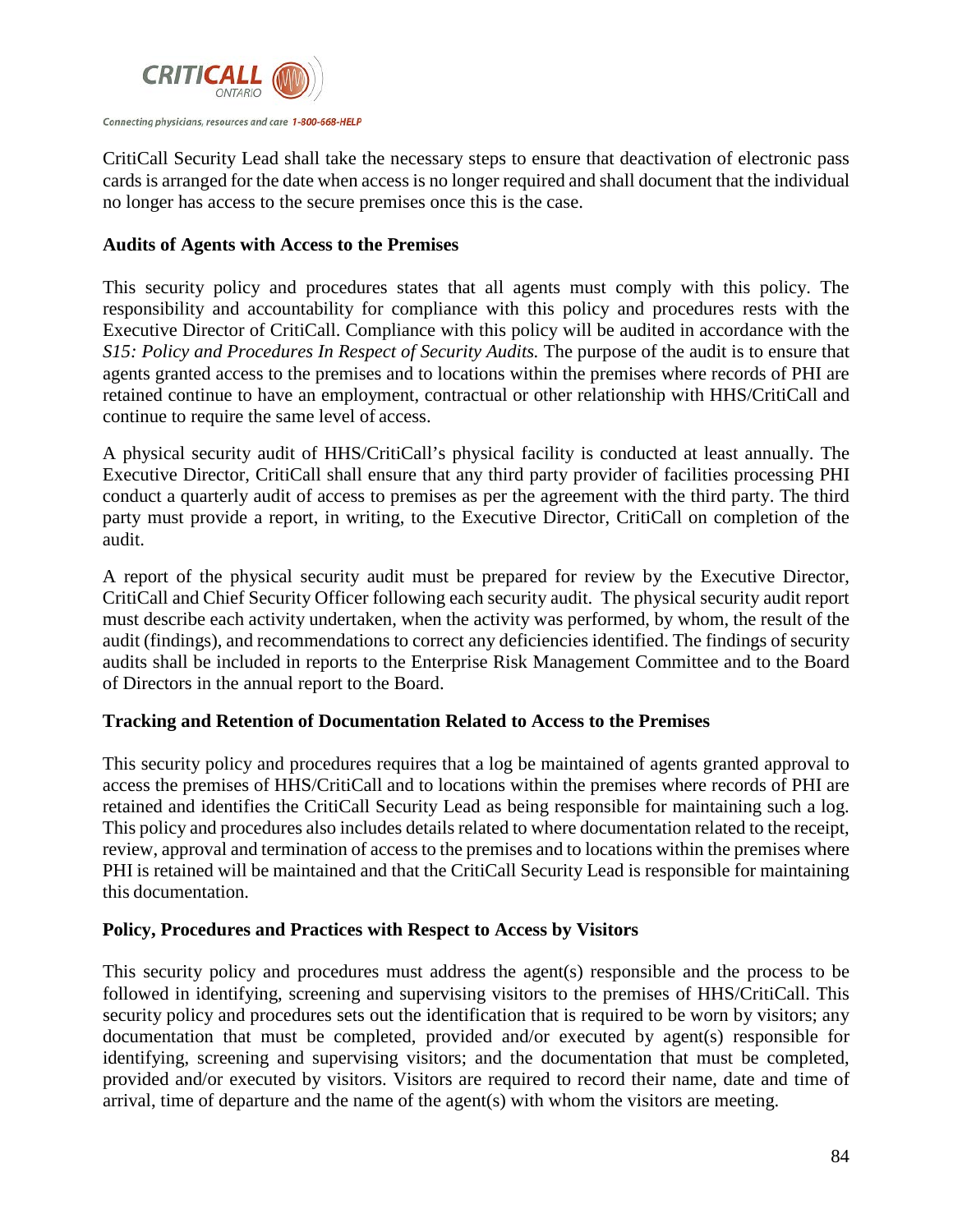

This policy and procedures identifies the duties and responsibilities' of the agents responsible for identifying, screening and supervising visitors. These duties include ensuring that visitors are accompanied at all times; ensuring that visitors are wearing the identification issued by HHS/CritiCall; ensuring that the identification is returned prior to departure; and ensuring that visitors complete the appropriate documentation upon arrival and departure. At the end of each day, the CritiCall Administrative Assistant must review the visitor log and check that all visitors have signed out and returned their visitor pass.

If the CritiCall Administrative Assistant finds that a visitor who has signed in, has not signed out and/or has not returned the visitor pass, the CritiCall Administrative Assistant will notify the staff member escort and the CritiCall Security Lead via e-mail that the visitor has not signed out and/or has not returned the pass. The staff member shall be responsible for following up and documenting in the visitor log that the visitor was seen leaving the premises. The CritiCall Security Lead shall investigate any situation where a visitor has not been seen leaving the building and has not returned their visitor pass. The investigation will be conducted and documented as per *S17: Policy and Procedures for Information Security Breach Management.* This security policy and procedures also addresses where documentation related to the identification, screening and supervision of visitors will be retained and the agent(s) responsible for retaining this information.

# **S4: LOG OF AGENTS WITH ACCESS TO THE PREMISES OF THE PRESCRIBED PERSON OR PRESCRIBED ENTITY**

HHS/CritiCall has implemented and maintains a log of agents who have been granted access to the premises of HHS/CritiCall. The CritiCall Security Lead is responsible for maintaining and updating this log. The log includes the following information for each agent that accesses the premises:

- Name of agent granted approval to access the premises;
- Level and nature of access granted;
- Locations within the premises that are accessible to the agent;
- Date access was granted;
- Date identification cards, access cards and/or keys were provided;
- The identification number on identification cards, access cards and/or keys, if any;
- Date of next audit of access:
- Date identification cards, access cards and/or keys were returned; and
- Date of access termination.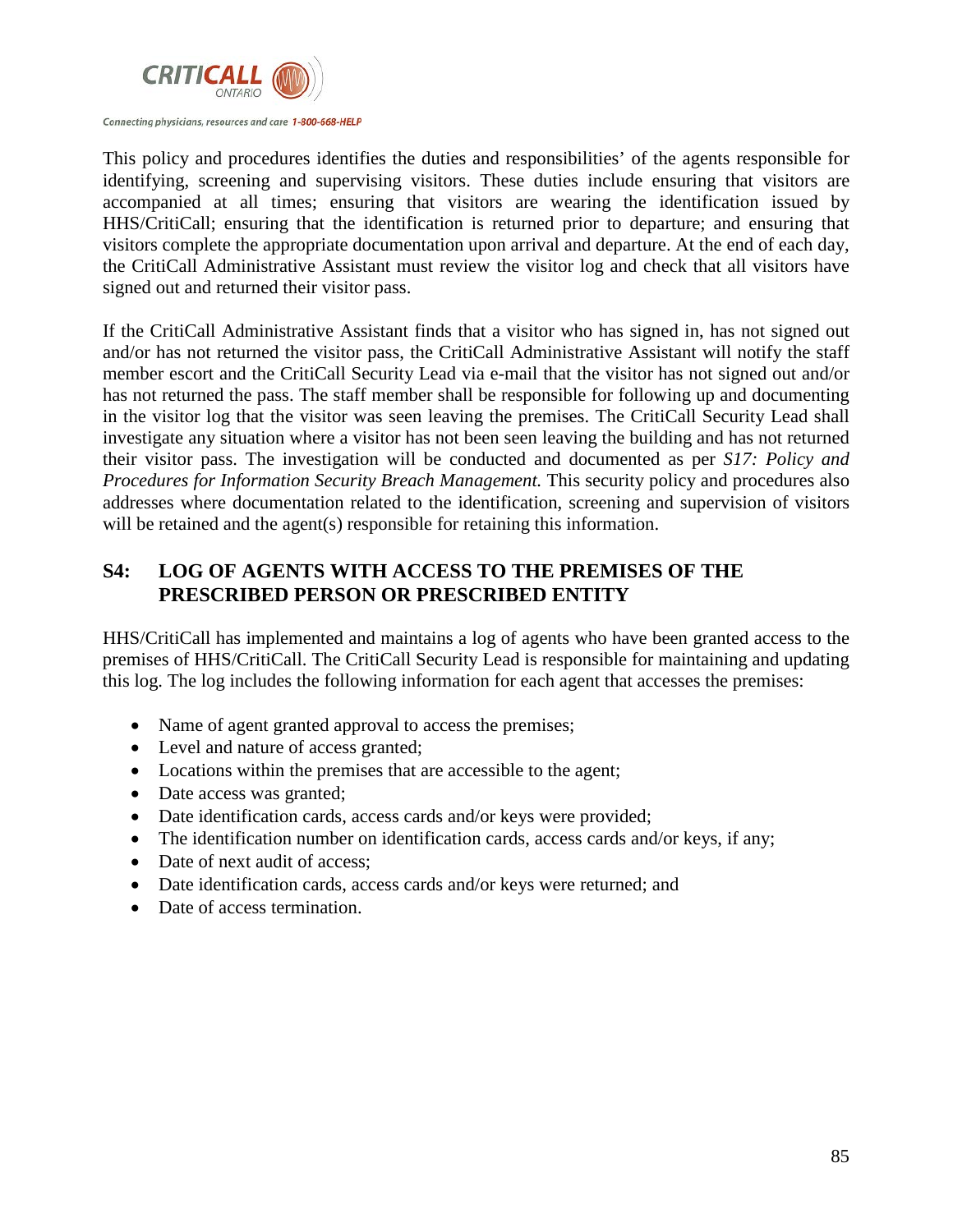

# **S5: POLICY AND PROCEDURES FOR SECURE RETENTION OF RECORDS OF PERSONAL HEALTH INFORMATION**

This policy and procedures was created and implemented to identify the personnel responsible for ensuring the secure retention, transfer and retrieval of records and the precise methods by which records of PHI in paper and electronic format are to be securely retained in the CCIS.

This security policy and procedures provides a comprehensive table, which outlines the particular types of information, format of the information, the authorized individual for ensuring secure retention and the retention period for the PHI. By way of summary, there are eight (8) types of information including: PHI in the CCIS, PHI on back-up tapes, PHI in core export (electronic and hard copy), PHI for research (electronic and hard copy) and PHI shared through Data Sharing Agreements for non-research purposes (electronic and hard copy). For records of PHI used for research purposes, HHS/CritiCall must ensure that the records of PHI are not being retained for a period longer than that set out in the written research plan approved by a research ethics board. For records of PHI collected pursuant to a Data Sharing Agreement, this policy and procedures prohibits the records from being retained for a period longer than that set out in the Data Sharing Agreement. This policy and procedures requires that records of PHI be retained for only as long as necessary to fulfill the purposes for which the PHI was collected.

This security policy and procedures requires records of PHI to be retained in a secure manner and identifies the CritiCall Security Lead as being responsible for ensuring the secure retention of these records. This policy and procedures identifies the precise methods by which records of PHI in paper and electronic format are to be securely retained, including records retained in various media.

This security policy and procedures states that agents of HHS/CritiCall, who have CCIS-related duties that require them to record, access, view or work with PHI, must take steps that are reasonable in the circumstances to ensure that PHI is protected against theft, loss and unauthorized use or disclosure and that records of PHI are protected against unauthorized copying, modification or disposal. This shall include but is not limited to:

- Electronic media shall be stored in a secure location and protected from unauthorized access;
- Electronic media shall be safeguarded with the administrative, technical and physical controls;
- Access to PHI must be restricted to authorized individuals who need to access PHI to perform their day-to-day activities;
- Media containing PHI shall be encrypted with a minimum of 128-bit Advanced Encrypted Standard (AES) level;
- Media containing PHI must be password protected in accordance with *S9: Policy and Procedures Related to Passwords*;
- Paper records shall be stored in a secure locked area; and
- Access to PHI records shall be limited to HHS/CritiCall personnel with an appropriate level of access controls based on their roles and responsibilities.

This security policy and procedures states that if a third party service provider is contracted to retain records of PHI on behalf of HHS/CritiCall, a written agreement that contains the relevant language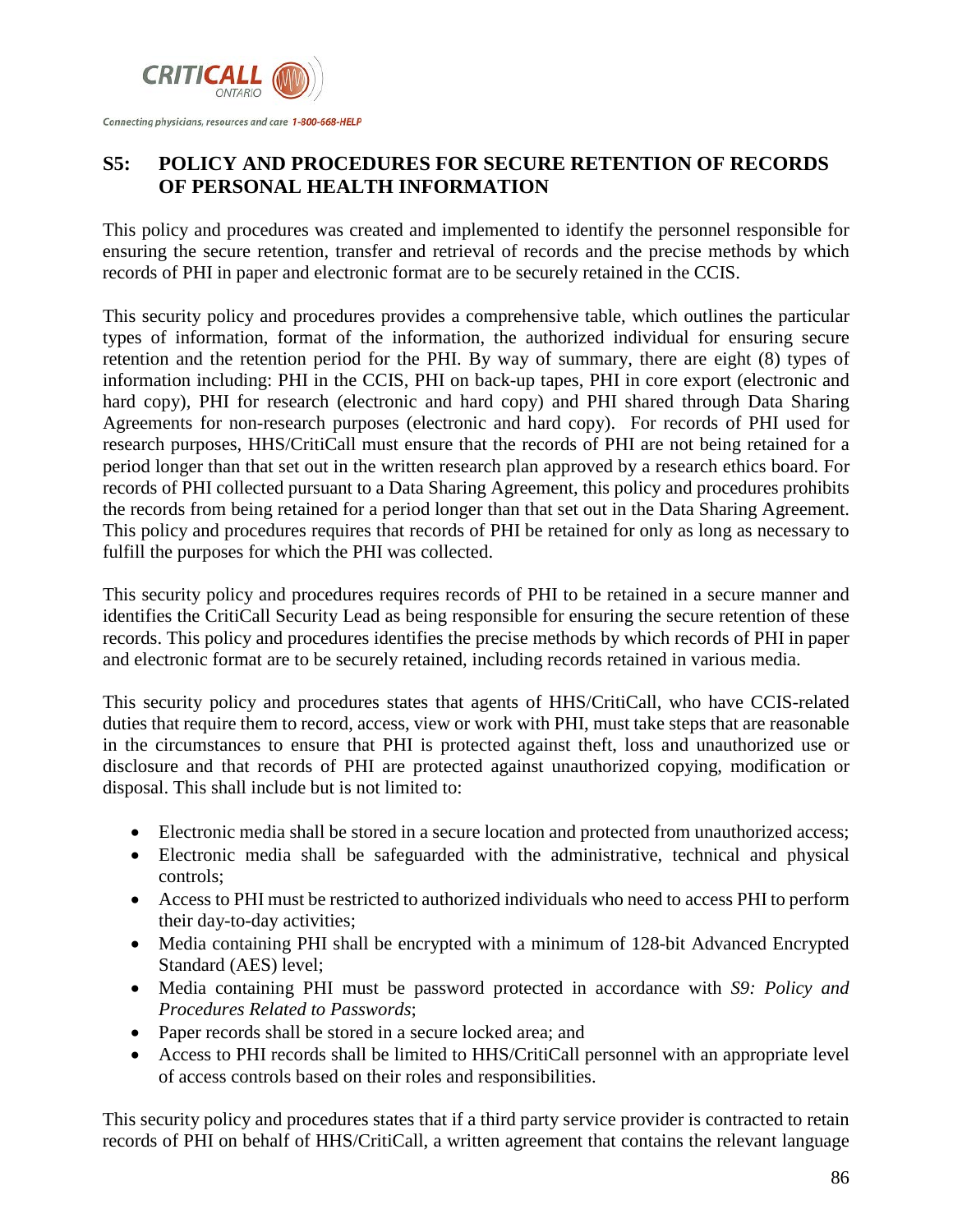

from the *P20: Template Agreement For All Third Party Service Providers* must be executed with the third party prior to transferring any PHI, and include:

- The purposes for which records of PHI will be transferred to the third party service provider for secure retention must be documented;
- The procedures to be followed in securely transferring the records of PHI to the third party service provider and in securely retrieving the records from the third party service provider, including the secure manner in which the records will be transferred and retrieved, the conditions pursuant to which the records will be transferred and retrieved and the agent(s) responsible for ensuring the secure transfer and retrieval of the records. In this regard, the policy and procedures shall comply with the *S7: Policy and Procedures for Secure Transfer of Records of Personal Health Information*;
- Documentation that is required to be maintained in relation to the transfer of records of PHI to the third party service provider for secure retention
- Identifies the CritiCall Security Lead as being responsible for ensuring the secure transfer and to document the date, time and mode of transfer and maintain a repository if written confirmations received from the third party service provider upon receipt of the records of PHI;
- The requirement that the third party who identifies a suspected or actual breach of privacy or security report the incident to the CCIS Help Desk as soon as possible in accordance with *P29: Policy and Procedures for Privacy Breach Management* and *S17: Policy and Procedures for Information Security Breach Management.*

This policy and procedures also requires a detailed inventory to be maintained of records of PHI being securely retained by the third party service provider and of records of PHI retrieved by HHS/CritiCall and identifies the CritiCall Security Lead as the responsible for maintaining the detailed inventory.

If a third party service provider is contracted to retain records of PHI, this policy and procedures requires that a written agreement be executed with the third party service provider containing the relevant language from the *Template Agreement For All Third Party Service Providers*, and identifies the Executive Director, CritiCall as responsible for ensuring that the agreement has been executed prior to transferring the records of PHI for secure retention.

This security policy and procedure requires all HHS/CritiCall agents to comply with this policy and its procedures and addresses how and by whom compliance will be enforced and the consequences of a breach. This policy and procedures also stipulates that compliance will be audited, on an annual basis, in accordance with the *Policy and Procedures In Respect of Security Audits* by the CritiCall security Lead. The CritiCall Security Lead is responsible for conducting the audit and for ensuring compliance with this policy and its procedures.

This policy and procedures requires agents to notify HHS/CritiCall at the first reasonable opportunity, in accordance with the *Policy and Procedures for Information Security Breach Management*, if an agent breaches or suspects there may have been a breach of this policy or its procedures.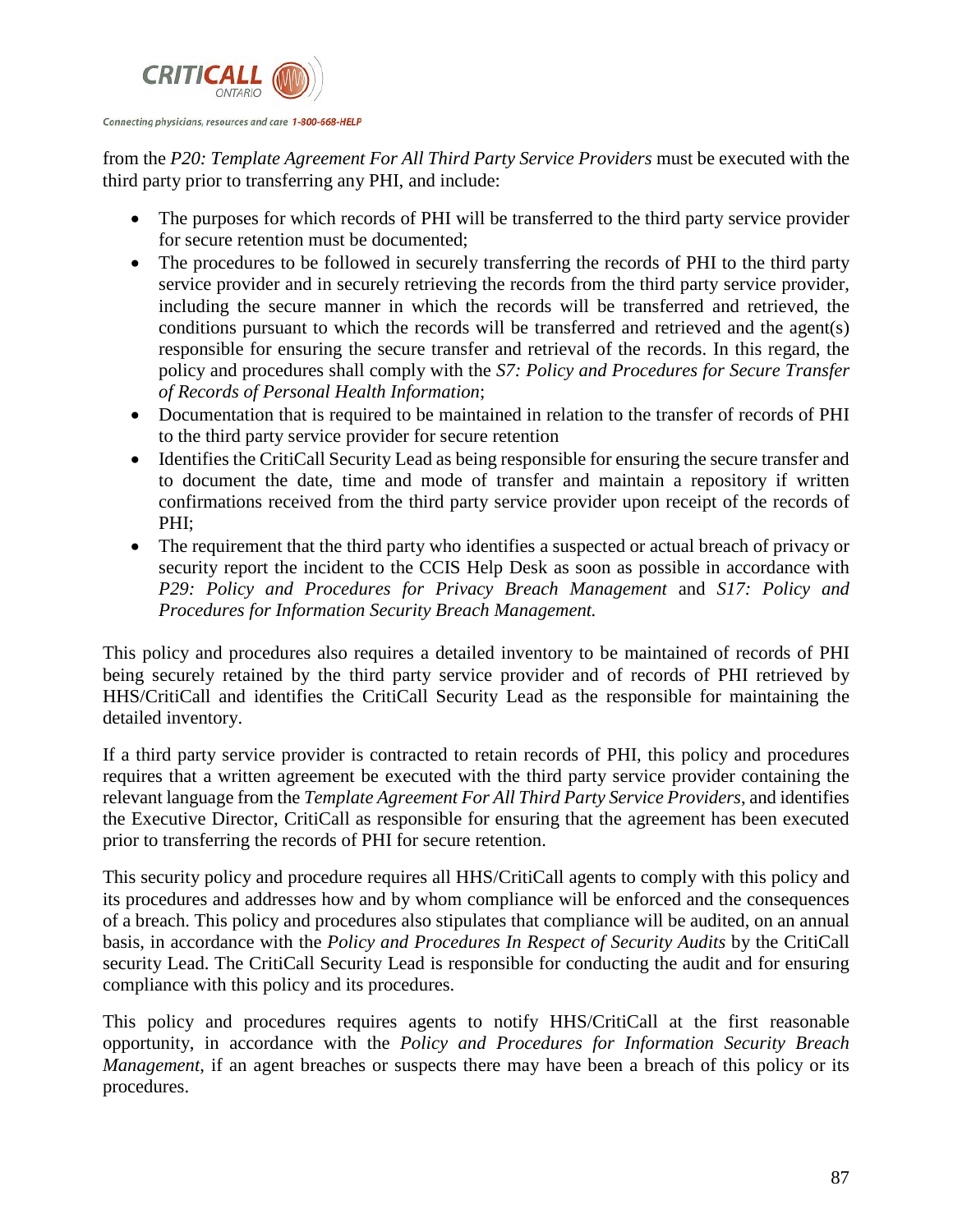

# **S6: POLICY AND PROCEDURES FOR SECURE RETENTION OF RECORDS OF PERSONAL HEALTH INFORMATION ON MOBILE DEVICES**

HHS/CritiCall has developed and implemented a policy and procedures to address whether and in what circumstances persons may retain PHI on their mobile devices. For the purposes of this policy and procedures 'mobile device' is defined as any portable computing device that can be used to store, retrieve, manipulate, and transmit data, which includes but is not limited to: USB keys, jump drives, memory keys, laptops, notebooks, tablets, PDAs, and smart phones.

In drafting this policy HHS/CritiCall had regard to Orders issued by the IPC including Order HO-004 and Order HO-007; and with guidelines, fact sheets and best practices issued by the IPC pursuant to *PHIPA* and its Regulation, including *Fact Sheet 12: Encrypting Personal Health Information on Mobile Devices, Fact Sheet 14: Wireless Communication Technologies: Safeguarding Privacy and Security and Safeguarding Privacy in a Mobile Workplace*

It is the responsibility of HHS/CritiCall to provide direction to all employees, agents of HHS/CritiCall and agents of participating hospitals that support the ongoing operation, management and maintenance of the CCIS to:

- Prevent unauthorized access to Personal Health Information (PHI) on mobile devices;
- Prevent unauthorized access to PHI by remote access; and
- Protect PHI on mobile devices against theft, loss, unauthorized use or disclosure and unauthorized copying, modification or disposal.

This security policy and procedures states that HHS/CritiCall requires agents to comply with this policy and its procedures and addresses how the CritiCall Security Lead will ensure compliance will be enforced and the consequences of a breach. This policy and procedures also stipulates that compliance will be audited in accordance with the *Policy and Procedures In Respect of Security Audits*, on an annual basis. This policy and procedures states the CritiCall Security Lead is responsible for conducting the audit and for ensuring compliance with this policy and its procedures.

This security policy and procedures require agents to notify HHS/CritiCall at the first reasonable opportunity, in accordance with the *Policy and Procedures for Information Security Breach Management*, if an agent breaches or believes there may have been a breach of this policy or its procedures.

### **Where Personal Health Information is Permitted to be Retained on a Mobile Device**

HHS/CritiCall's policy and procedure requires that all mobile devices used to retain CCIS PHI will be encrypted and enabled with password protection in accordance with the *S9: Policy and Procedures Relating to Passwords* and in consideration of *Fact Sheet 12: Encrypting Personal Health Information on Mobile Devices.* This policy also sets out the circumstances in which retention of PHI on a mobile device is permitted.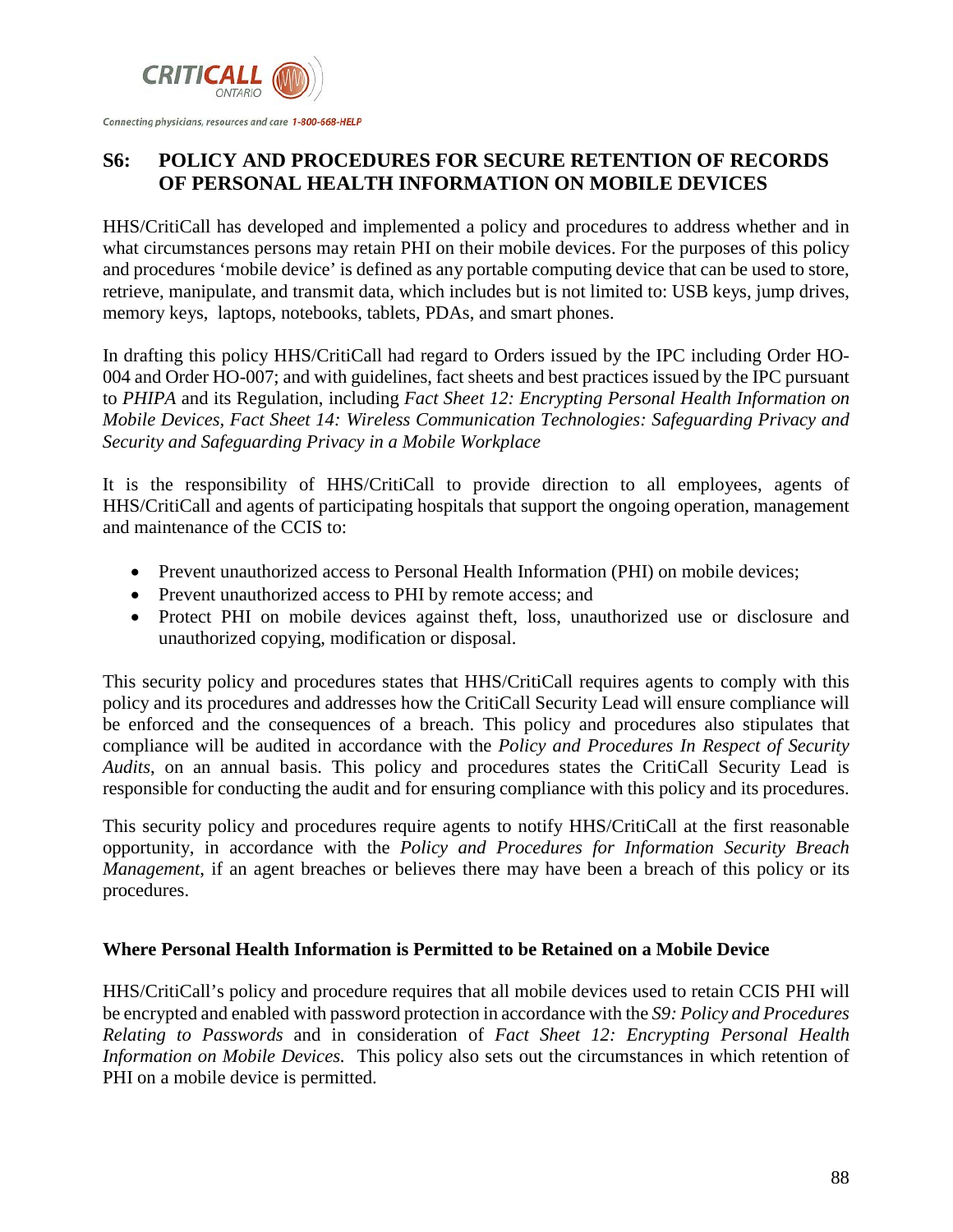

#### Connecting physicians, resources and care 1-800-668-HELP

### *Approval Process for Retention of PHI on a Mobile Device*

This policy and procedures states that approval is required prior to retaining PHI on a mobile device. The policy and procedures includes a discussion of any documentation that must be completed, provided and/or executed; the agent(s) responsible for completing, providing and/or executing the documentation; the agent(s) to whom this documentation must be provided; and the required content of the documentation. In circumstances where PHI is required to be retained on mobile devices, a request must be submitted in writing to the CritiCall Security Lead who is responsible for receiving, reviewing and determining whether to approve or deny a request for the retention of PHI on a mobile device. Prior to retaining PHI on a mobile device, the requesting party must provide the following particulars to the CritiCall Security Lead

- Name of the requester;
- The nature of the PHI being retained;
- The reason for retaining PHI on mobile device;
- Date, time and duration for the retention of PHI;
- Type of device used for retention of PHI; and
- The method of removing PHI from the mobile device.

This policy and procedures states that the CritiCall Security Lead shall review the request and make a recommendation whether to approve or deny the request for the retention of PHI on a mobile device. In determining whether to recommend the approval or denial of the request the CritiCall Security Lead shall consider:

- The reason for the request;
- The type of device that is being proposed; and
- The proposed method for removing PHI from the device.

This security policy and procedures states that prior to any approval of a request to retain PHI on a mobile device, the CritiCall Security Lead shall ensure that other information, namely de-identified and/or aggregate information, will not serve the identified purpose and that no more PHI will be retained on the mobile device than is reasonably necessary to meet the identified purpose. The CritiCall Security Lead shall ensure that, when determining whether to recommend the approval or denial of the request, the use of PHI is consistent with the *P8: Policy and Procedures for Limiting Agent Access to Personal Health Information.* 

If, in the opinion of the CritiCall Security Lead, the request is reasonable and all the conditions have been met, the CritiCall Security Lead shall recommend that the Executive Director, CritiCall approve the request. The Executive Director, CritiCall shall review the recommendation and approve or deny the request. The decision of the Executive Director, CritiCall shall be communicated to the requestor, in writing, including the reason for the approval or denial.

### *Conditions or Restrictions on the Retention of Personal Health Information on a Mobile Device*

This security policy and procedures requires the CritiCall Security Lead to ensure that the mobile devices containing PHI are encrypted as well as password-protected using strong and complex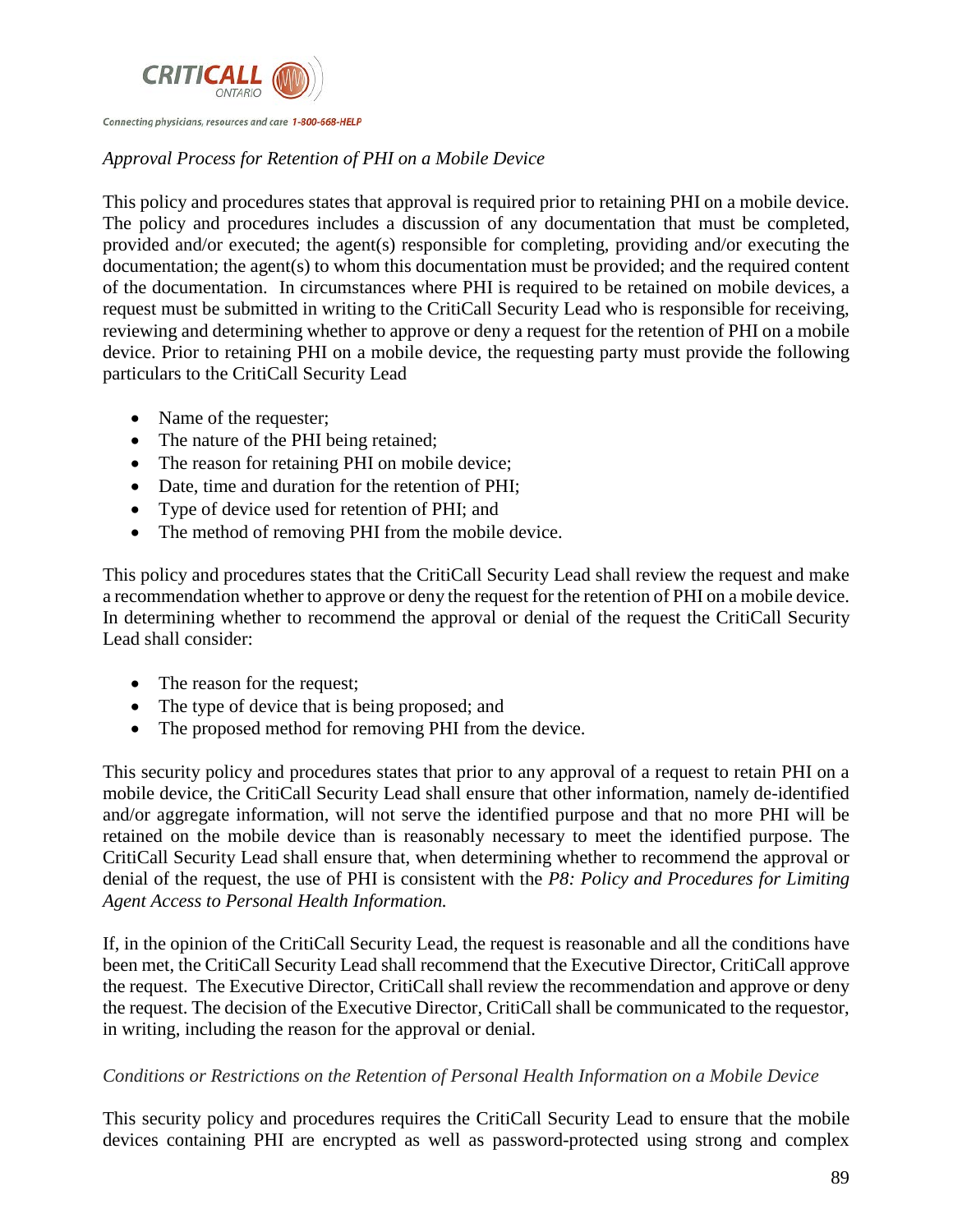

passwords that are in compliance with the *S9: Policy and Procedures Relating to Passwords*. This policy requires that mobile devices have a display screen, equipped with a mandatory standardized password-protected screen saver that must be enabled after 15 minutes of inactivity also in accordance with *S9*. The CritiCall Security Lead is responsible for encrypting mobile devices and for ensuring that mandatory standardized password-protected screen saver is enabled.

This policy and procedures requires all HHS/CritiCall agents who are granted approval to retain PHI on a mobile device, to comply with this policy. At a minimum, the personnel retaining PHI on mobile devices must:

- Be prohibited from retaining PHI on a mobile device if other information, such as deidentified and/or aggregate information, will serve the purpose;
- De-identify the PHI to the fullest extent possible;
- Be prohibited from retaining more PHI on a mobile device than is reasonably necessary for the identified purpose;
- Be prohibited from retaining PHI on a mobile device for longer than necessary to meet the identified purpose; and
- Ensure that the strong and complex password for the mobile device is different from the strong and complex passwords for the files containing the PHI and that the password is supported by "defence in depth" measures.

This policy and procedures details the steps that must be taken by agents to protect the PHI retained on a mobile device against theft, loss and unauthorized use or disclosure and to protect the records of PHI retained on a mobile device against unauthorized copying, modification or disposal.

This policy and procedures also requires agents to retain the PHI on a mobile device in compliance with the *S5: Policy and Procedures for Secure Retention of Records of Personal Health Information*  and to securely delete PHI retained on a mobile device in accordance with the process and in compliance with the time-frame outlined in this policy and procedures.

### **Where Personal Health Information is not Permitted to be Retained on a Mobile Device**

This security policy and procedure states that where PHI is prohibited to be retained on mobile devices, permission for remote access to PHI through a secure connection or virtual private network, may be permitted with the prior approval of the Executive Director, CritiCall using the following approval process.

### *Approval Process for Accessing PHI Remotely*

This security policy and procedures includes a discussion of the process that must be followed and the agent(s) responsible for receiving, reviewing and determining whether to approve or deny a request for remote access to PHI; the documentation that must be completed, provided and/or executed; the agent(s) responsible for completing, providing and/or executing the documentation; the agent(s) to whom this documentation must be provided; and the required content of the documentation. The CritiCall Security Lead is responsible for receiving, reviewing, and determining whether to approve or deny the request for remote access to PHI. This policy and procedures requires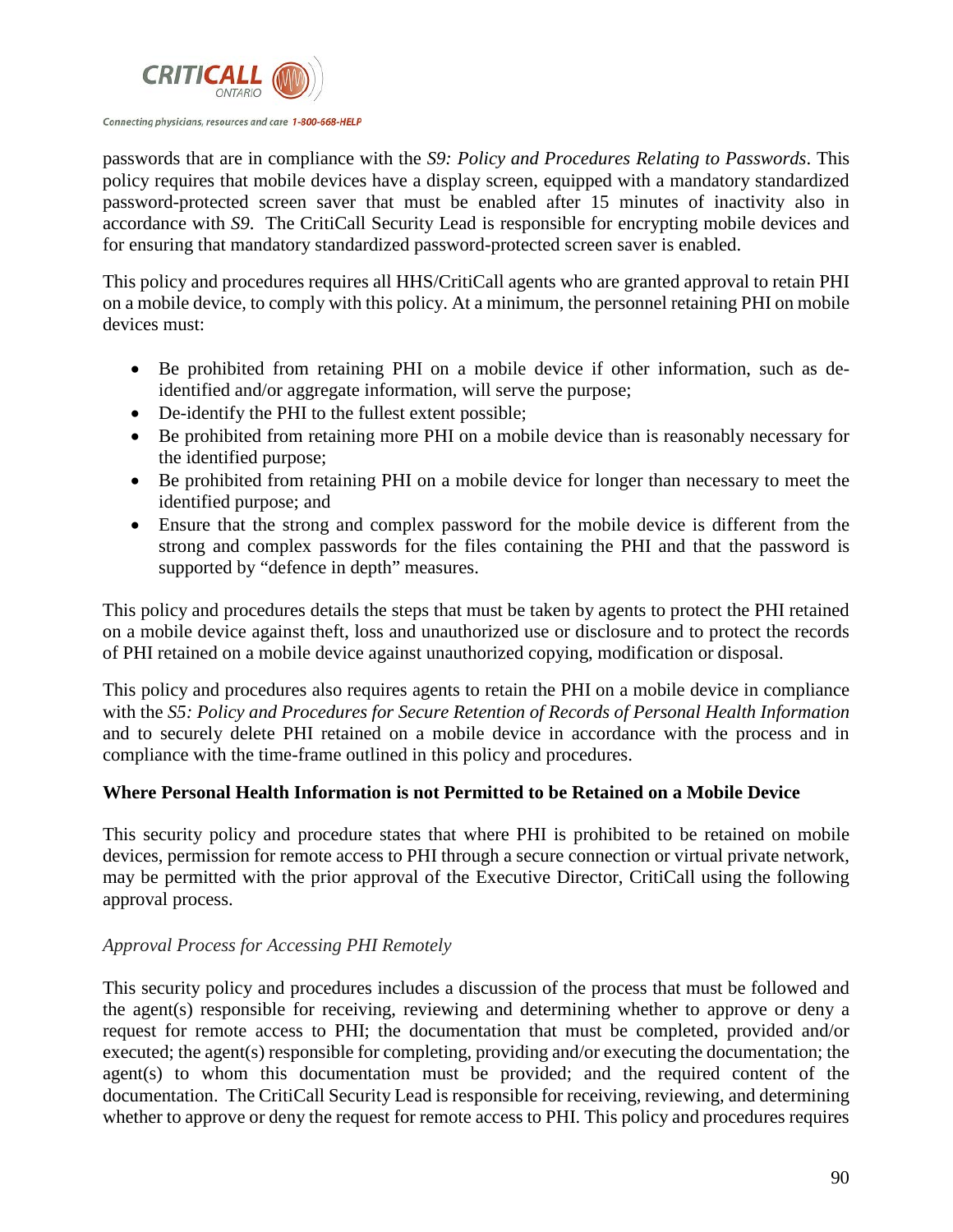

that the agent requesting remote access to PHI must provide the following information, in writing, to the CritiCall Security Lead:

- Name of the requestor;
- The reason for accessing PHI remotely;
- Date and time for the access to PHI;
- Type of device to be used for remotely accessing PHI;
- How the PHI will be protected in transit; and
- The method of removing PHI from the device used to access.

The CritiCall Security Lead, in collaboration with the Manager, Information Technology, shall ensure that a virtual private network (VPN) or secure communication channel is established between user and system configured for remote access. The following precautions shall be implemented to protect the system containing PHI:

- Remote access shall only be provided via a software/hardware VPN solution;
- VPN access shall require authentication of an account/password combination;
- Account/password shall be unique and traceable to an individual; and
- User account name and password shall comply with *S9: Policy and Procedures Relating to Passwords.*

This security policy and procedures requires that prior to any approval of a remote access to PHI, the CritiCall Security Lead must determine whether to make a recommendation to approve or deny the request, and will ensure that other information, namely de-identified and/or aggregate information, will not serve the identified purpose and that no more PHI will be accessed than is reasonably necessary to meet the identified purpose. This policy states that in coming to a decision on whether to approve remote access to PHI, the CritiCall Security Lead shall ensure that the use of PHI has been approved pursuant to the *P8: Policy and Procedures for Limiting Agent Access to Personal Health Information.* 

If, in the opinion of the CritiCall Security Lead, the request is reasonable and all the conditions have been met, the CritiCall Security Lead shall recommend that the Executive Director, CritiCall approve the request. The Executive Director, CritiCall shall review the recommendation and approve or deny the request. The decision shall be communicated by the CritiCall Security Lead to the requestor, in writing, including the reason for denial, if the request has been denied.

This security policy and procedures requires the CritiCall Security Lead to maintain a log for individuals who are granted permission to access PHI remotely.

### **Conditions or Restrictions on the Remote Access to Personal Health Information**

This policy and procedures identifies the conditions or restrictions with which agents granted approval to access PHI remotely must comply. All HHS/CritiCall agents must be prohibited from remotely accessing PHI if other information, such as de-identified and/or aggregate information, will serve the purpose and from remotely accessing more PHI than is reasonably necessary for the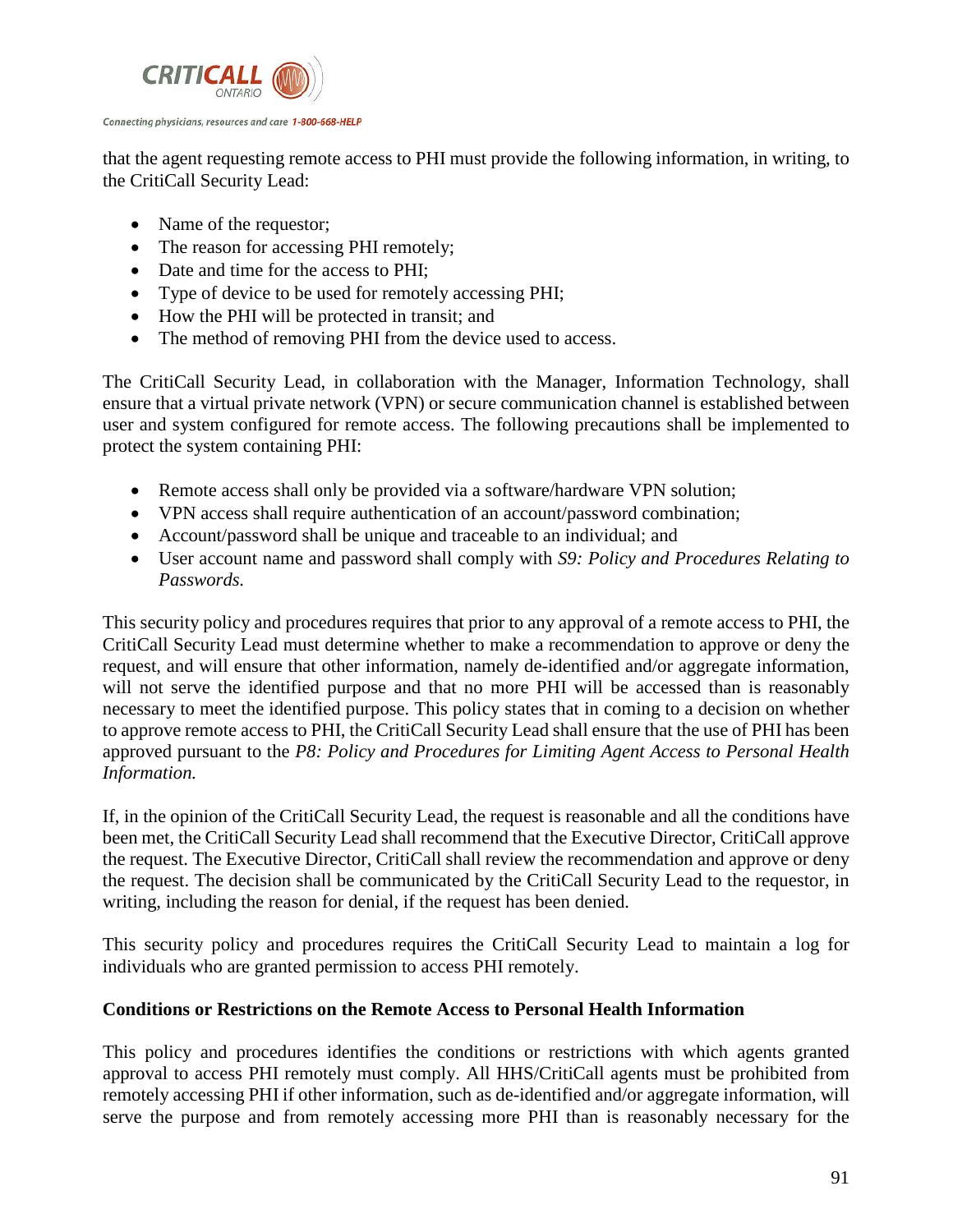

identified purpose. This policy and procedures also sets out the administrative, technical and physical safeguards that must be implemented by agents in remotely accessing PHI.

# **S7: POLICY AND PROCEDURES FOR SECURE TRANSFER OF RECORDS OF PERSONAL HEALTH INFORMATION**

HHS/CritiCall has developed and implemented this policy and procedures with respect to the secure transfer of records of PHI in paper and electronic format.

This policy and procedures requires records of PHI to be transferred in a secure manner and sets out the secure methods of transferring records of PHI in paper and electronic format that have been approved by HHS/CritiCall. The policy and procedures require agents to use the approved methods of transferring records of PHI and prohibit all other methods.

This security policy and procedures requires that its processes be followed in transferring records of PHI through each of the approved methods must also be outlined. This includes a discussion of the conditions pursuant to which records of PHI will be transferred; the agent(s) responsible for ensuring the secure transfer; any documentation that is required to be completed, provided and/or executed in relation to the secure transfer; the agent(s) responsible for completing, providing and/or executing the documentation; and the required content of the documentation.

This security policy and procedures states that the CritiCall Security Lead is responsible for transferring records of PHI and is required to document the date, time and mode of transfer; the recipient of the records of PHI; and the nature of the records of PHI transferred. Further, this policy and procedures requires the recipient to confirm receipt of the records of PHI, in addition to, identifying the CritiCall Security Lead as being responsible for noting the manner of obtaining and recording acknowledgement of receipt of the records of PHI.

This security policy and procedures outlines the administrative, technical and physical safeguards that must be implemented by agents prior to transferring records of PHI through each of the approved methods to ensure that the records of PHI are transferred in a secure manner.

HHS/CritiCall is responsible for ensuring that the approved methods of securely transferring records of PHI and the procedures and safeguards that are required to be implemented in respect of the secure transfer of records of PHI are consistent with:

- Orders issued by the IPC under the *Act* and its regulation, including but not limited to Order HO-004 and Order HO-007;
- Guidelines, fact sheets and best practices issued by the IPC, including Privacy Protection Principles for Electronic Mail Systems and Guidelines on Facsimile Transmission Security; and
- Evolving privacy and security standards and best practices.

HHS/CritiCall requires agents to comply with this policy and its procedures and addresses how and by whom compliance will be enforced and the consequences of a breach. This policy and procedures also stipulates that compliance will be audited in accordance with the *Policy and Procedures In*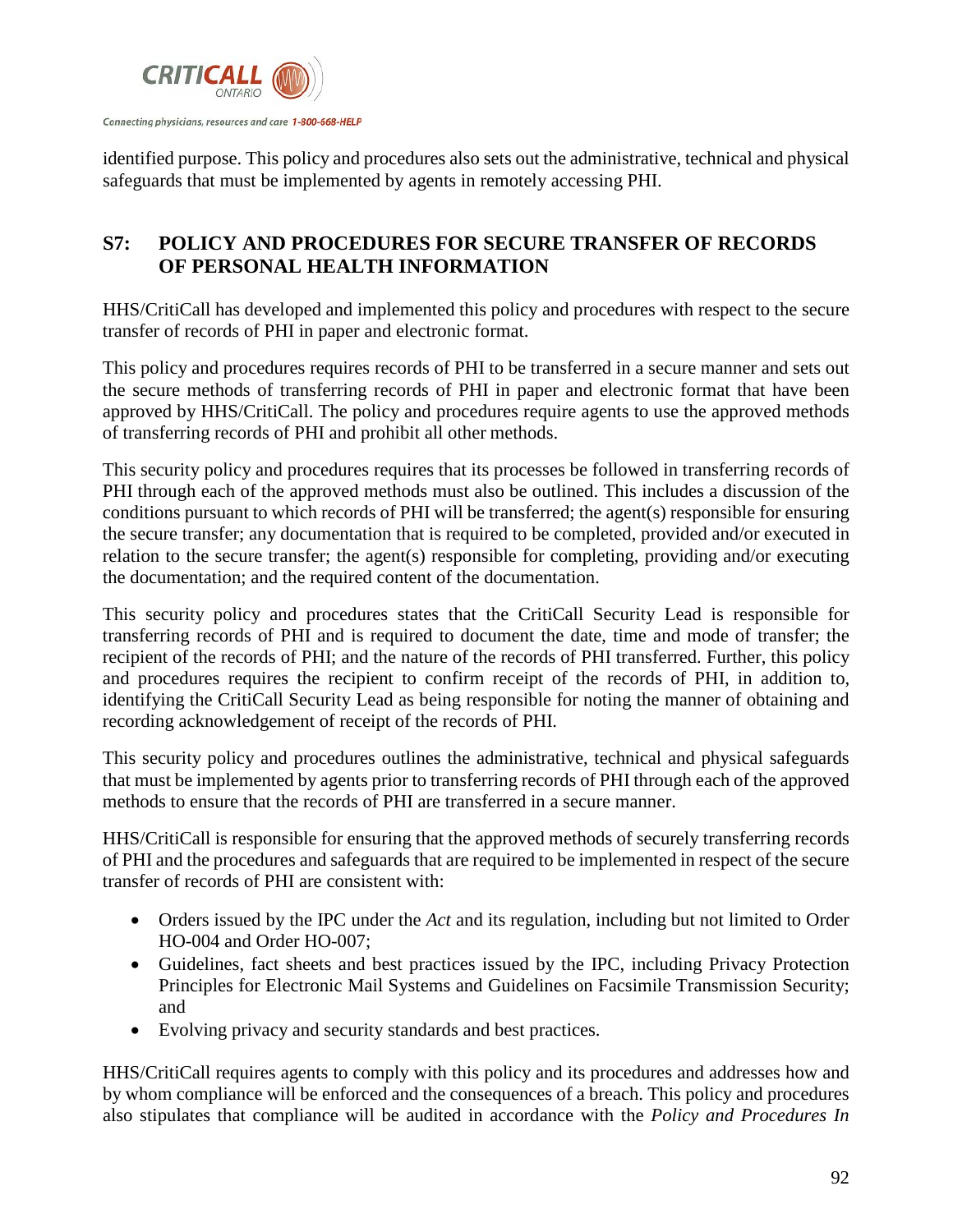

*Respect of Security Audits*, on an annual basis, by the CritiCall Security Lead who is responsible for conducting the auditing and for ensuring compliance with this policy and its procedures.

This security policy and procedures also requires agents to notify HHS/CritiCall at the first reasonable opportunity, in accordance with the *Policy and Procedures for Information Security Breach Management*, if an agent breaches or suspects there may have been a breach of this policy or its procedures.

### **S8: POLICY AND PROCEDURES FOR SECURE DISPOSAL OF RECORDS OF PERSONAL HEALTH INFORMATION**

HHS/CritiCall has developed and implemented a policy and procedures with respect to the secure disposal of records of PHI in both paper and electronic format in order to ensure that reconstruction of these records is not reasonably foreseeable in the circumstances.

This security policy and procedures requires records of PHI to be disposed of in a secure manner and provides a definition of 'secure disposal' that is consistent with the *Act* and its regulation. This policy and procedures further identifies the precise method by which records of PHI in paper format are required to be securely disposed of and the precise method by which records of PHI in electronic format, including records retained on various media, are required to be securely disposed of.

This security policy and procedures states that all records containing PHI (paper or electronic format) are to be disposed of or destroyed shall be disposed of or destroyed using secure methods consistent with *PHIPA* and its Regulation; with Orders issued by the IPC pursuant to *PHIPA* and its Regulation, including Order HO-001 and Order HO-006; and with guidelines, fact sheets and best practices issued by the IPC pursuant to *PHIPA* and its Regulation, including *Fact Sheet 10: Secure Destruction of Personal Information.*

This security policy and procedures addresses the secure retention of records of PHI pending their secure disposal in accordance with the *Policy and Procedures for Secure Retention of Records of Personal Health Information.* This security policy and procedures states that paper documentation containing PHI must not be disposed of in waste baskets, recycling bins, or any other normal disposal methods. The CritiCall Privacy Lead is responsible for the secure physical storage location for paper records containing PHI pending disposal. PHI records, pending their secure disposal, shall be segregated from recycling material, clearly marked as awaiting secure disposal and locked in a secure location. Secure physical storage locations for decommissioned PHI records shall have appropriate safeguards in place in accordance with the *S6 - Policy and Procedures for Secure Retention of Records of Personal Health Information.*

This security policy and procedures states that in the event that records of PHI or certain categories of records of PHI are securely disposed of by a designated agent, who is not a third party service provider, the CritiCall Privacy Lead is responsible for securely disposing of the records of PHI; the responsibilities of the CritiCall Privacy Lead in securely disposing of the records; and the time frame within which, the circumstances in which and the conditions pursuant to which the records of PHI are securely disposed of is included. This policy and procedures also requires the CritiCall Privacy Lead to provide a certificate of destruction which includes the following information: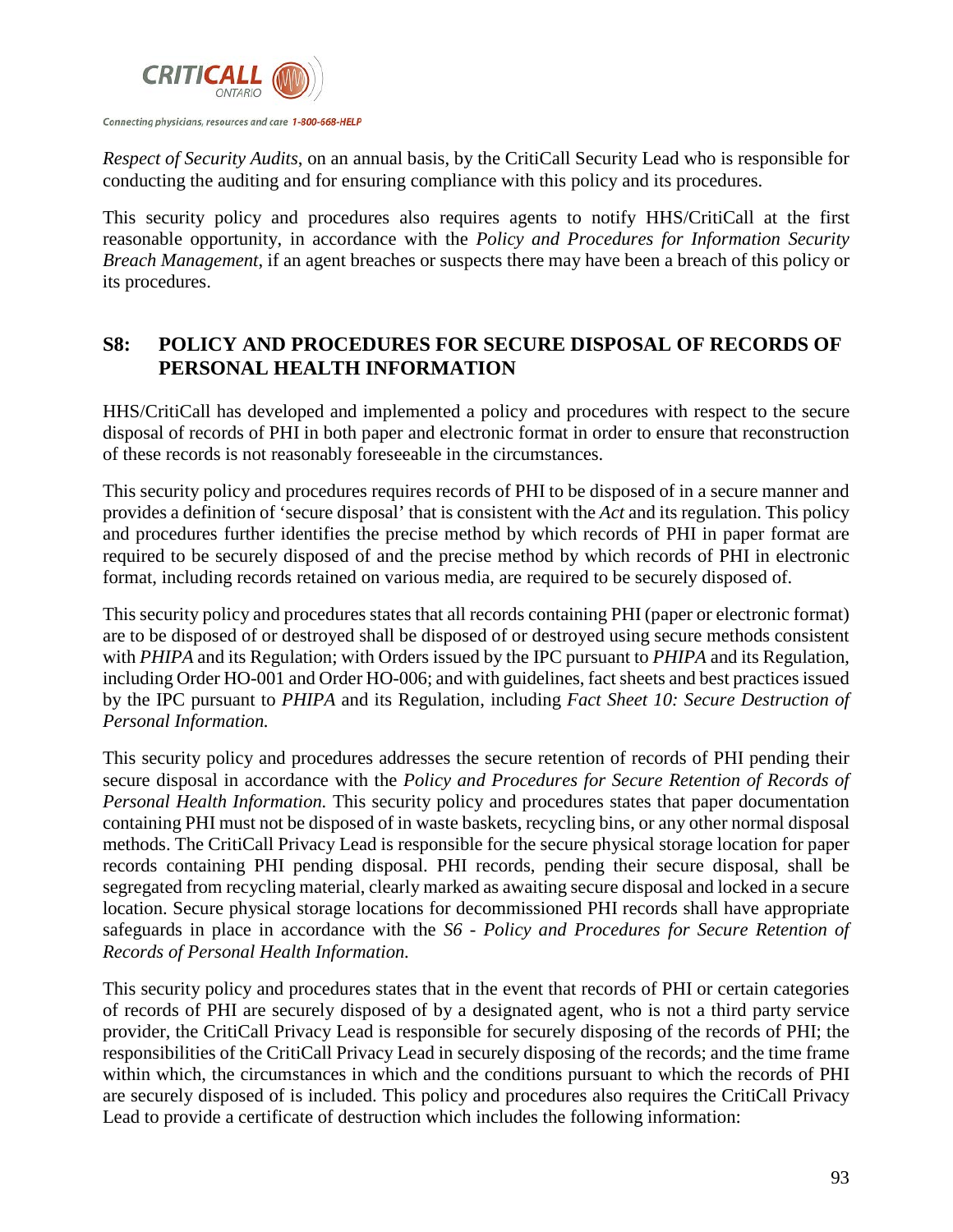

- Identifying the records of personal health information to be securely disposed of;
- Confirming the secure disposal of the records of personal health information;
- Setting out the date, time and method of secure disposal employed; and
- Bearing the name and signature of the agent(s) who performed the secure disposal.

This security policy and procedures states that the certificate of destruction must be provided to the CritiCall Privacy Lead within two (2) business days following the secure disposal of the records of PHI.

This security policy and procedures identifies the CritiCall, Manager of IT as being responsible for the secure disposal of electronic media containing PHI and must be disposed of by rendering the media unusable and discarding the media. HHS/CritiCall follow industry best practice for secure destruction. Non-magnetic media such as CDs and DVDs, must be securely stored physically up to six months for bulk secure destruction and disposal. Only designated personnel shall be authorized to access the secure storage location to receive, store and release media for disposal. If media such as hard drives and backup tapes are to be rendered unusable and discarded, they must be degaussed within reasonable timeframe of removal from the original equipment. Decommissioned electronic media containing PHI shall be degaussed before leaving premises.

This security policy and procedures outlines the procedure to be followed by HHS/CritiCall when a third party service provider is retained for secure disposal. When the arrangements have been made for the secure destruction, the Manager of IT or delegate shall retrieve the media and shall, if a hard drive, degauss the hard drive using industry best practice. The CritiCall Manger of IT or delegate shall ensure that decommissioned electronic media with serial numbers are recorded in a log by the serial number and type of IT hardware it originated from (i.e., server), and that decommissioning media without serial number (i.e., CD or DVD) will be logged with any identifying marking on the media, originating source and date remitted for disposal. The electronic media decommissioning log must be retained by the delegated personnel for at least seven years.

This security policy and procedures outlines the procedure that must be followed by HHS/CritiCall when securely transferring the records of PHI to a third party service provider for secure disposal. This security policy and procedures identifies the secure manner in which the records of PHI will be transferred to the third party service provider, the conditions pursuant to which the records will be transferred and states the CritiCall, Privacy Lead or delegate is responsible for ensuring the secure transfer of the records. This policy and procedures complies with the *Policy and Procedures for Secure Transfer of Records of Personal Health Information*.

This security policy and procedures states that the CritiCall Privacy Lead is responsible for ensuring the secure transfer of records of PHI and must document the date, time and mode of transfer of the records of PHI and to maintain a repository of written confirmations received from the third party service provider evidencing receipt of the records of PHI. A detailed inventory related to the records of PHI transferred to the third party service provider for secure disposal is also maintained and the policy and procedures identifies the CritiCall, Manager IT as being responsible for maintaining this inventory.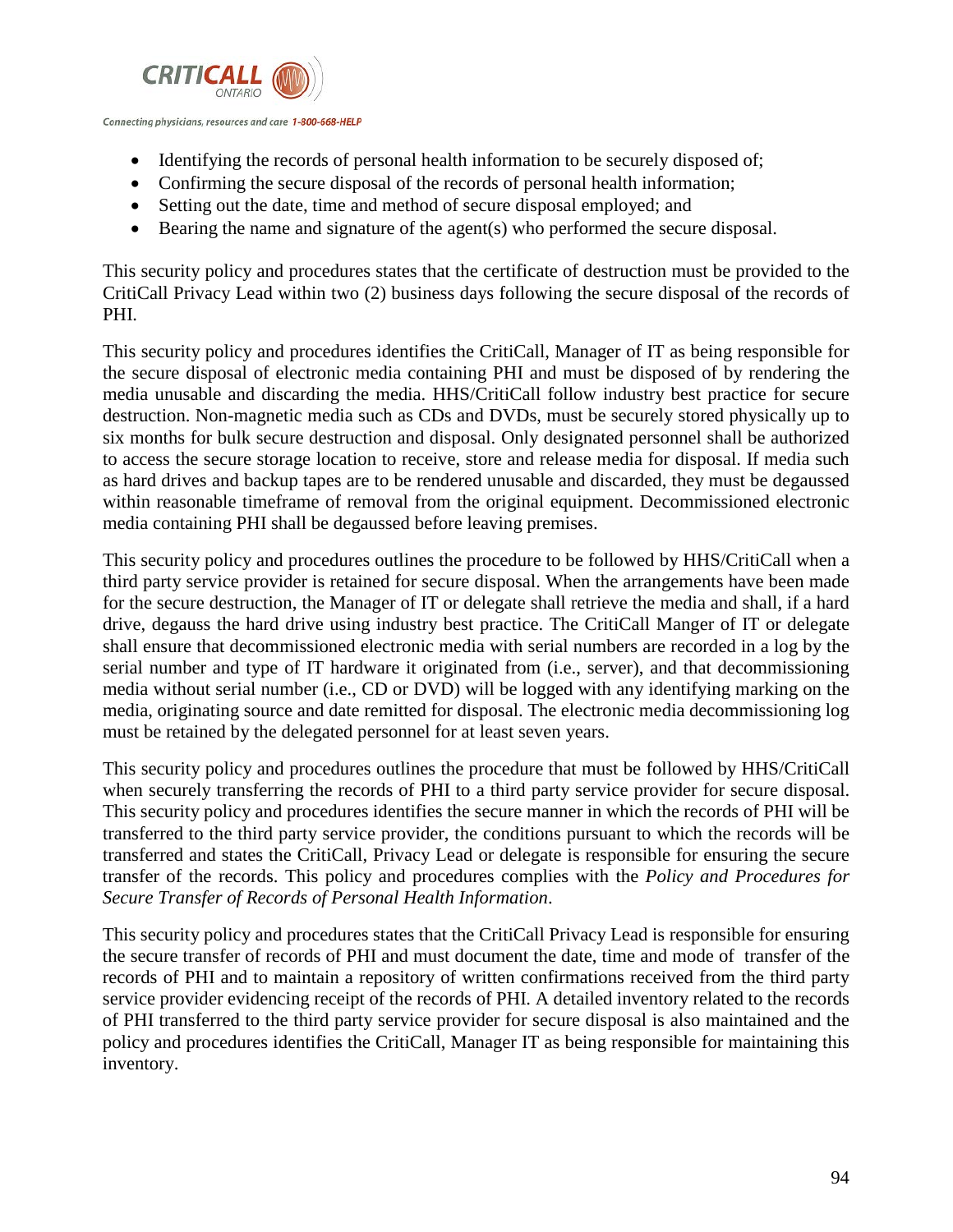

When a third party service provider is retained to securely dispose of records of PHI, the policy and procedures requires that a written agreement be executed with the third party service provider containing the relevant language from the *Template Agreement For All Third Party Service Providers*, and identifies the CritiCall Privacy Lead as being responsible for ensuring that the agreement has been executed prior to the transfer of records of PHI for secure disposal.

This policy and procedures outlines the procedure to be followed in tracking the dates that records of PHI are transferred for secure disposal and the dates that certificates of destruction are received, and whether from the third party service provider or from the designated agent that is not a third party service provider. The CritiCall Privacy Lead is responsible for conducting such tracking. This security policy and procedures outlines the process to be followed where a certificate of destruction is not received. If the certificate of destruction is not received within one (1) week from the date of destroying the records of PHI, the CritiCall Security Lead shall contact the third party to follow-up. If the third party does not provide the certificate within two (2) business days following the contact, the CritiCall Security Lead shall notify both the CritiCall Privacy Lead and the Executive Director, CritiCall who will meet to determine the most appropriate next steps. This policy and procedures requires the certificate of destruction to be stored in a secure location.

This security policy and procedures requires that all HHS/CritiCall agents comply with this policy and its procedures and identifies the CritiCall Security Lead as being the responsible party for enforcing compliance with this policy and procedures. This security policy and procedures states that compliance will be audited in accordance with the *Policy and Procedures In Respect of Security Audits* on an annual basis by the CritiCall Security Lead.

This security policy and procedures also requires agents to notify HHS/CritiCall at the first reasonable opportunity, in accordance with the *Policy and Procedures for Information Security Breach Management*, if an agent breaches or suspects there may have been a breach of this policy or its procedures.

# **S9: POLICY AND PROCEDURES RELATING TO PASSWORDS**

HHS/CritiCall has developed and implemented this security policy and procedures with respect to passwords. This policy and procedures sets out the requirements with respect to passwords for authentication and passwords for access to information systems, technologies, equipment, resources, applications and programs regardless of whether they are owned, leased or operated by HHS/CritiCall.

This security policy and procedures identifies the minimum password requirements which must be followed for systems and applications supported by HHS/CritiCall. Passwords must be kept confidential and satisfy the following requirements:

- Must be a minimum length of eight (8) characters;
- Must contain characters from at least three of the following four categories:
	- password must have at least one uppercase character  $(A Z)$ ;
	- password must have at least one lowercase character  $(a z)$ ;
	- password must have at least on numeric digit  $(0 9)$ ; and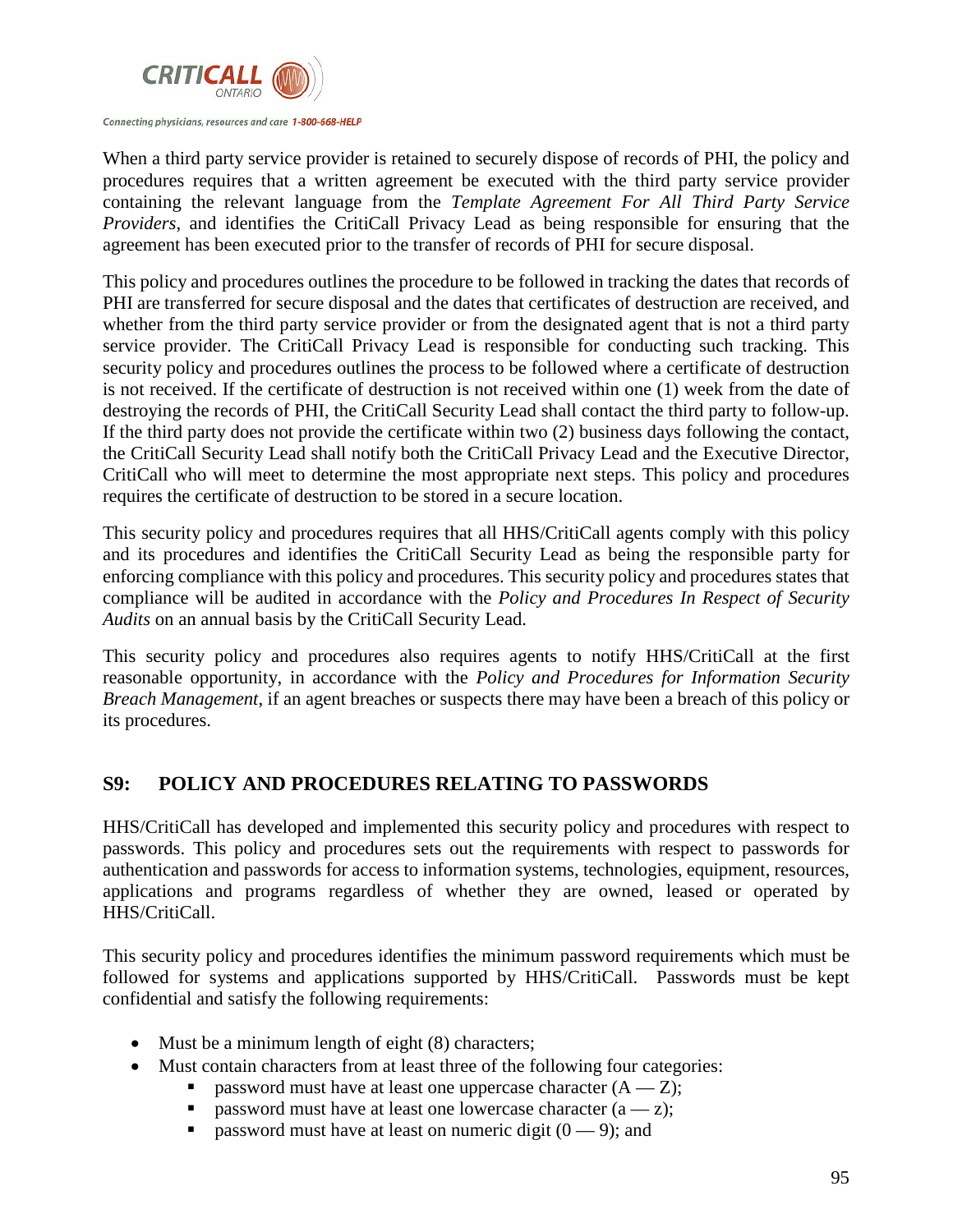

 password must have at least one non-alphanumeric values (For example: !, \$, #, or %).

This security policy and procedures further identifies the administrative, technical and physical safeguards that must be implemented by agents in respect of passwords in order to ensure that the PHI is protected against theft, loss and unauthorized use or disclosure and that the records of PHI are protected against unauthorized copying, modification or disposal including the following:

- Users must not reuse the last three (3) passwords used;
- Passwords must be changed at a minimum, every 90 days;
- Passwords must be set to expire automatically every 90 days;
- User must keep their password private and secure and must change their passwords immediately if they suspect that their password has become known to any other individual, including another agent;
- The CCIS user account must be automatically locked after five (5) unsuccessful attempts;
- HHS/CritiCall workstation used for accessing CCIS must be locked after 15 minutes of inactivity;
- The CCIS user password must be changed immediately if compromised or suspected to have become known to others;
- Upon suspicion or notice that a CCIS user password has been compromised, the CCIS user or the person who became aware of the suspected compromise, must report the compromise to the CCIS Helpdesk immediately; and
- The CCIS user password must not be written down, displayed, revealed, hinted at, shared or otherwise made known to others.

HHS/CritiCall administers passwords for CCIS systems and applications. HHS/CritiCall is responsible for managing and maintaining two sets of user profiles (internal HHS/CritiCall user profiles and hospital-based user profiles).

The CritiCall Security Lead is responsible for ensuring that the password policy and procedures are updated as required and consistent with any orders issued by the Information and Privacy Commissioner of Ontario under the Act and its regulation; with any guidelines, fact sheets and best practices issued by the Information and Privacy Commissioner of Ontario; and with evolving privacy and security standards and best practices

This security policy and procedures requires all HHS/CritiCall agents to comply with this policy and its procedures and identifies the CritiCall Security Lead as being responsible for ensuring compliance will be enforced and the consequences of a breach. This policy and procedures stipulates that compliance will be audited in accordance with the *Policy and Procedures In Respect of Security Audits*, on an annual basis by the CritiCall Security Lead. The CritiCall Security Lead will conduct a TRA and Penetration test every two years through an approved third party service. The findings will be presented to the CritiCall Executive Committee and the HHS CISO in an executive summary format. Each mitigation task will be managed by the CritiCall Security Lead and signed off by the HHS CISO. Each risk and mitigation will be maintained by the CritiCall Security Lead in a Risk Registry.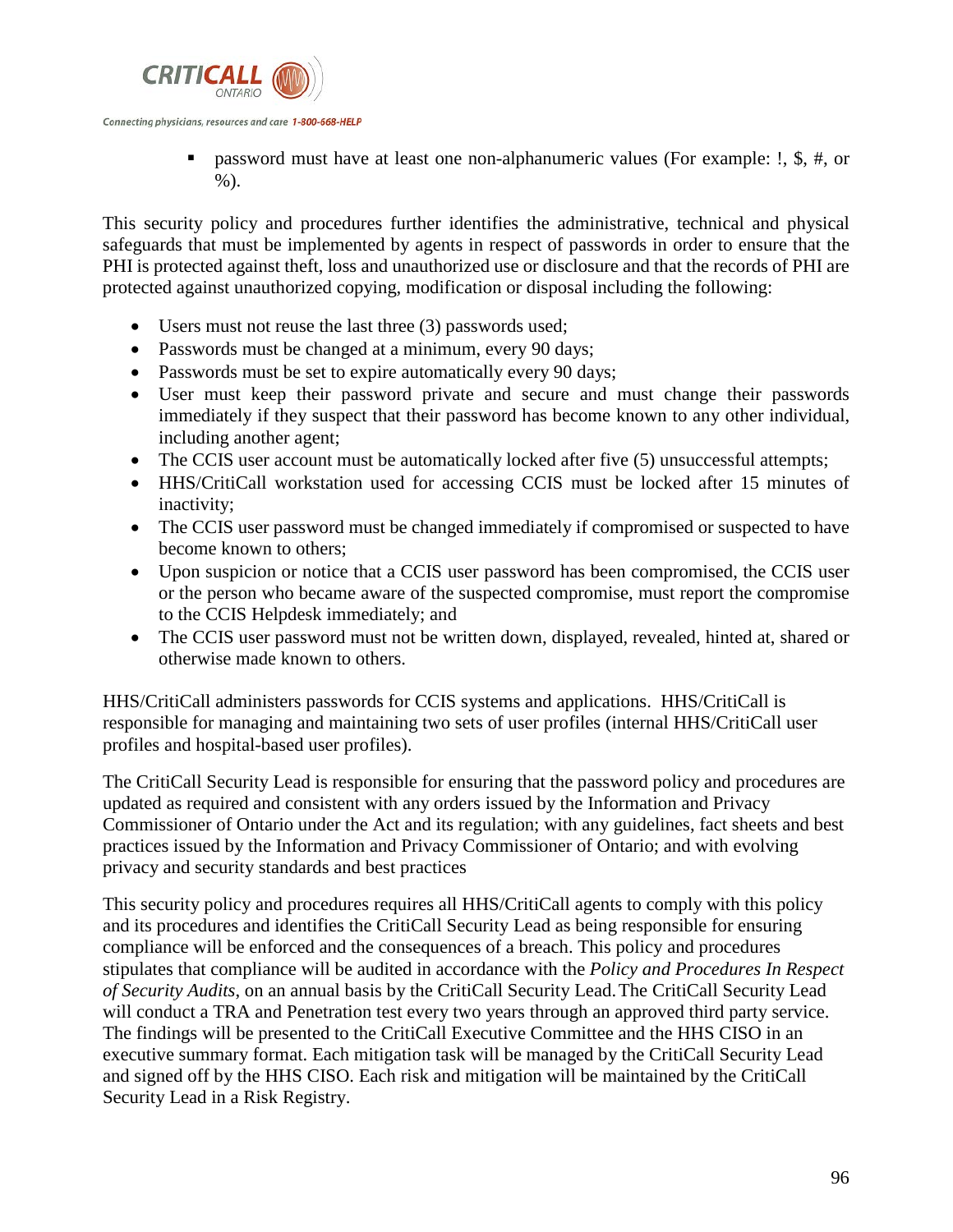

This security policy and procedures requires all HHS/CritiCall agents to notify HHS/CritiCall at the first reasonable opportunity, in accordance with the *Policy and Procedures for Information Security Breach Management*, if an agent breaches or suspects there may have been a breach of this policy or its procedures.

# **S10: POLICY AND PROCEDURES FOR MAINTAINING AND REVIEWING SYSTEM CONTROL AND AUDIT LOGS**

HHS/CritiCall has developed and implemented this policy and procedures for the creation, maintenance and ongoing review of system control and audit logs that are consistent with evolving industry standards and that are commensurate with the amount and sensitivity of the PHI maintained, with the number and nature of agents with access to PHI and with the threats and risks associated with the PHI.

This security policy and procedures requires HHS/CritiCall to ensure that all information systems, technologies, applications and programs involving PHI have the functionality to log access, use, modification and disclosure of PHI.

The purpose of this policy and proceduresis to provide HHS/CritiCall employees, contracted workers and any other agents of HHS/CritiCall with the direction required to ensure system control and audit logs and practices are:

- Created, maintained and regularly reviewed;
- Consistent with *PHIPA,* its Regulation and the Manual;
- Consistent with evolving industry standards such as ISO 27001 & 27002;
- Adequate for the amount and sensitivity of PHI maintained; with the number and nature of agents with access to PHI; and with the threats and risks associated with the PHI;
- Ensure the ongoing methods for system monitoring and logging will allow for the timely detection of and response to unauthorized information processing activities; and
- All information systems, technologies, applications and programs involving PHI have the functionality to log access, use, modify and disclose PHI.

This security policy and procedures sets out the types of events that must be audited and the nature and scope of the information that must be contained in system control and audit logs. This security policy and procedures requires the system control and audit logs to set out the date and time that PHI is accessed; the date and time of the disconnection; the nature of the disconnection; the name of the user accessing PHI; the network name or identification of the computer through which the connection is made; and the operations or actions that create, amend, delete or retrieve PHI including the nature of the operation or action, the date and time of the operation or action, the name of the user that performed the action or operation and the changes to values, if any.

The CritiCall Security Lead, in consultation with the HHS CSO, is responsible for:

• Setting out the types of events that will be required to be audited and ensuring that the audit occurs;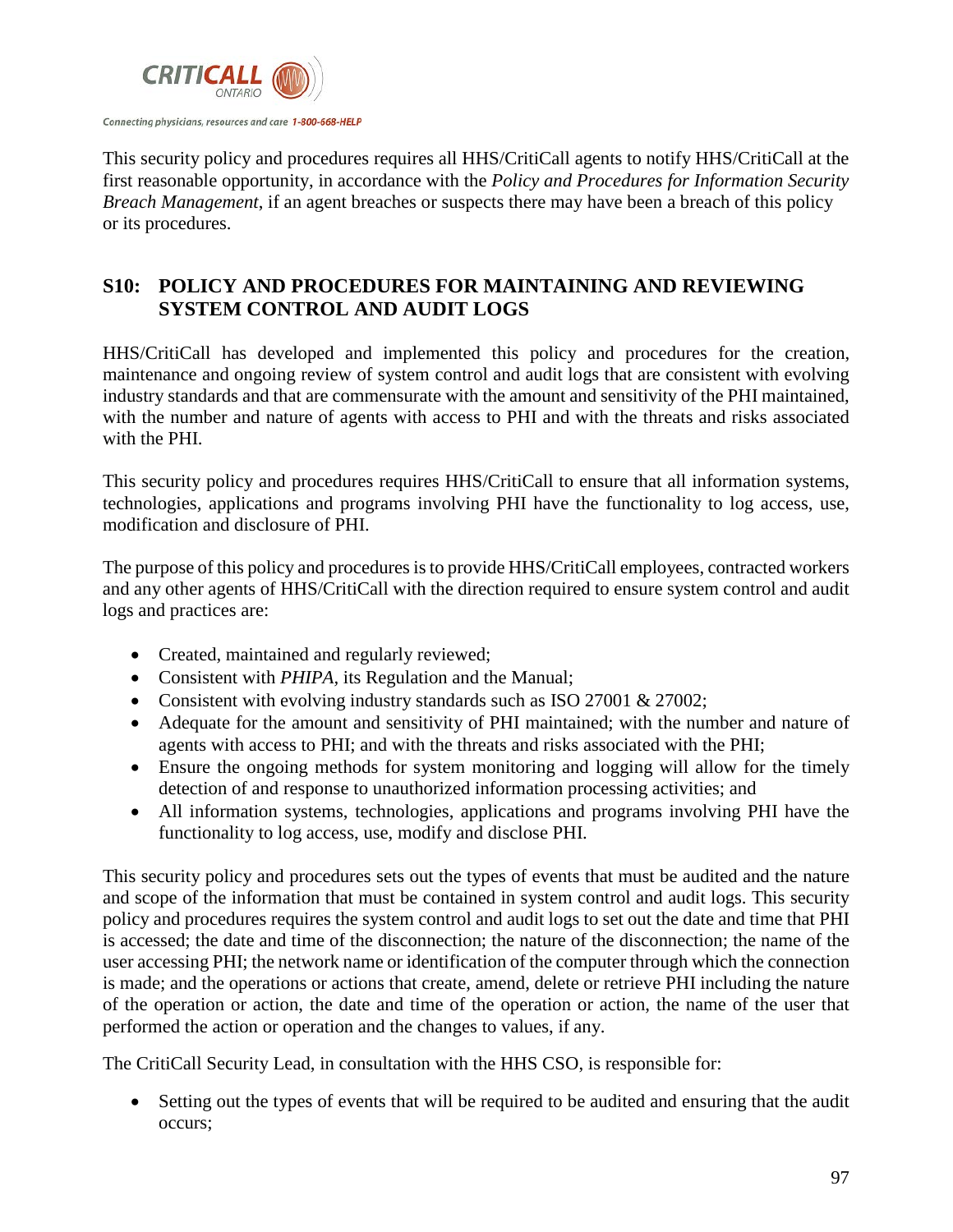

- Setting the schedule of audits on an annual basis and reviewing the audit schedule with the Executive Director, CritiCall and HHS CSO; and
- That the nature and scope of the information that is required to be contained in system control and audit logs is documented.

This security policy and procedures requires the system control and audit logs to be immutable, which means that HHS/CritiCall is required to ensure that the system control and audit logs cannot be accessed by unauthorized persons or amended or deleted in any way. This security policy and procedures sets out the procedures that must be implemented in this regard and identifies the CritiCall Security Lead as being responsible for implementing these procedures.

The CritiCall Security Lead shall ensure that the system control and audit logs are retained for two (2) years and shall be located in a secure location of the CritiCall document repository protected with administrative, technical and physical controls

The CritiCall Security Lead shall, according to the established schedule, send a request to the appropriate individual to run the system control and audit log report. Once the audit log report is completed it shall be forwarded to the CritiCall Security Lead. The CritiCall Security Lead is responsible for reviewing the log, documenting, and tracking the findings identified in the report and shall review the logs on a monthly basis and log the information into *S16: Log of Security Audits*. The Executive Director, CritiCall, is responsible for ensuring that audits are conducted by the CritiCall Security Lead as indicated.

This security policy and procedures states that the findings arising from the review of system control and audit logs must be documented. The CritiCall Security Lead is responsible for assigning other agent(s) to address the findings, for establishing timelines to address the findings, for addressing the findings and for monitoring and ensuring that the findings have been addressed.

This security policy and procedures sets out the nature of the documentation that must be completed, provided and/or executed following the review of system control and audit logs. This policy and procedures states that the CritiCall Security Lead is responsible for completing, providing and/or executing the required documentation; identifies the agent(s) to whom the documentation must be provided; the time frame within which the documentation must be provided; and the required content of the documentation.

This policy and procedures outlines the manner and format for communicating the findings of the review and how the findings have been or are being addressed. The CritiCall Security Lead shall communicate the findings of the review to the Executive Director, CritiCall and HHS CSO via monthly status update meetings or more frequently based on urgency of the findings. If a finding results in the identification of a privacy or security breach or a suspected privacy or security breach then the CritiCall Security Lead, will at the first reasonable opportunity initiate breach management activities in accordance with *P29: Policy and Procedures for Privacy Breach Management* and *S17: Policy and Procedures for Information Security Breach Management.* The relationship between this policy and its procedures and the *Policy and Procedures for Privacy Breach Management* and the *Policy and Procedures for Information Security Breach Management is also identified.*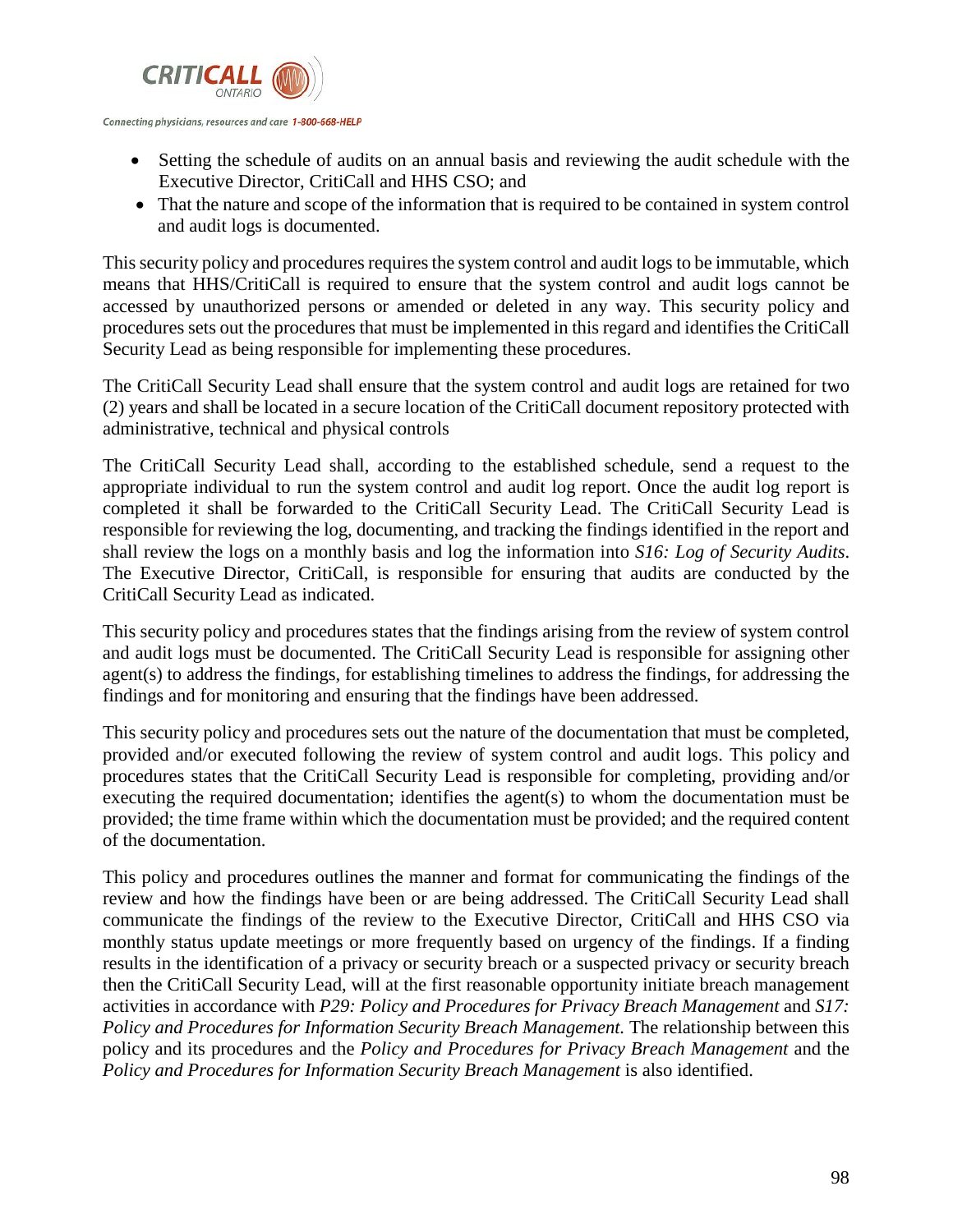

This security policy and procedures requires all HHS/CritiCall agents to comply with this policy and its procedures and addresses how and by whom compliance will be enforced and the consequences of a breach. This security policy and procedures also stipulates that compliance will be audited in accordance with the *Policy and Procedures In Respect of Security Audits*, on an annual basis by the CritiCall Security Lead. The CritiCall Security Lead is responsible for ensuring compliance with this policy and its procedures.

This policy and procedures requires agents to notify HHS/CritiCall at the first reasonable opportunity, in accordance with the *Policy and Procedures for Information Security Breach Management*, if an agent breaches or suspects there may have been a breach of this policy or its procedures.

# **S11: POLICY AND PROCEDURES FOR PATCH MANAGEMENT**

HHS/CritiCall has developed and implemented a policy and procedures for patch management. This policy and procedures sets out the minimum requirements for patch management related activities; and documents the responsibilities of HHS/CritiCall employees and any other agents for: monitoring the availability of patches; determining the applicability of the patches to the HHS/CritiCall CCIS system and whether and when patches must be implemented; implementing patches; managing patches; and documenting the actions taken with respect to decision making and applying any patches.

The CritiCall Manager, IT, is accountable for the daily monitoring of patch availability. The patch management process includes an analysis of the available patches for verification of the source and integrity and include determining the impact of changes to the HHS/CritiCall environment prior to recommendation of implementation of the patches in the production environment. This policy and procedures discusses the criteria that must be considered by the Manager, Information Technology when undertaking an analysis regarding whether or not to implement a patch.

This security policy and procedures requires delegated HHS/CritiCall agents including vendors to perform regular non-intrusive scanning (vulnerability scan) of the systems and network to identify missing patches. A report shall be forwarded to the CritiCall Manager, IT or delegate indicating the environmental status of system patches.

The Manager, IT must assign a 'Patch Management Delegate' for each system. The Manager, Information Technology is accountable for notifying the appropriate 'Patch Management Delegate' of the availability of a patch and for describing the nature of the available patch.

In circumstances where a determination is made that the patch should not be implemented, this policy and procedures requires the CritiCall Manager, IT to document the description of the patch; the date that the patch became available; the severity level of the patch; the information system, technology, equipment, resource, application or program to which the patch relates; and the rationale for the determination that the patch should not be implemented.

If it is determined that a patch will be implemented the Patch Management Delegate shall: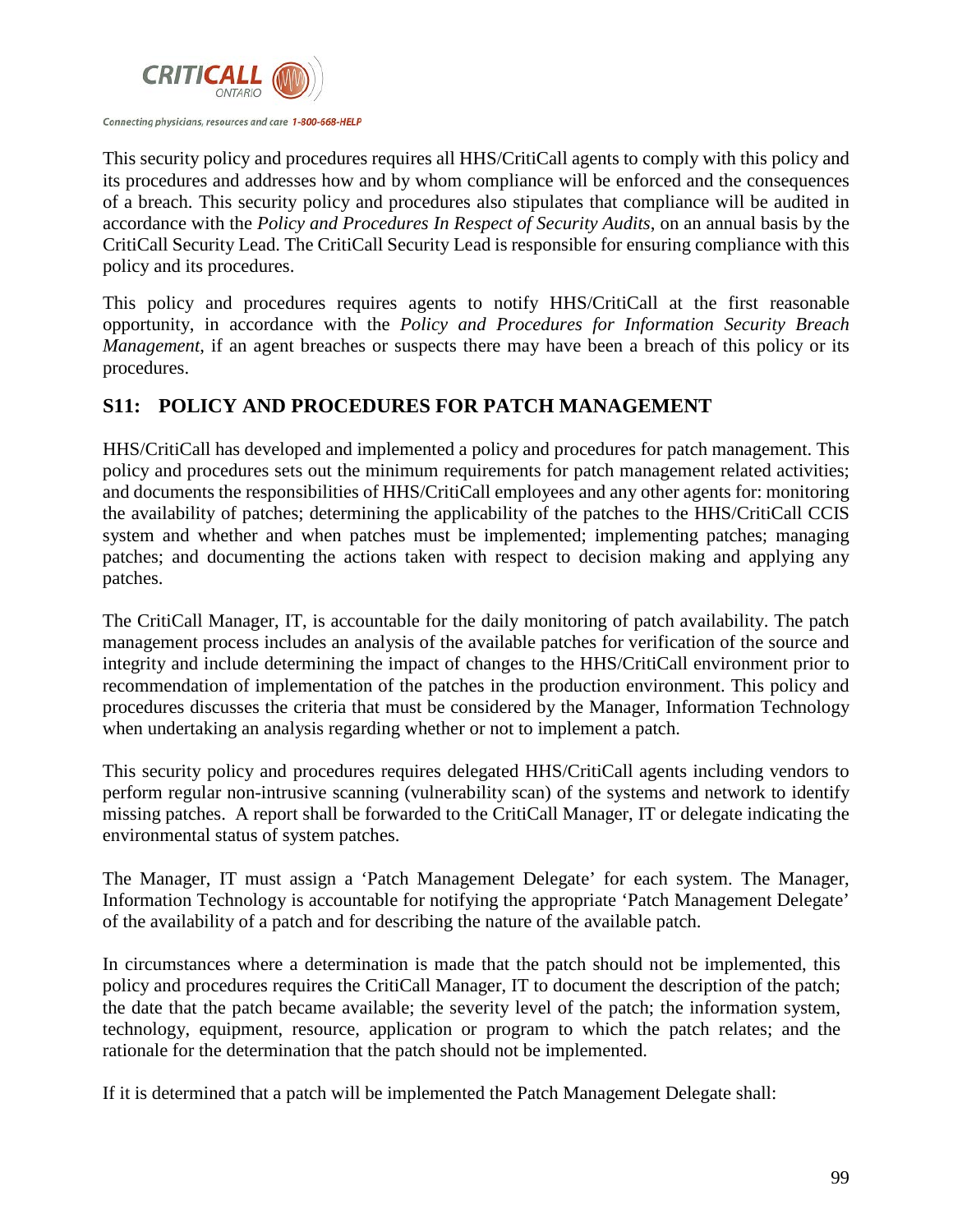

- Determine the time frame within which the patch should be implemented according to the patch level criteria (as set out under Procedures) and the priority of the patch;
- The process by which these determinations are to be made and the documentation that must be completed, provided and/or executed in this regard; and
- Submit a change request according to the HHS/CritiCall change management process as set out in *S12: Policy and Procedures Related to Change Management.*

This security policy and procedures also sets out the process for patch implementation, including the agent(s) responsible for patch implementation and any documentation that must be completed, provided and/or executed by the agent(s) responsible for patch implementation.

The circumstances in which patches must be tested, the time frame within which patches must be tested, the procedure for testing and the agent(s) responsible for testing is also addressed, including the documentation that must be completed, provided and/or executed by the agent(s) responsible for testing.

This security policy and procedures requires that the application of all patches to be applied must be fully documented in the HHS/CritiCall Patch Management Log by the Patch Management Delegate including:

- A description of the patch;
- The date the patch became available;
- The severity level and priority of the patch;
- The information system, technology, equipment, resource, application or program to which the patch relates;
- The date the patch was implemented;
- The date when the patch was tested, if any;
- The agent responsible for testing;
- Whether or not the testing was successful; and
- The agent(s) responsible for implementing the patch.

This security policy and procedures further sets out the criteria upon which determinations are to be made in circumstances where a determination has been made that a patch should not be implemented and the related documentation that must be completed.

This security policy and procedures requires agents to comply with the policy and its procedures and addresses how compliance will be enforced by the CritiCall Security Lead and the consequences of a breach. This policy and procedures also stipulates that compliance will be audited in accordance with the *Policy and Procedures In Respect of Security Audits*, on an annual basis by the CritiCall Security Lead. The CritiCall Security Lead is for conducting the audit and for ensuring compliance with the policy and its procedures.

This security policy and procedures also requires agents to notify HHS/CritiCall at the first reasonable opportunity, in accordance with the *Policy and Procedures for Information Security Breach Management*, if an agent breaches or suspects there may have been a breach of this policy or its procedures.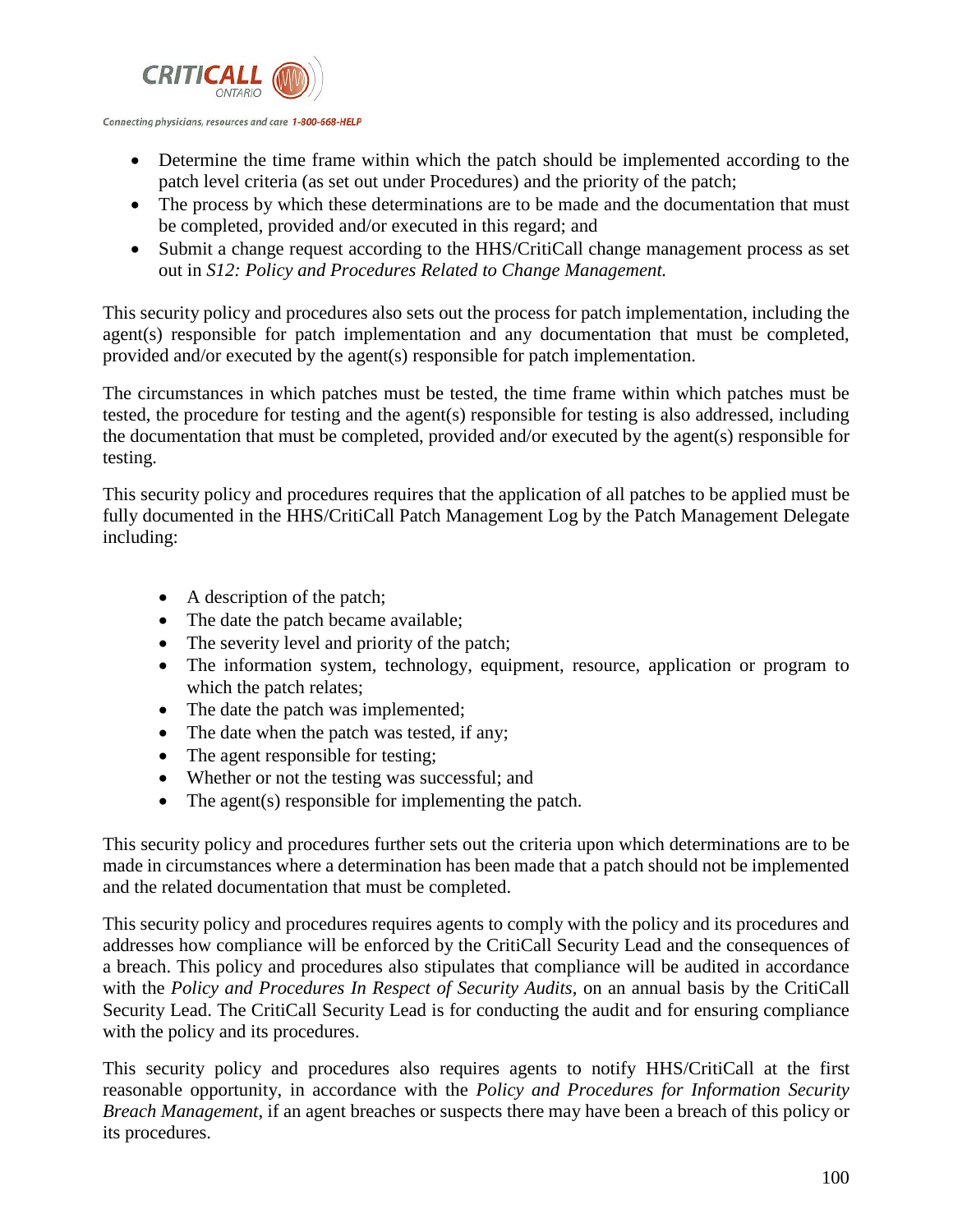

# **S12: POLICY AND PROCEDURES RELATED TO CHANGE MANAGEMENT**

HHS/CritiCall has developed and implemented this policy and procedures related to change management. This policy and procedures provides details for receiving, reviewing and determining whether to approve or deny a request for a change to the operational environment of HHS/CritiCall in respect of the CCIS. This policy and procedures identifies the process that must be followed and the requirements that must be satisfied in determining whether to approve or deny a request for change.

The CCIS Data Stewardship Committee is responsible for receiving, reviewing and determining whether to approve or deny a request for a change to the operational environment. This includes a discussion of the documentation that must be completed, provided and/or executed; the agent(s) responsible for completing, providing and/or executing the documentation; the agent(s) to whom this documentation must be provided; and the required content of the documentation.

In the event an Authorized User has requested a change request, they shall complete a CCIS Request for Change form and provide the following details:

- Describe the change requested in sufficient detail for a review to be conducted and a course of action determined;
- Describe the rationale for the change including why the change is necessary; and
- Describe the impact of implementing the change on the operational environment.

This security policy and procedures states that requests for changes to the application itself will be reviewed by the CCIS Data Stewardship Committee and, if approved, forwarded to the CCIS Product Manager for further review and analysis. Operational changes or changes required for ongoing system maintenance will be reviewed by the CCIS Operations Committee and if approved, delegated to the CCIS Help Desk for implementation.

This security policy and procedures outlines the manner in which the decision approving or denying a request for a change to the operational environment and the reasons for the decision are documented as well as the method and format in which the decision is communicated to the requestor. The CCIS Product Manager is responsible for reviewing, consulting with others according to the established criteria and for communicating decisions regarding the approval or denial of a CCIS change request to staff required to play a role in the implementation of the change. The CCIS Product Manager is responsible for communicating in writing to the requestor, whether or not their request has been approved or denied.

If the request for a change to the operational environment is not approved, this policy and procedures requires the CCIS Product Manager to document the change to the operational environment requested, the name of the agent requesting the change, the date that the change was requested and the rationale for the determination that the change should not be implemented.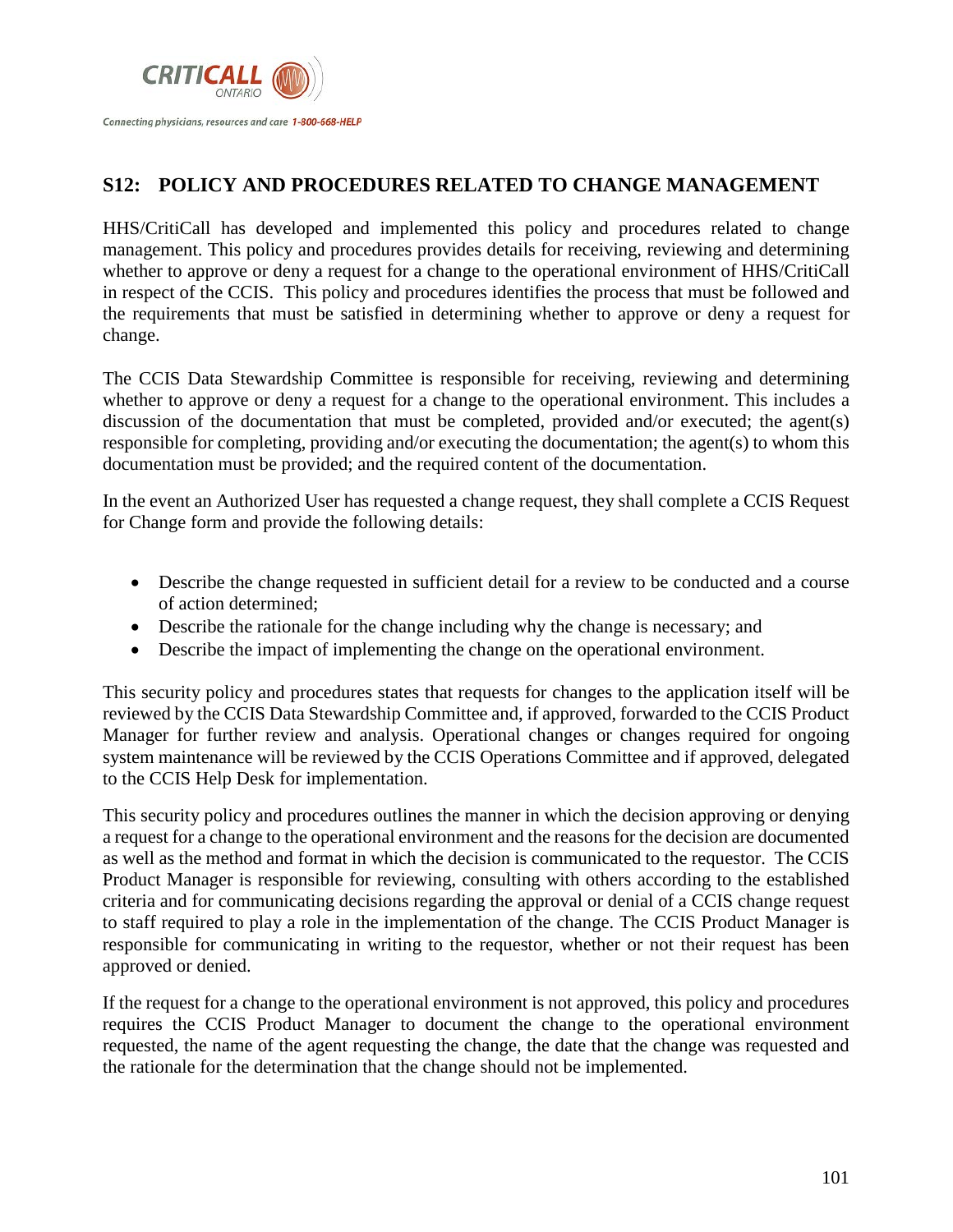

If the request for a change to the operational environment is approved, this policy and procedures states that the CCIS Product Manager is responsible for determining the time-frame for implementation of the change and the priority assigned to the change requested. This policy and procedures also sets out the criteria upon which these determinations are to be made, the process by which these determinations are to be made and any documentation that must be completed, provided and/or executed in this regard.

This security policy and procedures also sets out the process for implementation of the change to the operational environment, including the agent(s) responsible for implementation and any documentation that must be completed, provided and/or executed by the agent(s) responsible for implementation.

In the circumstance in which changes must be tested, the HHS/CritiCall delegated personnel shall test the changes in the test environment prior to implementing changes to the operational environment. This policy and procedures also outlines the documentation that must be completed, provided and/or executed by the agent(s) responsible for testing.

This security policy and procedures also requires documentation to be maintained of changes that have been implemented and identifies the CCIS Product Manager as being responsible for maintaining this documentation. This policy and procedures requires the documentation to include the following particulars:

- A description of the change requested;
- The name of the agent requesting the change;
- The date that the change was requested;
- The priority assigned to the change;
- The date that the change was implemented;
- The agent(s) responsible for implementing the change;
- The date, if any, when the change was tested;
- The agent(s) responsible for testing; and
- Whether or not the testing was successful.

This security policy and procedures requires HHS/CritiCall agents to comply with this policy and its procedures and addresses how and by whom compliance will be enforced and the consequences of a breach. This policy and procedures also stipulates that compliance will be audited in accordance with the *Policy and Procedures In Respect of Security Audits*, on an annual basis by the CritiCall Security Lead. The CritiCall Security Lead is responsible for ensuring compliance with this policy and procedures.

This security policy and procedures also requires agents to notify HHS/CritiCall at the first reasonable opportunity, in accordance with the *Policy and Procedures for Information Security Breach Management*, if an agent breaches or suspects there may have been a breach of this policy or its procedures.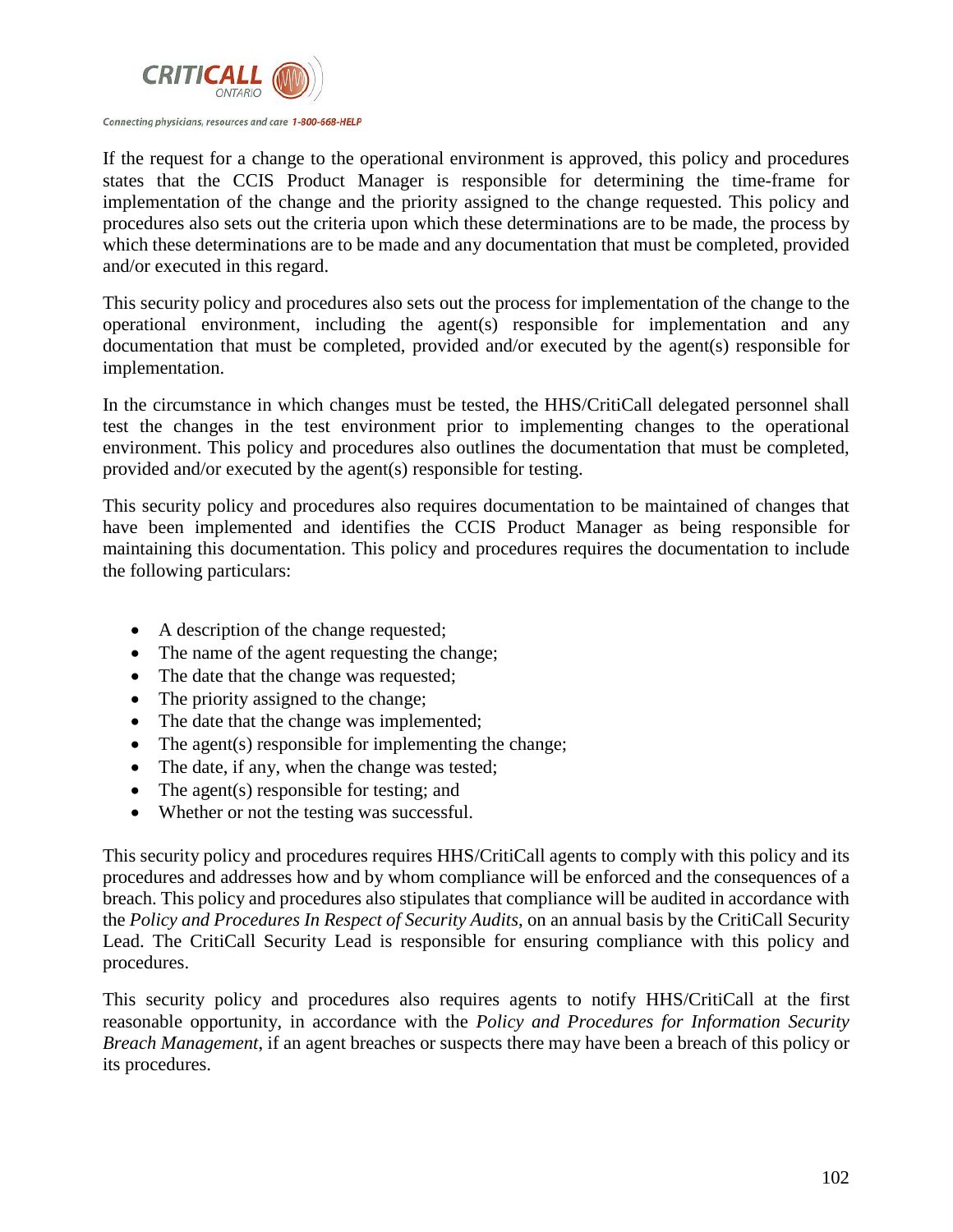

# **S13: POLICY AND PROCEDURES FOR BACK-UP AND RECOVERY OF RECORDS OF PERSONAL HEALTH INFORMATION**

HHS/CritiCall has developed and implemented this security policy and procedures with respect to back-up and recovery  $(B \& R)$  of records of PHI. The purpose of this policy is to ensure the processes for B & R of PHI in CCIS are conducted according to best practices; ensure that PHI records are available when needed; ensure testing of related devises; and ensure B & R is conducted properly. Backed-up records must be available for recovery on demand.

This security policy and procedures identifies that HHS/CritiCall has two types of back-up storage devices: (1) Incremental Back-Up (occurs at a minimum on a daily basis); and (2) Full Back-Up (occurs at a minimum on a weekly basis). The CritiCall Security Lead is responsible for the back-up and recovery of records of PHI. This policy and procedures also sets out the process that must be followed and the requirements that must be satisfied in this regard. Backed-up records, which contain PHI, shall be retained in a secure location in compliance with *S5: Policy and Procedures for Secure Retention of Records of Personal Health Information.* This policy and procedures includes particulars regarding documentation that must be completed, provided and/or executed by the agent responsible for testing; identifies the CritiCall Security Lead as being responsible for completing, providing and/or executing the documentation; stipulates the agent(s) to whom this documentation must be provided; and the required content of the documentation.

This security policy and procedures states that the CritiCall Manager, IT is responsible for ensuring that on at least a quarterly basis, a delegate tests the process for the back-up and recovery of records of PHI.

The policy outlines the process to be followed in conducting the back-up and recovery test. The agent completing the test is required to document the date and time of the test; the name of the individual and title of the individual who conducted the test; and the outcome of the test. This comprises the Test Report. The Test Report must be provided to the CritiCall Manager, IT on completion of the test and shall be reviewed by the CritiCall Manager, IT and notify the CritiCall Security Lead and CCIS Product Manager of any unexpected findings.

The CritiCall Manager, IT, is responsible for ensuring that the back-up and recovery process is completed in accordance with the developed schedule. The Manager, IT may delegate the task of completing the back-up to an appropriate agent.

The agent responsible for back-up and recovery of data shall ensure that back-ups are stored on secure devices and in a secure manner consistent with the requirements set out in *S5: Policy and Procedures for Secure Retention of Records of Personal Health Information* and S6: *Policy and Procedures for Secure Retention of Records of Personal Health Information on Mobile Devices*.

The agent shall ensure that back-up devices containing records of PHI reside on-site for a minimum of six (6) months in a secure data centre with appropriate security controls implemented to protect sensitive data from unauthorized access or modification. After such time, records shall be archived and transferred to a secure facility for storage in accordance with *S7: Policy and Procedures for Secure Transfer of Records of Personal Health Information.*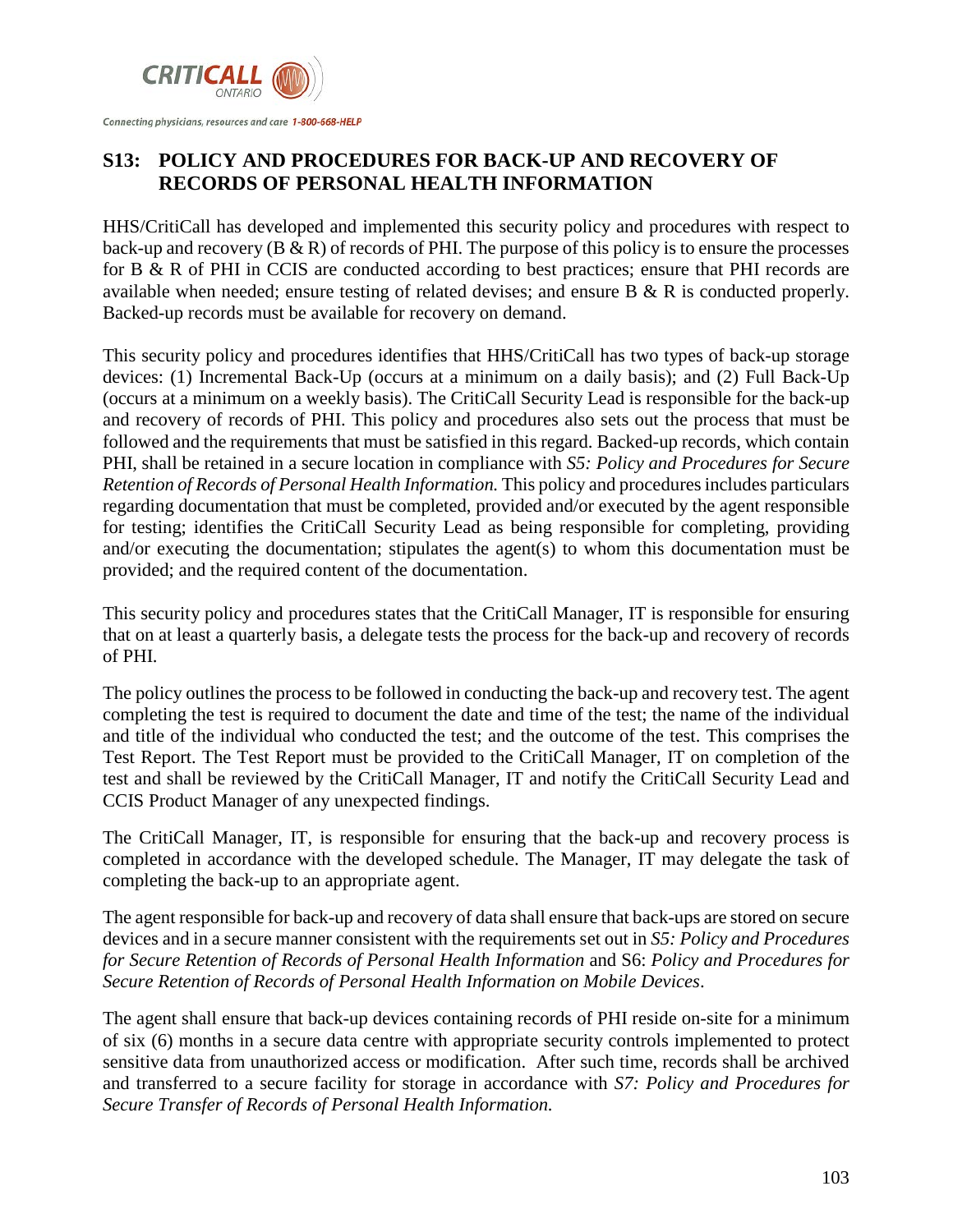

This policy and procedures indicates that the Manager, IT must also maintain documentation in relation to the transfer of backed-up records of PHI to the third party service provider for secure retention. The documentation must address the following particulars, as appropriate:

- That records containing PHI have been transferred to a third party service provider;
- Who was responsible for transferring the records;
- The mode of transfer:
- Who received the records; and
- Confirmation of receipt of transfer of PHI by third party service provider along with confirmation of secure storage of the records.

This policy and procedures permits HHS/CritiCall to contract with a third party service provider to retain backed-up records of PHI. This security policy and procedures requires the backed-up records of PHI to be transferred to and from the third party service provider in a secure manner. This policy and procedures also details the procedure to be followed in securely transferring the backed-up records of PHI to the third party service provider and in securely retrieving the backed-up records of PHI from the third party service provider, including the secure manner in which they will be transferred and retrieved, the conditions pursuant to which they will be transferred and retrieved and the agent(s) responsible for ensuring the secure transfer and retrieval of the backed-up records. In this regard, the procedures shall comply with the *Policy and Procedures for Secure Transfer of Records of Personal Health Information*.

This security policy and procedures requires all third party service providers contracted to back-up records of PHI on behalf of HHS/CritiCall to enter into a written agreement with HHS/CritiCall that must be executed prior to the third party handling any PHI. The CritiCall Manager, Information Technology, is responsible for ensuring that a Third Party Agreement is executed and contains the language found within the *P20: Template Agreement for All Third Party Service Providers, prior to* the third party handling any PHI. This includes at a minimum:

- The procedures to be followed in securely transferring the back-up records of PHI to the third party service provider and in securely retrieving the back-up records from the third party service provider and procedures shall comply with the *S7 - Policy and Procedures for Secure Transfer of Records of Personal Health Information;* and
- The manner in which, the date, time and mode of transfer of back-up will be documented which will include a written confirmation from the third party confirming receipt of transfer of PHI.

This security policy and procedures further addresses the need for the availability of backed-up records of PHI, including the circumstances in which the backed-up records are required to be made available.

This security policy and procedures requires all HHS/CritiCall agents to comply with this policy and its procedures and addresses how and by whom compliance will be enforced and the consequences of a breach. This security policy and procedures also stipulates that compliance will be audited in accordance with the *Policy and Procedures In Respect of Security Audits*, on an annual basis by the CritiCall Security Lead. The CritiCall Security Lead is responsible for conducting the audit and for ensuring compliance with the policy and its procedures.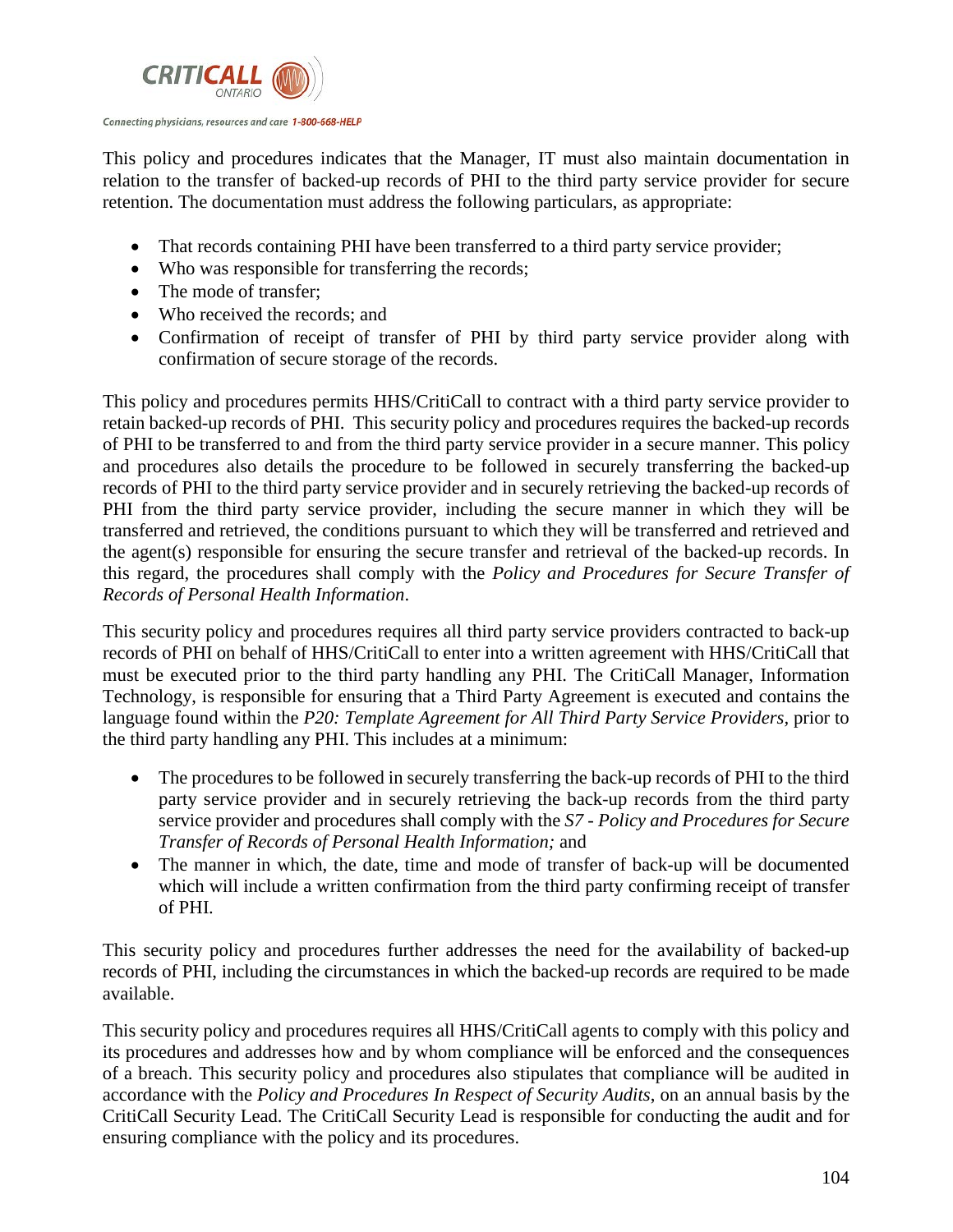

This security policy and procedures also requires agents to notify HHS/CritiCall at the first reasonable opportunity, in accordance with the *Policy and Procedures for Information Security Breach Management*, if an agent breaches or suspects there may have been a breach of this policy or its procedures.

# **S14: POLICY AND PROCEDURES ON THE ACCEPTABLE USE OF TECHNOLOGY**

HHS/CritiCall has developed and implemented this policy and procedures to outline the acceptable use of CCIS and any related information systems, technologies, equipment, resources, applications and programs regardless of whether they are owned, leased or operated by HHS/CritiCall; and set out the uses that are prohibited; the uses that are permitted; and the uses that are permitted only with prior approval.

For those uses that are permitted only with prior approval, this policy and procedures identifies the CritiCall Security Lead as being responsible for receiving, reviewing and determining whether to approve or deny the request and the process that must be followed and the requirements that must be satisfied in this regard. This policy and procedures outlines the following particulars:

- A discussion of any documentation that must be completed, provided and/or executed;
- The agent(s) responsible for completing, providing and/or executing the documentation;
- The agent(s) to whom this documentation must be provided;
- The required content of the documentation;
- The criteria that must be considered by the CritiCall Security Lead who is responsible for determining whether to approve or deny the request.

This security policy and procedures also identifies the conditions and restrictions with which agents granted approval must comply.

This security policy and procedures identifies the CritiCall Security Lead as the responsible party for reviewing the request and making a recommendation to the Executive Director, CritiCall to approve or deny the request. This policy and procedures requires the CritiCall Security Lead to ensure compliance with *P8: Policy and Procedures for Limiting Agent Access to Personal Health Information*. If the request is reasonable and all conditions are met, the CritiCall Security Lead shall make a recommendation to approve the request to the Executive Director, CritiCall.

This security policy and procedures provides that the Executive Director, CritiCall is responsible for reviewing the recommendation and forward the request to the CCIS Data Stewardship Committee for review and approval. This policy and procedures states the Executive Director, CritiCall is responsible for determining whether to approve or deny the request. This policy and procedure directs the Executive Director, CritiCall to communicate their decision in writing, via email or regular mail to the requestor, including the reason for denial, if the request has been denied.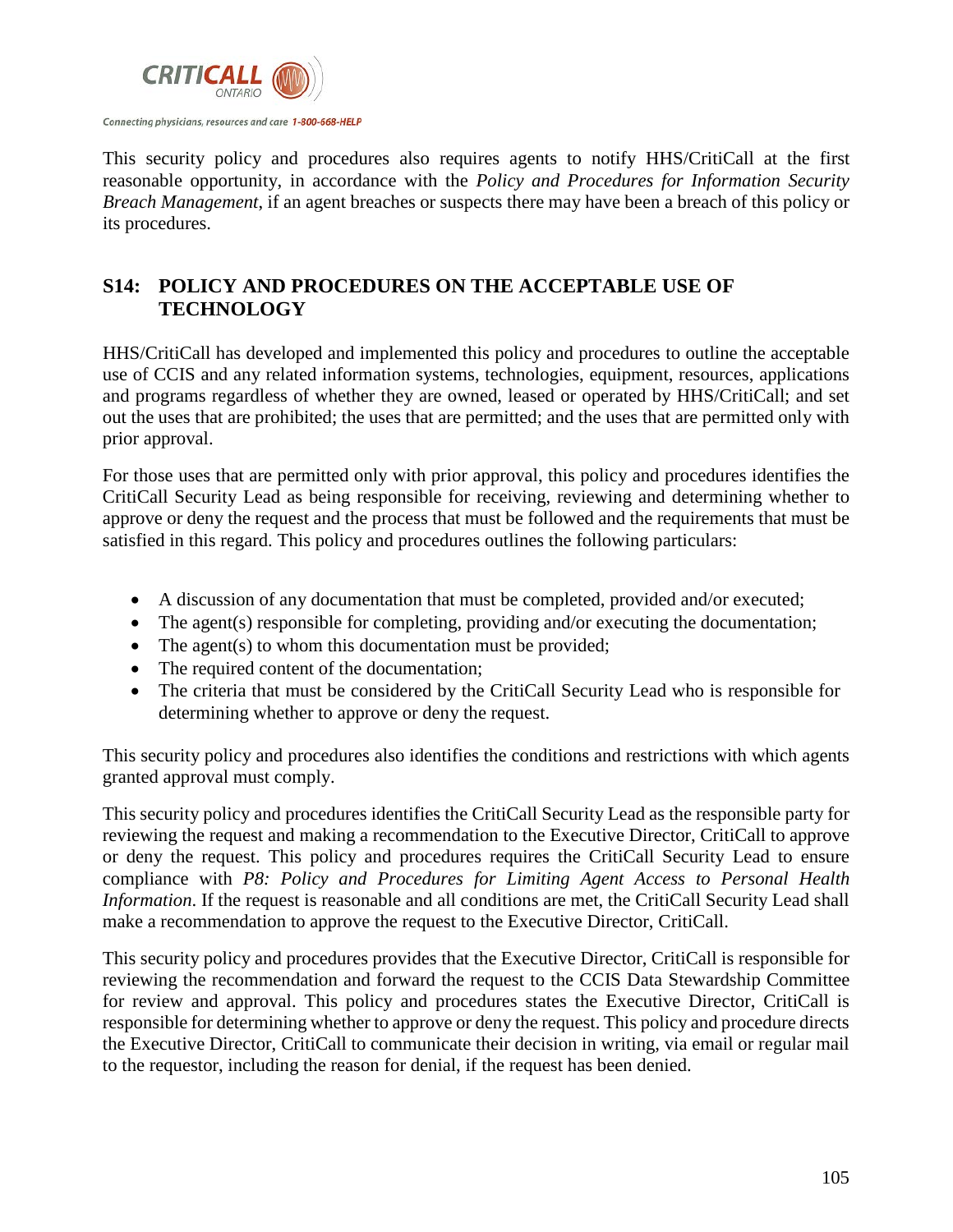

This security policy and procedures also states that the Executive Director, CritiCall is responsible for communicating the decision to the CritiCall Security Lead who shall provide guidance or direction as required to ensure the requestor who has been approved for access to and use of CCIS PHI is provided with any and all HHS/CritiCall policies and procedures that are reasonable in the circumstances to protect PHI.

This security policy and procedures requires all HHS/CritiCall agents to comply with this policy and its procedures and addresses how and by whom compliance will be enforced and the consequences of a breach. This security policy and procedures also stipulates that compliance will be audited in accordance with the *Policy and Procedures In Respect of Security Audits*, on an annual basis by the CritiCall Security Lead. The CritiCall Security Lead is responsible for conducting the audit and for ensuring compliance with the policy and its procedures.

This security policy and procedures also requires agents to notify HHS/CritiCall at the first reasonable opportunity, in accordance with the *Policy and Procedures for Information Security Breach Management*, if an agent breaches or suspects there may have been a breach of this policy or its procedures.

# **S15: POLICY AND PROCEDURES IN RESPECT OF SECURITY AUDITS**

HHS/CritiCall has developed and implemented this policy and procedures that sets out the types of security audits that are required to be conducted. This policy and procedures requires that a minimum, audits to assess compliance with implement security policies, procedures and practices; threat risk assessments; security reviews or assessments; vulnerability assessments; penetration testing; ethical hacks and reviews of system control and audit logs be conducted.

With respect to each security audit that is required to be conducted, the policy sets out the purpose of the audits; the nature and scope of the security audit; the agent(s) responsible for conducting the security audit; and the frequency with which and the circumstances in which each security audit is required to be conducted. This policy and procedures requires that a security audit schedule is developed on an annual basis and identifies the CritiCall Security Lead as being responsible for developing the security audit schedule.

The policy and procedures sets out the process to be followed in conducting each audit, including the criteria that must be considered in selecting the subject matter of the audit and whether or not notification will be provided of the audit, and if so, the nature and content of the notification and to whom the notification must be provided. The policy and procedures includes details of the documentation that must be completed, provided and executed in undertaking each security audit; the agent(s) responsible for this; to whom the documentation will be provided; and the required content of the documentation. The CritiCall Security Lead is responsible for ensuring security audits are completed and provided to the Executive Director, CritiCall.

The day-to-day management of the privacy program and the security program has been delegated to the CritiCall Privacy Lead and the CritiCall Security Lead respectively.

This policy and procedures sets out the process that must be followed in addressing the recommendations arising from security audits. This policy and procedures states the CritiCall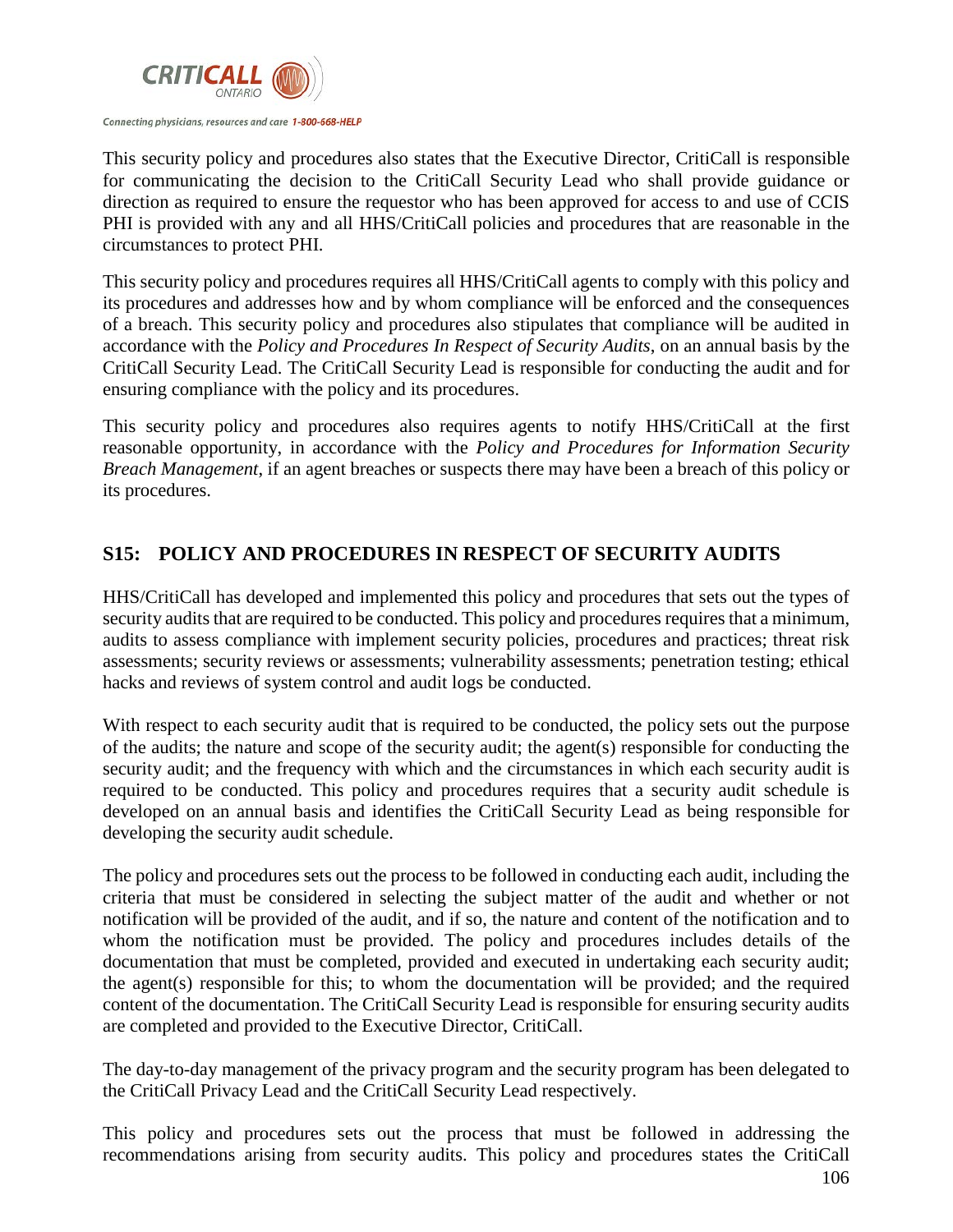

Security Lead shall maintain a log of security audits and shall, in collaboration with Executive Director, CritiCall, monitor the status of the implementation of the recommendations arising from the security audits. This policy and procedures states that it is the responsibility of the Executive Director, CritiCall or delegate to assign the individual responsible for addressing the recommendations identified in the audit; ensuring timelines are established to address the recommendations and for monitoring and ensuring the implementation of the recommendations according to the timelines.

The policy and procedures sets out the nature of the documentation that must be completed, provided and/or executed at the conclusion of the security audit, which includes a written report identifying details of all findings as well as any recommendations. The CritiCall Security Lead is responsible for completing, providing this documentation to the Executive Director, CritiCall.

In addition to the written report, the policy and procedures requires that immediately upon completion, audit reports including recommendations arising from the security audits are forwarded by the CritiCall Security Lead to the Executive Director, CritiCall. The Executive Director, CritiCall is responsible for further communicating the findings of the security audit; the time frame within which the findings of the security audit must be communicated.

The policy and procedures further requires that a log of security audits be maintained by the CritiCall Security Lead. The CritiCall Security Lead is further responsible for tracking that the recommendations arising from the security audits are addressed within the identified time frame and that the Executive Director, CritiCall, is updated on progress on a monthly basis. Documentation related to security audits will be retained and by the Security Lead in a secure location on the CritiCall internal network drive.

This security policy and procedures requires all HHS/CritiCall agents to comply with this policy and its procedures and addresses how and by whom compliance will be enforced and the consequences of a breach. This security policy and procedures also stipulates that compliance will be audited in accordance with the *Policy and Procedures In Respect of Security Audits*, on an annual basis by the CritiCall Security Lead. The CritiCall Security Lead is responsible for conducting the audit and for ensuring compliance with the policy and its procedures.

This security policy and procedures also requires agents to notify HHS/CritiCall at the first reasonable opportunity, in accordance with the *Policy and Procedures for Information Security Breach Management*, if an agent breaches or suspects there may have been a breach of this policy or its procedures.

# **S16: LOG OF SECURITY AUDITS**

HHS/CritiCall has implemented and maintains a log of security audits that have been completed. The CritiCall Security Lead is responsible for maintaining the Log of Security Audits which includes the following information:

- Nature and type of security audit conducted;
- The date that the security audit was completed;
- The agent(s) responsible for completing the security audit;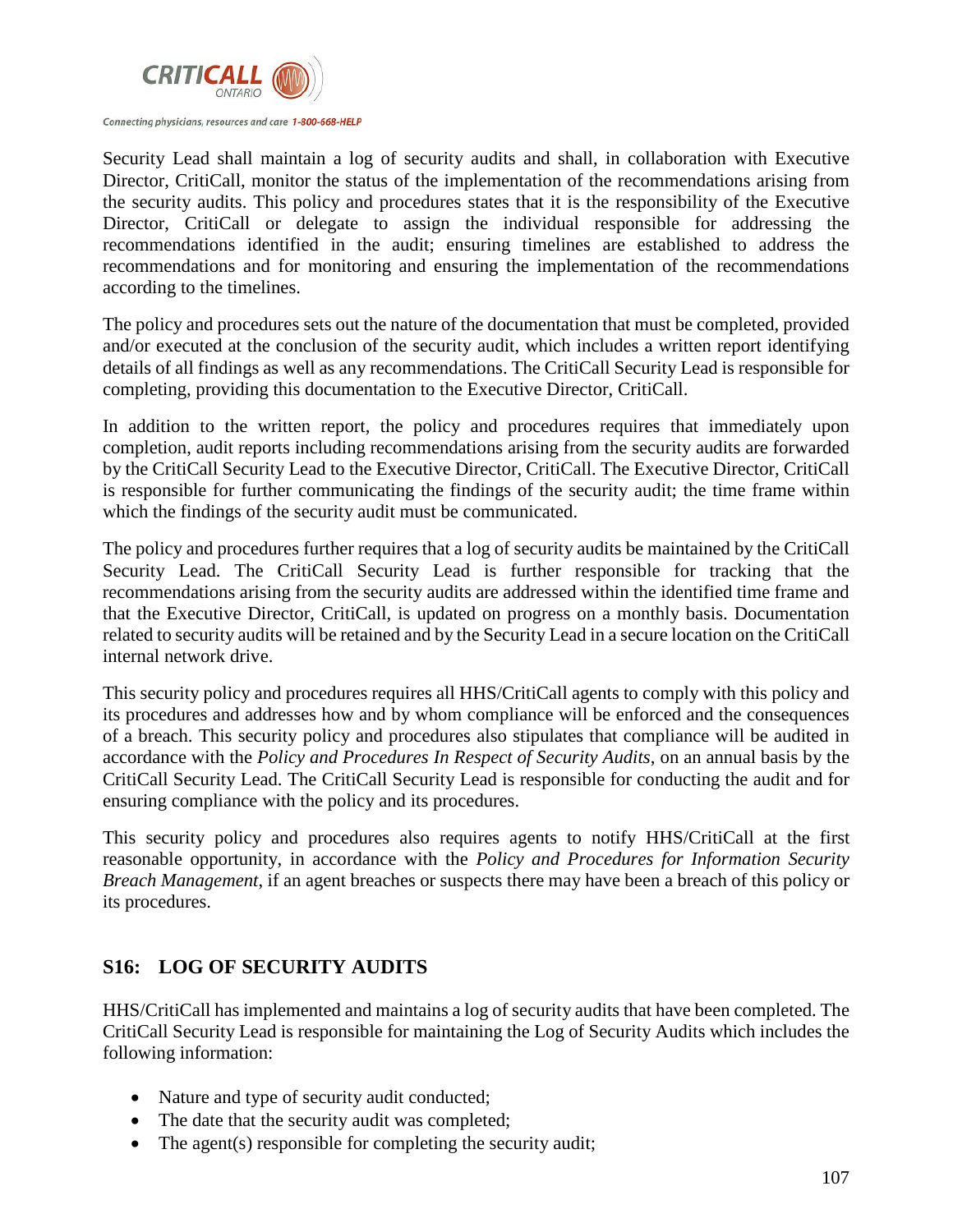

- The recommendations arising from the security audit;
- The agent(s) responsible for addressing each recommendation;
- The date that each recommendation was or is expected to be addressed; and
- The manner in which each recommendation was or is expected to be addressed.

# **S17: POLICY AND PROCEDURES FOR INFORMATION SECURITY BREACH MANAGEMENT**

HHS/CritiCall has developed and implemented this policy and procedures to address the identification, reporting, containment, notification, investigation and remediation of information security breaches. This policy and procedures includes a definition of the term "information security breach" which includes any contravention of the security policies, procedures or practices implemented by the HHS/CritiCall as well as an unauthorized person gaining access to, or attempting to gain access to, secured premises or secured information, by any means whatsoever; whenever PHI is or is believed to be stolen, lost; or an act that compromises the confidentiality, integrity (accuracy and completeness), or availability of secured information.

The policy and procedures imposes a mandatory requirement on agents to notify HHS/CritiCall of an information security breach or suspected information security breach.

The policy and procedures identifies the CCIS HelpDesk as the agent who must be notified of the information security breach or suspected information security breach and includes the 24/7 contact information for the CCIS HelpDesk. This policy and procedures stipulates that the CCIS HelpDesk must be notified at the first reasonable opportunity of a breach or suspected information security breach. Notification may be provided verbally and/or in writing and include: the name and contact information of the person reporting the breach/suspected breach; the nature of the incident/circumstances leading the individual to report the breach/suspected breach; when the incident occurred; where the incident occurred; who was involved in the incident; whether PHI was involved in the incident; and any actions taken to contain the situation. The CCIS HelpDesk must complete a CCIS Incident Report Form at the time they are notified of the breach or suspected information security breach, which includes the above information.

The CCIS HelpDesk must immediately notify the Executive Director, CritiCall or the Administrator on-call of the actual or suspected information security breach. Notification to the Executive Director, CritiCall or Administrator on-call may be provided in writing and/or verbally and must include the information documented on the CCIS Incident Report Form.

This policy and procedures states that upon notification, a determination must be made of whether an information security breach has in fact occurred, and if so, what if any PHI has been breached. This policy and procedures states that the Executive Director, CritiCall in collaboration with the CritiCall Manager, IT, must determine the extent of the information security breach and whether the breach is an information security breach or privacy breach or both.

This security policy and procedure addresses the process to be followed where the breach is a privacy breach as well as an information security breach and when the breach is reported as an information security breach but is determined to be a privacy breach. All HHS/CritiCall agents must follow the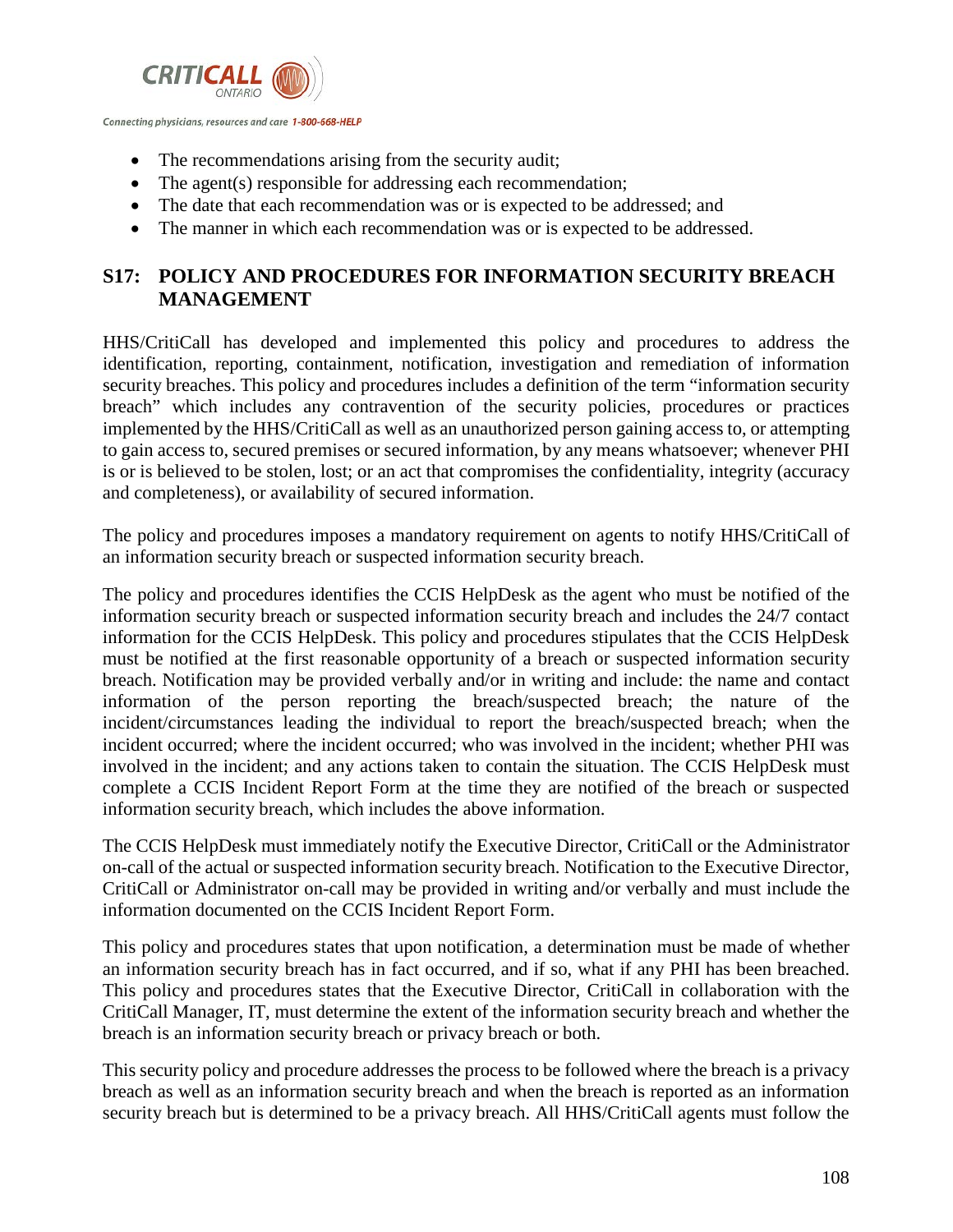

same policy that governs its management of privacy breaches, namely, *P29: Policy and Procedures for Privacy Breach Management*.

The CCIS HelpDesk must immediately notify the Executive Director, CritiCall or the Administrator on-call of the actual or suspected information security breach. Notification to the Executive Director, CritiCall or Administrator on-call may be provided in writing and/or verbally and must include the information documented on the CCIS Incident Report Form.

This policy and procedures requires that containment be initiated immediately and Executive Director, CritiCall or delegate as being responsible for containment. This policy and procedures outlines the procedure that must be followed in this regard, including any documentation that must be completed, provided and/or executed by the Executive Director, CritiCall or delegate and the required content of the documentation. In undertaking containment, this policy and procedures requires that reasonable steps are taken in the circumstances to ensure that additional information security beaches cannot occur through the same means.

This security policy and procedures identifies the Executive Director, CritiCall or delegate, as being responsible for reviewing the containment measures implemented and determining whether the information security breach has been effectively contained or whether further containment measures are necessary. This policy and procedures requires the delegate to keep the Executive Director, CritiCall apprised of the status of containment measures. The delegate responsible for the containment measures must complete a Containment Report that includes details of the breach, containment measures and review of the success of those measures, and any next steps in the containment process.

This security policy and procedures states that the Containment Report must be provided to Executive Director, CritiCall.

This policy and procedures requires the health information custodian or other organizations that disclosed the PHI to HHS/CritiCall to be notified at the first reasonable opportunity whenever PHI is or is suspected to be stolen, lost or accessed by unauthorized persons and whenever required pursuant to the agreement with the health information custodian or other organization. The Director Privacy and FOI, HHS, or delegate, is responsible for providing this notification. The notification must be provided in writing and include the extent of the information security breach; the nature of the personal health information at issue, if any; the measures implemented to contain the information security breach; and further actions that will be undertaken with respect to the information security breach, including investigation and remediation.

The policy and procedures sets out whether any other persons or organizations must be notified of the information security breach and sets out the Executive Director or delegate as responsible for notifying these other persons or organizations, the format of the notification, the nature of the information that must be provided upon notification and the time frame for notification.

This security policy and procedures stipulates that once containment measures have been completed, the CritiCall Security Lead will initiate an investigation into the information security breach and document the outcome of the investigation. This policy and procedures outlines the nature and scope of the investigation (i.e. document reviews, interview, site visits, inspectors), the process that must be followed and the documentation that must be completed. Completed documentation must be provided to the Executive Director, CritiCall.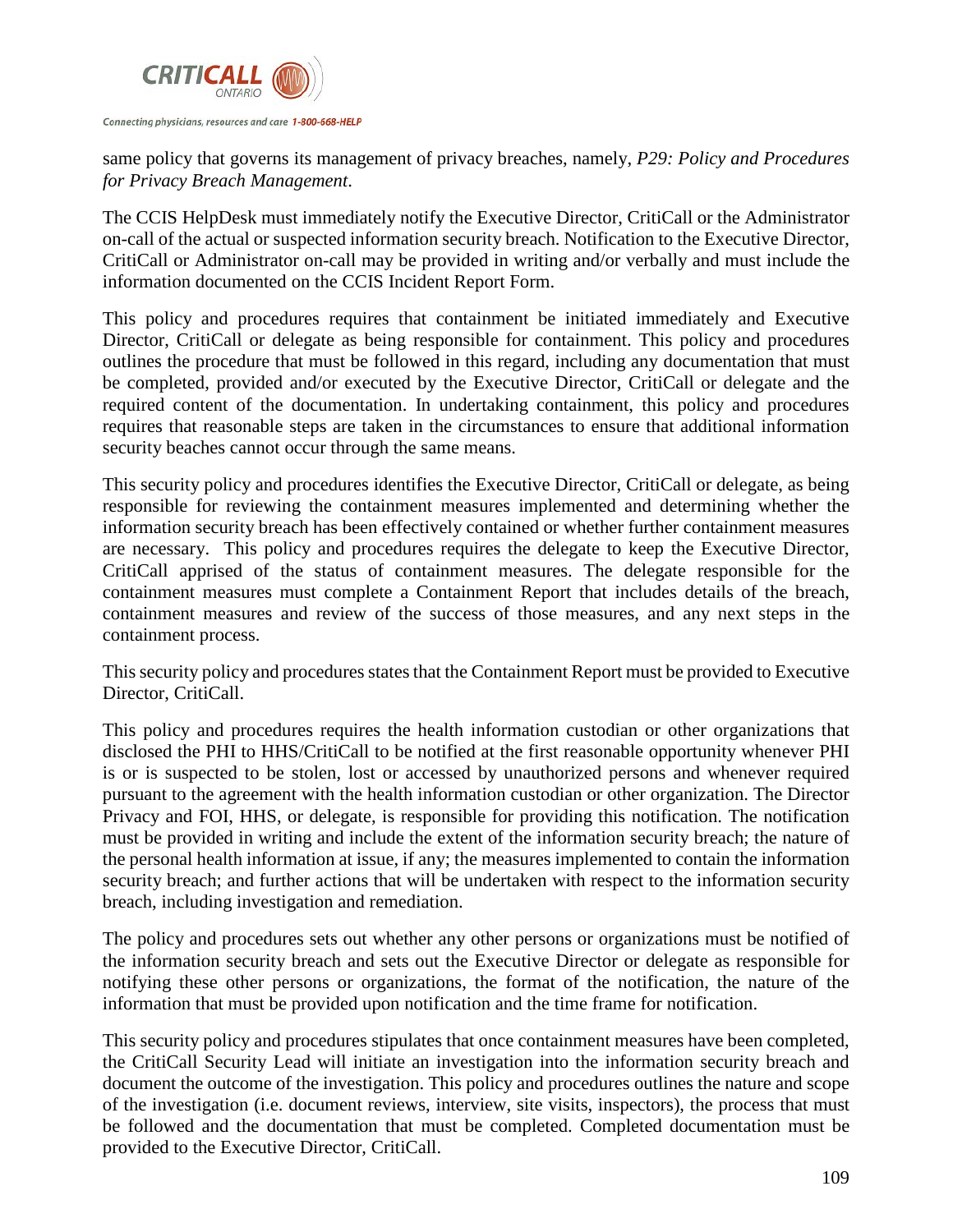

Reports of investigations will be retained in a secure section of the HHS/CritiCall document repository. The reports will be maintained by the CritiCall Security Lead.

This security policy and procedures requires the Executive Director, CritiCall to assign agents to address the recommendations that have been identified through the investigation process. The Executive Director, CritiCall shall assign activities and timelines associated with the activities to the responsible individuals or business units. If the activities involve those outside of CritiCall, the Executive Director, CritiCall shall escalate the requirements to the appropriate party for execution. The CritiCall Security Lead is responsible for monitoring and ensuring that the recommendations are implemented within the stated timelines. This policy and procedures sets out the nature of the documentation that must be completed, provided and/or executed at the conclusion of the investigation of the information security breach. This policy and procedures requires the activities, timelines and responsible individuals to be entered into a Security Breach Log maintained by the CritiCall Security Lead and stored in a secure section of the CritiCall document repository. The nature of the documentation is also outlined in this policy and procedure.

This policy and procedure states that all HHS/CritiCall agents must comply with the policy and its procedures and addresses how and by whom compliance will be enforced and the consequences of breach. The policy and procedures also stipulates that compliance will be audited in accordance with the *Policy and Procedures In Respect of Security Audits*, on an annual basis by the CritiCall Security Lead. The CritiCall Security Lead is responsible for conducting the audit and for ensuring compliance with the policy and its procedures.

# **S18: LOG OF INFORMATION SECURITY BREACHES**

HHS/CritiCall has implemented and maintains a log of information security breaches. The Help Desk is responsible for maintaining the Log Information Security Breaches. This security policy and procedures requires the following information:

- The date of the information security breach;
- The date that the information security breach was identified or suspected;
- The nature of the PHI, if any, that was the subject matter of the breach and the nature and extent of the breach;
- The date that the information security breach was contained and the nature of containment measures;
- The date that the HIC or other organization that disclosed the PHI to HHS/CritiCall was notified, if applicable;
- The date that the investigation of the breach was completed;
- The agent(s) responsible for conducting the investigation;
- The recommendations arising from the investigation;
- The agent(s) responsible for addressing each recommendation;
- The date each recommendation was or is expected to be addressed; and
- The manner in which each recommendation was or is expected to be addressed.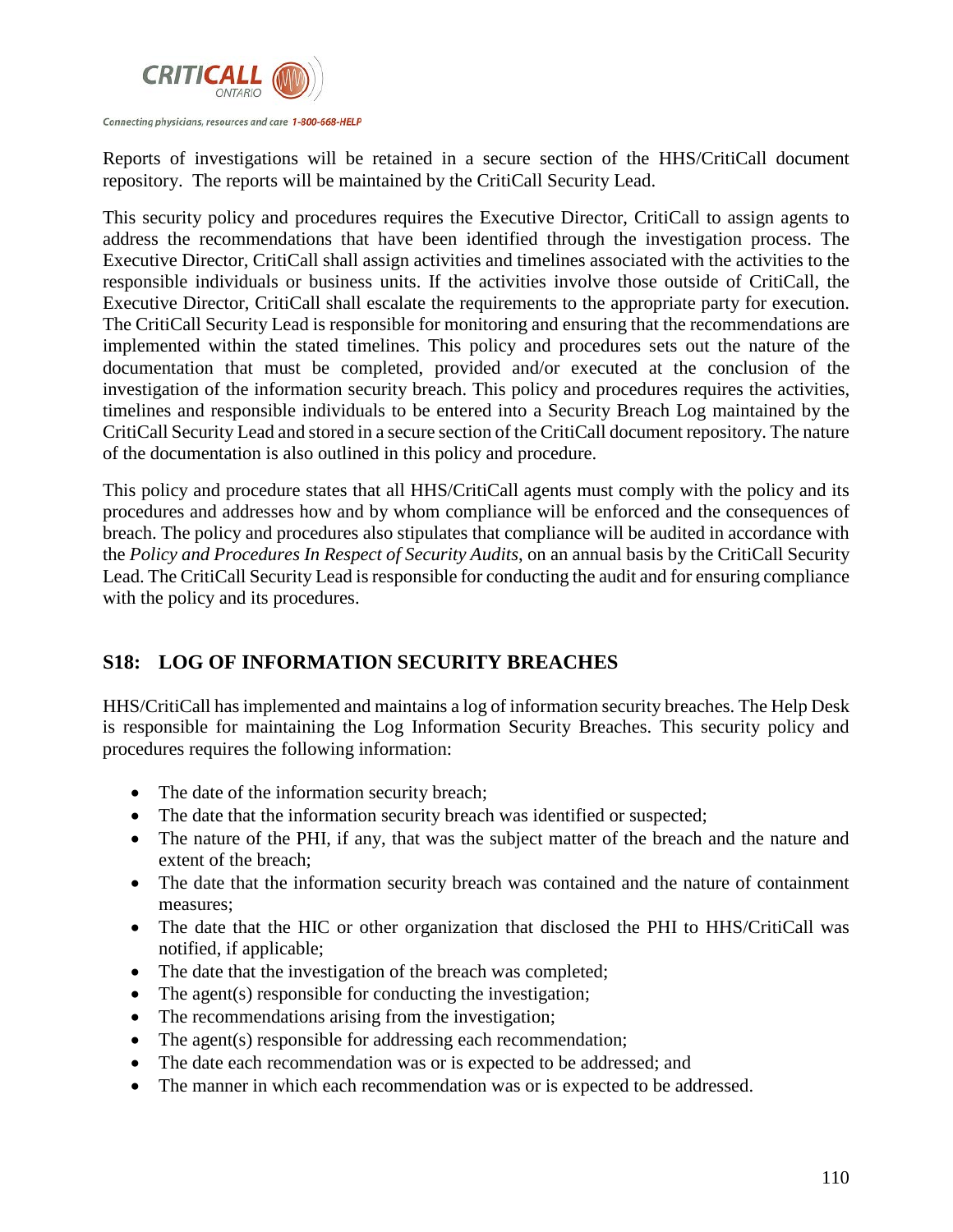

# **PART 3 – HUMAN RESOURCES DOCUMENTATION**

#### **H1: POLICY AND PROCEDURES FOR PRIVACY TRAINING AND AWARENESS**

HHS/CritiCall has developed and implemented a policy and procedures that requires all agents to attend initial privacy orientation as well as ongoing privacy training.

The policy and procedures requires that all staff attend initial privacy training prior to being granted access to any PHI or systems containing PHI. Staff with CCIS-related responsibilities are further required to attend role-based CCIS privacy and security training prior to being granted access to the CCIS and annually thereafter. In addition, all HHS/CritiCall staff are required to attend HHS new staff orientation within six weeks of hire, which includes additional privacy training. All HHS/CritiCall staff are further required annually to complete online privacy training through HHS e-learning system.

The HHS Director of Privacy and Freedom of Information is responsible for preparing and delivering the initial privacy orientation provided during HHS new staff orientation as well as for preparing and making available the annual online privacy training module for all HHS staff.

The CritiCall Privacy Lead is responsible for developing and delivering the initial privacy training for CritiCall staff as well as ongoing privacy training for agents with CCIS role-related responsibilities.

The policy and procedures requires the hiring manager to notify the CritiCall Privacy Lead via email, of the new staff member's start date and role specific access requirements. The CritiCall Privacy Lead shall immediately schedule and the employee shall attend, general privacy training prior to being granted access to CCIS and any PHI or to systems that contain PHI.

Following the general privacy training, the CritiCall Privacy Lead shall schedule, and the employee shall attend, CCIS role-specific privacy training prior to being granted access to CCIS and any PHI or to systems that contain PHI.

The hiring manager shall also schedule and the new employee shall attend new staff orientation which includes additional privacy training provided by the HHS Privacy and Freedom of Information Office. This shall occur within six weeks of hire. Attendance at this session is logged by HHS. In the event that a new employee fails to attend, the hiring manager shall be notified and the employee will be rescheduled to attend the next session.

The policy and procedures requires that initial privacy training is formalized and standardized and includes the following:

- A description of the status of HHS/CritiCall under the *Act* and the duties and responsibilities that arise as a result of this status;
- A description of the nature of the personal health information collected and from whom this information is typically collected;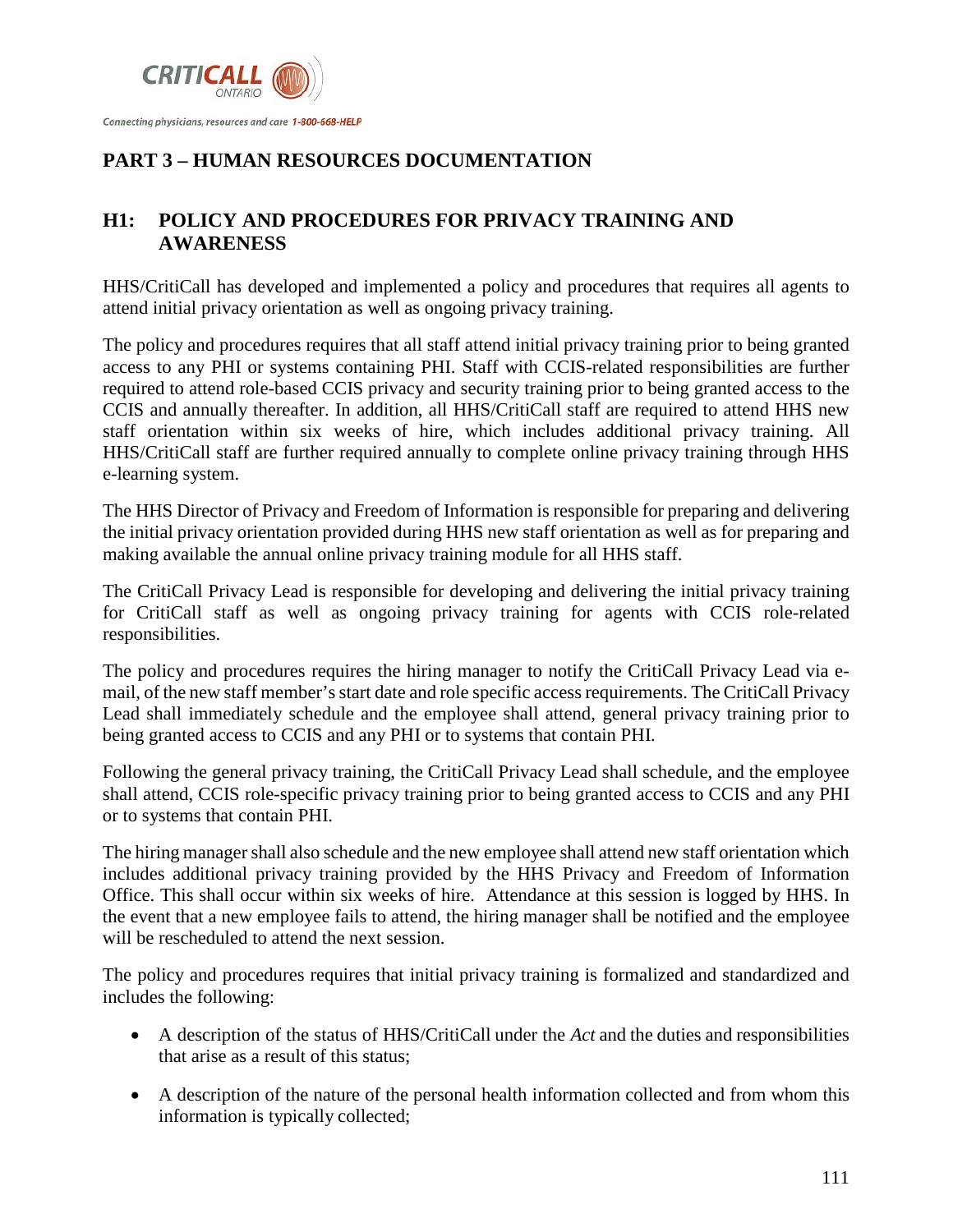

- An explanation of the purposes for which personal health information is collected and used and how this collection and use is permitted by the *Act* and itsregulation;
- Limitations placed on access to and use of personal health information by agents;
- A description of the procedure that must be followed in the event that an agent is requested to disclose personal health information;
- An overview of the privacy policies, procedures and practices that have been implemented by HHS/CritiCall and the obligations arising from these policies, procedures and practices;
- The consequences of breach of the privacy policies, procedures and practices implemented;
- An explanation of the privacy program, including the key activities of the program and the agent(s) that have been delegated day-to-day authority to manage the privacy program;
- The administrative, technical and physical safeguards implemented by HHS/CritiCall to protect personal health information against theft, loss and unauthorized use or disclosure and to protect records of personal health information against unauthorized copying, modification or disposal;
- The duties and responsibilities of agents in implementing the administrative, technical and physical safeguards put in place by HHS/CritiCall;
- A discussion of the nature and purpose of the Confidentiality Agreement that agents must execute and the key provisions of the Confidentiality Agreement; and
- An explanation of the *Policy and Procedures for Privacy Breach Management* and the duties and responsibilities imposed on agents in identifying, reporting, containing and participating in the investigation and remediation of privacy breaches.

The policy and procedures requires that ongoing privacy training is formalized and standardized to ensure that agents understand how to apply the privacy policies, procedures and practices in their day-to-day employment, contractual or other responsibilities; to address any new privacy policies, procedures and practices and significant amendments to existing privacy policies, procedures and practices; and to have regard to any recommendations with respect to privacy training made in privacy impact assessments, privacy audits and the investigation of privacy breaches and privacy complaints. Any role specific privacy education needs resulting from changes to systems, legislation, or other factors will be addressed prior to or at the time of the change through customized education for staff in the affected roles.

The policy and procedures requires that attendance at the initial privacy orientation as well as the ongoing privacy training is logged by the CritiCall Privacy Lead and includes the following information:

- Date of each session;
- Type of awareness session (i.e., role-based);
- Instructor's name:
- List of attendees including: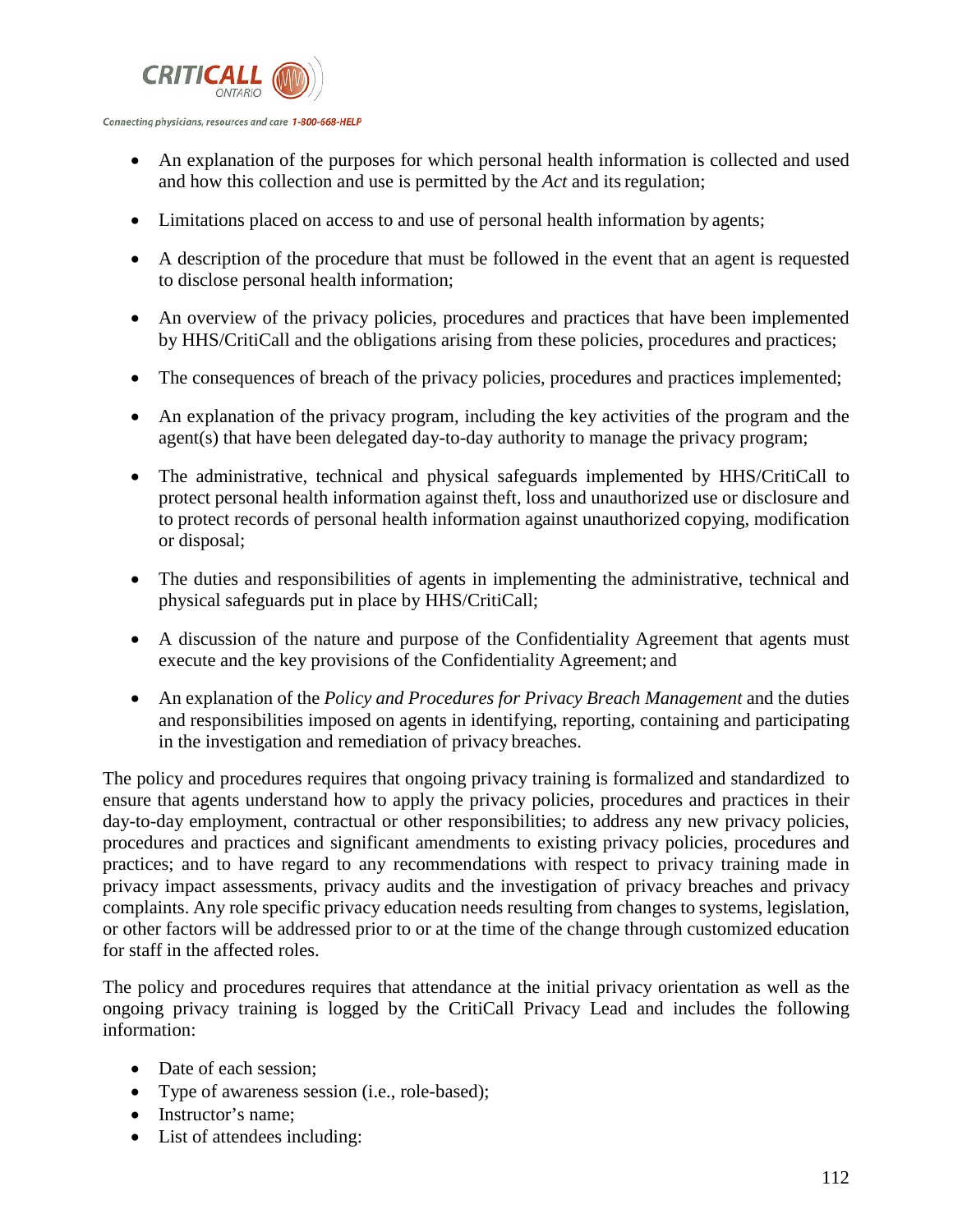

- User information such as name (first and last);
- Department user belongs to;
- Date of training;
- User signature acknowledging their participation; and
- A summary of training session.

This log is maintained by the CritiCall Privacy Lead on a secure CritiCall network drive. Verification of the employee's attendance and completion of the required privacy training session is provided by email to the staff member's hiring manager and the CCIS Product Manager by the CritiCall Privacy Lead.

The Privacy Lead is responsible for tracking attendance at the initial privacy orientation as well as the ongoing privacy training in the related Log. All staff are required to sign an attendance sheet, made available during the session, which includes the date of the training; type of training; the employee's name and signature. The attendance sheet is maintained by the Privacy Lead and scanned and retained on the secure CritiCall network drive. The policy and procedures requires the CritiCall Privacy Lead to notify the hiring manager of any agents who do not attend the initial privacy orientation or the ongoing privacy training. In the event that an employee fails to attend the required privacy training, the CritiCall Privacy Lead and the employee's supervising manager will reschedule the session to occur within five business days.

The employee's access to the CCIS may be suspended until annual training has occurred and the CCIS Confidentiality Agreement has been renewed.

In accordance with the implemented policy, HHS/CritiCall actively fosters a culture of privacy awareness by discussing potential privacy and security risks in the context in which these risks may be occurring with a focus on developing agents' understanding and mitigating of future risks. This includes sharing media stories that focus on privacy issues and responses by other partners in the health care sector with agents; attending Information and Privacy Commission education sessions to increase knowledge and understanding; providing privacy updates during meetings and encouraging agents to ask questions and share comments or concerns; and ensuring privacy information is up to date and available to the public via CritiCall's website.

All agents and hospital-based users participating in CCIS must comply with this policy and procedures. An audit of compliance with this policy and procedures will be conducted in accordance with the *P27: Policy and Procedures In Respect of Privacy Audits*. The CritiCall Privacy Lead will conduct an audit of compliance with this policy and procedures on an annual basis and report the findings to the Executive Director CritiCall and the HHS Director of Privacy and Freedom of Information. A compliance report will be provided to the HHS Executive Vice President and Chief Financial Officer and the Executive Vice President and Chief Operating Officer by the HHS Director of Privacy and Freedom of Information as part of the annual policy review and audit process.

The policy and procedures requires all agents to notify the prescribed person or prescribed entity at the first reasonable opportunity, in accordance with the *Policy and Procedures for Privacy Breach Management*, if an agent breaches or believes there may have been a breach of this policy or its procedures. If a breach of this policy is found to have occurred an investigation will be conducted by the CritiCall Privacy Lead. If a breach, a suspected breach or a privacy risk with regard to disclosure of PHI is identified by an employee, contracted worker, vendor, consultant, or any other agent of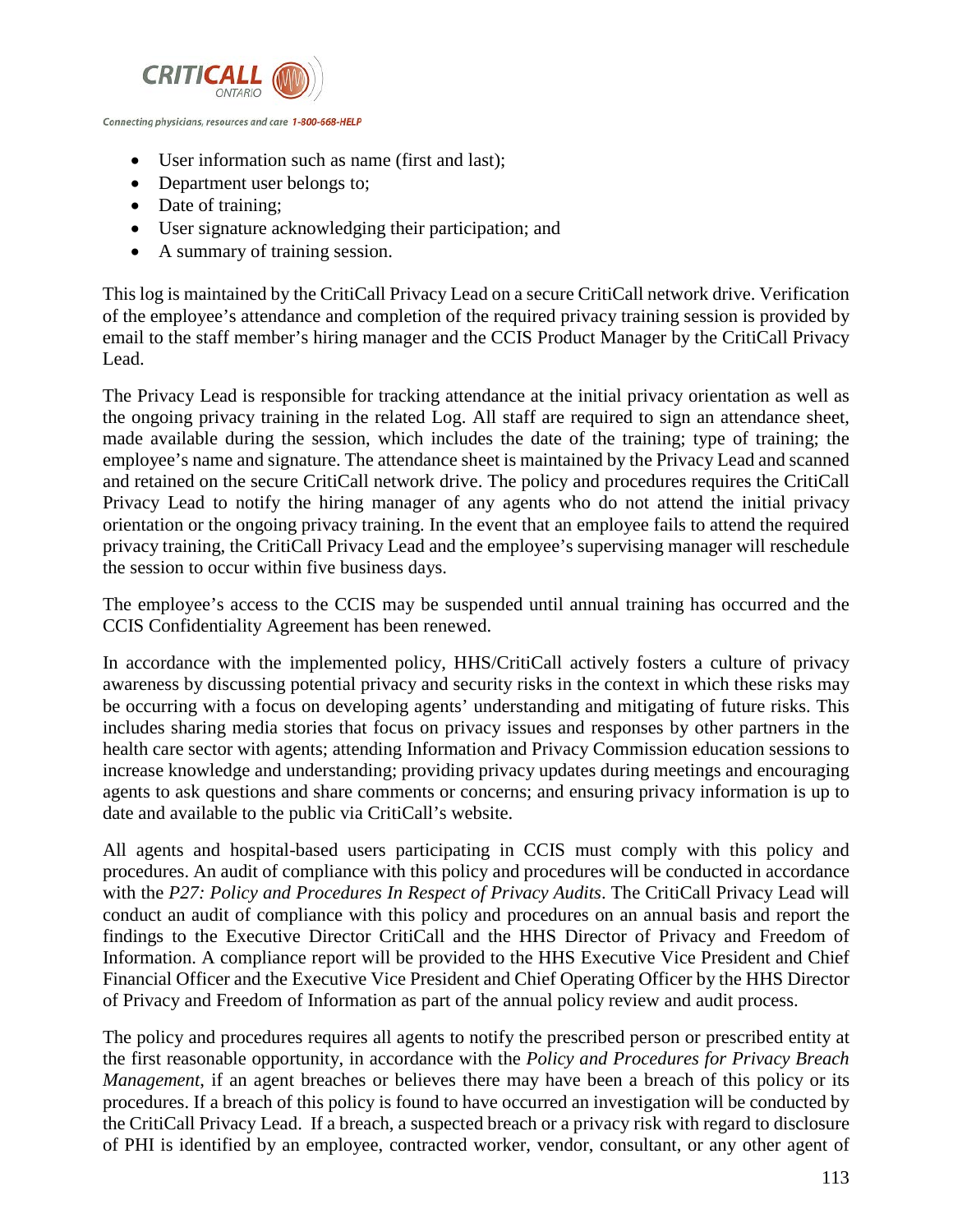

HHS/CritiCall, they must immediately contact the CCIS Help Desk. The Executive Director, CritiCall will be notified and require the CritiCall Privacy Lead to initiate a privacy investigation. Each investigation will follow the steps outlined within *P29: Policy and Procedures for Privacy Breach Management*.

#### **H2: LOG OF ATTENDANCE AT INITIAL PRIVACY ORIENTATION AND ONGOING PRIVACY TRAINING**

HHS/CritiCall has implemented and maintains a log of attendance at initial privacy orientation and ongoing privacy training. The CritiCall Privacy Lead is responsible for maintaining this log which includes the following information:

- Name of the agent;
- The date that the agent attended the initial privacy orientation; and
- The dates that the agent attended ongoing privacy training.

# **H3: POLICY AND PROCEDURES FOR SECURITY TRAINING AND AWARENESS**

HHS/CritiCall has developed and implemented a policy and procedures that requires all agents to attend initial security orientation as well as ongoing security training. These sessions are combined with the privacy orientation and ongoing training.

The policy and procedures requires that all staff attend initial privacy and security training prior to being granted access to any PHI or systems containing PHI. Staff with CCIS-related responsibilities are further required to attend role-based CCIS privacy and security training prior to being granted access to the CCIS and annually thereafter.

The CritiCall Privacy Lead, in conjunction with the CritiCall Security Lead, is responsible for developing and delivering the initial privacy and security training for CritiCall staff as well as ongoing privacy and security training for agents with CCIS role-related responsibilities.

The policy and procedures requires that the hiring manager is responsible for notifying the CritiCall Privacy Lead via e-mail, of the new staff member's start date and role specific access requirements. The CritiCall Privacy Lead shall immediately schedule and the employee shall attend, general privacy and security training prior to being granted access to CCIS and any PHI or to systems that contain PHI.

Following the general privacy training, the CritiCall Privacy Lead shall schedule, and the employee shall attend, CCIS role-specific privacy and security training prior to being granted access to CCIS and any PHI or to systems that contain PHI.

The policy and procedures requires that attendance at the initial privacy and security orientation as well as the ongoing privacy and security training is logged by the CritiCall Privacy Lead and includes the following information: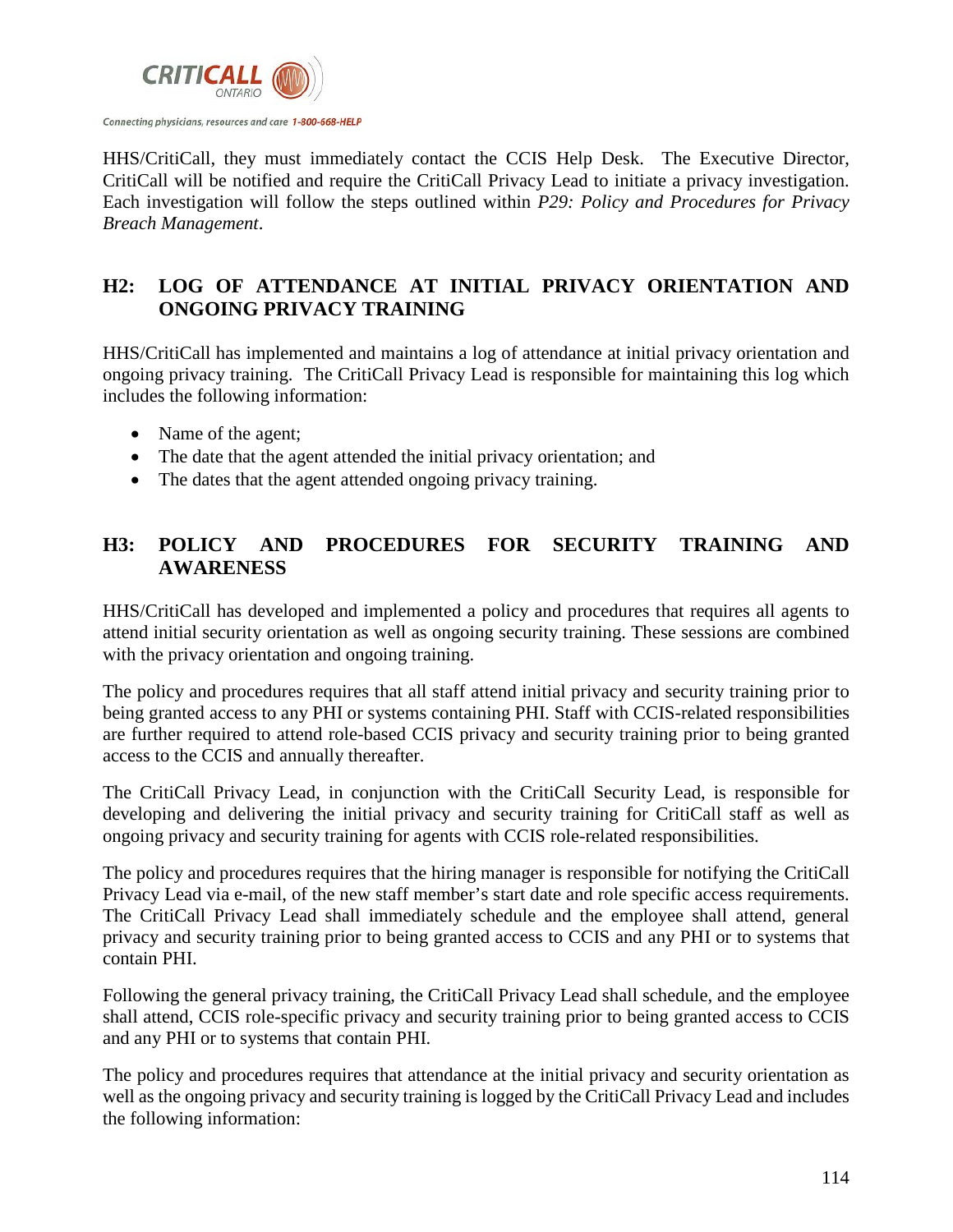

- An overview of the security policies, procedures and practices that have been implemented by HHS/CritiCall and the obligations arising from these policies, procedures and practices;
- The consequences of breach of the security policies, procedures and practices implemented;
- An explanation of the security program, including the key activities of the program and the agent(s) that have been delegated day-to-day authority to manage the security program;
- The administrative, technical and physical safeguards implemented by HHS/CritiCall to protect personal health information against theft, loss and unauthorized use or disclosure and to protect records of personal health information against unauthorized copying, modification or disposal;
- The duties and responsibilities of agents in implementing the administrative, technical and physical safeguards put in place by HHS/CritiCall; and
- An explanation of the *Policy and Procedures for Information Security Breach Management*  and the duties and responsibilities imposed on agents in identifying, reporting, containing and participating in the investigation and remediation of information security breaches.

The policy and procedures requires that ongoing privacy and security training is formalized and standardized to ensure that agents understand how to apply the privacy and security policies, procedures and practices in their day-to-day employment, contractual or other responsibilities; to address any new privacy or security policies, procedures and practices and significant amendments to existing privacy and security policies, procedures and practices; and to have regard to any recommendations with respect to privacy and security training made in privacy impact assessments, privacy audits and the investigation of privacy or security breaches and the conduct of security audits including threat and risk assessments, security reviews or assessments, vulnerability assessments, penetration testing, ethical hacks and reviews of system control and audit log.

The policy and procedures requires that attendance at the initial privacy and security orientation as well as the ongoing privacy and security training is logged by the CritiCall Privacy Lead and includes the following information:

- Date of each session:
- Type of awareness session (i.e., role-based);
- Instructor's name;
- List of attendees including:
- User information such as name (first and last);
- Department user belongs to;
- Date of training;
- User signature acknowledging their participation; and
- A summary of training session.

This log is maintained by the CritiCall Privacy Lead on a secure CritiCall network drive. Verification of the employee's attendance and completion of the required privacy and security training session is provided by email to the staff member's hiring manager and the CCIS Product Manager by the CritiCall Privacy Lead.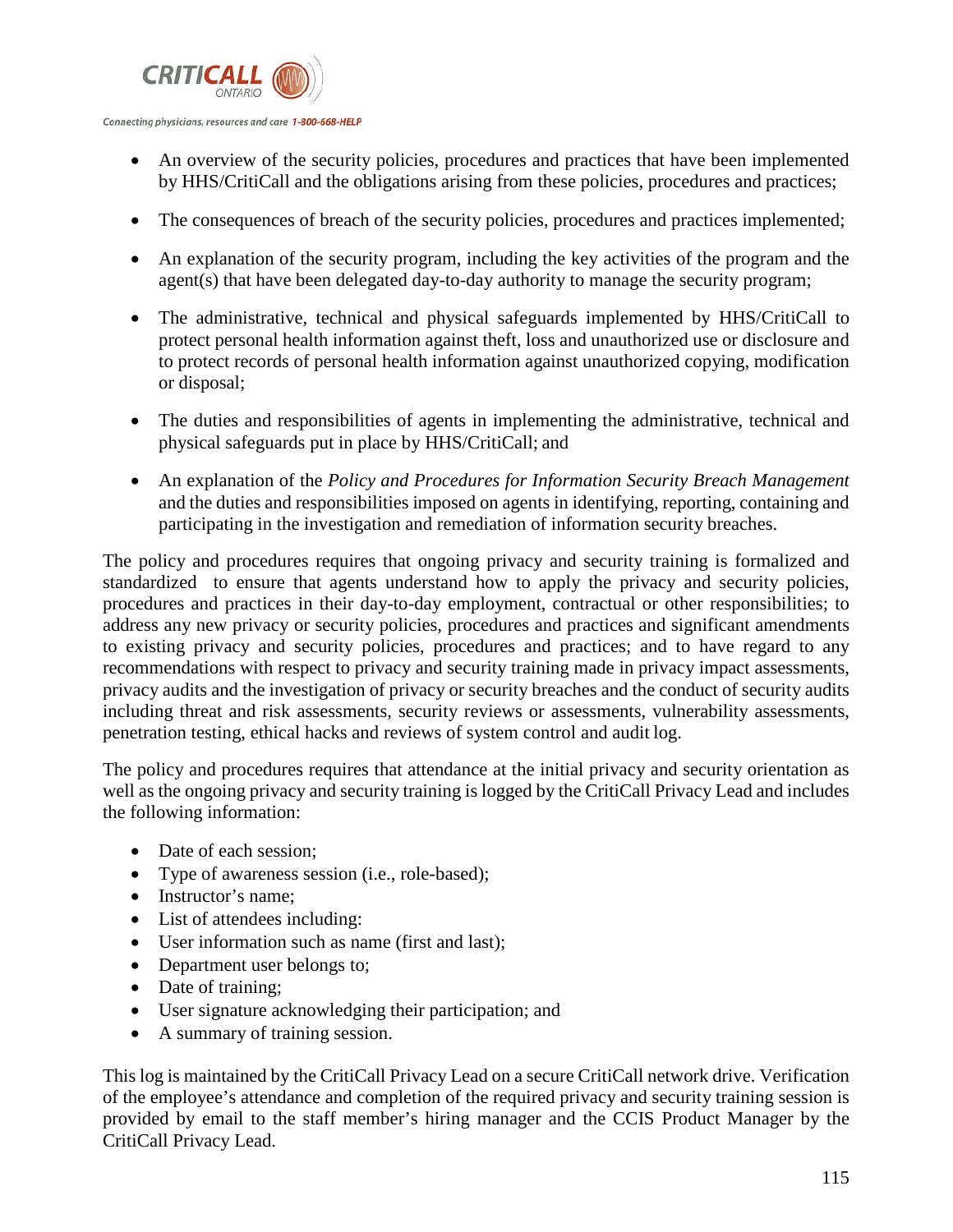

The Privacy Lead is responsible for tracking attendance at the initial security orientation as well as the ongoing security training in the related Log. All staff are required to sign an attendance sheet, made available during the session, which includes the date of the training; type of training; the employee's name and signature. The attendance sheet is maintained by the Privacy Lead and scanned and retained on the secure CritiCall network drive. The policy and procedures requires the CritiCall Privacy Lead to notify the hiring manager of any agents who do not attend the initial security orientation or the ongoing security training. In the event that an employee fails to attend the required training, the CritiCall Privacy Lead and the employee's supervising manager will reschedule the session to occur within five business days.

In accordance with the implemented policy, HHS/CritiCall actively fosters a culture of privacy and security awareness by discussing potential privacy and security risks in the context in which these risks may be occurring with a focus on developing agents' understanding and mitigating of future risks. This includes sharing media stories that focus on privacy and security issues and responses by other partners in the health care sector with agents; attending Information and Privacy Commission education sessions to increase knowledge and understanding; providing privacy and security updates during meetings and encouraging agents to ask questions and share comments or concerns.

All agents must comply with this policy and procedures. An audit of compliance with this policy and procedures will be conducted in accordance with the *S15: Policy and Procedures In Respect of Security Audits*. The CritiCall Security Lead will conduct an audit of compliance with this policy and procedures on an annual basis Information as part of the annual policy review and audit process and report findings to the Executive Director CritiCall and the HHS CISO. The HHS CISO may conduct additional random audits if needed. HHS Director of Privacy and

The policy and procedures requires all agents to notify HHS/CritiCall at the first reasonable opportunity, in accordance with the *Policy and Procedures for Security Breach Management*, if an agent breaches or believes there may have been a breach of this policy or its procedures. If a breach of this policy is found to have occurred, an investigation will be conducted by the CritiCall Security Lead. If a breach, a suspected breach or a privacy risk with regard to disclosure of PHI is identified by an employee, contracted worker, vendor, consultant, or any other agent of HHS/CritiCall, they must immediately contact the CCIS Help Desk. The Executive Director, CritiCall will be notified and require the CritiCall Security Lead initiative an investigation. Each investigation will follow the steps outlined within *S17: Policy and Procedures for Security Breach Management*.

# **H4: LOG OF ATTENDANCE AT INITIAL SECURITY ORIENTATION AND ONGOING SECURITY TRAINING**

HHS/CritiCall has implemented and maintains a log of attendance at initial privacy and security orientation and ongoing privacy and security training. The CritiCall Privacy Lead is responsible for maintaining this log which includes the following information:

- Name of agent;
- The date that the agent attended the initial privacy and security orientation; and
- The dates that the agent attended ongoing privacy security training.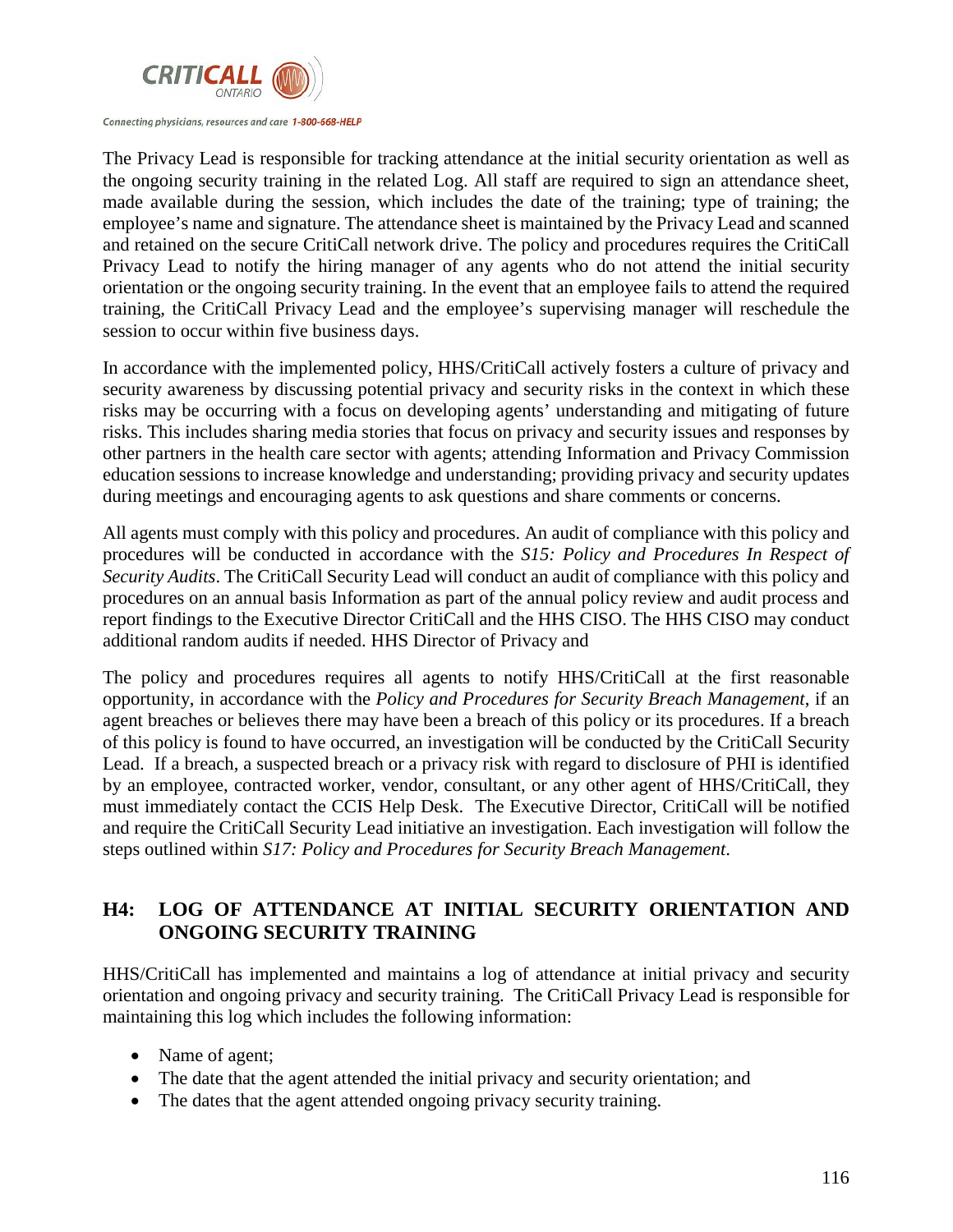

# **H5: POLICY AND PROCEDURES FOR THE EXECUTION OF CONFIDENTIALITY AGREEMENTS BY AGENTS**

HHS/CritiCall has developed and implemented a policy and procedures requiring agents to execute a Confidentiality Agreement in accordance with the *Template Confidentiality Agreement with Agents*  at the commencement of their employment, contractual or other relationship with the HHS/CritiCall and prior to being given access to PHI. This policy and procedures further requires that a Confidentiality Agreement be executed by agents before they are granted access to the CCIS and on an annual basis thereafter following the completion of their role-based CCIS Privacy and Security training.

The CritiCall Privacy Lead is responsible for ensuring that a Confidentiality Agreement is executed with each agent of HHS/CritiCall at the commencement of the employment, contractual or other relationship and thereafter on an annual basis.

The policy and procedures requires that the agent's hiring manager or key contact at HHS/CritiCall (in the case of vendors and agents that are not employees of HHS/CritiCall), notify the CritiCall Privacy Lead, by email, of the upcoming commencement of employment or contract term arrangement with new hires or contracted workers that have CCIS-related duties. The CritiCall Privacy Lead will contact the agent, by e-mail or in person, within two (2) weeks of their onboarding to arrange for the required privacy and security related training as per *H1 – Policy and Procedures for Privacy Training and Awareness* and *H3 – Policy and Procedures for Security Training and Awareness*.

Immediately following the completion of the privacy and security training session(s), the Privacy Lead will provide the agent with a copy of the *H6: CCIS Confidentiality Agreement* and review the terms of the agreement with the agent. The agent will review, sign and return the *H6: CCIS Confidentiality Agreement* within two (2) business days of receipt and prior to being granted access to PHI in the CCIS.

The policy and procedures requires that the CritiCall Privacy Lead keep a log of all completed agreements on the secure section of the CritiCall document repository, along with a scanned copy of each employees executed agreements.

This policy and procedures states that if a signed copy of the *H6: CCIS Confidentiality Agreement* is not returned to the CCIS Privacy Lead within two (2) business days, the CCIS Privacy Lead shall make up to three (3) attempts to contact the agent. If a signed copy of the *H6: CCIS Confidentiality Agreement* is not returned to the CCIS Privacy Lead within one (1) week, the agent's direct manager or key HHS/CritiCall contact shall be notified that the employee failed to return the signed *H6: CCIS Confidentiality Agreement* and the manager will follow up directly with the agent.

This policy and procedures indicates that all agents must comply with this policy and procedures. This policy and procedures requires that an audit of compliance with this policy and procedures will be conducted in accordance with the *P27: Policy and Procedures In Respect of Privacy Audits*. The CritiCall Privacy Lead will conduct an audit of compliance with this policy and procedures on an annual basis and report the findings to the Executive Director CritiCall and the HHS Director of Privacy and Freedom of Information. A compliance report will be provided to the HHS Executive Vice President and Chief Financial Officer and the Executive Vice President and Chief Operating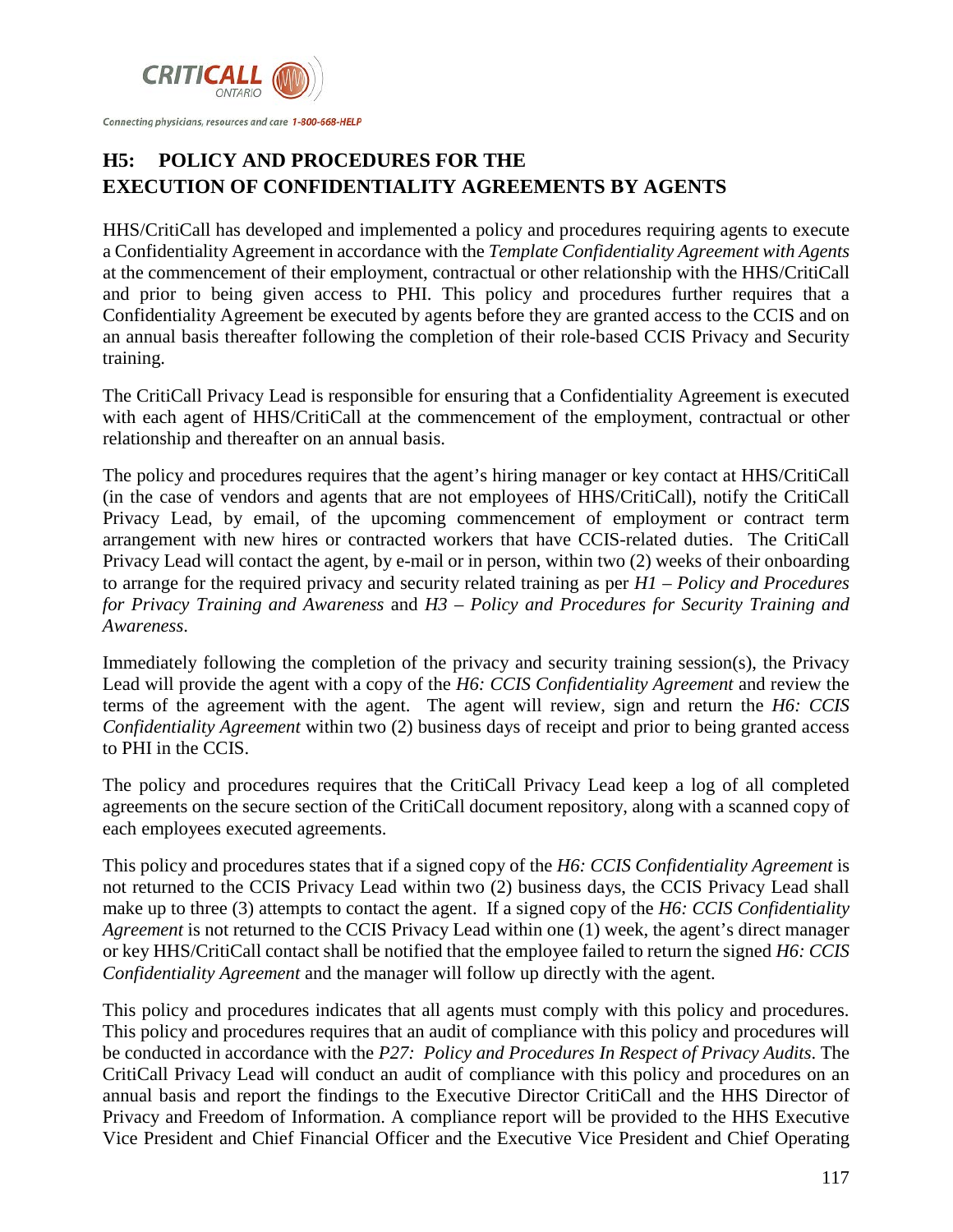

Officer by the HHS Director of Privacy and Freedom of Information as part of the annual policy review and audit process.

The policy and procedures requires agents to notify HHS/CritiCall at the first reasonable opportunity, in accordance with the *Policy and Procedures for Privacy Breach Management*, if an agent breaches or believes there may have been a breach of this policy or its procedures. If a breach, a suspected breach or a privacy risk with regard to disclosure of PHI is identified by an agent of HHS/CritiCall, they must immediately contact the CCIS Help Desk. The Executive Director, CritiCall will be notified and require the CritiCall Privacy Lead to initiate a privacy investigation. Each investigation will follow the steps outlined within *P29: Policy and Procedures for Privacy Breach Management*. Where a breach is found to be intentional or the result of continuous negligent work practices, disciplinary action will be taken up to and including termination of employment and/or laying criminal charges, as per *H11: Policy and Procedures for Discipline and Corrective Action.*

# **H6: TEMPLATE CONFIDENTIALITY AGREEMENT WITH AGENTS**

HHS/CritiCall has developed and implemented a Confidentiality Agreement to be executed with all agents in accordance with the *H5- Policy and Procedures for the Execution of Confidentiality Agreements by Agents.* The agreement addresses the matters set out below.

#### **General Provisions**

The Confidentiality Agreement describes the status of HHS/CritiCall under the *Act* and the duties and responsibilities arising from this status. It states that individuals executing the agreement are agents of HHS/CritiCall in respect of PHI and outlines the responsibilities associated with this status.

The Confidentiality Agreement requires agents to comply with the provisions of the *Act* and its regulation relating to prescribed persons or prescribed entities, as the case may be, and with the terms of the Confidentiality Agreement as may be amended from time to time.

The Confidentiality Agreement includes a statement that requires agents to acknowledge that they have read, understood and agree to comply with the privacy and security policies, procedures and practices implemented by HHS/CritiCall and to comply with any privacy and security policies, procedures and practices as may be implemented or amended from time to time following the execution of the Confidentiality Agreement.

The Confidentiality Agreement includes definitions of '*Personal Health Information', 'Agent', Confidential Information'* and *'Health Information Custodian'* and *'Personal Health Information'*  that are consistent with the Act and itsregulation.

#### **Obligations with Respect to Collection, Use and Disclosure of Personal Health Information**

The Confidentiality Agreement identifies the purposes for which agents are permitted to collect, use and disclose PHI on behalf of HHS/CritiCall and any limitations, conditions or restrictions imposed thereon.

HHS/CritiCall ensures the purposes for which agents are permitted to collect, use or disclose PHI, that each collection, use or disclosure identified in the Confidentiality Agreement is permitted by the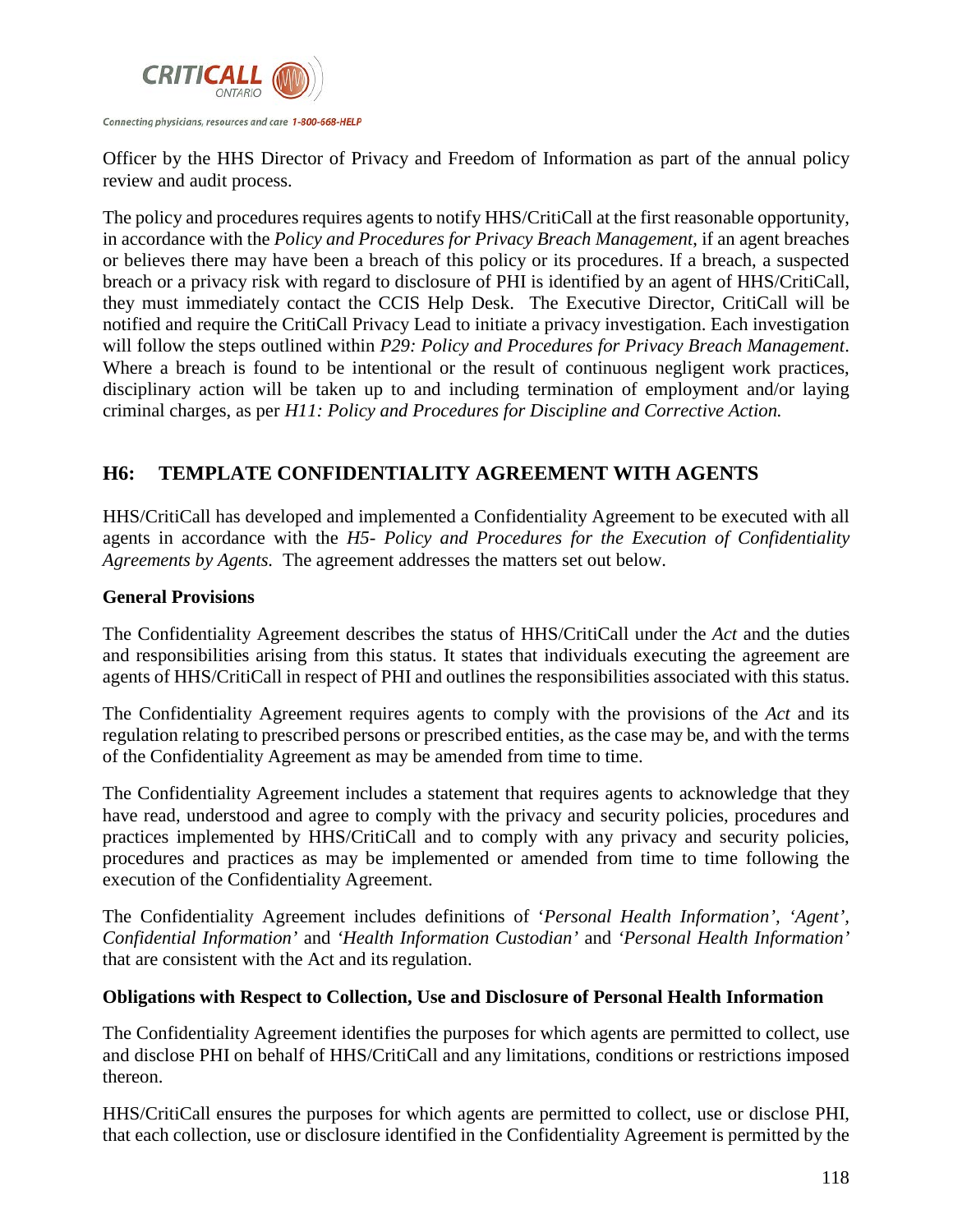

*Act* and its regulation. In this regard, the Confidentiality Agreement prohibits agents from collecting and using PHI except as permitted in the Confidentiality Agreement and from disclosing such information except as permitted in the Confidentiality Agreement or as required by law.

The Confidentiality Agreement further prohibits agents from collecting, using or disclosing PHI if other information will serve the purpose and from collecting, using or disclosing more PHI than is reasonably necessary to meet the purpose.

#### **Termination of the Contractual, Employment or Other Relationship**

The Confidentiality Agreement requires agents to securely return all property of HHS/CritiCall, including records of PHI and all identification cards, access cards and/or keys, on or before the date of termination of the employment, contractual or other relationship in accordance with the *H10 - Policy and Procedures For Termination or Cessation of the Employment or Contractual Relationship*. The Confidentiality Agreement stipulates on or before the date of termination any property of HHS/CritiCall must be securely returned in compliance with *S7-Policy and Procedure for Secure Transfer of Records of Personal Health Information* to the agent's direct supervisor or HHS/CritiCall key contact. If the destruction of confidential information/PHI has been agreed to with the supervisor, it will be in compliance with *S8 – Policy and Procedure for Secure Disposal of Records of Personal Health Information*.

#### **Notification**

The Confidentiality Agreement requires agents to notify HHS/CritiCall at the first reasonable opportunity, in accordance with the *Policy and Procedures for Privacy Breach Management* and/or the *Policy and Procedures for Information Security Breach Management*, if the agent breaches or believes that there may have been a breach of the Confidentiality Agreement or if the agent breaches or believes that there may have been a breach of the privacy or security policies, procedures and practices implemented by the prescribed person or prescribed entity.

#### **Consequences of Breach and Monitoring Compliance**

The Confidentiality Agreement outlines the consequences of breach of the agreement and addresses that compliance with the Confidentiality Agreement will be reviewed by HHS/CritiCall on a regular basis and audited in accordance with *P27 - CCIS Policy and Procedure In Respect of Privacy Audits* and *S15 – Policy and Procedure in Respect of Security Audits*.

#### **H7: LOG OF EXECUTED CONFIDENTIALITY AGREEMENTS WITH AGENTS**

HHS/CritiCall has implemented and maintains a log of Confidentiality Agreements that have been executed by agents at the commencement of their employment, contractual or other relationship with HHS/CritiCall and on an annual basis. The log is maintained by the CritiCall Privacy Lead and includes the following information:

• Name of the agent;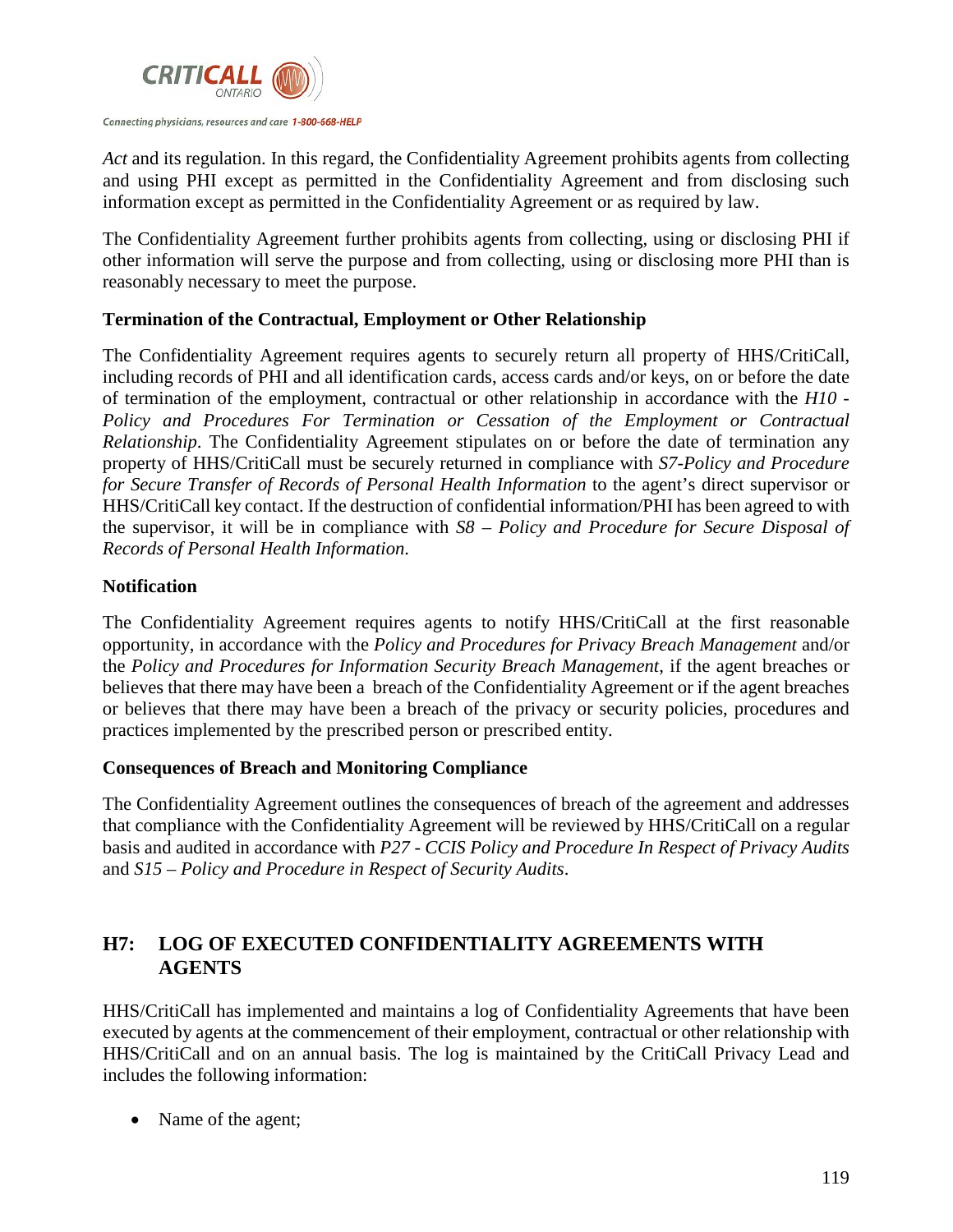

- The date of commencement of the employment, contractual or other relationship with HHS/CritiCall; and
- The date that the Confidentiality Agreement was executed.

#### **H8: JOB DESCRIPTION FOR THE POSITION(S) DELEGATED DAY-TO-DAY AUTHORITY TO MANAGE THE PRIVACY PROGRAM**

HHS/CritiCall has developed and implemented a job description for the position(s) that have been delegated day-to-day authority to manage the privacy program on behalf of HHS/CritiCall which is documented in *H8 – Job Description for the Position(s) Delegated Day-to-Day Authority to Manage the Privacy Program.*

The job description sets out the reporting relationship of the position(s) that have been delegated dayto-day authority to manage the privacy program to the HHS Chief Executive Officer. These positions include the Chief Executive Office, HHS; Executive VP Corporate Affairs & Chief Financial Officer, HHS; Vice President Finance, HHS; Executive Vice President and Chief Operating Officer, HHS; Director, Privacy and FOI, HHS; CritiCall Executive Director; and the CritiCall Privacy Lead. The responsibilities and obligations of these position(s) in respect of the privacy program are documented and include the following:

- Developing, implementing, reviewing and amending privacy policies, procedures and practices;
- Ensuring compliance with the privacy policies, procedures and practices implemented;
- Ensuring transparency of the privacy policies, procedures and practices implemented;
- Facilitating compliance with *PHIPA* and its Regulation;
- Ensuring agents are aware of *PHIPA* and its Regulation;
- Ensuring agents are aware of *PHIPA* and its Regulation and their duties thereunder;
- Ensuring agents are aware of the privacy policies, procedures and practices implemented by HHS/CritiCall and are appropriately informed of their duties and obligations thereunder;
- Directing, delivering or ensuing the delivery of the initial privacy orientation and the ongoing privacy training and fostering a culture of privacy;
- Conducting, reviewing, and approving privacy impact assessments;
- Receiving, documenting, tracking, investigating, remediating and responding to privacy complaints pursuant to the *P31: Policy and Procedures for Privacy Complaints*;
- Receiving and responding to privacy inquiries pursuant to the *P33: Policy and Procedures for Privacy Inquiries*;
- Receiving, documenting, tracking, investigating and remediating privacy breaches or suspected privacy breaches pursuant to the *P29: Policy and Procedures for Privacy Breach Management*; and
- Conducting privacy audits pursuant to *P27: Policy and Procedures In Respect of Privacy Audits.*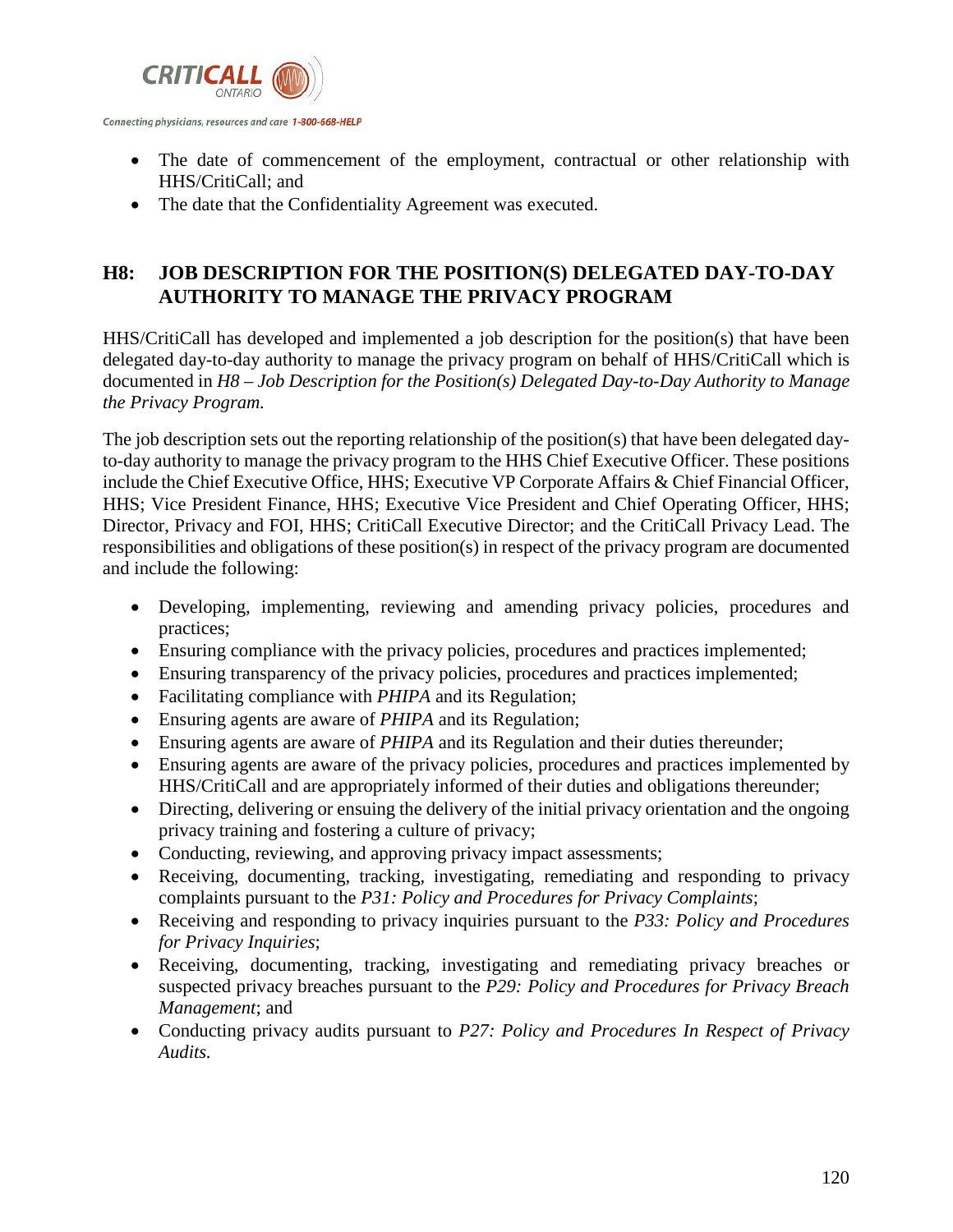

# **H9: JOB DESCRIPTION FOR THE POSITION(S) DELEGATED DAY-TO-DAY AUTHORITY TO MANAGE THE SECURITY PROGRAM**

HHS/CritiCall has developed and implemented a job description for the position(s) that have been delegated day-to-day authority to manage the security program on behalf of HHS/CritiCall which is documented in *H9 – Job Description for the Position(s) Delegated Day-to-Day Authority to Manage the Security Program*.

The job description sets out the reporting relationship of the position(s) that have been delegated dayto-day authority to manage the security program to the HHS Chief Executive Officer. These positions include the Chief Executive Office, HHS; the Chief Security Officer, HHS; CritiCall Executive Director; and the CritiCall Security Lead. The responsibilities and obligations of these position(s) in respect of the security program are documented and include the following:

- Developing, implementing, reviewing and amending security policies, procedures and practices;
- Ensuring compliance with the security policies, procedures and practices implemented;
- Ensuring agents are aware of the security policies, procedures and practices implemented by HHS/CritiCall and are appropriately informed of their duties and obligations thereunder;
- Directing, delivering or ensuring the delivery of the initial security orientation and the ongoing security training and fostering a culture of information security awareness;
- Receiving, documenting, tracking, investigating and remediating information security breaches or suspected information security breaches pursuant to the *S17: Policy and procedures for Information Security Breach Management;* and
- Conducting security audits pursuant to the *S15: Policy and Procedures In respect of Security Audits*.

# **H10: POLICY AND PROCEDURES FOR TERMINATION OR CESSATION OF THE EMPLOYMENT OR CONTRACTUAL RELATIONSHIP**

HHS/CritiCall has developed and implemented *H10 – Policy and Procedures for Termination or Cessation of the Employment or Contractual Relationship* which requires agents, as well as their supervisors, to notify HHS/CritiCall of the termination of the employment, contractual or other relationship.

This policy and procedures identifies that notification of the end of employment related to agents who have access to CCIS will be provided to the CritiCall Manager of Information Technology by the agent's direct supervisor or HHS/CritiCall key contact as soon as it becomes known that this is the intent, or, immediately, in the case of termination for cause or other incident resulting in immediate termination of employment or contract. All access to CCIS and HHS/CritiCall premises shall be de-activated/restricted on termination of employment or contractual relationship.

The policy and procedures includes a definition of "property" as "all physical and virtual assets and information related to the CCIS or that enable HHS/CritiCall employees, contractors, agents of HICs or others to access the CCIS or its information. This includes but is not limited to all records of personal health information (PHI), employee identification cards, access cards and/keys to physical premises that contain CCIS hardware, software, data, data scripts, records or copies of records or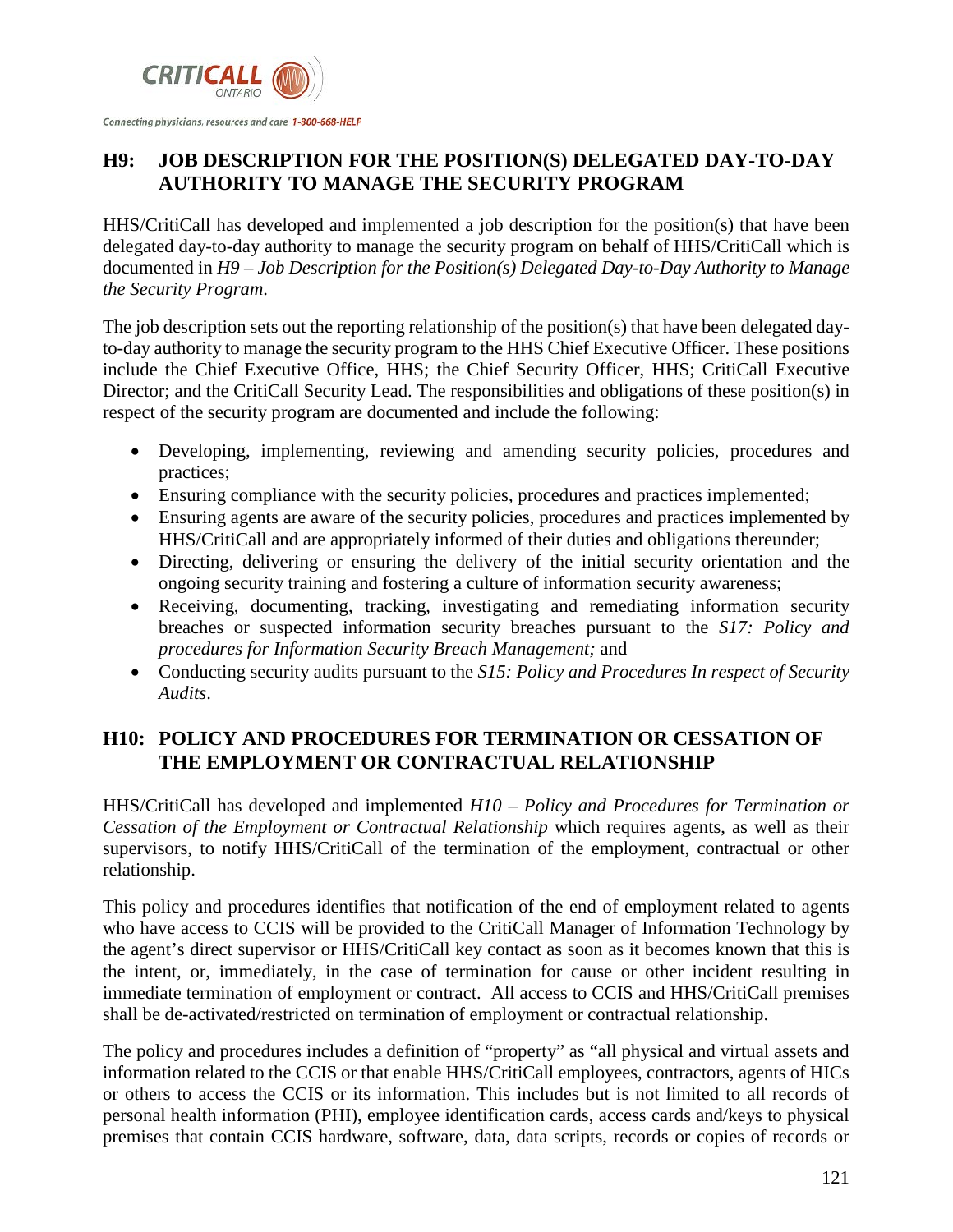

related information" and requires that all property of HHS/CritiCall be securely returned on or before the date of termination.

The policy and procedures identifies that the hiring manager or HHS/CritiCall key contact is responsible for advising the agent that they must surrender, prior to the End of Employment, all PHI and any HHS/CritiCall related assets including: any keys, access cards and ID badges issued to the agent; and all HHS/CritiCall CCIS related assets such a computer, mobile phone, pager, USB keys or paper documents/files that may contain PHI issued to the agent. All property must be securely returned to the hiring manager within one (1) week notice of termination or employment/contract cessation.

The policy and procedures identifies the CritiCall Manager of IT is responsible for notifying the CCIS Help Desk to: de-activate the agent's network access account(s); de-activate the agent's CCIS access account(s); de-activate the agent's access to the HHS/CritiCall premises; and log the CCIS access termination in *P9: Log of Agents Granted Approval to Access and Use Personal Health Information.* Once all property has been returned, the Manager of Information Technology will: check the agents computer(s) for the presence of PHI and either archive any PHI found on the individual's computer(s) according to the *S5: Policy and Procedures for the Secure Retention of Records of Personal Health Information* or destroy any PHI found on the agent's computer(s) according to *S8: Policy and Procedures for Secure Disposal of Records of Personal Health*  Information; and check the agent's physical workspace for any portable media or printed information that may contain PHI. The Manager of Information Technology or delegate is responsible for completing the Asset Inventory Log for all agents terminating employment with HHS/CritiCall.

The policy and procedures states that in the event that property is not received within the designated time period, the hiring manager or HHS/CritiCall key contact will inform the Executive Director, CritiCall. The Executive Director is responsible for notifying the CritiCall Privacy Lead, the CritiCall Security Lead and appropriate HHS personnel, and may take action, including:

- Notifying the police of physical property loss;
- Executing the Breach Management Protocol as per *S17: Policy and Procedures for Information Security Breach Management* to address suspected breaches to security or *P29: Policy and Procedures for Privacy Breach Management* for suspected breaches to privacy;
- Notifying the Information Privacy Commissioner/ Ontario, as required; and
- Taking legal action to recover property.

HHS/CritiCall requires all agents to comply with this policy and its procedures. In accordance with this policy and procedures, the CritiCall Privacy Lead is responsible for ensuring that all terminations and cessation of employment matters proceed in compliance with the provisions of this document. An audit of compliance will be conducted annually by the HHS Director of Privacy and Freedom of Information in accordance with the audit criteria and reporting requirements outlined within *P27: Policy and Procedures in Respect of Privacy Audits* and *S15: CCIS Policy and Procedures In Respect of Privacy Audits.* Additionally, supplementary reviews will also be conducted quarterly by the CritiCall Security Lead to ensure the CCIS is not being accessed through accounts assigned to terminated parties.

This policy and procedures requires agents to notify HHS/CritiCall at first reasonable opportunity, in accordance with the P29- *Policy and Procedures for Privacy Breach Management* and/or S17-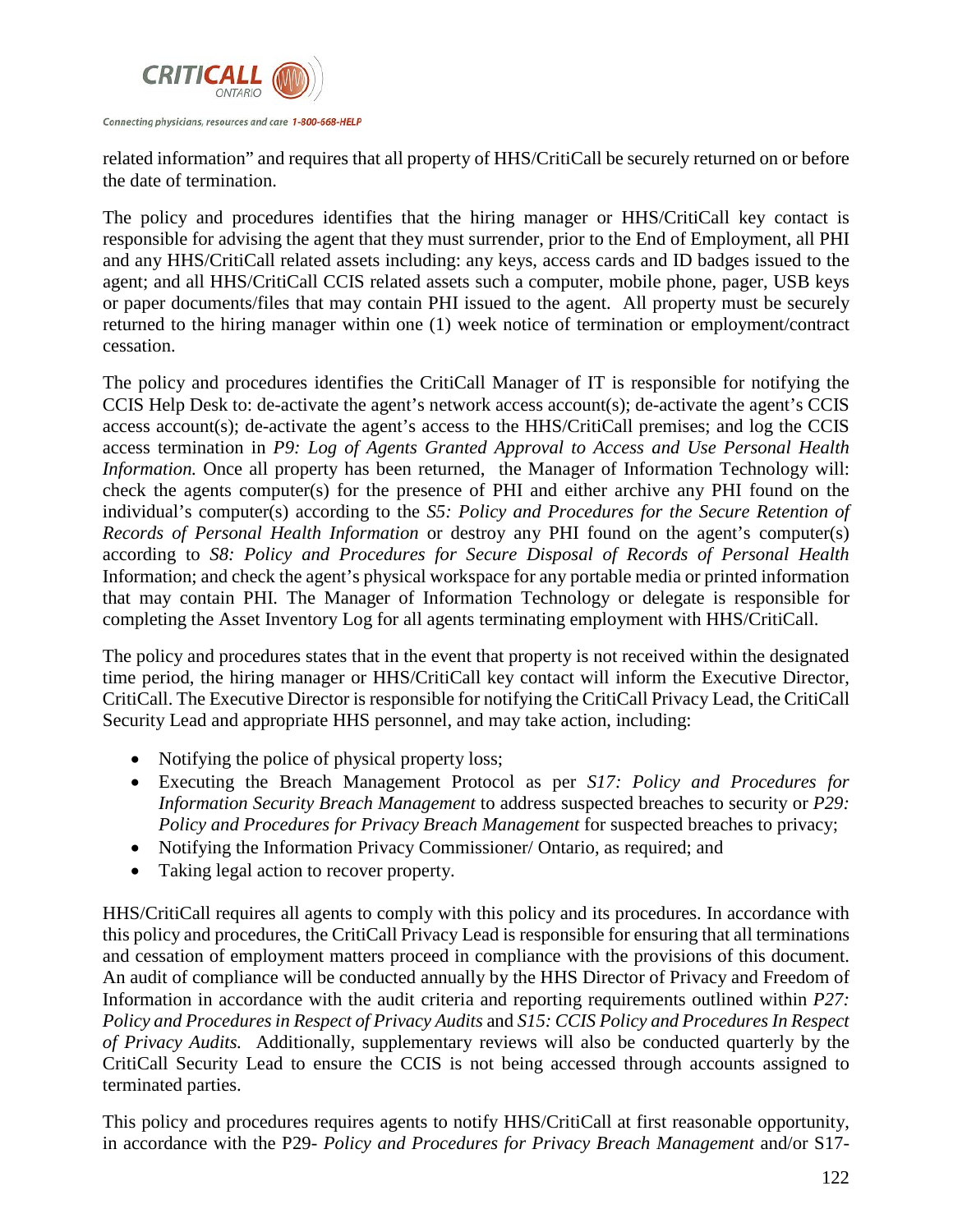

*Policy and Procedures for Information Security Breach Management*, if an agent breaches or believes there may have been a breach of this policy or its procedures. An investigation will be conducted by the CritiCall Privacy Lead in accordance with *P29: CCIS Policy and Procedures for Privacy Breach Management*.

#### **H11: POLICY AND PROCEDURES FOR DISCIPLINE AND CORRECTIVE ACTION**

HHS/CritiCall has developed and implemented *H11 – Policy and Procedures for Discipline and Corrective Action* in respect of PHI.

This policy and procedures addresses the investigation of disciplinary matters and states that if misconduct or a suspected breach of privacy practices related to CCIS is identified by the supervising manager of an employee, an investigation will be undertaken. This privacy policy and procedures addresses the procedures that must be followed in undertaking the investigation.

The investigation will be conducted by the CritiCall Privacy Lead and/or CritiCall Security Lead pursuant to *P29: Policy and Procedures for Privacy Breach Management* and/or *S17: Policy and Procedures for Information Security Breach Management*. The CritiCall Privacy Lead or the CritiCall Security Lead will prepare a report outlining the investigation and the evidence of the actions which lead to the breach. A copy of the Privacy Breach Report and/or Security Incident Reports shall be updated by the CritiCall Privacy Lead and/or the CritiCall Security Lead, and provided to the Executive Director, CritiCall for recommendations. The Executive Director, CritiCall, the employee's supervising manager, and the HHS Director of Privacy and Freedom of Information will meet to review the details of the investigation and the breach. The severity of the issues will be discussed and in accordance with the HHS Progressive Discipline Policy which is focused on correcting and clarifying expectations related to behavior(s) that are cause for concern.

This policy and procedures outlines the types of discipline that may be imposed by HHS/CritiCall and the factors that must be considered in determining the appropriate discipline and corrective action. This policy and procedures outlines the agents responsible for determining the appropriate discipline and corrective action, the procedure to be followed in making this determination, the agents that must be consulted in making this determination and the documentation that must be completed, provided and/or executed are also identified.

The following factors will be considered during the discussion:

- The seriousness of the infraction:
- The employee's disciplinary history;
- Length of service;
- Where the infraction took place (private vs. public area); and
- Any unusual conditions or extenuating circumstances.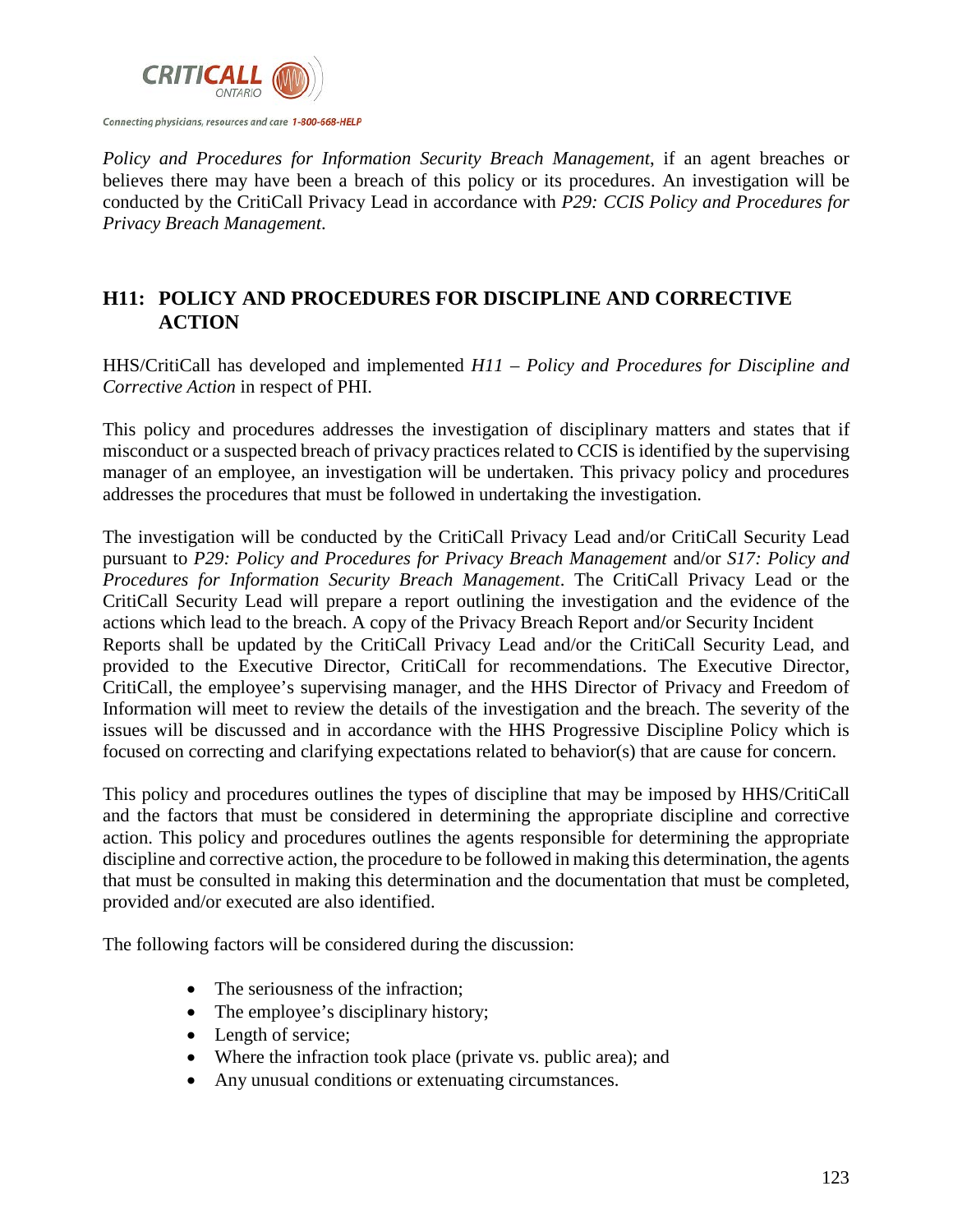

The team shall make a recommendation of whether the employee should receive a:

- Formal (Recorded) Verbal Warning;
- Formal Written Warning;
- Suspension; or
- Discharge.

The Executive Director, CritiCall will forward the recommendations to the HHS, Human Resources Business Partner (and the union, if required) for review. The Executive Director, CritiCall and the HHS Director, Human Resources shall convene and review the recommendations and determine the appropriate discipline.

The CritiCall Privacy Lead shall update the Privacy Breach Report and *P30: Log of Privacy Breaches*  with the final actions taken.

The employee's supervising manager is responsible for retaining any additional documentation in the employee's official Human Resource file.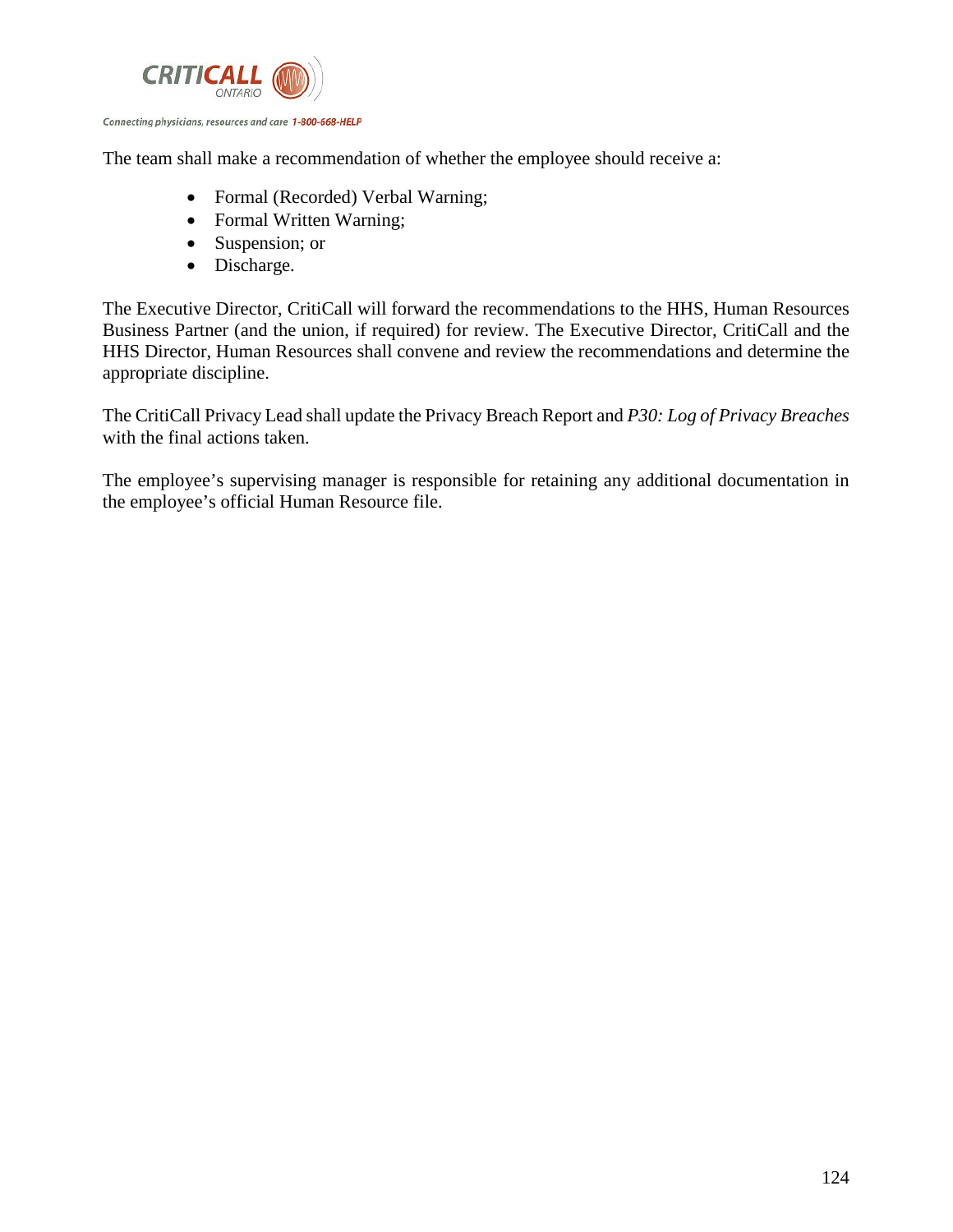

# **PART 4 – ORGANIZATIONAL DOCUMENTATION**

# **O1: PRIVACY GOVERNANCE AND ACCOUNTABILITY FRAMEWORK**

HHS/CritiCall has developed and implemented a privacy governance and accountability framework for ensuring compliance with the *Act* and its regulation and for ensuring compliance with implemented privacy policies, procedures and practices.

The privacy governance and accountability framework stipulates that the HHS Chief Executive Officer is ultimately accountable for ensuring that HHS/CritiCall and its agents comply with the *Act*  and its regulation and implemented privacy policies, procedures and practices.

The HHS CEO has delegated the day-to-day responsibility of oversight for ensuring overall compliance with PHIPA, its regulation to the Director of Privacy and Freedom of Information, HHS. The HHS Director of Privacy and Freedom of Information, jointly with the Executive Director, CritiCall, are delegated to oversee compliance with the Act and its regulation, and for ensuring compliance with the CCIS privacy and security policies, procedures and practices. The Executive Director, CritiCall has appointed a CritiCall Privacy Lead who is responsible for the day-to-day privacy operations, compliance and management.

*O1- Privacy Governance and Accountability Framework* includes detailed descriptions of each position involved in the day-to-day management of the privacy program including the reporting relationship to the CEO at HHS. The policy also includes a schematic of the relationships between these roles.

The framework describes the role of the HHS Board of Directors in respect of the privacy program. The HHS Privacy Office is responsible for preparing a report to the HHS Executive Council on an annual basis. HHS/CritiCall's framework requires that the Annual Report provided to the HHS Board of Directors must address the initiatives undertaken by the privacy program including privacy training and the development implementation of privacy policies, procedures and practices; the results of any audits or assessments of HHS/CritiCall's privacy and security policies; as well as any recommendations made and the status of the implementation of those recommendations. The Board of Directors must also be advised of any privacy breaches and privacy complaints that were investigated including the results of and any recommendations arising from the investigations and the status of those recommendations. The HHS Board Chair may also be notified and briefed of any significant privacy related events by the CEO, at the CEO's discretion.

An organizational chart detailing the relationship of between the HHS Board of Directors, the HHS Executive Council, CritiCall and committees that support the privacy program is included in the framework.

The framework specifies that details of the privacy governance and accountability framework are communicated to all entities and individuals involved in the operational planning and day-to-day activities of CCIS by either the Director of Privacy and Freedom of Information, HHS; the CritiCall Privacy Lead; the CCIS Education Team; and/or Participating Hospital Privacy Contact/Officer.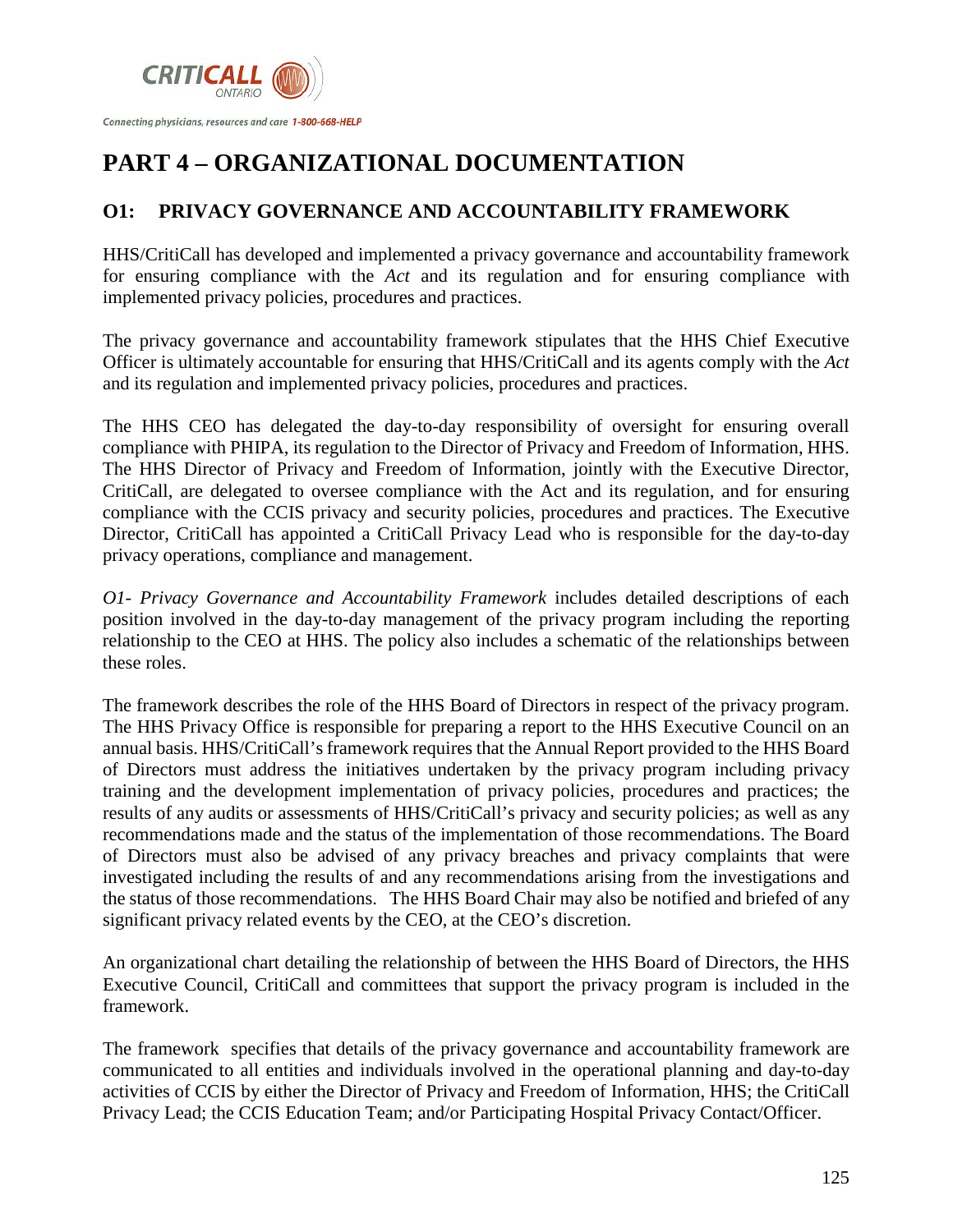

The responsible party must provide a hard copy or electronic copy of all documented policies, procedures and practices relevant to the CCIS. Electronic copies are accessible to all CCIS users and other agents with access to the CCIS through the CCIS Document Library.

#### **O2: SECURITY GOVERNANCE AND ACCOUNTABILITY FRAMEWORK**

HHS/CritiCall has developed and implemented a security governance and accountability framework for ensuring compliance with the *Act* and its regulation and for ensuring compliance with implemented security policies, procedures and practices.

The security governance and accountability framework stipulates that the HHS Chief Executive Officer is ultimately accountable for ensuring the security of PHI and that HHS/CritiCall and its agents comply with the security policies, procedures and practices implemented.

The HHS CEO has delegated the day-to-day responsibility for the HHS/CritiCall security program to the HHS Chief Information Officer. The CritiCall, Executive Director is responsible for CritiCall and has delegated the responsibility for security to the CritiCall Security Lead. The CritiCall Security Lead reports to the Executive Director.

The framework includes detailed descriptions of each position involved in the day-to-day management of the security program including the reporting relationship to the CEO at HHS. A schematic of the relationships is included.

The HHS Board of Directors is responsible for oversight of security at HHS. The HHS CIO is responsible for preparing a report to the HHS Executive Council on an annual basis. HHS/CritiCall's policy and procedures requires that the Annual Report provided to the Board of Directors must address the initiatives undertaken by the security program including security training and the development implementation of security policies, procedures and practices; the results of any audits or assessments of HHS/CritiCall's privacy and security policies, as well as any recommendations made and the status of the implementation of those recommendations. The Board of Directors must also be advised of any information security breaches that were investigated including the results of and any recommendations arising from the investigations and the status of those recommendations. An organizational chart detailing the relationship of between the HHS Board of Directors, the HHS Executive Council, CritiCall and committees that support the security program is included in the framework.

The Security Governance Accountabilities and Framework for CCIS is communicated to all entities and individuals involved in the operational planning and day-to-day activities of CCIS by either the CritiCall Security Lead or Participating Hospital Security Contact/Officer. The responsible party must provide a hard copy or electronic copy of all documented policies, procedures and practices relevant to the CCIS. Electronic copies are accessible to all CCIS users and other agents with access to the CCIS through the CCIS Document Library.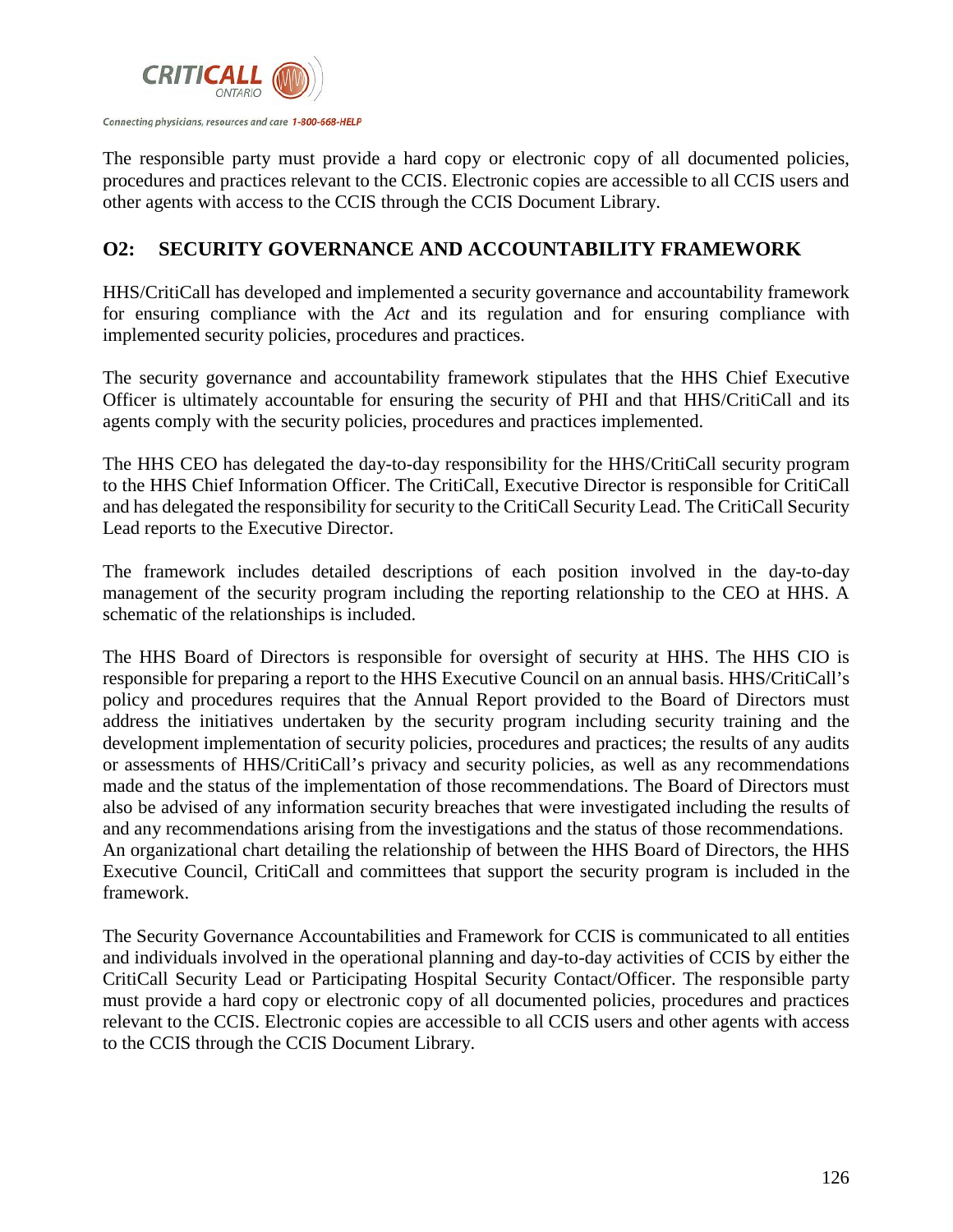

#### **O3: TERMS OF REFERENCE FOR COMMITTEES WITH ROLES WITH RESPECT TO THE PRIVACY PROGRAM AND/OR SECURITY PROGRAM**

HHS/CritiCall has developed and implemented terms of reference for each committee that has a role in respect of the privacy and security programs. The following committees have a role in the privacy and security programs: CritiCall Executive Council; CCIS Data Stewardship Committee; CCIS Operations Committee; Privacy Committee – HHS; and Enterprise Risk Management Committee – HHS.

HHS/CritiCall's *03 – Terms of Reference for Committees with Roles with Respect to the Privacy Program and/or Security Program* requires that the following details are included for each committee: the membership of the committee, the chair of the committee, the mandate and responsibilities of the committee in respect of the privacy and or the security program; the frequency with which the committee meets; to whom the committee reports; the types of reports produced by the committee; the format of the reports, to whom these reports are presented; and the frequency of these reports.

#### **O4: CORPORATE RISK MANAGEMENT FRAMEWORK**

HHS/CritiCall has developed and implemented a comprehensive and integrated corporate risk management framework to identify, assess, mitigate and monitor risks, including risks that may negatively affect its ability to protect the privacy of individuals whose PHI is received and to maintain the confidentiality of that information.

The corporate risk management framework identifies the agent(s) responsible and the process that must be followed in identifying risks that may negatively affect the ability of HHS/CritiCall to protect the privacy of individuals whose PHI is received and to maintain the confidentiality of that information and includes a discussion of the agents or other persons or organizations that must be consulted in identifying the risks; the documentation that must be completed, provided and/or executed; the agent(s) responsible for completing, providing and/or executing the documentation; the agent(s) to whom this documentation must be provided; and the required content of the documentation.

The corporate risk management framework sets out the agent(s) responsible, the process that must be followed and the criteria that must be considered in ranking the risks and assessing the likelihood of the risks occurring and the potential impact if they occur. This includes a discussion of the agent(s) or other persons or organizations that must be consulted in assessing and ranking the risks; the documentation that must be completed, provided and/or executed in assessing and ranking the risks; the documentation that must be completed, provided and/or executed in setting out the rationale for the assessment and ranking of the risks; the agent(s) responsible for completing, providing and /or executing the documentation; the agent(s) to whom this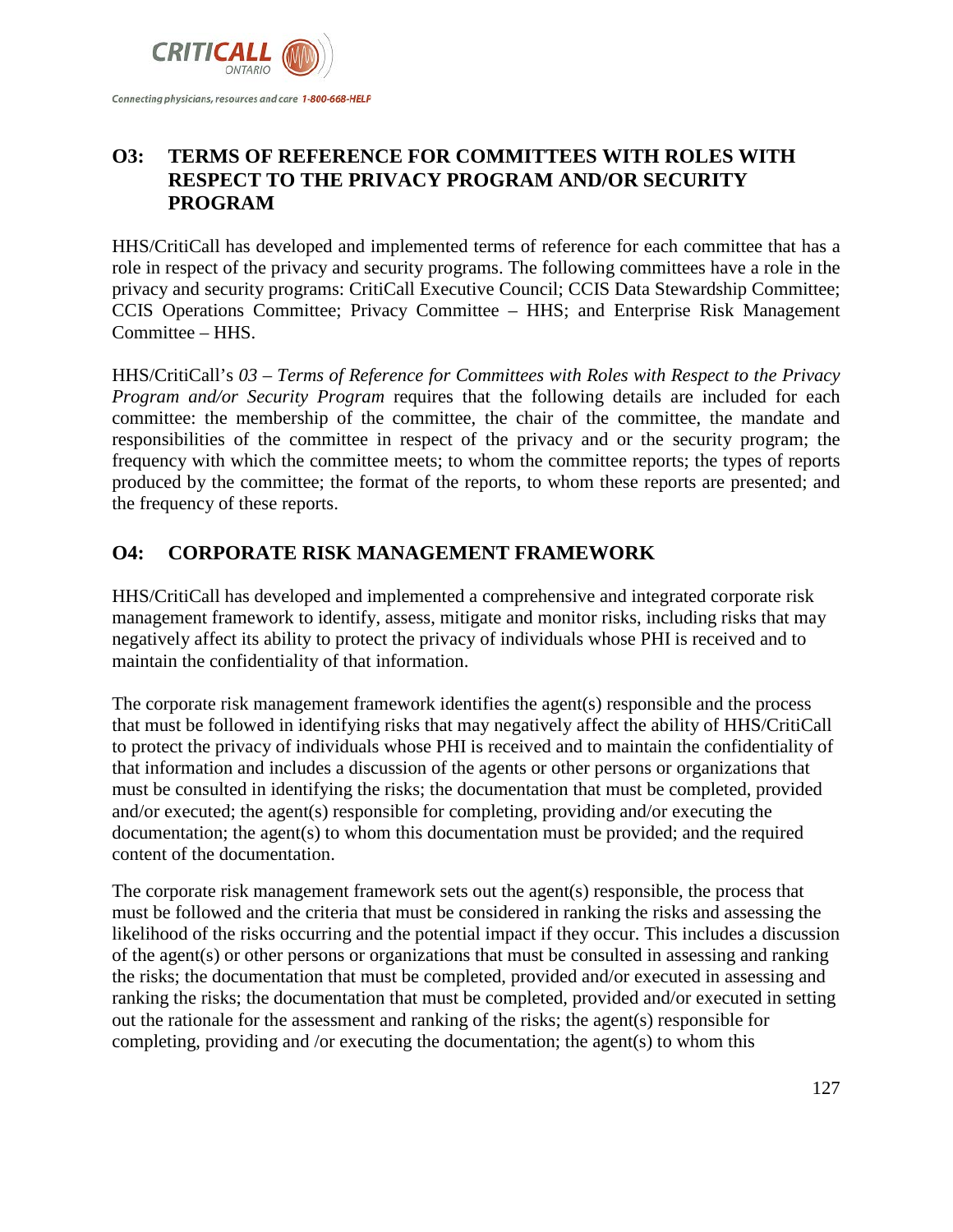

documentation must be provided; and the required content of the documentation. The corporate risk management framework identifies the agent(s) responsible, the process that must be followed and the criteria that must be considered in identifying strategies to mitigate the actual or potential risks to privacy that were identified and assessed, the process for implementing the mitigation strategies and the agents or other persons or organizations that must be consulted in identifying and implementing the mitigation strategies.

Agent(s) responsible for assigning other agent(s) to implement the mitigation strategies, for establishing timelines to implement the mitigation strategies, and for monitoring and ensuring that the mitigation strategies have been implemented are also included. The Executive Director, CritiCall, is responsible for assigning agents to implement the mitigation strategies, for establishing timelines to implement those strategies and for monitoring and ensuring that the mitigation strategies have been implemented. The documentation that must be completed, provided and/or executed in identifying, implementing, monitoring and ensuring the implementation of the mitigation strategies; the agent(s) responsible for completing, providing and/or executing the documentation; the agent(s) to whom this documentation must be provided; and the required content of the documentation is also included.

The manner and format in which the results of the corporate risk management process, including the identification and assessment of risks, the strategies to mitigate actual or potential risks to privacy and the status of implementation of the mitigation strategies, are communicated and reported are included. Agent(s) responsible for communicating and reporting the results of the corporate risk management process, the nature and format of the communication; and to whom the results will be communicated and reported, including to the Chief Executive Officer or the Executive Director, are included. Approval and endorsement of the results of the risk management process, including the agent(s) responsible for approval and endorsement, are also included.

The corporate risk management framework requires that a corporate risk register be maintained and reviewed on an ongoing basis in order to ensure that all the risks that may negatively affect the ability of HHS/CritiCall to protect the privacy of individuals whose PHI is received and to maintain the confidentiality of that information continue to be identified, assessed andmitigated. The framework outlines the frequency with which the corporate risk register must be reviewed and the agent(s) responsible and the process that must be followed in reviewing and amending the corporate risk register and sets out that the corporate risk register will be reviewed on a quarterly basis by the CritiCall Executive Council. Amendments to the Corporate Risk Register require prior approval of the Executive Director, CritiCall.

The manner in which the corporate risk management framework will be integrated into the policies, procedures and practices of HHS/CritiCall and into the projects undertaken by HHS/CritiCall and the agent(s) responsible for integration is also addressed and all risks identified through the CCIS privacy and security policies and procedures and other means including audits, privacy impact assessments and breach incidents must use this framework.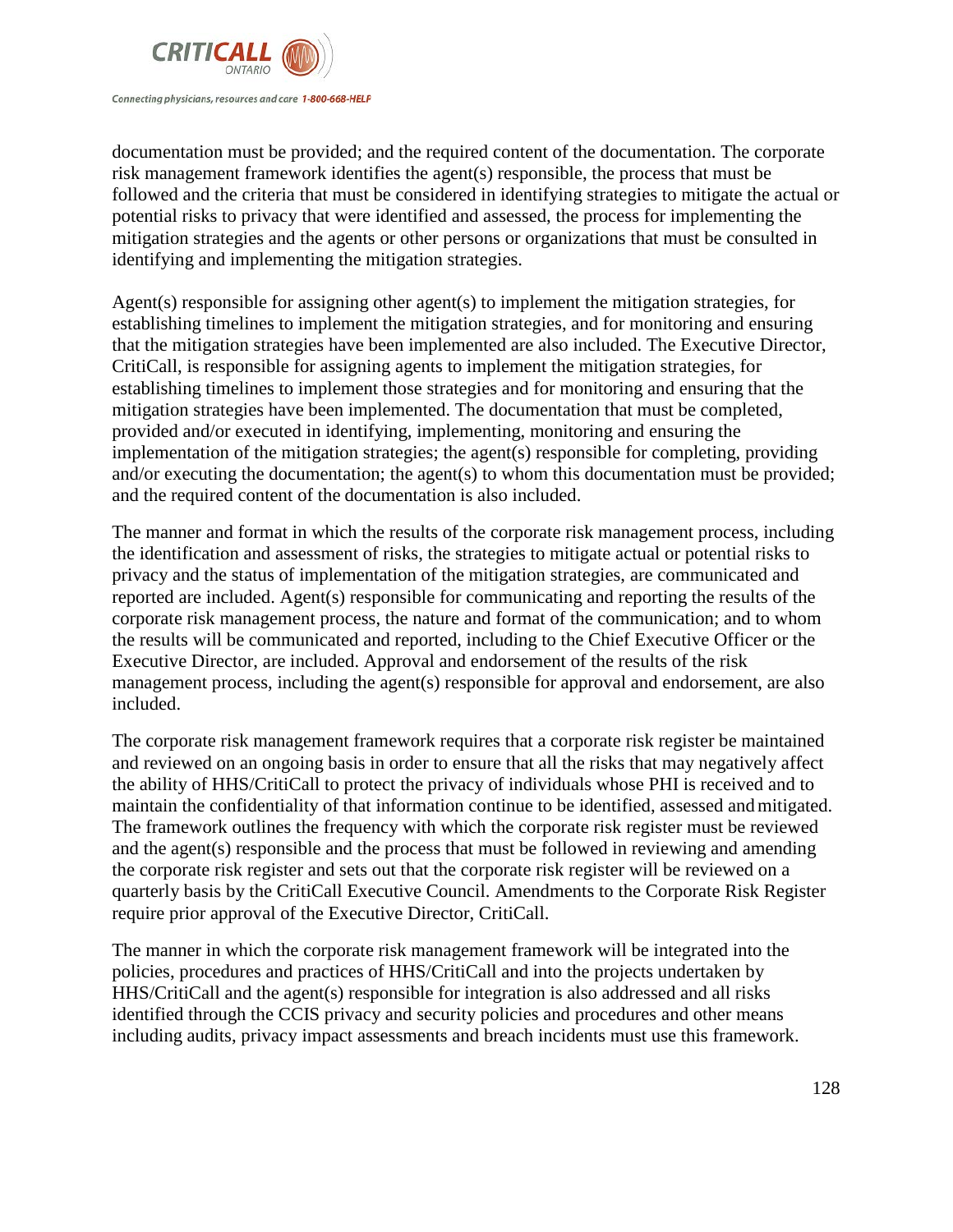

#### **O5: CORPORATE RISK REGISTER**

HHS/CritiCall has developed and maintains a Corporate Risk Register. The Corporate Risk Register identifies each risk that may negatively affect the ability of HHS/CritiCall to protect the privacy of individuals whose PHI is received and to maintain the confidentiality of that information.

For each risk identified, the Corporate Risk Register includes the following information: an assessment of the risk; ranking of the risk; the mitigation strategy to reduce the likelihood of the risk occurring and/or to reduce the impact of the risk if it does occur; and the date that the mitigation strategy was implemented or is required to be completed and the responsible agent. The Corporate Risk Register is maintained by the CritiCall Privacy Lead.

#### **O6: POLICY AND PROCEDURES FOR MAINTAINING A CONSOLIDATED LOG OF RECOMMENDATIONS**

HHS/CritiCall has developed and implemented a policy and associated procedures requiring a consolidated and centralized log be maintained of all recommendations arising from privacy impact assessments, privacy audits, security audits and the investigation of privacy breaches, privacy complaints and security breaches. The Log is also required to include the recommendations made by the IPC that must be addressed by HHS/CritiCall prior to the next review of its practices and procedures.

The Executive Director is responsible for ensuring the Consolidated Log of Recommendations is maintained and updated each time a privacy impact assessment, threat risk assessment, privacy audit, security audit, investigation of a privacy breach, investigation of a privacy complaint, investigation of an information security breach or review by the Information and Privacy Commissioner of Ontario is completed; each time that a recommendation has been addressed; and each time that a review by the CritiCall Executive Council has been conducted.

HHS/CritiCall's policy and procedures requires that the consolidated and centralized log must be reviewed on a quarterly basis, or more frequently, if indicated. The policy and procedures states that on a quarterly basis or more frequently if indicated, the Chair of the CritiCall Executive Council shall add 'Review of Consolidated Log of Recommendations' to the meeting agenda and the Log shall be reviewed by the council members.

The Chair of the CritiCall Executive Council is responsible for adding 'Review of Consolidated Log of Recommendations' to the meeting agenda.

HHS/CritiCall requires all agents to comply with this policy and its procedures. Compliance will be enforced by the Executive Vice President and Chief Operating Officer, HHS. An audit of compliance will be conducted by the HHS CIO on an annual basis and reported to the Executive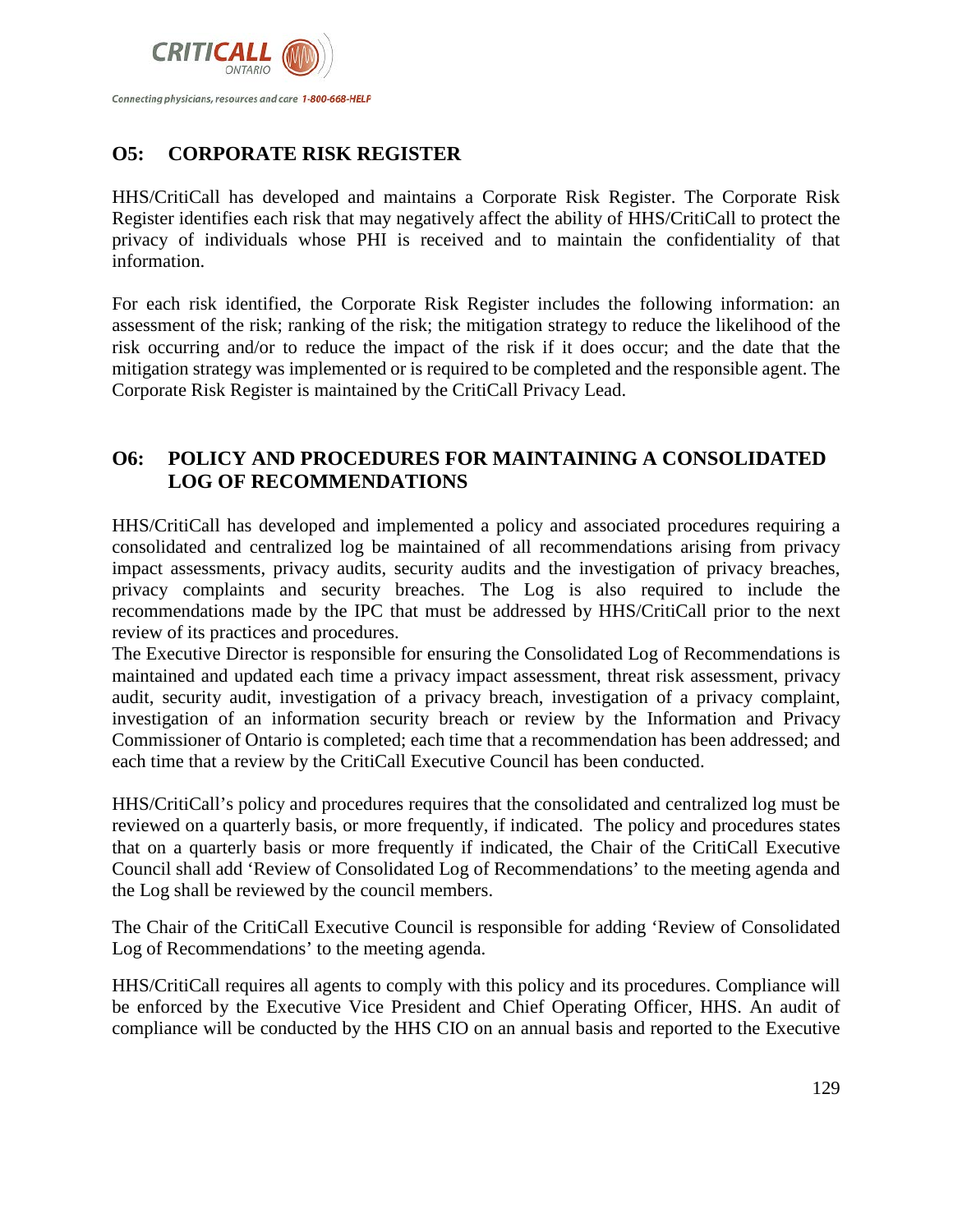

Vice President and Chief Operating Officer, HHS. The audit criteria and reporting requirements are further outlined within the *P27: Policy and Procedures in Respect of Privacy Audits* and *S15: Policy and Procedures In Respect of Security Audits.*

This policy and procedures requires agents to notify HHS/CritiCall at the first reasonable opportunity in accordance with '*P29: Policy and Procedures for Privacy Breach Management'* and '*S17: Policy and Procedures for Security Breach Management*', if any agent breaches or believes there many have been a breach to this policy or its procedures. If a breach, a suspected breach is identified by any agent, they must immediately contact the CCIS Help Desk. The Executive Director, CritiCall will be notified and require the CritiCall Privacy Lead to initiate a privacy investigation or the CritiCall Security Lead to initiate a security investigation. Each investigation will follow the steps outlined within *P29: Policy and Procedures for Privacy Breach Management* and *S17: Policy and Procedures for Security Breach Management*.

#### **O7: CONSOLIDATED LOG OF RECOMMENDATIONS**

HHS/CritiCall has developed and maintains a consolidated log of recommendations arising from privacy impact assessments, privacy and security audits, the investigation of privacy breaches, the investigation of privacy complaints, the investigation of information security breaches, and reviews by the IPC. The information included in the log is as follows:

- Name and date of the document, investigation, audit and/or review from which the recommendation arose;
- Recommendation made:
- The date of the recommendation was addressed or by which it is required to be addressed;
- The manner in which the recommendation was addressed; and
- The agent responsible for addressing the recommendation.

The CritiCall Executive Director is responsible for reviewing reach recommendation to ensure that they are addressed.

#### **O8: BUSINESS CONTINUITY AND DISASTER RECOVERY PLAN**

HHS/CritiCall has developed and implemented *O8- Business Continuity and Disaster Recovery Plan*, a policy and associated procedures to protect and ensure the continued availability of the information technology environment of HHS/CritiCall in the event of short or long-term business interruptions and in the event of threats to the operating capabilities of HHS/CritiCall, including natural, human, environmental and technical interruptions and threats.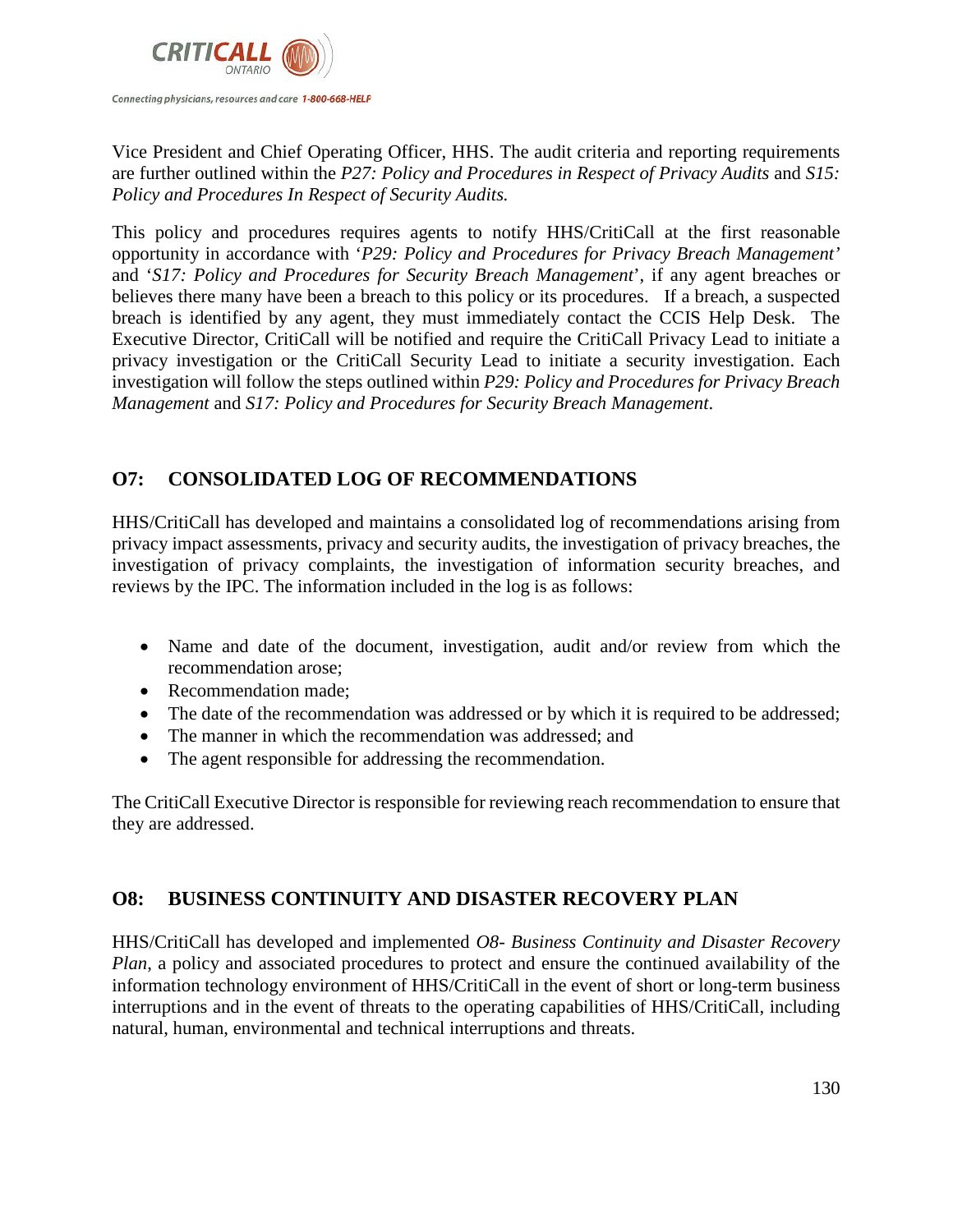

The business continuity and disaster recovery plan addresses notification of the interruption or threat, documentation of the interruption or threat, assessment of the severity of the interruption or threat, activation of the business continuity and disaster recovery plan and the recovery of PHI.

In relation to notification of the interruption or threat, the business continuity and disaster recovery plan identifies the agent(s) as well as the other persons or organizations that must be notified of short and long-term business interruptions and threats to the operating capabilities of HHS/CritiCall and the agent(s) responsible for providing such notification and the time frame within which notification must be provided, the manner and format of notification, the nature of the information that must be provided upon notification and any documentation that must be completed, provided and/or executed.

HHS/CritiCall's business continuity and disaster recovery plan identifies that the Executive Director, CritiCall or delegate must develop and maintain a contact list of all agents, service providers, stakeholders and other persons or organizations that must be notified of business interruptions and threats.

In relation to the assessment of the severity level of the interruption or threat, the business continuity and disaster recovery plan identifies that the Executive Director, CritiCall, is responsible for the assessment, the criteria pursuant to which this assessment is to be made and the agents and other persons or organizations that must be consulted in assessing the severity level of the interruption or threat. This policy and procedures also addresses the documentation that must be completed, provided and/or executed resulting from or arising out of this assessment; the required content of the documentation; the agent(s) to whom the documentation must be provided; and to whom the results of this assessment must be reported.

In relation to the assessment of the interruption or threat, the business continuity and disaster recovery plan sets out the agent(s) responsible and the process that must be followed in conducting an initial impact assessment of the interruption or threat, including its impact on the technical and physical infrastructure and business processes of HHS/CritiCall. This includes the agents and other persons or organizations that are required to be consulted in undertaking the assessment; the requirements that must be satisfied and the criteria that must be utilized in conducting the assessment; the documentation that must be completed, provided and/or executed; the agent(s) responsible for completing, providing and/or executing the documentation; the agent(s) to whom the documentation must be provided; and the agent(s) to whom the results of the initial impact assessment must be communicated.

The business continuity and disaster recovery plan identifies the agent(s) responsible for conducting and preparing a detailed damage assessment in order to evaluate the extent of the damage caused by the threat or interruption and the expected effort required to resume, recover and restore infrastructure elements, information systems and/or services. The plan addresses the manner in which the assessment is required to be conducted; the agents and other persons or organizations that are required to be consulted in undertaking the assessment; the requirements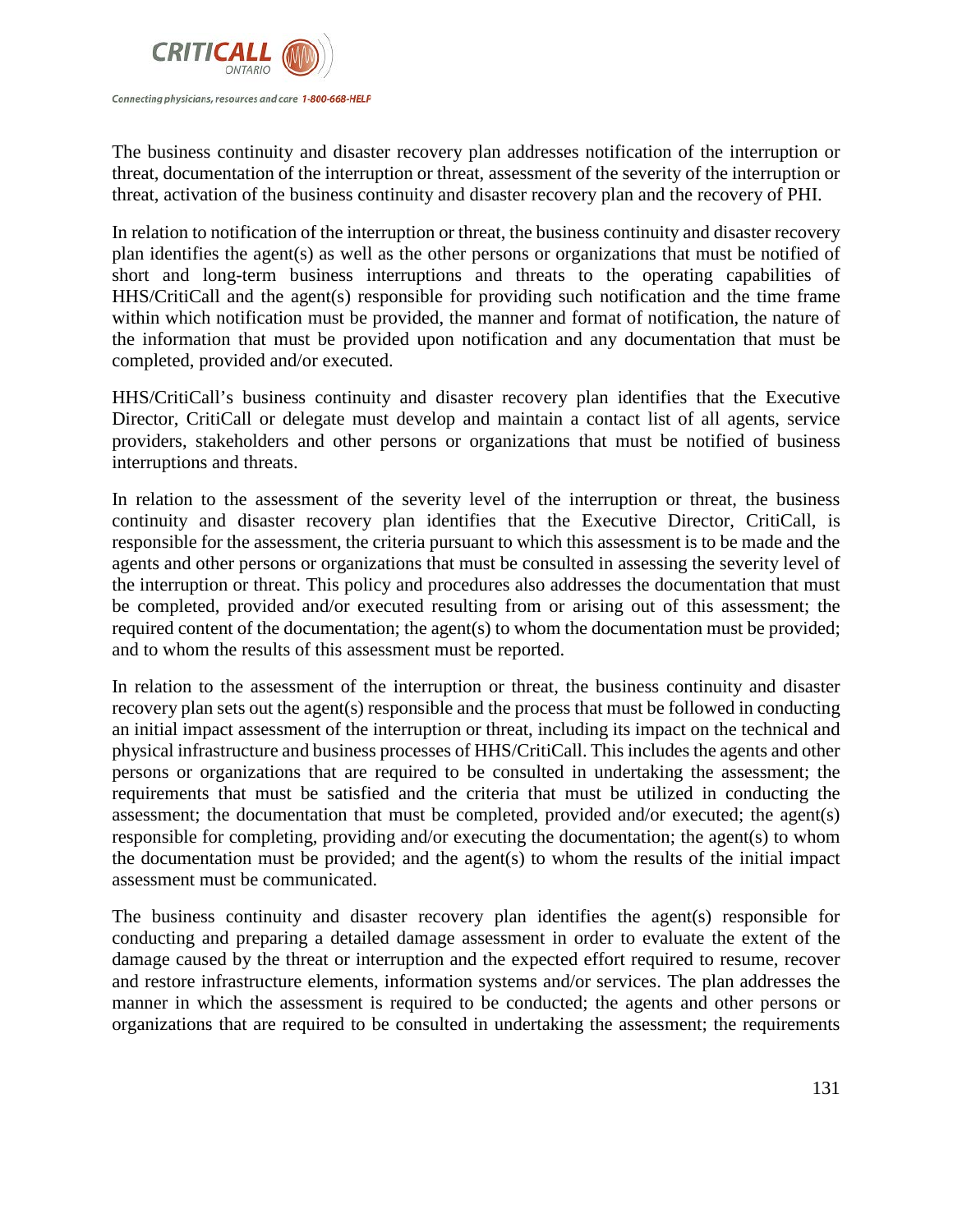

that must be satisfied and the criteria that must be considered in undertaking the assessment; the documentation that must be completed, provided and/or executed; the agent(s) responsible for completing, providing and/or executing the documentation; the agent(s) to whom the documentation must be provided; and the agent(s) to whom the results of the assessment must be communicated.

The business continuity and disaster recovery plan identifies the agent(s) responsible for resumption and recovery, the procedure that must be utilized in resumption and recovery for each critical application and business function, the prioritization of resumption and recovery activities, the criteria pursuant to which the prioritization of resumption and recovery activities is determined, and the recovery time objectives for critical applications. The business continuity and disaster recovery plan includes a discussion of the agents and other persons or organizations that are required to be consulted with respect to resumption and recovery activities; the documentation that must be completed, provided and/or executed; the required content of the documentation; the agent(s) responsible for completing, providing and/or executing the documentation; the agent(s) to whom the documentation must be provided; and the agent(s) to whom the results of these activities must be communicated.

The business continuity and disaster recovery plan requires that an inventory be developed and maintained of all critical applications and business functions and of all hardware and software, software licences, recovery media, equipment, system network diagrams, hardware configurations, software configuration settings, configuration settings for database systems and network settings for firewalls, routers, domain name servers, email servers and the like. The business continuity and disaster recovery plan identifies the agent(s) responsible for developing and maintaining the inventory, the agent(s) and other persons and organizations that must be consulted in developing the inventory, and the criteria upon which the determination of critical applications and business functions is made.

The business continuity and disaster recovery plan includes the procedure by which decisions made and actions taken during business interruptions and threats to the operating capabilities of HHS/CritiCall will be documented and communicated and by whom they will be communicated.

The business continuity and disaster recovery plan also addresses how the testing, maintenance and assessment of the business continuity and disaster recovery plan will occur. In accordance with the plan, the Executive Director, CritiCall shall appoint a delegate to plan and execute testing on an annual basis. The business continuity and disaster recovery plan further identifies the agent(s) responsible for maintaining and assessing the plan; the agent(s) responsible for amending the plan as a result of testing; the procedure to be followed in testing, maintaining, assessing and amending the plan; and the agent(s) responsible for approving the business continuity and disaster recovery plan and any amendments.

The business continuity and disaster recovery plan further addresses the agent(s) responsible and the procedure to be followed in communicating the plan to all agents, to whom the plan will be communicated, including any amendments, and the method and nature of the communication. The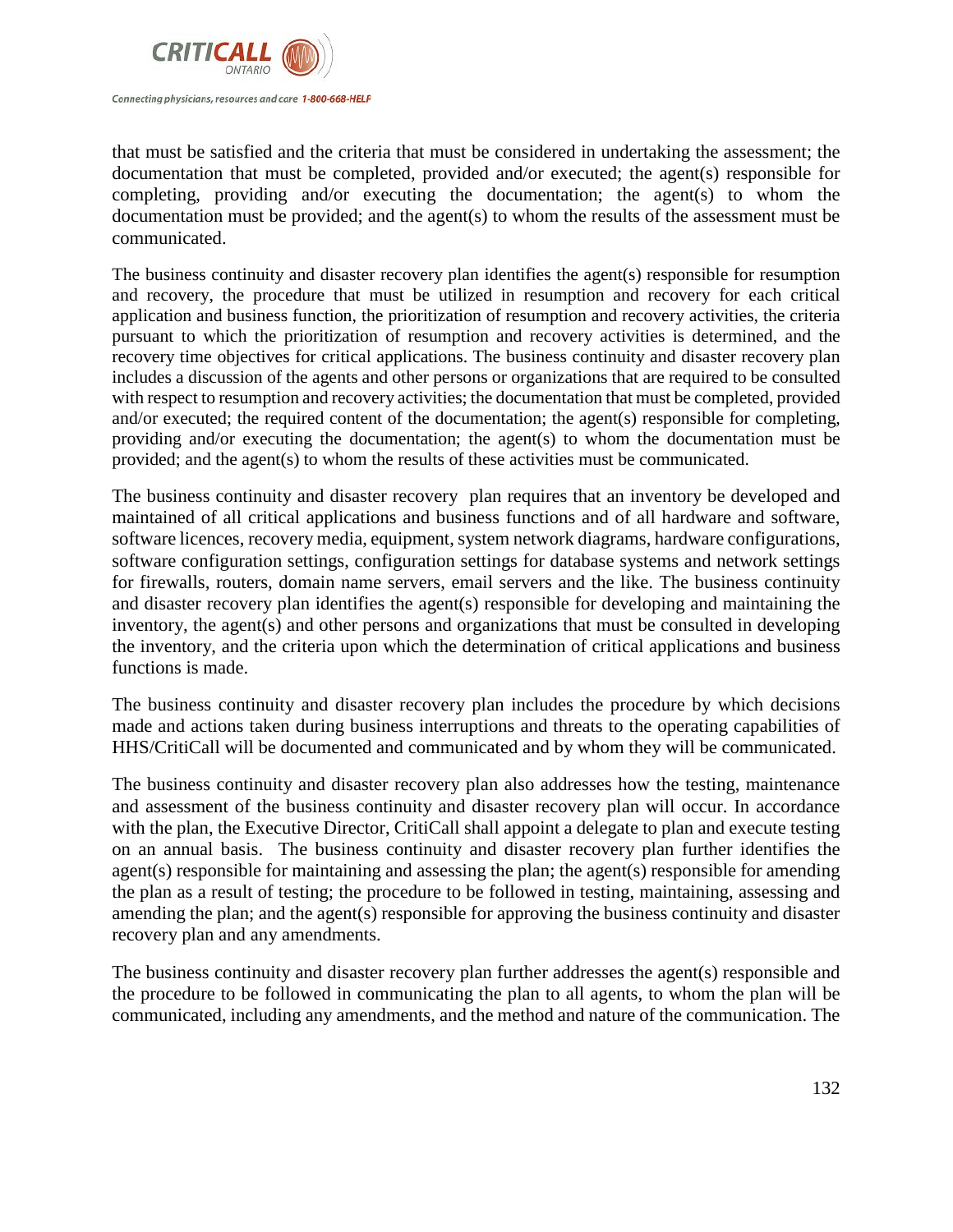

agent(s) responsible for managing communications in relation to the threat or interruption are also identified as are the method and nature of the communication.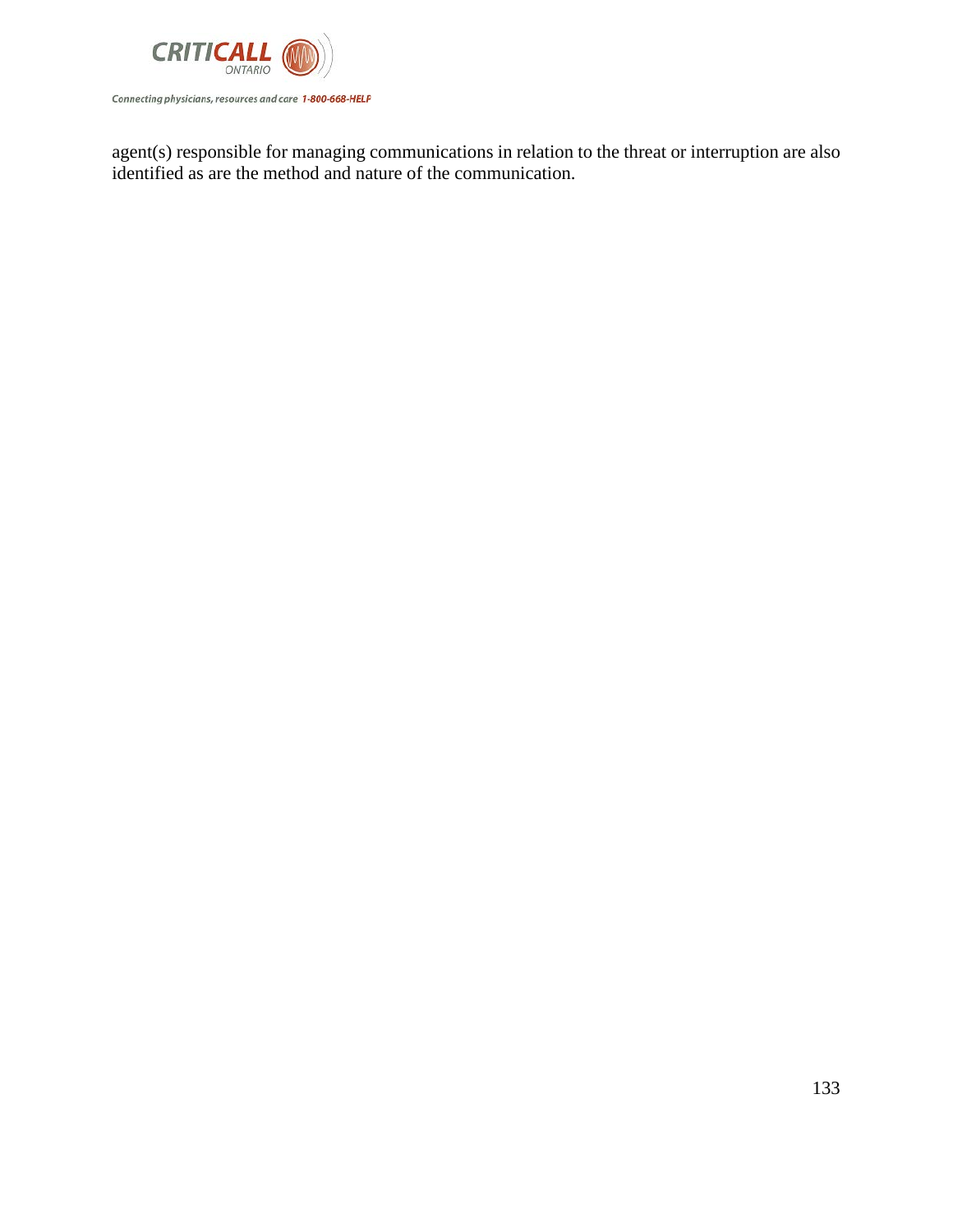

# **PART 5 – PRIVACY AND SECURITY INDICATORS**

| PRIVACY INDICATORS                                                                                |                                                                                                                                                                                                                                                                                                                                                                                                                                                                                                                                                             |
|---------------------------------------------------------------------------------------------------|-------------------------------------------------------------------------------------------------------------------------------------------------------------------------------------------------------------------------------------------------------------------------------------------------------------------------------------------------------------------------------------------------------------------------------------------------------------------------------------------------------------------------------------------------------------|
| <b>General Privacy Policies, Procedures and Practices</b>                                         |                                                                                                                                                                                                                                                                                                                                                                                                                                                                                                                                                             |
| The dates privacy policies and<br>procedures were reviewed since<br>prior review by the IPC/)     | HHS/CritiCall Ontario's Privacy Policies and<br>Procedures were temporarily approved by the<br>Information and Privacy Commissioner of Ontario in<br>June 2014 and formally approved for a three-year<br>period in October 2014.                                                                                                                                                                                                                                                                                                                            |
|                                                                                                   | Since that time, these policies and procedures have<br>been reviewed in accordance with the annual policy<br>review as follows:<br><b>July 2015</b><br>May 2016                                                                                                                                                                                                                                                                                                                                                                                             |
|                                                                                                   | An additional review of P22 – Policy and Procedures<br>for the Linkage of Records of Personal Health<br>Information was conducted in November 2015 by the<br><b>CCIS Data Stewardship Committee</b>                                                                                                                                                                                                                                                                                                                                                         |
| Whether amendments were made to<br>existing policies and procedures as a<br>result of the review. | All of HHS/CritiCall Ontario's Privacy, Human<br>Resources and Organizational policies and procedures<br>were reviewed in July 2015. Amendments included:                                                                                                                                                                                                                                                                                                                                                                                                   |
| If so, a list of the amended privacy<br>policies and procedures.                                  | Minor edits to account for role changes within<br>$\bullet$<br>CritiCall Ontario and to HHS's organizational<br>structure.                                                                                                                                                                                                                                                                                                                                                                                                                                  |
| A brief description of the<br>amendments made.                                                    | Auditing requirements and accountabilities<br>related to compliance with the policies and<br>procedures were updated in most of the<br>documents to establish a regular and achievable<br>annual auditing cycle. Wherever possible,<br>accountability has been delegated to the Privacy<br>Lead with the HHS Director of Privacy and<br>Freedom of Information assuming high level<br>accountability for auditing CritiCall Ontario's<br>compliance with keeping log information up to<br>date and completing the annual review<br>requirements of the IPC. |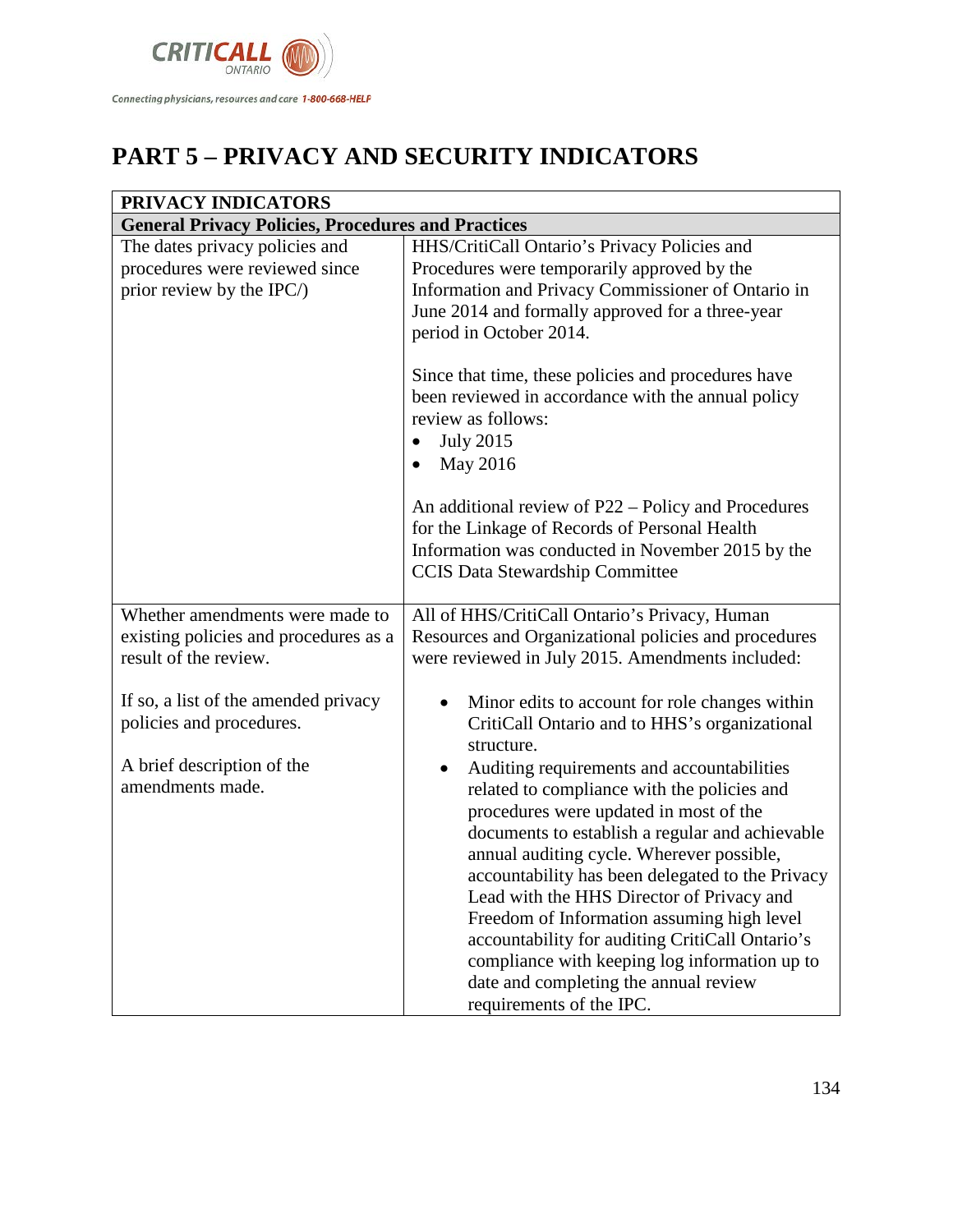

• References to the availability of the policies on the HHS Intranet were removed. Although HHS is the "Prescribed Person" in relation to the CCIS, placing the documents on the hospital's intranet or policy library was deemed to be unnecessary. The documents will continue to be available to all CCIS users through the CCIS Document Library and to CritiCall Ontario staff through the Sharepoint Document Library to support them in the performance of their CCIS job-related duties. • 'P4 – Policy and Procedures for Collection of Personal Health Information' was updated to reflect the fact that the data elements collected by the CCIS do not change, regardless of what hospital is being connected. The revisions have clarified the information and better reflect the day to day practices of CritiCall Ontario. • 'P8 - Policy and Procedure for Limiting Agent Access to and Use of Personal Health Information' has been updated to reflect additional access levels that enable CritiCall Ontario Decision Support staff to access CCIS data exported from the system for reporting. The purpose of these updates was to account for all data access scenarios to ensure compliance with other related policies and procedures, including those related to secure transfer and destruction. • 'H1 and H3 – Policy and Procedures for Privacy and Security Training and Awareness' were updated to reflect the fact that new employees may not receive their HHS Orientation immediately. The document was updated to reflect that CritiCall Ontario Privacy and Security Training will be scheduled immediately when new employees begin their work with CritiCall Ontario with HHS Orientation occurring during the first available session. A signature log was also created to support the requirement for staff to sign that they have attended the session rather than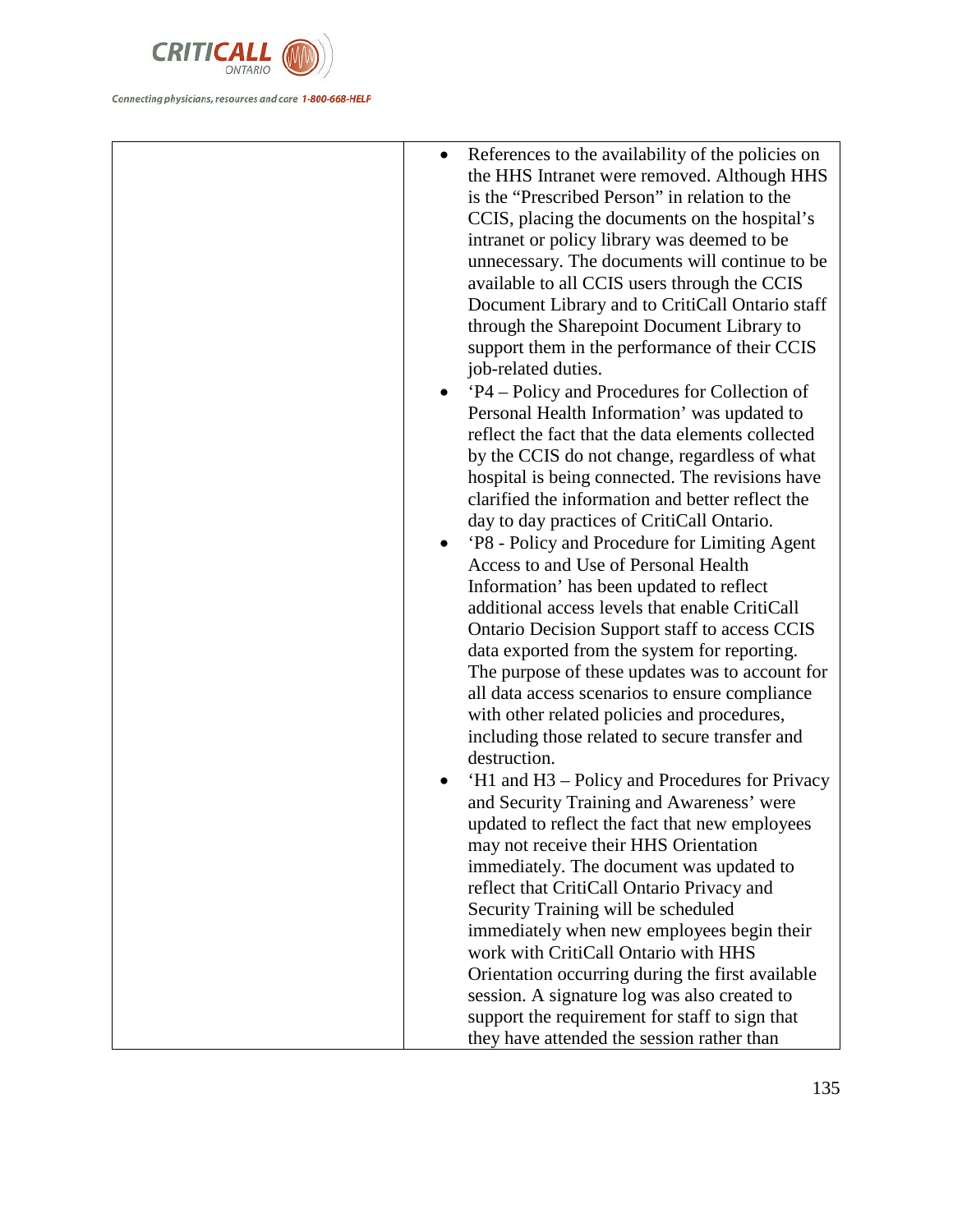

relying solely on documentation by the Privacy Lead in the related Log. • 'O4 – Corporate Risk Management Framework' was updated substantially to reflect CritiCall Ontario's day-to-day processes for risk identification. The initial document had risk identification occurring annually in a structured review by the Privacy Lead. Recognizing it would be advantageous to identify and anticipate risks regularly at the operational level, the inputs for risk identification and review were updated and now include the CCIS Operations Committee. Risk rating, escalation and documentation remain the same. All of HHS/CritiCall Ontario's Privacy, Security, Human Resources and Organizational policies and procedures were reviewed in May 2016. Amendments included: • Minor edits to account for role changes within CritiCall Ontario and to HHS's organizational structure. • "Applies to" language simplified in all policies to reduce repetition and ensure consistent reference throughout by referencing the appropriate definition of "Agent" footnoted in all policies • Minor changes to organizational policies to reflect changes to organizational structure and related committees • Members of the CritiCall crisis management updated to reflect role changes • H1 - Policy and Procedures for Privacy Training and Awareness and H3 - Policy and Procedure for Security Training and Awareness were updated to include the introduction of a mandatory electronic Privacy module for all hospital-based CCIS users and the requirement for all new users to complete the module prior

to being granted access to the system and the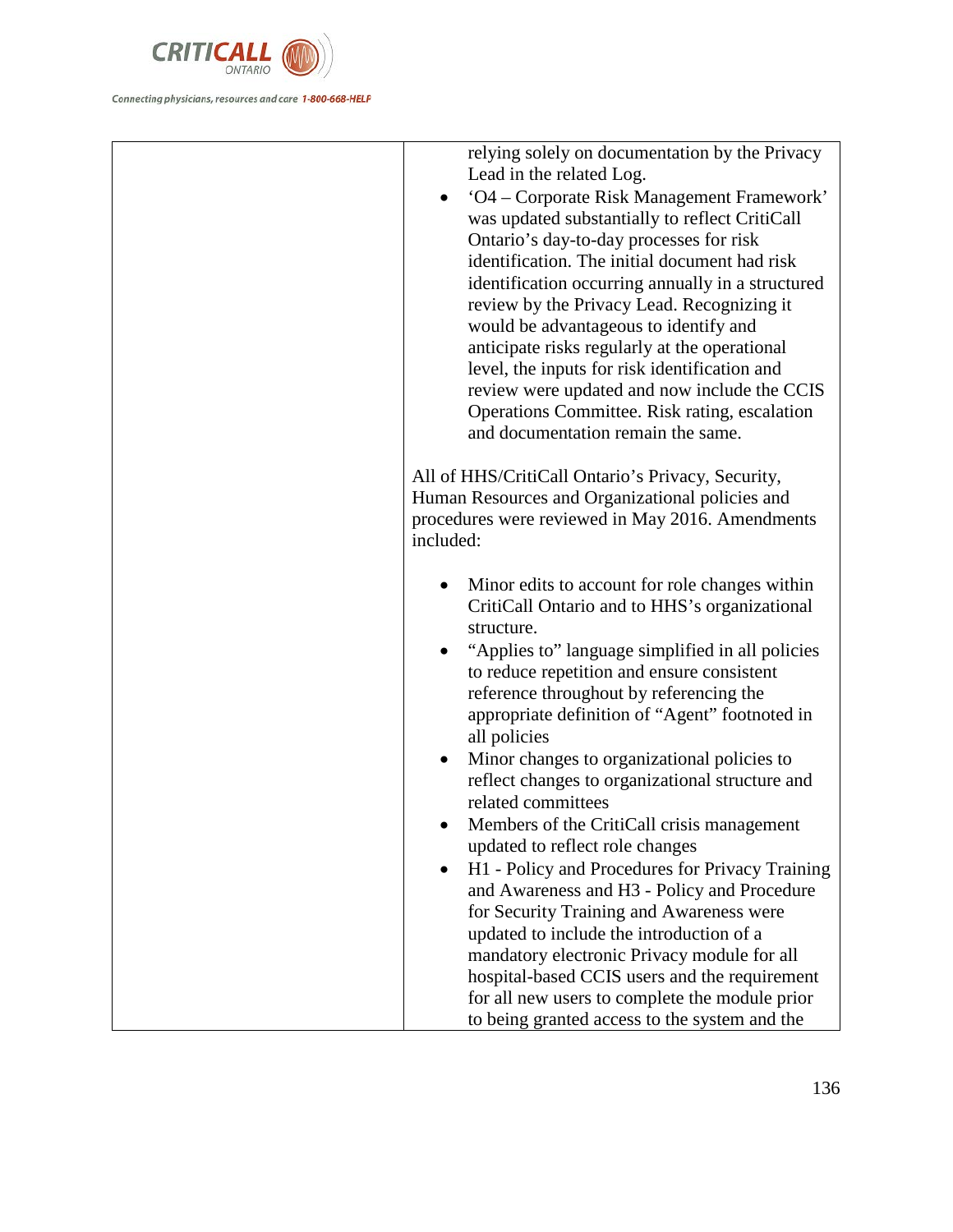

requirement for all users to complete the module on an annual basis **P1 - Privacy Policy in Respect of HHS as a Prescribed Person** was updated to reflect changes related to timelines for data updates at the unit level for hospital staff entering data into the CCIS from seven days to 72 hours **P5- List of Data Holdings and P7- Statements of Purpose for Data Holdings Containing Personal Health Information** data element list updated for addition of ILI indicators, Paedatric Critical Care Response Team module and Reserved Beds **P12 - Policy and Procedure for Disclosure of Personal Health Information for Purposes Other Than Research** removed references to FOI process; CCIS Data Stewardship Committee Secretary role and replaced with Privacy Lead and updated to reflect role of HHS Research Office **P13- Policy and Procedure for Disclosure of Personal Health Information for Research Purposes and the Execution of Research Agreements**  combined process for PHI and De-identified data requests to shorten policy and provide and clarify appropriate decision points; added role of HHS Research Office **P24-Policy and Procedures for De-identification and Aggregation** clarified process for request submission, review and follow up **P31 - Policy and Procedures for Privacy Complaints**  updated timelines for complaint acknowledgement from 3 days to 2 days to correspond with changes to HHS policy for managing patient inquiries and complaints **P33 Policy and Procedures for Privacy Inquiries**  updated timelines for complaint acknowledgement from 3 days to 2 days to correspond with changes to HHS policy for managing patient inquiries and complaints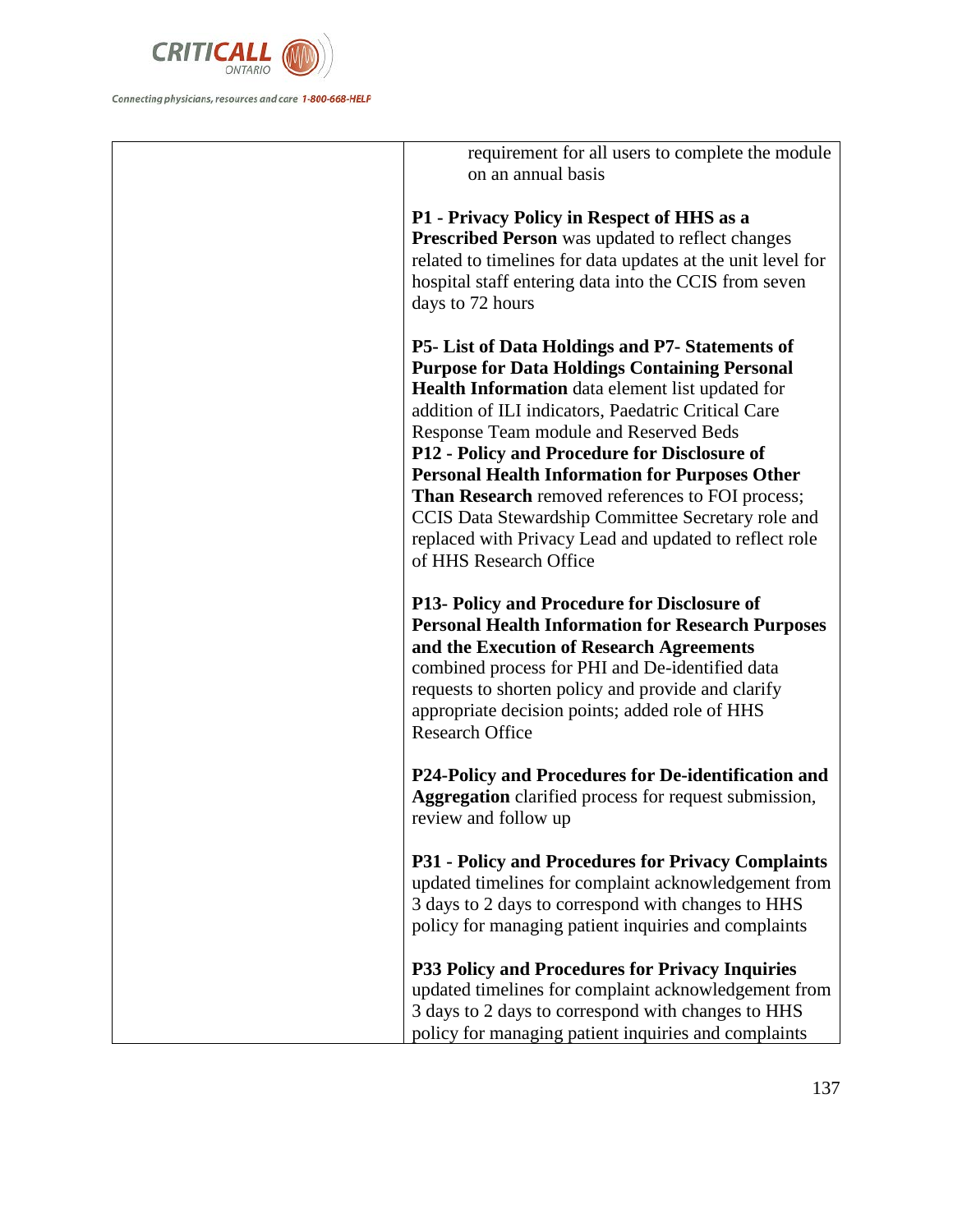

|                                                                                                      | An additional review of P22 – Policy and Procedures<br>for the Linkage of Records of Personal Health<br>Information was conducted in November 2015 by the<br><b>CCIS Data Stewardship Committee:</b><br>P22 - Policy and Procedures for the Linkage<br>of Records of Personal Health Information<br>was revised to allow for data linkages and to<br>document the related conditions and<br>requirements<br>Reviewed and approved by CCIS Data<br>Stewardship Committee at the January $6th 2016$<br>meeting. |
|------------------------------------------------------------------------------------------------------|---------------------------------------------------------------------------------------------------------------------------------------------------------------------------------------------------------------------------------------------------------------------------------------------------------------------------------------------------------------------------------------------------------------------------------------------------------------------------------------------------------------|
| Whether new privacy policies and<br>procedures were developed and                                    | P10- Policy and Procedures for the Use of PHI for<br>Research had never been created or submitted to the                                                                                                                                                                                                                                                                                                                                                                                                      |
| implemented as a result of the                                                                       | IPC for initial review; although HHS/CritiCall Ontario                                                                                                                                                                                                                                                                                                                                                                                                                                                        |
| review, and if so, a brief description<br>of each of the policies and                                | does not use PHI from the CCIS for internal research<br>purposes (which is likely why the policy was not                                                                                                                                                                                                                                                                                                                                                                                                      |
| procedures developed and                                                                             | created initially) a policy and procedures was drafted to                                                                                                                                                                                                                                                                                                                                                                                                                                                     |
| implemented.                                                                                         | reflect the requirements of the Manual and the current<br>position of HHS/CritiCall with respect to this use of<br>PHI.                                                                                                                                                                                                                                                                                                                                                                                       |
| The date that each amended and                                                                       | The CCIS privacy and security policies were                                                                                                                                                                                                                                                                                                                                                                                                                                                                   |
| newly developed privacy policy and<br>procedure was communicated to<br>agents and, the nature of the | highlighted to CritiCall Ontario staff with CCIS job-<br>related functions during the annual CCIS Role Based<br>Privacy and Security Education sessions on:                                                                                                                                                                                                                                                                                                                                                   |
| communication for each                                                                               | November 6, 2013                                                                                                                                                                                                                                                                                                                                                                                                                                                                                              |
| policy/procedure.                                                                                    | November 20, 2014                                                                                                                                                                                                                                                                                                                                                                                                                                                                                             |
|                                                                                                      | Updates to these policies were highlighted during the<br>annual CCIS Role Based Privacy and Security<br>Education session on:                                                                                                                                                                                                                                                                                                                                                                                 |
|                                                                                                      | December 11, 2015                                                                                                                                                                                                                                                                                                                                                                                                                                                                                             |
|                                                                                                      | Additional communications related to updates or<br>amendments to CCIS privacy policies and procedure<br>included:<br>April 2, 2016<br>$\bullet$                                                                                                                                                                                                                                                                                                                                                               |
|                                                                                                      |                                                                                                                                                                                                                                                                                                                                                                                                                                                                                                               |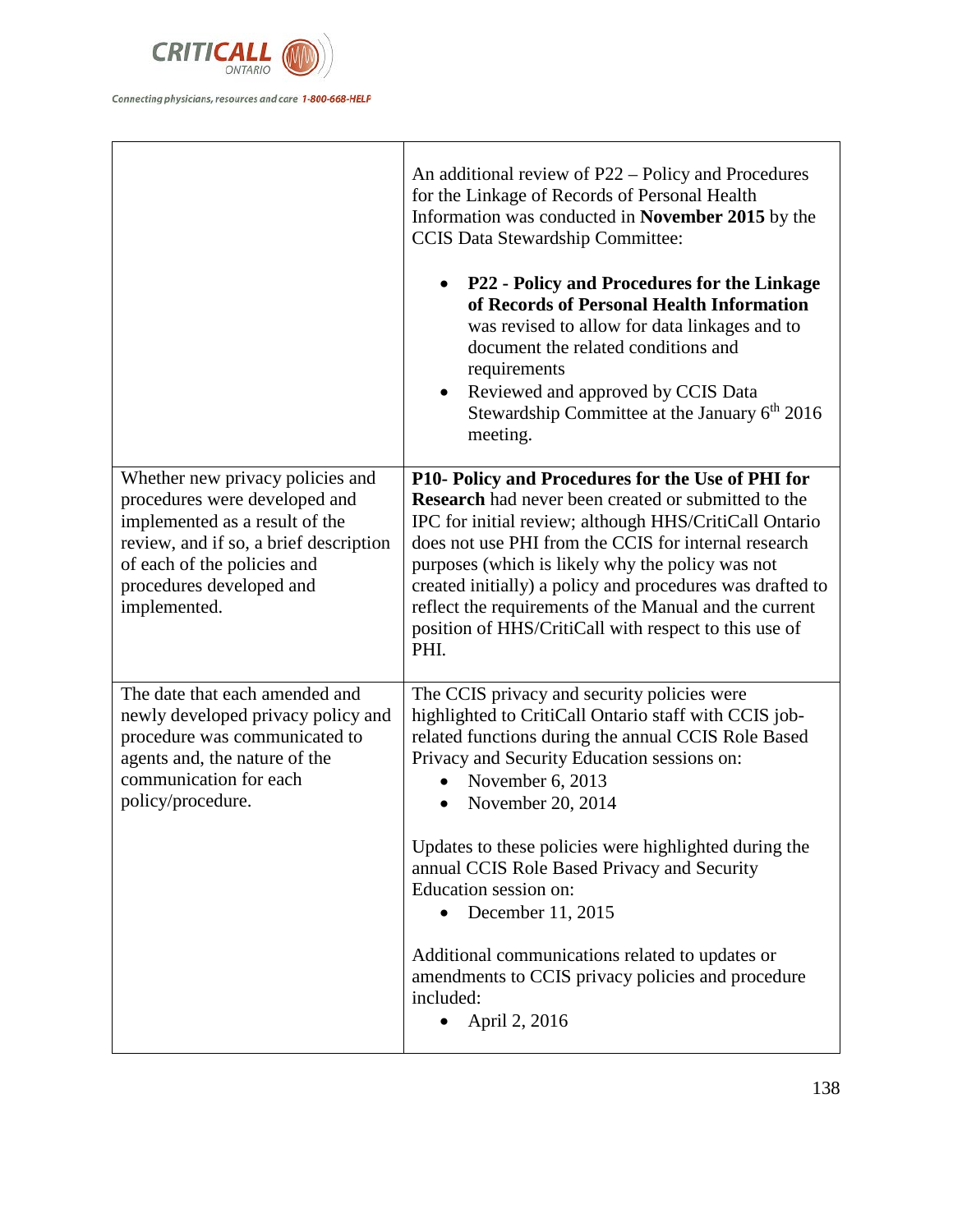

| Basic CCIS training for New Users requiring first time     |
|------------------------------------------------------------|
| users to complete an online CCIS education module          |
|                                                            |
| before they can fully access and use the application.      |
|                                                            |
| Privacy Training for All Users requiring all CCIS users    |
| to complete a privacy training module and update their     |
| privacy training annually thereafter.                      |
|                                                            |
| Terms of Acceptable Use- all users required to agree to    |
| the "Terms of Acceptable Use" before being granted         |
| access to the system. In the event that there are changes  |
| to the information in the "Terms of Acceptable Use",       |
| all users will be prompted to review and once again        |
| agree to the updated terms before using the system.        |
|                                                            |
| <b>December 12, 2015</b>                                   |
| Password and Account Management Communications             |
| CCIS users required to change their password and set       |
| up security questions on first log in after the above date |
|                                                            |
| Passwords must be complex and comply with the CCIS         |
| Password Policy, available in the CCIS Document            |
| Library. Security questions added to enable users to       |
| automatically receive support to create a new password     |
| for forgotten password.                                    |
|                                                            |
| Password Management processes revised to allow users       |
| (authorized by their hospital to use CCIS) to receive the  |
|                                                            |
| username, password and role information in an              |
| automated email so the user can set the password and       |
| security questions for their account.                      |
| <b>December 12, 2015</b>                                   |
|                                                            |
| Automatic deactivation of CCIS accounts not accessed       |
| for a period of 90 days. Users of deactivated accounts     |
| will be required to contact their hospital LRA to request  |
| account reactivation.                                      |
|                                                            |
| June 27, 2015                                              |
| Communication of change period to update to Patient        |
| Discharge List from 7 days after ICU patient discharge     |
| to 3 days.                                                 |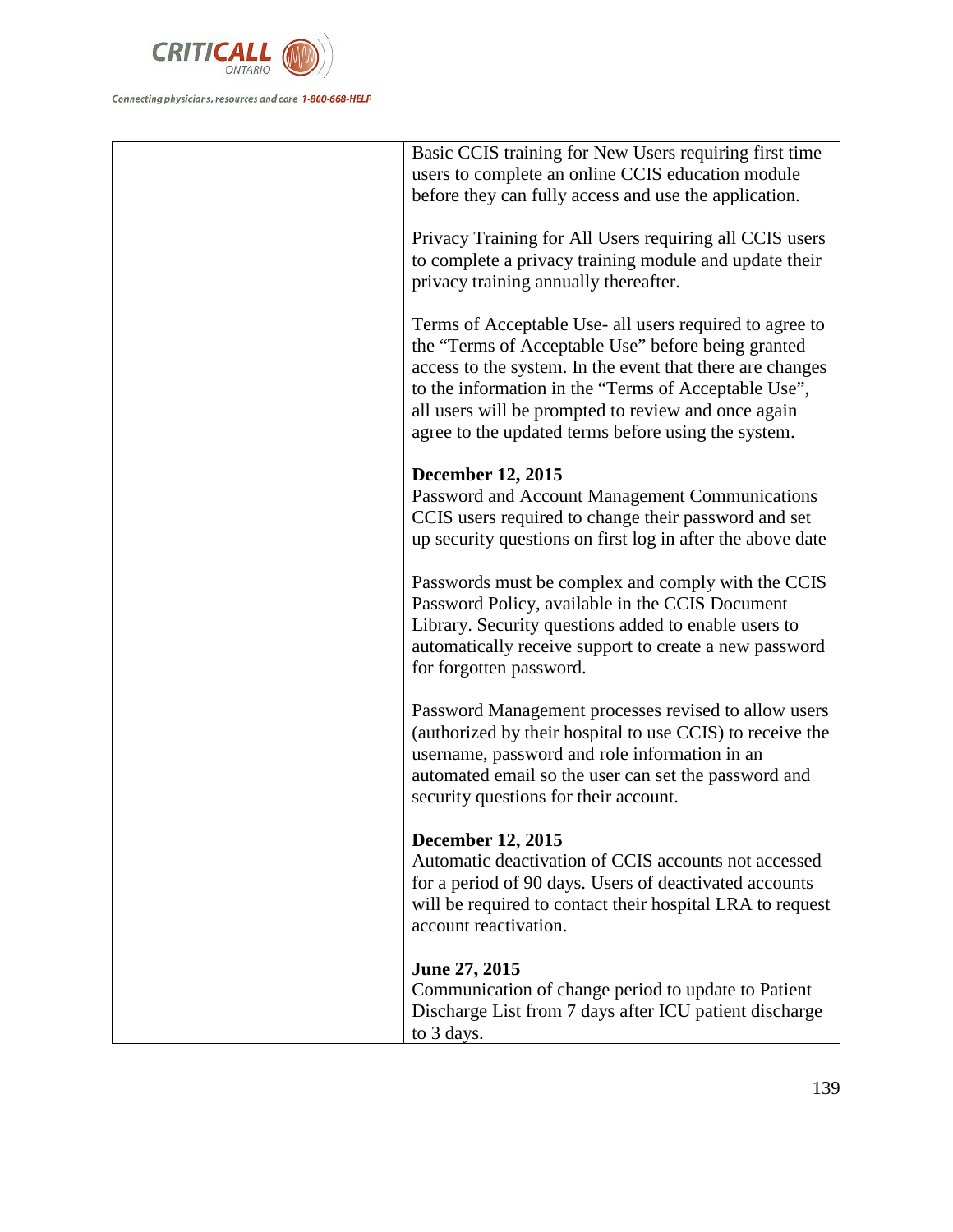

|                                                                                                                                                                                                                                                                                                   | <b>October 1, 2014</b><br>New CCIS Privacy and Security Policies and<br>Procedures have been added to the Document Library.<br><b>December 16, 2013</b><br>New Influenza Like Illness (ILI) Indicators added to the<br>CCIS to help build knowledge and understanding of<br>requirements of patients who present with or acquire<br>ILI upon admission or during the patient's stay in one<br>of Ontario's Critical Care Units. |
|---------------------------------------------------------------------------------------------------------------------------------------------------------------------------------------------------------------------------------------------------------------------------------------------------|---------------------------------------------------------------------------------------------------------------------------------------------------------------------------------------------------------------------------------------------------------------------------------------------------------------------------------------------------------------------------------------------------------------------------------|
| Whether the communication<br>materials available to the public and<br>other stakeholders were amended as<br>result of the review, and if so, a<br>brief description of the amendments.                                                                                                            | Communication materials available to the public and<br>other stakeholders were not amended as a result of the<br>review.                                                                                                                                                                                                                                                                                                        |
| <b>Collection</b>                                                                                                                                                                                                                                                                                 |                                                                                                                                                                                                                                                                                                                                                                                                                                 |
| The number and data holdings<br>containing PHI maintained by the<br>prescribed person.                                                                                                                                                                                                            | HHS/CritiCall Ontario maintains one data holding, the<br>CCIS Data Holding.                                                                                                                                                                                                                                                                                                                                                     |
| The number of statements of<br>purpose developed for data holdings<br>containing PHI.                                                                                                                                                                                                             | The CCIS Data Holding has one statement of purpose<br>which is contained within P7: Statements of Purpose<br>for Data Holdings Containing Personal Health<br>Information                                                                                                                                                                                                                                                        |
| The number and a list of statements<br>of purpose for data holdings<br>containing PHI that were reviewed<br>since the prior review by the IPC.                                                                                                                                                    | The Statement of Purpose for the CCIS Data Holding<br>has been reviewed twice since the initial review by the<br>Information and Privacy Commissioner of Ontario.                                                                                                                                                                                                                                                               |
| Whether amendments were made to<br>existing statements of purpose for<br>data holdings containing PHI as a<br>result of the review, and if so, a list<br>of the amended statements of<br>purpose and, for each statement of<br>purpose amended, a brief<br>description of the amendments<br>made. | HHS/CritiCall Ontario has not made any amendments<br>to the Statement of Purpose for the CCIS.                                                                                                                                                                                                                                                                                                                                  |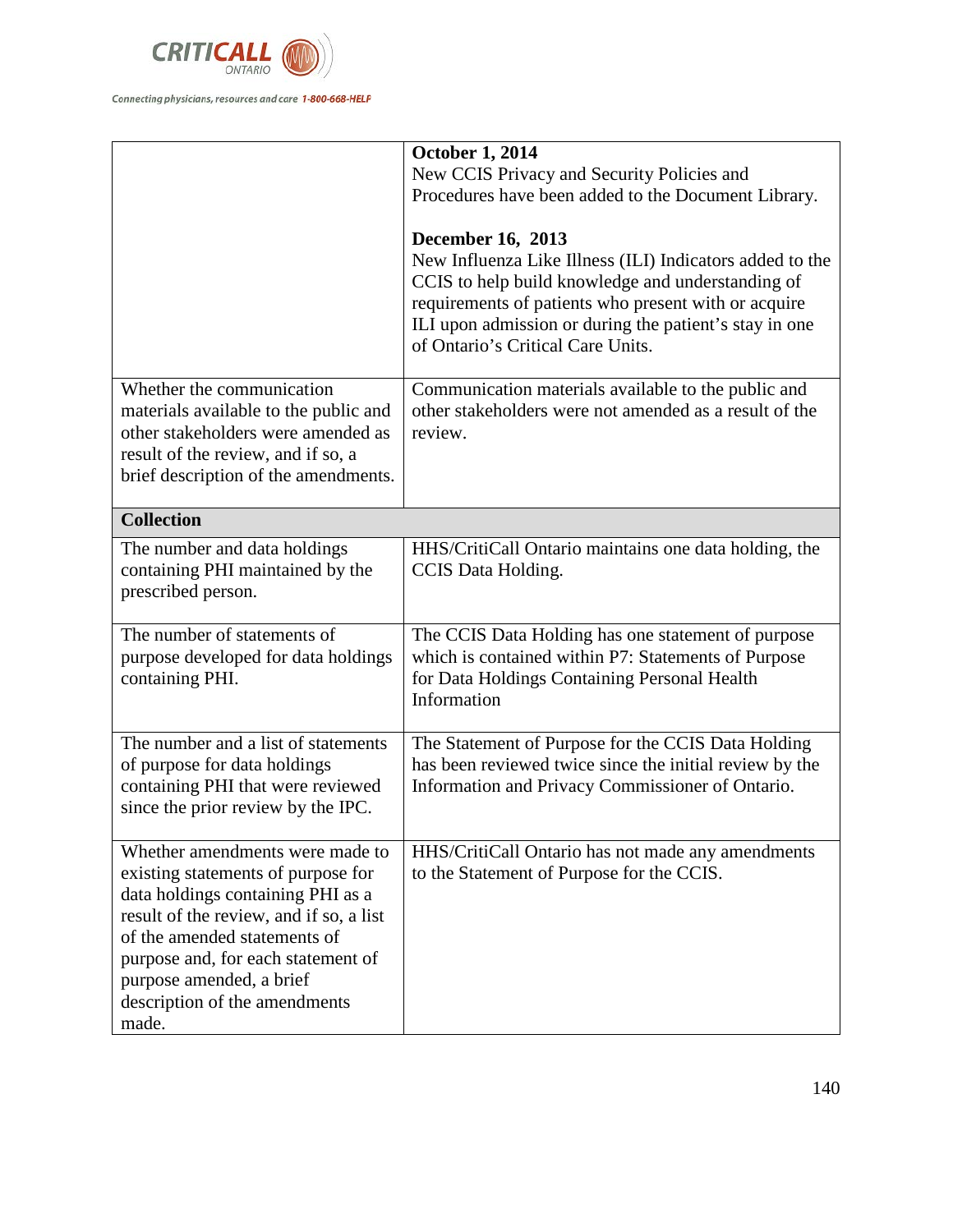

| <b>Use</b>                                                                                                                                                          |                                                                                                                                                                                                                                      |
|---------------------------------------------------------------------------------------------------------------------------------------------------------------------|--------------------------------------------------------------------------------------------------------------------------------------------------------------------------------------------------------------------------------------|
| The number of agents granted<br>approval to access and use PHI for<br>purposes other than research.                                                                 | Total number of hospital staff approved to access and<br>use PHI for purposes other than research: 7,218<br>Total number of HHS/CritiCall staff and agents<br>approved to access and use PHI for purposes other than<br>research: 17 |
| The number of requests received for<br>the use of PHI for research since the<br>prior review by the IPC.                                                            | HHS/CritiCall Ontario has received no requests for the<br>use of PHI for research since initial review by the IPC.                                                                                                                   |
| The number of requests for the use<br>of PHI for research purposes that<br>were granted and that were denied<br>since prior review by the IPC.                      | No requests for the use of PHI for research have been<br>granted or denied since prior review by the IPC.                                                                                                                            |
| <b>Disclosure</b>                                                                                                                                                   |                                                                                                                                                                                                                                      |
| The number of requests received for<br>the disclosure of PHI for purposes<br>other than research since prior<br>review by the IPC.                                  | There have been zero requests for the disclosure of PHI<br>for purposes other than research since initial review by<br>the IPC.                                                                                                      |
| The number of requests for the<br>disclosure of PHI for purposes other<br>than research that were granted and<br>that were denied since prior review<br>by the IPC. | No requests for the disclosure of PHI for purposes other<br>than research have been received, granted or denied.                                                                                                                     |
| The number of requests received for<br>the disclosure of PHI for research<br>purposes since prior review by the<br>IPC.                                             | Two requests have been received for the disclosure of<br>PHI for research purposes since initial review by the<br>IPC.                                                                                                               |
| The number of requests received for<br>the disclosure of PHI for research<br>purposes that were granted and that<br>were denied since prior review by<br>the IPC.   | HHS/CritiCall Ontario has received two requests for<br>the disclosure of CCIS PHI data for research purposes<br>research since initial review by the IPC.<br>One request for the disclosure of PHI for research has<br>been granted. |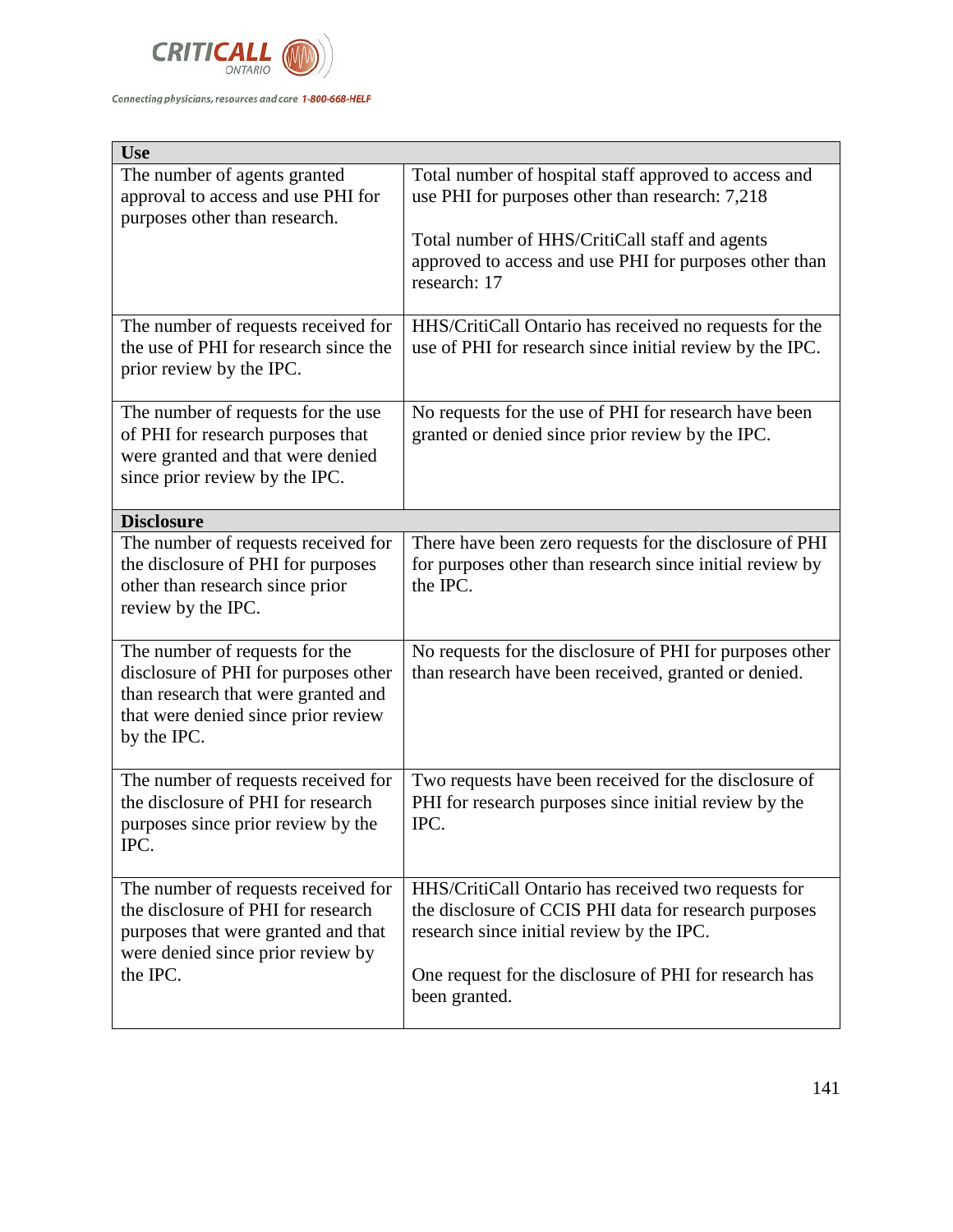

|                                                               | One request for the disclosure of PHI for research was<br>withdrawn.                          |
|---------------------------------------------------------------|-----------------------------------------------------------------------------------------------|
| The number of Research                                        | One research agreement has been executed with a                                               |
| Agreements executed with                                      | researcher to whom PHI was disclosed since initial                                            |
| researchers to whom PHI was                                   | review by the IPC.                                                                            |
| disclosed since the prior review by                           |                                                                                               |
| the IPC.                                                      |                                                                                               |
| The number of requests received for                           | Three requests for de-identified/aggregate data for                                           |
| the disclosure of de-identified and                           | research were received since initial review by the IPC.                                       |
| /or aggregate information for both                            | Two have been reviewed and approved and one is                                                |
| research and other purposes since<br>prior review by the IPC. | pending review.                                                                               |
| The number of acknowledgements                                | One Research Agreement and one acknowledgement                                                |
| or agreements executed by persons                             | have been executed in relation to the request for de-                                         |
| to whom de-identified and/or                                  | identified/aggregate data for research.                                                       |
| aggregate information was disclosed                           |                                                                                               |
| for both research and other purposes                          |                                                                                               |
| since the prior review by the IPC.                            |                                                                                               |
|                                                               |                                                                                               |
|                                                               |                                                                                               |
| <b>Data Sharing Agreements</b>                                |                                                                                               |
| The number of DSAs executed for                               | 95 Data Sharing Agreements have been issued to the                                            |
| the collection of PHI by the                                  | hospitals contributing data to the CCIS.                                                      |
| prescribed person since the prior                             |                                                                                               |
| review by the IPC.                                            | Agreements were issued on September 6, 2017.                                                  |
|                                                               | As of September 8, 2017, five (5) have been fully<br>executed.                                |
| The number of DSAs executed for                               | No DSAs have been executed for the disclosure of PHI                                          |
| the disclosure of PHI since prior                             | since prior review by the IPC.                                                                |
| review by the IPC.                                            |                                                                                               |
| <b>Agreements with Third Party Service Providers</b>          |                                                                                               |
| The number of agreements executed                             | No new agreements have been executed with third                                               |
| with third party service providers                            | party service providers since initial review by the IPC.                                      |
| with access to PHI since prior                                |                                                                                               |
| review by the IPC.                                            | Contract renewal negotiations currently are underway                                          |
|                                                               | with both third party service providers. Requirements                                         |
|                                                               | of template agreement for third party service providers                                       |
|                                                               | will be included in updated/renewed agreements with                                           |
|                                                               | both vendors which will be executed on November 1,<br>2016 and February 1, 2017 respectively. |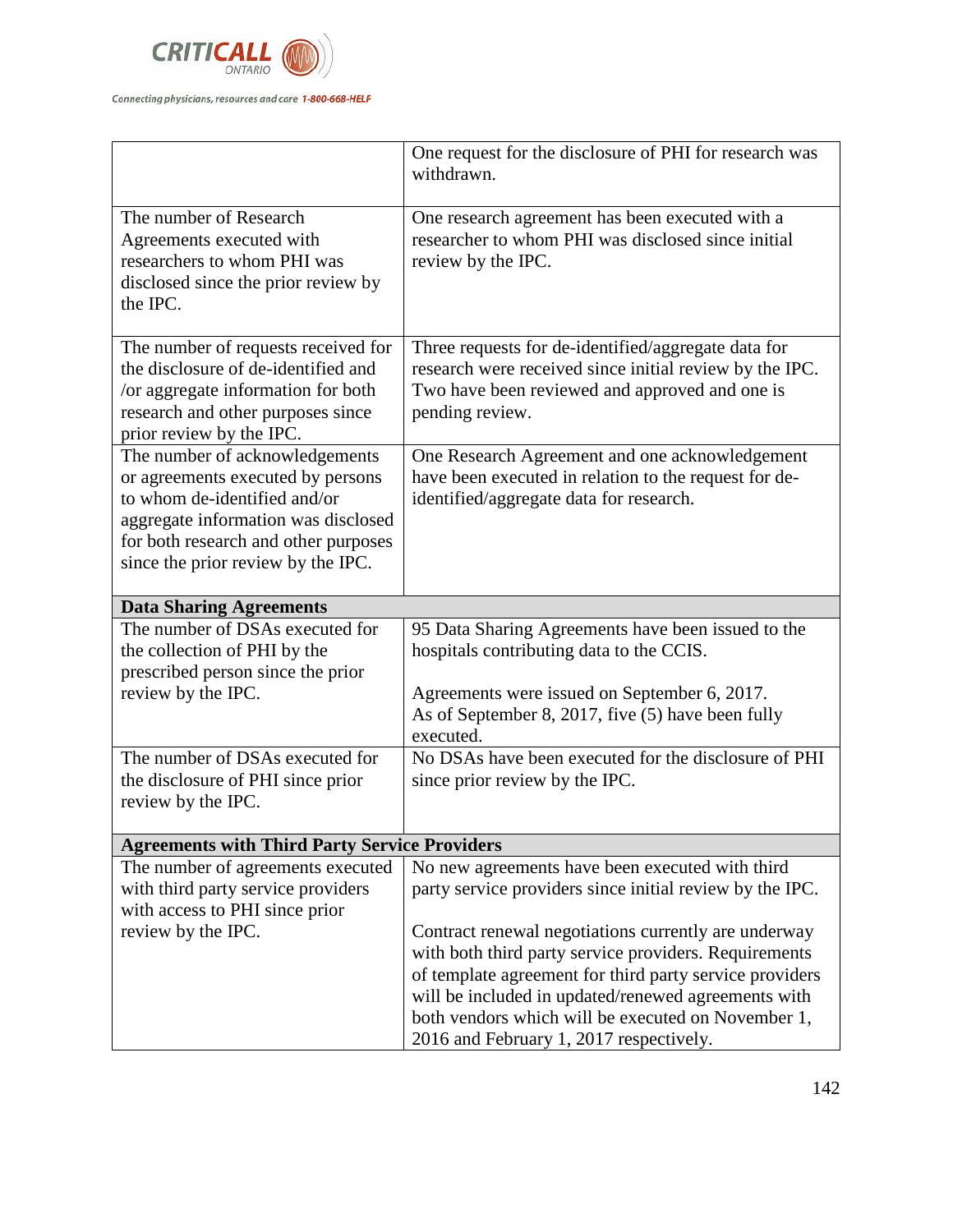

| Data Linkage                                                |                                                                                                            |
|-------------------------------------------------------------|------------------------------------------------------------------------------------------------------------|
| The number and a list of data                               | One data linkage was approved since prior review by                                                        |
| linkages approved since the prior                           | the IPC.                                                                                                   |
| review by the IPC.                                          |                                                                                                            |
|                                                             | <b>CCIS-Institute for Clinical Evaluative Studies: A</b>                                                   |
|                                                             | Population-Based Analysis of Critical Care Utilization                                                     |
|                                                             | & Long Term Outcome Post Cardiac Surgery in                                                                |
|                                                             | Ontario (Ottawa Heart Institute)                                                                           |
| <b>Privacy Impact Assessments</b>                           |                                                                                                            |
| The number and a list or PIAs                               | One privacy impact assessment was undertaken in                                                            |
| completed since the prior review by                         | January 2013 and executed by Healthtech Consultants.                                                       |
| the IPC and for each PIA:                                   | This privacy impact assessment was broad-based and                                                         |
| The data holding,                                           | targeted all CritiCall Ontario systems and services,                                                       |
| information system,                                         | including the CCIS.                                                                                        |
| technology or program                                       | The assessment was completed in April 2013.                                                                |
| The date of completion of<br>-                              | PIA recommendations specific to the CCIS included:                                                         |
| the PIA                                                     |                                                                                                            |
| A brief description of each<br>$\qquad \qquad \blacksquare$ | Ensuring all policies and procedures required for                                                          |
| recommendation                                              | Prescribed Person status were completed and submitted                                                      |
| The date each                                               | to the IPC for review, feedback and final approval. This                                                   |
| recommendation was                                          | was completed in June 2014                                                                                 |
| addressed or is proposed to                                 |                                                                                                            |
| be addressed and                                            | Creating and implementing privacy and security<br>orientation and training for all staff and role specific |
| The manner in which each<br>recommendation was              | training for staff with CCIS -job related                                                                  |
|                                                             | accountabilities                                                                                           |
| addressed or is proposed to<br>be addressed                 |                                                                                                            |
|                                                             | Training was implemented in September 2013 and has                                                         |
|                                                             | been ongoing since that time with staff receiving                                                          |
|                                                             | training at the time of hire and annually if they have                                                     |
|                                                             | CCIS-job related duties. CCIS-role based education                                                         |
|                                                             | was delivered initially in November 2013 and has been                                                      |
|                                                             | delivered annually in November/December 2014 and                                                           |
|                                                             | November/December 2015.                                                                                    |
|                                                             |                                                                                                            |
|                                                             | General privacy and security training is also provided                                                     |
|                                                             | to all staff annually with plans to create an online                                                       |
|                                                             | module in the fall of 2016.                                                                                |
|                                                             |                                                                                                            |
|                                                             |                                                                                                            |
|                                                             |                                                                                                            |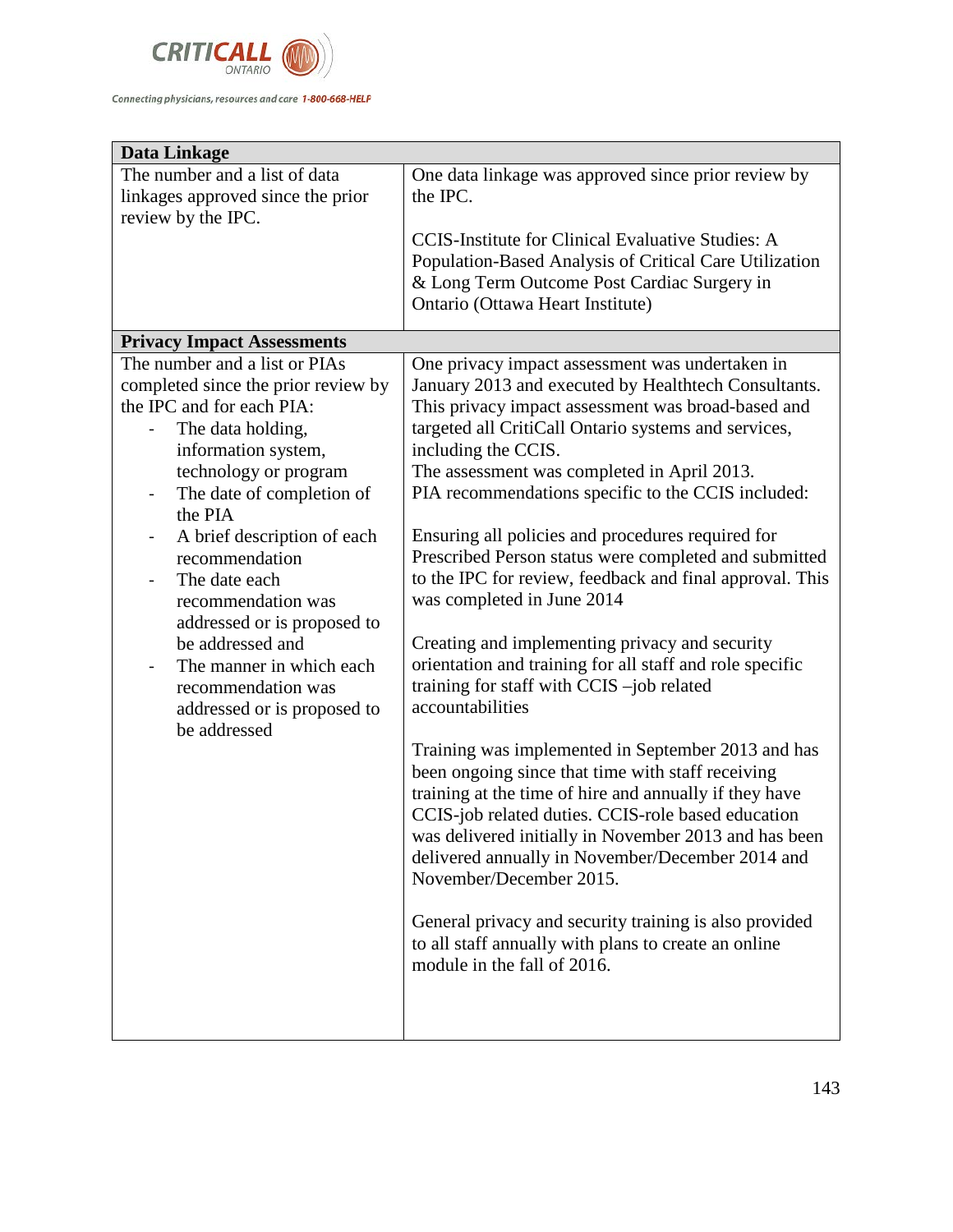

| <b>Physical security requirements</b><br>The physical security of CritiCall Ontario's offices was<br>enhanced in February 2014 with the addition of an                                                                                                                                                                                                                                                                                                                                                                                                          |
|-----------------------------------------------------------------------------------------------------------------------------------------------------------------------------------------------------------------------------------------------------------------------------------------------------------------------------------------------------------------------------------------------------------------------------------------------------------------------------------------------------------------------------------------------------------------|
| electronic swipe access system and role-based access<br>controls for staff with CCIS-job related functions<br>Privacy/security orientation for hospital users of the                                                                                                                                                                                                                                                                                                                                                                                            |
| <b>CCIS</b><br>In March 2016, CritiCall Ontario introduced mandatory<br>privacy/security orientation for all CCIS-users<br>highlighting HHS/CritiCall Ontario's obligations as a<br>"Prescribed Person" and related expectations of<br>hospital users entering data into the CCIS; the module<br>is mandatory for all new users prior to being granted<br>full access to the CCIS for their hospital and must also<br>be completed annually by all hospital-based users with<br>access to the CCIS                                                              |
| Automatic password expiration and account<br>expiration<br>In December 2015, the automatic deactivation was<br>added into the CCIS so that any CCIS accounts not<br>accessed for a period of 90 days would be automatically<br>deactivated forcing users of these accounts to contact<br>their hospital LRA to request account reactivation.                                                                                                                                                                                                                    |
| Vendor access to production environment<br>Vendor support access to the CCIS is currently<br>controlled by the vendor. The vendor has processes in<br>place to grant/remove access for their staff.<br>HHS/CritiCall is actively working with the vendor to<br>develop a process that will allow the CCIS Help Desk<br>to manage and control all access accounts, including<br>those required by system vendors. This process will be<br>developed in early 2017 following the upgrade to the<br>CCIS Operating System that is being completed in late<br>2106. |
| Purge intervals for integration database<br>The system vendor is investigating options for coding<br>changes that will support regular purging of data at this<br>functional level so that the system continues to function                                                                                                                                                                                                                                                                                                                                     |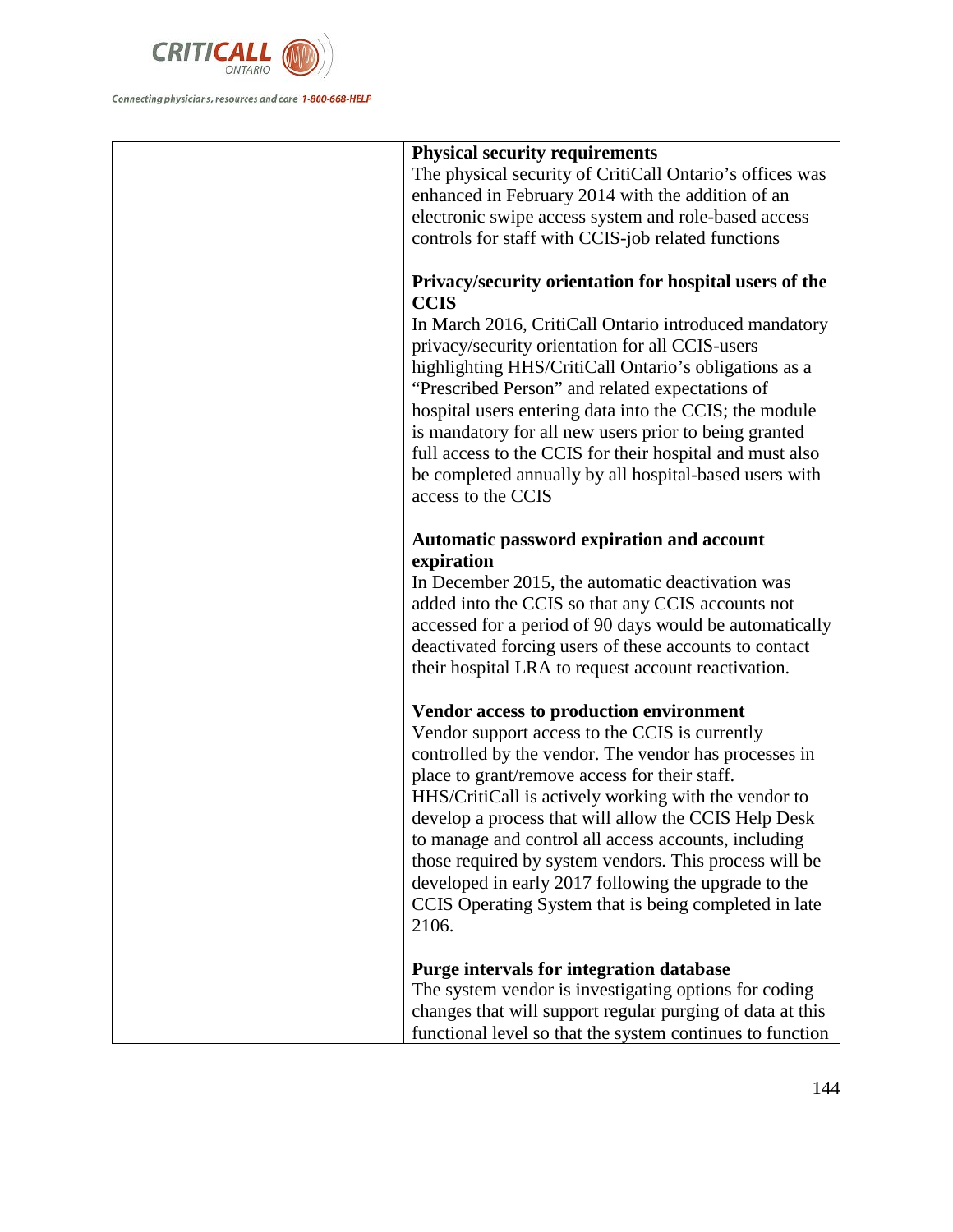

|                                                                          | but data is only retained for as long as is necessary to<br>fulfill its purpose. This will be pursued following the |
|--------------------------------------------------------------------------|---------------------------------------------------------------------------------------------------------------------|
|                                                                          | Operating System upgrade with the goal of                                                                           |
|                                                                          | implementing changes early in 2017.                                                                                 |
| The number and a list of PIAs                                            | No PIAs have been undertaken but not completed since                                                                |
| undertaken but not completed since                                       | initial review by the IPC.                                                                                          |
| the prior review by the IPC.                                             |                                                                                                                     |
| The number and a list of PIAs that                                       | One CCIS specific PIA will be undertaken with a                                                                     |
| were not undertaken but for which                                        | proposed completion date of April 2017.                                                                             |
| PIAs will be completed and the                                           |                                                                                                                     |
| proposed date of completion.                                             |                                                                                                                     |
|                                                                          |                                                                                                                     |
| The number of determinations made                                        | No material changes have been made to the CCIS                                                                      |
| since the prior review by the IPC<br>that a PIA is not required and, for | environment since previous PIA/TRA.                                                                                 |
| each determination, the data                                             | Due to aging technology of the CCIS, the system is                                                                  |
| holding, information system,                                             | being transitioned to a new Operating System in                                                                     |
| technology or program at issue and                                       | September/October 2016. Risks associated with this                                                                  |
| a brief description of the reasons for                                   | transition have been documented and mitigation plans                                                                |
| the determination.                                                       | are in place to support the transition. A PIA/TRA will                                                              |
|                                                                          | be conducted following the transition to identify any                                                               |
|                                                                          | real or potential issues and ensure they are                                                                        |
|                                                                          | appropriately addressed.                                                                                            |
| The number and a list of PIAs                                            |                                                                                                                     |
| reviewed since the prior review by                                       | The PIA completed by Healthtech Consultants in April<br>2013 will be reviewed in advance of the 2016/2017 PIA       |
| the IPC and a brief description of                                       | which will focus on the CCIS. Since the 2013 was                                                                    |
| the amendments made.                                                     | broad-based and focused on all CritiCall Ontario                                                                    |
|                                                                          | services and systems, the document will be amended to                                                               |
|                                                                          | include updates on the status of CCIS-related items                                                                 |
|                                                                          | detailed above in the first section of "Privacy Impact                                                              |
|                                                                          | Assessments."                                                                                                       |
| <b>Privacy Audit Program</b>                                             |                                                                                                                     |
| The dates of audits of agents                                            | Refer to Appendix 1 - Privacy Audits for details                                                                    |
| granted approval to access and use                                       |                                                                                                                     |
| PHI since the prior review by the                                        |                                                                                                                     |
| IPC and for each audit conducted:                                        |                                                                                                                     |
| A brief description of the                                               |                                                                                                                     |
| recommendation made                                                      |                                                                                                                     |
| The date each                                                            |                                                                                                                     |
| recommendation was                                                       |                                                                                                                     |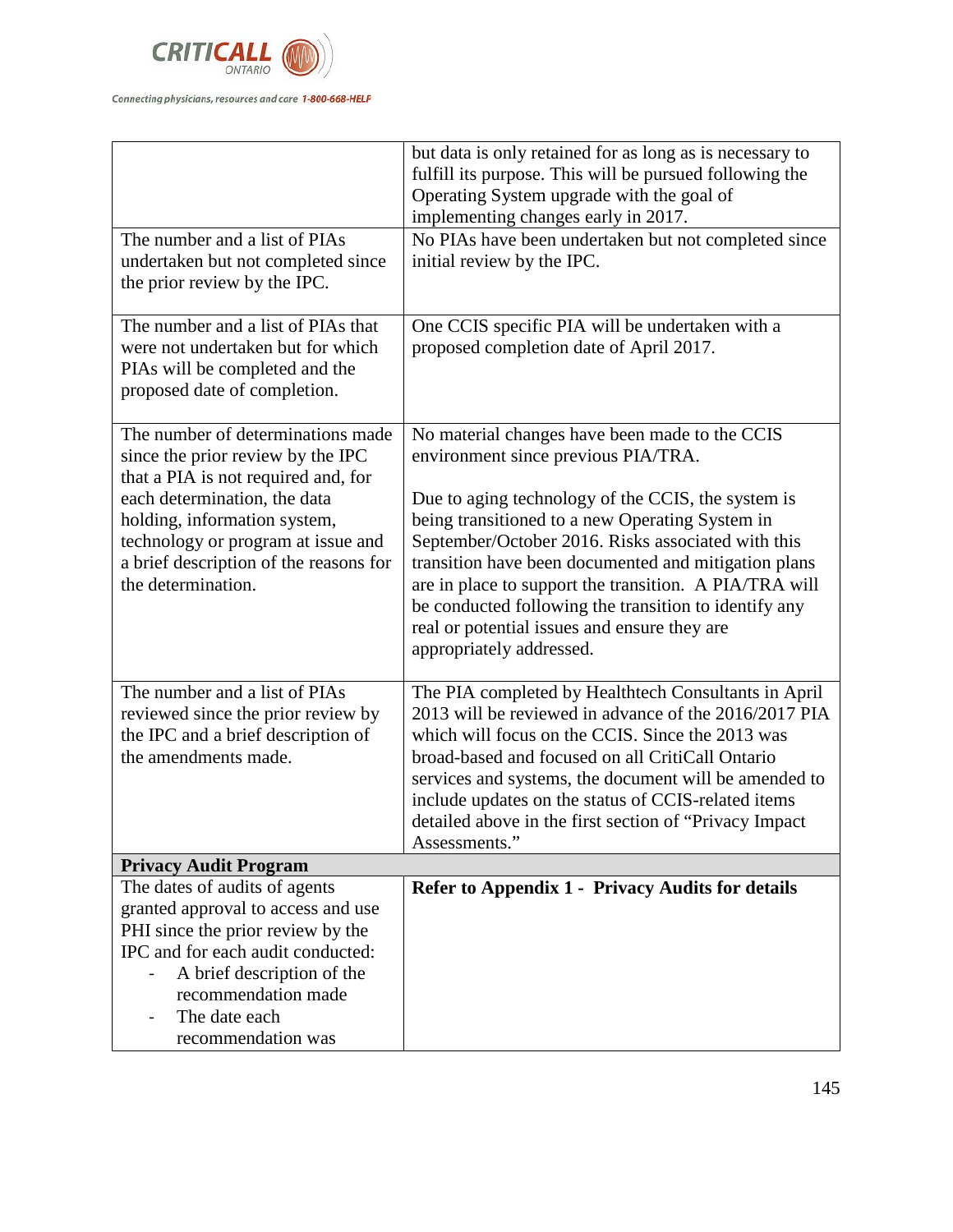

| addressed or is proposed to<br>be addressed and<br>The manner in which each<br>recommendations was<br>addressed or is proposed to<br>be addressed                                                                                                                                                                                                                                                                                                                                        |                                                                                                                           |
|------------------------------------------------------------------------------------------------------------------------------------------------------------------------------------------------------------------------------------------------------------------------------------------------------------------------------------------------------------------------------------------------------------------------------------------------------------------------------------------|---------------------------------------------------------------------------------------------------------------------------|
| The number and a list of all other<br>privacy audits completed since the<br>prior review by the IPC and for each<br>audit:<br>A description of the nature<br>and type of audit conducted<br>The data of completion of<br>the audit<br>A brief description of the<br>each recommendation made<br>The date each<br>recommendation was<br>addressed or is proposed to<br>be addressed and<br>The manner in which each<br>recommendation was<br>addressed or is proposed to<br>be addressed. | <b>Refer to Appendix 1 - Privacy Audits for details</b>                                                                   |
| <b>Privacy Breaches</b>                                                                                                                                                                                                                                                                                                                                                                                                                                                                  |                                                                                                                           |
| The number of notifications of<br>privacy breaches or suspected<br>privacy breaches received by the<br>prescribed person since the prior<br>review by the IPC.                                                                                                                                                                                                                                                                                                                           | There have been no notifications of privacy breaches or<br>suspected privacy breaches since initial review by the<br>IPC. |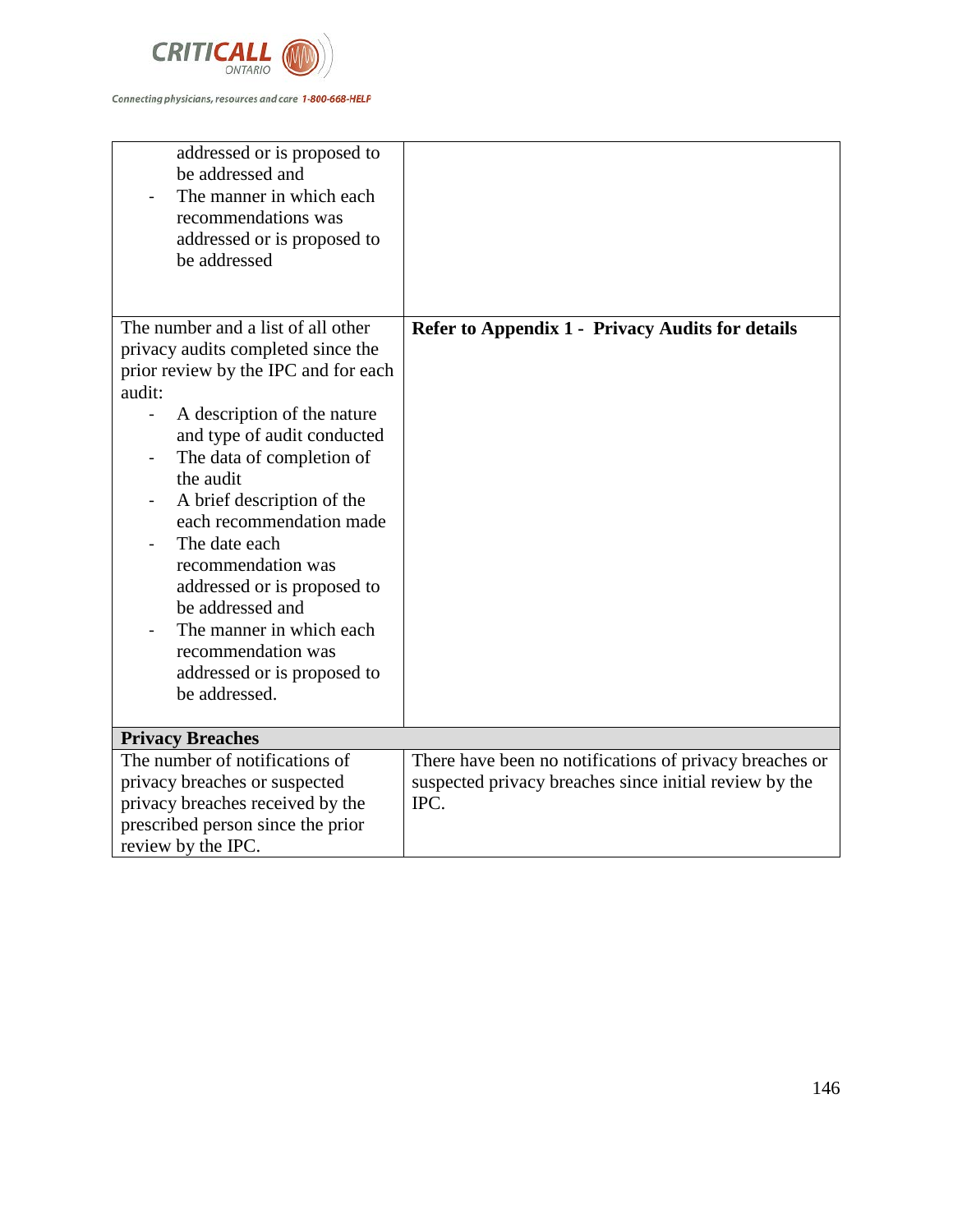

| With respect to each privacy breach |                                                       |
|-------------------------------------|-------------------------------------------------------|
| or suspected privacy breach:        |                                                       |
| The date that the notification      |                                                       |
| was received                        |                                                       |
| The extent of the privacy           |                                                       |
| breach or suspected privacy         |                                                       |
| breach                              |                                                       |
| Whether it was internal or          |                                                       |
| external                            |                                                       |
| The nature and extent of PHI        |                                                       |
| at issue                            |                                                       |
| The date that senior                |                                                       |
| management was notified             |                                                       |
| The containment measures            |                                                       |
| implemented                         |                                                       |
| The date $(s)$ that the             |                                                       |
| containment measures were           |                                                       |
| implemented                         |                                                       |
| The date(s) that notification       |                                                       |
| was provided to the HIC or          |                                                       |
| any other organizations             |                                                       |
| The date the investigation          |                                                       |
| was commenced                       |                                                       |
| The date the investigation          |                                                       |
| was completed                       |                                                       |
| A brief description of each         |                                                       |
| recommendation made                 |                                                       |
| The date each                       |                                                       |
| recommendation was                  |                                                       |
| addressed or is proposed to         |                                                       |
| be addressed and                    |                                                       |
| The manner in which each            |                                                       |
| recommendation was                  |                                                       |
| addressed or is proposed to         |                                                       |
| be addressed                        |                                                       |
| <b>Privacy Complaints</b>           |                                                       |
| The number of privacy complaints    | There have been no privacy complaints made to         |
| received since prior review by the  | HHS/CritiCall Ontario since the initial review by the |
| IPC.                                | IPC.                                                  |
|                                     |                                                       |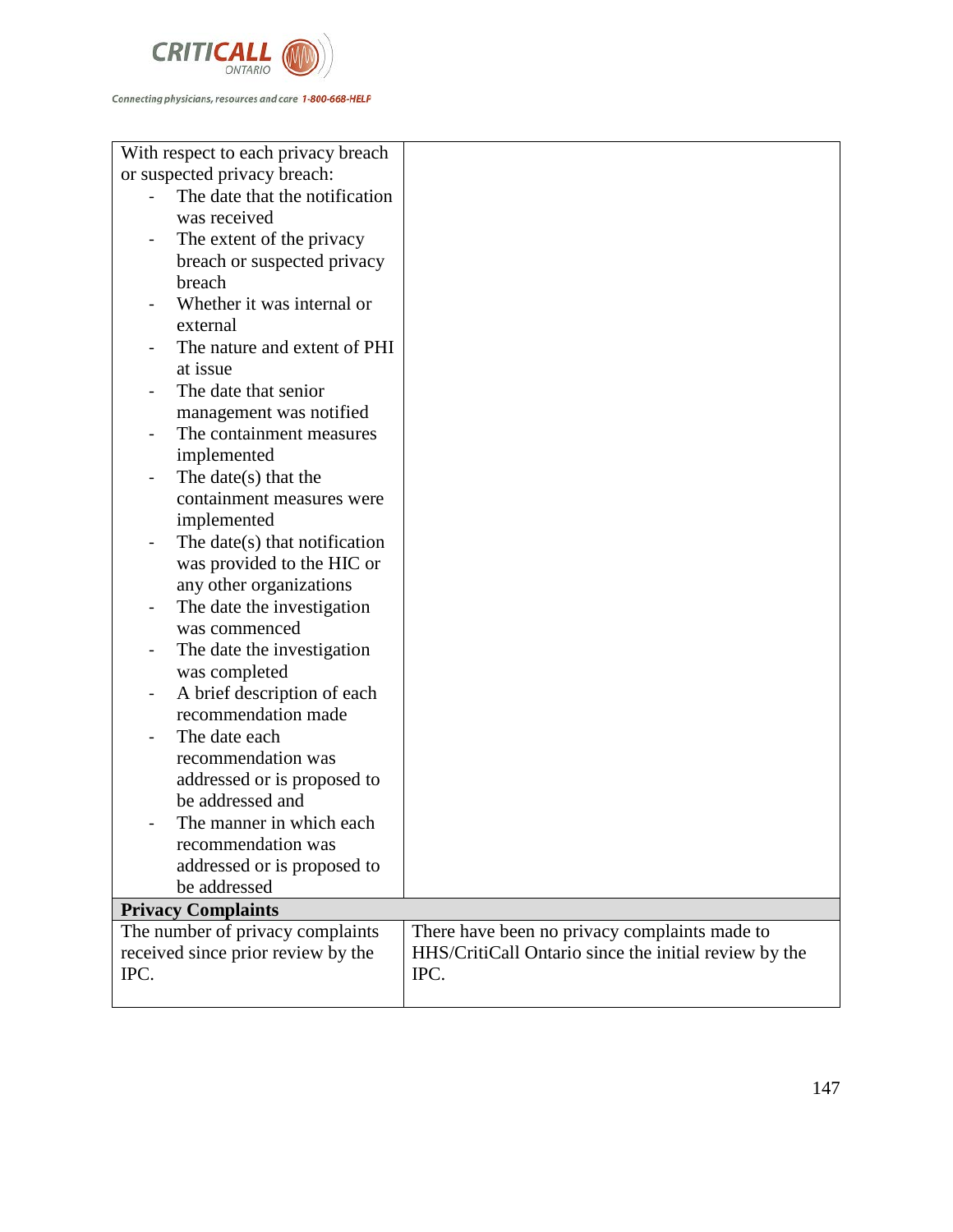

| Of the privacy complaints received,                         | There have been no privacy complaints made to         |
|-------------------------------------------------------------|-------------------------------------------------------|
| the number of privacy complaints                            | HHS/CritiCall Ontario since the initial review by the |
| investigated since the prior review                         | IPC.                                                  |
| by the IPC and with respect to each:                        |                                                       |
| The date the complaint was                                  |                                                       |
| received                                                    |                                                       |
| The nature of the complaint                                 |                                                       |
| The date that the                                           |                                                       |
| investigation was                                           |                                                       |
| commenced                                                   |                                                       |
| The date of the letter to the                               |                                                       |
| individual who made the                                     |                                                       |
| privacy complaint in relation                               |                                                       |
| to the commencement of the                                  |                                                       |
| investigation                                               |                                                       |
| The date the investigation<br>$\blacksquare$                |                                                       |
| was completed                                               |                                                       |
| A brief description of each<br>$\qquad \qquad \blacksquare$ |                                                       |
| recommendation made                                         |                                                       |
| The date each                                               |                                                       |
| recommendation was                                          |                                                       |
| addressed or is proposed to                                 |                                                       |
| be addressed                                                |                                                       |
| The manner in which each                                    |                                                       |
| recommendation was                                          |                                                       |
| addressed or is proposed to                                 |                                                       |
| be addressed and<br>The date of the letter to the           |                                                       |
| individual who made the                                     |                                                       |
| privacy complaint describing                                |                                                       |
| the nature and findings of                                  |                                                       |
| the investigation and the                                   |                                                       |
| measure taken in response to                                |                                                       |
| the complaint.                                              |                                                       |
|                                                             |                                                       |
| Of the privacy complaints received,                         | There have been no privacy complaints made to         |
| the number of privacy complaints                            | HHS/CritiCall Ontario since the initial review by the |
| not investigated since the prior                            | IPC.                                                  |
| review by the IPC and with respect                          |                                                       |
| to each:                                                    |                                                       |
| The date the complaint was                                  |                                                       |
| received                                                    |                                                       |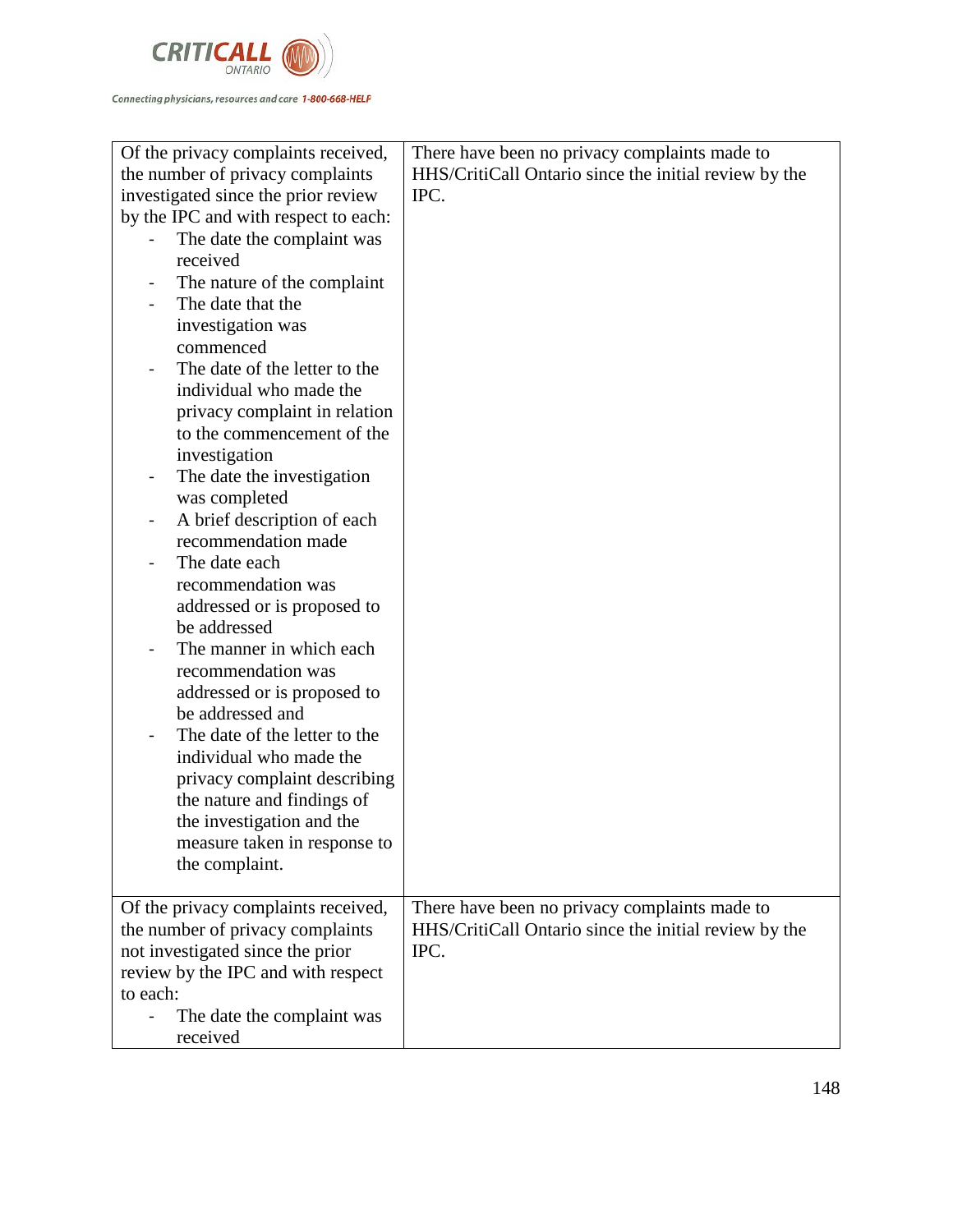

| The nature of the complaint<br>The date of the letter to the<br>individual who made the<br>privacy complaint and a<br>brief description of the<br>content of the letter.<br><b>SECURITY INDICATORS</b>                                   |                                                                                                                                                                                                                                                                                                                                                                                                                                                                                                                                                                                                                                                                 |
|------------------------------------------------------------------------------------------------------------------------------------------------------------------------------------------------------------------------------------------|-----------------------------------------------------------------------------------------------------------------------------------------------------------------------------------------------------------------------------------------------------------------------------------------------------------------------------------------------------------------------------------------------------------------------------------------------------------------------------------------------------------------------------------------------------------------------------------------------------------------------------------------------------------------|
| <b>General Security Policies and Procedures</b>                                                                                                                                                                                          |                                                                                                                                                                                                                                                                                                                                                                                                                                                                                                                                                                                                                                                                 |
| The dates that the security policies<br>and procedures were reviewed by<br>the prescribed person since the prior<br>review by the IPC                                                                                                    | HHS/CritiCall Ontario's Security Policies and<br>Procedures were temporarily approved by the IPC in<br>June 2014 and formally approved for a three-year<br>period in October 2014.<br>Since that time, these policies and procedures have<br>been reviewed in accordance with the annual policy<br>review annually as follows:<br>November 2015<br>May 2016                                                                                                                                                                                                                                                                                                     |
| Whether amendments were made to<br>existing security policies and<br>procedures as a result of the review<br>and, if so, a list of the amended<br>policies and procedures and, for<br>each, a brief description of the<br>amendment made | All of HHS/CritiCall Ontario's, Security policies and<br>procedures were reviewed in May 2016. Amendments<br>included:<br>Minor edits to account for role changes within<br>CritiCall Ontario and to HHS's organizational<br>structure.<br>"Applies to" language simplified in all policies<br>to reduce repetition and ensure consistent<br>reference throughout by referencing the<br>appropriate definition of "Agent" footnoted in<br>all policies<br>Minor changes to organizational policies to<br>reflect changes to organizational structure and<br>related committees<br>Members of the CritiCall crisis management<br>updated to reflect role changes |
| Whether new security policies and<br>procedures were developed and<br>implemented as a result of the<br>review, and if so, a brief description<br>of each of the policies and                                                            | No new security policies and procedures were<br>developed as a result of these reviews.                                                                                                                                                                                                                                                                                                                                                                                                                                                                                                                                                                         |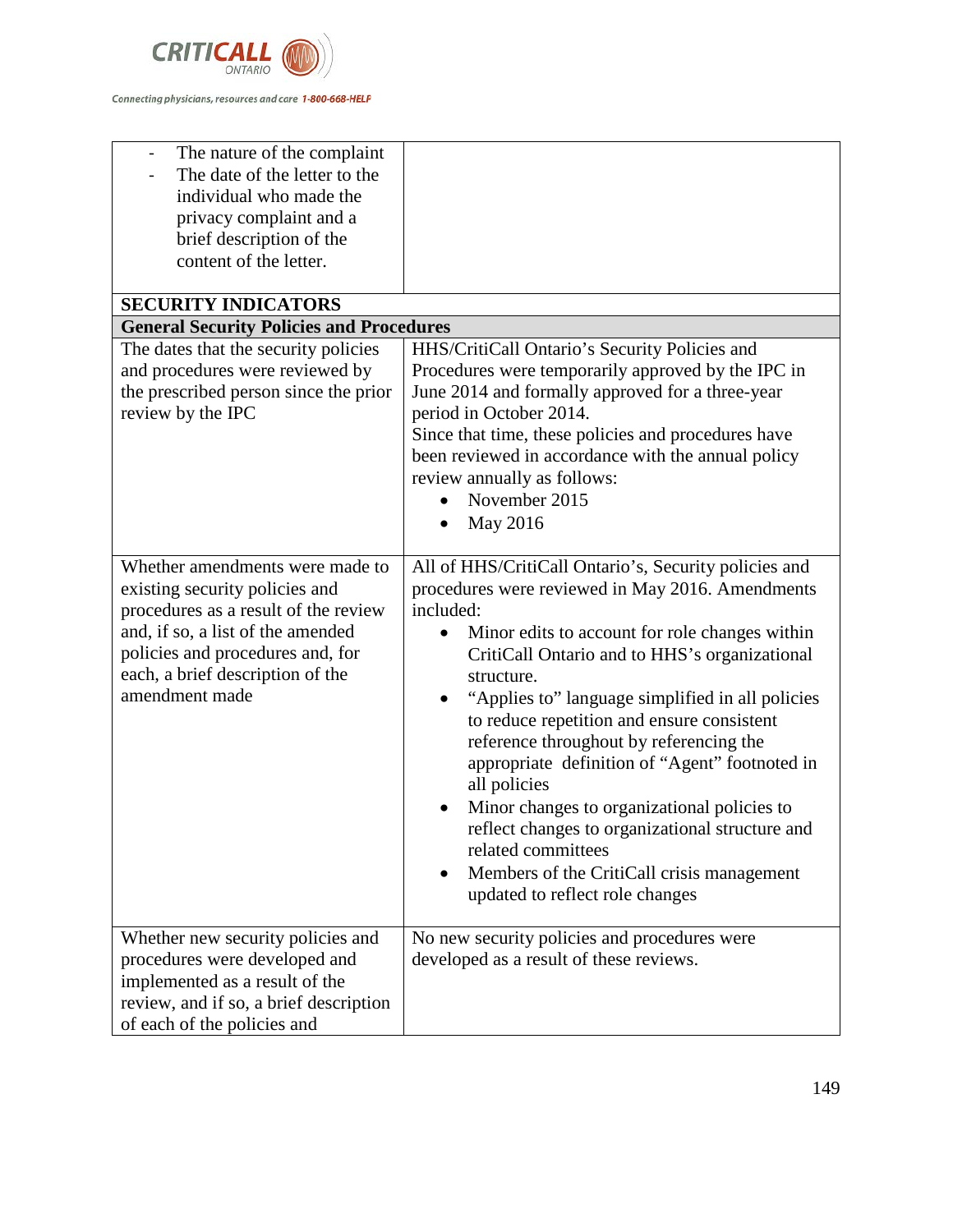

| procedures developed and<br>implemented.                                                                                                                                                                                                           |                                                                                                                                                                                                                                                                                                                                                                                                                                                                                                                                                                                                                                                                                                                                                                                                                                                                                                                                                                                                                                                                                                                                                                                                                                                                                                                                                                                                                                                                                                                                                                                                                      |
|----------------------------------------------------------------------------------------------------------------------------------------------------------------------------------------------------------------------------------------------------|----------------------------------------------------------------------------------------------------------------------------------------------------------------------------------------------------------------------------------------------------------------------------------------------------------------------------------------------------------------------------------------------------------------------------------------------------------------------------------------------------------------------------------------------------------------------------------------------------------------------------------------------------------------------------------------------------------------------------------------------------------------------------------------------------------------------------------------------------------------------------------------------------------------------------------------------------------------------------------------------------------------------------------------------------------------------------------------------------------------------------------------------------------------------------------------------------------------------------------------------------------------------------------------------------------------------------------------------------------------------------------------------------------------------------------------------------------------------------------------------------------------------------------------------------------------------------------------------------------------------|
| The dates that each amended and<br>newly developed security policy and<br>procedure was communicated to<br>agents, and, for each amended and<br>newly developed policy and<br>procedure communicated to agents,<br>the nature of the communication | The CCIS privacy and security policies were<br>highlighted to CritiCall Ontario staff with CCIS job-<br>related functions during the annual CCIS Role Based<br>Privacy and Security Education sessions on:<br>November 6, 2013<br>November 20, 2014<br>Updates to these policies were highlighted during the<br>annual CCIS Role Based Privacy and Security<br>Education session on:<br>December 11, 2015<br>Additional communications related to updates or<br>amendments to CCIS privacy policies and procedure<br>included:<br>April 2, 2016<br>Basic CCIS training for New Users requiring first time<br>users to complete an online CCIS education module<br>before they can fully access and use the application.<br>Privacy Training for All Users requiring all CCIS users<br>to complete a brief privacy training module and update<br>their privacy training annually thereafter.<br>Terms of Acceptable Use- all users required to agree to<br>the "Terms of Acceptable Use" before being granted<br>access to the system. In the event that there are changes<br>to the information in the "Terms of Acceptable Use",<br>all users will be prompted to review and once again<br>agree to the updated terms before using the system.<br><b>December 12, 2015</b><br>Password and Account Management Communications<br>CCIS users required to change their password and set<br>up security questions on first log in after the above date<br>Passwords must be complex and comply with the CCIS<br>Password Policy, available in the CCIS Document<br>Library. Security questions added to enable users to |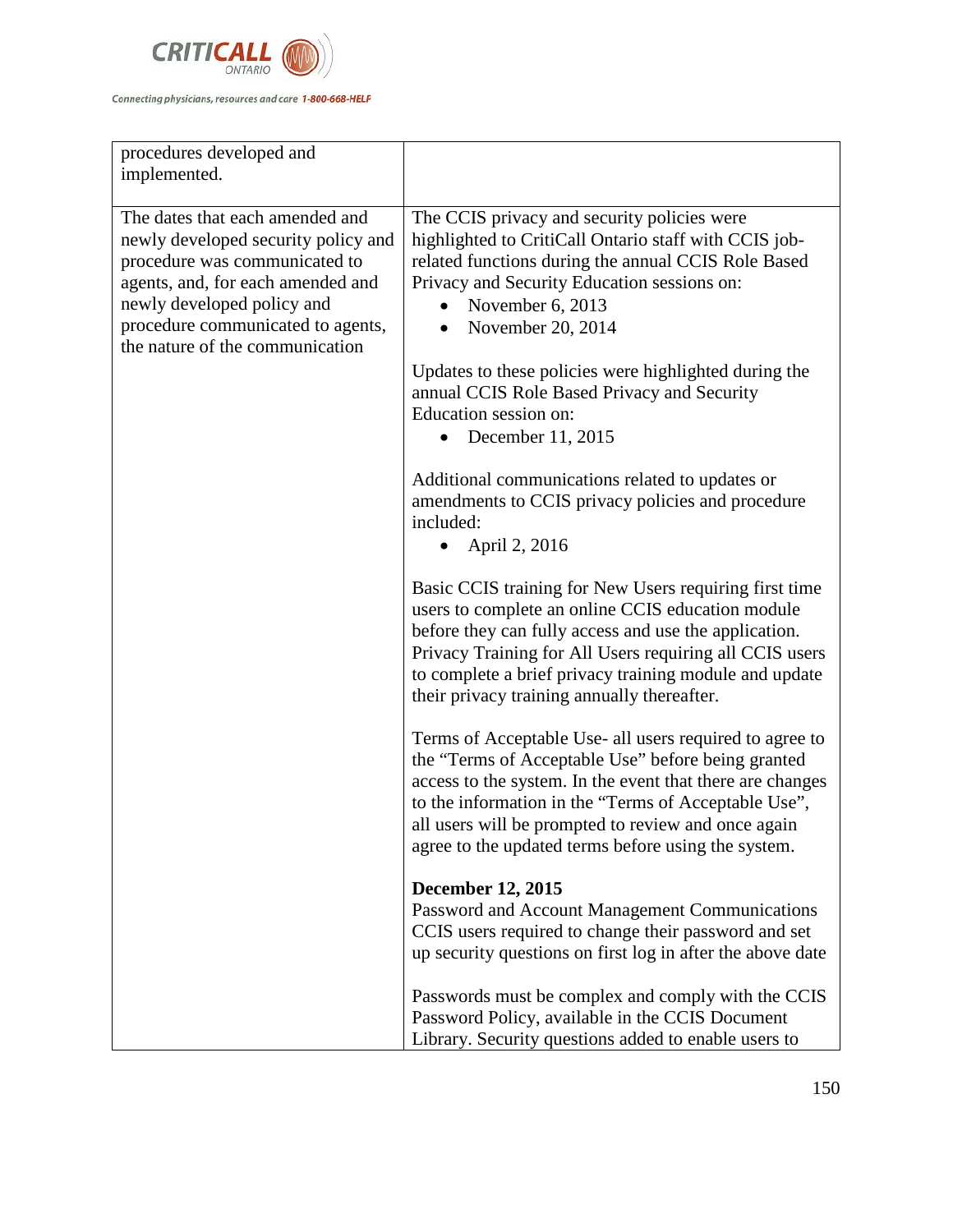

|                                                                                                                                                                                          | automatically receive support to create a new password<br>for forgotten password.                                                                                                                                                                                                                |
|------------------------------------------------------------------------------------------------------------------------------------------------------------------------------------------|--------------------------------------------------------------------------------------------------------------------------------------------------------------------------------------------------------------------------------------------------------------------------------------------------|
|                                                                                                                                                                                          | Password Management processes revised to allow users<br>(authorized by their hospital to use CCIS) to receive the<br>username, password and role information in an<br>automated email so the user can set the password and<br>security questions for their account.                              |
|                                                                                                                                                                                          | <b>December 12, 2015</b><br>Automatic deactivation of CCIS accounts not accessed<br>for a period of 90 days. Users of deactivated accounts<br>will be required to contact their hospital LRA to request<br>account reactivation.                                                                 |
|                                                                                                                                                                                          | June 27, 2015<br>Communication of change period to update to Patient<br>Discharge List from 7 days after ICU patient discharge<br>to 3 days                                                                                                                                                      |
|                                                                                                                                                                                          | <b>October 1, 2014</b><br>New CCIS Privacy and Security Policies and<br>Procedures have been added to the Document Library.                                                                                                                                                                      |
|                                                                                                                                                                                          | <b>December 16, 2013</b><br>New Influenza Like Illness (ILI) Indicators added to the<br>CCIS to help build knowledge and understanding of<br>requirements of patients who present with or acquire<br>ILI upon admission or during the patient's stay in one<br>of Ontario's Critical Care Units. |
| Whether the communication<br>materials available to the public and<br>other stakeholders were amended as<br>a result of the review, and if so, a<br>brief description of the amendments. | Communication materials available to the public and<br>other stakeholders were not amended as a result of the<br>review                                                                                                                                                                          |
| <b>Physical Security</b>                                                                                                                                                                 |                                                                                                                                                                                                                                                                                                  |
| The dates of audits of agents<br>granted approval to access the<br>premises and locations within the                                                                                     | Refer to Appendix 2- Security Audits for details                                                                                                                                                                                                                                                 |
| premises where records of PHI are                                                                                                                                                        |                                                                                                                                                                                                                                                                                                  |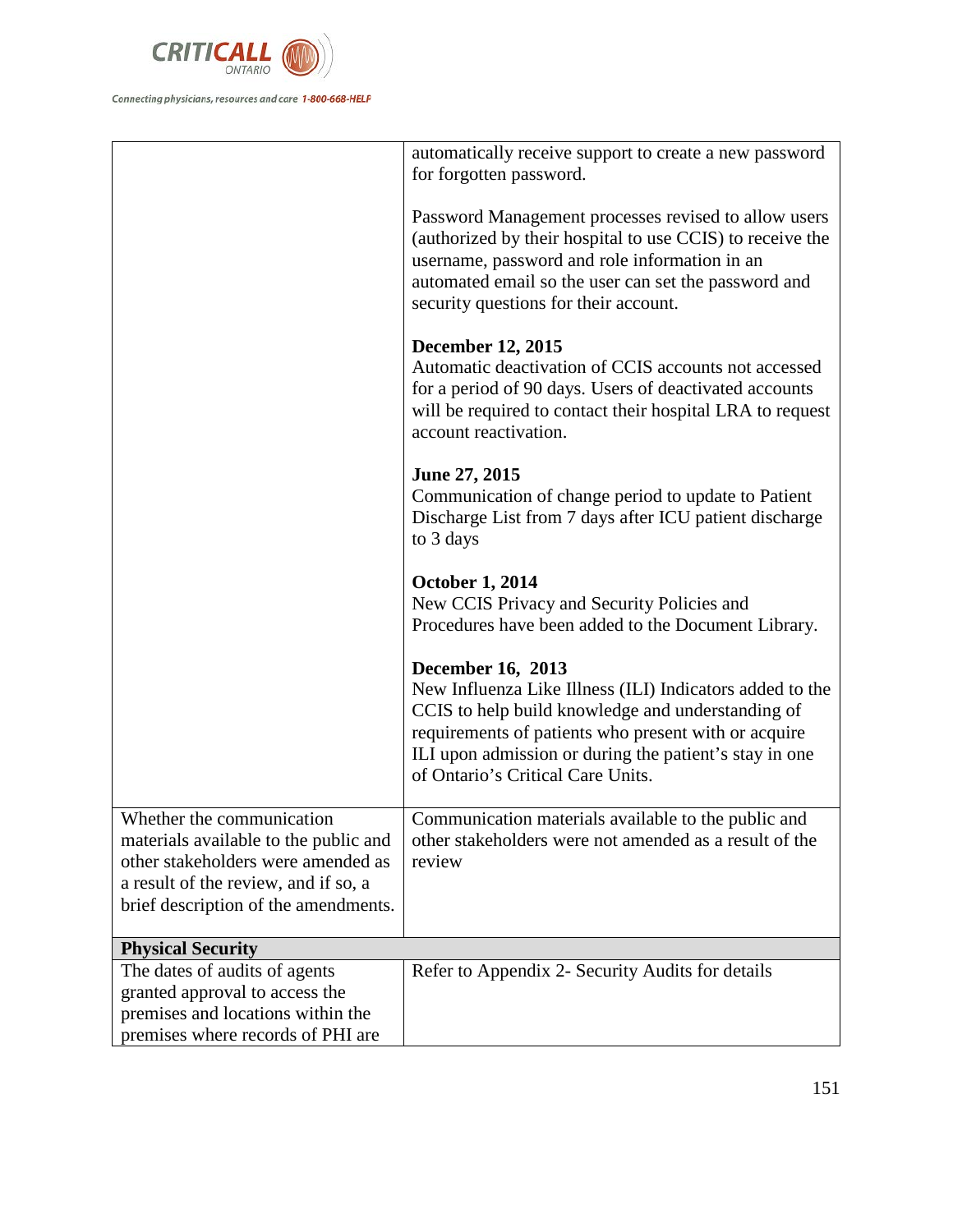

| retained since prior review by the<br>IPC and for each audit<br>A brief description of each<br>recommendation made<br>The date each<br>recommendation was<br>addressed or is proposed to<br>be addressed, and<br>The manner in which each<br>recommendation was<br>addressed or is proposed to<br>be addressed                                                                                                                                            |                                                       |
|-----------------------------------------------------------------------------------------------------------------------------------------------------------------------------------------------------------------------------------------------------------------------------------------------------------------------------------------------------------------------------------------------------------------------------------------------------------|-------------------------------------------------------|
| <b>Security Audit Program</b>                                                                                                                                                                                                                                                                                                                                                                                                                             |                                                       |
| The dates of the review of system<br>control and audit logs since the prior<br>review by the IPC and a general<br>description of the findings if any,<br>arising from the review.                                                                                                                                                                                                                                                                         | Refer to Appendix 2- Security Audits for details      |
| The number and a list of security<br>audits completed since prior review<br>by the IPC and for each audit:<br>A description of the nature<br>and type of audit completed<br>The date of completion<br>A brief description of each<br>recommendation made<br>The date that each<br>recommendation was<br>addressed or is proposed to<br>be addressed and<br>The manner in which each<br>recommendation was<br>addressed or is expected to<br>be addressed. | Refer to Appendix 2- Security Audits for details      |
| <b>Information Security Breaches</b>                                                                                                                                                                                                                                                                                                                                                                                                                      |                                                       |
| The number of notifications of                                                                                                                                                                                                                                                                                                                                                                                                                            | There have been three $(3)$ notifications of security |
| information security breaches or                                                                                                                                                                                                                                                                                                                                                                                                                          | breaches or suspected security breaches since initial |
| suspected breaches received since                                                                                                                                                                                                                                                                                                                                                                                                                         | review by the IPC.                                    |
| prior review by the IPC.                                                                                                                                                                                                                                                                                                                                                                                                                                  | Refer to Appendix 3 for details.                      |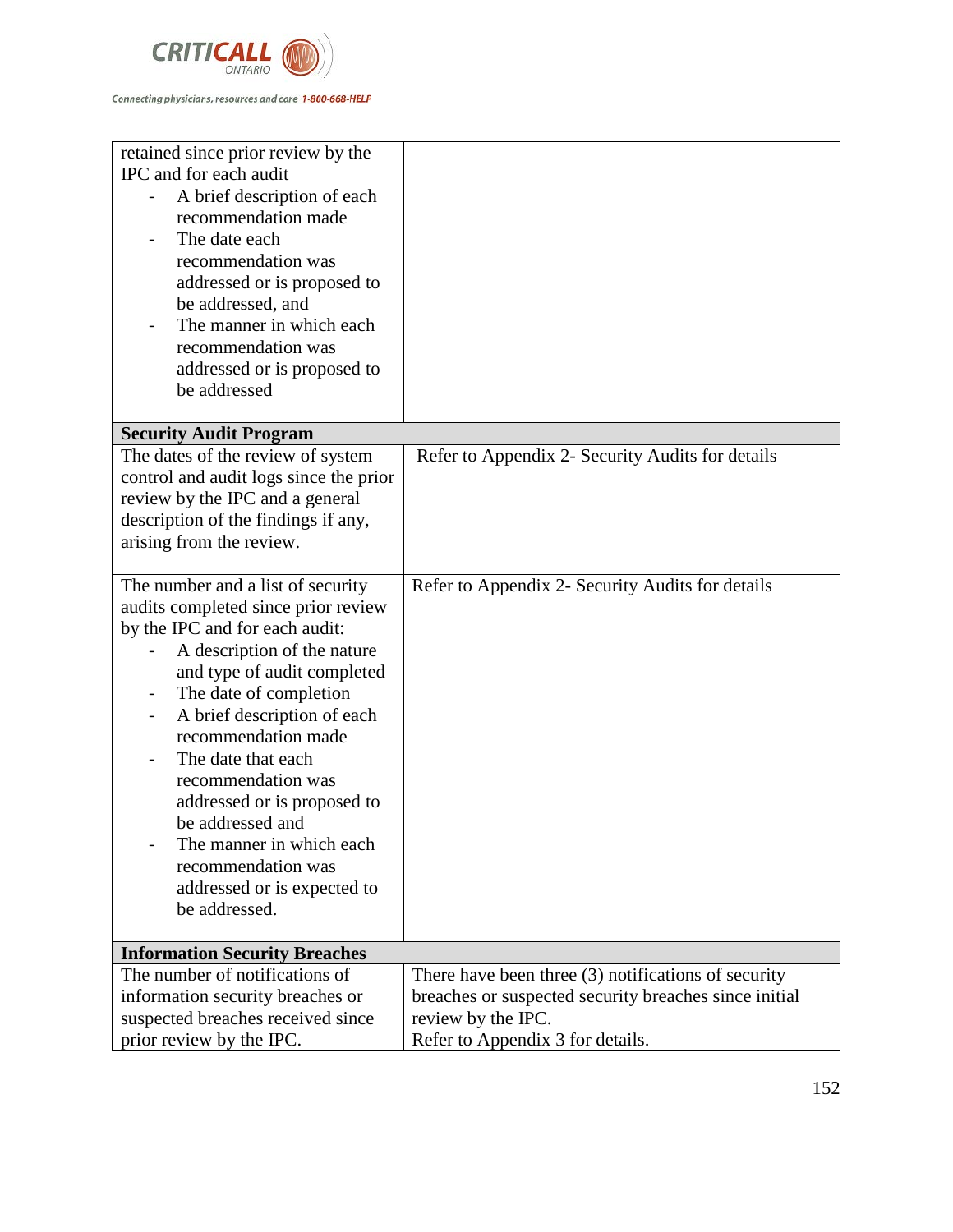

| With respect to each information                        | Refer to Appendix 3 for details.                         |
|---------------------------------------------------------|----------------------------------------------------------|
| breach or suspected breach:                             |                                                          |
| The date that the notification                          |                                                          |
| was received                                            |                                                          |
| The extent of the breach or                             |                                                          |
| suspected breach                                        |                                                          |
| The nature and extent of PHI                            |                                                          |
| at issue                                                |                                                          |
| The date that senior                                    |                                                          |
| management was notified                                 |                                                          |
| The containment measures                                |                                                          |
| implemented                                             |                                                          |
| The date( $s$ ) that the                                |                                                          |
| containment measures were                               |                                                          |
| implemented                                             |                                                          |
| The dates that notification                             |                                                          |
| was provided to the HIC or                              |                                                          |
| any other organization                                  |                                                          |
| The date that the                                       |                                                          |
| investigation was                                       |                                                          |
| commenced                                               |                                                          |
| The date that the                                       |                                                          |
| investigation was completed                             |                                                          |
| A brief description of each<br>$\overline{\phantom{a}}$ |                                                          |
| recommendation made                                     |                                                          |
| The date each                                           |                                                          |
| recommendation was                                      |                                                          |
| addressed or is proposed to                             |                                                          |
| be addressed and                                        |                                                          |
| The manner in which each                                |                                                          |
| recommendation was                                      |                                                          |
| addressed or is proposed to                             |                                                          |
| be addressed                                            |                                                          |
| <b>HUMAN RESOURCES INDICATORS</b>                       |                                                          |
| <b>Privacy Training and Awareness</b>                   |                                                          |
| The number of agents who have                           | All CritiCall Ontario staff (76) receive initial privacy |
| received and who have not received                      | and security training when they begin working at         |
| initial privacy orientation since the                   | CritiCall Ontario.                                       |
| prior review by the IPC                                 |                                                          |
|                                                         | 31 CritiCall Ontario staff members with CCIS-related     |
|                                                         | job accountabilities have attended initial privacy and   |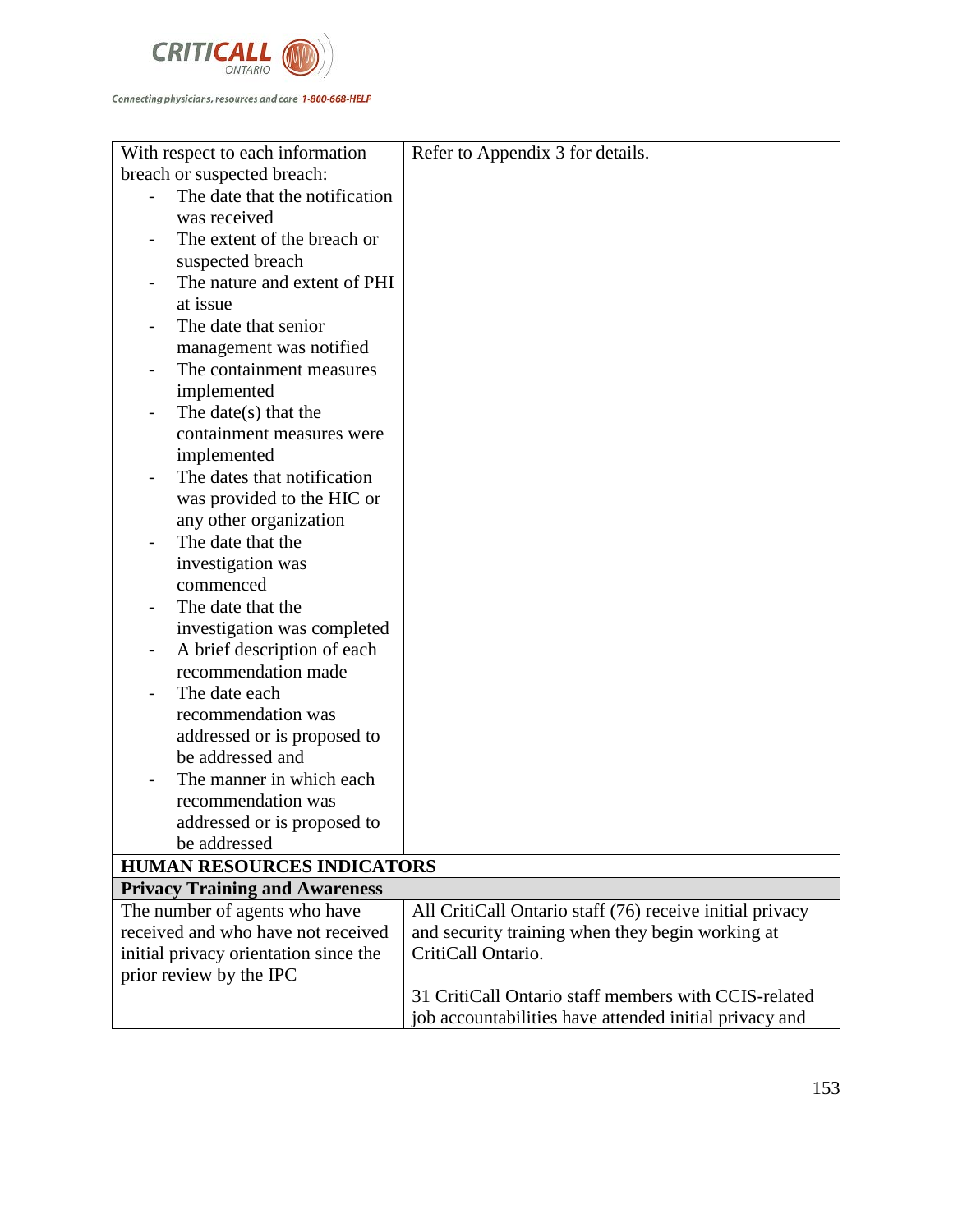

|                                                                                                                                                                                                                     | security orientation and CCIS-role specific privacy and<br>security orientation since initial review by the IPC.<br>One other agent also received CCIS-role specific<br>privacy and security orientation since initial review by<br>the IPC.                                                                                                                                                                                                                                                                                                                                                                                                                                                                                                                           |
|---------------------------------------------------------------------------------------------------------------------------------------------------------------------------------------------------------------------|------------------------------------------------------------------------------------------------------------------------------------------------------------------------------------------------------------------------------------------------------------------------------------------------------------------------------------------------------------------------------------------------------------------------------------------------------------------------------------------------------------------------------------------------------------------------------------------------------------------------------------------------------------------------------------------------------------------------------------------------------------------------|
| The date of commencement of<br>employment, contractual or other<br>relationship for agents that have yet<br>to receive initial privacy orientation<br>and the scheduled date of the initial<br>privacy orientation. | All CritiCall Ontario staff and have received initial<br>privacy and security orientation.                                                                                                                                                                                                                                                                                                                                                                                                                                                                                                                                                                                                                                                                             |
| The number of agents who have<br>attended and who have not attended<br>ongoing privacy training each year<br>since the prior review by the IPC.                                                                     | All agents have attended ongoing privacy training each<br>year since the initial review by the IPC.                                                                                                                                                                                                                                                                                                                                                                                                                                                                                                                                                                                                                                                                    |
| The dates and numbers of<br>communications to agents by the<br>prescribed person in relation to<br>privacy since the prior review by the<br>IPC and a brief description of each<br>communication.                   | Since initial review by the IPC, the following<br>communications have been provided to agents in<br>relation to privacy:<br>CCIS privacy and security policies and procedures were<br>discussed during Role Specific Privacy and Security<br>Training and Education sessions provided to CritiCall<br>Ontario staff on the following dates:<br>November 6, 2013<br>$\bullet$<br>November 20, 2014<br>$\bullet$<br>December 11, 2015<br>$\bullet$<br>Privacy and security are standing items on CritiCall<br>Ontario's monthly Operations Committee, including<br>the CCIS Operations Committee which met on the<br>following dates:<br>June 6, 2014<br>$\bullet$<br>August 15, 2014<br>September 19, 2014<br>October 23, 2014<br>November 24, 2014<br>January 14, 2015 |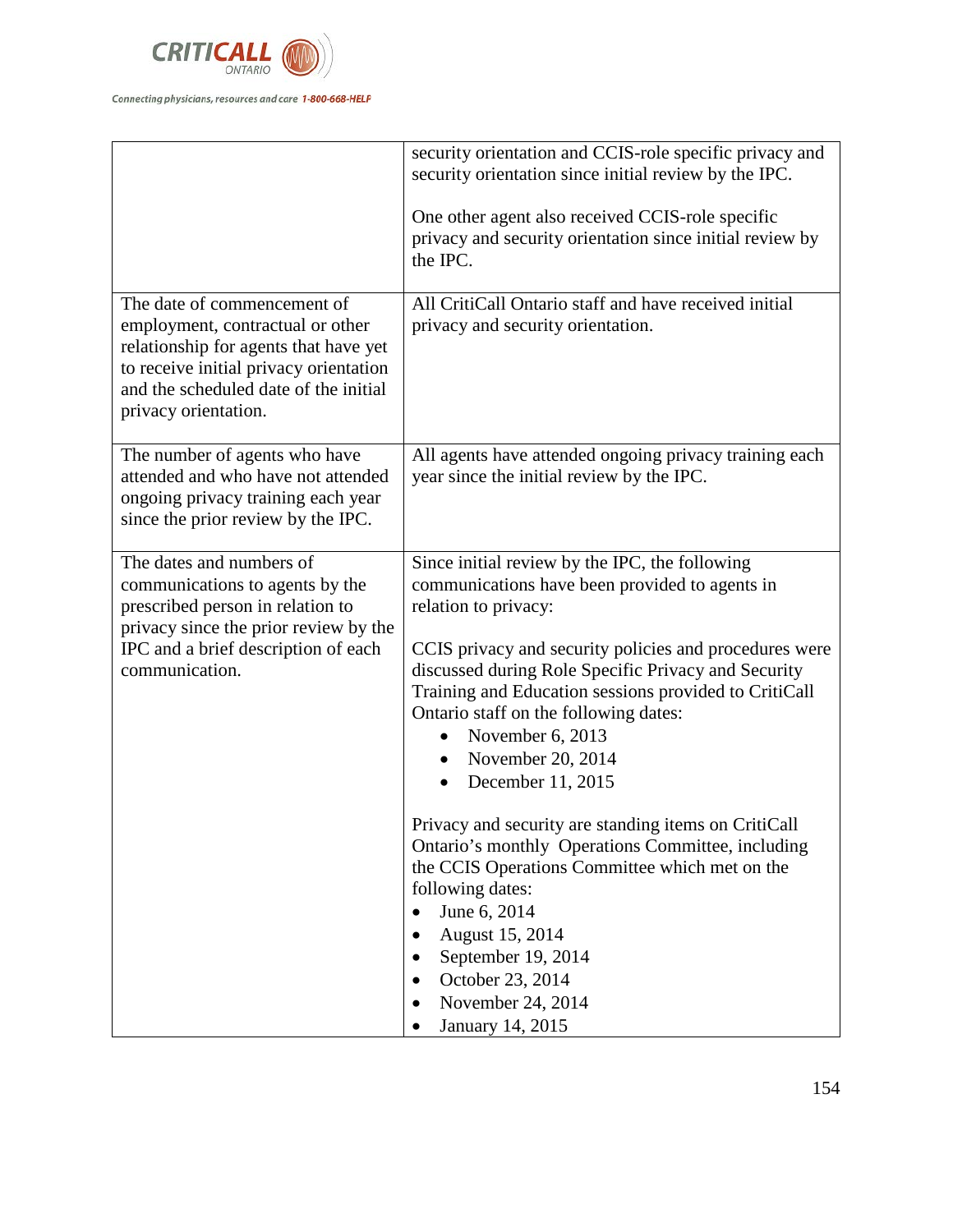

|                                                                                                                                                                                                                      | May 8, 2015<br>$\bullet$<br>June 8, 2015<br>March 15, 2016<br>May 3, 2016<br>June 2, 2016<br>Privacy and security requirements were discussed with<br>vendors on:<br>April 29, 2016 (Navantis)<br>June 9, 2016 (Navantis)<br>34 news articles related to privacy and security<br>breaches were shared with staff.                                               |
|----------------------------------------------------------------------------------------------------------------------------------------------------------------------------------------------------------------------|-----------------------------------------------------------------------------------------------------------------------------------------------------------------------------------------------------------------------------------------------------------------------------------------------------------------------------------------------------------------|
| <b>Security Training and Awareness</b>                                                                                                                                                                               |                                                                                                                                                                                                                                                                                                                                                                 |
| The number of agents who have<br>received and who have not received<br>initial security orientation since the<br>prior review by the IPC.                                                                            | All agents have attended initial privacy and security<br>training since initial review by the IPC.                                                                                                                                                                                                                                                              |
| The date of commencement of<br>employment, contractual or other<br>relationship for agents that have yet<br>to receive initial security orientation<br>and the scheduled date of the initial<br>privacy orientation. | All CritiCall Ontario staff have received initial privacy<br>and security orientation.                                                                                                                                                                                                                                                                          |
| The number of agents who have<br>attended and who have not attended<br>ongoing security training each year<br>since the prior review by the IPC.                                                                     | All agents have attended ongoing privacy training each<br>year since the initial review by the IPC.                                                                                                                                                                                                                                                             |
| The dates and numbers of<br>communications to agents by the<br>prescribed person in relation to<br>information security since the prior<br>review by the IPC and a brief<br>description of each communication        | Since initial review by the IPC, the following<br>communications have been provided to agents in<br>relation to privacy:<br>CCIS privacy and security policies and procedures were<br>discussed during Role Specific Privacy and Security<br>Training and Education sessions provided to CritiCall<br>Ontario staff on the following dates:<br>November 6, 2013 |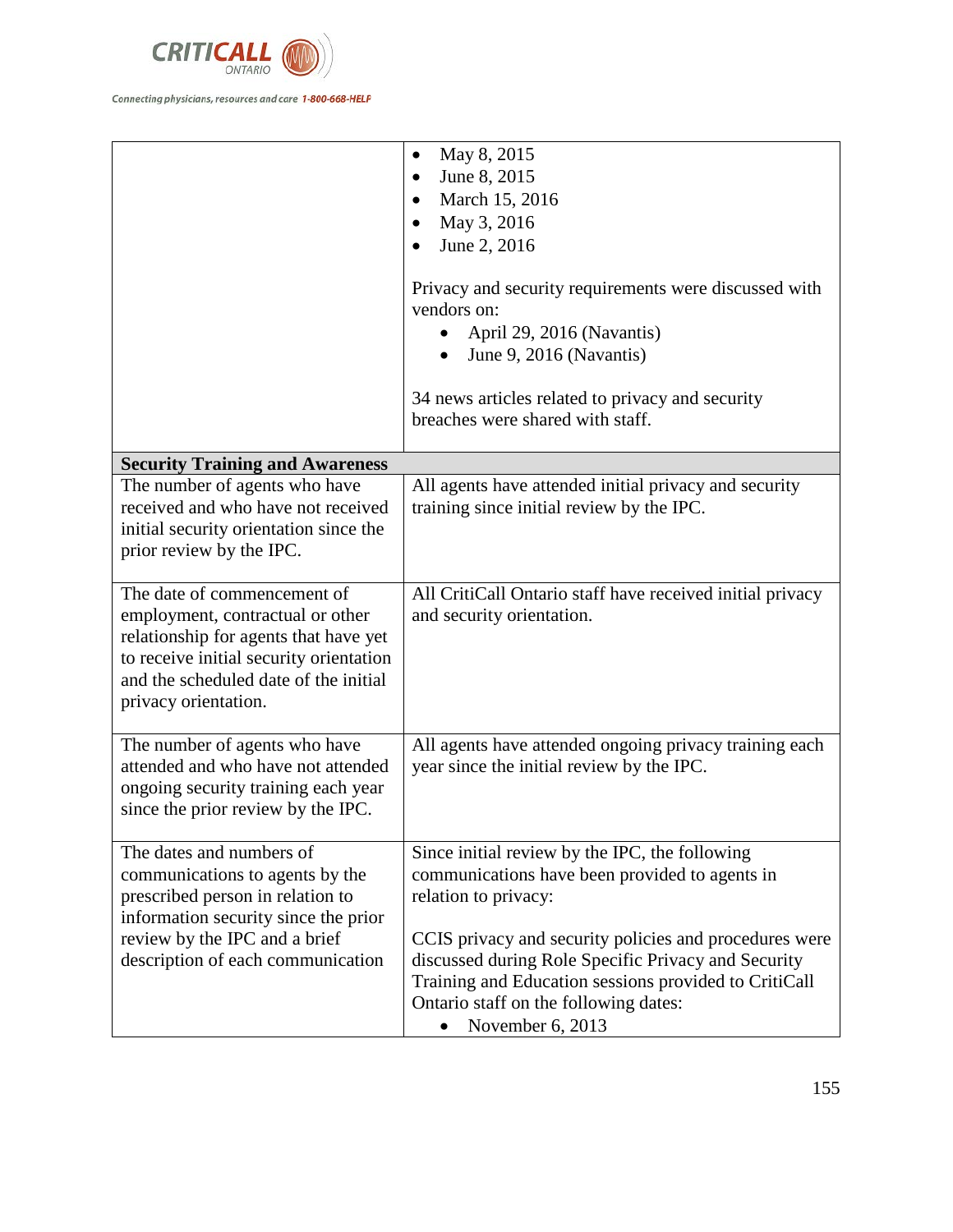

|                                                                                                                                                                                                                  | November 20, 2014<br>$\bullet$                                                                                                                                                                                                                                                                                                                                                                                                                                                                                                                                                                                                                                                    |
|------------------------------------------------------------------------------------------------------------------------------------------------------------------------------------------------------------------|-----------------------------------------------------------------------------------------------------------------------------------------------------------------------------------------------------------------------------------------------------------------------------------------------------------------------------------------------------------------------------------------------------------------------------------------------------------------------------------------------------------------------------------------------------------------------------------------------------------------------------------------------------------------------------------|
|                                                                                                                                                                                                                  | December 11, 2015                                                                                                                                                                                                                                                                                                                                                                                                                                                                                                                                                                                                                                                                 |
|                                                                                                                                                                                                                  | Privacy and security are standing items on CritiCall<br>Ontario's monthly Operations Committee, including<br>the CCIS Operations Committee which met on the<br>following dates:<br>June 6, 2014<br>$\bullet$<br>August 15, 2014<br>September 19, 2014<br>October 23, 2014<br>November 24, 2014<br>January 14, 2015<br>May 8, 2015<br>June 8, 2015<br>March 15, 2016<br>May 3, 2016<br>٠<br>June 2, 2016<br>Privacy and security requirements were discussed with<br>vendors on (add dates of meetings with Navantis and<br>$HP$ :<br>April 29, 2016 (Navantis)<br>June 9, 2016 (Navantis)<br>34 news articles related to privacy and security<br>breaches were shared with staff. |
|                                                                                                                                                                                                                  |                                                                                                                                                                                                                                                                                                                                                                                                                                                                                                                                                                                                                                                                                   |
| <b>Confidentiality Agreements</b>                                                                                                                                                                                |                                                                                                                                                                                                                                                                                                                                                                                                                                                                                                                                                                                                                                                                                   |
| The number of agents who have<br>executed and who have not executed<br>confidentiality agreements each year<br>since prior review by the IPC.                                                                    | All agents have executed confidentiality agreements<br>since initial review by the IPC.                                                                                                                                                                                                                                                                                                                                                                                                                                                                                                                                                                                           |
| The date of commencement of<br>employment, contractual or other<br>relationship for agents that have yet<br>to execute the confidentiality<br>agreement and the date by which the<br>agreement must be executed. | All agents have received initial privacy and security<br>orientation.                                                                                                                                                                                                                                                                                                                                                                                                                                                                                                                                                                                                             |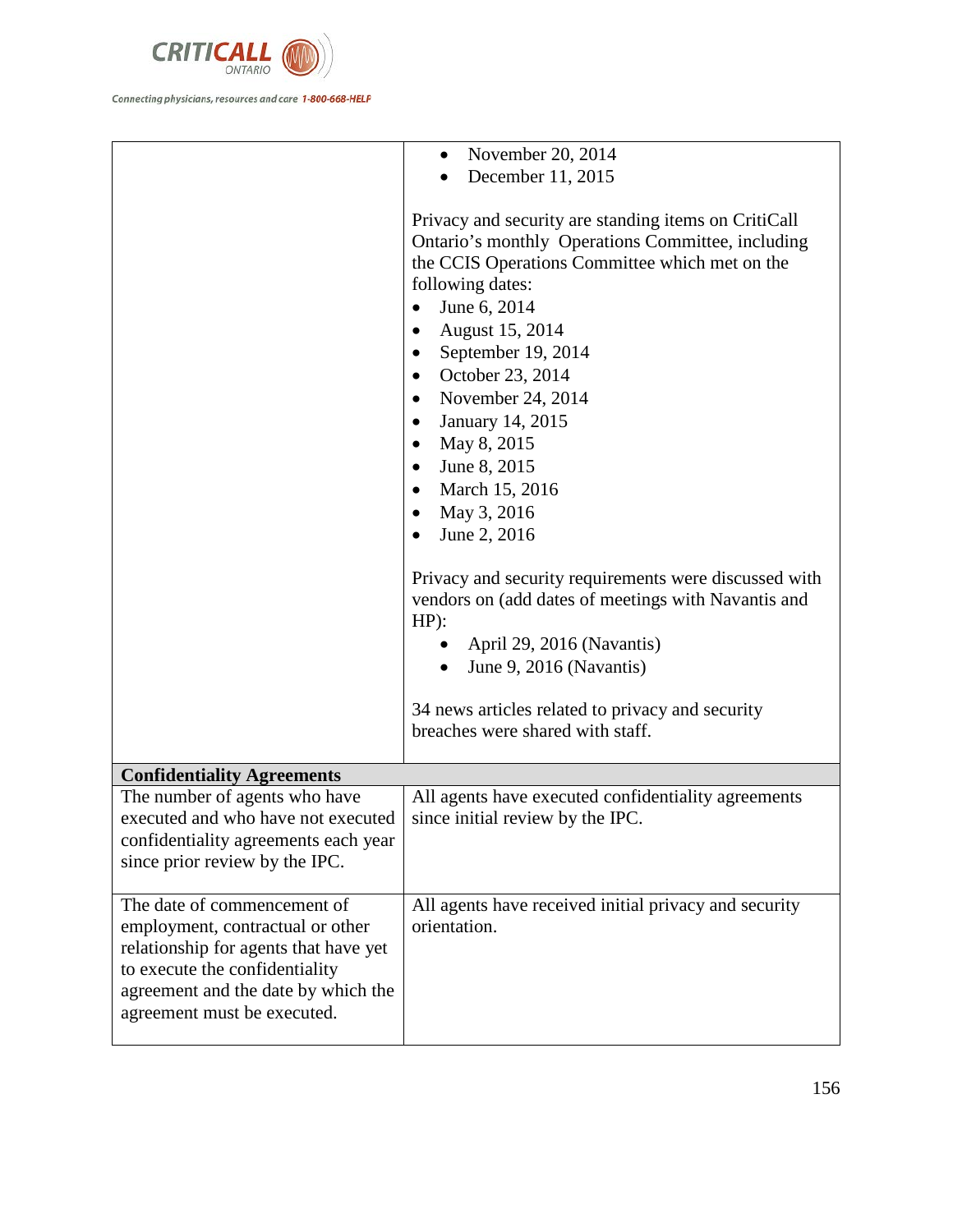

| <b>Termination or Cessation</b>                                                                                                                                                                         |                                                                                                                                                                                                                                                                                                                                                                                                                                                                                                                                                                                                                                                                          |
|---------------------------------------------------------------------------------------------------------------------------------------------------------------------------------------------------------|--------------------------------------------------------------------------------------------------------------------------------------------------------------------------------------------------------------------------------------------------------------------------------------------------------------------------------------------------------------------------------------------------------------------------------------------------------------------------------------------------------------------------------------------------------------------------------------------------------------------------------------------------------------------------|
| The number of notifications<br>received from agents since prior<br>review by the IPC related to<br>termination of their employment,<br>contractual or other relationship<br>with the prescribed person. | HHS/CritiCall has not received any notifications from<br>agents since initial review by the IPC related to<br>termination of their employment, contractual or other<br>relationship with the prescribed person.<br>HHS/CritiCall is in the process of renewing contracts<br>set to expire with its two CCIS vendors to ensure<br>ongoing operation and availability of the CCIS.<br>Sixteen (16) HHS/CritiCall staff with CCIS-job related<br>accountabilities have left CritiCall Ontario since initial<br>review by the IPC. Ten (10) new HHS/CritiCall staff<br>have been hired into roles with CCIS-job related<br>accountabilities since initial review by the IPC. |
| ORGANIZATIONAL INDICATORS                                                                                                                                                                               |                                                                                                                                                                                                                                                                                                                                                                                                                                                                                                                                                                                                                                                                          |
| <b>Risk Management</b>                                                                                                                                                                                  |                                                                                                                                                                                                                                                                                                                                                                                                                                                                                                                                                                                                                                                                          |
| The dates that the corporate risk<br>register was reviewed by the<br>prescribed person since prior review<br>by the IPC.                                                                                | HHS maintains a Corporate Risk Register. CritiCall<br>Ontario also documents risks related to its operations,<br>including those related to the CCIS.<br>The CritiCall risk register in relation to the CCIS was<br>reviewed on:<br>December 4, 2014;<br>March 9, 2015;<br>May 12, 2015;<br>January 6, 2016; and<br>July 22, 2016.                                                                                                                                                                                                                                                                                                                                       |
| Whether amendments were made to<br>the corporate risk register as a result<br>of the review, and if so, a brief<br>description of the amendments<br>made.                                               | Risks associated with the aging CCIS operating system<br>were reported to the HHS Performance Monitoring<br>Committee for the quarter 1 and 2 reports for fiscal<br>15/16.<br>No amendments to the HHS Corporate Risk Register<br>were made related to CCIS.                                                                                                                                                                                                                                                                                                                                                                                                             |
| <b>Business Continuity and Disaster Recovery</b>                                                                                                                                                        |                                                                                                                                                                                                                                                                                                                                                                                                                                                                                                                                                                                                                                                                          |
| The dates that the business<br>continuity and disaster recovery                                                                                                                                         | An early draft business continuity and disaster recovery<br>plan was prepared by the CritiCall Manager IT and                                                                                                                                                                                                                                                                                                                                                                                                                                                                                                                                                            |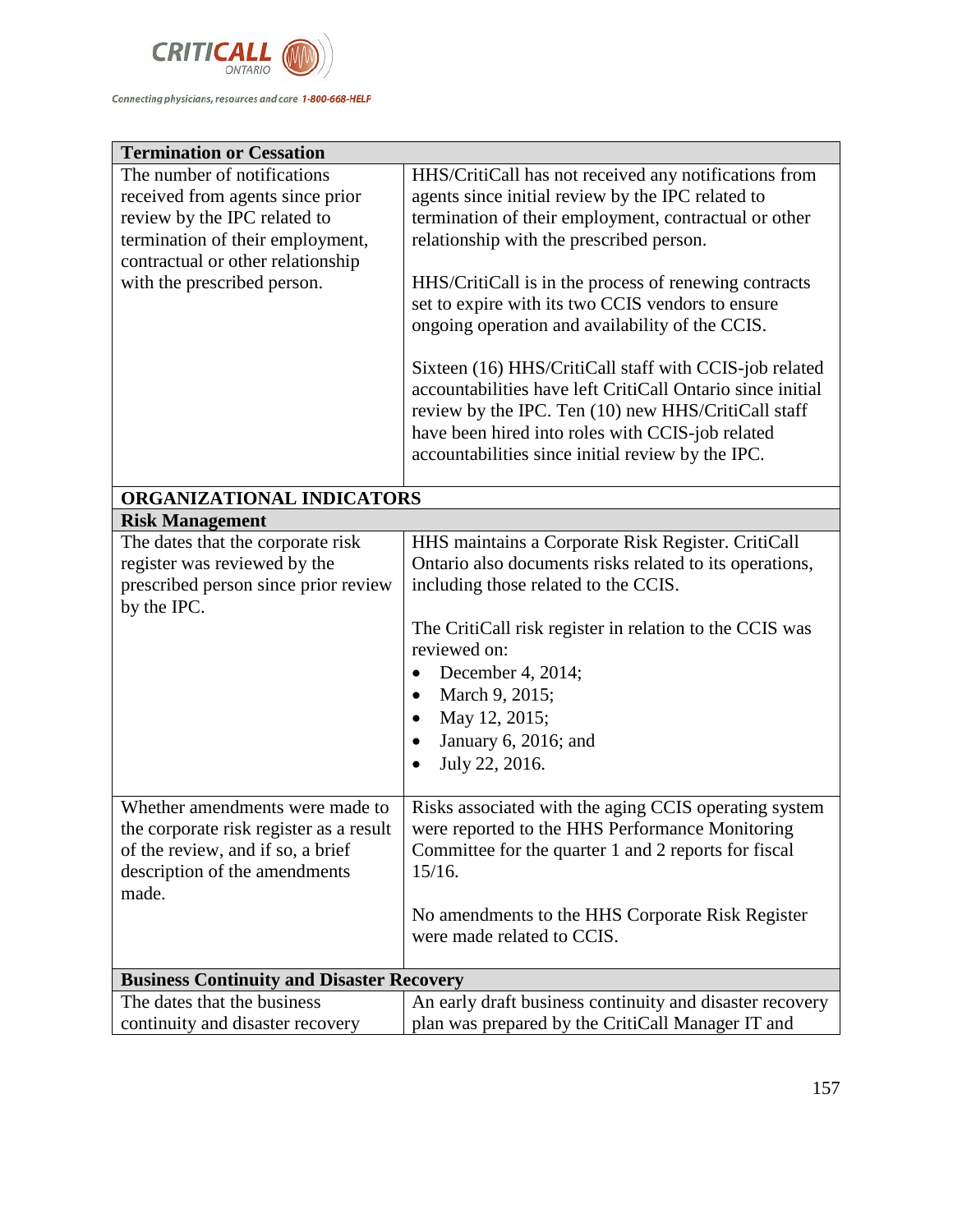

| plan was tested since the prior | reviewed by the CritiCall Executive Council in                                                                                                                                                                                                                                                                                                                                                                                                                                                                                                                                                                               |
|---------------------------------|------------------------------------------------------------------------------------------------------------------------------------------------------------------------------------------------------------------------------------------------------------------------------------------------------------------------------------------------------------------------------------------------------------------------------------------------------------------------------------------------------------------------------------------------------------------------------------------------------------------------------|
| review by the IPC.              | September 2015.                                                                                                                                                                                                                                                                                                                                                                                                                                                                                                                                                                                                              |
|                                 | CritiCall Ontario is housed outside of HHS and<br>maintains its own IT systems and infrastructure and<br>therefore needs a plan that is responsive to the unique<br>needs of the organization as they relate to the CCIS.<br>Since the CCIS application and data are largely<br>managed off-site by two vendors (one for software<br>maintenance and development and one of data storage),<br>CritiCall is working with HHS and the CCIS system<br>vendors to develop a comprehensive and business<br>continuity and disaster recovery plan to ensure<br>applicable procedures are documented in the<br>organizational plan. |
|                                 | The third party data centre has full redundancy which<br>includes UPS power, HVAC, and street power. A<br>backup and recovery plan is also included as part of the<br>services provided.                                                                                                                                                                                                                                                                                                                                                                                                                                     |
|                                 | Plans and related procedures for business continuity in<br>the event that evacuation of the CritiCall Ontario<br>offices is required are well underway.                                                                                                                                                                                                                                                                                                                                                                                                                                                                      |
|                                 | A Memorandum of Understanding has been in place<br>since July 2011, providing CritiCall Ontario with an<br>off-side location of HHS that can be used for the<br>purposes of business continuity in the event that the<br>CritiCall Ontario offices are not available and/or<br>operational. The CritiCall IT Manager/Security Lead<br>visited the location and assigned space on September<br>26, 2016 to assess ongoing suitability and will provide<br>a complete review and recommendations by January 1,<br>2017.                                                                                                        |
|                                 | CritiCall Ontario's Onsite generator and uninterruptable<br>power supply (UPS) are tested monthly with full<br>failover.                                                                                                                                                                                                                                                                                                                                                                                                                                                                                                     |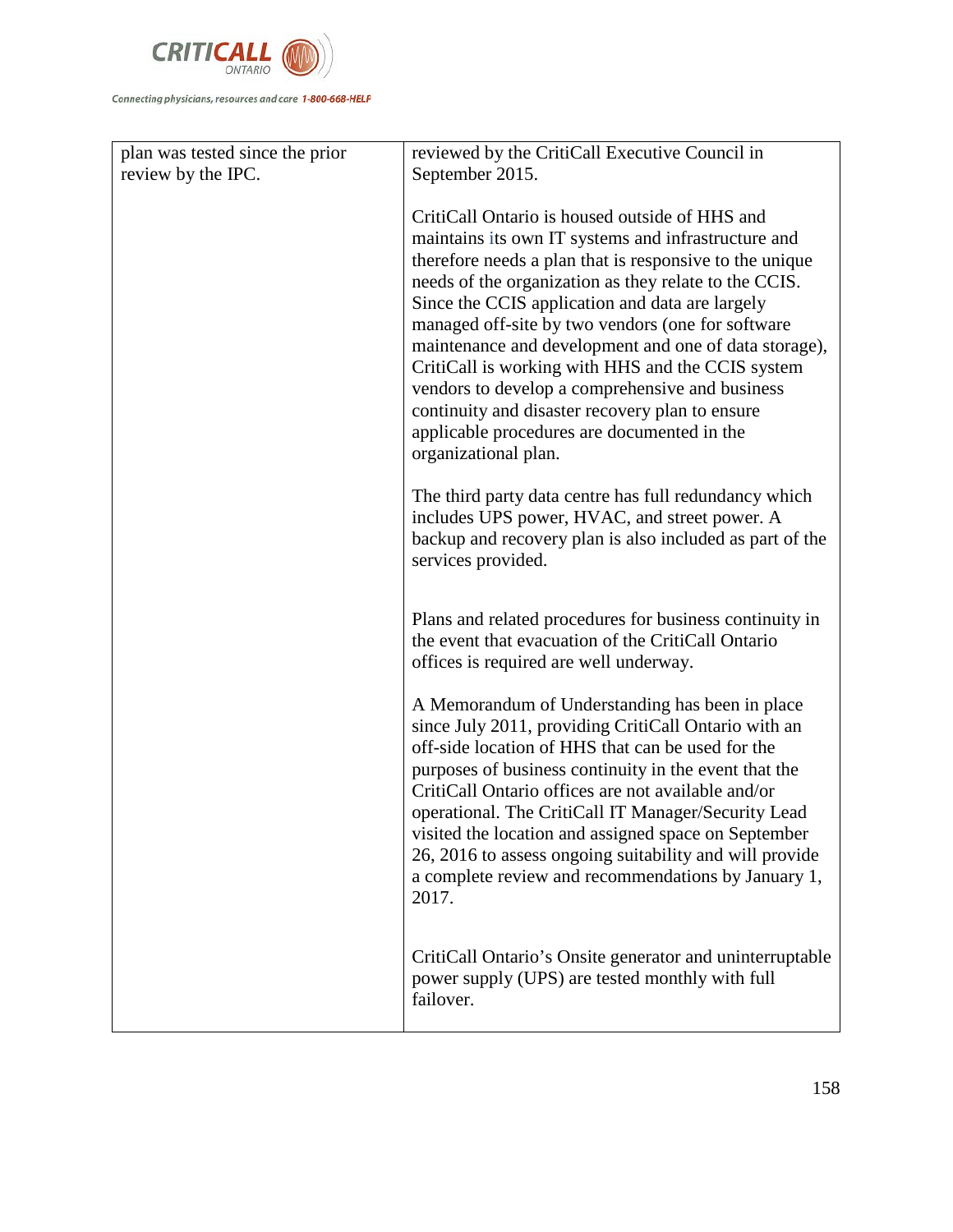

|                                                                          | This process was revised to semi-annual testing<br>including full failover in March 2016 to align with<br>industry best practices.                                                                                                                                                                                                                   |
|--------------------------------------------------------------------------|------------------------------------------------------------------------------------------------------------------------------------------------------------------------------------------------------------------------------------------------------------------------------------------------------------------------------------------------------|
| Whether amendments were made to                                          | The draft plan will continue to be updated and refined                                                                                                                                                                                                                                                                                               |
| the business continuity and disaster<br>recovery plan as a result of the | based on input from staff and vendors.                                                                                                                                                                                                                                                                                                               |
| testing, and if so, a brief description<br>of the amendments made.       | Testing for UPS was changed in March 2016 from<br>monthly to every six months to align with industry best<br>practices and is now performed under a controlled and<br>supervised methodology                                                                                                                                                         |
|                                                                          | Suitability of the off-site location and assigned space<br>for business continuity in the event that CritiCall<br>Ontario offices are not available and/or operational is<br>being reviewed and amendments to the plan may be<br>made as a result of the review and recommendations by<br>the CritiCall IT Manager/Security Lead January 1,<br>2017. |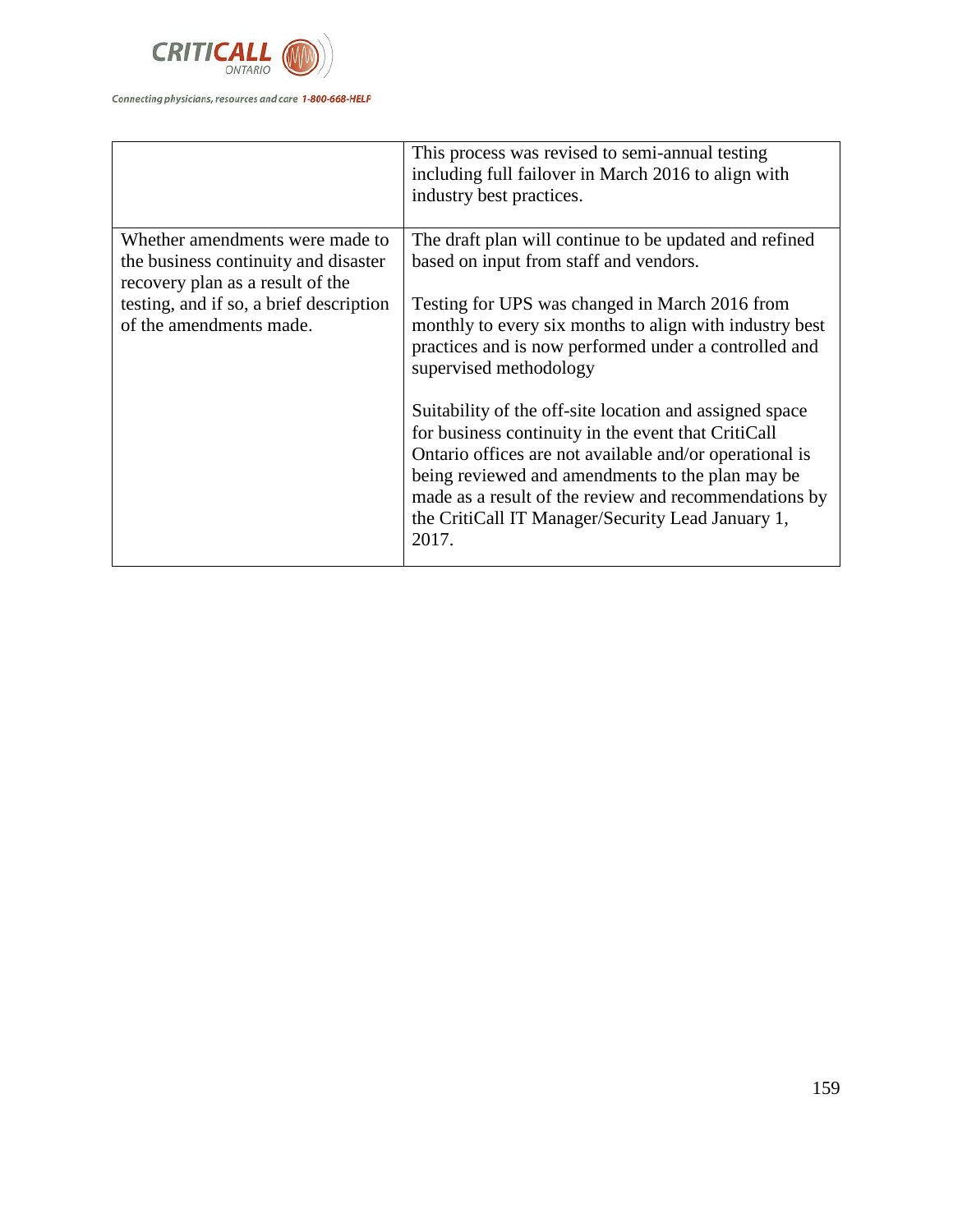



## Appendix 1 - Privacy Audits

- The dates of audits of agents granted approval to access and use personal health information since the prior review by the Information and Privacy Commissioner of Ontario and for each audit conducted:
	- A brief description of each recommendation made,
	- The date each recommendation was addressed or is proposed to be addressed, and
	- The manner in which each recommendation was addressed or is proposed to be addressed.

| <b>Audit Title</b>                                                                                               | Date(s)<br>of Audits | A brief description of<br>each recommendation                                                                                       | The date each<br>recommendation was         | The manner in which each<br>recommendation was                                                                                                               |
|------------------------------------------------------------------------------------------------------------------|----------------------|-------------------------------------------------------------------------------------------------------------------------------------|---------------------------------------------|--------------------------------------------------------------------------------------------------------------------------------------------------------------|
|                                                                                                                  |                      | made                                                                                                                                | addressed or is proposed to<br>be addressed | addressed or is proposed to<br>be addressed                                                                                                                  |
| <b>Audit of Agents Granted</b><br>Approval to Access and<br>Use personal health                                  | Nov. 20,<br>14       | No recommendations                                                                                                                  | No recommendations                          | No recommendations                                                                                                                                           |
| information since the<br>prior review by the<br><b>Information and Privacy</b><br><b>Commissioner of Ontario</b> | Nov. 23,<br>2015     | No Recommendations                                                                                                                  | No Recommendations                          | No Recommendations                                                                                                                                           |
|                                                                                                                  | Aug. 22,<br>2016     | Ensure mandatory<br>1.<br>user access forms are<br>completed for all<br>account creation, role<br>change or<br>disable/termination. | April 1, 2016                               | Communication on use of<br>form sent to all managers<br>and Helpdesk staff April 1,<br>2016<br>Use of form reviewed with<br>2.<br>Helpdesk staff in relation |
|                                                                                                                  |                      | Refresh education for<br>2.<br>Helpdesk staff on<br>documentation<br>requirements for<br>account management                         | March 2016                                  | to policy and procedures                                                                                                                                     |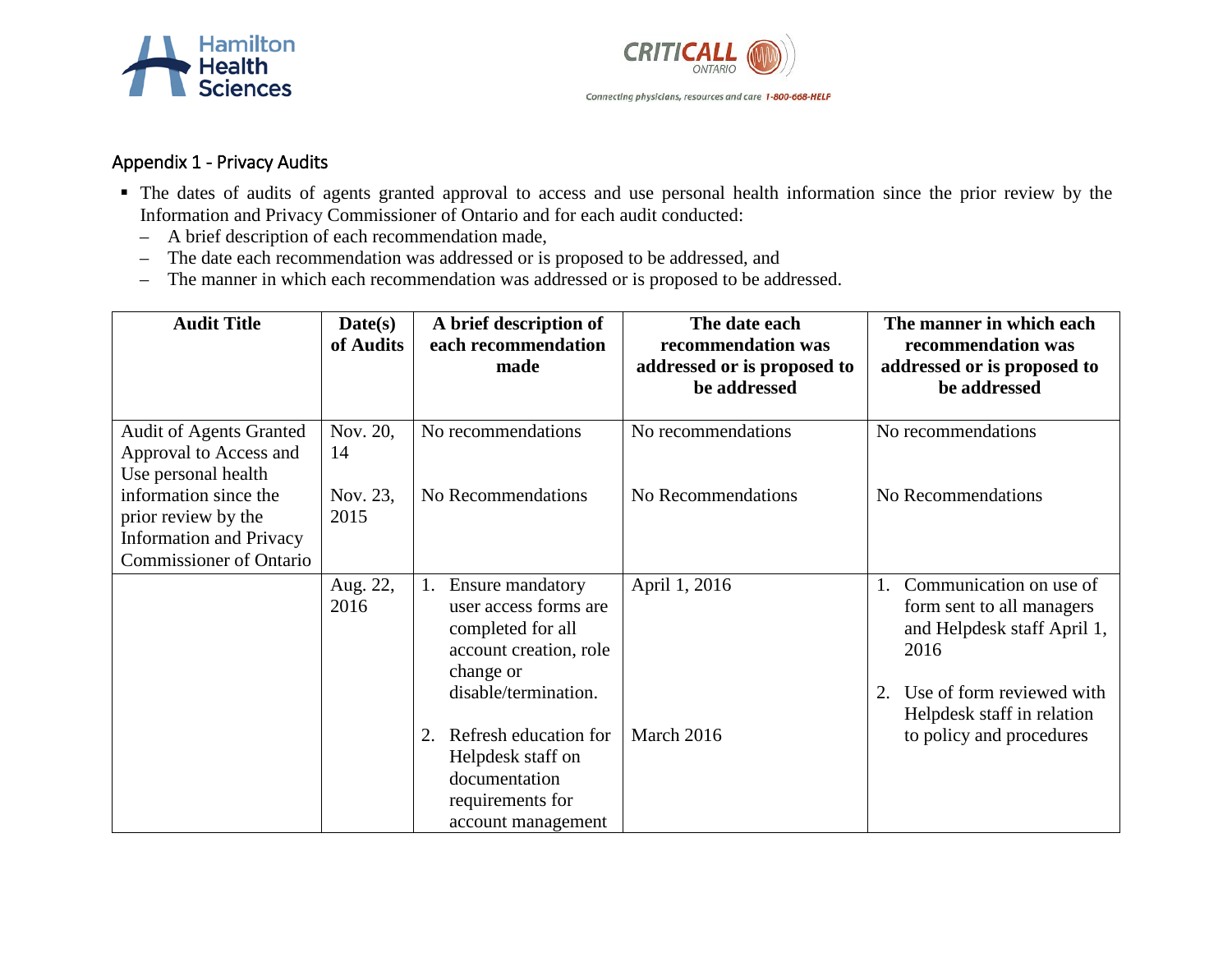

- The number and a list of all other privacy audits completed since the prior review by the Information and Privacy Commissioner of Ontario and for each audit:
	- A description of the nature and type of audit conducted,
	- The date of completion of the audit,
	- A brief description of each recommendation made,
	- , and

The manner in which each recommendation was addressed or is proposed to be addressed.

Fourteen (14) Privacy Audits were completed since the Information and Privacy Commissioner of Ontario initial review of HHS/CritiCall Ontario's policies, procedures and practices and approval on October 31, 2014. The Privacy Audits are documented in the following table:

| $#$ of         | A description of the nature          | Date of          | A brief description  | The date each       | The manner in which         |
|----------------|--------------------------------------|------------------|----------------------|---------------------|-----------------------------|
| Audits         | and type of audit conducted          | <b>Audit</b>     | of each              | recommendation      | each recommendation         |
|                |                                      | Completion       | recommendation       | was addressed or is | was addressed or is         |
|                |                                      |                  | made                 | proposed to be      | proposed to be              |
|                |                                      |                  |                      | addressed           | addressed                   |
| 2              | <b>Determine if Privacy policies</b> | July 2015        | Details included in  | September 2015      | Policies and procedures     |
|                | and procedures continue to           |                  | IPC triennial review |                     | updated                     |
|                | align with IPC/O requirements        | <b>July 2016</b> | of HHS/CritiCall     |                     |                             |
|                |                                      |                  | policies and         | September 2016      | Policies and procedures     |
|                |                                      |                  | procedures           |                     | updated                     |
| $\overline{2}$ | <b>Audit of third party</b>          | Feb. 20,         | Ensure agreements    | November 1, 2016    | Agreements updated on       |
|                | agreements                           | 2014             | with the two CCIS    |                     | approved template as        |
|                |                                      |                  | third party service  | February 1, 2017    | part of contract renewal    |
|                |                                      | Mar. 22,         | providers conform    |                     | process with the two        |
|                |                                      | 2016             | with third party     |                     | <b>CCIS-related vendors</b> |
|                |                                      |                  | agreement template   |                     |                             |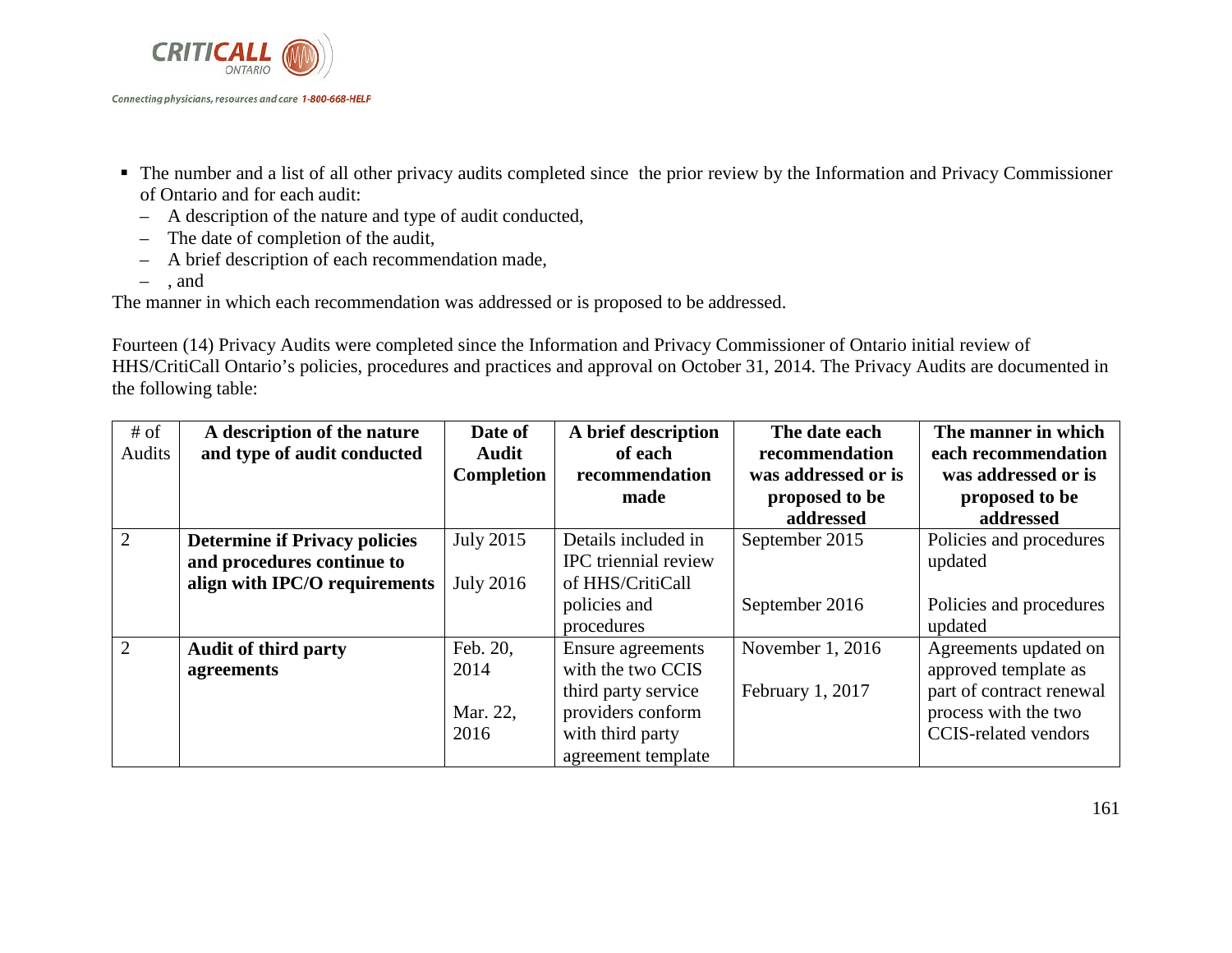

| $\overline{2}$ | <b>Audit of hospital Data Sharing</b><br><b>Agreements (Collection of</b><br><b>PHI</b> )                                                          | Apr. 2014<br>June 2016               | Ensure all hospitals<br>contributing data into<br>the CCIS enter into<br>the approved<br>template Data<br><b>Sharing Agreement</b> | August 2017        | <b>CCIS Data Sharing</b><br>Agreements sent to all<br>hospitals on July 8,<br>2016<br>Based on questions and<br>feedback on certain<br>portions of the<br>agreements, additional<br>legal review was<br>required. Legal review<br>was finalized on<br>September 6, 2017 and<br>the CCIS Data Sharing<br>Agreements were re-<br>issued to all hospitals<br>that contribute data to<br>the CCIS on the same<br>date. |
|----------------|----------------------------------------------------------------------------------------------------------------------------------------------------|--------------------------------------|------------------------------------------------------------------------------------------------------------------------------------|--------------------|--------------------------------------------------------------------------------------------------------------------------------------------------------------------------------------------------------------------------------------------------------------------------------------------------------------------------------------------------------------------------------------------------------------------|
| $\overline{2}$ | Review training log to ensure<br>all staff have completed<br><b>Privacy/Security training</b>                                                      | Nov. 20,<br>2014<br>Dec. 11,<br>2015 | No recommendations                                                                                                                 | No recommendations | No recommendations                                                                                                                                                                                                                                                                                                                                                                                                 |
| $\overline{2}$ | <b>Review of CCIS</b><br><b>Confidentiality Agreements</b><br>and Log to ensure up to date<br>agreements have been<br>executed for all agents with | Nov. 20,<br>2014<br>Dec. 11,<br>2015 | No recommendations                                                                                                                 | No recommendations | No recommendations                                                                                                                                                                                                                                                                                                                                                                                                 |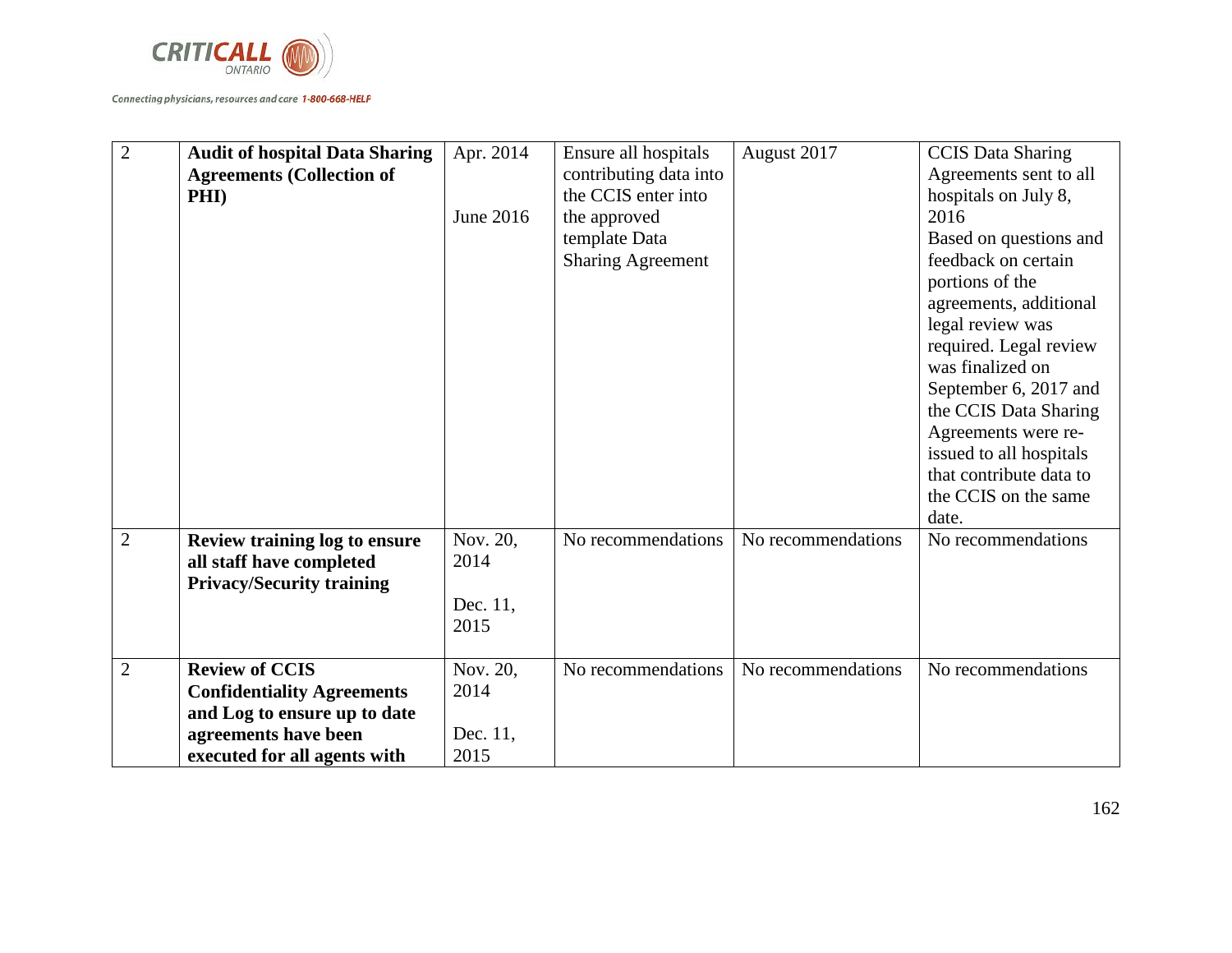

|              | roles that require them to<br>access, use or disclose PHI<br>from the CCIS |           |                                                                                                                                                                                                                                                                                                                             |           |                                                                                                                                                                                                 |
|--------------|----------------------------------------------------------------------------|-----------|-----------------------------------------------------------------------------------------------------------------------------------------------------------------------------------------------------------------------------------------------------------------------------------------------------------------------------|-----------|-------------------------------------------------------------------------------------------------------------------------------------------------------------------------------------------------|
| $\mathbf{1}$ | <b>Review all Privacy Logs</b>                                             | Aug. 2016 | All logs were<br>implemented with<br>the exception of P11<br>- Log of Approved<br>Uses for PHI for<br>Research;<br>recommendation to<br>implement the Log                                                                                                                                                                   | Aug. 2016 | $P11 - Log of Approach$<br>Uses of PHI for<br>Research implemented                                                                                                                              |
|              |                                                                            |           | The following logs<br>were not up to date<br>(the contents was<br>tracked and known<br>but had not been<br>formally updated in<br>the required log):<br>Manual log of P9 -<br>Log of Agents<br>Granted Approval to<br>Access, Use and<br>Disclose PHI to be<br>updated by Help<br>Desk); the contents<br>was tracked by had | Aug. 2016 | P-9 Log of Agents<br>Granted Approval to<br>Access, Use and<br>Disclose PHI updated<br>by Help Desk; ongoing<br>maintenance of Log<br>reviewed with Help<br>Desk by IT<br>Manager/Security Lead |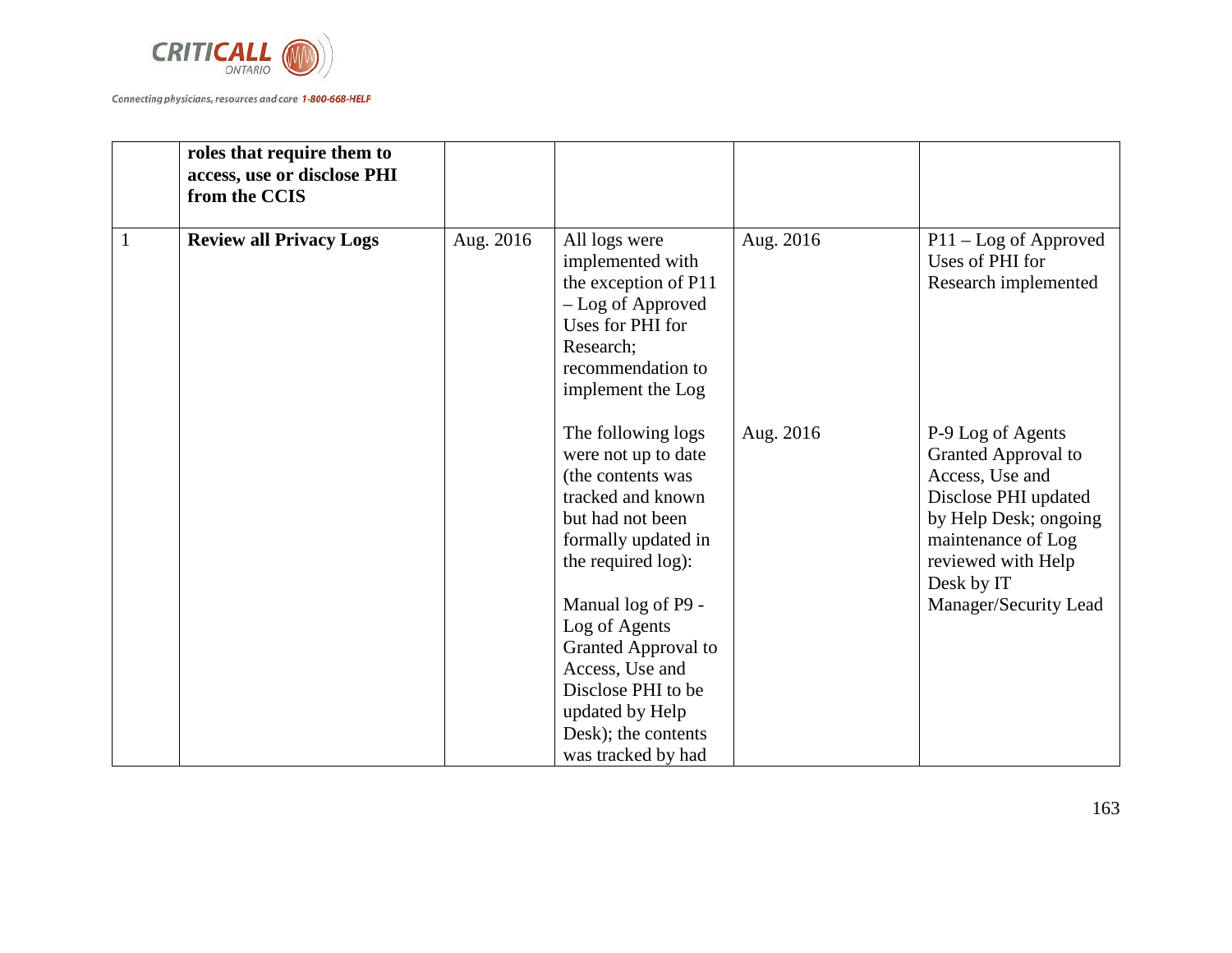

|   |                                                                                                                                                                                                                            |                                                          | not been entered into<br>the Log<br>P30-Log of Privacy<br>Breaches and S17<br>Log of Security<br>Breaches were being<br>separately<br>maintained;<br>recommendation to<br>combine the logs into<br>one | Aug. 2016          | P30- Log of Privacy<br>Breaches and S17 Log<br>of Security Breaches<br>combined |
|---|----------------------------------------------------------------------------------------------------------------------------------------------------------------------------------------------------------------------------|----------------------------------------------------------|--------------------------------------------------------------------------------------------------------------------------------------------------------------------------------------------------------|--------------------|---------------------------------------------------------------------------------|
| 3 | Review all ad hoc and standard<br>CCIS reports and scorecards to<br>ensure aggregate/de-identified<br>data complies with requirements<br>from " $P24 - Policy$ and<br>Procedures for De-identification<br>and Aggregation" | April 25,<br>2016<br>Aug. 2,<br>2016<br>Aug. 22,<br>2016 | No recommendations                                                                                                                                                                                     | No recommendations | No recommendations                                                              |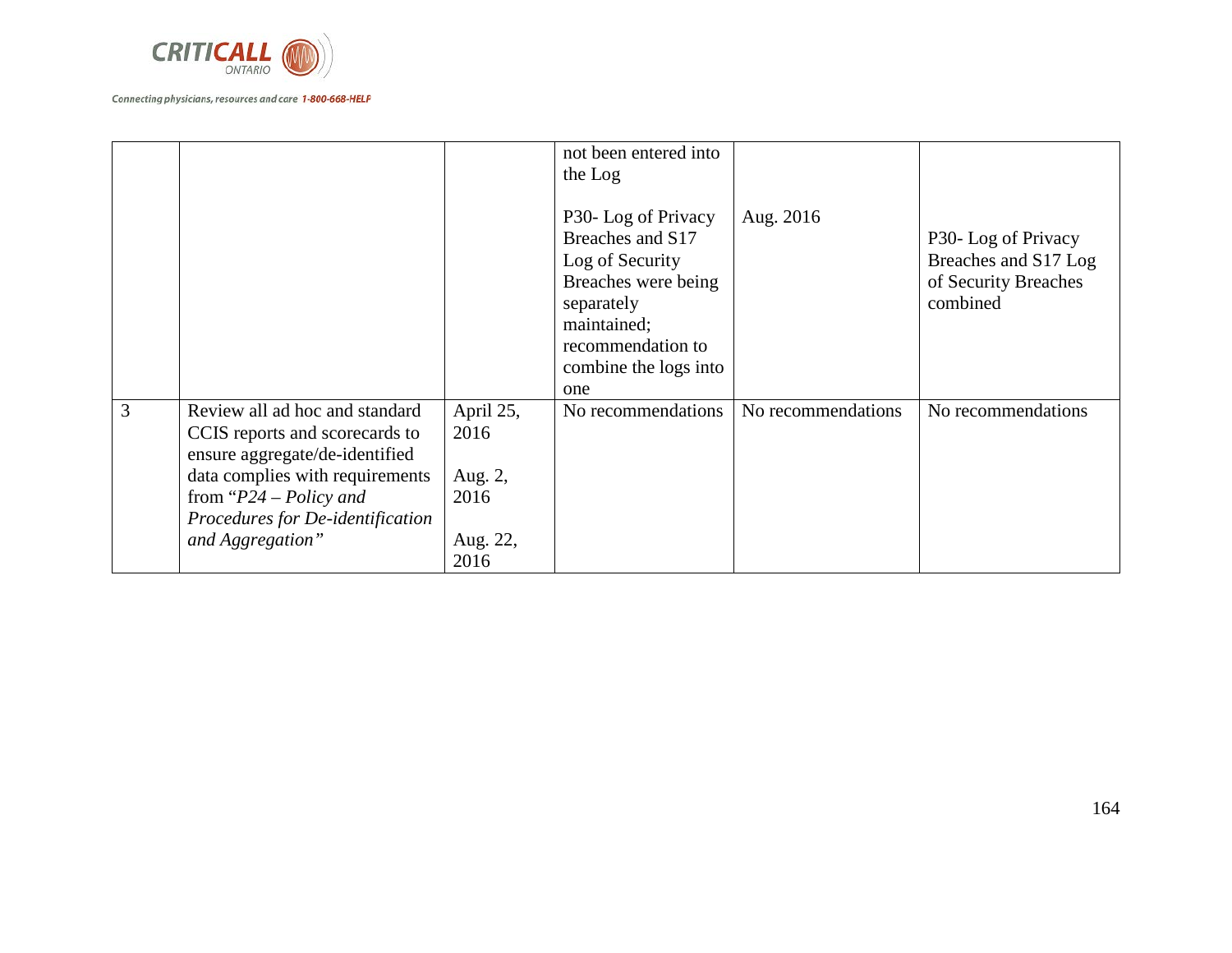

## Appendix 2 - Security Audits

 The dates of the review of system control and audit logs since the prior review by the Information and Privacy Commissioner of Ontario and a general description of the findings, if any, arising from the review of system control and audit logs.

| <b>Dates of Review of System Control</b> | A General Description of the Findings (if any)                                            |
|------------------------------------------|-------------------------------------------------------------------------------------------|
| and Audit Logs                           |                                                                                           |
| Eebruary 1, 2016                         | Administrative and support accounts disabled for agents no longer requiring that level of |
|                                          | access                                                                                    |
| <b>August 8, 2016</b>                    | No recommendations                                                                        |
| August 24, 2016                          | No recommendations                                                                        |

- The number and a list of security audits completed since the prior review by the Information and Privacy Commissioner of Ontario and for each audit:
	- A description of the nature and type of audit conducted,
	- The date of completion of the audit,
	- A brief description of each recommendation made,
	- The date that each recommendation was addressed or is proposed to be addressed, and

The manner in which each recommendation was addressed or is expected to be addressed.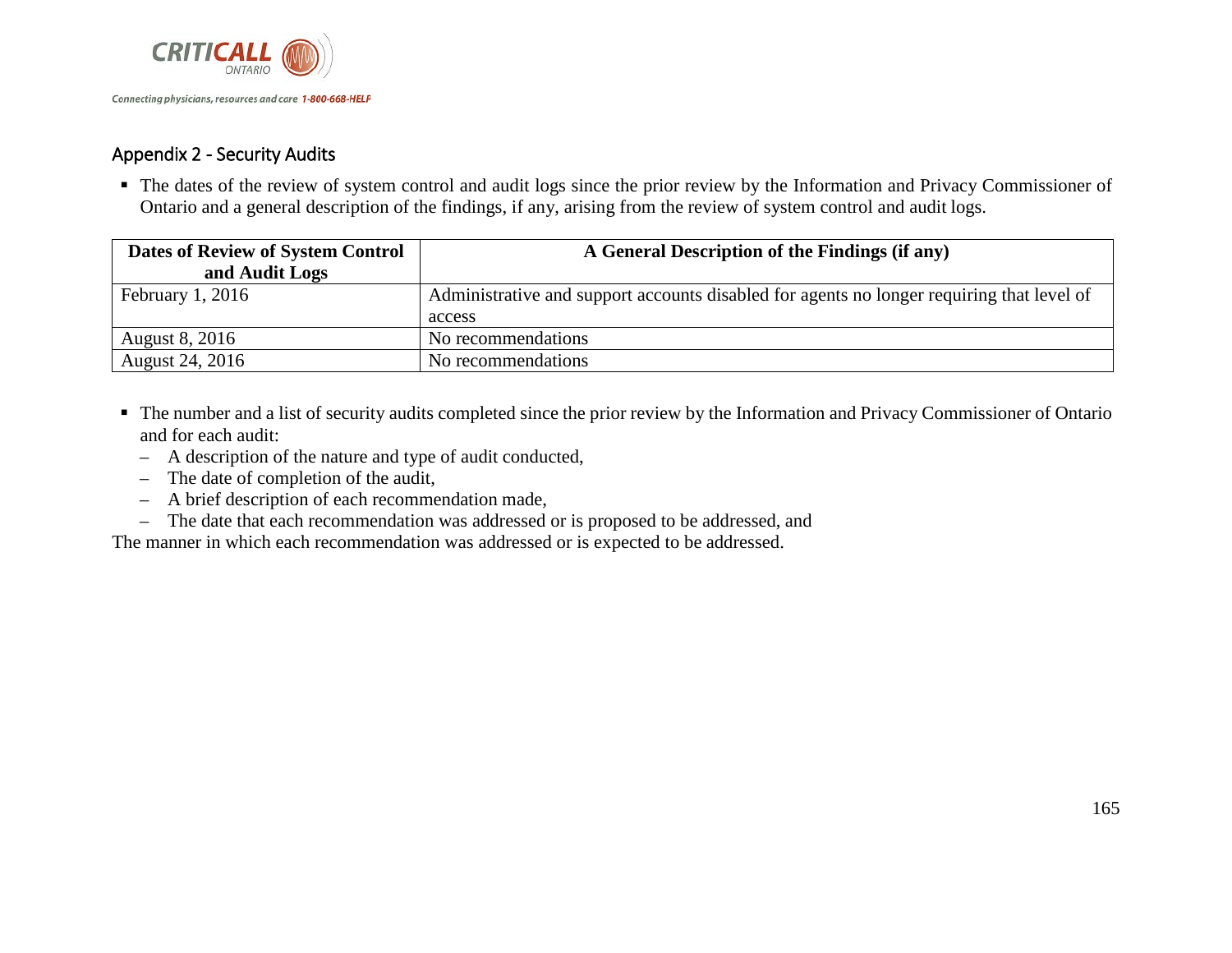

Nine (9) Security Audits were completed since the Information and Privacy Commissioner of Ontario initial review of HHS/CritiCall Ontario's policies, procedures and practices and approval on October 31, 2014. The Privacy Audits are documented in the following table:

| # of<br><b>Audits</b> | A description of the nature<br>and type of audit conducted                             | Date of<br><b>Audit</b><br><b>Completion</b> | A brief description<br>of each<br>recommendation<br>made                                                                                                                                  | The date each<br>recommendation<br>was addressed or is<br>proposed to be<br>addressed | The manner in which<br>each recommendation<br>was addressed or is<br>proposed to be<br>addressed                                                                                           |
|-----------------------|----------------------------------------------------------------------------------------|----------------------------------------------|-------------------------------------------------------------------------------------------------------------------------------------------------------------------------------------------|---------------------------------------------------------------------------------------|--------------------------------------------------------------------------------------------------------------------------------------------------------------------------------------------|
| $\mathbf{1}$          | <b>Account Access Matrix and</b><br><b>Role Description Audit</b>                      | Feb 3, 2016                                  | Account matrix to be<br>revised                                                                                                                                                           | February 3, 2016                                                                      | Account matrix was<br>revised to include one<br>new role with no access<br>to PHI                                                                                                          |
| $\overline{2}$        | <b>Review of CCIS accounts with</b><br><b>Administrative and Support</b><br>privileges | Feb. 1, 2016                                 | Disable accounts that<br>no longer require this<br>level of access<br>Ensure user access<br>forms are completed<br>for all account<br>creation, role change<br>or disable/<br>termination | February 1, 2016<br>April 1, 2016                                                     | Accounts were disabled<br><b>IT</b> Manager<br>implemented mandatory<br>user access form for<br>Help Desk; a related<br>communication was<br>sent to all management<br>staff and Help Desk |
|                       |                                                                                        | June 22,<br>2016                             | Develop to manage<br>and control all<br>vendor and service<br>access accounts.                                                                                                            | January 2017                                                                          | CCIS access matrix<br>developed and<br>implemented for vendor<br>and service accounts                                                                                                      |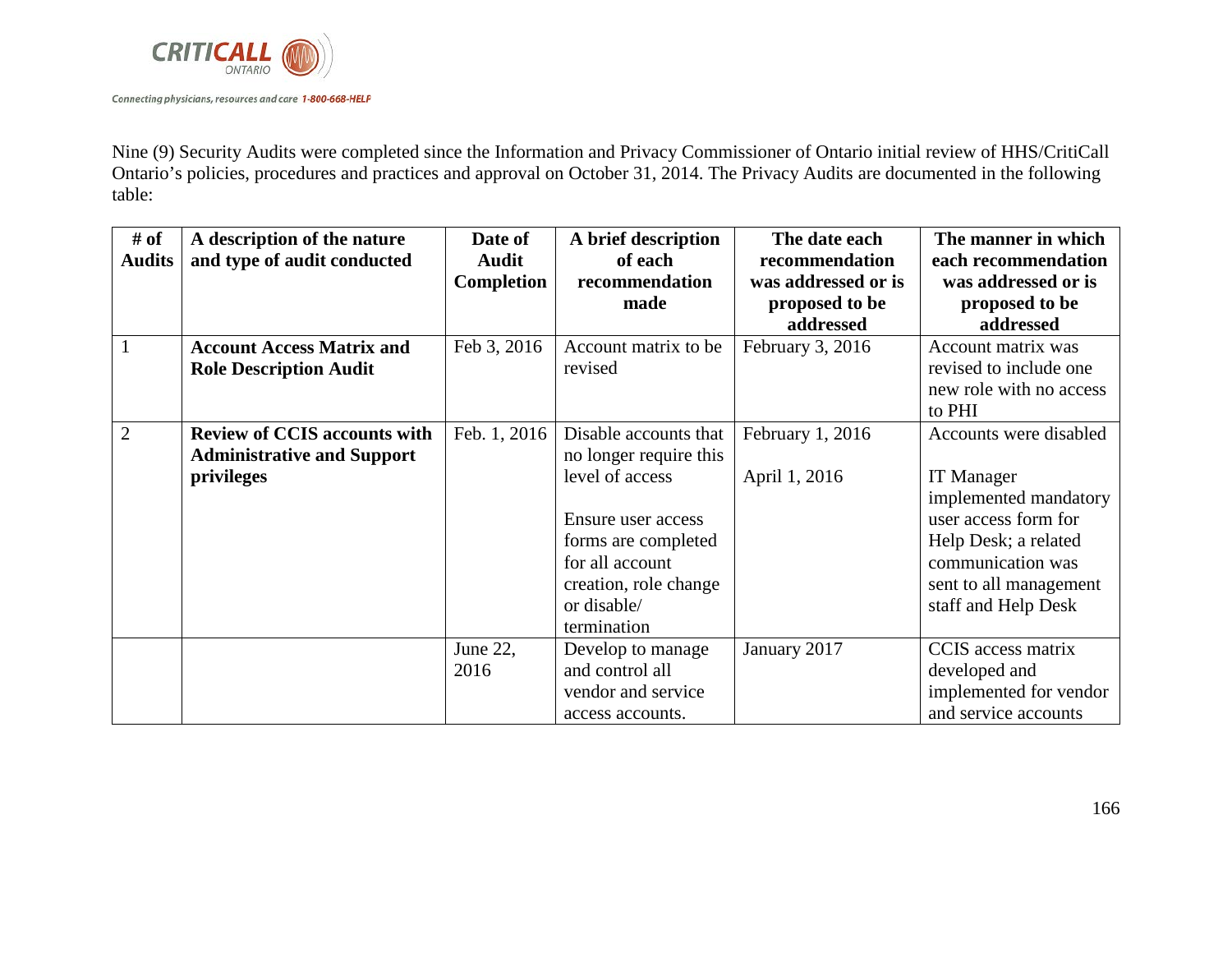

| $\overline{2}$ | <b>Ensure managers receive list</b>   | Mar. 2,     | No recommendations  | No recommendations | No recommendations       |
|----------------|---------------------------------------|-------------|---------------------|--------------------|--------------------------|
|                | of employees' access/roles and        | 2016        |                     |                    |                          |
|                | confirm/update as necessary           |             |                     |                    |                          |
|                |                                       | Sept. $1,$  |                     |                    |                          |
|                |                                       | 2016        |                     |                    |                          |
| 1              | <b>Audit access to CCIS data</b>      | Aug. 15,    | Terminate two       | Aug. 15, 2016      | Accounts terminated      |
|                | base to ensure only staff with        | 2016        | accounts for former |                    |                          |
|                | <b>CCIS</b> responsibilities are      |             | employees           |                    | Accounts were            |
|                | accessing it                          |             |                     |                    | modified                 |
|                |                                       |             | Modify two accounts |                    |                          |
|                |                                       |             | for staff who had   |                    |                          |
|                |                                       |             | changed roles       |                    |                          |
|                | <b>Physical Security Log Audit</b>    | Aug. 11,    | No recommendations  | No recommendations | No recommendations       |
|                |                                       | 2016        |                     |                    |                          |
| $\overline{2}$ | <b>Physical Security Access Audit</b> | March 2016  | Modify access level | March 21, 2016     | Employee access          |
|                |                                       | for two     | for one employee    |                    | modified to reflect role |
|                |                                       | periods     |                     |                    | requirements             |
|                |                                       | (Jan. to    |                     |                    |                          |
|                |                                       | June 2015   |                     |                    |                          |
|                |                                       | and Jan. to |                     |                    |                          |
|                |                                       | June 2016)  |                     |                    |                          |
|                |                                       | May $9$ ,   | No recommendations  | No recommendations | No recommendations       |
|                |                                       | 2016        |                     |                    |                          |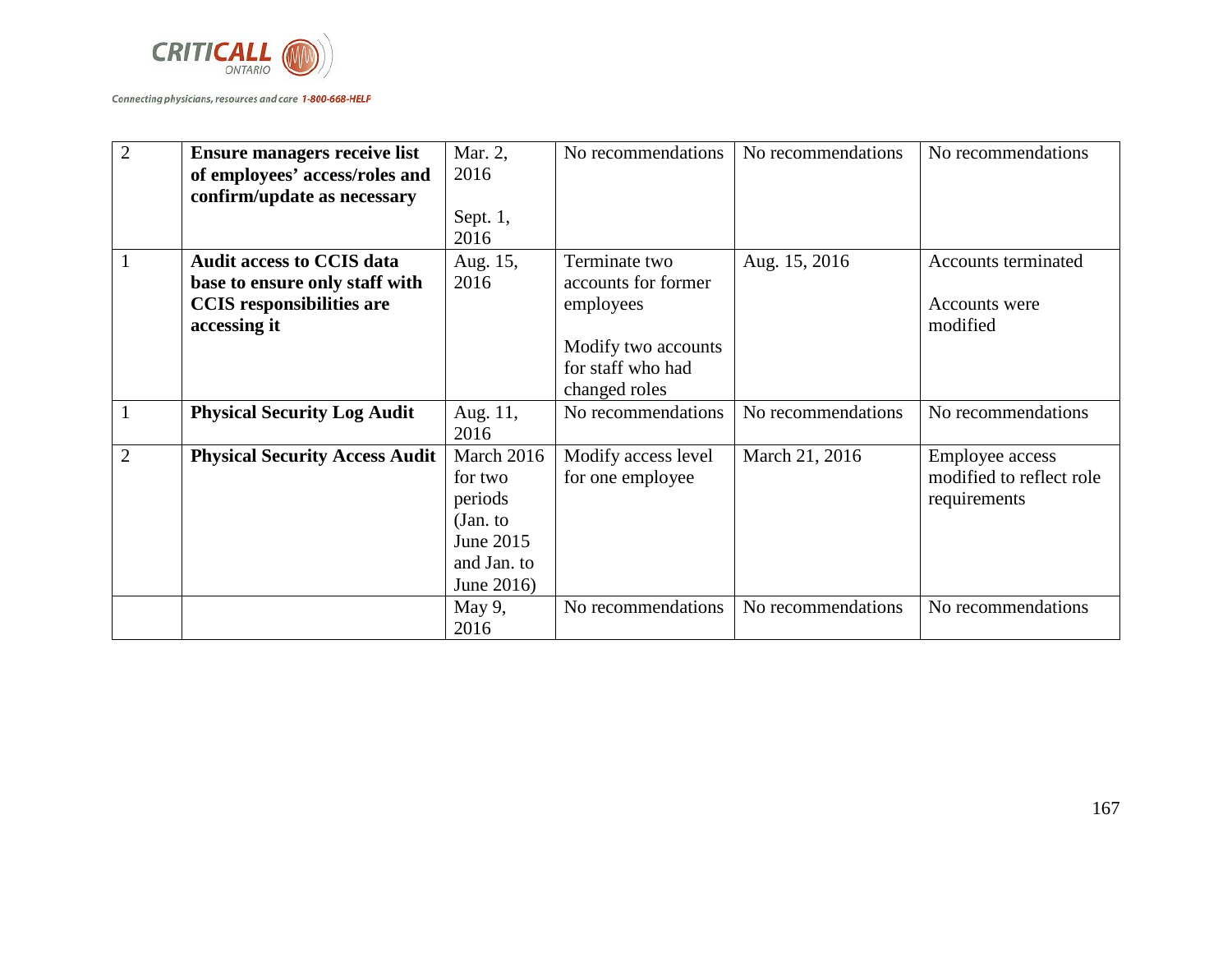



# Appendix 3 - Security Breaches

| <b>Breach #1</b>                      |                                                        |
|---------------------------------------|--------------------------------------------------------|
| The date that the notification was    | May 29, 2014                                           |
| received                              |                                                        |
| The extent of the breach or suspected | The extent was minimal as user immediately noticed     |
| <b>breach</b>                         | upon logging in that access was incorrect and          |
|                                       | contacted the CCIS Helpdesk to have the issue          |
|                                       | corrected                                              |
| The nature and extent of PHI at       | Limited to active patient list after log in screen     |
| issue                                 |                                                        |
|                                       |                                                        |
| The date that senior management       | May 30, 2014                                           |
| was notified                          |                                                        |
| The containment measures              | Account permissions were corrected Password for        |
| implemented                           | account was reset                                      |
| The date(s) that the containment      | May 29, 2014                                           |
| measures were implemented             |                                                        |
| The dates that notification was       | No notifications beyond interaction with user          |
| provided to the HIC or any other      |                                                        |
| organization                          |                                                        |
| The date that the investigation was   | May 29, 2014                                           |
| commenced                             |                                                        |
| The date that the investigation was   | May 29, 2014                                           |
| completed                             |                                                        |
| A brief description of each           | That the incident be reviewed with the Help Desk       |
| recommendation made                   | Technician involved                                    |
|                                       | That processes for account provisioning be reviewed    |
|                                       | with the Helpdesk technician involved in this incident |
| The date each recommendation was      | May 29, 2014                                           |
| addressed or is proposed to be        |                                                        |
| addressed                             |                                                        |
| The manner in which each              | The Manager of IT/Security Lead met with the staff     |
| recommendation was addressed or is    | member to review the incident and processes for        |
| proposed to be addressed              | account provisioning                                   |

| <b>Breach #2</b>                      |                                                       |
|---------------------------------------|-------------------------------------------------------|
| The date that the notification was    | January 21, 2015                                      |
| received                              |                                                       |
| The extent of the breach or suspected | The extent of this breach was minimal                 |
| <b>breach</b>                         | The files were exchanged internally and the issue was |
|                                       | quickly identified and rectified                      |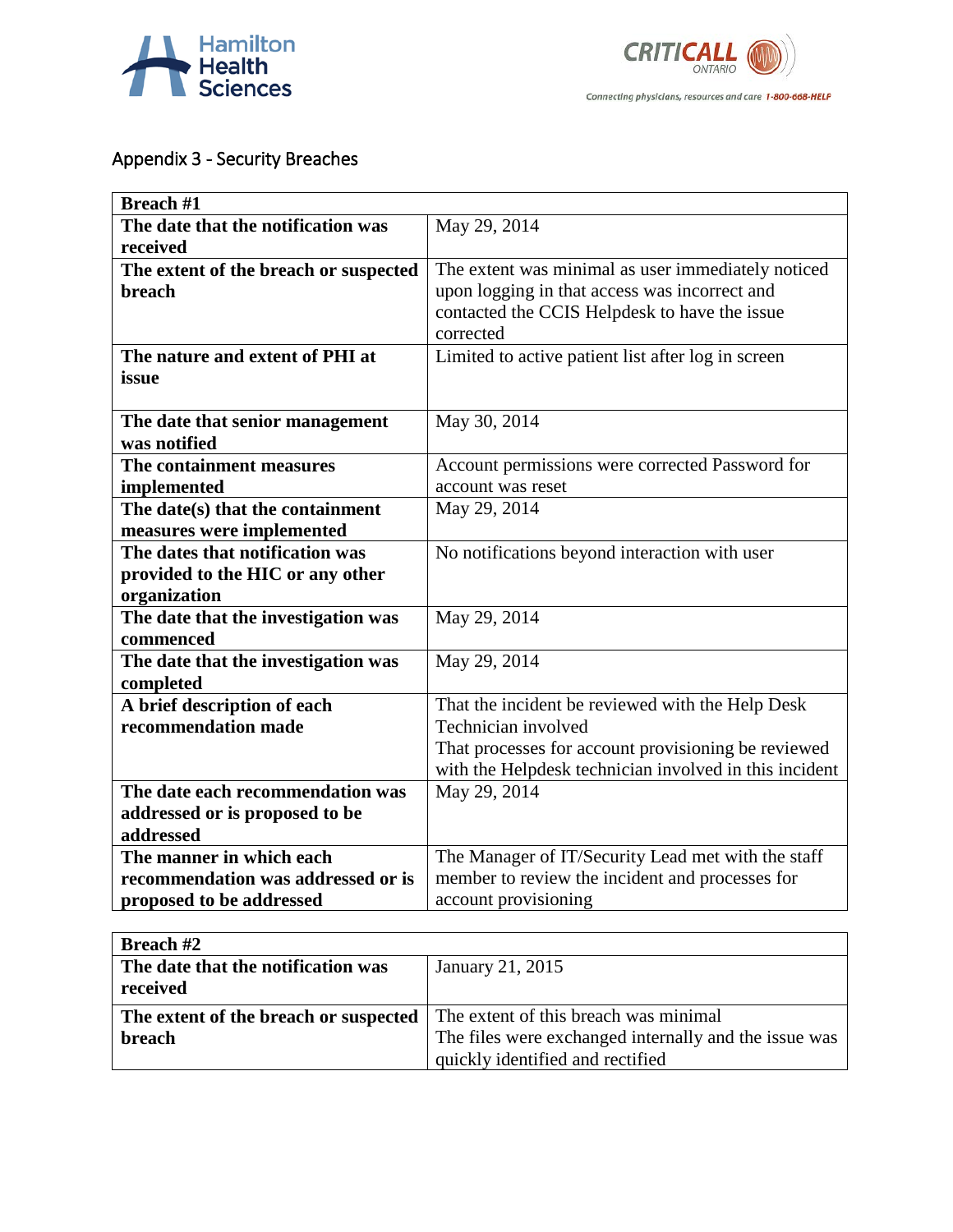

| The nature and extent of PHI at     | CCIS Helpdesk provided a core data extract to an    |
|-------------------------------------|-----------------------------------------------------|
| issue                               | authorized internal user as an email attachment and |
|                                     | did not follow process for secure transfer of PHI   |
| The date that senior management     | January 21, 2015                                    |
| was notified                        |                                                     |
| The containment measures            | Email and attachment were deleted from both the     |
| implemented                         | sending user's sent email and the receiving user's  |
|                                     | inbox                                               |
| The date(s) that the containment    | January 21, 2015                                    |
| measures were implemented           |                                                     |
| The dates that notification was     | No notifications were provided                      |
| provided to the HIC or any other    |                                                     |
| organization                        |                                                     |
| The date that the investigation was | January 21, 2015                                    |
| commenced                           |                                                     |
| The date that the investigation was | January 21, 2015                                    |
| completed                           |                                                     |
| A brief description of each         | Remove PHI from email system                        |
| recommendation made                 | Review policy and procedures for secure transfer of |
|                                     | PHI with Help Desk technician involved              |
| The date each recommendation was    | January 21, 2015                                    |
| addressed or is proposed to be      |                                                     |
| addressed                           |                                                     |
| The manner in which each            | Email message and attachment was removed from       |
| recommendation was addressed or is  | sender and receiver's system                        |
| proposed to be addressed            | Policies and procedures for secure transfer of PHI  |
|                                     | data were reviewed with Help Desk technician        |
|                                     | involved                                            |

| <b>Breach #3</b>                      |                                                    |
|---------------------------------------|----------------------------------------------------|
| The date that the notification was    | July 25, 2016                                      |
| received                              |                                                    |
| The extent of the breach or suspected | The extent was minimal                             |
| breach                                | A hospital user was granted incorrect user access  |
|                                       | level during processing of account by the CCIS     |
|                                       | Helpdesk and immediately noticed upon logging in   |
|                                       | that the access was incorrect                      |
|                                       |                                                    |
| The nature and extent of PHI at       | Limited to active patient list after log in screen |
| issue                                 |                                                    |
|                                       |                                                    |